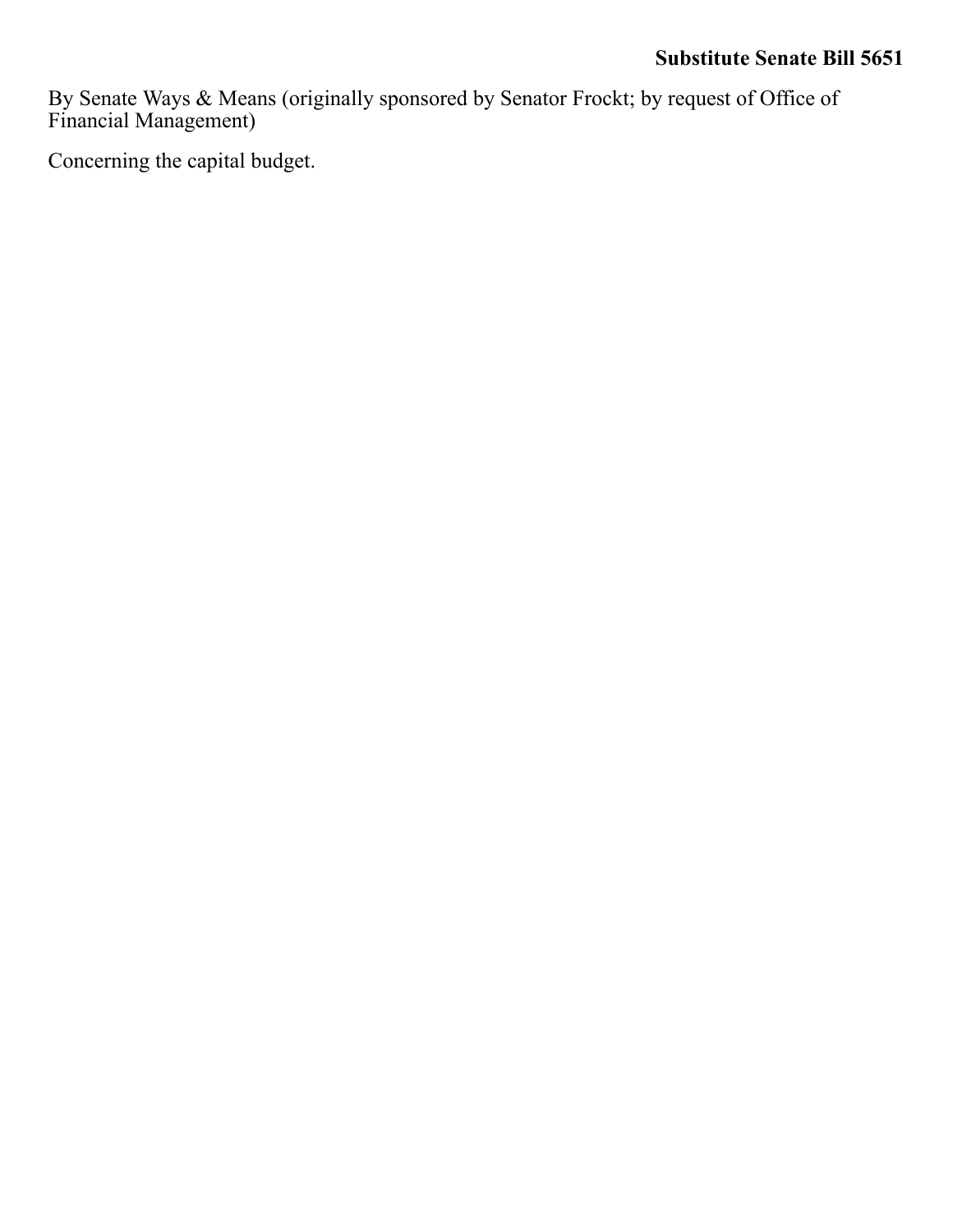AN ACT Relating to the capital budget; making appropriations and authorizing expenditures for capital improvements; amending RCW 43.83B.430; amending 2021 c 332 ss 1008, 1014, 1015, 1018, 1021, 1023, 1025, 1036, 1055, 1063, 1064, 1066, 1068, 1071, 1075, 1048, 1052, 1084, 1085, 1086, 1087, 1092, 1094, 1089, 1024, 1082, 1095, 1096, 1097, 1104, 1114, 1120, 1121, 1123, 2002, 2006, 2012, 2014, 2016, 2046, 2047, 2048, 2050, 2062, 2063, 2065, 2066, 2068, 2069, 2071, 2072, 2075, 2076, 2080, 2082, 2084, 2085, 2086, 2095, 2104, 2106, 2107, 2102, 3071, 3084, 3086, 3112, 3129, 3130, 3133, 3134, 3136, 3138, 3143, 3147, 3149, 3151, 3154, 3164, 3165, 3168, 3171, 3173, 3178, 3183, 3184, 3185, 3187, 3188, 3189, 3190, 3195, 3197, 3201, 3221, 3229, 3230, 3232, 3218, 3253, 3254, 3255, 3273, 3274, 3281, 3292, 3298, 3305, 3306, 3308, 3313, 3317, 3319, 3326, 3328, 5002, 5005, 5010, 5015, 5018, 5019, 5023, 5038, 5039, 5044, 5051, 5054, 5070, 5083, 5093, 5094, 5096, 5101, 5104, 5107, 5111, 5112, 5115, 5153, 5170, 7001, 7002, 7012, 7020, and 7041 (uncodified); reenacting and amending RCW 43.155.050; adding new sections to 2021 c 332 (uncodified); creating new sections; repealing 2021 c 332 ss 2093 19 and 5024 (uncodified); and declaring an emergency.

BE IT ENACTED BY THE LEGISLATURE OF THE STATE OF WASHINGTON: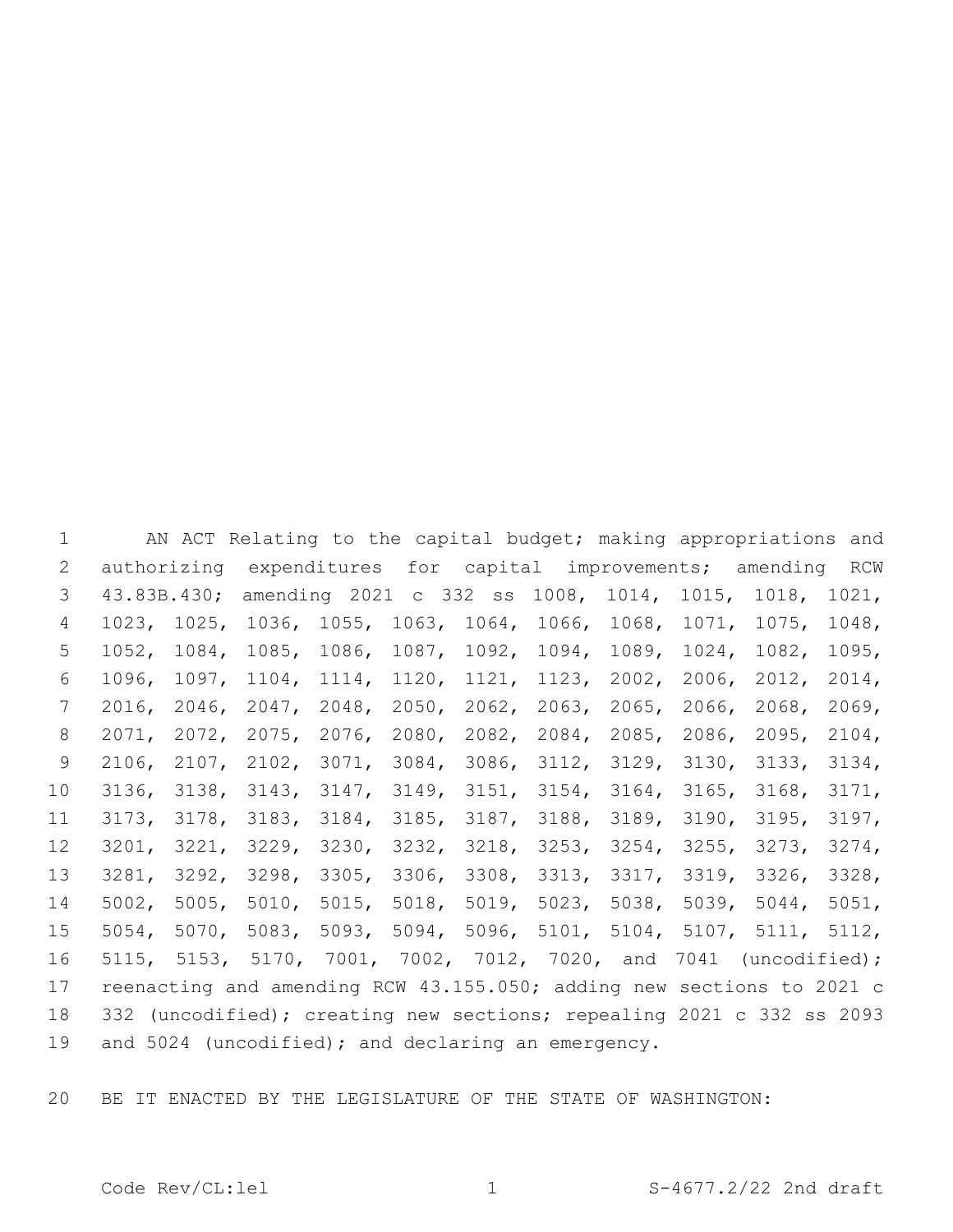NEW SECTION. **Sec. 1.** A supplemental capital budget is hereby adopted and, subject to the provisions set forth in this act, the several dollar amounts hereinafter specified, or so much thereof as shall be sufficient to accomplish the purposes designated, are hereby appropriated and authorized to be incurred for capital projects during the period beginning with the effective date of this act and ending June 30, 2023, out of the several funds specified in this act. **PART 1 GENERAL GOVERNMENT Sec. 1001.** 2021 c 332 s 1008 (uncodified) is amended to read as follows: 11 **FOR THE DEPARTMENT OF COMMERCE** Public Works Assistance Account Program 2013 Loan List (30000184) Reappropriation: 15 Public Works Assistance Account—State. . . . . . ((\$1,523,000)) \$815,000 17 Prior Biennia (Expenditures). . . . . . . . . . ((\$32,378,000))  $\frac{18}{31,343,000}$ 19 Future Biennia (Projected Costs). . . . . . . . . . . . . . \$0 20 TOTAL. . . . . . . . . . . . . . . . . . (  $(\frac{233,901,000)}{}$  \$32,158,000 **Sec. 1002.** 2021 c 332 s 1014 (uncodified) is amended to read as follows: 23 **FOR THE DEPARTMENT OF COMMERCE** 2017 Local and Community Projects (30000846) The reappropriation in this section is subject to the following conditions and limitations: The reappropriation is subject to the provisions of section 6004, chapter 4, Laws of 2017 3rd sp. sess. Reappropriation: 30 State Building Construction Account—State. . . . . ((\$1,750,000))  $$1,763,000$ 32 Prior Biennia (Expenditures). . . . . . . . . . ((\$9,128,000)) \$8,983,000 Future Biennia (Projected Costs). . . . . . . . . . . . . . . \$0 TOTAL. . . . . . . . . . . . . . . . . . . . ((\$10,878,000))

Code Rev/CL:lel 2 S-4677.2/22 2nd draft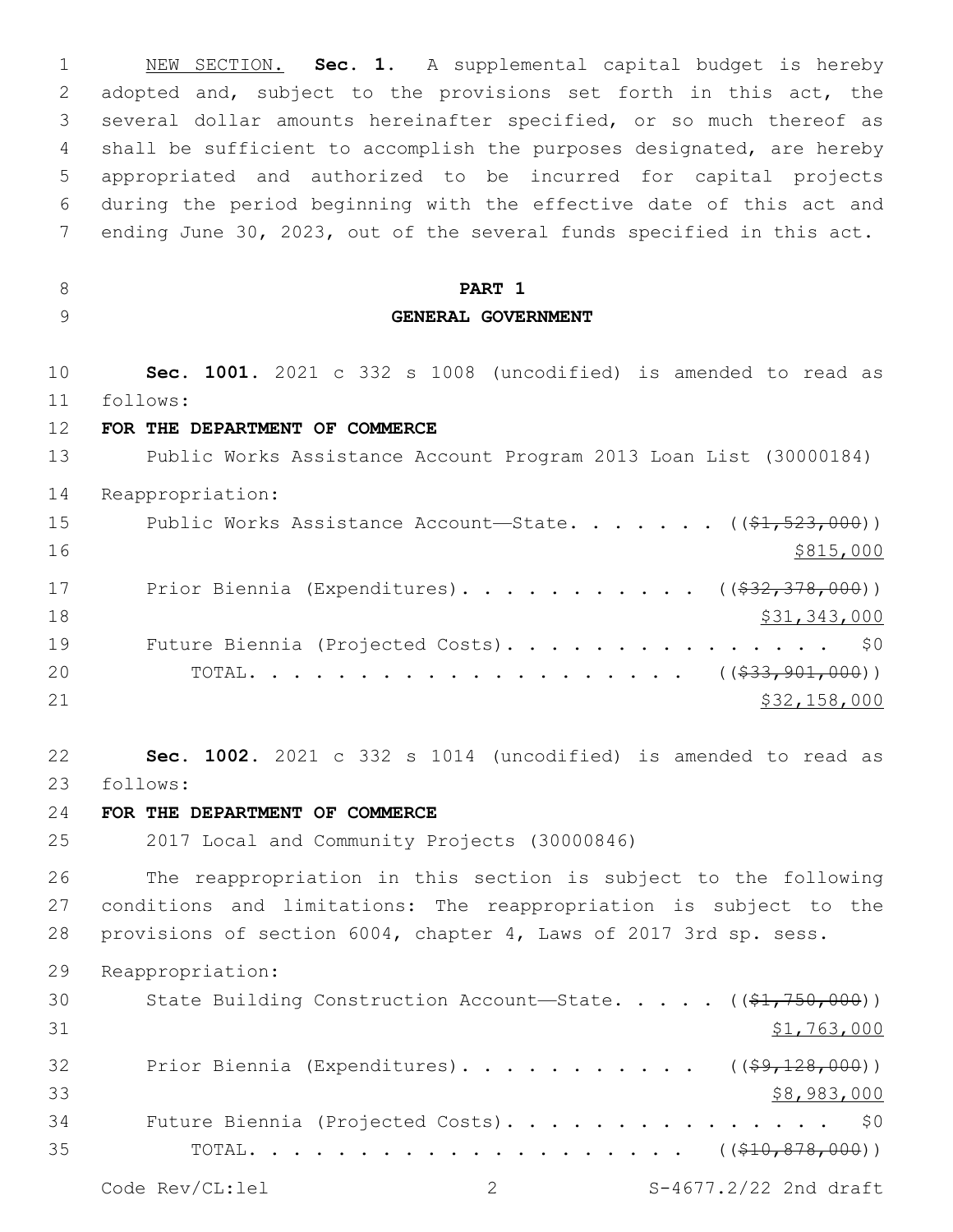**Sec. 1003.** 2021 c 332 s 1015 (uncodified) is amended to read as follows: 3 **FOR THE DEPARTMENT OF COMMERCE** 2017-19 Housing Trust Fund Program (30000872) The ((reappropriations)) appropriations in this section are subject to the following conditions and limitations: The 8 ((reappropriations)) appropriations are subject to the provisions of 9 section 6001, chapter 356, Laws of 2020. Section 6001, chapter 356, Laws of 2020 is set forth in full below, except that new language is 11 added to subsection  $(1)(f)(x)$  of this section, which supersedes the 12 requirements of subsection (1)(f)(x) in section 6001, chapter 356, Laws of 2020. (1) \$83,500,000 of the state taxable building construction account—state appropriation, \$19,631,000 of the state building 16 construction account—state appropriation, and \$8,658,000 of the Washington housing trust account—state appropriation are provided solely for affordable housing and preservation of affordable housing. Of the amounts in this subsection: (a) \$24,370,000 is provided solely for housing projects that provide supportive housing and case-management services to persons with chronic mental illness. The department must prioritize low- income supportive housing unit proposals that provide services or 24 include a partner community behavioral health treatment provider; (b) \$10,000,000 is provided solely for housing preservation grants or loans to be awarded competitively. The grants may be 27 provided for major building improvements, preservation, and system replacements necessary for the existing housing trust fund portfolio to maintain long-term viability. The department must require that a capital needs assessment is performed to estimate the cost of the preservation project at contract execution. Funds may not be used to add or expand the capacity of the property. To receive grants, housing projects must meet the following requirements: (i) The property is more than 15 years old; (ii) At least 50 percent of the housing units are occupied by families and individuals at or below 30 percent area median income; (iii) The improvements will result in reduction of operating or utilities costs, or both; and

Code Rev/CL:lel 3 S-4677.2/22 2nd draft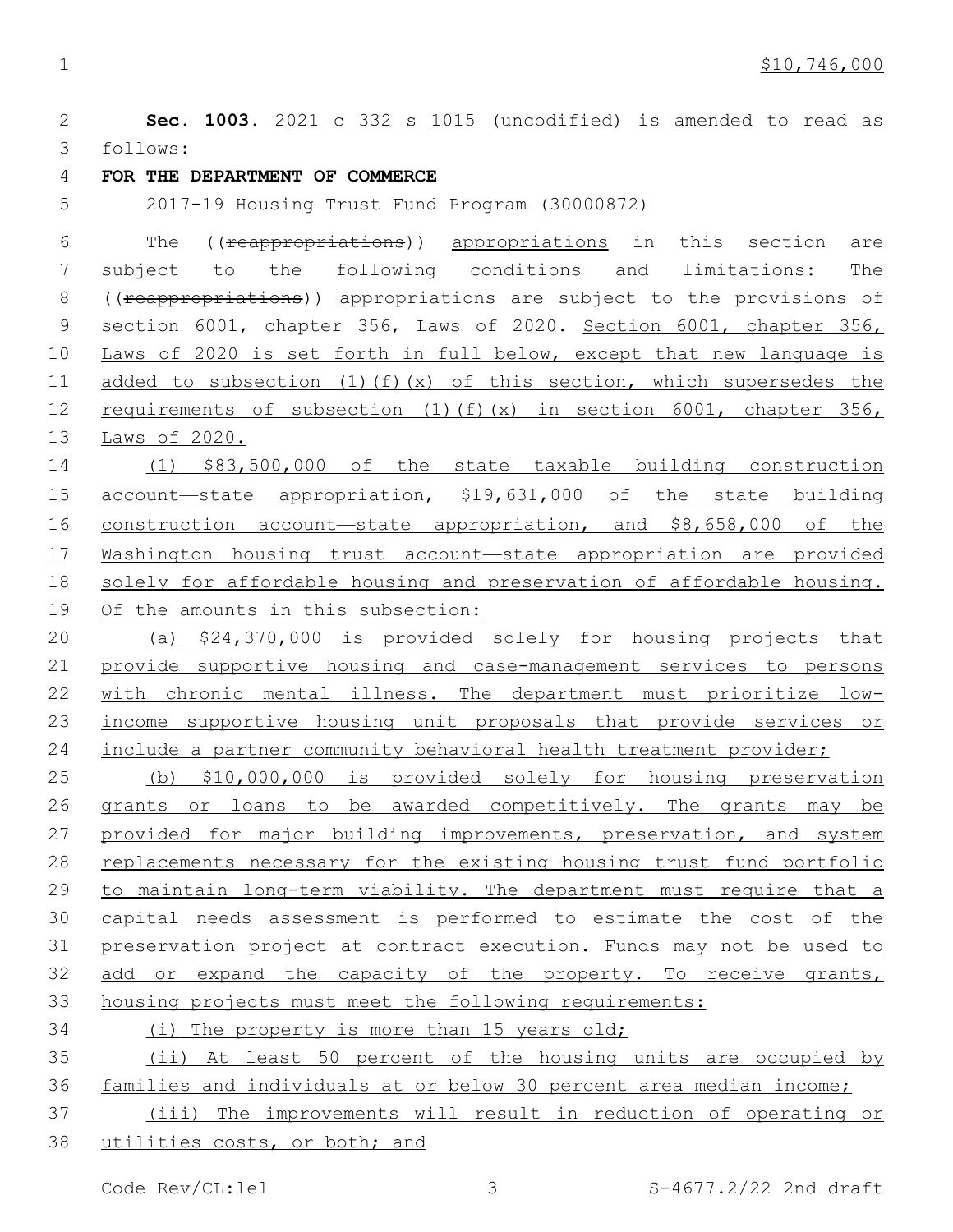(iv) Other criteria that the department considers necessary to 2 achieve the purpose of this program.

 (c) \$5,000,000 is provided solely for housing projects that benefit people at or below 80 percent of the area median income who have been displaced by a natural disaster declared by the governor, including people who have been displaced within the last two biennia.

 (d) \$1,000,000 of the Washington housing trust account—state appropriation is provided solely for the department to work with the communities of concern commission to focus on creating capital assets that will help reduce poverty and build stronger and more sustainable communities using the communities' cultural understanding and vision. The funding must be used for predevelopment costs for capital projects identified by the commission and for other activities to assist communities in developing capacity to create community-owned capital assets.

 (e) \$1,000,000 of the Washington housing trust account—state appropriation and \$1,500,000 of the state taxable building construction account—state appropriation are provided solely for the department to contract directly with YouthCare Service Center to purchase the 1534 Broadway site from Capitol Hill Housing in order for YouthCare Service Center to develop a youth community center.

 (f) \$25,506,000 is provided solely for the following list of housing projects:

| 24 | Spokane Housing Predesign. \$500,000<br>(i)                            |
|----|------------------------------------------------------------------------|
| 25 | El Centro de la Raza. \$737,000<br>(i)                                 |
| 26 | (iii) Highland Village Preservation. \$1,500,000                       |
| 27 | (iv) King County Modular Housing Project. \$1,500,000                  |
| 28 | (v) Nisqually Tribal Housing. \$1,250,000                              |
| 29 | Othello Homesight Community Center. \$3,000,000<br>(vi)                |
| 30 | (vii) Parkview Apartments Affordable Housing. \$100,000                |
| 31 | (viii) Supported Housing and Employment (Longview). \$129,000          |
| 32 | (ix) \$2,000,000 is provided solely for homeownership assistance       |
| 33 | for low-income households displaced from their manufactured/mobile     |
| 34 | the closure or conversion of a mobile home park<br>due<br>homes<br>or  |
| 35 | manufactured housing community in south King county. \$1,500,000 of    |
| 36 | in this subsection is provided solely for low-income<br>this<br>amount |
| 37 | residents displaced from the Firs Mobile Home Park located in SeaTac.  |
| 38 | \$7,500,000 is provided solely for grants for high quality<br>(x)      |
| 39 | low-income housing projects that will quickly move people from         |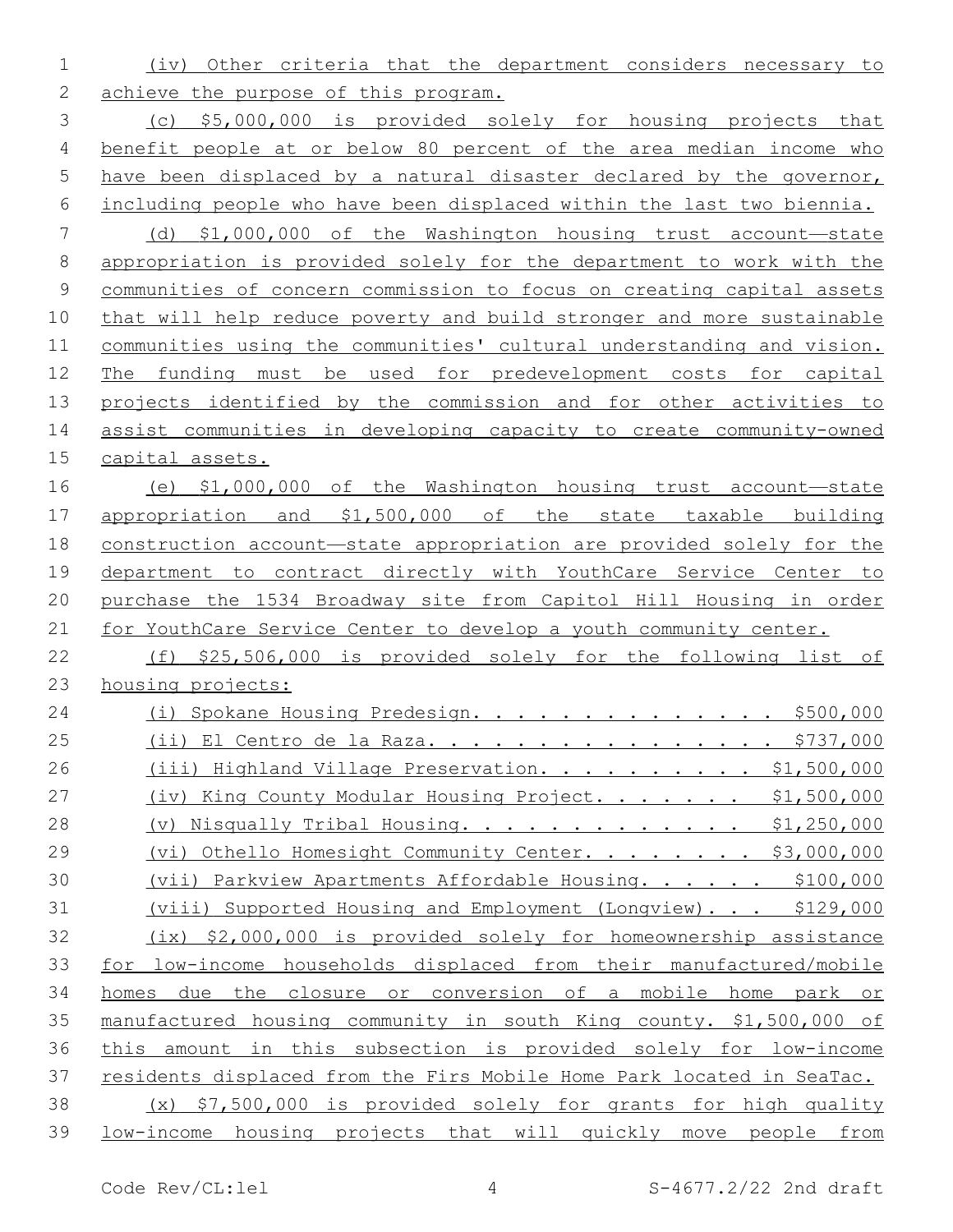homelessness into secure housing and are significantly less expensive to construct than traditional housing. It is the intent of the 3 legislature that these grants serve projects with a total project development cost per housing unit of less than \$200,000, excluding 5 the value of land, and with a commitment by the applicant to maintain the housing units for at least a 25 year period. Amounts provided 7 that are subject to this subsection  $(1)(f)(x)$  must be used to plan, predesign, design, provide technical assistance and financial services, purchase land for, and build innovative low-income housing units. \$4,500,000 of the appropriation that is subject to this subsection is provided solely for innovative affordable housing in Shelton and \$3,000,000 of the appropriation that is subject to this subsection (1)(f)(x) is provided solely for innovative affordable housing for veterans in Orting. Mental health and substance abuse 15 counseling services must be offered to residents of housing projects supported by appropriations in this subsection (1)(f)(x). \$500,000 of the appropriation for housing units in Shelton can be released for 18 purchase of land, planning, or predesign services before the project is fully funded. \$500,000 of the appropriation for housing units in Orting can be released for purchase of land, planning, or predesign 21 services before the project is fully funded. (xi) \$7,290,000 is provided solely for grants to the following 23 organizations using innovative methods to address homelessness: \$4,290,000 for THA Arlington drive youth campus in Tacoma and \$3,000,000 for a King county housing project. (xii) \$1,500,000 is provided solely for Valley Cities modular housing project in Auburn. (g) Of the amounts appropriated remaining after (a) through (f)

 of this subsection, the department must allocate the funds as follows:

 (i) Ten percent is provided solely for housing projects that benefit veterans;

# (ii) Ten percent is provided solely for housing projects that benefit homeownership;

 (iii) Five percent is provided solely for housing projects that benefit people with developmental disabilities; and

 (iv) The remaining amount is provided solely for projects that serve low-income and special needs populations in need of housing, including, but not limited to, homeless families with children, homeless youth, farmworkers, and seniors.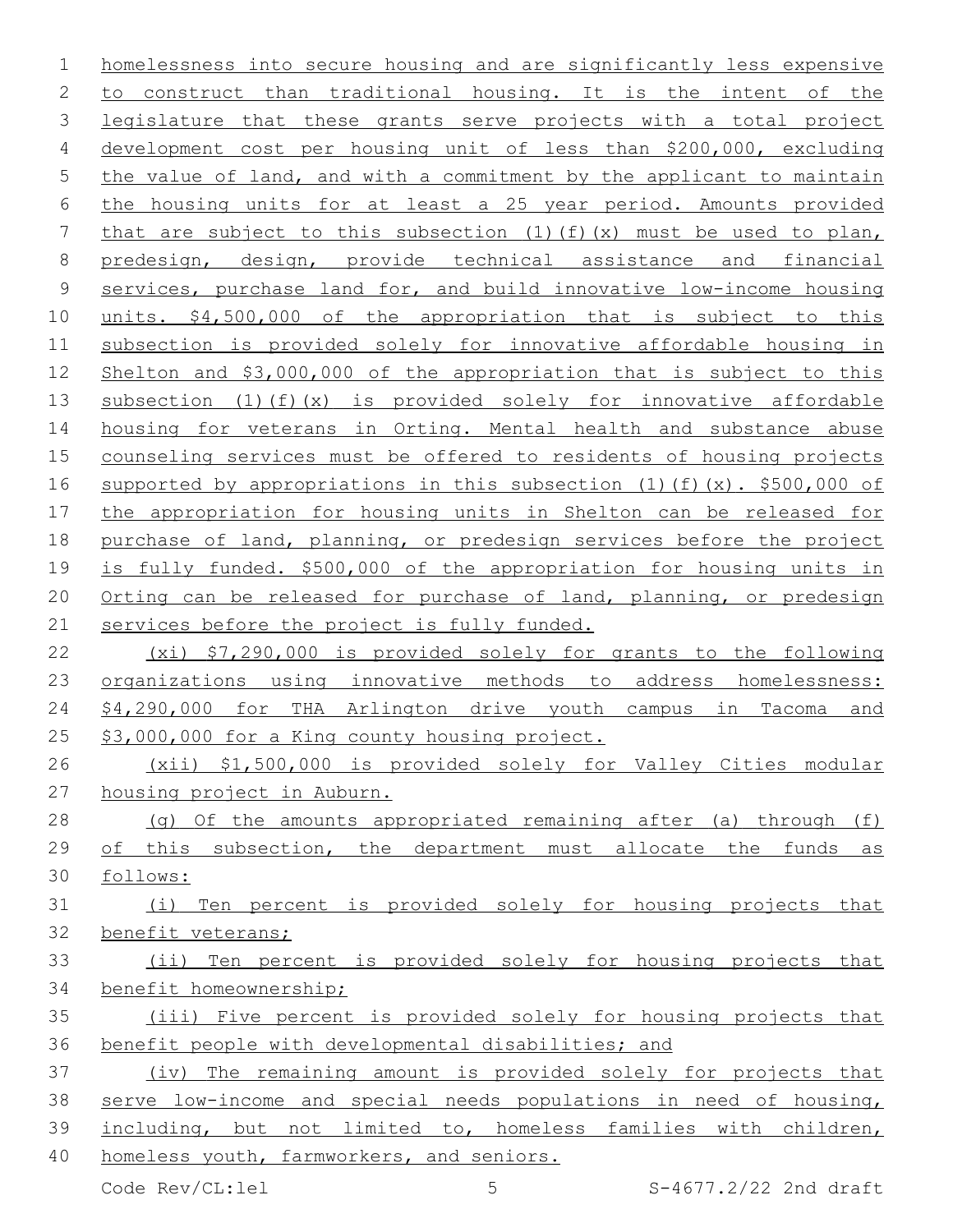| 1              | (2) In evaluating projects in this section, the department must       |
|----------------|-----------------------------------------------------------------------|
| $\mathbf{2}$   | give preference for applications based on some or all of the criteria |
| 3              | in RCW 43.185.070(5).                                                 |
| 4              | (3) The department must strive to allocate all of the amounts         |
| 5              | appropriated in this section within the 2017-2019 fiscal biennium in  |
| 6              | the manner prescribed in subsection (1) of this section. However, if  |
| 7              | upon review of applications the department determines there are not   |
| 8              | adequate suitable projects in a category, the department may allocate |
| $\overline{9}$ | funds to projects serving other low-income and special needs          |
| 10             | populations, provided those projects are located in an area with an   |
| 11             | identified need for the type of housing proposed.                     |
| 12             | Reappropriation:                                                      |
| 13             | State Building Construction Account-State. ((\$5,716,000))            |
| 14             | \$6, 246, 000                                                         |
| 15             | State Taxable Building Construction Account-                          |
| 16             |                                                                       |
| 17             | Washington Housing Trust Account-State. \$1,578,000                   |
| 18             | Subtotal Reappropriation. ( $(\frac{232,104,000}{2})$ )               |
| 19             | \$32,634,000                                                          |
| 20             | Appropriation:                                                        |
| 21             | State Building Construction Account-State. \$1,500,000                |
| 22             | Prior Biennia (Expenditures). ( $(\frac{279}{36000})$ )               |
| 23             | \$78,856,000                                                          |
| 24             | Future Biennia (Projected Costs).<br>\$0                              |
| 25             |                                                                       |
| 26             | \$112,990,000                                                         |
|                |                                                                       |
| 27             | Sec. 1004. 2021 c 332 s 1018 (uncodified) is amended to read as       |
| 28             | follows:                                                              |
| 29             | FOR THE DEPARTMENT OF COMMERCE                                        |
| 30             | 2017-19 Building for the Arts Grant Program (30000877)                |
| 31             | The reappropriation in this section is subject to the following       |
| 32             | conditions and limitations: The reappropriation is subject to the     |
| 33             | provisions of section 1009, chapter 2, Laws of 2018.                  |
| 34             | Reappropriation:                                                      |
| 35             | State Building Construction Account-State. \$1,000,000                |
|                |                                                                       |
| 36             | Prior Biennia (Expenditures). ( $(\frac{11}{611}, 000, 000)$ )        |
|                | Code Rev/CL:lel<br>S-4677.2/22 2nd draft<br>6                         |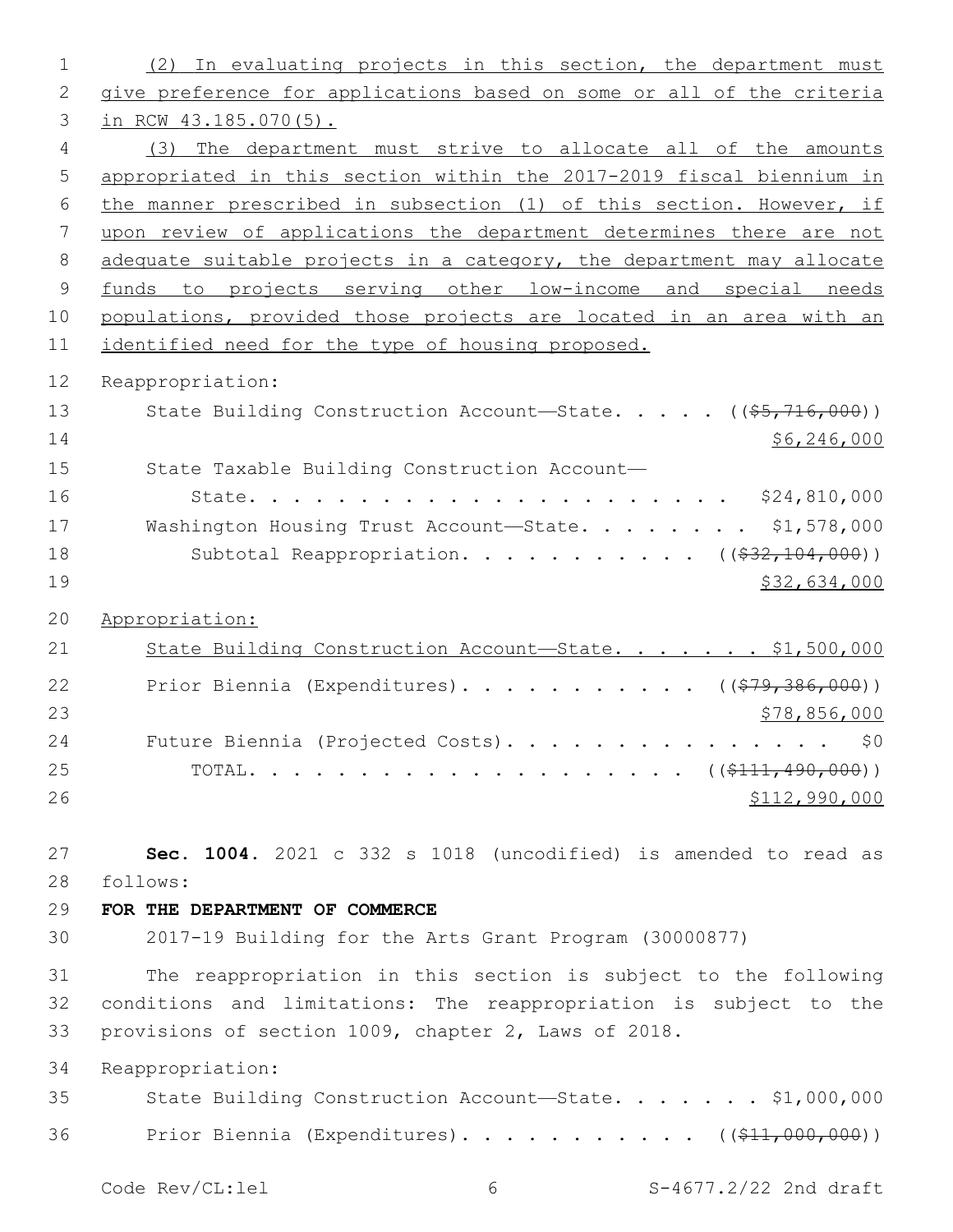\$10,954,000 2 Future Biennia (Projected Costs). . . . . . . . . . . . . . \$0 3 TOTAL. . . . . . . . . . . . . . . . . . (  $(\frac{212,000,000)}{12,000,000})$  \$11,954,000 **Sec. 1005.** 2021 c 332 s 1021 (uncodified) is amended to read as follows: 6 **FOR THE DEPARTMENT OF COMMERCE** Clean Energy Funds 3 (30000881) The reappropriations in this section are subject to the following conditions and limitations: The reappropriations are subject to the provisions of section 6006, chapter 413, Laws of 2019, except that 12 funding may not be provided for an aluminum smelter restart project in Whatcom county as this project is transitioning to the 2021-23 Clean Energy V - Investing in Washington's Clean Energy (40000148) 15 project pursuant to section 1011 of this act. Reappropriation: 17 Energy Efficiency Account—State. . . . . . . . . . . \$5,362,000 18 State Building Construction Account—State. . . . ((\$29,402,000)) \$27,002,000 20 Subtotal Reappropriation. . . . . . . . . . ((\$34,764,000)) \$32,364,000 Prior Biennia (Expenditures). . . . . . . . . . . . . \$11,336,000 23 Future Biennia (Projected Costs). . . . . . . . . . . . . . \$0 24 TOTAL. . . . . . . . . . . . . . . . . . (  $(\frac{646,100,000)}{100,000})$  \$43,700,000 **Sec. 1006.** 2021 c 332 s 1023 (uncodified) is amended to read as follows: 27 **FOR THE DEPARTMENT OF COMMERCE** 2017-19 Building Communities Fund Grant (30000883) The reappropriation in this section is subject to the following conditions and limitations: The reappropriation is subject to the provisions of section 1015, chapter 2, Laws of 2018. Reappropriation: 34 State Building Construction Account—State. . . . . ((\$1,700,000)) \$1,884,000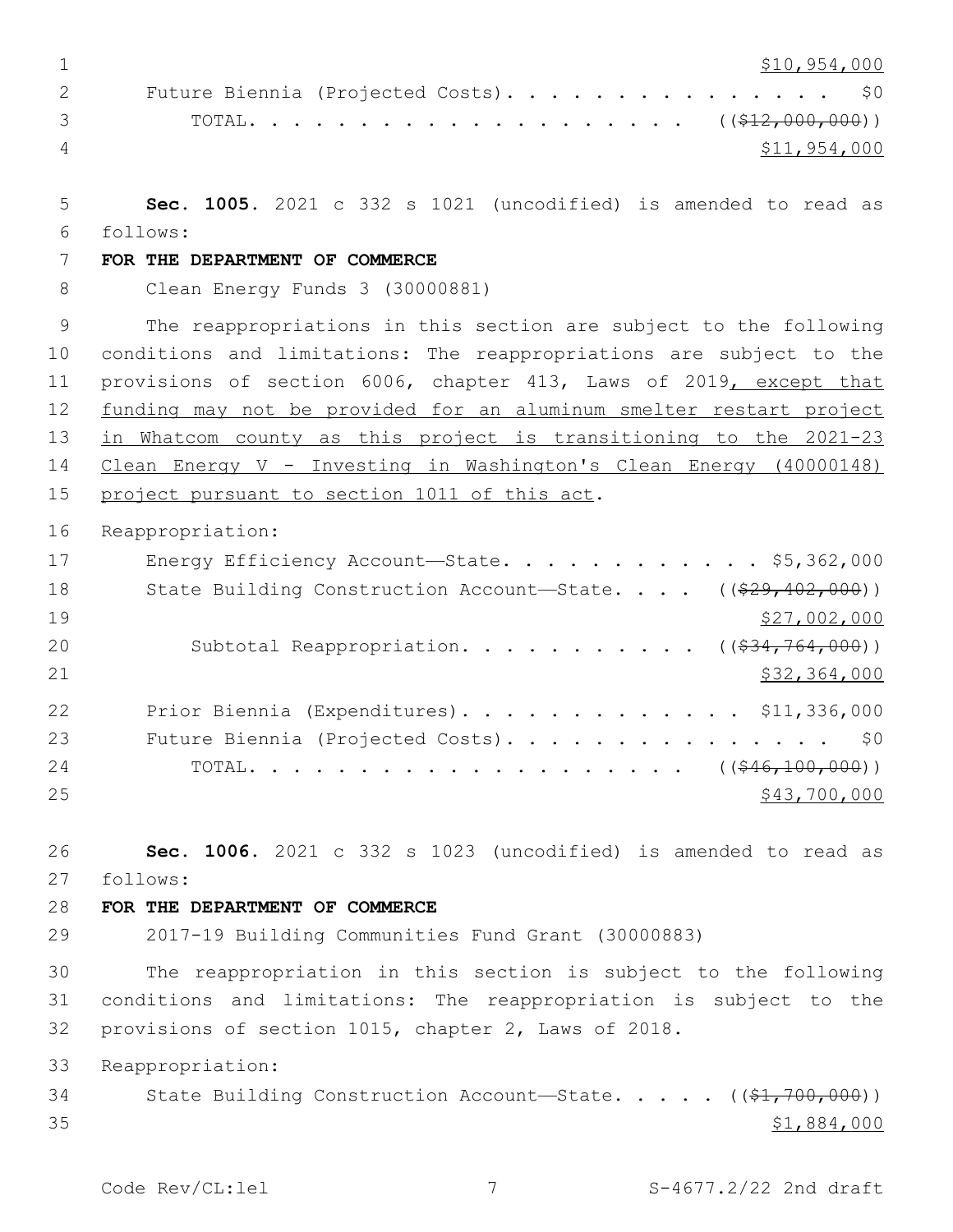| $\mathbf 1$    | Prior Biennia (Expenditures). ((\$26,200,000))                                                                                                                                                     |
|----------------|----------------------------------------------------------------------------------------------------------------------------------------------------------------------------------------------------|
| $\mathbf{2}$   | \$25,379,000                                                                                                                                                                                       |
| 3              | Future Biennia (Projected Costs).<br>\$0                                                                                                                                                           |
| 4              |                                                                                                                                                                                                    |
| 5              | \$27, 263, 000                                                                                                                                                                                     |
| 6              | Sec. 1007. 2021 c 332 s 1025 (uncodified) is amended to read as                                                                                                                                    |
| 7              | follows:                                                                                                                                                                                           |
| 8              | FOR THE DEPARTMENT OF COMMERCE                                                                                                                                                                     |
| 9              | Early Learning Facility Grants (40000006)                                                                                                                                                          |
| 10<br>11<br>12 | The reappropriations in this section are subject to the following<br>conditions and limitations: The reappropriations are subject to the<br>provisions of section 1005, chapter 298, Laws of 2018. |
| 13             | Reappropriation:                                                                                                                                                                                   |
| 14             | Early Learning Facilities Development Account-                                                                                                                                                     |
| 15             | \$999,000                                                                                                                                                                                          |
| 16             | Early Learning Facilities Revolving Account-                                                                                                                                                       |
| 17<br>18       | $($ $($ $\frac{63,000,000}{2})$ $)$<br>State.<br>\$3,062,000                                                                                                                                       |
| 19<br>20       | Subtotal Reappropriation.<br>$($ (\$3,999,000))<br>\$4,061,000                                                                                                                                     |
| 21<br>22       | Prior Biennia (Expenditures). ( $(\frac{11}{21}, \frac{501}{100})$ )<br>\$11,404,000                                                                                                               |
| 23             | Future Biennia (Projected Costs).<br>\$0                                                                                                                                                           |
| 24<br>25       | ( ( \$15, 500, 000) )<br>$\texttt{TOTAL.}\ \ldots\ \ldots\ \ldots\ \ldots\ .$<br>$\mathbf{r}$ , $\mathbf{r}$ , $\mathbf{r}$ , $\mathbf{r}$ , $\mathbf{r}$ , $\mathbf{r}$<br>\$15,465,000           |
| 26             | Sec. 1008. 2021 c 332 s 1036 (uncodified) is amended to read as                                                                                                                                    |
| 27             | follows:                                                                                                                                                                                           |
| 28             | FOR THE DEPARTMENT OF COMMERCE                                                                                                                                                                     |
| 29             | 2019-21 Early Learning Facilities (40000044)                                                                                                                                                       |
| 30<br>31<br>32 | The reappropriations in this section are subject to the following<br>conditions and limitations: The reappropriations are subject to the<br>provisions of section 1006, chapter 356, Laws of 2020. |
| 33             | Reappropriation:                                                                                                                                                                                   |
| 34<br>35       | State Building Construction Account-State. \$8,000,000<br>Early Learning Facilities Revolving Account-                                                                                             |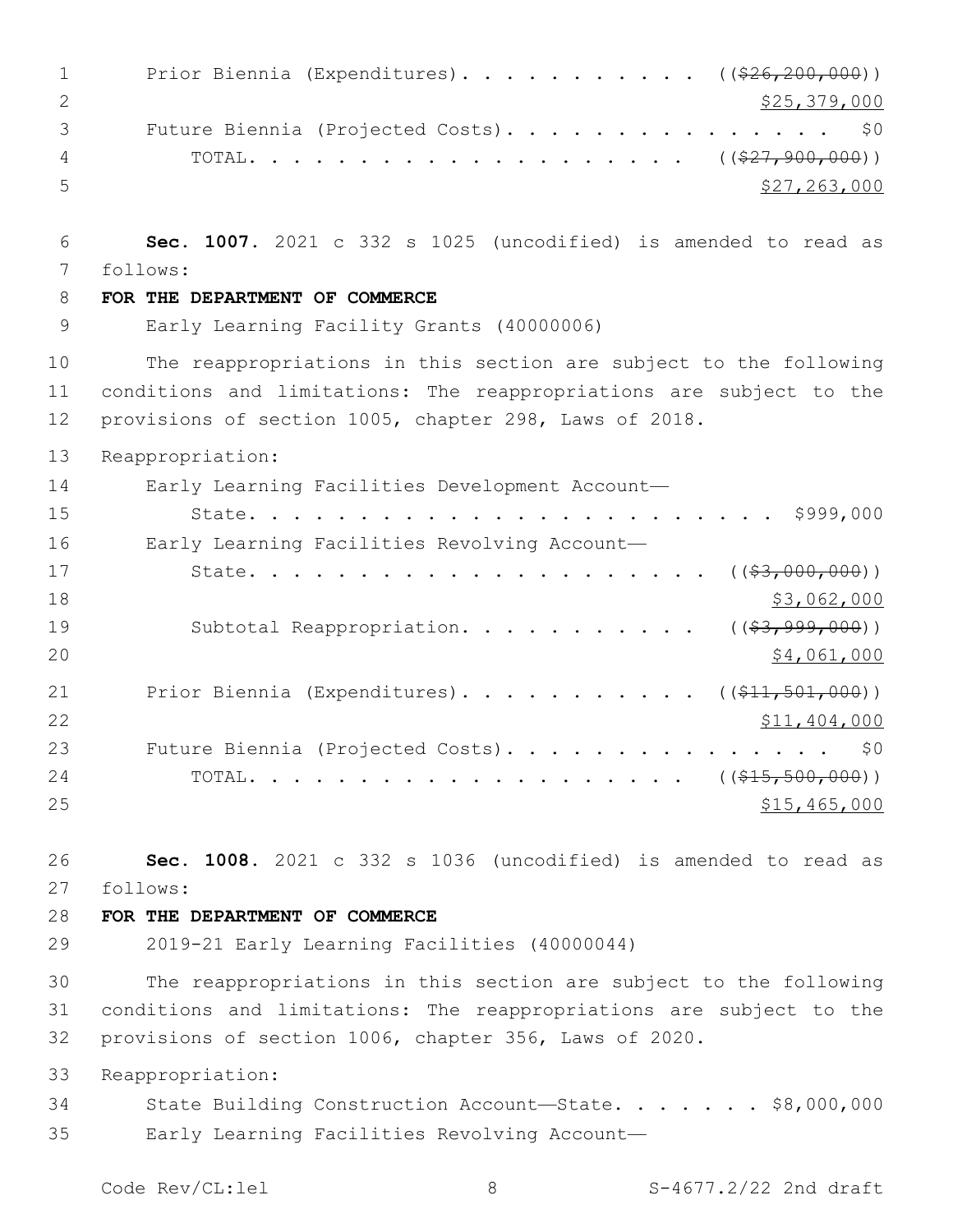| $\mathbf 1$    | \$20,000,000                                                        |
|----------------|---------------------------------------------------------------------|
| $\mathbf{2}$   | Early Learning Facilities Development Account-                      |
| 3              | $((\$1,500,000))$<br>State.                                         |
| $\overline{4}$ | \$1,839,000                                                         |
| 5              | $((\$29,500,000))$<br>Subtotal Reappropriation.                     |
| 6              | \$29,839,000                                                        |
| 7              | Prior Biennia (Expenditures).<br>( ( \$5, 520, 000) )               |
| $8\,$          | \$5,181,000                                                         |
| 9              | Future Biennia (Projected Costs).<br>\$0                            |
| 10             |                                                                     |
|                |                                                                     |
| 11             | Sec. 1009. 2021 c 332 s 1055 (uncodified) is amended to read as     |
| 12             | follows:                                                            |
| 13             | FOR THE DEPARTMENT OF COMMERCE                                      |
| 14             | Seattle Vocational Institute (40000136)                             |
| 15             | The reappropriations in this section are subject to the following   |
| 16             | conditions and limitations: The reappropriations are subject to the |
| 17             | provisions of section 1009, chapter 356, Laws of 2020.              |
|                |                                                                     |
| 18             | Reappropriation:                                                    |
| 19             | State Building Construction Account-State. $($ $(*1, 105, 000))$    |
| 20             | \$1,106,000                                                         |
| 21             | State Taxable Building Construction Account-                        |
| 22             | \$175,000<br>State.                                                 |
| 23             | ( ( \$1, 280, 000) )<br>Subtotal Reappropriation.                   |
| 24             | \$1,281,000                                                         |
| 25             | Prior Biennia (Expenditures). ( $(\frac{20}{100})$ )                |
| 26             | \$19,000                                                            |
| 27             | Future Biennia (Projected Costs). \$0                               |
| 28             |                                                                     |
|                |                                                                     |
| 29             | Sec. 1010. 2021 c 332 s 1063 (uncodified) is amended to read as     |
| 30             | follows:                                                            |
| 31             | FOR THE DEPARTMENT OF COMMERCE                                      |
| 32             | 2021-23 Library Capital Improvement Program (LCIP) Grants           |
| 33             | (40000147)                                                          |
| 34             | The appropriation in this section is subject to the following       |
| 35             | conditions and limitations:                                         |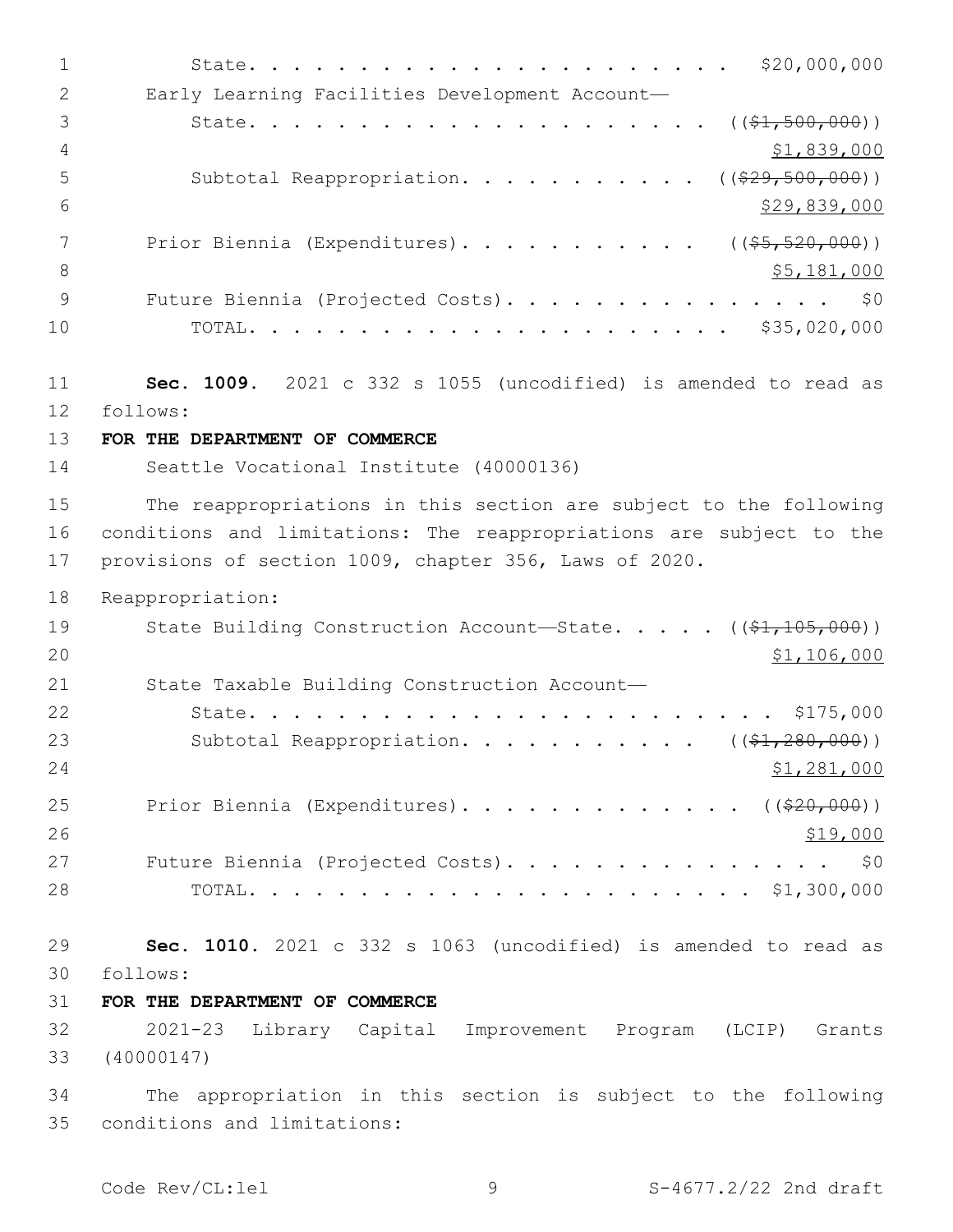(1) The appropriation in this section is provided solely for a local library capital improvement grant program for the following 3 list of projects:

 City of Colville. . . . . . . . . . . . . . . . . . . . \$264,000 Sno-Isle Regional Inter-County Libraries (Langley). . . \$700,000 Stevens County Rural Library District (Loon Lake). . . . \$649,000 7 Stevens County Rural Library District (Chewelah). . . . . \$90,000 8 North Olympic Library System (Sequim). . . . . . . . \$2,000,000 9 Spokane County Library District (Spokane Valley)... \$2,000,000 Jefferson County Rural Library District (Port Hadlock). \$285,000 11 Stevens County Rural Library District (Northport). . . . \$50,000 12 North Central Regional Library (Wenatchee)....... \$798,000 City of Seattle. . . . . . . . . . . . . . . . . . . . \$1,889,000 14 Pend Oreille County Library District (Metaline Falls).. \$40,000 15 Upper Skagit Library District (Concrete). . . . . . . \$209,000 City of Cashmere. . . . . . . . . . . . . . . . . . . . . \$14,000 Town of Coulee City. . . . . . . . . . . . . . . . . . . \$760,000 Sno-Isle Regional Inter-County Libraries (Darrington). . \$250,000 Fort Vancouver Regional Library Foundation (Woodland). \$2,000,000 City of Mount Vernon. . . . . . . . . . . . . . . . . \$2,000,000 ((Sno-Isle Regional Inter-County Libraries

22 (Lake Stevens). . . . . . . . . . . . . . . . . \$1,100,000) 23 Camas Library Improvements (Camas). . . . . . . . . . \$515,000 24 Ephrata Public Library (Ephrata). . . . . . . . . . . . \$91,000 Lake Stevens Early Learning Library (Lake Stevens). . \$2,000,000 (2) The department must establish a competitive process to solicit proposals for and prioritize projects whose primary objective is to assist libraries operated by governmental units, as defined in RCW 27.12.010, in acquiring, constructing, repairing, or 30 rehabilitating facilities.

 (3) The department must establish a committee to develop the grant program criteria and review proposals. The committee must be composed of five members as provided in this subsection. The committee must include: (a) A representative from the department of commerce; (b) a representative from the department of archaeology and historic preservation; (c) the state librarian; (d) a representative from a library district; and (e) a representative from a municipal 38 library.

 (4) The department must conduct a statewide solicitation of project applications. The department must evaluate and rank Code Rev/CL:lel 10 S-4677.2/22 2nd draft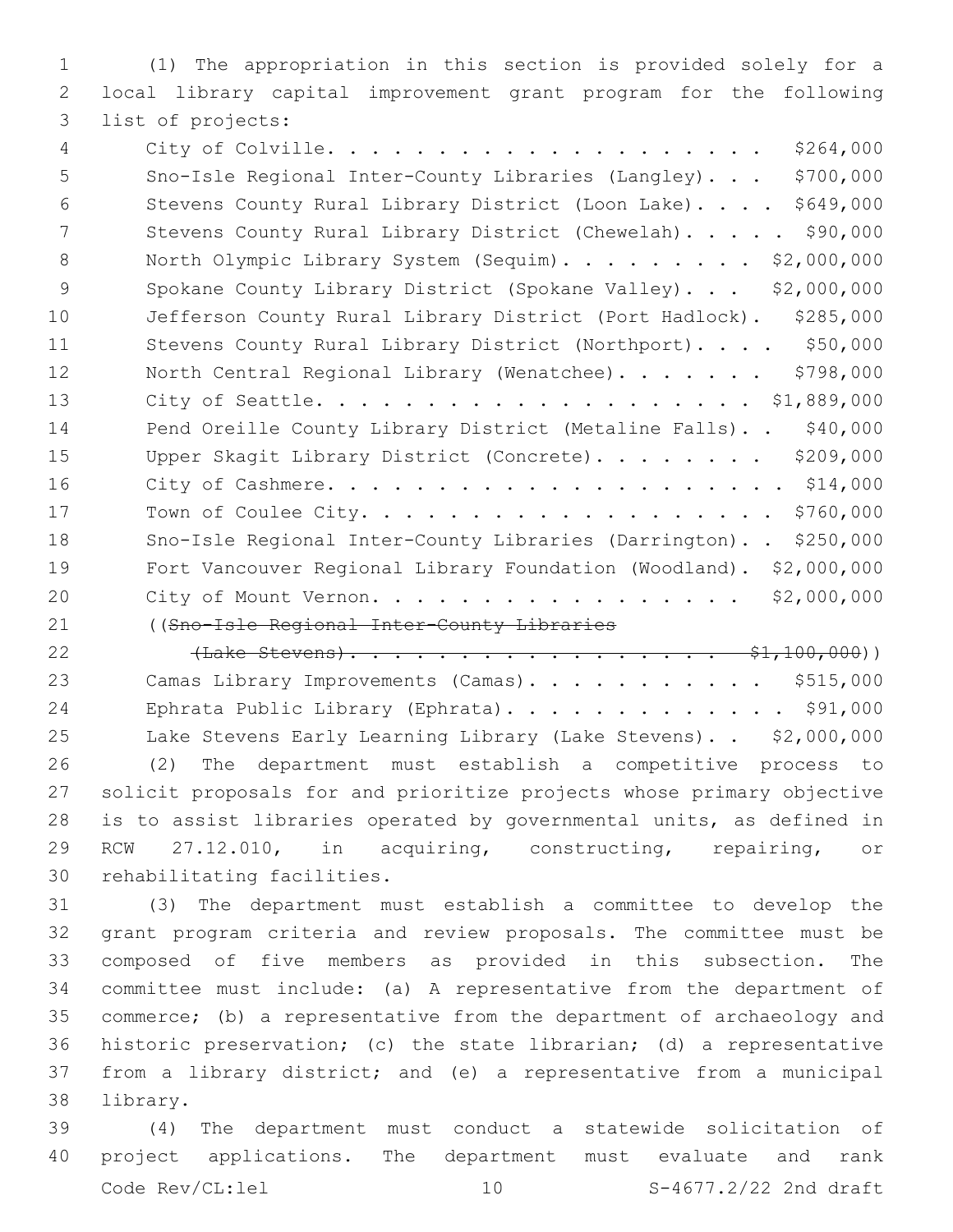applications in consultation with the committee established in subsection (3) of this section, using objective criteria. The ranking of projects must prioritize library district facilities listed on a local, state, or federal register of historic places and those located in distressed or rural counties. The evaluation and ranking process must also include an examination of existing assets that applicants propose to apply to projects. Grant assistance under this section may not exceed 50 percent of the total cost of the project. The nonstate portion of the total project cost may include cash, the value of real property when acquired solely for the purpose of the 11 project, and in-kind contributions.

 (5) The department must submit a prioritized list of recommended projects to the governor and the legislature by October 1, 2022, for inclusion in the department of commerce's 2023-2025 biennial capital budget request. The list must include a description of each project, the amount of recommended state funding, and documentation of nonstate funds to be used for the project. Individual grants may not exceed \$2,000,000. The total amount of recommended state funding for the projects on a biennial project list may not exceed \$10,000,000.

 (6) In contracts for grants authorized under this section, the department must include provisions that require that capital improvements be held by the grantee for a specified period of time appropriate to the amount of the grant and that facilities be used for the express purpose of the grant. If the grantee is found to be 25 out of compliance with provisions of the contract, the grantee must repay to the state general fund the principal amount of the grant plus interest calculated at the rate of interest on state of Washington general obligation bonds issued on the date most close in 29 time to the date of authorization of the grant.

 (7) The department must assist grant recipients under this section to apply for applicable competitive federal grant funding and, upon receipt of any such funding, an equal amount of the state building construction account—state appropriation must be placed in unallotted status.34

Appropriation:

| 36 | State Building Construction Account-State. $($ $($ $\frac{217}{77}$ $704$ , $000)$ ) |
|----|--------------------------------------------------------------------------------------|
| 37 | \$16,604,000                                                                         |
| 38 | Prior Biennia (Expenditures). \$0                                                    |
| 39 | Future Biennia (Projected Costs). \$30,000,000                                       |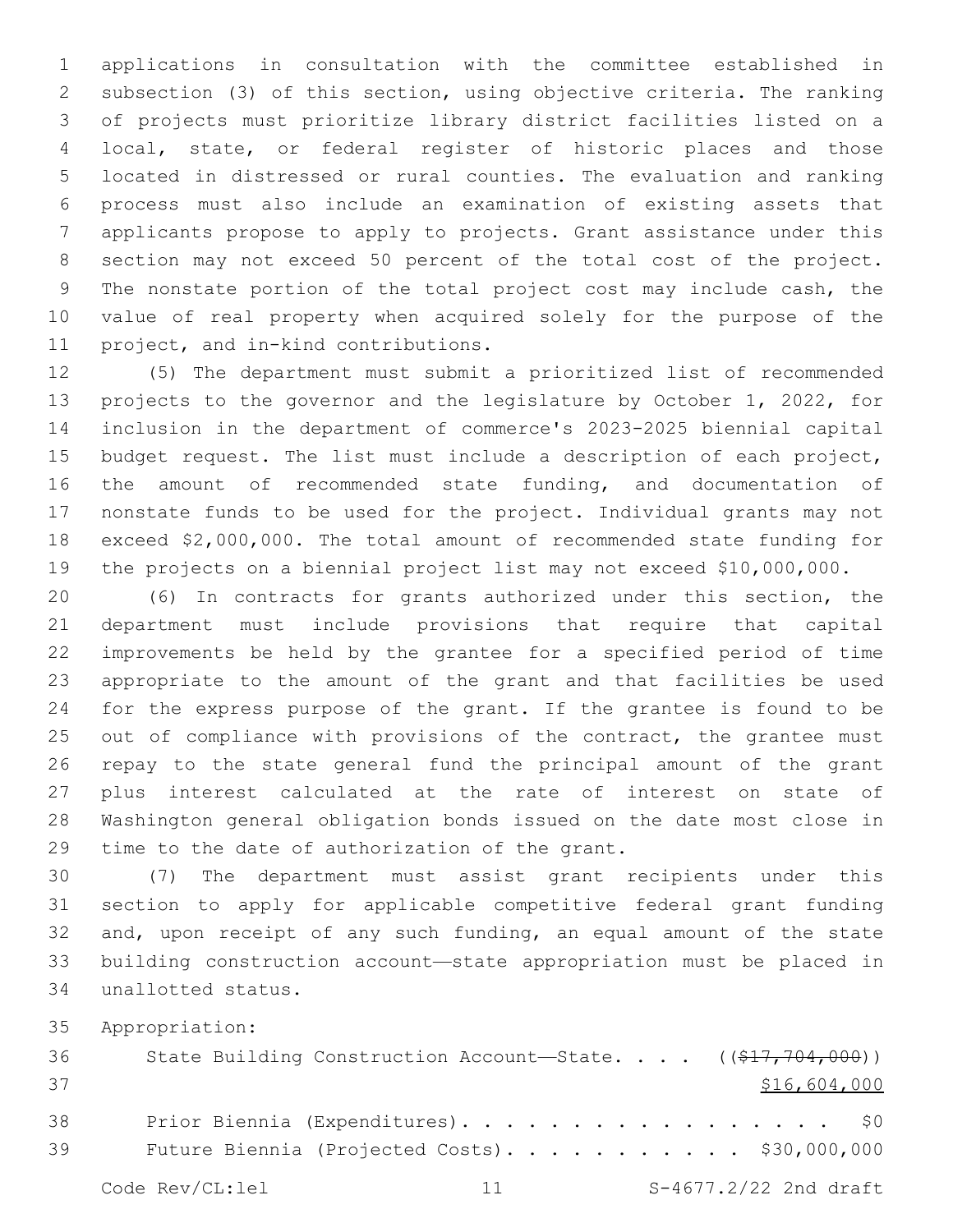1 TOTAL. . . . . . . . . . . . . . . . . . (  $(\frac{247, 704, 000}{5})$ 2  $\frac{$46,604,000}{ }$ 

 **Sec. 1011.** 2021 c 332 s 1064 (uncodified) is amended to read as follows: 4

## **FOR THE DEPARTMENT OF COMMERCE**

 2021-23 Clean Energy V - Investing in Washington's Clean Energy (40000148)

 The appropriations in this section are subject to the following 9 conditions and limitations:

 (1) The appropriations in this section are provided solely for projects that provide a benefit to the public through development, demonstration, and deployment of clean energy technologies that save energy and reduce energy costs, reduce harmful air emissions, or increase energy independence for the state. Priority must be given to projects that benefit vulnerable populations and overburdened communities, including tribes and communities with high environmental 17 or energy burdens.

 (2) The 2021 state energy strategy must guide the department in the design of programs under this section, using an equity and environmental justice lens for program structure and participation. To the extent practicable, the department must prioritize projects that build upon Washington's existing strengths in communities, aerospace, maritime, information and communications technology (particularly data center infrastructure, artificial intelligence and machine learning), grid modernization, advanced materials, and 26 decarbonizing the built environment.

 (3) Subject to the availability of funds, the department must reconvene an advisory committee to support involvement of a broad range of stakeholders in the design and implementation of programs implemented under this section to encourage collaboration, leverage partners, and engage communities and organizations in improving the equitable distribution of benefits from the program.

 (4) In soliciting and evaluating proposals, awarding contracts, and monitoring projects under this section, the department must:

 (a) Ensure that competitive processes, rather than sole source contracting processes, are used to select all projects, except as 37 otherwise noted in this section; and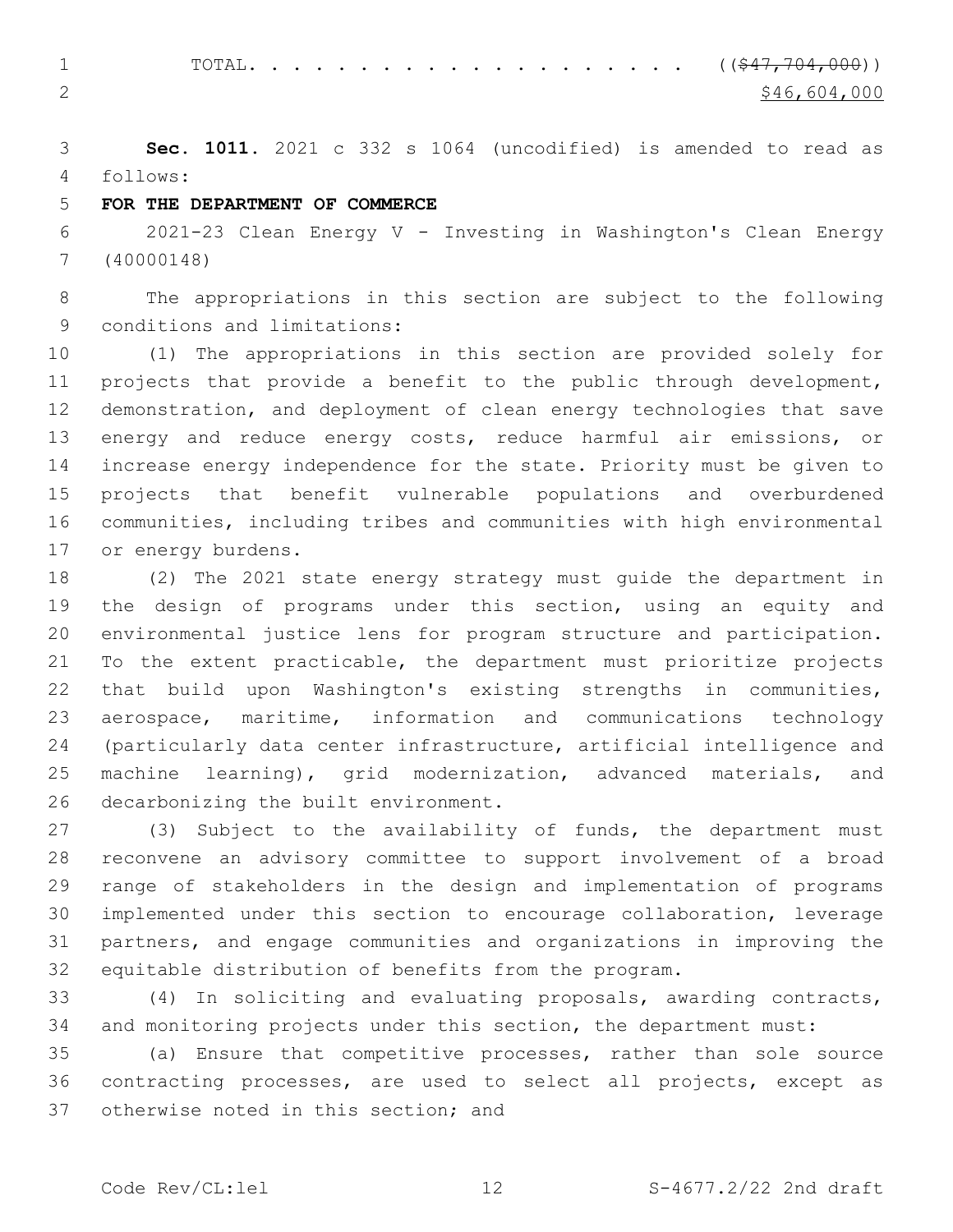(b) Conduct due diligence activities associated with the use of public funds including, but not limited to, oversight of the project selection process, project monitoring, and ensuring that all applications and contracts fully comply with all applicable laws including disclosure and conflict of interest statutes.

 (5) During project solicitation periods for grants funded with this appropriation, the department must maintain a list of applicants by grant program that scored competitively but did not receive a grant award due to lack of available funding. These applicants must be considered for funding during future grant award cycles. If the department submits a 2022 supplemental budget request for this program, the request must include a list of prioritized projects by 13 grant type.

 (6)(a) Pursuant to chapter 42.52 RCW, the ethics in public service act, the department must require a project applicant to identify in application materials any state of Washington employees or former state employees employed by the firm or on the firm's governing board during the past 24 months. Application materials must identify the individual by name, the agency previously or currently employing the individual, job title or position held, and separation date. If it is determined by the department that a conflict of interest exists, the applicant may be disqualified from further 23 consideration for award of funding.

 (b) If the department finds, after due notice and examination, 25 that there is a violation of chapter 42.52 RCW, or any similar statute involving a grantee who received funding under this section, either in procuring or performing under the grant, the department in its sole discretion may terminate the funding grant by written notice. If the grant is terminated, the department must reserve its right to pursue all available remedies under law to address the 31 violation.

 (7) The requirements in subsections (4) and (6) of this section must be specified in funding agreements issued by the department.

 (8) \$17,594,000 of the state building construction account—state appropriation is provided solely for grid modernization grants.

 (a)(i) \$11,000,000 is provided solely for projects that: Advance community resilience, clean and renewable energy technologies and transmission and distribution control systems; support integration of renewable energy sources, deployment of distributed energy resources and sustainable microgrids; and support state decarbonization goals Code Rev/CL:lel 13 S-4677.2/22 2nd draft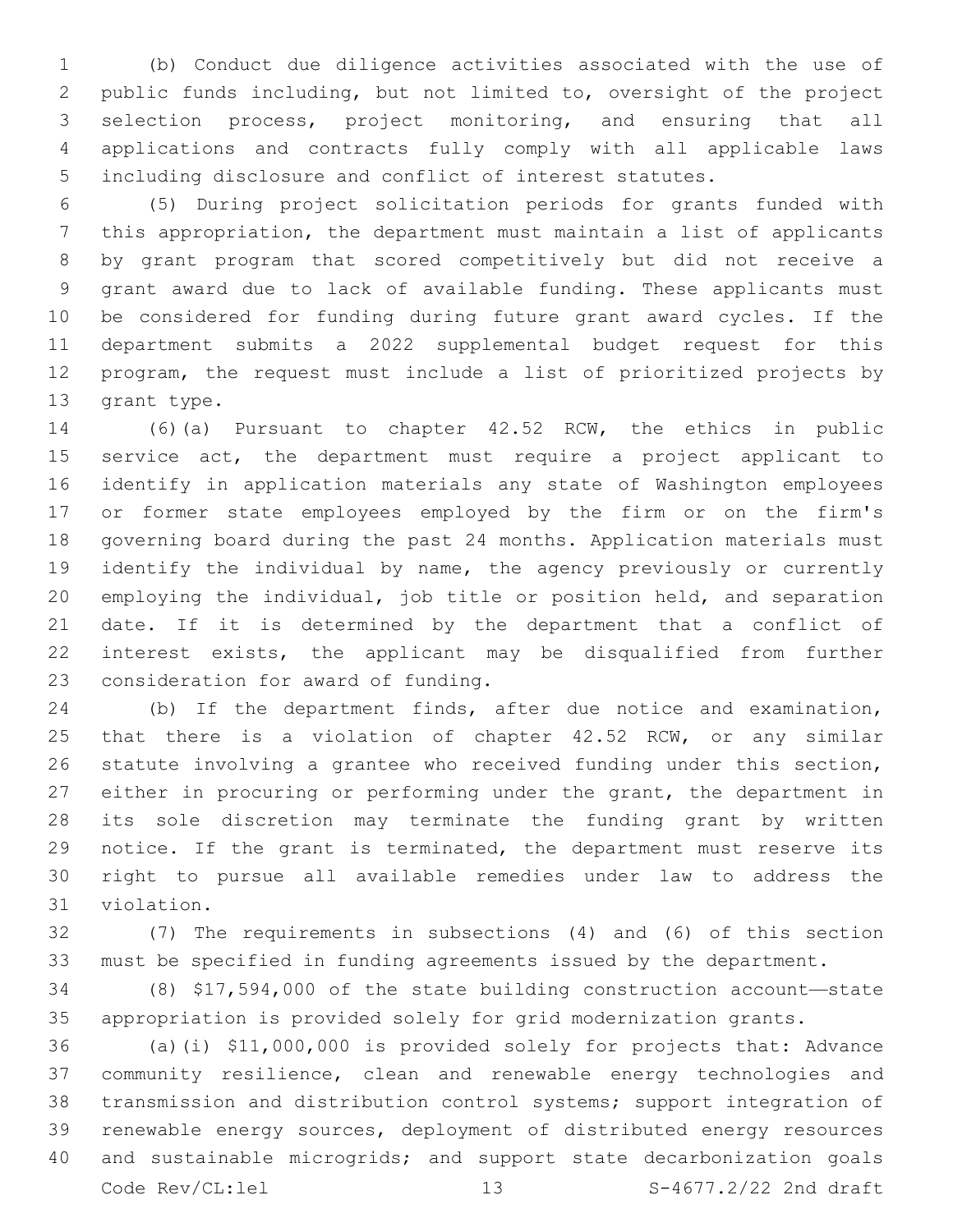pursuant to the clean energy transformation act, including requirements placed upon retail electric utilities.

 (ii) Projects must be implemented by community organizations, local governments, federally recognized tribal governments, or by public and private electrical utilities that serve retail customers in the state (retail electric utilities). Projects submitted by applicants other than retail electric utilities must demonstrate partnership with their load serving entity to apply. Priority must be 9 qiven to:

 (A) Projects that benefit vulnerable populations, including tribes and communities with high environmental or energy burden; and

 (B) Projects that demonstrate partnerships between eligible applicants in applying for funding, including utilities, public and private sector research organizations, businesses, tribes, and 15 nonprofit organizations.

 (iii) The department shall develop a grant application process to competitively select projects for grant awards, to include scoring conducted by a group of qualified experts with application of criteria specified by the department. In development of the application criteria, the department shall, to the extent possible, develop program guidelines that encourage smaller utilities or consortia of small utilities to apply for funding. Where suitable, this may include funding for projects consisting solely of planning, 24 predesign and/or predevelopment activities.

 (iv) Applications for grants must disclose all sources of public 26 funds invested in a project.

 (b) \$3,550,000 of the appropriation in this section is provided solely for a grant to the Public Utility District No. 1 of Lewis county for land acquisition and construction of the Winlock Industrial Park and South County Substation and Transmission facility, located on North Military Road in Winlock.

 (c) \$3,044,000 of the appropriation in this section is provided solely for a grant to the Klickitat County Public Hospital District #1 for the Electrical Upgrade and Smart Grid project at the Klickitat 35 Valley Health Hospital in Goldendale.

 (9) \$10,830,000 of the state building construction account—state appropriation is provided solely for grants for strategic research and development for new and emerging clean energy technologies. These grants must be used to match federal or other nonstate funds to 40 research, develop, and demonstrate clean energy technologies, Code Rev/CL:lel 14 S-4677.2/22 2nd draft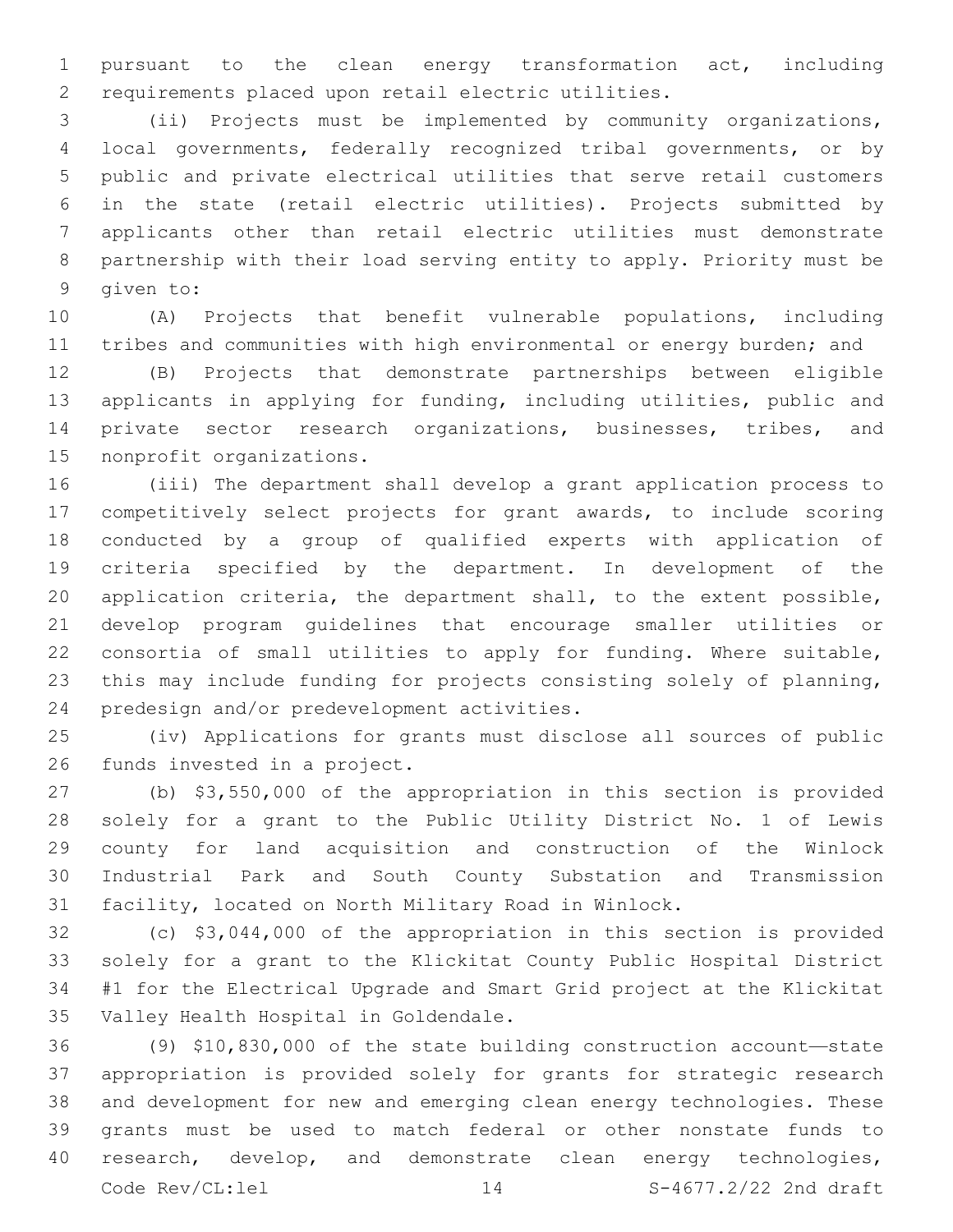focusing on areas that help develop technologies to meet the state's climate goals, offer opportunities for economic and job growth, and strengthen technology supply chains. The program may include, but is not limited to: Solar technologies, advanced bioenergy and biofuels, development of new earth abundant materials or lightweight materials, advanced energy storage, recycling energy system components, and new renewable energy and energy efficiency technologies.

 (a) \$5,000,000 of the appropriation in this section is provided 9 solely for competitive grants.

 (b) \$4,800,000 of the appropriation in this section is provided solely for a grant to the Pacific Northwest National Laboratory for a renewable energy platform to support ocean energy research and development testbeds for the Marine and Coastal Research Laboratory 14 in Sequim.

 (c) \$1,030,000 of the appropriation in this section is provided solely for a grant to the Chelan County Public Utility District for the hydroelectric turbine hub project at Rocky Reach dam near 18 Wenatchee.

 (10)(a) \$2,500,000 of the state taxable building construction account—state appropriation is provided solely as grants to nonprofit lenders to create a revolving loan fund to support the widespread use of proven energy efficiency and renewable energy technologies by households, or for the benefit of households, with high energy burden or environmental health risk now inhibited by lack of access to 25 capital.

 (b) The department shall provide grant funds to one or more competitively selected nonprofit lenders that must provide matching private capital and administer the loan fund. The department shall select the loan fund administrator or administrators through a competitive process, with scoring conducted by a group of qualified experts, applying criteria specified by the department.

 (c) The department must establish guidelines that specify applicant eligibility, the screening process, and evaluation and selection criteria. The guidelines must be used by the nonprofit lenders.35

 (11) \$5,550,000 of the state building construction account—state appropriation is provided solely for grants to demonstrate innovative approaches to electrification of transportation systems.

 (a)(i) \$3,000,000 of the appropriation is provided solely for 40 competitive grants, prioritizing projects that:

Code Rev/CL:lel 15 S-4677.2/22 2nd draft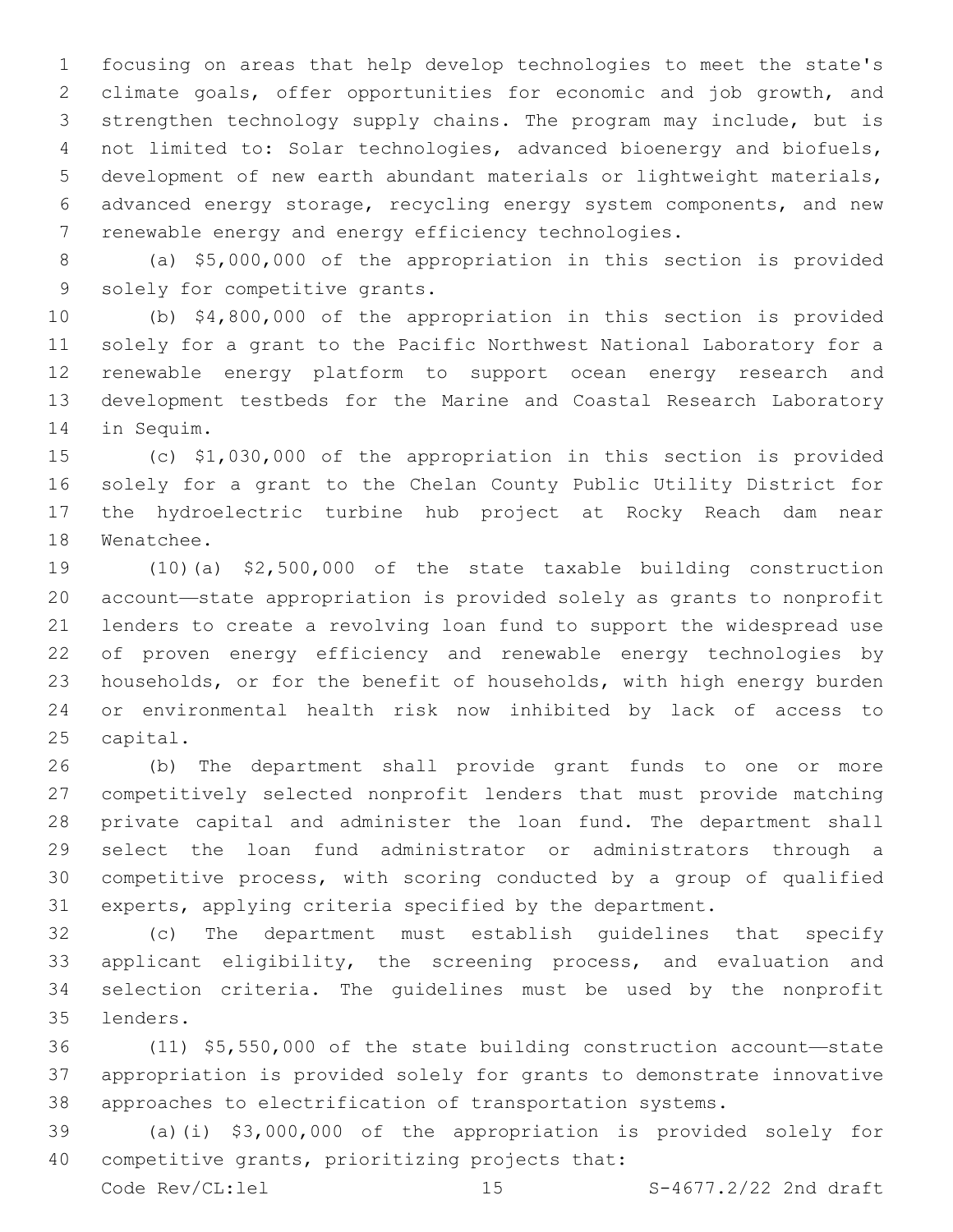(A) Demonstrate meaningful and enduring benefits to communities and populations disproportionately burdened by air pollution, climate 3 change, or lack of transportation investments;

 (B) Beneficially integrate load using behavioral, software, hardware, or other demand-side management technologies, such as demand response, time-of-use rates, or behavioral programming;

 (C) Accelerate the transportation electrification market in Washington using market transformation principles; or

 (D) Develop electric vehicle charging and hydrogen fueling infrastructure along highways, freeways, and other heavily trafficked corridors across the state to support long-distance travel.

 (ii) Projects must be implemented by local governments, federally recognized tribal governments, by public and private electrical utilities that serve retail customers in the state, or state agencies. Eligible parties may partner with other public and private sector research organizations and businesses in applying for funding. The department shall consult and coordinate with the Washington state department of transportation on project selection and implementation. The department shall also coordinate with other state agencies that have other electrification programs, in order to determine to optimally accomplish each agency's respective policy and program 22 goals.

 (iii) Projects must be related to on-road end-uses and 24 nonmaritime off-road uses.

 (iv) Eligible technologies for these projects include, but are 26 not limited to:

(A) Battery electric vehicle supply equipment;

 (B) On-site generation or storage, where the technology directly supplies electricity to the electric vehicle supply equipment;

 (C) Electric grid distribution system infrastructure upgrades, where the upgrade is needed as a result of the installed electric 32 vehicle supply equipment;

(D) Hydrogen refueling station infrastructure that:

 (I) Dispenses renewable hydrogen or hydrogen produced in 35 Washington with electrolysis; and

 (II) Aligns with the 2021 state energy strategy's recommended 37 uses of hydrogen in the transportation sector.

 (v) \$2,000,000 of the state building construction account—state appropriation is provided solely for federally recognized tribal governments and for local governments in rural communities, for Code Rev/CL:lel 16 16 S-4677.2/22 2nd draft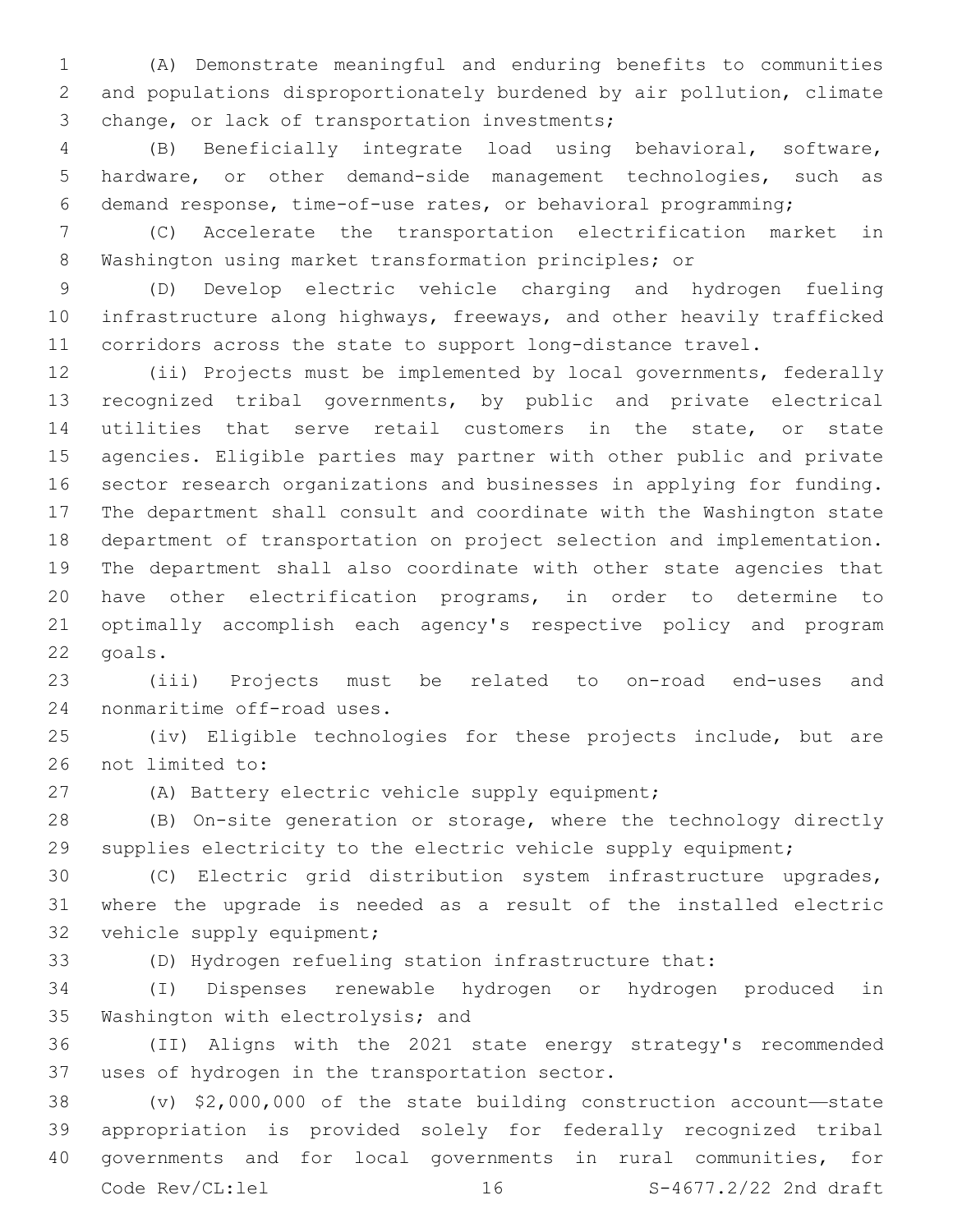projects aligning with the above objectives and addressing electric vehicle supply infrastructure gaps in rural communities.

 (b) \$2,550,000 of the appropriation in this section is provided solely for a grant to the Lewis Public Transportation Benefit Area to construct a hydrogen fueling station that dispenses renewable hydrogen or hydrogen produced in Washington with electrolysis for electric vehicles at Exit 74 on Interstate 5, near Chehalis.

 (12)(a) \$10,000,000 of the state building construction account— state appropriation is provided solely for the purpose of building electrification projects that advance the goals of the 2021 state 11 energy strategy to demonstrate grid-enabled, high-efficiency, all 12 electric buildings.

 (b) The program may include, but is not limited to: Shifting from fossil fuels to high-efficiency electric heat pumps and other electric equipment, control systems that enable grid integration or demand control, and on-site renewable generation and efficiency measures that significantly reduce building energy loads.

 (c) Preference must be given to projects based on total greenhouse gas emissions reductions, accelerating the path to zero- energy, or that demonstrate early adoption of grid integration 21 technology.

 (d) Program funding may be administered to entities also receiving incentives provided according to RCW 19.27A.220 for buildings covered by the state energy performance standard, RCW 25 19.27A.210.

 (e) \$5,000,000 of the appropriation in this section is provided solely for the purpose of supporting the transition of residential and commercial buildings away from fossil fuels through the installation of high-efficiency electric heat pumps and other 30 electric equipment.

 (13) \$4,924,000 of the state building construction account—state appropriation is provided solely for maritime electrification grants.

 (a) \$4,450,000 of the appropriation in this section is provided solely for a grant to the Northwest Seaport Alliance to upgrade the reefer plug capacity at the Port of Seattle's Terminal 5, located in 36 west Seattle.

 (b) \$474,000 of the appropriation in this section is provided solely for a grant to the Skagit County Public Works Department for electric ferry charging infrastructure in Anacortes.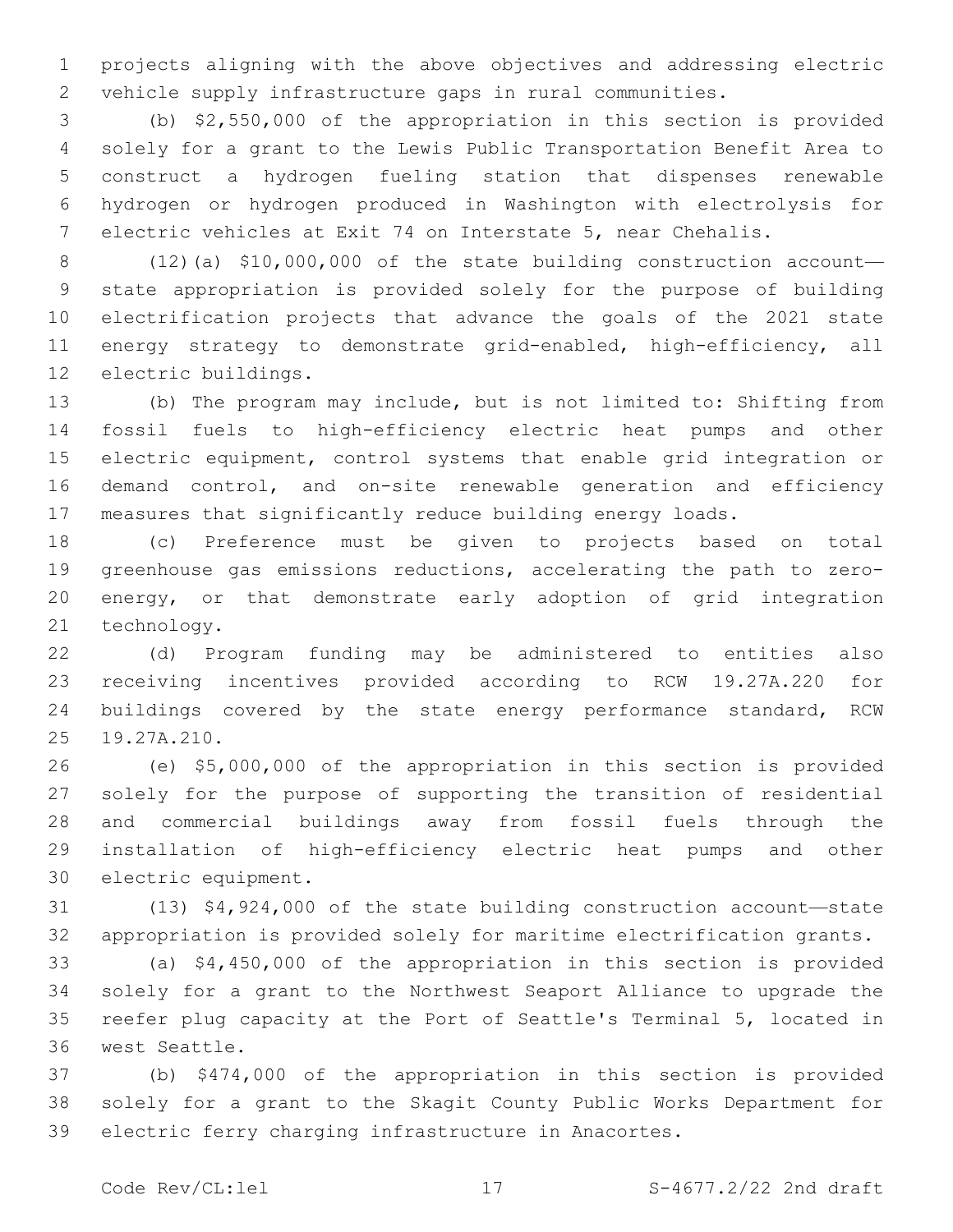(14) \$4,900,000 of the state building construction account—state appropriation is provided solely for the department to develop targeted rural clean energy innovation projects as provided in this 4 subsection  $(14)$ .

 (a) \$150,000 of the appropriation is provided solely for the department to develop targeted rural clean energy strategies informed by rural community and business engagement, outreach, and research. The department must convene a rural energy work group to identify investments, programs, and policy changes that align with the 2021 state energy strategy and increase access to clean energy opportunities in rural communities and agricultural and forestry management practices. The group must identify existing federal funding opportunities and strategies to leverage these funds with state capital investment. By June 30, 2022, the department shall report recommendations and findings from the rural energy work group 16 to the office of financial management, the governor, and the appropriate legislative committees and present a strategic plan for 18 state rural clean energy investment.

 (b) \$4,750,000 of the appropriation is provided solely for rural 20 clean energy innovation grants.

 (i) The department must award at least 40 percent of the funding to projects that enhance the viability of dairy digester bioenergy projects through advanced resource recovery systems that produce renewable natural gas and value-added biofertilizers, reduce greenhouse gas emissions, and improve soil health and air and water 26 quality.

 (ii) Grants may also be awarded to other clean energy innovation projects in rural communities, including, but not limited to, 29 projects that enhance energy efficiency, demand response, energy storage, renewable energy, beneficial electrification, resilience, organic waste management, and biological carbon sequestration.

 (iii) Grants may fund project predevelopment, research, and development, pilot projects, strategic implementation, field trials, and data dashboards and tools to inform rural project development.

 (c) The department is encouraged to make 20 percent of the funds under (b) of this subsection (14) to tribal governments, designated 37 subdivisions, and agencies.

 (d) If a grant is awarded to purchase heating devices or systems, the agency must, whenever possible and most cost effective, select 40 devices and systems that do not use fossil fuels.

Code Rev/CL:lel 18 18 S-4677.2/22 2nd draft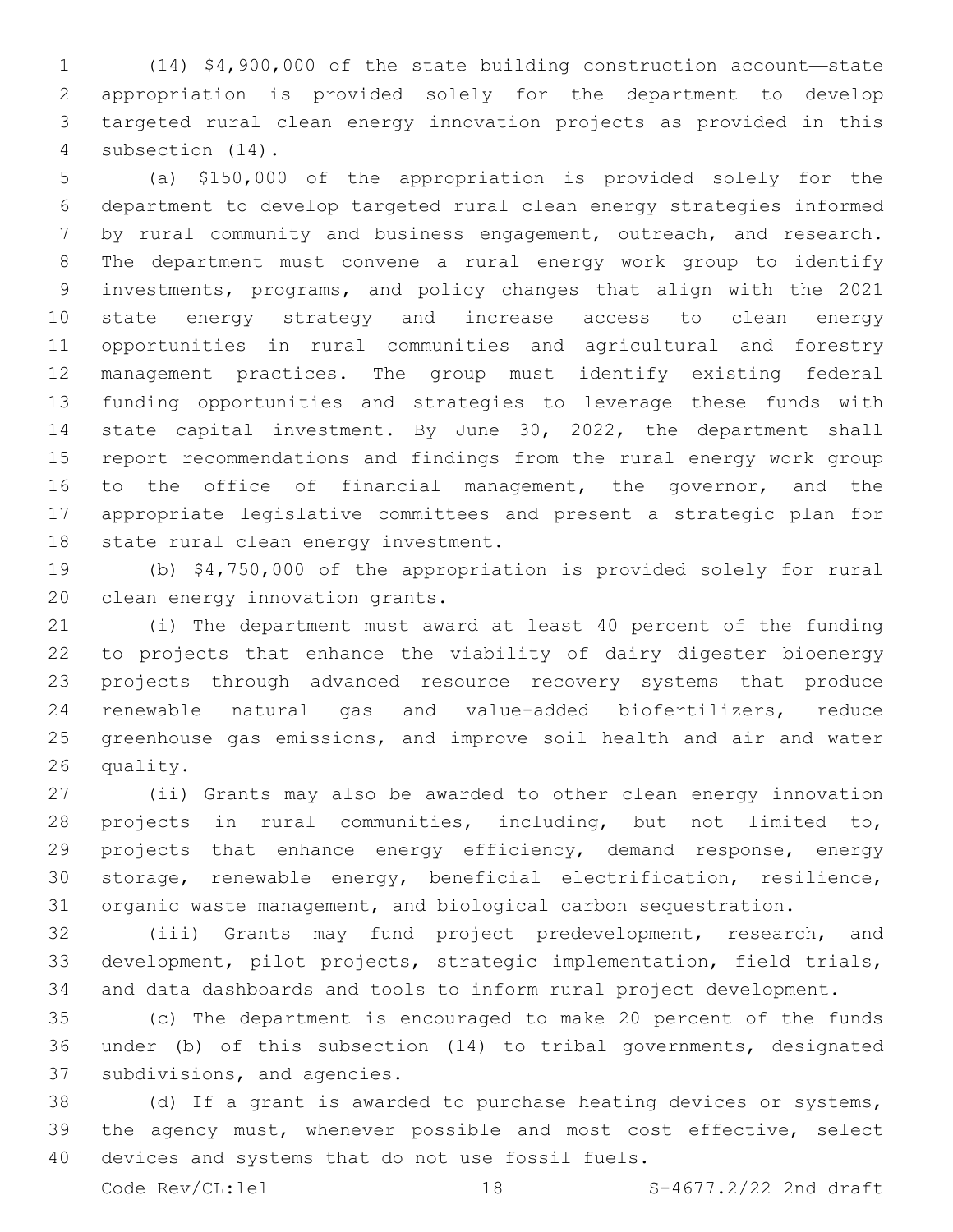(15) \$10,072,000 of the coronavirus state fiscal recovery fund— federal appropriation is provided solely for the first phase of an 3 aluminum smelter restart project which, when fully deployed, will reduce emissions of greenhouse gases by a minimum of 750,000 tons per year, increase energy efficiency, and protect or create aluminum manufacturing jobs located in Whatcom county. (16) \$10,000,000 of the state building construction account—state appropriation is provided solely for the Grant county public utility district for expenses related to public infrastructure development benefiting for a solar manufacturing facility in central Washington. Appropriation: 12 State Building Construction Account—State. . . . ((\$53,798,000)) \$63,798,000 State Taxable Building Construction Account— State. . . . . . . . . . . . . . . . . . . . . . . \$2,500,000 16 Coronavirus State Fiscal Recovery Fund—Federal. . . . \$10,072,000 17 Subtotal Appropriation. . . . . . . . . . . ((\$56,298,000)) 18 \$76,370,000 19 Prior Biennia (Expenditures). . . . . . . . . . . . . . . . \$0 Future Biennia (Projected Costs). . . . . . . . . . \$100,000,000 21 TOTAL. . . . . . . . . . . . . . . . . . ( $(\frac{\text{156}}{156}, \frac{298}{100})$ ) \$176,370,000 **Sec. 1012.** 2021 c 332 s 1066 (uncodified) is amended to read as follows: 24 **FOR THE DEPARTMENT OF COMMERCE** 2021-23 Weatherization Plus Health (40000150) 27 The appropriations in this section ((is)) are subject to the 28 following conditions and limitations: 29 (1) \$5,000,000 of the appropriations in this section is provided solely for grants for the Washington State University energy

 extension community energy efficiency program (CEEP) to support homeowners, tenants, and small business owners in making sound energy efficiency investments by providing consumer education and marketing, workforce support through training and lead generation, and direct consumer incentives for upgrades to existing homes and small commercial buildings. This is the maximum amount the department may 37 expend for this purpose.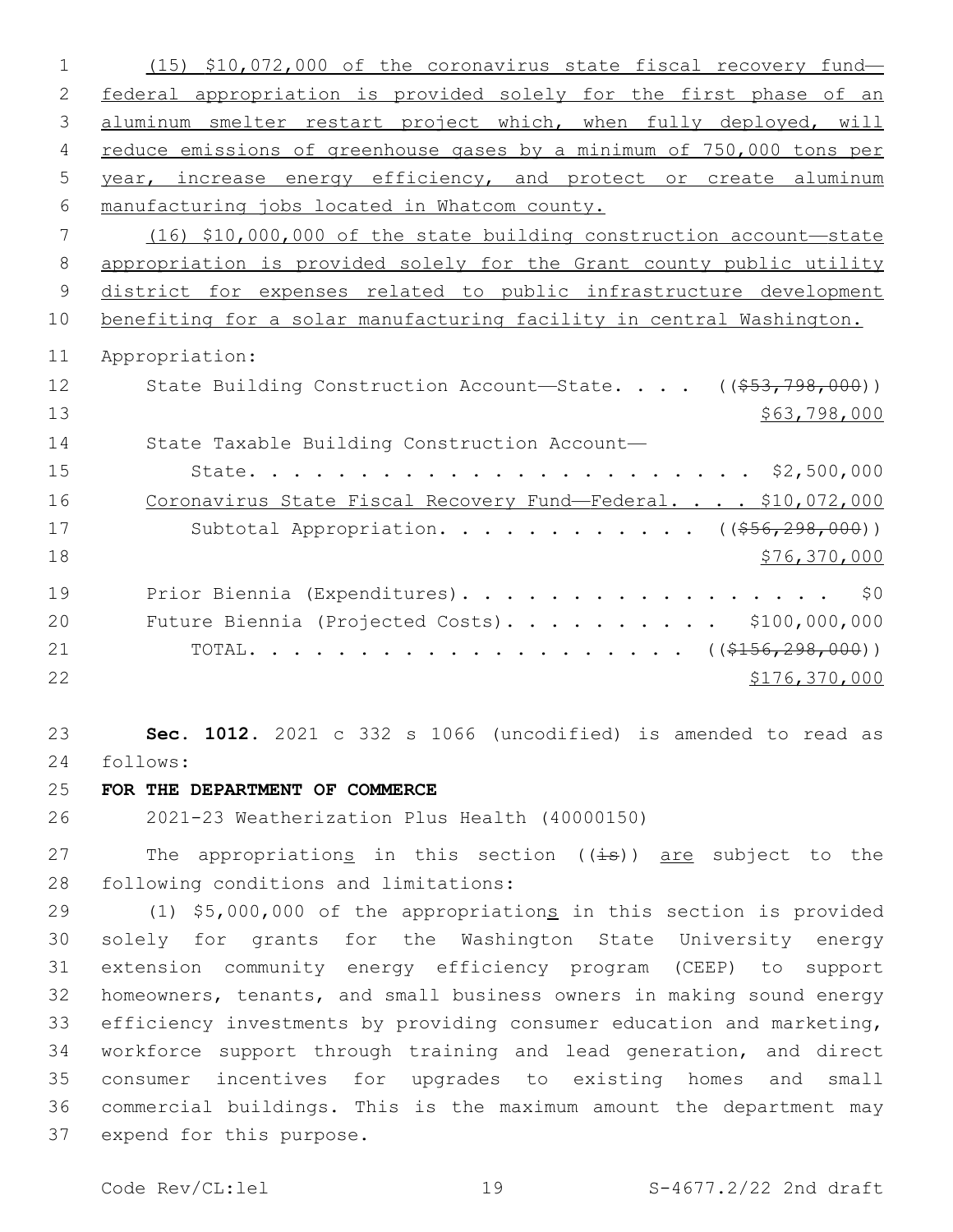(2) The department, in collaboration with the Washington State University, shall make recommendations to the appropriate committees of the legislature on strategies to expand and align the weatherization program and the rural rehabilitation loan program. The department shall report the recommendations to the appropriate committees of the legislature and the governor by November 1, 2022. 7 The recommendations must include strategies to:

 (a) Recruit community energy efficiency program sponsors that are community-based organizations located in geographic areas of the state that have not received funding for low-income weatherization programs, targeting hard to reach market segments;

 (b) Leverage funding from community energy efficiency program sponsors in an amount greater than or equal to the amount provided by 14 the state through the weatherization program;

 (c) Ensure that community energy efficiency program utility sponsors work with non-profit community-based organizations to 17 deliver community energy efficiency program services; and

 (d) Identify community energy efficiency program sponsors that support the conversion of space and water heating from fossil fuels to electricity, as part of a set of energy efficiency investments.

 (3) If funding from this appropriation is used to purchase heating devices or systems, the agency shall, whenever possible and most cost effective, select devices and systems that do not use 24 fossil fuels.

 (4) \$69,766,000 of the general fund—federal appropriation in this section is provided solely for grants awarded for the weatherization assistance program in section 40551 of P.L 117-58 (infrastructure investment and jobs act). If awards are not received by June 30, 2023, the expenditure authority in this section shall lapse.

Appropriation:

| 31 | State Building Construction Account-State. \$10,000,000 |
|----|---------------------------------------------------------|
| 32 | General Fund-Federal. \$69,766,000                      |
| 33 | Subtotal Appropriation. \$79,766,000                    |
| 34 | Prior Biennia (Expenditures). \$0                       |
| 35 | Future Biennia (Projected Costs). \$50,000,000          |
| 36 |                                                         |
| 37 | \$129,766,000                                           |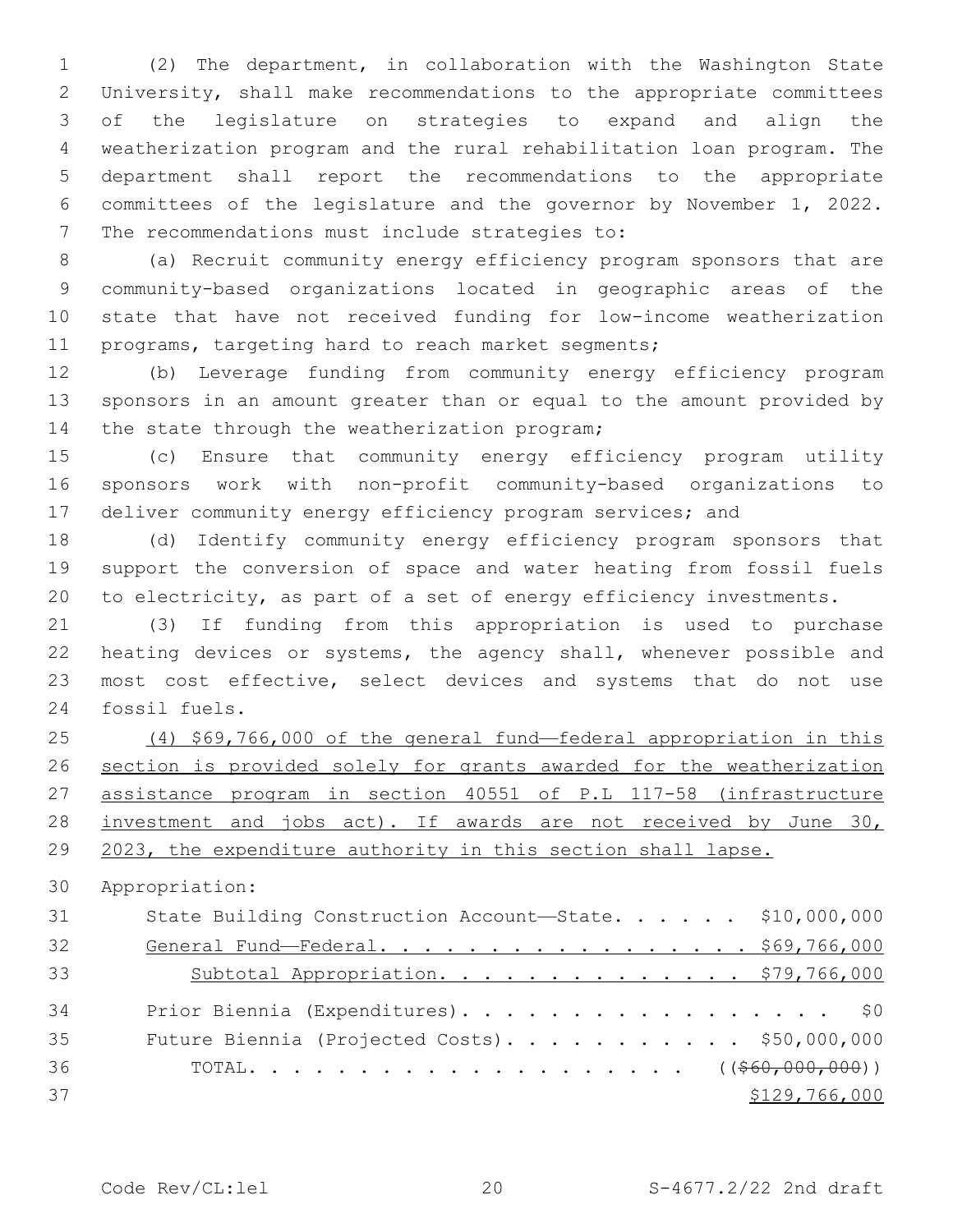**Sec. 1013.** 2021 c 332 s 1068 (uncodified) is amended to read as follows: 2

#### **FOR THE DEPARTMENT OF COMMERCE**

 2021-23 Housing Trust Fund Investment in Affordable Housing (40000153)

 The appropriations in this section are subject to the following 7 conditions and limitations:

8 (1) ((\$129,903,000)) \$55,229,000 of the state taxable building 9 construction account—state appropriation, \$74,674,000 of the 10 coronavirus state fiscal recovery fund—federal appropriation, and \$20,000,000 of the state building construction account—state appropriation are provided solely for production and preservation of affordable housing projects that serve and benefit low-income and special needs populations including, but not limited to, people with chronic mental illness, people with developmental disabilities, farmworkers, people who are homeless, and people in need of permanent supportive housing. The department shall strive to allocate at least 30 percent of these funds to projects located in rural areas of the 19 state, as defined by the department.

 (a) In addition to the definition of "first-time home buyer" in RCW 43.185A.010, for the purposes of awarding homeownership projects during the 2021-2023 fiscal biennium "first-time home buyer" also 23 includes:

 (i) A single parent who has only owned a home with a former 25 spouse while married;

 (ii) An individual who is a displaced homemaker as defined in 24 C.F.R. Sec. 93.2 as it existed on the effective date of this section, or such subsequent date as may be provided by the department by rule, consistent with the purposes of this section, and who has only owned 30 a home with a spouse;

 (iii) An individual who has only owned a principal residence not permanently affixed to a permanent foundation in accordance with 33 applicable regulations; or

 (iv) An individual who has only owned a property that is discerned by a licensed building inspector as being uninhabitable.

 (b) \$5,000,000 of the appropriation provided in this subsection (1) is provided solely for housing that serves people with developmental disabilities, which shall include the following list of projects: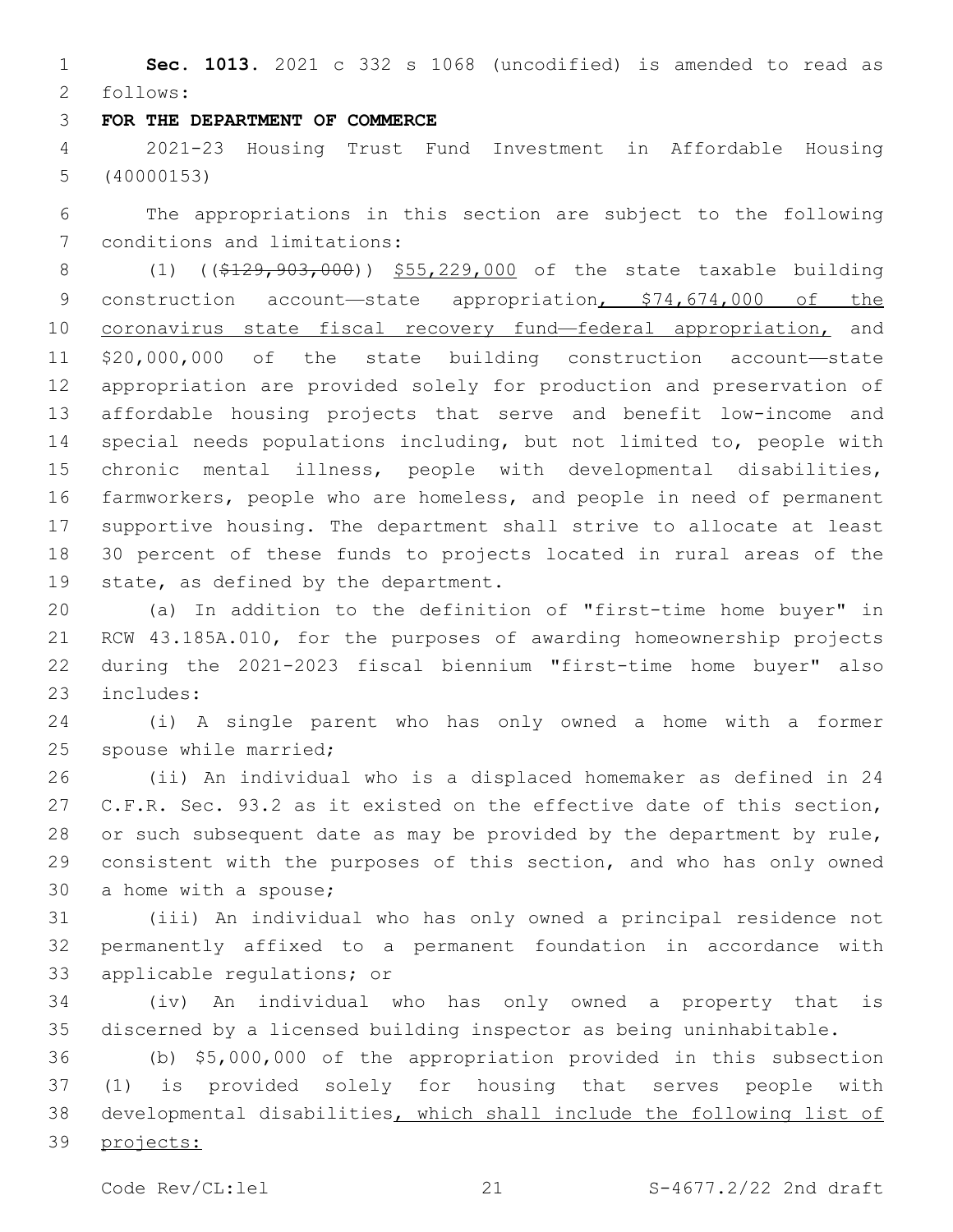1 FFC Homes Olympia (Olympia). . . . . . . . . . . . . . \$827,000

2 FFC Homes Kent (Kent). . . . . . . . . . . . . . . \$1,030,000;

 (c)(i) \$20,000,000 of the appropriation in this subsection (1) is provided solely for housing preservation grants or loans to be 5 awarded competitively.

 (ii) The funds may be provided for major building improvements, preservation, and system replacements, necessary for the existing housing trust fund portfolio to maintain long-term viability. The department must require a capital needs assessment be provided prior to contract execution. Funds may not be used to add or expand the 11 capacity of the property.

 (iii) To allocate preservation funds, the department must review applications and evaluate projects based on the following criteria:

 (A) The age of the property, with priority given to buildings 15 that are more than 15 years old;

 (B) The population served, with priority given to projects with at least 50 percent of the housing units being occupied by families and individuals at or below 50 percent area median income;

 (C) The degree to which the applicant demonstrates that the improvements will result in a reduction of operating or utilities 21 costs, or both;

 (D) The potential for additional years added to the affordability 23 period of the property; and

 (E) Other criteria that the department considers necessary to 25 achieve the purpose of this program.

 (2) \$10,000,000 of the state building construction account—state appropriation is provided solely for grant awards for the development of community housing and cottage communities to shelter individuals 29 or households experiencing homelessness.

 (a) \$8,775,000 of the state building construction account—state appropriation is provided solely for competitive grant awards. This funding must be awarded to projects that develop a minimum of four individual structures in the same location. Individual structures must contain insulation, electricity, overhead lights, and heating. Kitchens and bathrooms may be contained within the individual structures or offered as a separate facility that is shared with the community. When evaluating applications for this grant program, the department must prioritize projects that demonstrate:

(i) The availability of land to locate the community;

(ii) A strong readiness to proceed to construction;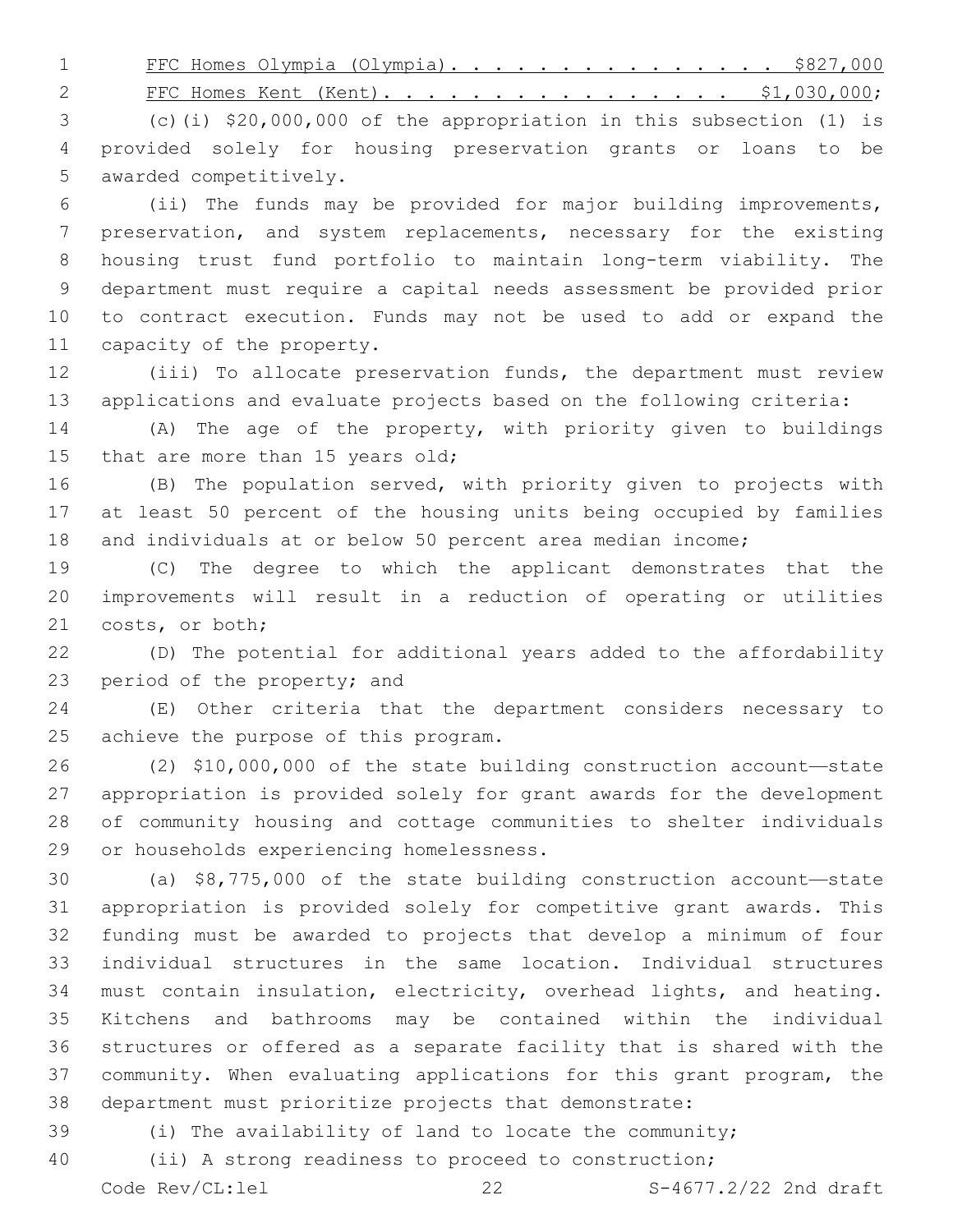(iii) A longer term of commitment to maintain the community;

 (iv) A commitment by the applicant to provide, directly or through a formal partnership, case management and employment support 4 services to the tenants;

 (v) Access to employment centers, health care providers, and 6 other services; and

7 (vi) A community engagement strategy.

 (b) \$1,225,000 of the state building construction account—state appropriation is provided solely for Eagle Haven Cottage Village 10 located in Bellingham.

 (3)(a) \$11,500,000 of the state taxable building construction account—state appropriation is provided solely for the following list 13 of projects:

14 Bellwether Affordable Housing (Seattle). . . . . . . \$4,000,000 15 Didgwalic Transitional Housing (Anacortes). . . . . . \$4,500,000 16 Redondo Heights TOD (Federal Way). . . . . . . . . . \$3,000,000

 (b) \$3,497,000 of the state building construction account—state appropriation is provided solely for the following list of projects: 19 Habitat for Humanity (North Bend). . . . . . . . . . . \$250,000 20 Manette Affordable Housing Project (Bremerton). . . . . \$515,000 OlyCAP Port Townsend Affordable Housing and Child

 (Port Townsend). . . . . . . . . . . . . . . . . . . \$412,000 Shelton Young Adult Transitional Housing (Shelton). . . \$515,000 Willapa Center (Raymond). . . . . . . . . . . . . . . \$1,805,000 (4) In evaluating projects in this section, the department must give preference for applications based on some or all of the criteria 27 in RCW 43.185.070(5).

 (5) The appropriations in this section are subject to the 29 following reporting requirements:

 (a) By June 30, 2023, the department must report on its website the following for every previous funding cycle: The number of homeownership and multifamily rental projects funded by housing trust fund moneys; the percentage of housing trust fund investments made to homeownership and multifamily rental projects; and the total number of households being served at up to 80 percent of the area median income, up to 50 percent of the area median income, and up to 30 percent of the area median income, for both homeownership and 38 multifamily rental projects.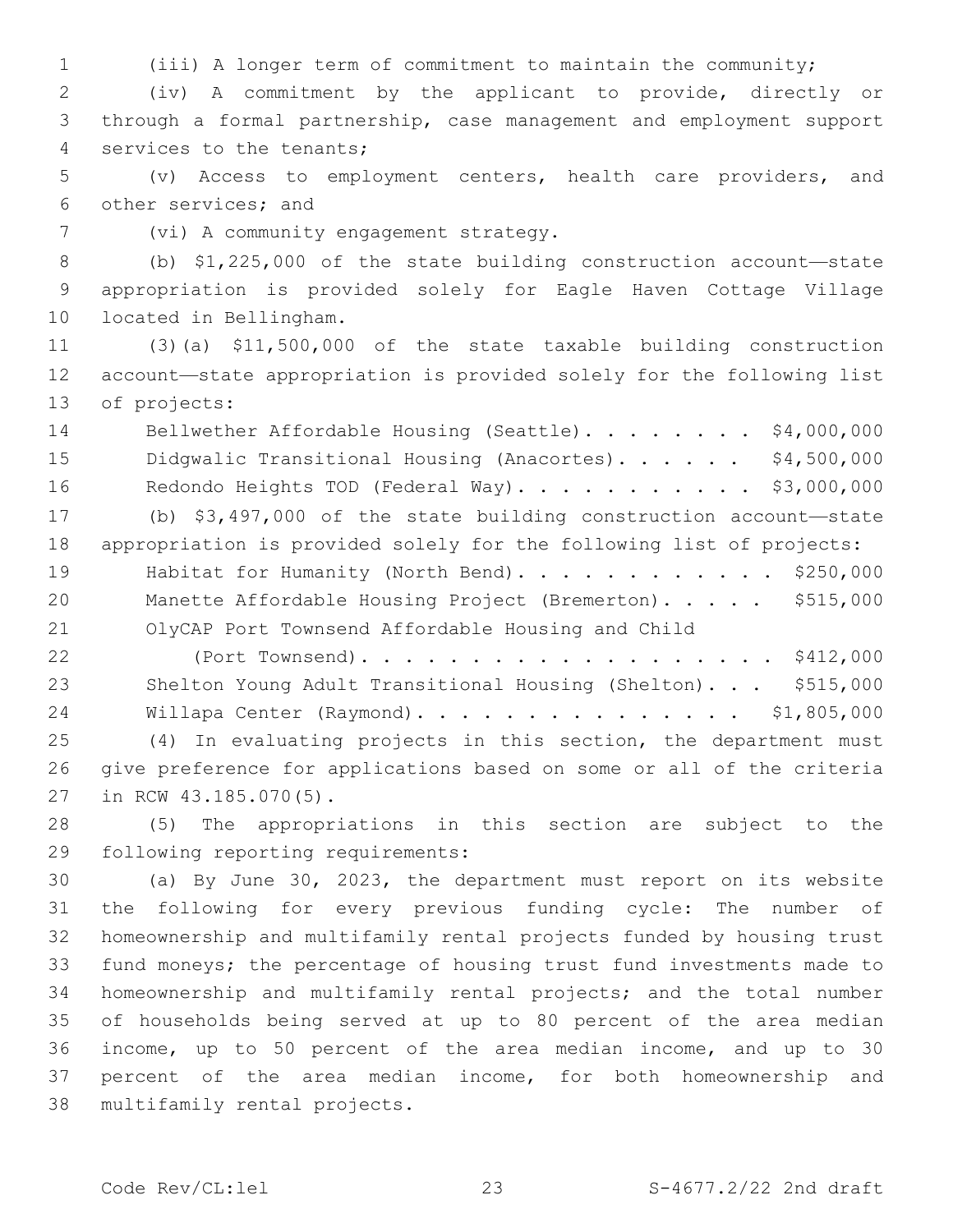(b) Beginning December 1, 2021, and continuing annually, the department must provide the legislature with a report of its final cost data for each project under this section. Such cost data must, at a minimum, include total development cost per unit for each project completed within the past year, descriptive statistics such as average and median per unit costs, regional cost variation, and other costs that the department deems necessary to improve cost controls and enhance understanding of development costs. The department must coordinate with the housing finance commission to identify relevant development costs data and ensure that the measures 11 are consistent across relevant agencies.

 (6) \$100,000 of the state building construction account—state appropriation is provided solely for the department of social and health services to complete a study of the community-based housing needs of adults with intellectual and developmental disabilities. The department of social and health services shall collaborate with appropriate stakeholders and the department in completing this study 18 and the study shall:

 (a) Estimate the number of adults with intellectual and developmental disabilities who are facing housing insecurity;

 (b) Make recommendations for how to improve housing stability for adults with intellectual and developmental disabilities who are 23 facing housing insecurity;

 (c) Make recommendations for how to increase the capacity of developers to support increasing the supply of housing that meets the needs of the intellectual and developmental disabilities population; 27 and

 (d) Be submitted to the appropriate committees of the legislature 29 no later than December 1, 2022.

 (7) The legislature finds that there are insufficient data sources to identify adults with intellectual and developmental disabilities facing housing insecurity in Washington state and that the absence of reliable data limits the ability for the legislature to make informed decisions that will improve the outcomes of these individuals. The legislature further finds that reliable, current information about the unmet housing needs of this population will position Washington state to leverage community-based partnerships and funding to establish greater housing choice and increased community integration of individuals with intellectual and 40 developmental disabilities.

Code Rev/CL:lel 24 S-4677.2/22 2nd draft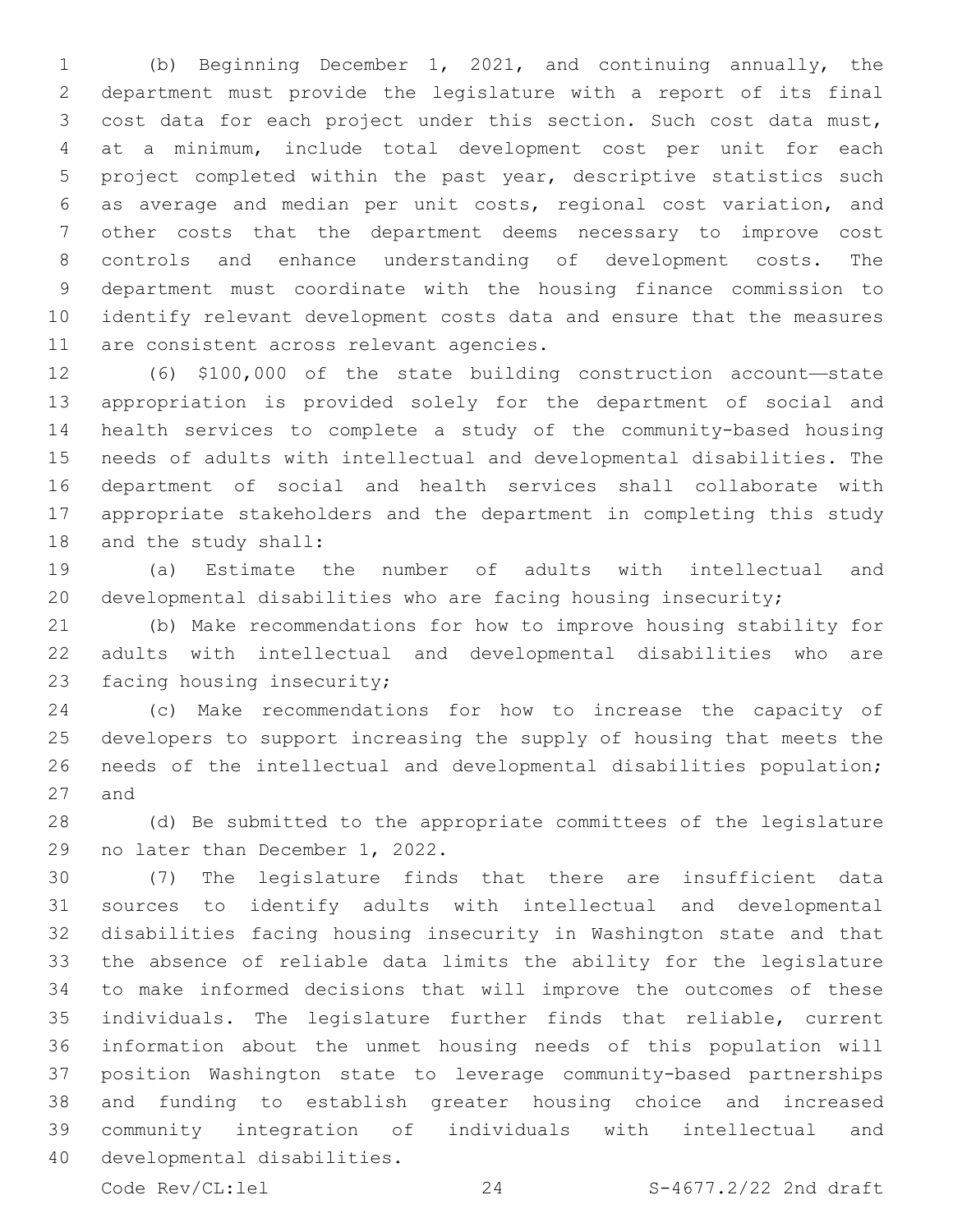|     | Appropriation:                                               |
|-----|--------------------------------------------------------------|
| 2   | State Building Construction Account-State. \$33,597,000      |
| 3   | State Taxable Building Construction Account-                 |
| 4   |                                                              |
| 5   | \$66,729,000                                                 |
| 6   | Coronavirus State Fiscal Recovery Fund-Federal. \$74,674,000 |
|     | Subtotal Appropriation. \$175,000,000                        |
| 8   | Prior Biennia (Expenditures). \$0                            |
| - 9 | Future Biennia (Projected Costs). \$620,000,000              |
| 10  |                                                              |

 **Sec. 1014.** 2021 c 332 s 1071 (uncodified) is amended to read as follows: 12

#### **FOR THE DEPARTMENT OF COMMERCE**

2021-23 Rapid Capital Housing Acquisition (40000222)

15 The appropriations in this section  $((\pm s))$  are subject to the 16 following conditions and limitations:

 (1) Except as provided in subsections (7) through (9) of this 18 section, the appropriations in this section ((is)) are provided solely for the department to issue competitive financial assistance to eligible organizations under RCW 43.185A.040 to acquire or rent real property for a rapid conversion into enhanced emergency shelters, permanent supportive housing, transitional housing, permanent housing, youth housing, drop-in center, or shelter for extremely low-income people, as well as individuals, families, unaccompanied youth, and young people experiencing sheltered and unsheltered homelessness. Amounts provided in this section may be also used for renovation and building update costs associated with establishment of the acquired or rented facilities. For youth housing, drop-in centers, and shelter projects, renovation of existing properties is an allowable activity. The department may only approve funding for projects resulting in increased shelter or housing capacity. Amounts provided in this section may not be used for operating or maintenance costs associated with providing housing, 34 supportive services, or debt service.

 (2) Funds may also be used for permanent financing for real estate acquired using other short term acquisition sources. To expand availability of permanent housing, financing of acquisition of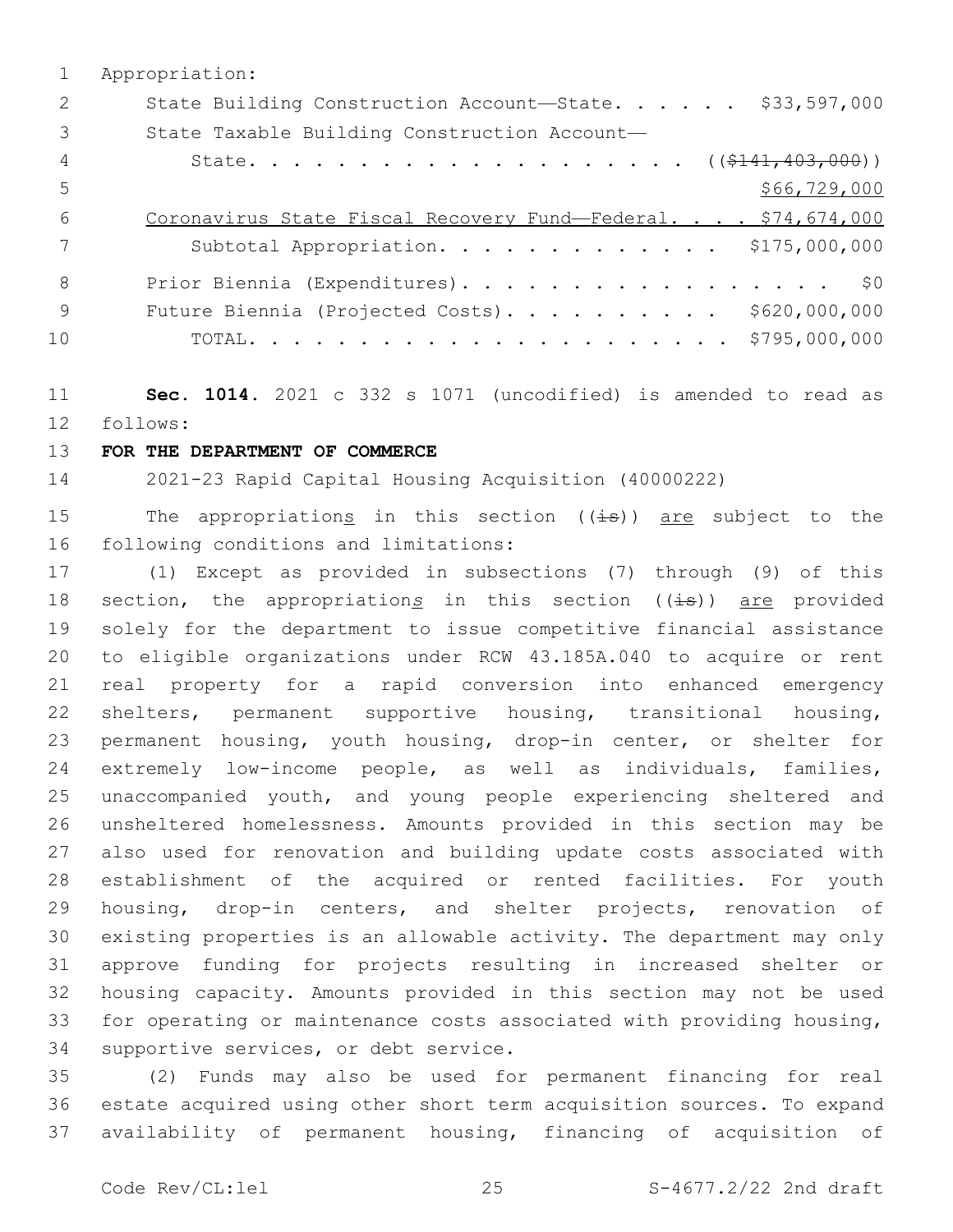unoccupied multifamily housing is a priority. Funds must also be provided specifically for the city of Seattle to move people experiencing unsheltered homelessness into safe spaces, including, but not limited to, tiny homes, hotels, enhanced emergency shelters, 5 or other rapid housing alternatives.

 (3) While emphasizing the rapid deployment of the amounts appropriated under this section to alleviate the immediate crisis of homelessness throughout the state, the department shall establish 9 criteria for the issuance of the grants, ((which may include provisions that require that capital improvements be held by the grantee for a specified period of time appropriate to the amount of 12 the grant,)) during which time the property must be used for the express purpose of the grant. If the grantee is found to be out of compliance with provisions of the contract, the grantee shall repay to the state general fund the principal amount of the grant plus interest calculated at the rate of interest on state of Washington general obligation bonds issued on the date most close in time to the date of authorization of the grant. The criteria must include:

 (a) The date upon which structural modifications or construction would begin and the anticipated date of completion of the project;

 (b) A detailed estimate of the costs associated with the acquisition and any updates or improvements necessary to make the 23 property habitable for its intended use;

 (c) A detailed estimate of the costs associated with opening the 25 beds or units; and

 (d) A financial plan demonstrating the ability to maintain and operate the property and support its intended tenants throughout the 28 end of the grant contract.

 (4) The department must provide a progress report on its website 30 by December 1, 2022. The report must include:

 (a) The total number of applications and amount of funding 32 requested; and

 (b) A list and description of the projects approved for funding including state funding, total project cost, services anticipated to be provided, housing units, and anticipated completion date.

 (5) The funding provided under this section is not subject to the 90-day application periods in RCW 43.185.070 or 43.185A.050. The department of commerce shall dispense funds to the city of Seattle and other qualifying applicants within 45 days of receipt of documentation from the applicant for qualifying uses and execution of Code Rev/CL:lel 26 S-4677.2/22 2nd draft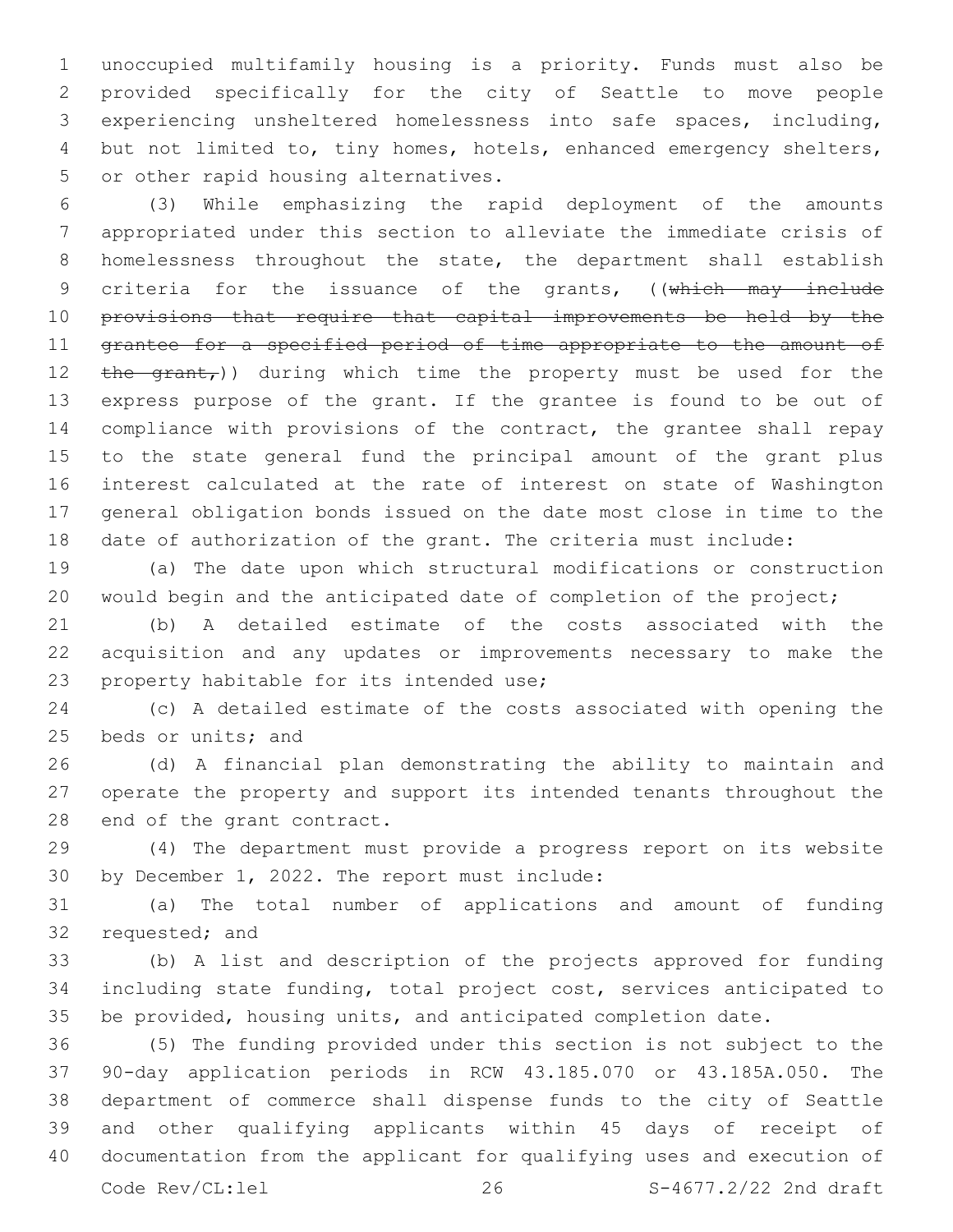any necessary contracts with the department in order to effect the purpose of rapid deployment of funds under this section.

 (6) If the department receives simultaneous applications for funding under this program, proposals that reach the greatest public benefit, as defined by the department, must be prioritized. For purposes of this subsection (6), "greatest public benefit" must 7 include, but is not limited to:

 (a) The greatest number of accommodations or increased shelter capacity that will benefit extremely low-income people, as well as individuals, families, and youth experiencing homelessness.

 (b) Whether the project has federally funded rental assistance 12 tied to it;

 (c) The scarcity of the affordable housing or shelter capacity applied for compared to the number of available affordable housing 15 units or shelter capacity in the same geographic location; and

 (d) The program's established funding priorities under RCW 17 43.185.070(5).

 (7) \$900,000 of the state building construction account—state appropriation in this section is provided solely for the public building conversion pilot program. The pilot program must be implemented in Grays Harbor county in collaboration with Community House on Broadway, in partnership with CORE Health.

 (a) The appropriation may be used only for costs related to rehabilitation, retrofitting, and conversion of the publicly owned 25 building for use as housing for homeless persons.

 (b) The appropriation may not be used for staffing or maintaining buildings converted to housing for homeless persons. Costs for staffing and maintenance must be borne by the county or the 29 contractor.

 (c) In the contract for the pilot program, the department shall include provisions that require that capital improvements be held by the grantee for a specified period of time appropriate to the amount of the grant and that facilities be used for the express purpose of the grant. If the grantee is found to be out of compliance with 35 provisions of the contract, the grantee shall repay to the state general fund the principal amount of the grant plus interest calculated at the rate of interest on state of Washington general obligation bonds issued most closely to the date of authorization of 39 the grant.

Code Rev/CL:lel 27 S-4677.2/22 2nd draft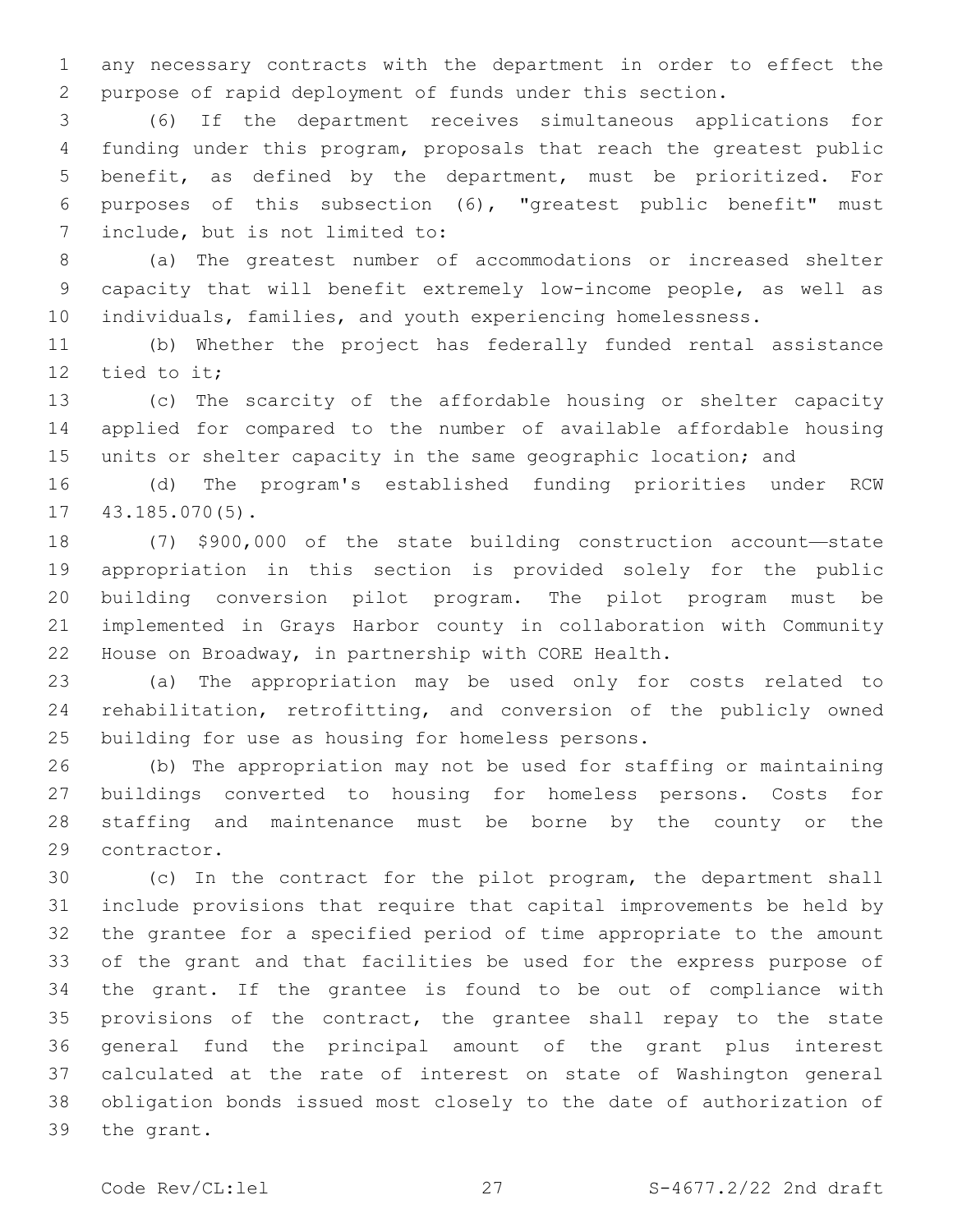(d) The pilot program should help inform the development of a public building conversion grant program to encourage counties to convert unused, publicly owned buildings into housing for homeless persons. The department must report to the office of financial management and fiscal committees of the legislature by November 1, 2022, regarding the establishment of the pilot program and any recommendations related to implementation of a public building 8 conversion grant program.

9 (8) ((\$17,800,000)) \$17,500,000 of the state building 10 construction account—state appropriation is provided solely for the 11 following list of projects:

12 \$5,000,000 for the Tacoma Housing Authority affordable housing 13 acquisition;

14 \$4,000,000 for the Keiro nursing home acquisition in Seattle;

15 \$1,500,000 for the Parkland/Spanaway homeless shelter;

16 ((\$300,000 for the Concord apartments acquisition in Seattle;))

17 \$2,000,000 for the ((Eastgate supportive housing)) Illahee 18 Affordable Housing in Bellevue; and

19 \$5,000,000 for the City of Seattle for the acquisition of the 20 Clay Apartments in partnership with a low-income housing provider.

21 (9)(a) ( $(\frac{27}{37}, \frac{903}{100})$  of the coronavirus capital projects account-22 federal)) \$7,903,000 of the coronavirus state fiscal recovery account 23 —federal appropriation is provided solely for the following list of 24 youth housing projects identified by the office of homeless youth 25 protection and prevention programs:

26 FYRE's Village: Housing Stability for Young Adults

 (Omak). . . . . . . . . . . . . . . . . . . . . . \$3,350,000 NWYS Young Adult Shelter Services (Bellingham). . . . . \$438,000 29 OlyCap Pfeiffer House (Port Townsend). . . . . . . . . \$127,000 30 Ryan's House for Youth Campus (Coupeville). . . . . . \$1,015,000 Shelton Young Adult Transitional Housing (Shelton). . . \$773,000 Volunteers of America Crosswalk 2.0 (Spokane). . . . . \$2,200,000 (b) If funding provided in (a) of this subsection needs to be reallocated, the department shall consult with the office of homeless youth prevention and protection programs to identify other eligible 36 youth housing projects.

37 Appropriation:

38 State Building Construction Account-State. . . . ((\$90,000,000))  $39$  \$64,700,000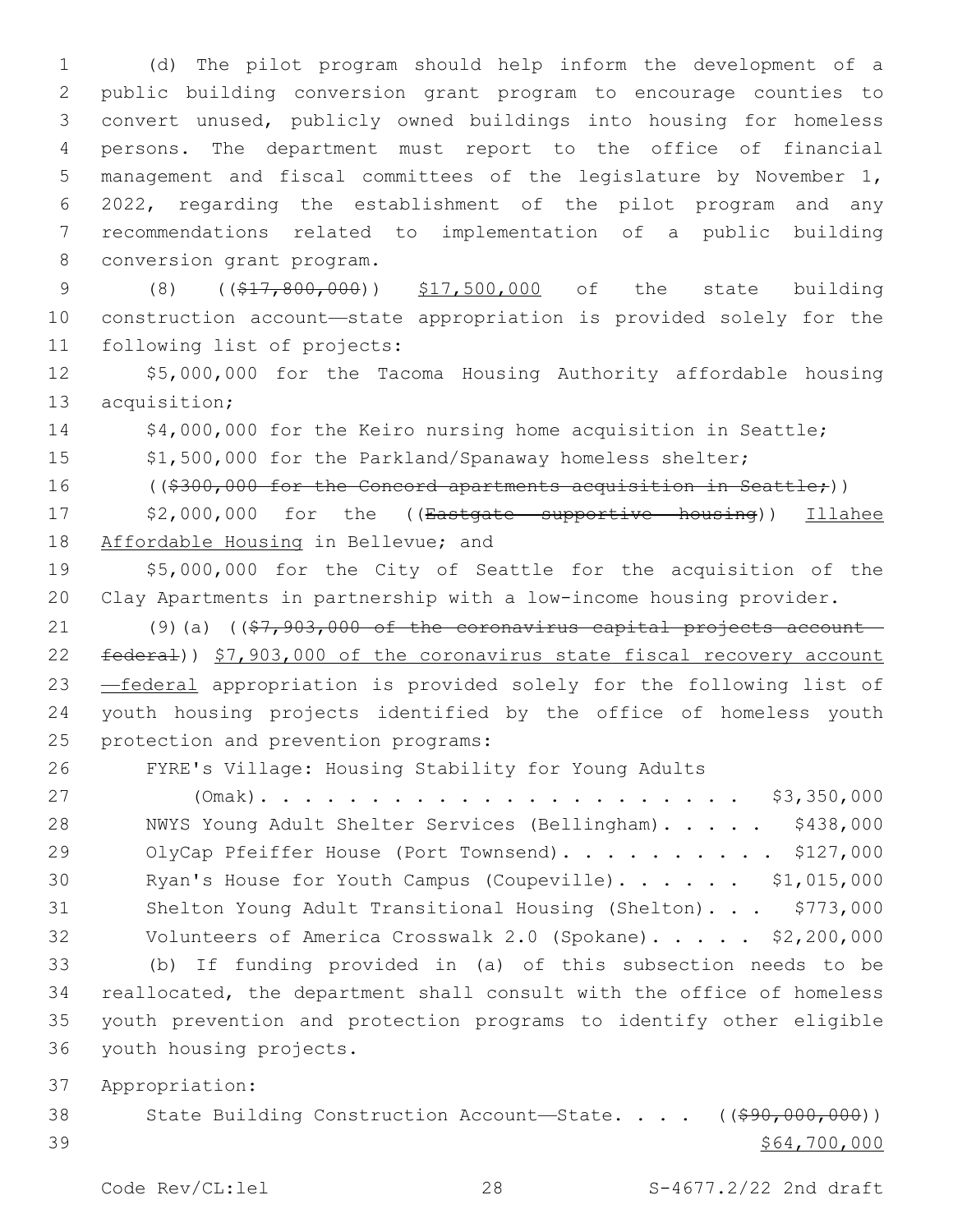((Coronavirus Capital Projects Account— Federal. . . . . . . . . . . . . . . . . . . . \$30,435,000)) 3 Coronavirus State Fiscal Recovery Fund—Federal. . . . \$55,435,000 4 Subtotal Appropriation. . . . . . . . . . ((\$120,435,000)) \$120,135,000 Prior Biennia (Expenditures). . . . . . . . . . . . . . . . . \$0 7 Future Biennia (Projected Costs). . . . . . . . . . . . . . \$0 8 TOTAL. . . . . . . . . . . . . . . . . . (  $(\frac{2120}{120}, \frac{435}{100})$  )  $\frac{135}{000}$  \$120,135,000

 **Sec. 1015.** 2021 c 332 s 1075 (uncodified) is amended to read as follows: 11

### **FOR THE DEPARTMENT OF COMMERCE**

2022 Local & Community Projects (40000230)

 The appropriation in this section is subject to the following 15 conditions and limitations:

 (1) The department may not expend the appropriation in this section unless and until the nonstate share of project costs have been either expended or firmly committed, or both, in an amount sufficient to complete the project or a distinct phase of the project that is useable to the public for the purpose intended by the legislature. This requirement does not apply to projects where a share of the appropriation is for design costs only.

 (2) Prior to receiving funds, project recipients must demonstrate 24 that the project site is under control for a minimum of 10 years, either through ownership or a long-term lease. This requirement does not apply to appropriations for preconstruction activities or appropriations in which the sole purpose is to purchase real property that does not include a construction or renovation component.

 (3) Projects funded in this section may be required to comply with Washington's high-performance building standards as required by 31 chapter 39.35D RCW.

 (4) Project funds are available on a reimbursement basis only, 33 and may not be advanced under any circumstances.

 (5) In contracts for grants authorized under this section, the department must include provisions that require that capital improvements be held by the grantee for a specified period of time appropriate to the amount of the grant and that facilities be used for the express purpose of the grant. If the grantee is found to be

Code Rev/CL:lel 29 S-4677.2/22 2nd draft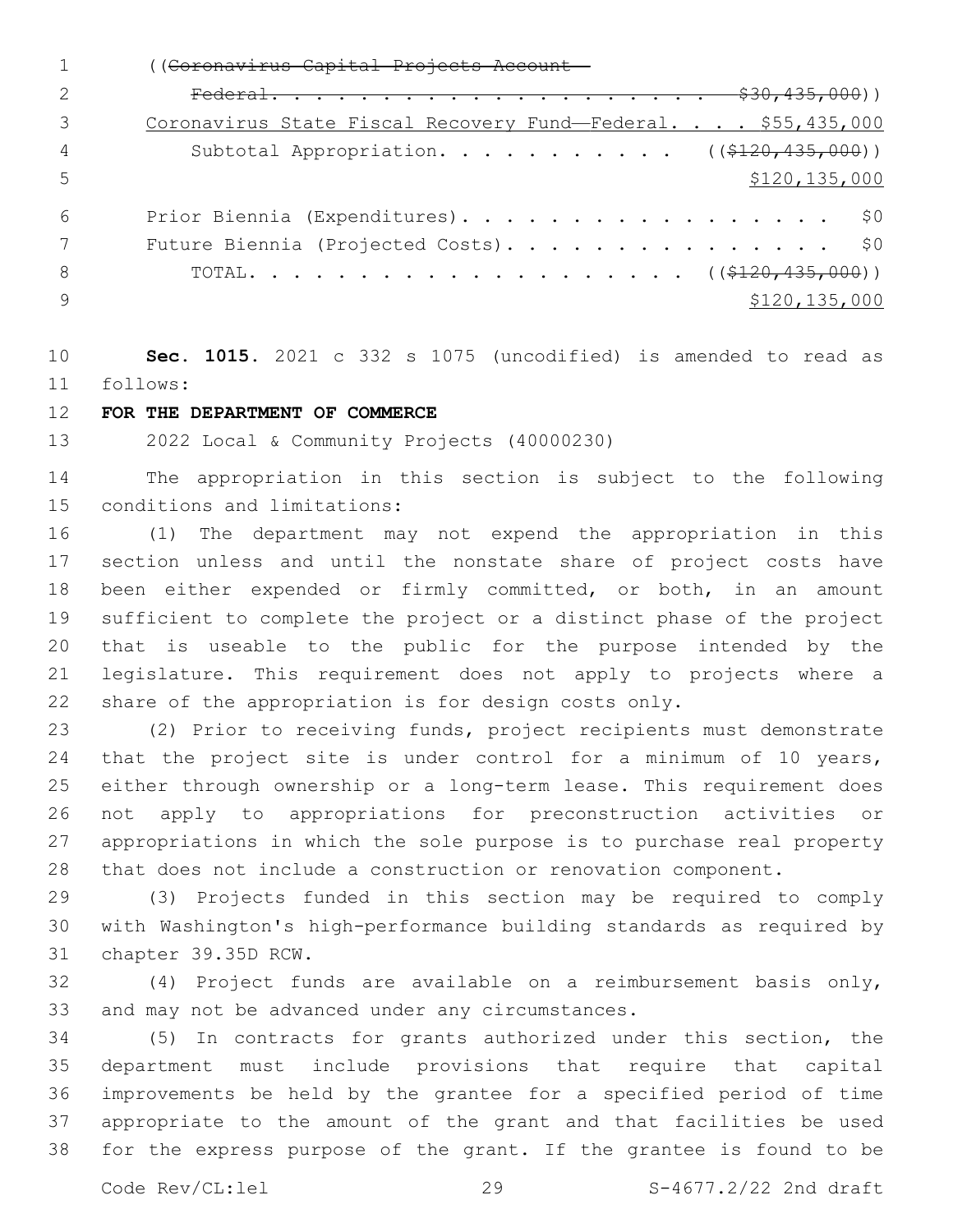out of compliance with provisions of the contract, the grantee shall repay to the state general fund the principal amount of the grant plus interest calculated at the rate of interest on state of Washington general obligation bonds issued most closely to the date 5 of authorization of the grant.

 (6) Projects funded in this section, including those that are owned and operated by nonprofit organizations, are generally required 8 to pay state prevailing wages.

 (7) The department must comply with the requirements set forth in executive order 21-02 and must consult with the department of archaeology and historic preservation and affected tribes on the potential effects of these projects on cultural resources and historic properties. Consultation with the department of archaeology and historic preservation and affected tribes must be initiated 15 before project funds are made available.

 (8)(a) The appropriation is provided solely for the following 17 list of projects:

Adams County Property/Evidence Processing Facility

| 19 |                                                  | \$900,000                                                          |
|----|--------------------------------------------------|--------------------------------------------------------------------|
| 20 |                                                  | \$246,000<br>Amara 29 Acre Opportunity in Pierce County (Tacoma).  |
| 21 |                                                  | \$258,000<br>American Lake Park ADA Improvement Project (Lakewood) |
| 22 |                                                  | \$262,000<br>American Legion Building Renovation (Goldendale).     |
| 23 |                                                  | American Legion Veterans Housing & Resource Ctr (Raymond) \$88,000 |
| 24 |                                                  | \$372,000<br>Arlington Innovation Center (Arlington).              |
| 25 |                                                  | \$552,000<br>Ashley House (Spokane).                               |
| 26 |                                                  | Aurora Commons Acquisition (Seattle). \$2,500,000                  |
| 27 | Ballinger Park - Hall Creek Restoration          |                                                                    |
| 28 |                                                  | (Mountlake Terrace). \$824,000                                     |
| 29 | Battle Ground HealthCare Free Clinic Relocation  |                                                                    |
| 30 |                                                  | (Battle Ground). \$1,000,000                                       |
| 31 |                                                  | Bellevue High School Automotive Dynamometer Install                |
| 32 |                                                  | \$277,000                                                          |
| 33 |                                                  | \$52,000<br>Bigelow House Museum Preservation (Olympia).           |
| 34 |                                                  | BIPOC Artist Installation at Kraken Training Center                |
| 35 |                                                  |                                                                    |
| 36 |                                                  | Brewery Park Visitor Center (Tumwater). \$1,200,000                |
| 37 |                                                  | Bridges To Home (Shoreline).<br>\$2,000,000                        |
| 38 | Camp Kilworth - YMCA Day Camp/Environmental Educ |                                                                    |
| 39 |                                                  |                                                                    |
| 40 |                                                  | \$301,000<br>Campus Towers Roofing Project (Longview).             |
|    | Code Rev/CL:lel                                  | S-4677.2/22 2nd draft<br>30                                        |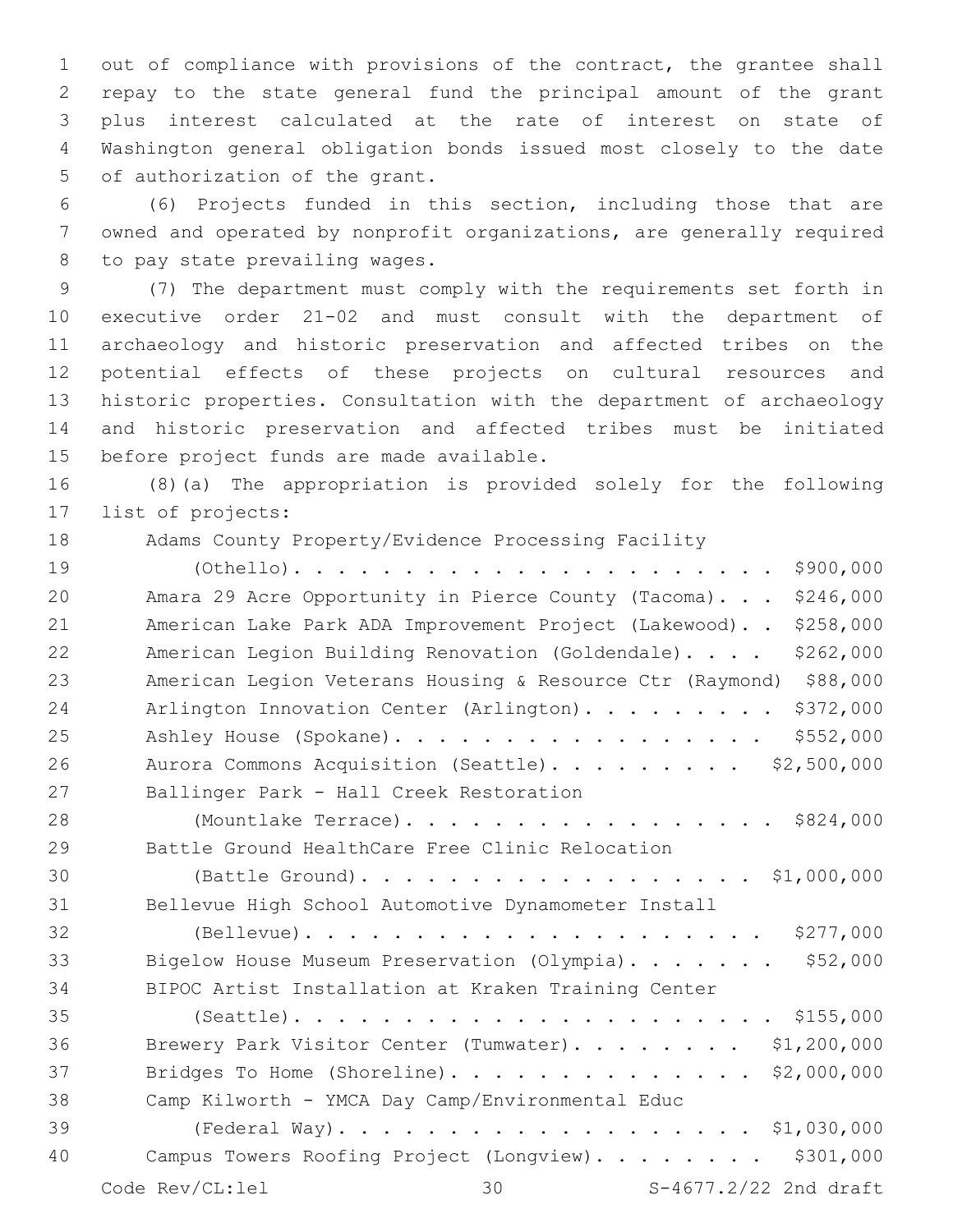Capitol Theatre Curtains/Soft Goods Replacement (Yakima) \$250,000 Central Klickitat County Parks Improvements (Goldendale). \$25,000 Chehalis Centralia Steam Locomotive Repair/Restore (Chehalis). . . . . . . . . . . . . . . . . . . . . \$123,000 Children's Village Neurodevelopmental Center Expansion (Yakima). . . . . . . . . . . . . . . . . . . . . . \$750,000 City of Wenatchee Community Center (Wenatchee). . . . \$2,500,000 8 Civic Park Mika's Playground (Edmonds). . . . . . . . \$258,000 9 Clallam Joint Emergency Services (Port Angeles). . . . \$1,200,000 10 Class A Biosolids Dryer (Yelm). . . . . . . . . . . . \$850,000 11 Clemans View Park (Naches). . . . . . . . . . . . . . \$442,000 Coastal Community Action Program Service Ctr (Aberdeen). \$500,000 13 Communications Tower (Ocean Shores). . . . . . . . . . . \$77,000 Community Action Resource and Training Center (Omak). . \$400,000 15 Community Multi-Use Center (Carnation). . . . . . . \$1,030,000 Cornforth Campbell Demolition & Infrastructure (Puyallup). . . . . . . . . . . . . . . . . . . . . \$330,000 18 Coulee City Medical Clinic (Coulee City)........ \$846,000 Coulon North Water Walk Repair and Enhancement (Renton). . . . . . . . . . . . . . . . . . . . . \$1,339,000 21 Coupeville Boys & Girls Club (Coupeville). . . . . . \$1,030,000 Cow Skull Creek and Rushingwater Creek Acclimation Ponds (Orting). . . . . . . . . . . . . . . . . . . . . . \$690,000 Craft Beverage Lab & Instrumentation (Tumwater). . . . . \$773,000 25 Cross Park Trail and Picnic Shelter (Tacoma). . . . . \$206,000 26 CSML Food Bank Facility (Moses Lake). . . . . . . . \$1,900,000 27 Cultural Anchor Village (Tukwila). . . . . . . . . . \$1,500,000 28 Curran House Museum (University Place). . . . . . . . . \$85,000 29 Dawson Place Facilities (Everett). . . . . . . . . . . \$258,000 Day/Night House Exhibit Rebuild - Design Phase (Seattle). . . . . . . . . . . . . . . . . . . . . . \$300,000 Daybreak Star Indian Cultural Center (Seattle). . . . \$2,600,000 Delridge Wetland Park (Seattle). . . . . . . . . . . . . \$244,000 Des Moines North Marina Bulkhead Replacement Ph II (Des Moines). . . . . . . . . . . . . . . . . . . \$2,000,000 Doris Morrison Learning Center (Greenacres). . . . . . \$1,030,000 Downtown Puyallup Redevelopment Infrastructure (Puyallup). . . . . . . . . . . . . . . . . . . . . \$257,000 Downtown Revitalization (Blaine). . . . . . . . . . . . \$500,000 Duffy's Pond Pathway Completion (Kennewick). . . . . . . \$38,000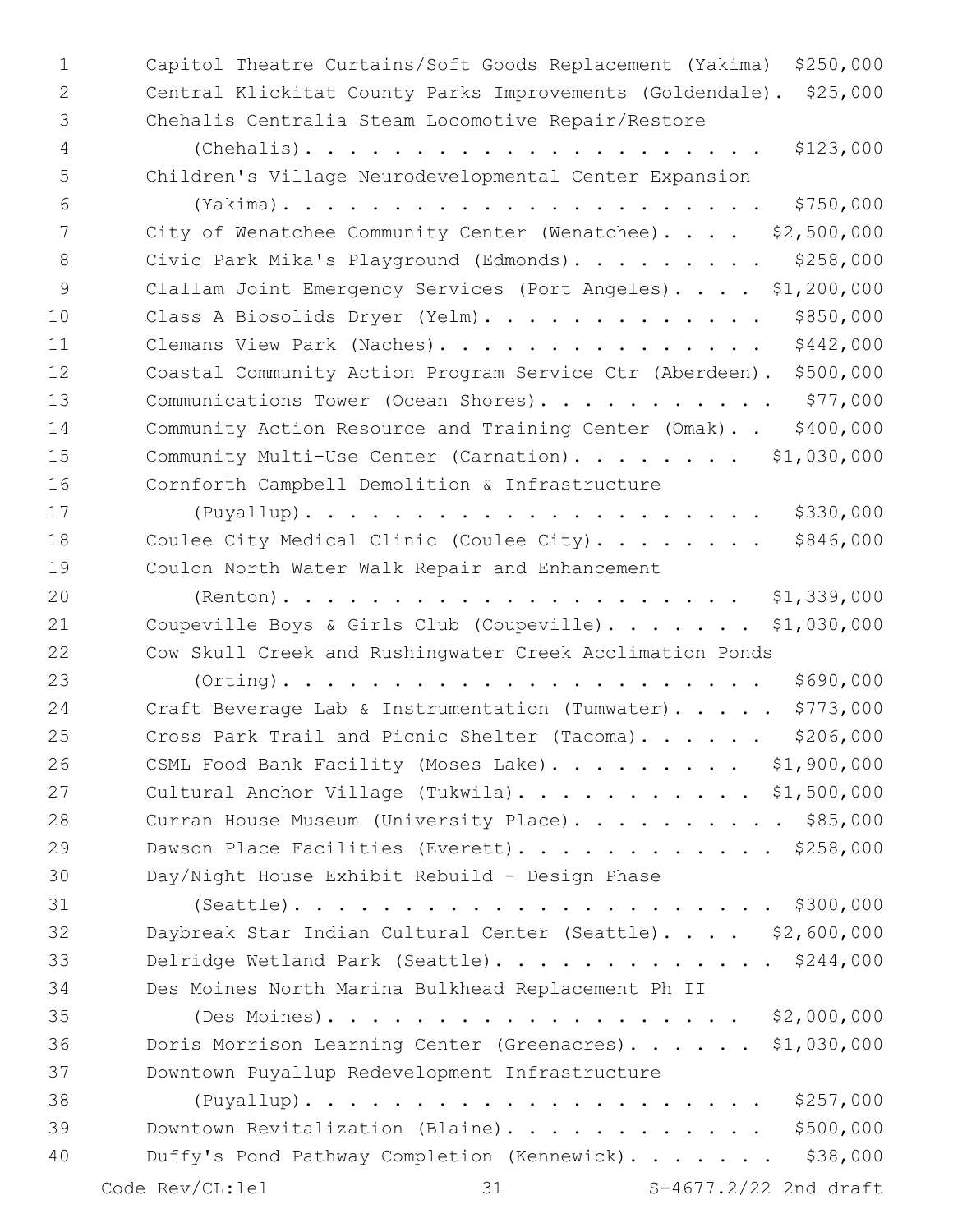| $\mathbf{1}$   | Early Learning Facility Project for Licensed Childcare               |
|----------------|----------------------------------------------------------------------|
| $\overline{2}$ | \$721,000                                                            |
| 3              | East County Family Resource Center Renovation                        |
| 4              | \$721,000                                                            |
| 5              | \$258,000<br>Edmonds Marsh Restoration (Edmonds).                    |
| 6              | \$250,000<br>Edmonds Waterfront Center (Edmonds).                    |
| 7              | \$200,000<br>Ejido Farm Project (Everson).                           |
| $\,8\,$        | \$258,000<br>Ellensburg Masonic Temple (Ellensburg).                 |
| 9              | \$1,500,000<br>Ellensburg Rodeo Grandstands (Ellensburg).            |
| 10             | \$621,000<br>Ephrata Rec Center Upgrade (Ephrata).                   |
| 11             | Esther's Home (Pasco).<br>\$1,000,000                                |
| 12             | \$3,000,000<br>Ethiopian Community Affordable Housing (Seattle).     |
| 13             | \$515,000<br>Extruded Curb Improvements (Kirkland).                  |
| 14             | Family Engagement Center (Seattle). \$1,030,000                      |
| 15             | \$400,000<br>Felts Field Gateway Project (Spokane).                  |
| 16             | \$450,000<br>Ferry County Airport Runway Lighting System (Republic). |
| 17             | Flag Plaza Redevelopment (Kennewick). \$46,000                       |
| 18             | \$77,000<br>FOE Meeting and Dance Hall (Puyallup).                   |
| 19             | \$1,236,000<br>Fourth Plain Community Commons (Vancouver).           |
| 20             | Franklin Pierce Farm Agricultural Resource Center                    |
| 21             | \$3,900,000                                                          |
| 22             | \$89,000<br>Frontier Park - Goat Barn Roof (Graham).                 |
| 23             | \$1,811,000<br>Frontier Park-Horse Arena Cover (Graham).             |
| 24             | \$500,000<br>Garfield Pool Upgrade (Garfield).                       |
| 25             | \$515,000<br>Gas Station Park Improvements (Tacoma).                 |
| 26             | Gold Mountain Communications Zone - Upgraded Telecomm                |
| 27             | \$835,000                                                            |
| 28             | \$300,000<br>Granger Historical Society Museum (Granger).            |
| 29             | \$100,000<br>Green Lake Community Boathouse (Seattle).               |
| 30             | \$150,000<br>Grounds Improvement Proposal (Ritzville).               |
| 31             | \$75,000<br>Health Care Kiosk Deployment (Federal Way).              |
| 32             | Historic Downtown Chelan Infrastructure Predesign                    |
| 33             | \$150,000                                                            |
| 34             | \$960,000<br>Immigrant and Refugee Community Hub (Tukwila).          |
| 35             | \$600,000<br>Island County Criminal Justice Renovation (Coupeville). |
| 36             | IT3 Discovery Center (Ridgefield).<br>\$1,350,000                    |
| 37             | \$206,000<br>Japanese Gulch Daylighting (Mukilteo).                  |
| 38             | \$200,000<br>Jim Kaemingk Sr. Trail (Lynden).                        |
| 39             | Joya Child & Family Development Center (Spokane). \$1,200,000        |
| 40             | JV Memorial Pool Roof (Oak Harbor).<br>\$250,000                     |
|                | Code Rev/CL:lel<br>32 S-4677.2/22 2nd draft                          |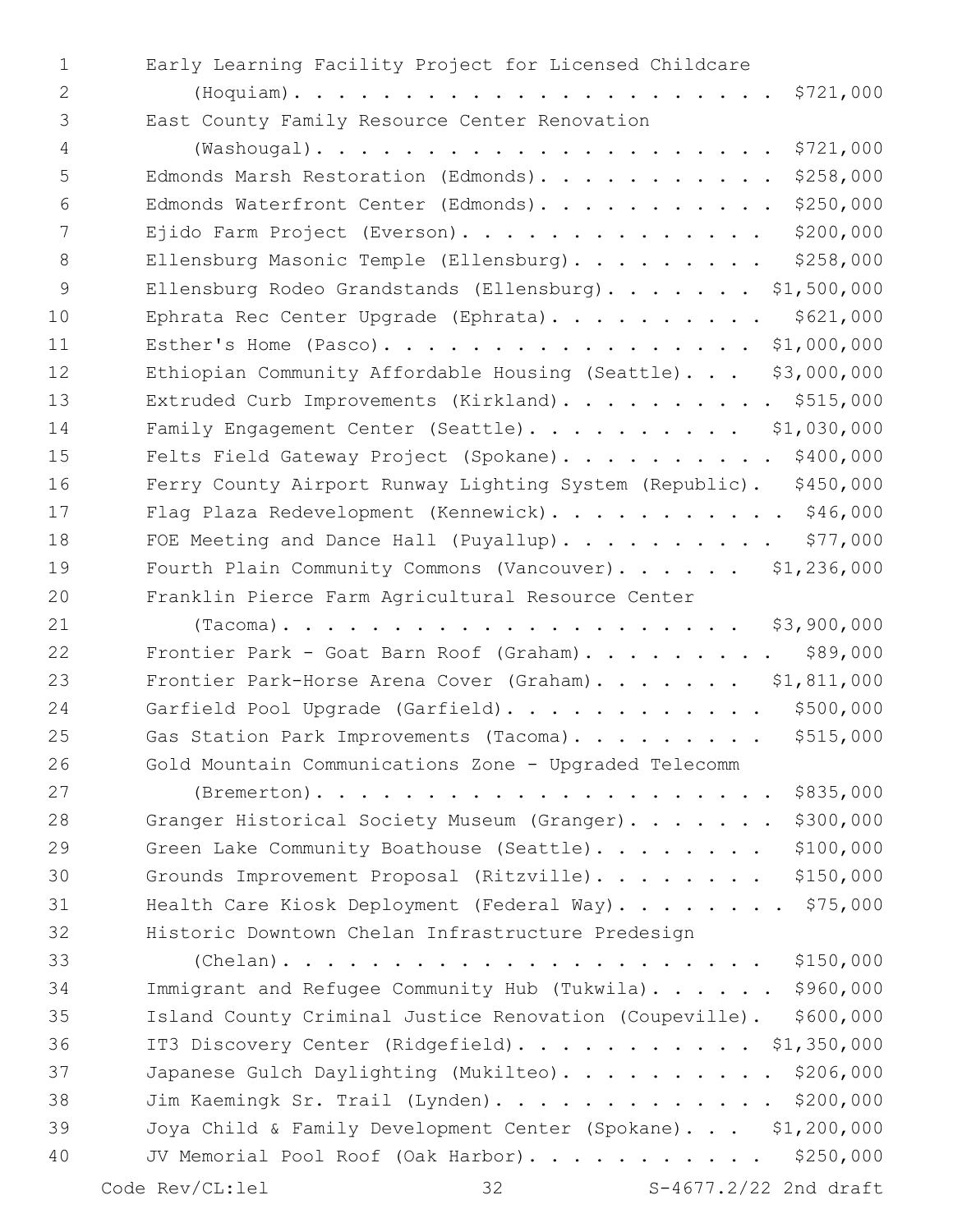Kitsap Lake Park Renovation & Accessibility (Bremerton). \$258,000 Kittitas Valley Healthcare Laboratory Services Reno

 (Ellensburg). . . . . . . . . . . . . . . . . . . . \$397,000 La Center City Hall Improvements (La Center). . . . . \$1,236,000 5 Lake Lawrence Fire Station (Yelm). . . . . . . . . . . \$515,000 Lake Sacajawea Renovation Project (Longview). . . . . . \$900,000 Lake Stevens Civic Center Phase 3 (Lake Stevens). . . \$2,100,000 8 Lakefront Property Acquisition (Lake Forest Park). . . . \$432,000 9 LASA Client Services Center (Lakewood). . . . . . . . \$515,000 Leavenworth Ski Hill ADA Restroom (Leavenworth). . . . . \$52,000 Lewis County Public Safety Radio Infrastructure

 (Chehalis). . . . . . . . . . . . . . . . . . . . . \$129,000 Lewis County Youth Services Renovation and Addition

 (Chehalis). . . . . . . . . . . . . . . . . . . . . \$824,000 LGBTQ-Affirming Senior Center (Seattle). . . . . . . . \$1,030,000 Links to Opportunity (Tacoma). . . . . . . . . . . . . \$2,000,000 17 Little League Field Improvement (Federal Way). . . . . \$200,000 Longview Hospice Care Center Renovation (Longview). . . \$765,000 19 Lopez Island Swim Center (Lopez Island). . . . . . . . \$245,000 Lynnwood Neighborhood Center (Lynnwood). . . . . . . . . \$500,000 21 Maddie's Place (Spokane). . . . . . . . . . . . . . . \$644,000 22 Madrona Day Treatment School (Bremerton). . . . . . . \$321,000 Magnuson Park Hangar 2 (Seattle). . . . . . . . . . . \$1,130,000 24 Main Street Phase 2 (Mountlake Terrace). . . . . . . \$1,200,000 25 Mariner Community Campus (Everett). . . . . . . . . \$1,670,000 26 Martin Luther King Center Improvements (Pasco). . . . \$1,000,000 27 Mary's Place Shelter Renovation (Burien). . . . . . . \$352,000 28 Marysville Trail Connector (Marysville). . . . . . . . \$515,000 Mason County Veterans Memorial Hall Refurbishment

 (Shelton). . . . . . . . . . . . . . . . . . . . . . \$62,000 McKinney Center Renovations (Seattle). . . . . . . . . \$1,000,000 32 Meadowglen Community Park (Spokane). . . . . . . . . . \$77,000 Medical Examiner's Facility Upgrades (Spokane). . . . . \$600,000 Miller Park (Yakima). . . . . . . . . . . . . . . . . . \$642,000 MLK Community Center Roof Replacement (Spokane). . . . \$1,380,000 Moses Lake Business Incubator (Moses Lake). . . . . . \$1,313,000 37 Mountain Rescue Center (North Bend). . . . . . . . . . \$222,000 Nelson Dam Removal Project (Naches). . . . . . . . . . \$1,325,000 New Ground Kirkland (Kirkland). . . . . . . . . . . . . \$258,000 Next Chapter Morgan Shelter (Tacoma). . . . . . . . . . . \$16,000 Code  $\text{Rev}(\text{CL:lel})$  33  $\text{S-4677.2}/22$  2nd draft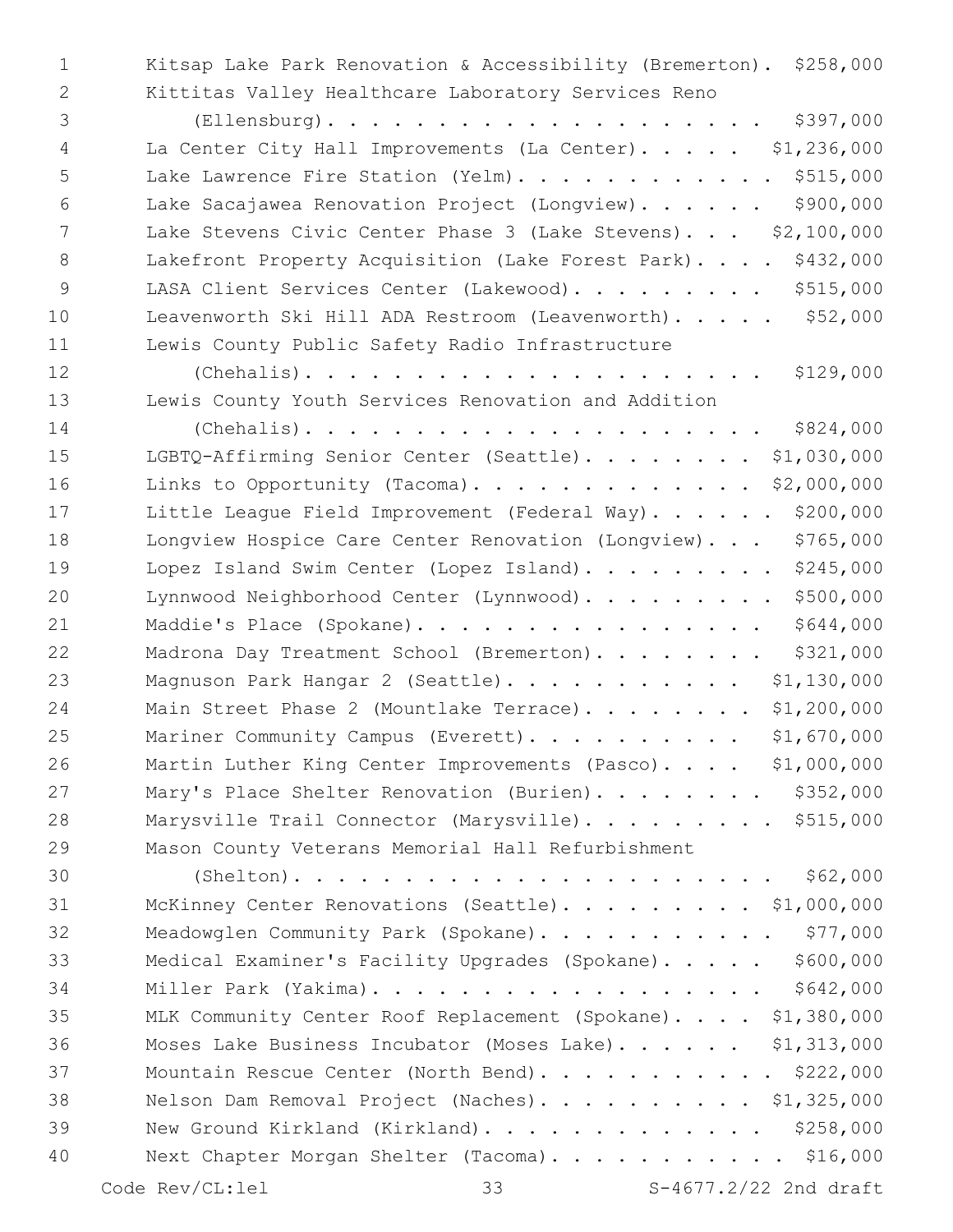NJROTC/NNDCC Program Peninsula School District1

| $\overline{2}$ | $(Gig Harbor)$                                                          |
|----------------|-------------------------------------------------------------------------|
| 3              | North Bend Depot Rehab (North Bend). \$151,000                          |
| 4              | North Clear Zone Land Acquisition (Lakewood). \$1,400,000               |
| 5              | North Creek Trail (Bothell). \$618,000                                  |
| 6              | North Seattle Boys & Girls Club Safety Upgrades                         |
| 7              | $(Seattle)$ \$361,000                                                   |
| 8              | \$900,000<br>Northwest Kidney Centers Clinic (Port Angeles).            |
| $\mathsf 9$    | \$309,000<br>Ocean Beach Medical Group - Ilwaco Clinic (Ilwaco).        |
| 10             | \$2,000,000<br>Panther Lake Community Park (Kent).                      |
| 11             | \$300,000<br>Patterson Park Preservation & Upgrade (Republic).          |
| 12             | Pedestrian Overcrossing Replacement (Kalama). \$2,250,000               |
| 13             | Perfect Passage (Tonasket). \$1,698,000                                 |
| 14             | Perry Technical Institute Auditorium Renovation                         |
| 15             |                                                                         |
| 16             | Peter Kirk Community Center Roof and Retrofitted Emerg                  |
| 17             | \$773,000<br>$(Kirkland)$                                               |
| 18             | Phase 1 Master Plan - COVID Mitigation (Lake Stevens). . \$103,000      |
| 19             | \$251,000<br>Phase 1 of Trails Plan Improvements (Issaquah). $\ldots$ . |
| 20             | Planning & Upgrades Edmonds Boys & Girls Club (Edmonds). \$200,000      |
| 21             | Point Hudson Breakwater (Port Townsend). \$1,000,000                    |
| 22             | \$107,000<br>Police Station Renovations - City of Duvall (Duvall)       |
| 23             | Port of Olympia Marine Center (Olympia). \$250,000                      |
| 24             | Port of Vancouver Waterfront T1 Building Demo/Deconst                   |
| 25             |                                                                         |
| 26             | Port Susan Trail (Stanwood). \$742,000                                  |
| 27             | Port Townsend Affordable Housing Development                            |
| 28             | (Port Townsend). \$1,400,000                                            |
| 29             | Proclaim Liberty Affordable Housing (Spokane). \$2,000,000              |
| 30             | Project Chairlift: Lifting Up Washington ((State Chair                  |
| 31             | \$750,000                                                               |
| 32             | Pts of Ilwaco/Chinook Nav Infrastructure                                |
| 33             |                                                                         |
| 34             | Public Pavilion for Shoreline Park (Shoreline). \$361,000               |
| 35             | Puyallup Recreation Center (Puyallup). \$1,030,000                      |
| 36             | Puyallup Valley Cultural Heritage Center (Puyallup). \$335,000          |
| 37             | Rainier View Covered Court (Sumner). \$245,000                          |
| 38             | Ramstead Regional Park (Everson). \$1,500,000                           |
| 39             | Redmond Senior and Community Center (Redmond). \$1,250,000              |
| 40             | Redondo Fishing Pier (Des Moines). \$900,000                            |
|                |                                                                         |

Code Rev/CL:lel 34 S-4677.2/22 2nd draft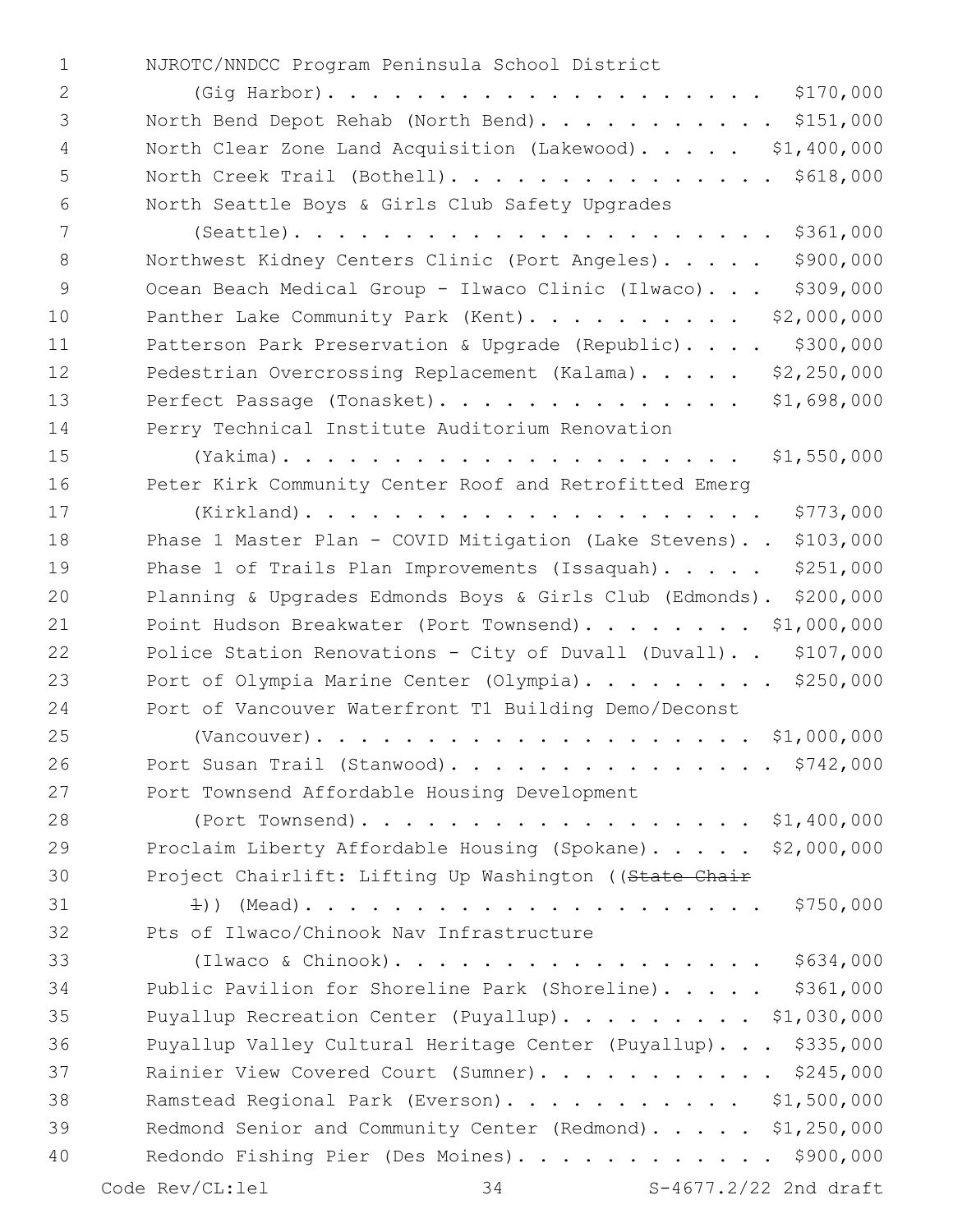| $\mathbf 1$ | \$900,000<br>Replacement Hospice House (Richland).                   |
|-------------|----------------------------------------------------------------------|
| 2           | \$250,000<br>Resource Center Planning (Pasco).                       |
| 3           | \$335,000<br>Ridgefield I-5 Pedestrian Screen (Ridgefield).          |
| 4           | \$258,000<br>Ridgefield YMCA (Ridgefield).                           |
| 5           | Ridgetop DNR Trust Land Purchase (Silverdale). \$2,050,000           |
| 6           | \$105,000<br>Ritzville Downtown Improvements (Ritzville).            |
| 7           | \$344,000<br>Sargent Oyster House Restoration (Allyn).               |
| 8           | \$750,000<br>School Based Health Care Clinic (Tacoma).               |
| 9           | \$500,000<br>SE 168th St. Bike Lanes/Safe Crossings (Renton).        |
| 10          | \$2,000,000<br>Seattle Aquarium Expansion (Seattle).                 |
| 11          | \$103,000<br>Seattle Kraken Multisport Courts (Seattle).             |
| 12          | \$300,000<br>Selah-Moxee Irrigation District (Moxee).                |
| 13          | Seminary Hill Natural and Heritage Trail Project                     |
| 14          | \$52,000<br>$(Centralia)$                                            |
| 15          | Sheffield Trail (Fife). \$1,030,000                                  |
| 16          | \$463,000<br>Shipley Senior Center (Sequim).                         |
| 17          | \$412,000<br>Shoreline Parks Restrooms (Shoreline).                  |
| 18          | \$309,000<br>SIHB Thunderbird Treatment Center (Seattle).            |
| 19          | Silver Crest Park (Mill Creek). \$90,000                             |
| 20          | \$500,000<br>Skabob House Cultural Center Art Studio (Skokomish).    |
| 21          | \$139,000<br>Skagit County Morgue (Mount Vernon).                    |
| 22          | \$773,000<br>Sky Valley Teen Center (Sultan).                        |
| 23          | Snohomish County Food and Farming Center (Everett). . \$2,550,000    |
| 24          | \$361,000<br>Snoqualmie Valley Youth Activity Center (North Bend)    |
| 25          | \$157,000<br>Soap Lake City Hall Reactivation (Soap Lake).           |
| 26          | SoCo Park (Covington). \$1,300,000                                   |
| 27          | South Bend School Multi-Use Field Upgrades (South Bend). \$361,000   |
| 28          | South Kitsap Community Events Center (Port Orchard). . \$1,236,000   |
| 29          | South Kitsap HS Phys Ed Support (Port Orchard). \$15,000             |
| 30          | Southwest Washington Grain Project (Chehalis). \$1,750,000           |
| 31          | Spokane Public Radio (Spokane). \$1,000,000                          |
| 32          | Spokane Valley Boys & Girls Club (Spokane Valley). \$1,030,000       |
| 33          | Spokane Valley Fairgrounds Exhibition Center                         |
| 34          | \$750,000<br>(Spokane Valley).                                       |
| 35          | Sprinker Recreation Center Outdoor Improvements                      |
| 36          | \$400,000                                                            |
| 37          | Squire's Landing Park Waterfront & Open Space Access Pr              |
| 38          | \$927,000                                                            |
| 39          | \$814,000<br>Steilacoom Tribal Cultural Center (Steilacoom).         |
| 40          | Stonehenge Memorial Public Restroom Project (Maryhill).<br>\$129,000 |
|             | Code Rev/CL:lel<br>35<br>S-4677.2/22 2nd draft                       |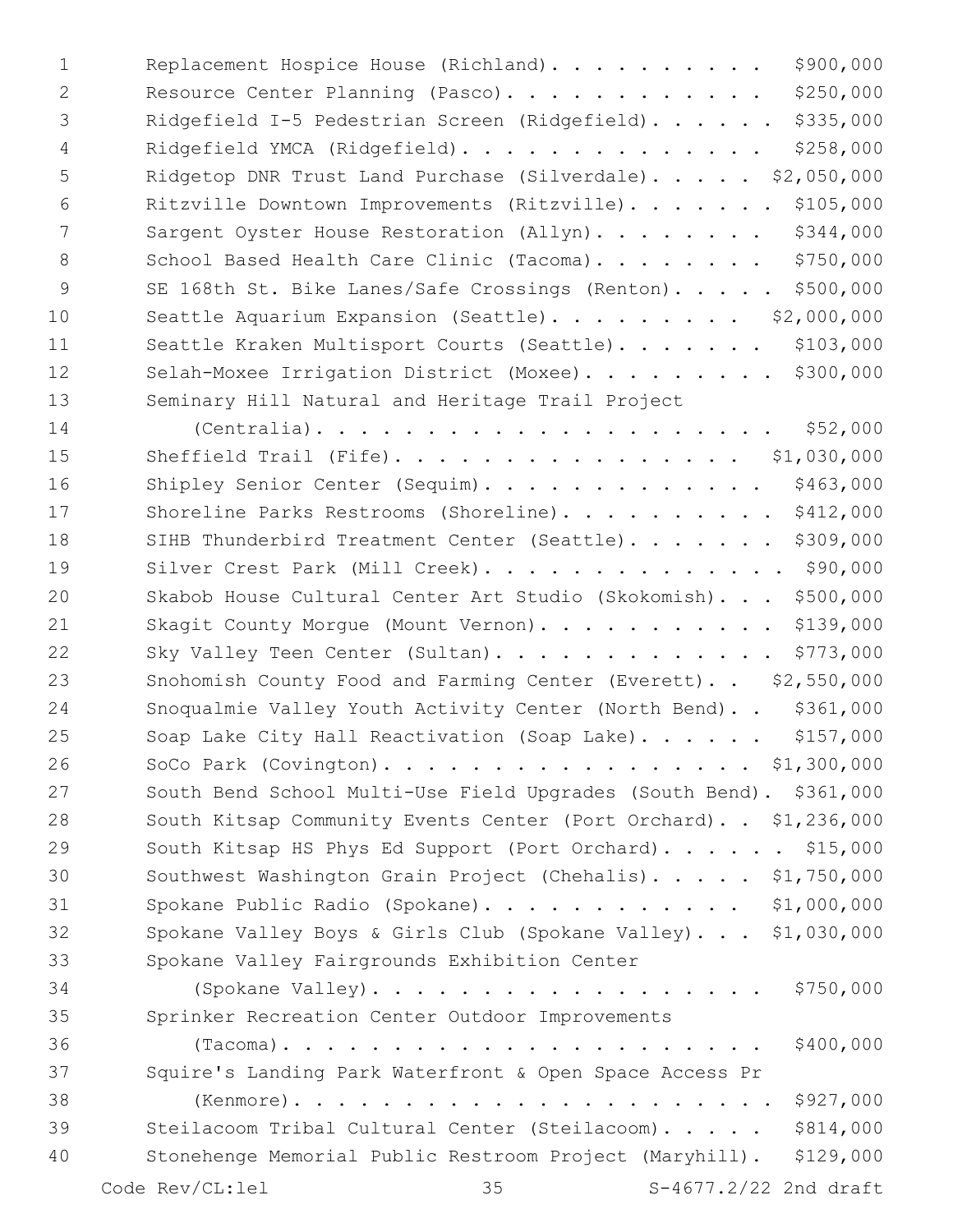| $\mathbf{1}$ | Sultan Basin Park Design (Sultan). \$26,000                           |
|--------------|-----------------------------------------------------------------------|
| 2            | Sumas Sidewalks and Trails (Sumas). \$75,000                          |
| 3            | \$515,000<br>Teaching & Commercial Kitchen (Kent).                    |
| 4            | \$500,000<br>The Campaign for Wesley Des Moines (Des Moines).         |
| 5            | \$900,000<br>The Eli's Park Project (Seattle).                        |
| 6            | The Ethiopian Village (Seattle). \$515,000                            |
| 7            | The Hilltop (Tacoma). \$1,545,000                                     |
| 8            | The Landing (Redmond). \$258,000                                      |
| 9            | The Millworks (Bellingham). \$1,000,000                               |
| 10           | The Podium (Spokane). \$774,000                                       |
| 11           | The Way Station (Bellingham). \$4,050,000                             |
| 12           | Therapeutic Play Spaces (Spokane). \$108,000                          |
| 13           | Tiny Homes (Seattle). \$2,000,000                                     |
| 14           | Together Center (Redmond). \$1,030,000                                |
| 15           | Toppenish Junior Livestock Facility Planning (Toppenish). \$21,000    |
| 16           | Trails End Community Meeting Space (Tumwater). \$155,000              |
| 17           | \$742,000<br>Treatment Plant Remodel (Duvall).                        |
| 18           | \$500,000<br>Turf Field Lighting (Yakima).                            |
| 19           | Turning Pointe Youth Advocacy Addition (Shelton). \$82,000            |
| 20           | Twisp Civic Center (Twisp). \$1,500,000                               |
| 21           | United Way of King County Building Restoration                        |
| 22           | \$566,000<br>$(Seattle)$                                              |
| 23           | \$595,000<br>University Heights Center Renovation (Seattle).          |
| 24           | \$784,000<br>Upper Kittitas County Medic One - Station 99 (Cle Elum). |
| 25           | \$103,000<br>Vaughn Library Hall Restoration (Vaughn).                |
| 26           | \$258,000<br>Wards Lake Park Improvement Project (Lakewood).          |
| 27           | \$193,000<br>Water Efficiency Improvements (Royal City).              |
| 28           | Wenas Creek Screening, Passage Engineering Design                     |
| 29           |                                                                       |
| 30           | West Biddle Lake Dam Restoration (Vancouver). \$1,881,000             |
| 31           | Whatcom County Integrated Public Safety Radio System                  |
| 32           | \$400,000                                                             |
| 33           | Woodland Scott Hill Park & Sports Complex (Woodland)<br>\$600,000     |
| 34           | Yakima County Fire Communications Radio Repeaters                     |
| 35           | \$103,000                                                             |
| 36           | \$235,000<br>Yakima Valley Fair (Grandview).                          |
| 37           | \$36,000<br>Yelm Senior Center Repairs (Yelm).                        |
| 38           | \$82,000<br>Youth Resource Center (Federal Way).                      |
| 39           | (b) The funding for the Magnuson Park Historic Hanger 2 (Seattle)     |
| 40           | project is contingent on the contribution of at least \$6,000,000 for |
|              | 36<br>Code Rev/CL:lel<br>S-4677.2/22 2nd draft                        |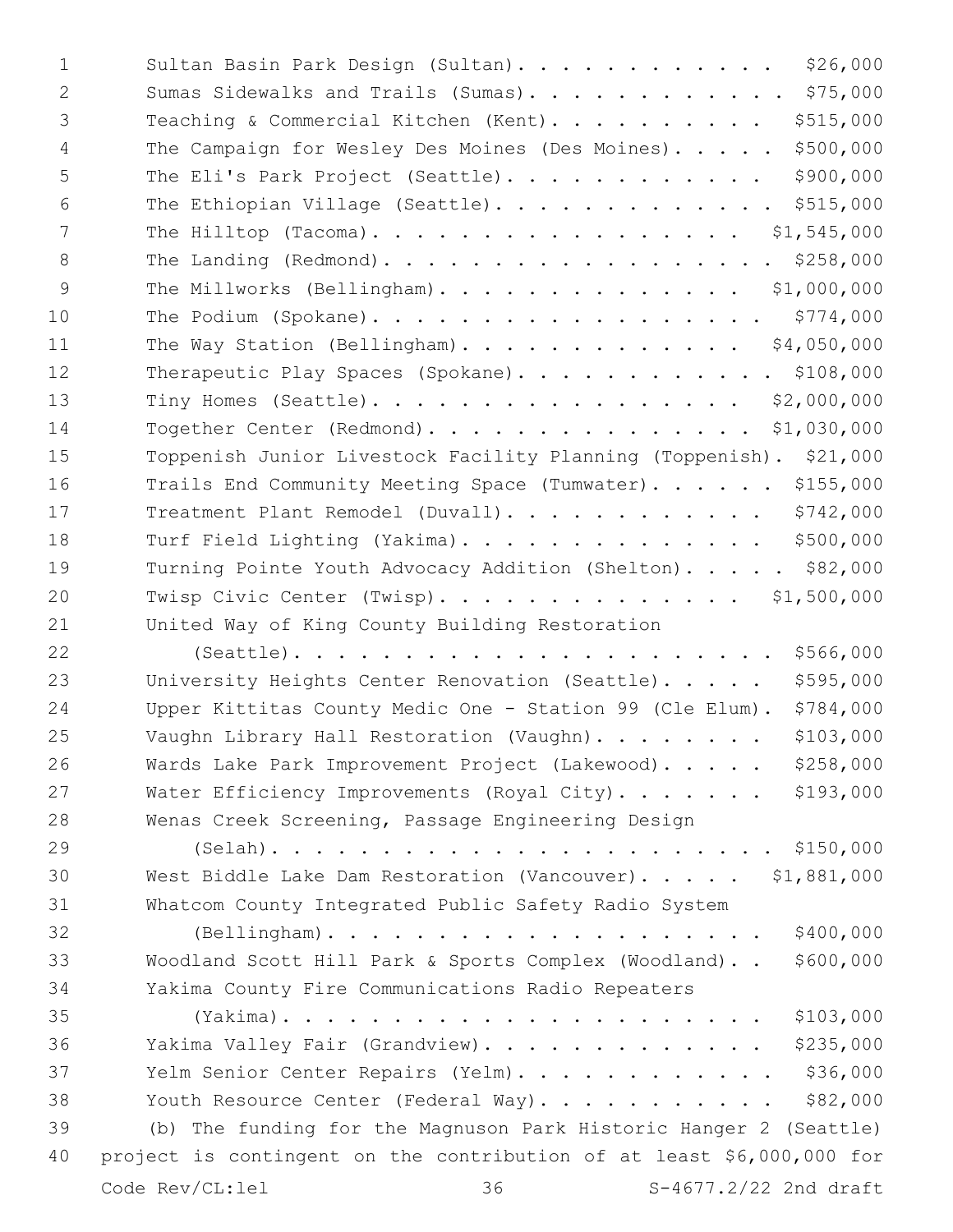the Magnuson Park Center For Excellence. If the Magnuson Park Center For Excellence has not certified to the department of commerce that the project has secured at least \$6,000,000 in total funding for the capital phase of the project by July 31, 2022, the funds in this subsection (8)(b) shall lapse. The lapse date of July 31, 2022, must be extended to the same extent that the city of Seattle grants an extension, if any, beyond that date for the same project, provided that no further extension may be granted past July 31, 2023. The Magnuson Park Center For Excellence must ensure that the long-term lease with Seattle Parks and Recreation stipulates meaningful public benefits that prioritize low-income, black, indigenous, and people of color youth and families of the Magnuson park and neighborhood and Northeast Seattle. The lease must include provisions to proactively recruit and provide no-cost access to the residents as well as the creation of a scholarship fund dedicated to the residents for the center's events and programming. Additional public benefits to improve accessibility for Magnuson Park residents must be considered 18 in the lease negotiations.

Appropriation:

| 20 | State Building Construction Account-State. \$160,910,000 |
|----|----------------------------------------------------------|
| 21 | Prior Biennia (Expenditures). \$0                        |
| 22 | Future Biennia (Projected Costs). \$0                    |
| 23 |                                                          |

 NEW SECTION. **Sec. 1016.** A new section is added to 2021 c 332 (uncodified) to read as follows: 25

**FOR THE DEPARTMENT OF COMMERCE**

Economic Opportunity Grants Authority (40000246)

Appropriation:

| 29 | Rural Washington Loan Account-State. \$903,000 |
|----|------------------------------------------------|
| 30 | Prior Biennia (Expenditures). \$0              |
| 31 | Future Biennia (Projected Costs). \$0          |
| 32 |                                                |

 NEW SECTION. **Sec. 1017.** A new section is added to 2021 c 332 (uncodified) to read as follows: 34

**FOR THE DEPARTMENT OF COMMERCE**

CERB Rural Broadband (40000250)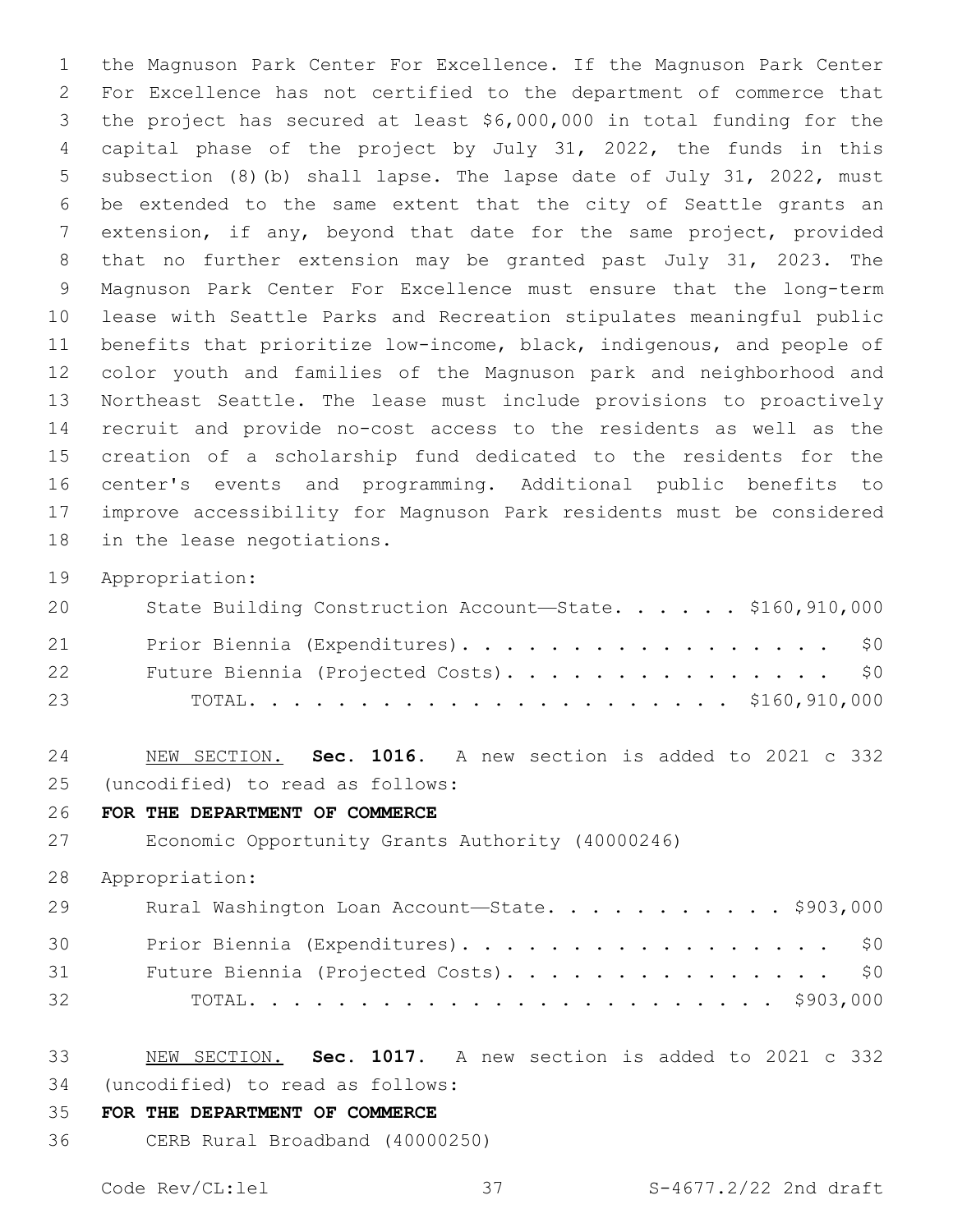The appropriation in this section is subject to the following conditions and limitations: \$25,000,000 of the general fund—federal appropriation in this section is provided solely for grants awarded for the broadband equity, access, and deployment state grants program in section 60102 of P.L. 117-58 (infrastructure investment and jobs act). If awards are not received by June 30, 2023, the expenditure 7 authority in this section shall lapse.

Appropriation:

| 9  | General Fund—Federal. \$25,000,000    |
|----|---------------------------------------|
| 10 | Prior Biennia (Expenditures). \$0     |
| 11 | Future Biennia (Projected Costs). \$0 |
| 12 |                                       |

 NEW SECTION. **Sec. 1018.** A new section is added to 2021 c 332 (uncodified) to read as follows: 14

### **FOR THE DEPARTMENT OF COMMERCE**

Public Works Broadband (40000251)

 The appropriation in this section is subject to the following conditions and limitations: \$25,000,000 of the general fund—federal appropriation in this section is provided solely for grants awarded for the broadband equity, access, and deployment state grants program in section 60102 of P.L. 117-58 (infrastructure investment and jobs act). If awards are not received by June 30, 2023, the expenditure 23 authority in this section shall lapse.

Appropriation:

| 25 | General Fund—Federal. \$25,000,000    |
|----|---------------------------------------|
| 26 | Prior Biennia (Expenditures). \$0     |
| 27 | Future Biennia (Projected Costs). \$0 |
| 28 |                                       |

 NEW SECTION. **Sec. 1019.** A new section is added to 2021 c 332 (uncodified) to read as follows: 30

## **FOR THE DEPARTMENT OF COMMERCE**

2022 Rapid Capital Housing (40000260)

 The appropriation in this section is subject to the following 34 conditions and limitations: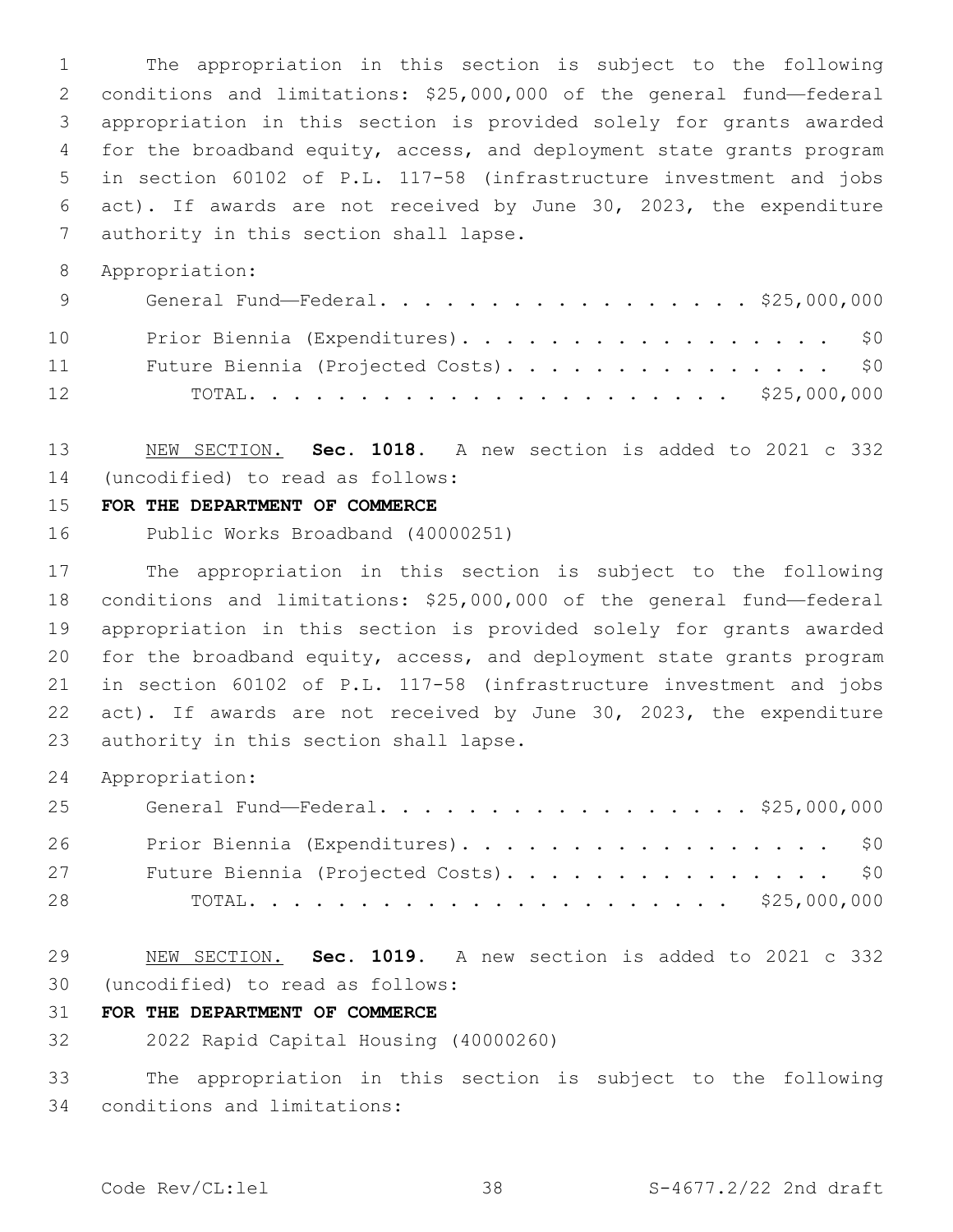(1) \$289,528,000 of the coronavirus state fiscal recovery account —federal appropriation in this section is provided solely for the department to issue competitive financial assistance to organizations eligible to receive assistance under RCW 43.185A.040 to acquire or rent real property for a rapid conversion into enhanced emergency shelters, permanent supportive housing, transitional housing, permanent housing, youth housing, or shelter for extremely low-income people, as well as individuals, families, unaccompanied youth, and young people experiencing sheltered and unsheltered homelessness. Amounts provided in this section may also be used for renovation and building update costs associated with establishment of the acquired 12 or rented facilities. For youth housing and shelter projects, renovation of existing properties is an allowable activity. The department may only approve funding for projects resulting in increased shelter or housing capacity. Amounts provided in this section may not be used for operating or maintenance costs associated with providing housing, supportive services, or debt service. New construction that fits the federal funding timeline is an eligible activity. Funds must be reasonably allocated to each of the health care authority 10 regional service areas, with at least one project 21 in each area. Of the amounts in this section:

 (a) \$252,028,000 of the appropriation in this section is provided solely for housing projects that will rapidly move people experiencing unsheltered homelessness from unsanctioned encampments, the public right-of-way, or public spaces into safe and habitable spaces, including, but not limited to, permanent housing, tiny homes, 27 hotels, enhanced emergency shelters, or other rapid housing alternatives and permanent supportive housing and case management services to persons with chronic mental illness. New construction of high-quality low-income housing projects that are significantly less expensive to construct than traditional housing, and that fits the 32 federal funding timeline is an eligible activity.

 (b) \$37,500,000 of the appropriation in this section is provided solely for housing projects in rural areas as defined by the department under RCW 43.185.050 and underserved communities with the goal of maximizing the investment and increasing the number of supportive housing units in rural, underserved communities.

 (2) \$172,000 of the coronavirus state fiscal recovery account— federal appropriation in this section is provided solely for Building Transitional Tiny Homes for the Homeless (Seattle).

Code Rev/CL:lel 39 S-4677.2/22 2nd draft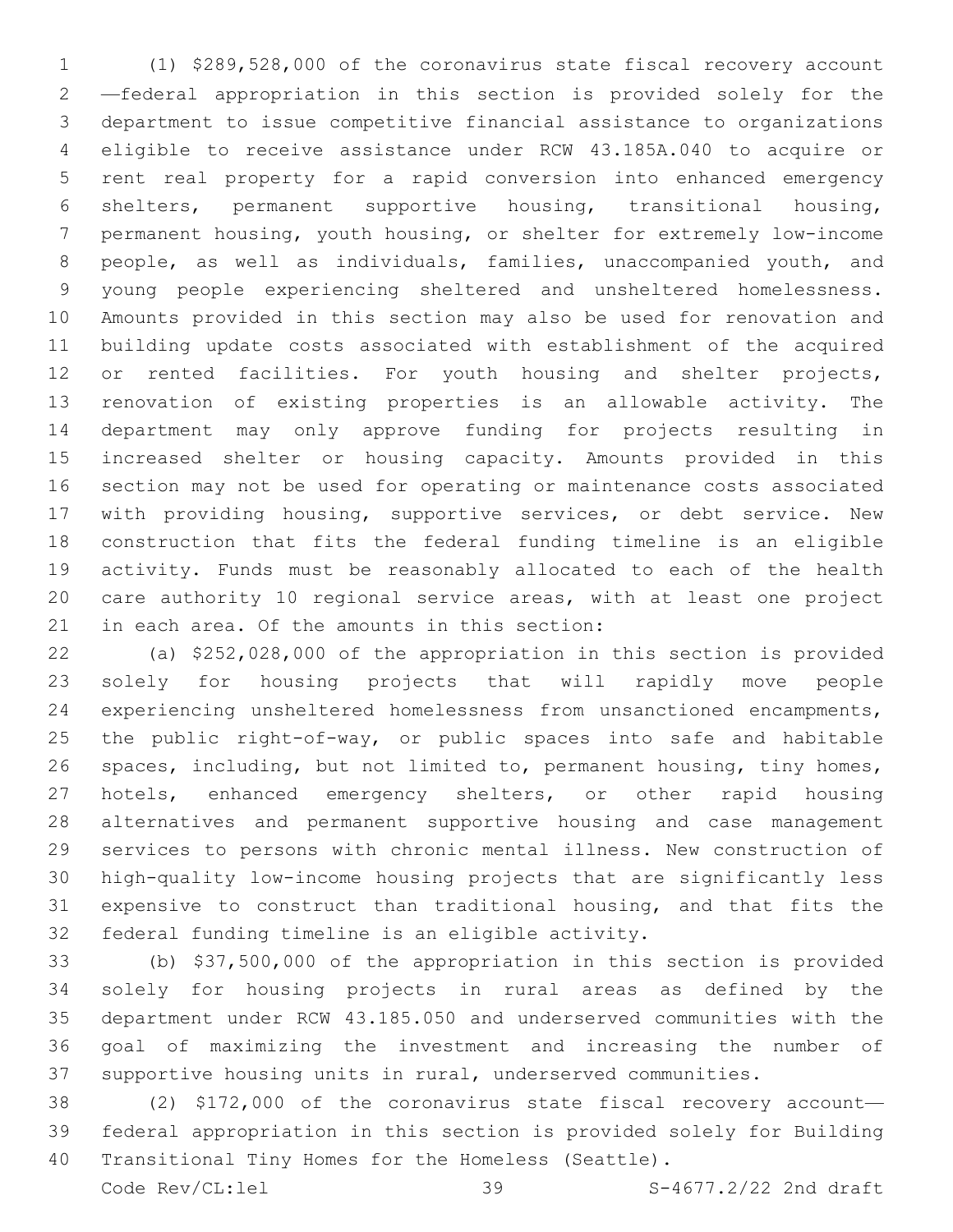(3) \$300,000 of the coronavirus state fiscal recovery account— federal appropriation in this section is provided solely for the department to contract and work with a professional real estate broker to identify opportunities for rapid acquisition or conversion 5 of properties.

 (4) Amounts appropriated under this section may also be used for permanent financing for real estate acquired using other short-term acquisition sources. To expand availability of permanent housing, financing of acquisition of unoccupied multifamily housing is a 10 priority.

 (5) The department must provide a progress report on its website 12 by December 30, 2023. The report must include:

 (a) The total number of applications and amount of funding 14 requested; and

 (b) A list and description of the projects approved for funding including state funding, total project cost, services anticipated to be provided, housing units, and anticipated completion date.

 (6) The funding provided under this section is not subject to the 90-day application periods in RCW 43.185.070 or 43.185A.050.

 (7) The department shall prioritize proposals that reach the 21 greatest public benefit, as defined by the department. For purposes of this subsection (6), "greatest public benefit" must include, but 23 is not limited to:

 (a) The rapid transition of people encamped on the public rights-of-way to transitional and more permanent housing solutions;

 (b) The greatest number of accommodations or increased shelter capacity that will benefit extremely low-income people, as well as individuals, families, and youth experiencing homelessness;

 (c) Whether the project has local funding commitments and rental 30 assistance:

 (d) The scarcity of the affordable housing or shelter capacity applied for compared to the number of available affordable housing units or shelter capacity in the same geographic location; and

 (e) The program's established funding priorities under RCW 43.185.070(5).35

 (8) The department must ensure compliance with conditions of the federal coronavirus state fiscal recovery fund. All expenditures from the coronavirus state fiscal recovery account—federal appropriation in this section must be incurred by December 31, 2024.

Code  $\text{Rev}(\text{CL:lel})$  40  $\text{S-4677.2/22}$  2nd draft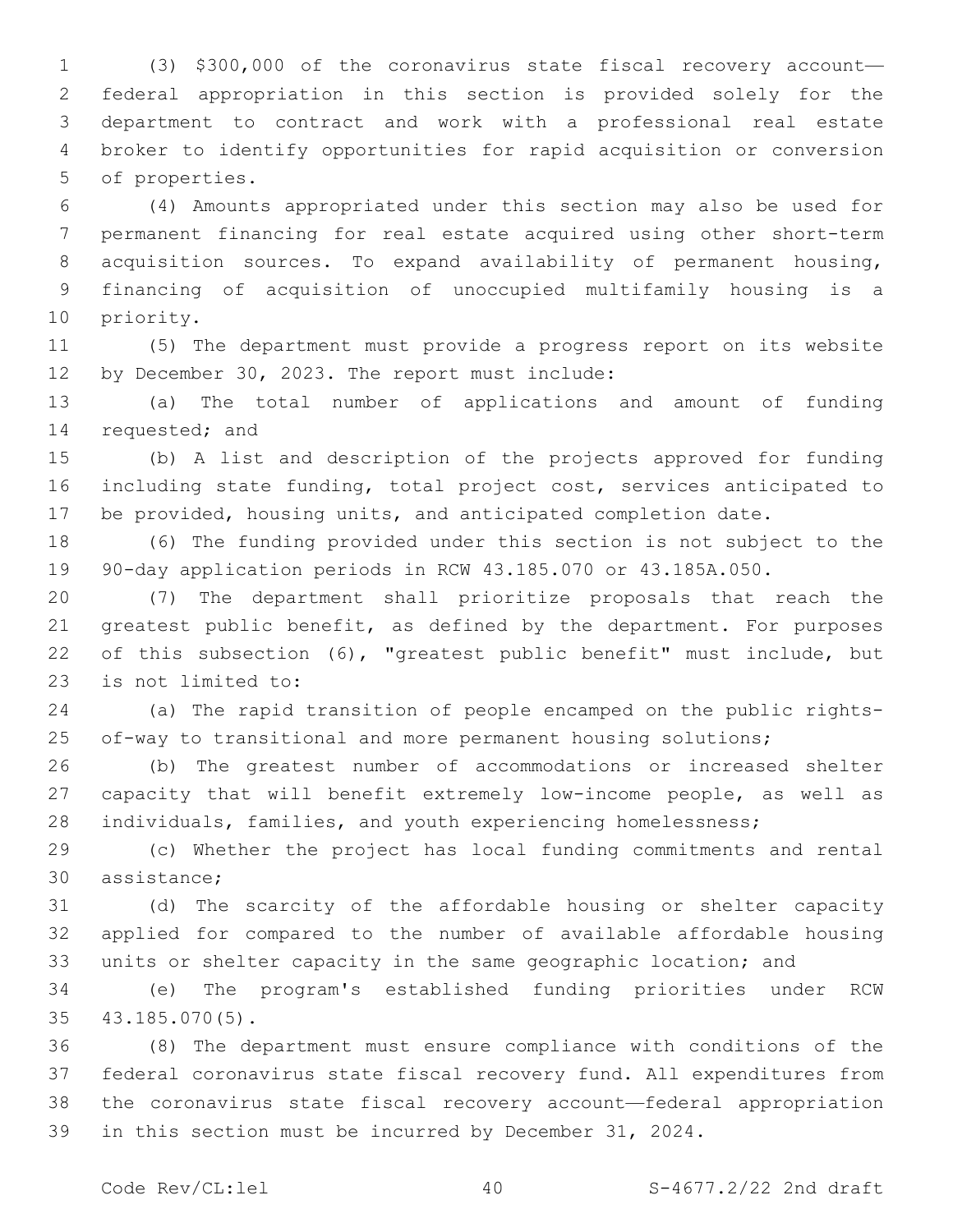(9) The department must strive to allocate all of the amounts appropriated in this section within the 2021-2023 fiscal biennium in the manner prescribed in this section. However, if upon review of applications the department determines there are not adequate suitable projects in a category, the department may allocate funds to projects serving other low-income and special needs populations, provided those projects are located in an area with an identified 8 need for the type of housing proposed.

Appropriation:

| 10 | Coronavirus State Fiscal Recovery Fund-Federal. \$290,000,000 |
|----|---------------------------------------------------------------|
| 11 | Prior Biennia (Expenditures). \$0                             |
| 12 | Future Biennia (Projected Costs). \$0                         |
| 13 |                                                               |

 NEW SECTION. **Sec. 1020.** A new section is added to 2021 c 332 (uncodified) to read as follows: 15

**FOR THE DEPARTMENT OF COMMERCE**

 2022 Housing Trust Fund Investment in Affordable Housing (40000261)

 The appropriation in this section is subject to the following 20 conditions and limitations:

 (1) \$71,000,000 of the coronavirus state fiscal recovery fund— federal appropriation in this section is provided solely for the production and preservation of affordable housing units that serve and benefit low-income and special needs populations including, but not limited to, people with chronic mental illness, people with developmental disabilities, farmworkers, people who are experiencing homelessness, people in need of permanent supportive housing, class members of *Trueblood, et al., v. DSHS, et al.*, and first-time home buyers. The department shall strive to allocate at least 30 percent of these funds to projects located in rural areas of the state, as 31 defined by the department.

 (a) \$50,000,000 of the appropriation in this section is provided solely for grants for affordable housing production, which must 34 include the following list of projects:

| 35 | Sno Valley Senior Housing (Carnation). \$309,000 |  |    |  |  |  |  |  |                       |
|----|--------------------------------------------------|--|----|--|--|--|--|--|-----------------------|
| 36 | Boat Street (Lakewood). \$464,000                |  |    |  |  |  |  |  |                       |
| 37 | Mary's Place Burien Project Shelter              |  |    |  |  |  |  |  |                       |
| 38 | Replacement (Burien). \$3,000,000                |  |    |  |  |  |  |  |                       |
|    | Code Rev/CL:lel                                  |  | 41 |  |  |  |  |  | S-4677.2/22 2nd draft |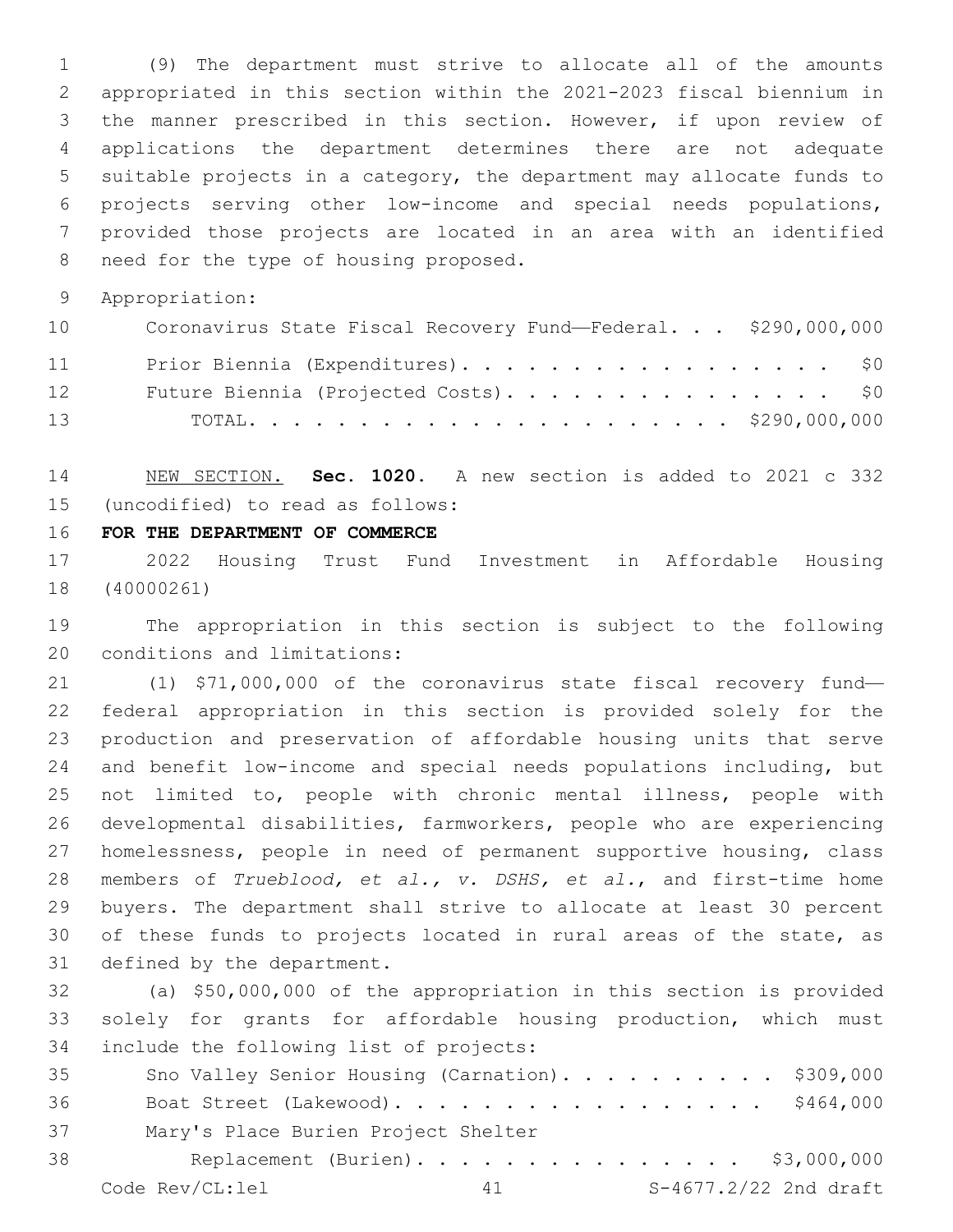Skyway Affordable Housing and Early Learning (Skyway). . \$500,000 2 Highland Village Phase 2 (Airway Heights). . . . . . \$3,000,000 FFC Homes XXINC (Blaine). . . . . . . . . . . . . . . . \$381,000 4 Oxford Housing Program (Lacey). . . . . . . . . . . . \$515,000 YouthCare Workforce Development Center (Seattle). . . \$1,500,000 (b) \$21,000,000 of the appropriation in this section is provided solely for grants for affordable housing preservation projects, which 8 must include:

 (i) \$2,500,000 for Squire Park Plaza Affordable Housing 10 Preservation (Seattle); and

 (ii) \$309,000 for South Park Riverside Affordable Housing 12 Preservation (Seattle).

 (2) In addition to the definition of "first-time home buyer" in RCW 43.185A.010, for the purposes of awarding homeownership projects under this section during the 2021-2023 fiscal biennium "first-time 16 home buyer" also includes:

 (a) A single parent who has only owned a home with a former 18 spouse while married;

 (b) An individual who is a displaced homemaker as defined in 24 C.F.R. Sec. 93.2 as it existed on the effective date of this section, 21 or such subsequent date as may be provided by the department by rule, consistent with the purposes of this section, and who has only owned 23 a home with a spouse;

 (c) An individual who has only owned a principal residence not permanently affixed to a permanent foundation in accordance with 26 applicable rules and regulations; and

 (d) An individual who has only owned a property that was considered by a licensed building inspector as being uninhabitable.

 (3) In evaluating projects in this section, the department must give preference for applications based on some or all of the criteria 31 in RCW 43.185.070(5).

 (4) The department must ensure compliance with conditions of the federal coronavirus state fiscal recovery fund. All expenditures from the coronavirus state fiscal recovery account—federal appropriation in this section must be incurred by December 31, 2024.

 (5) The appropriations in this section are subject to the 37 following reporting requirements:

 (a) By June 30, 2023, the department must report on its website the following: The number of homeownership and multifamily rental projects funded by housing trust fund moneys; the percentage of Code Rev/CL:lel 42 S-4677.2/22 2nd draft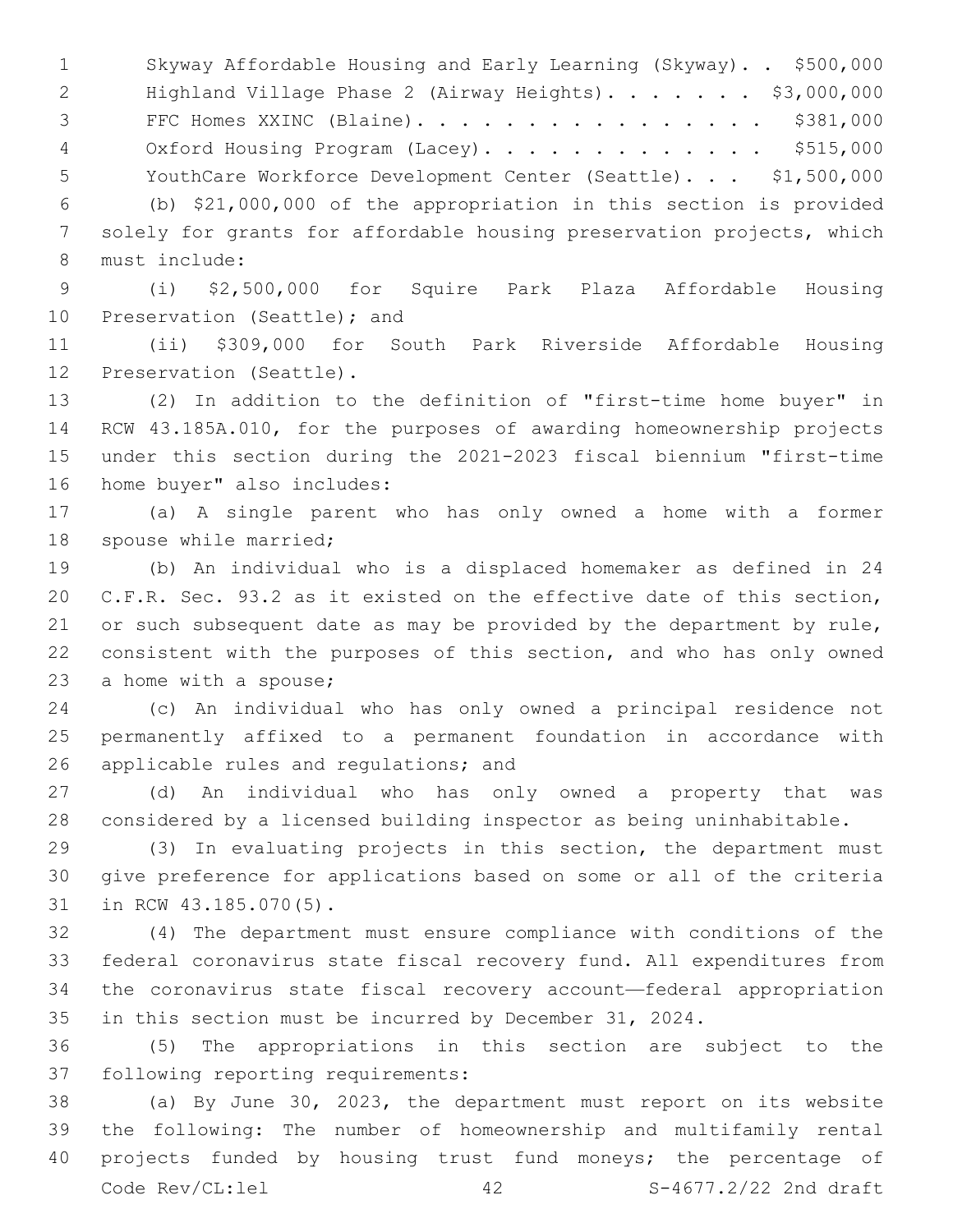housing trust fund investments made to homeownership and multifamily rental projects; and the total number of households being served at up to 80 percent of the area median income, up to 50 percent of the area median income, and up to 30 percent of the area median income, for both homeownership and multifamily rental projects.

 (b) The department must continue to provide the fiscal committees of legislature and the office of financial management with a report of its final cost data for each project under this section. The cost data must, at a minimum, include total development cost per unit for each project completed within the past year, descriptive statistics such as average and median per unit costs, regional cost variation, and other costs that the department deems necessary to improve cost controls and enhance understanding of development costs. The department must coordinate with the housing finance commission to identify relevant development costs data and ensure that the measures 16 are consistent across relevant agencies.

Appropriation:

| 18 | Coronavirus State Fiscal Recovery Fund-Federal. \$71,000,000 |
|----|--------------------------------------------------------------|
| 19 | Prior Biennia (Expenditures). \$0                            |
| 20 | Future Biennia (Projected Costs). \$0                        |
| 21 |                                                              |

 NEW SECTION. **Sec. 1021.** A new section is added to 2021 c 332 (uncodified) to read as follows: 23

**FOR THE DEPARTMENT OF COMMERCE**

Habitat for Humanity Affordable Housing (92001299)

 The appropriations in this section are subject to the following 27 conditions and limitations:

 (1) \$11,850,000 of the state building construction account—state appropriation and \$12,500,000 of the coronavirus state fiscal recovery fund—federal appropriation are provided solely for the department to contract with Habitat for Humanity for the production of affordable housing units that serve and benefit low-income persons 33 and families throughout the state.

 (2) \$650,000 of the state building construction account—state appropriation in this section is provided solely for the Yakima 36 Valley Partners Habitat for Humanity.

Appropriation:

Code Rev/CL:lel 43 S-4677.2/22 2nd draft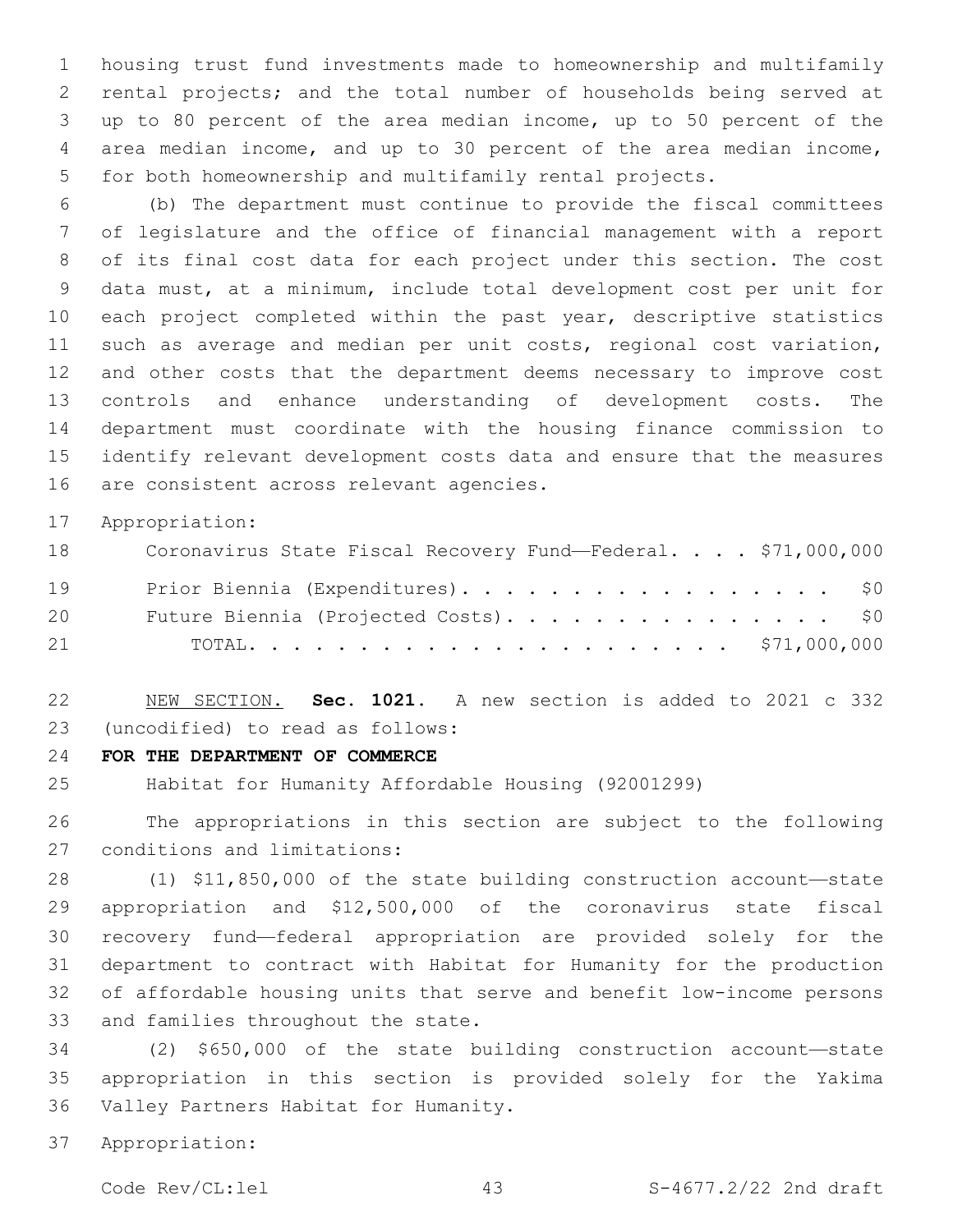| $\mathbf{1}$ | State Building Construction Account-State. \$12,500,000      |  |
|--------------|--------------------------------------------------------------|--|
| 2            | Coronavirus State Fiscal Recovery Fund-Federal. \$12,500,000 |  |
| 3            | Subtotal Appropriation. \$25,000,000                         |  |
| 4            | Prior Biennia (Expenditures). \$0                            |  |
| $5^{\circ}$  | Future Biennia (Projected Costs). \$0                        |  |
| - 6          |                                                              |  |

 NEW SECTION. **Sec. 1022.** A new section is added to 2021 c 332 8 (uncodified) to read as follows:

**FOR THE DEPARTMENT OF COMMERCE**

2022 Crisis Stabilization Facilities (92001286)

 The appropriation in this section is subject to the following 12 conditions and limitations:

 (1)(a) The appropriation in this section is provided solely for the department to issue grants to expand and establish new capacity for 23-hour crisis triage facilities, crisis stabilization facilities with capacity up to 16 beds, and youth residential crisis triage and stabilization facilities, that are not subject to federal funding restrictions that apply to institutions of mental disease. Eligible grantees are limited to nonprofit or for-profit businesses, public entities, and tribes, that are also community hospitals or other community-based behavioral health providers. Facilities of less than 16 beds are permitted, but the department shall consider, as a factor in awards, the economies of scale created by facilities with higher numbers of beds and the operational costs and funding sources 25 available to the applicant.

 (b) The department shall work with the department of health, health care authority, and other relevant agencies to ascertain the areas of Washington with the most acute behavioral health crisis needs using emergency department data and other data available and shall ensure that these areas receive grants to help facilitate placement and construction of facilities in an expeditious manner.

 (c) The department shall ensure that there is equitable distribution of these projects across the state, relative to need, and shall work affirmatively with all behavioral health administrative services organizations regions, with the goal that all 36 areas of the state are adequately served.

 (2) Amounts provided in this section may be used for construction and equipment costs associated with establishment of the facilities.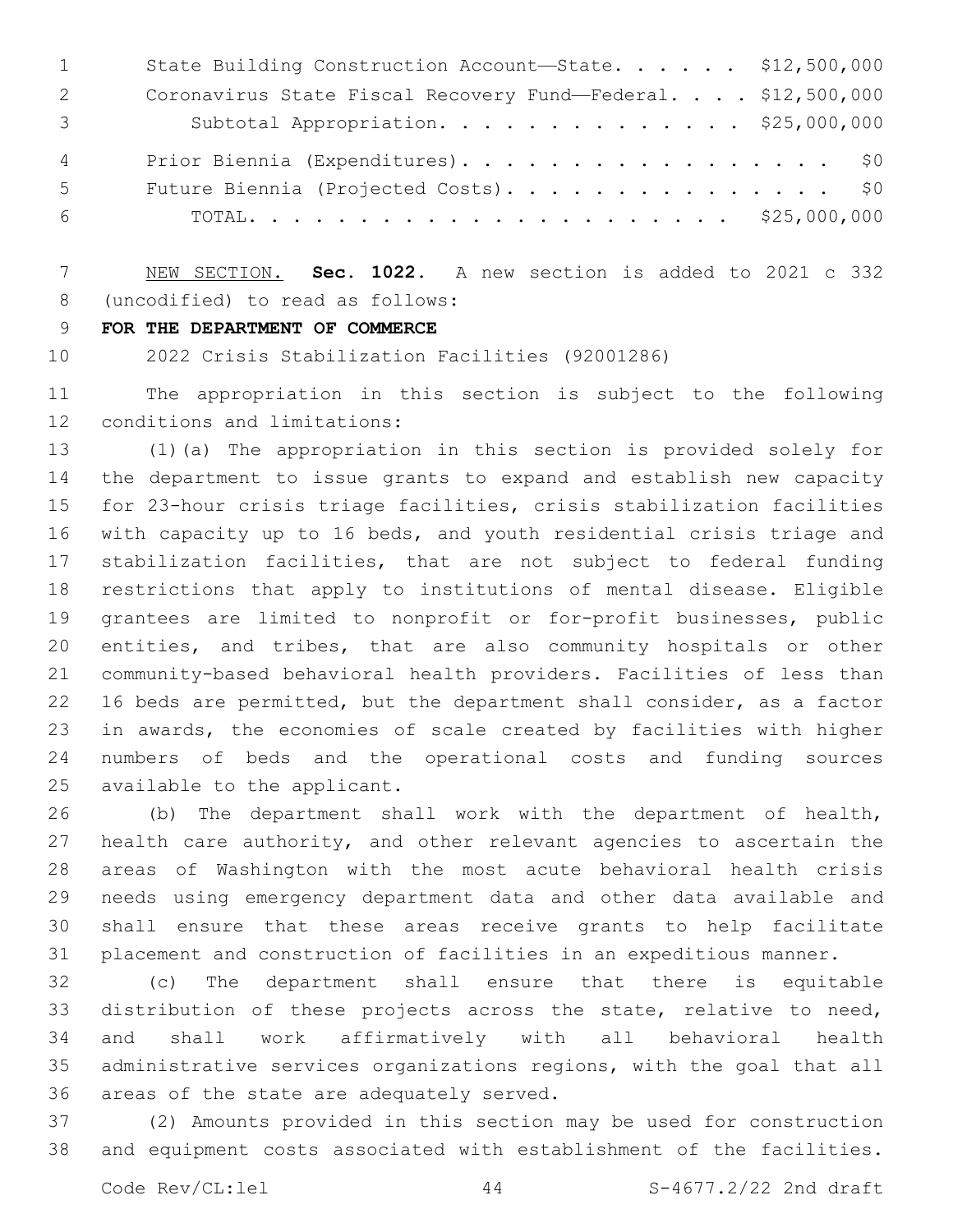The department may approve funding for the acquisition of a facility if the project will result in increased crisis triage and stabilization capacity. Amounts provided in this section may not be used for operating costs associated with the treatment of patients 5 using these services.

 (3) \$12,000,000 of the appropriation in this section is provided solely for the department to issue grants for at least two residential crisis triage and stabilization facilities for youth. These facilities must increase behavioral health services and capacity for children and minor youth including, but not limited to, services for substance use disorder treatment, sexual assault and traumatic stress, anxiety, depression, suicidality, and interventions for children exhibiting aggressive or depressive behaviors.

 (4)(a) \$12,000,000 of the appropriation in this section is provided solely for the King County Crisis Walk-In/Stabilization; and

 (b) \$12,000,000 of the appropriation in this section is provided solely for the Lynnwood Community Recovery Center (Lynnwood).

 (5) The department must provide a progress report to the fiscal committees of the legislature by December 30, 2022. The report must 20 include:

 (a) The total number of applications and amount of funding 22 requested; and

 (b) A list and description of the projects approved for funding including state funding, total project cost, services anticipated to 25 be provided, bed capacity, and anticipated completion date.

 (6) The department must ensure compliance with conditions of the federal coronavirus state fiscal recovery fund. All expenditures from the coronavirus state fiscal recovery account—federal appropriation in this section must be incurred by December 31, 2024.

Appropriation:

| 31 | Coronavirus State Fiscal Recovery Fund-Federal. \$86,000,000 |
|----|--------------------------------------------------------------|
| 32 | Prior Biennia (Expenditures). \$0                            |
| 33 | Future Biennia (Projected Costs). \$0                        |
| 34 |                                                              |

 NEW SECTION. **Sec. 1023.** A new section is added to 2021 c 332 (uncodified) to read as follows: 36

**FOR THE DEPARTMENT OF COMMERCE**

2023 Local and Community Projects (40000266)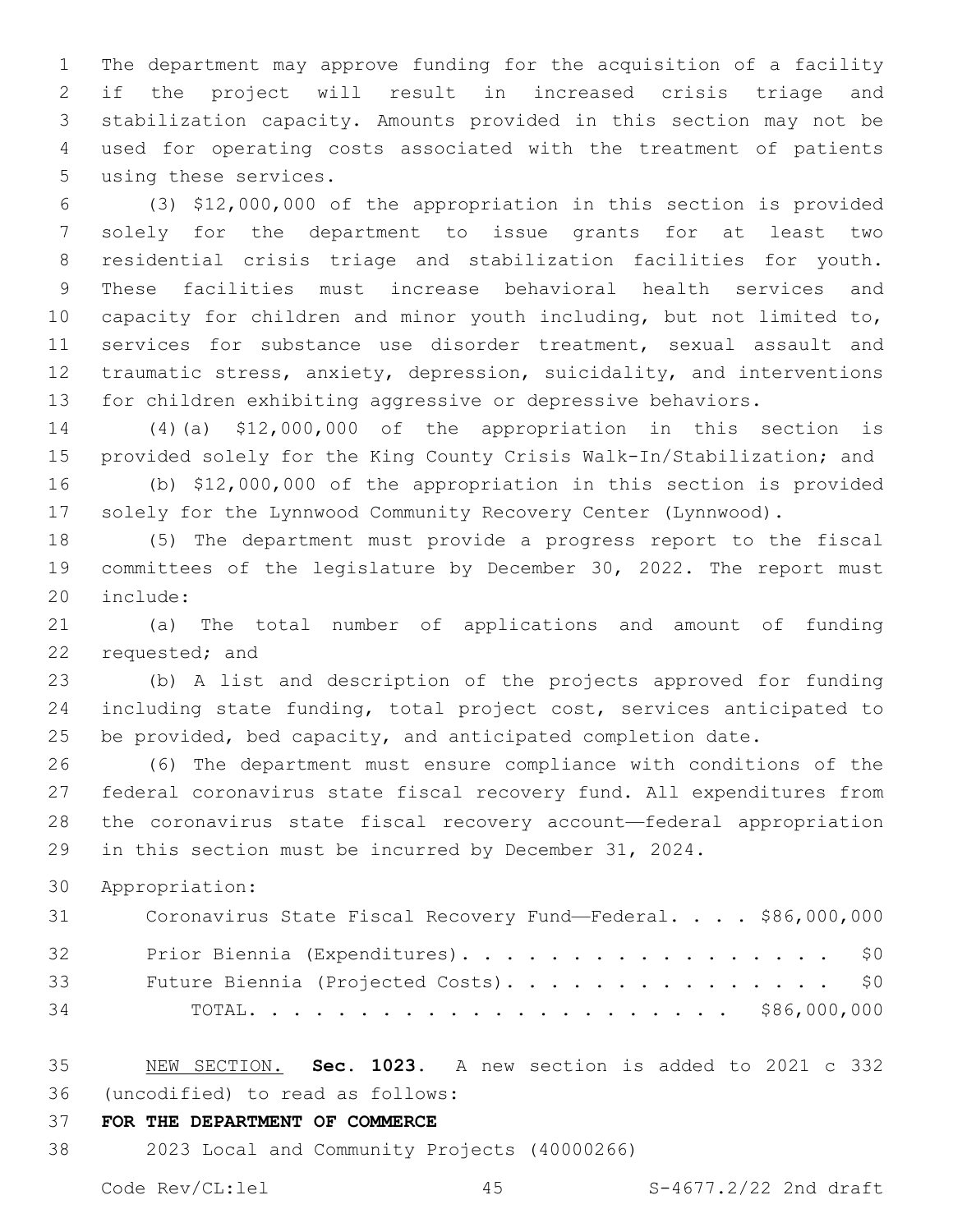The appropriation in this section is subject to the following 2 conditions and limitations:

 (1) The department may not expend the appropriation provided in this section unless and until the nonstate share of project costs have been either expended or firmly committed, or both, in an amount sufficient to complete the project or a distinct phase of the project that is useable to the public for the purpose intended by the legislature. This requirement does not apply to projects where a share of the appropriation is for design costs only.

 (2) Prior to receiving funds, project recipients must demonstrate 11 that the project site is under control for a minimum of 10 years, either through ownership or a long-term lease. This requirement does not apply to appropriations for preconstruction activities or appropriations in which the sole purpose is to purchase real property that does not include a construction or renovation component.

 (3) Projects funded in this section may be required to comply with Washington's high-performance building standards as required by 18 chapter 39.35D RCW.

 (4) Project funds are available on a reimbursement basis only and 20 may not be advanced under any circumstances.

 (5) In contracts for grants authorized under this section, the department must include provisions that require that capital improvements be held by the grantee for a specified period of time appropriate to the amount of the grant and that facilities be used for the express purpose of the grant. If the grantee is found to be 26 out of compliance with provisions of the contract, the grantee shall repay to the state general fund the principal amount of the grant plus interest calculated at the rate of interest on state of Washington general obligation bonds issued most closely to the date 30 of authorization of the grant.

 (6) Projects funded in this section, including those that are owned and operated by nonprofit organizations, are generally required 33 to pay state prevailing wages.

 (7) The department must comply with the requirements set forth in executive order 21-02 and must consult with the department of archaeology and historic preservation and affected tribes on the potential effects of these projects on cultural resources and historic properties. Consultation with the department of archaeology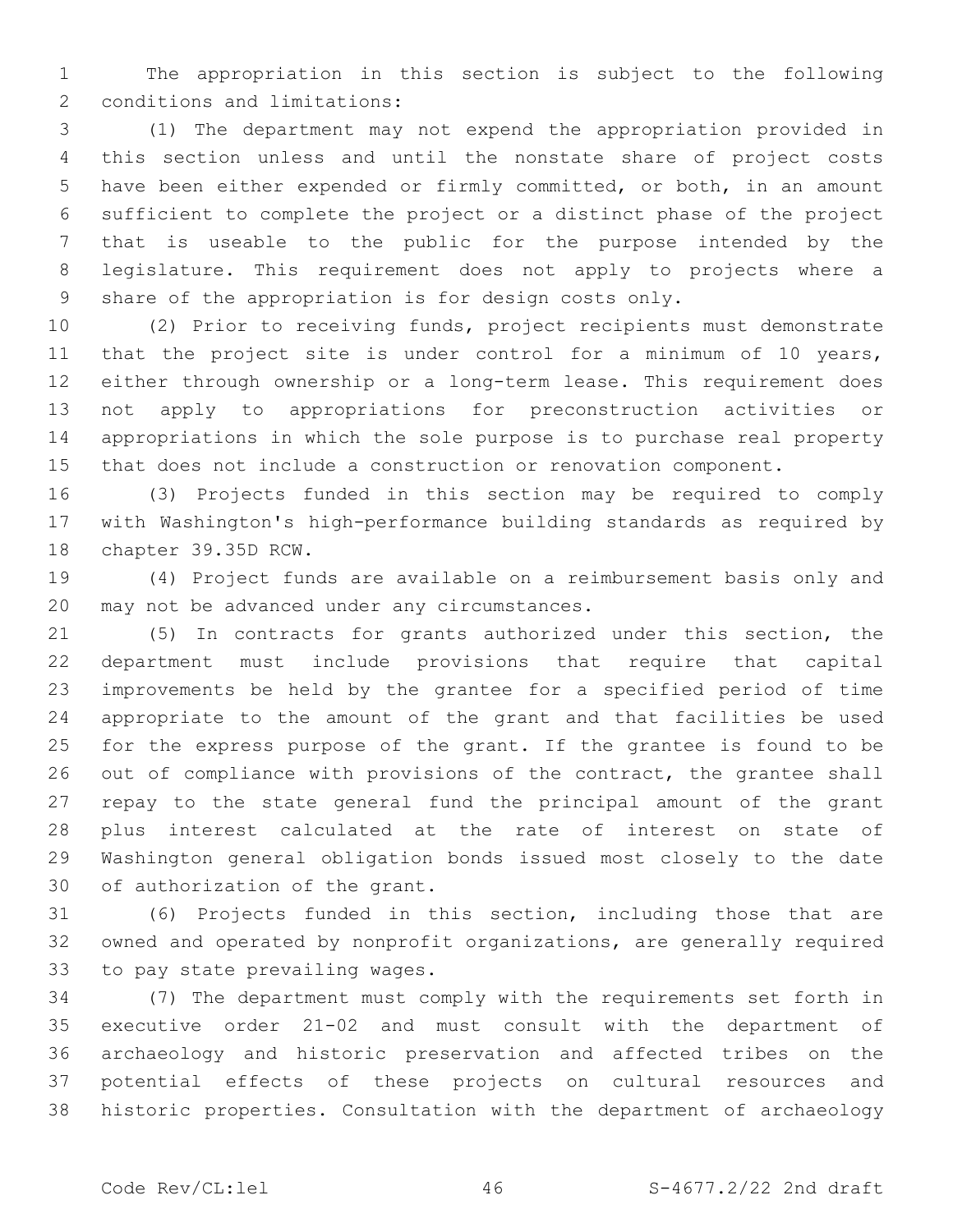1 and historic preservation and affected tribes must be initiated 2 before project funds are made available.

3 (8) The appropriation is provided solely for the following list of projects:4

- 5 57th Avenue Sewer Project (University Place). . . . . . \$100,000 6 Accessibility and Upgrades for WHO (Vancouver). . . . . \$283,000 7 Anacortes Family Center (Anacortes). . . . . . . . . . \$50,000 8 Ballard Boys & Girls Club Teen Ctr Remodel &
- 9 Expansion (Seattle). . . . . . . . . . . . . . . . . \$241,000 10 Black Diamond Community Skatepark (Black Diamond). . . . \$85,000 11 Burton Water Company Cooperative Conversion (Vashon). . . \$26,000 12 Children's Therapy Center (Tacoma). . . . . . . . . . \$225,000 13 City of Yelm Dog Park (Yelm). . . . . . . . . . . . . . . \$50,000 14 Columbia Basin Dive Rescue's New Boat (Richland). . . . \$270,000 15 Community Boating Center for All - Magnuson Park
- 16 (Seattle). . . . . . . . . . . . . . . . . . . . . . \$77,000 17 Darrington Wood Innovation Center (Darrington).... \$1,500,000 18 Des Moines 223rd Green Street Planning (Des Moines). . . \$309,000 19 East Blaine Water Pump Station (Blaine). . . . . . . . \$500,000 20 Edmonds Boys & Girls Club Feasibility Study (Edmonds). . \$206,000 21 Electrical & Safety Upgrades at N Seattle Boys & 22 Girls (Seattle). . . . . . . . . . . . . . . . . . . \$304,000 23 Eli's Park Project (Seattle). . . . . . . . . . . . . \$140,000 24 Felts Field Gateway Project (Spokane). . . . . . . . . \$200,000
- 25 Fircrest Campus Master Plan (Shoreline). . . . . . . . \$300,000 26 Flooring Replacement Kirkland Boys & Girls Club 27 (Kirkland). . . . . . . . . . . . . . . . . . . . . . \$53,000 28 Frontier Park Goat Barns (Graham). . . . . . . . . . . . \$70,000 29 GH Senior Center Office/Education Container 30 (Gig Harbor). . . . . . . . . . . . . . . . . . . . . \$60,000 31 Granger Historical Society New Museum Project 32 (Granger). . . . . . . . . . . . . . . . . . . . . . \$100,000
- 33 Handicap Accessibility and Education Support 34 (Waitsburg). . . . . . . . . . . . . . . . . . . . . \$41,000 35 Harper Estuary Restoration and Bridge Construction 36 (Port Orchard). . . . . . . . . . . . . . . . . . . \$100,000 37 Historic Neptune Theatre HVAC Upgrade (Seattle). . . . . \$100,000
- 38 Historic Paramount Theatre HVAC Upgrade (Seattle). . . . \$198,000 39 HVAC Upgrade with New System and Heat Pumps
- 40 (Shelton). . . . . . . . . . . . . . . . . . . . . . \$250,000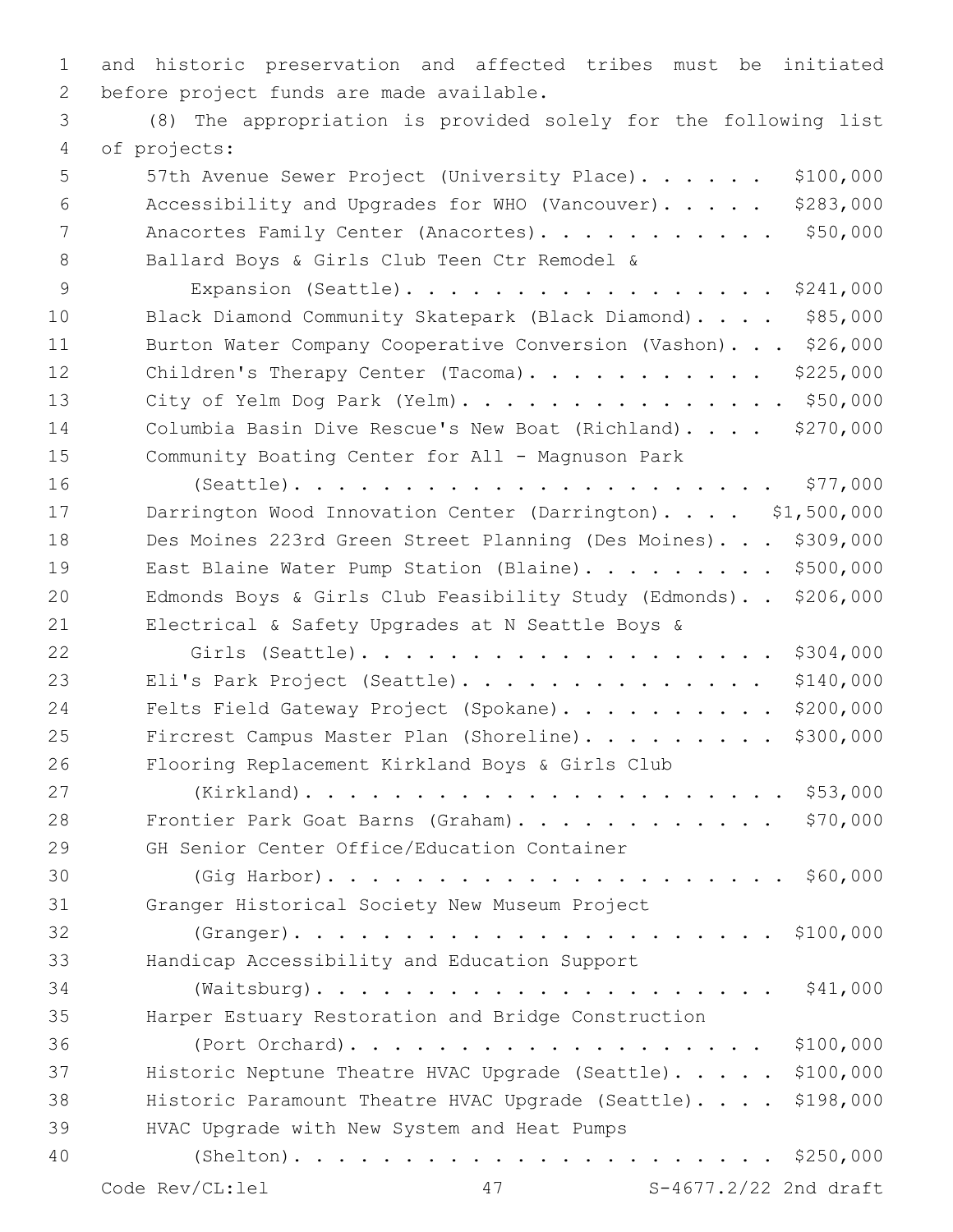| $\mathbf{1}$    | Illahee Preserve 'Homestead, Ph 1' Acquisition                    |
|-----------------|-------------------------------------------------------------------|
| $\mathbf{2}$    | \$150,000                                                         |
| 3               | Interfaith Family Shelter Building Acquisition                    |
| $\overline{4}$  | \$300,000                                                         |
| 5               | \$200,000<br>Island County Jail Intake Body Sensor (Coupeville).  |
| 6               | \$300,000<br>Jim Kaemingk Sr. Trail Missing Link (Lynden).        |
| $7\phantom{.0}$ | Kiwanis Park Playground Accessibility Upgrades                    |
| $8\,$           |                                                                   |
| $\mathsf 9$     | Lake Boren Park Fishing Dock and Viewing                          |
| 10              | Platform (Newcastle). \$62,000                                    |
| 11              | Lake Wilderness Lodge Emergency Generator                         |
| 12              |                                                                   |
| 13              | Lewis County Regional Tennis and Wrestling                        |
| 14              | Facility (Chehalis).<br>\$300,000                                 |
| 15              | Library Commons Project (Mount Vernon). \$4,000,000               |
| 16              | Logistics Facility (Vancouver).<br>\$160,000                      |
| 17              | Luther Burbank Pk Waterfront Activity Center                      |
| 18              | (Mercer Island).<br>\$85,000                                      |
| 19              | \$50,000<br>Mukai's Fruit Barreling Plant (Vashon).               |
| 20              | \$50,000<br>Naches Rearing Pond (Naches).                         |
| 21              | \$100,000<br>Newman Lake Milfoil Wash Station (Newman Lake)       |
| 22              | \$30,000<br>Nondestructive Weld Testing (Sunnyside).              |
| 23              | \$300,000<br>North Creek Trail (Bothell).                         |
| 24              | Northwest Kidney Centers - Port Angeles Clinic                    |
| 25              | \$235,000                                                         |
| 26              | \$50,000<br>ODMF Multicultural Village (Kent).                    |
| 27              | \$258,000<br>Pedestrian Boardwalk May Creek Trail (Renton).       |
| 28              | Pipe Lake Water Quality Improvement Project                       |
| 29              |                                                                   |
| 30              | \$46,000<br>Planning Land Acquisition for Veteran Rites (Tacoma). |
| 31              | Port Gamble Forest Restoration (Port Gamble).<br>\$300,000        |
| 32              | Port Marine Transportation Infrastructure                         |
| 33              | \$258,000<br>(Friday Harbor).                                     |
| 34              | \$125,000<br>Port of Mattawa Event Center (Mattawa).              |
| 35              | \$103,000<br>Public Electric Vehicle Infrastructure (Lacey).      |
| 36              | Pump Station Modernization: Design and Permitting                 |
| 37              | \$100,000<br>(Mount Vernon).                                      |
| 38              | \$300,000<br>Puyallup Elks 1450 Roof Replacement (Puyallup).      |
| 39              | Rejuvenation Community Day Center & Shower/Laundry                |
| 40              |                                                                   |
|                 | Code Rev/CL:lel<br>48<br>S-4677.2/22 2nd draft                    |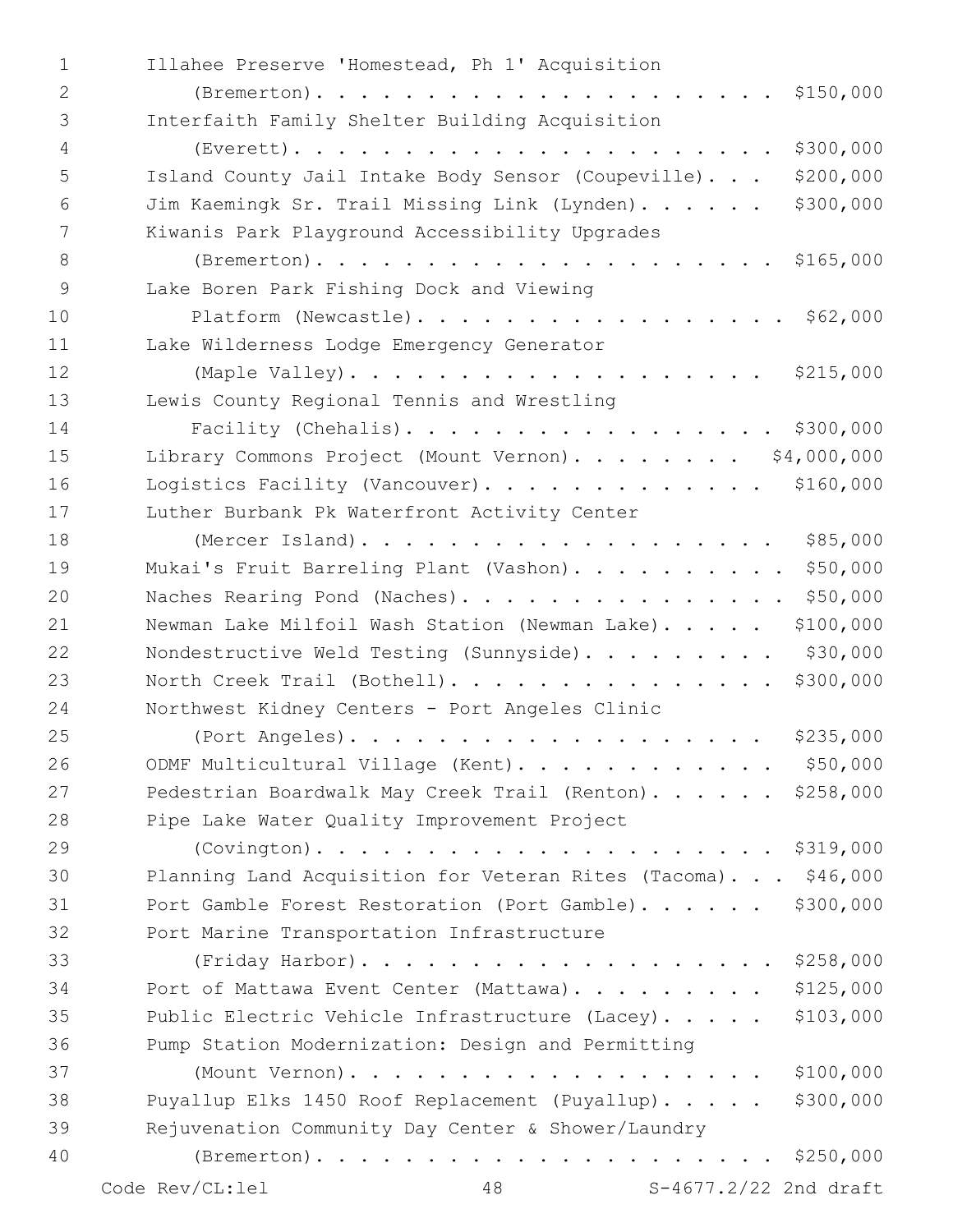| $\mathbf 1$  | Rimrock Grange Renovation (Washtucna). \$105,000                  |
|--------------|-------------------------------------------------------------------|
| $\mathbf{2}$ | Rotary Morrow Community Park (Poulsbo). \$50,000                  |
| 3            | SE 41st Street Project (Washougal). \$300,000                     |
| 4            | Serving the Community Through Capital Improvements                |
| 5            |                                                                   |
| 6            | Skokomish Water Line Extension (Skokomish). \$50,000              |
| 7            | Sno-Isle Regional Inter-County Libraries                          |
| 8            |                                                                   |
| 9            | \$300,000<br>Snohomish Teen Center Addition (Snohomish).          |
| 10           | South Area Commercial Sewer Infrastructure Ext.                   |
| 11           | \$300,000<br>(Airway Heights).                                    |
| 12           | \$300,000<br>South King County Business Hub (Tukwila).            |
| 13           | South Sound Innovation and Education Center                       |
| 14           | \$300,000<br>$(Federal Way)$                                      |
| 15           | Steilacoom Electrical Charging Station Project                    |
| 16           | $(Steilacoom)$                                                    |
| 17           | The Tacoma Recovery Cafe Site Acquisition (Tacoma). \$400,000     |
| 18           | Titlow Park Hidden Beach Bridge Replacement (Tacoma). \$50,000    |
| 19           | Toppenish Hospital (Toppenish). \$2,000,000                       |
| 20           | Town Center to Burke-Gilman Trail Connector                       |
| 21           | \$103,000<br>(Lake Forest Park).                                  |
| 22           | \$250,000<br>Town of Naches Mobile Stage (Naches).                |
| 23           | \$103,000<br>Transitions (Spokane).                               |
| 24           | \$4,500,000<br>Tubman Health Clinic (Seattle).                    |
| 25           | VOA Veteran Transitional Housing Energy Efficiency                |
| 26           |                                                                   |
| 27           | WA Soldiers Home Cemetery Road Pavement Project                   |
| 28           | $(Orting)$<br>\$180,000                                           |
| 29           | Wastewater Lift Stations Improvements/Upgrades                    |
| 30           | $(Concrete)$<br>\$300,000                                         |
| 31           | Weld Collaborative Reintegration Resource (Seattle).<br>\$775,000 |
| 32           | \$300,000<br>Wenatchee City Pool Repairs (Wenatchee).             |
| 33           | \$100,000<br>Western Pond Turtle Recovery - Nest Hill (Lakewood). |
| 34           | \$300,000<br>Westport Marina Gear Yard (Westport).                |
| 35           | \$153,000<br>Whelan Community Building (Pullman).                 |
| 36           | White Center Food Bank Grow2Give Relocation                       |
| 37           | \$200,000<br>$(Seattle)$                                          |
| 38           | \$300,000<br>Wilkeson Water Treatment System (Wilkeson).          |
| 39           | Willows Road Pedestrian Safety Connection                         |
| 40           | \$206,000                                                         |
|              | S-4677.2/22 2nd draft<br>Code Rev/CL:lel<br>49                    |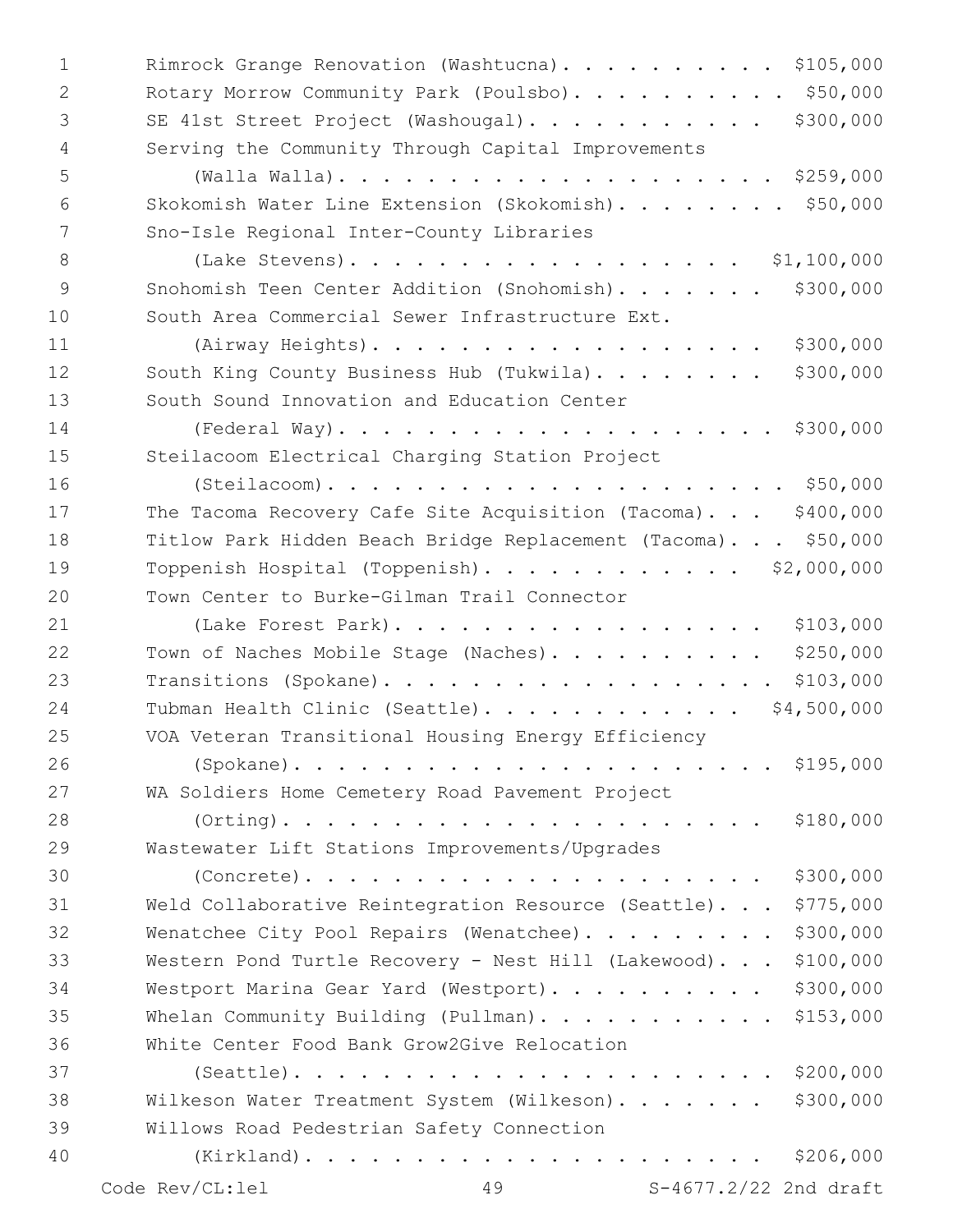| $\mathbf{1}$    | \$150,000<br>Yakima Canyon Interpretive Center (Ellensburg). |
|-----------------|--------------------------------------------------------------|
| 2               | \$500,000<br>Youth Achievement Center (Seattle).             |
| $\mathcal{S}$   | \$70,000<br>YVT Bucket Truck (Yakima).                       |
| 4               | Appropriation:                                               |
| 5 <sup>5</sup>  | State Building Construction Account-State. \$28,898,000      |
| 6               | Prior Biennia (Expenditures). \$0                            |
| $7\overline{ }$ | Future Biennia (Projected Costs). \$0                        |
| 8               |                                                              |

 NEW SECTION. **Sec. 1024.** A new section is added to 2021 c 332 10 (uncodified) to read as follows:

#### **FOR THE DEPARTMENT OF COMMERCE**

Ports Infrastructure (40000278)

 The appropriation in this section is subject to the following 14 conditions and limitations:

 (1) \$9,000,000 of the appropriation in this section is provided solely for grants to eligible public port authorities established under Title 53 RCW that handle more than \$1,000,000,000 worth of marine cargo exports per year as reported by the United States census bureau for capital projects or asset preservation.

 (2) \$7,500,000 of the appropriation in this section is provided 21 solely for the following list of projects:

 Terminal and Warehouse Upgrades (Port of Everett). . . \$2,000,000 Pier 66 Shore Power (Port of Seattle). . . . . . . . . \$2,000,000 24 Off Dock Container Yard (Port of Tacoma)....... \$2,000,000 25 Sediment Dredging (Port of Clarkston). . . . . . . . \$1,500,000

Appropriation:

| 27 | State Building Construction Account-State. \$16,500,000 |
|----|---------------------------------------------------------|
| 28 | Prior Biennia (Expenditures). \$0                       |
| 29 | Future Biennia (Projected Costs). \$0                   |
| 30 |                                                         |

 **Sec. 1025.** 2021 c 332 s 1048 (uncodified) is amended to read as follows: 32

## **FOR THE DEPARTMENT OF COMMERCE**

Library Capital Improvement Program (91001239)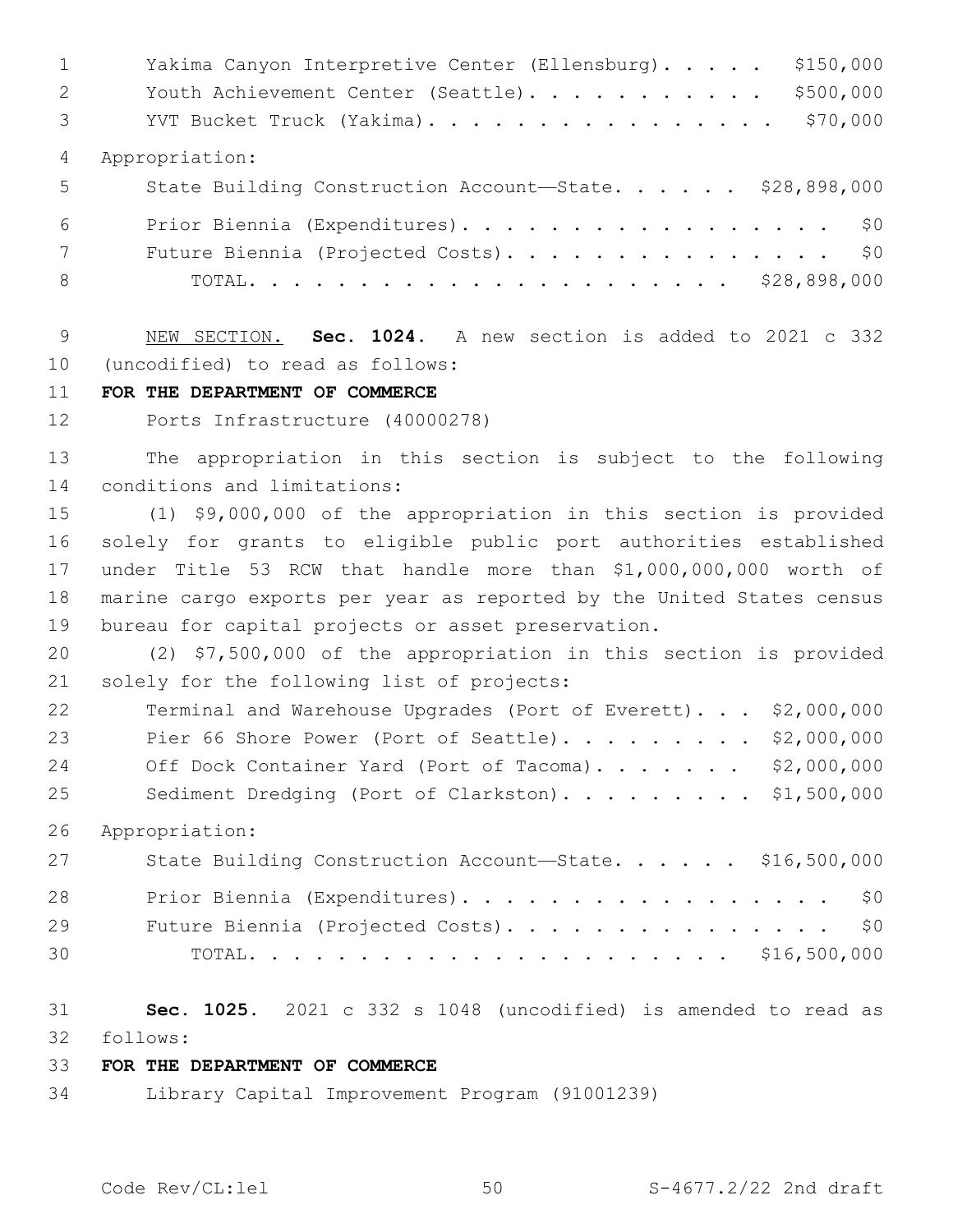The reappropriation in this section is subject to the following conditions and limitations: The reappropriation is subject to the provisions of section 1053, chapter 413, Laws of 2019. Reappropriation: 5 State Building Construction Account—State. . . . . ((\$6,000,000))  $$6,279,000$ 7 Prior Biennia (Expenditures). . . . . . . . . . ((\$6,838,000))  $\frac{1}{26}$ , 559, 000 9 Future Biennia (Projected Costs). . . . . . . . . . . . . . \$0 TOTAL. . . . . . . . . . . . . . . . . . . . . . \$12,838,000 **Sec. 1026.** 2021 c 332 s 1052 (uncodified) is amended to read as follows: 12 **FOR THE DEPARTMENT OF COMMERCE** Projects that Strengthen Communities & Quality of Life (92000230) The reappropriation in this section is subject to the following conditions and limitations: The reappropriation is subject to the provisions of section 6006, chapter 3, Laws of 2015 3rd sp. sess. Reappropriation: 19 State Building Construction Account-State. . . . . . \$1,000,000 20 Prior Biennia (Expenditures). . . . . . . . . . ((\$31,088,000)) 21 \$31,045,000 22 Future Biennia (Projected Costs). . . . . . . . . . . . . . \$0 TOTAL. . . . . . . . . . . . . . . . . . . . ((\$32,088,000)) 24 \$32,045,000 **Sec. 1027.** 2021 c 332 s 1084 (uncodified) is amended to read as follows: 26 **FOR THE DEPARTMENT OF COMMERCE** Food Banks (91001690) The appropriation in this section is subject to the following 30 conditions and limitations: (1) The department may not expend the appropriation in this section unless and until the nonstate share of project costs have been either expended or firmly committed, or both, in an amount sufficient to complete the project or a distinct phase of the project that is useable to the public for the purpose intended by the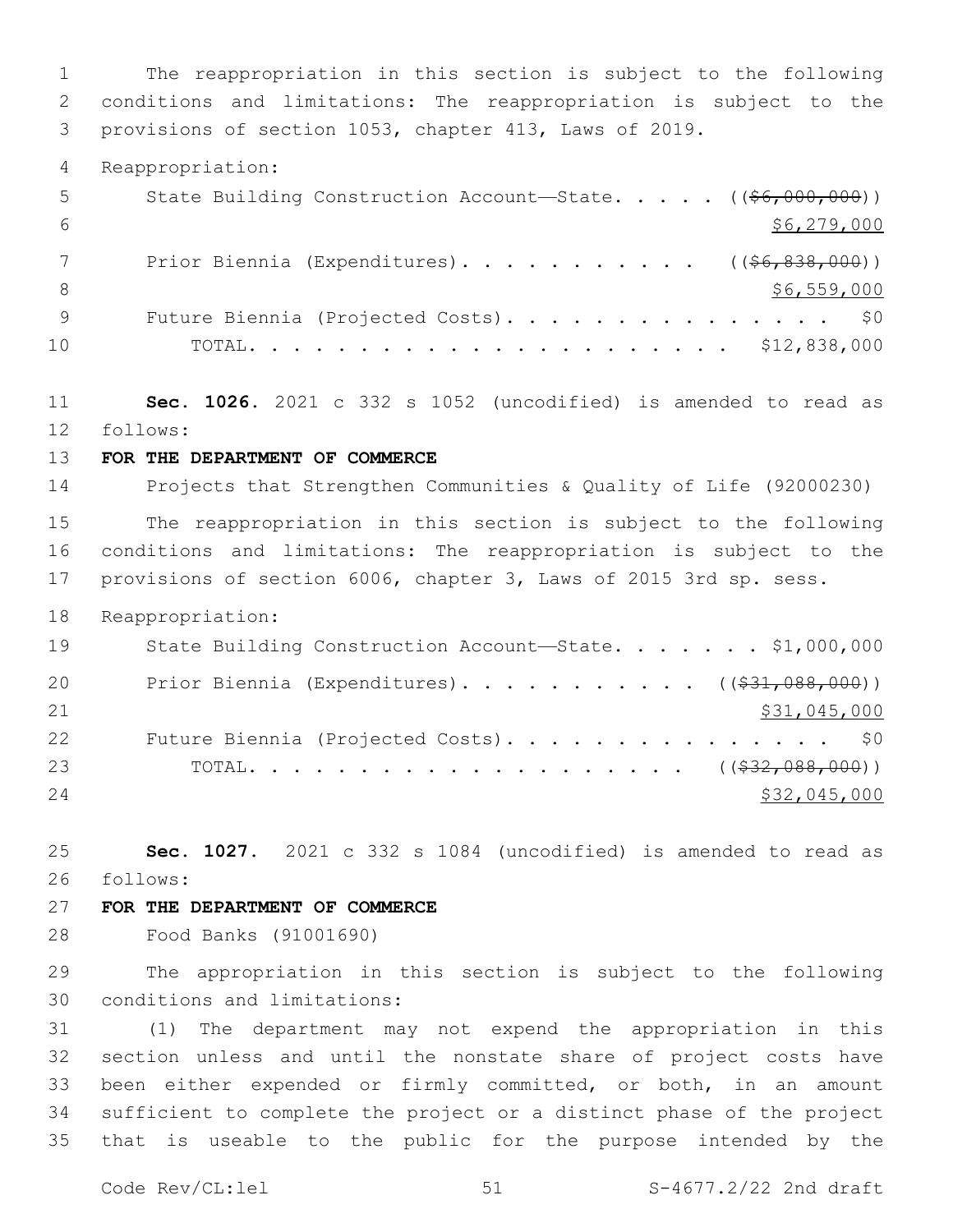legislature. This requirement does not apply to projects where a share of the appropriation is for design costs only.

 (2) Prior to receiving funds, project recipients must demonstrate that the project site is under control for a minimum of 10 years, either through ownership or a long-term lease. This requirement does not apply to appropriations for preconstruction activities or appropriations in which the sole purpose is to purchase real property that does not include a construction or renovation component.

 (3) Projects funded in this section may be required to comply with Washington's high-performance building standards as required by 11 chapter 39.35D RCW.

 (4) Project funds are available on a reimbursement basis only, 13 and may not be advanced under any circumstances.

 (5) In contracts for grants authorized under this section, the department must include provisions that require that capital improvements be held by the grantee for a specified period of time appropriate to the amount of the grant and that facilities be used for the express purpose of the grant. If the grantee is found to be out of compliance with provisions of the contract, the grantee shall repay to the state general fund the principal amount of the grant plus interest calculated at the rate of interest on state of Washington general obligation bonds issued most closely to the date 23 of authorization of the grant.

 (6) Projects funded in this section, including those that are owned and operated by nonprofit organizations, are generally required 26 to pay state prevailing wages.

 (7) The department must comply with the requirements set forth in executive order 21-02 and must consult with the department of archaeology and historic preservation and affected tribes on the potential effects of these projects on cultural resources and historic properties. Consultation with the department of archaeology and historic preservation and affected tribes must be initiated 33 before project funds are made available.

 (8) The appropriation in this section is provided solely for the 35 following list of projects:

36 FISH Community Food Bank and Food Pantry (Ellensburg). . . . . . . . . . . . . . . . . . . \$1,545,000 38 Gig Harbor Peninsula FISH New Facility Construction (Gig Harbor). . . . . . . . . . . . . \$2,050,000 Hunger Solution Center Cold Storage Expansion40 Code  $\text{Rev}(\text{CL:lel})$  52  $\text{S-4677.2/22}$  2nd draft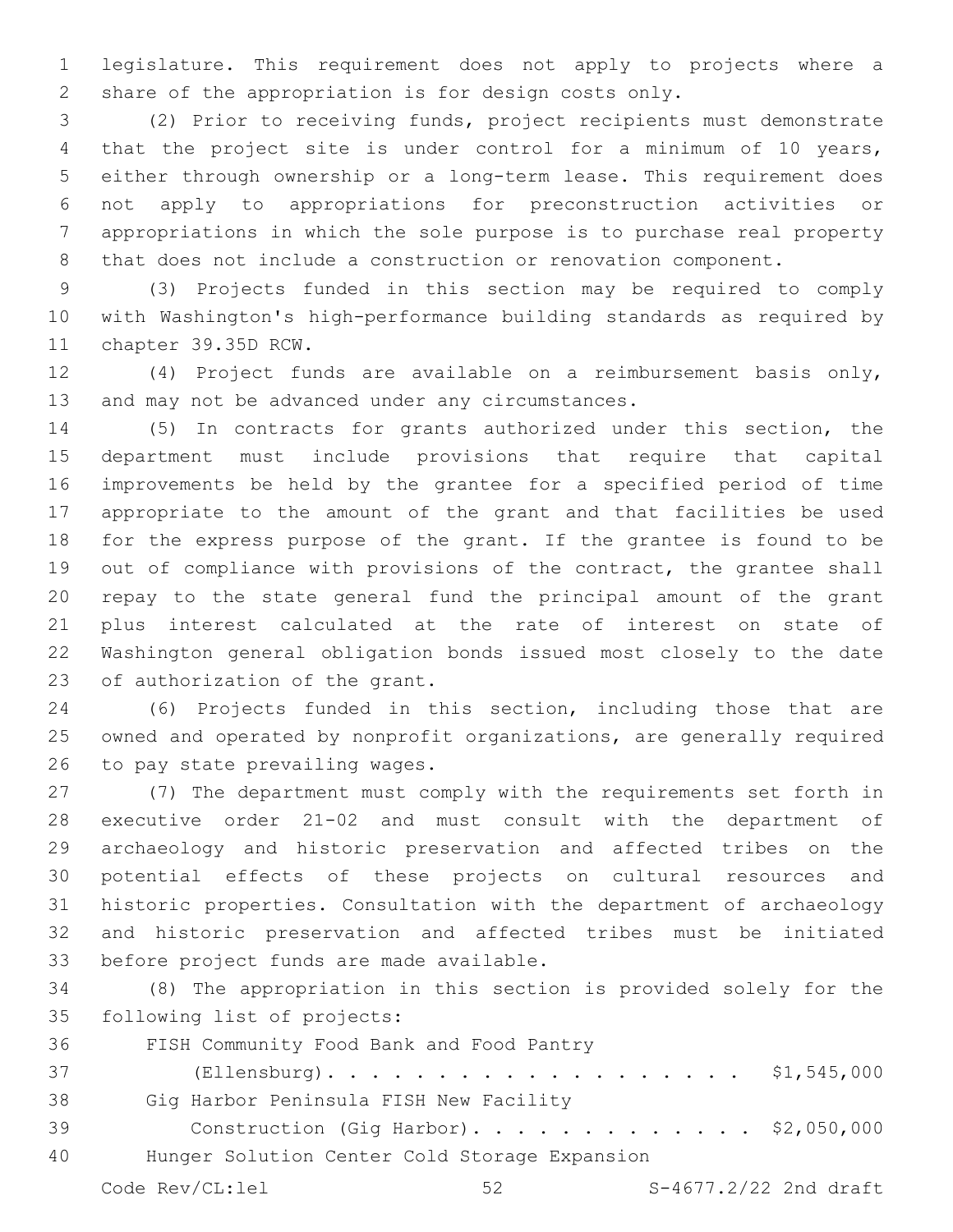(Seattle). . . . . . . . . . . . . . . . . . . . . . \$827,000 Issaquah Food Bank Expansion (Issaquah). . . . . . . . \$1,030,000 3 La Center Community Center Repairs and Improvements (La Center). . . . . . . . . . . . . . \$515,000 5 Northwest Harvest (Yakima). . . . . . . . . . . . . . \$3,200,000 Port Angeles Food Bank (Port Angeles). . . . . . . . . \$1,050,000 7 Puyallup Food Bank Capital Campaign (Puyallup)..... \$257,000 8 White Center Food Bank Relocation (Seattle). . . . . . \$1,030,000 Appropriation: 10 State Building Construction Account—State. . . . . ((\$8,304,000)) \$11,504,000 12 Prior Biennia (Expenditures). . . . . . . . . . . . . . . . \$0 13 Future Biennia (Projected Costs). . . . . . . . . . . . . . \$0 TOTAL. . . . . . . . . . . . . . . . . . . . . ((\$8,304,000)) \$11,504,000 **Sec. 1028.** 2021 c 332 s 1085 (uncodified) is amended to read as

17 follows:

## **FOR THE DEPARTMENT OF COMMERCE**

Infrastructure Projects (91001687)

20 The appropriations in this section  $((\frac{1}{18}))$  are subject to the 21 following conditions and limitations:

22 (1) The department may not expend the appropriations in this section unless and until the nonstate share of project costs have been either expended or firmly committed, or both, in an amount sufficient to complete the project or a distinct phase of the project that is useable to the public for the purpose intended by the legislature. This requirement does not apply to projects where a share of the appropriation is for design costs only.

 (2) Prior to receiving funds, project recipients must demonstrate that the project site is under control for a minimum of 10 years, either through ownership or a long-term lease. This requirement does not apply to appropriations for preconstruction activities or appropriations in which the sole purpose is to purchase real property that does not include a construction or renovation component.

 (3) Projects funded in this section may be required to comply with Washington's high-performance building standards as required by 37 chapter 39.35D RCW.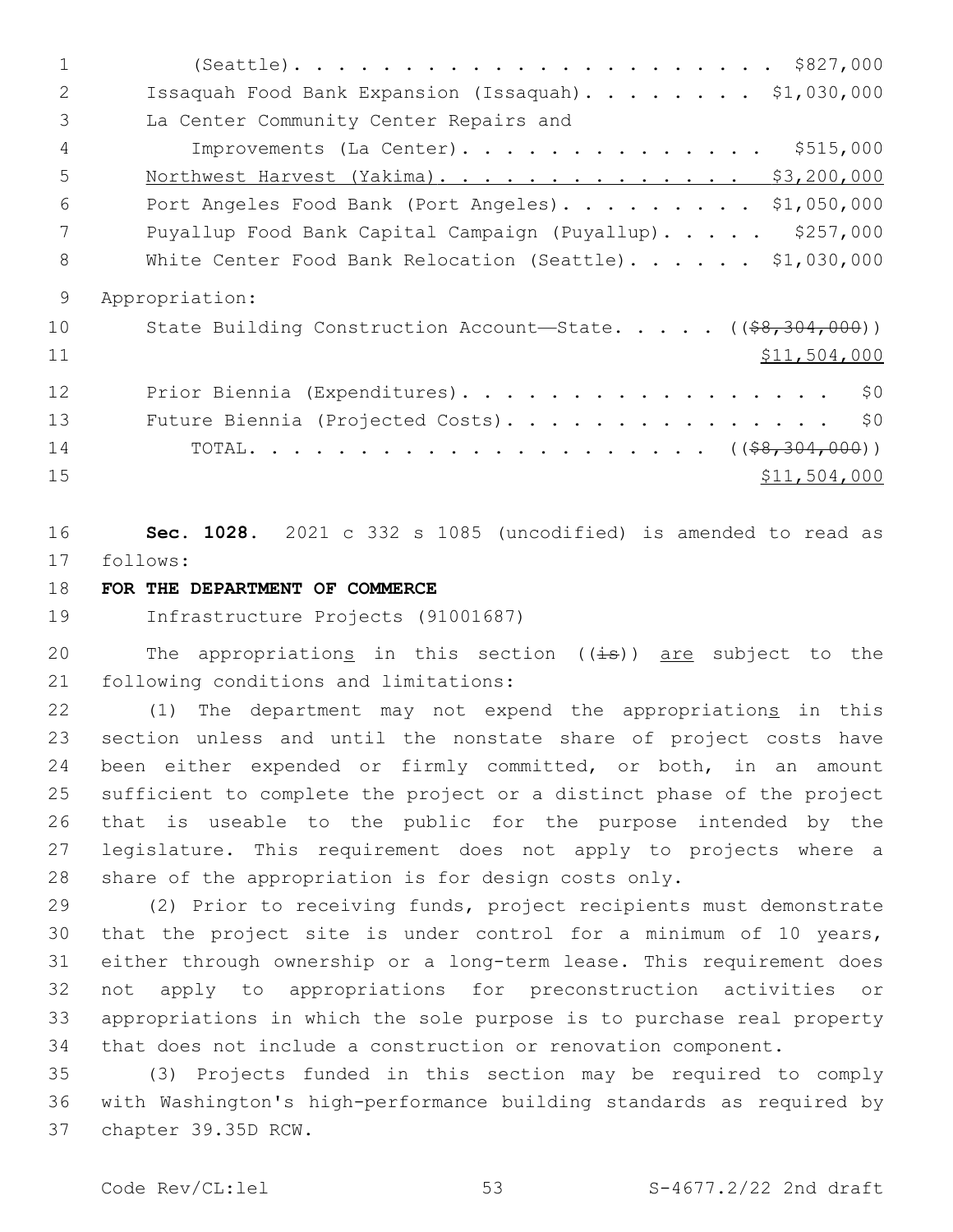(4) Project funds are available on a reimbursement basis only, 2 and may not be advanced under any circumstances.

 (5) In contracts for grants authorized under this section, the department must include provisions that require that capital improvements be held by the grantee for a specified period of time appropriate to the amount of the grant and that facilities be used for the express purpose of the grant. If the grantee is found to be out of compliance with provisions of the contract, the grantee shall repay to the state general fund the principal amount of the grant plus interest calculated at the rate of interest on state of Washington general obligation bonds issued most closely to the date 12 of authorization of the grant.

 (6) Projects funded in this section, including those that are owned and operated by nonprofit organizations, are generally required 15 to pay state prevailing wages.

 (7) The department must comply with the requirements set forth in executive order 21-02 and must consult with the department of archaeology and historic preservation and affected tribes on the potential effects of these projects on cultural resources and historic properties. Consultation with the department of archaeology and historic preservation and affected tribes must be initiated 22 before project funds are made available.

 (8) To ensure compliance with conditions of the federal coronavirus state fiscal recovery fund, all expenditures of amounts appropriated in this section must be incurred by December 31, 2024.

 (9) ((The)) \$23,866,000 of the state building construction account—state and \$88,384,000 of the coronavirus state fiscal 28 recovery account—state appropriations in this section  $(\frac{1}{13})$  are provided solely for the following list of projects:

Airway Heights Water Resources Replacement (Airway

 Heights). . . . . . . . . . . . . . . . . . . . . \$14,950,000 32 Anderson Road Project Design (Chelan). . . . . . . . . \$258,000 33 ((Belfair Water Reclamation Facility (Belfair).... \$500,000)) Boat Haven Stormwater Improvement (Port Townsend). . . \$2,050,000 35 Centralia School District - Gemini & LTE (Centralia). . . . . . . . . . . . . . . . . . . . \$1,529,000 37 Cheney Purple Pipe Project (Cheney). . . . . . . . \$11,050,000 38 City of Fircrest Water Meter Replacement (Fircrest). . . . . . . . . . . . . . . . . . . . . \$171,000 City of Ilwaco – Drinking Water Source Protection Code  $\text{Rev}(\text{CL:lel})$  54  $\text{S-4677.2/22}$  2nd draft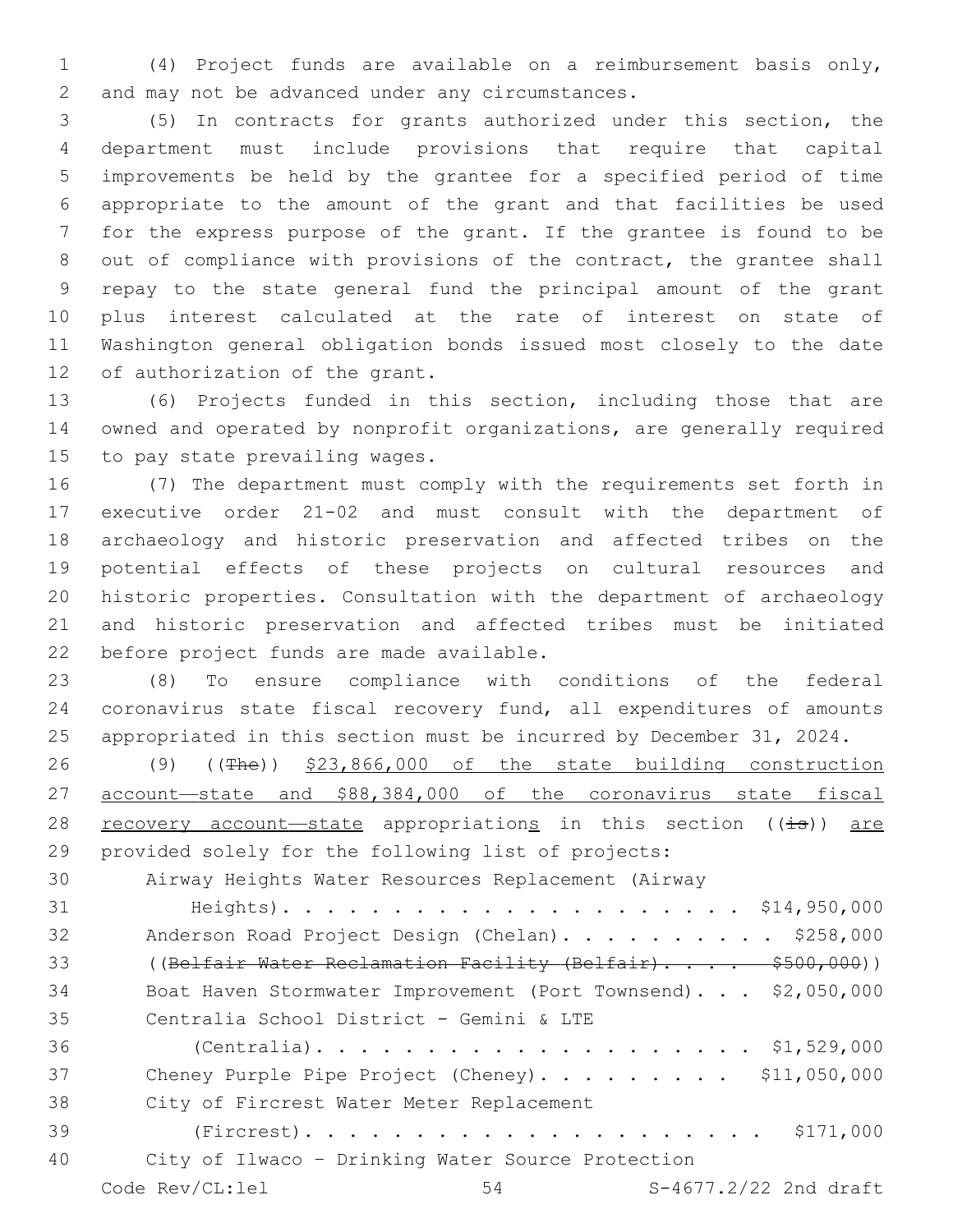| 1  | \$721,000                                                          |
|----|--------------------------------------------------------------------|
| 2  | \$1,000,000<br>Crusher Canyon Sewer Line (Selah).                  |
| 3  | \$1,030,000<br>Dryden Wastewater Improvement Project (Dryden)      |
| 4  | \$6,500,000<br>Fall City Waste Management System (Fall City).      |
| 5  | \$8,975,000<br>Fry Creek Pump Station (Aberdeen).                  |
| 6  | \$1,351,000<br>Index Phased Water Line Replacement (Index).        |
| 7  | \$155,000<br>Lacamas Lake Management Plan (Camas).                 |
| 8  | Leach Creek Interceptor Extension (University                      |
| 9  | \$2,100,000<br>$Place)$                                            |
| 10 | Louis Thompson Road Tightline (Sammamish).<br>\$3,000,000          |
| 11 | Malaga Industrial Park Waterline Extension                         |
| 12 | \$1,545,000                                                        |
| 13 | $$247,000)$ )<br>((Malden USDA Water (Malden).                     |
| 14 | Mill Creek Flood Control Channel (Walla Walla)<br>\$1,545,000      |
| 15 | NE 92nd Avenue Pump Station & Force Main (Battle                   |
| 16 | \$2,050,000                                                        |
| 17 | New Well for the Community of Peshastin (Peshastin)<br>\$1,100,000 |
| 18 | \$4,300,000<br>Omak Water Reservoir (Omak).                        |
| 19 | Othello Water Conservation System (Othello). \$515,000             |
| 20 | \$8,050,000<br>Packwood Sewer System (Packwood).                   |
| 21 | PFAS Treatment at City of DuPont Water Wells                       |
| 22 | \$5,950,000                                                        |
| 23 | Port Hadlock Wastewater Facility (Port Hadlock). \$20,175,000      |
| 24 | Port of Mattawa Wastewater Infrastructure                          |
| 25 |                                                                    |
| 26 | Reservoir No. 2, Water Supply & Distribution                       |
| 27 |                                                                    |
| 28 | Shelton: Well 1 Water Main (Shelton). \$2,050,000                  |
| 29 | Skamania County Well Installation (Stevenson). \$52,000            |
| 30 | Vader Wastewater Treatment Plant Improvements                      |
| 31 |                                                                    |
| 32 | Wallula Dodd Water System Ph2 (Wallula). \$2,050,000               |
| 33 | Wanapum Indian Village Fiber infrastructure                        |
| 34 | Project (Mattawa). \$155,000                                       |
| 35 | Water Main Infrastructure Extension Project                        |
| 36 |                                                                    |
| 37 | WWTP Reclaimed Water (Shelton). \$2,050,000                        |
| 38 | (10) \$747,000 of the public works assistance account-state        |
| 39 | appropriation in this section is provided solely for the following |
| 40 | list of projects:                                                  |
|    | 55<br>S-4677.2/22 2nd draft<br>Code Rev/CL:lel                     |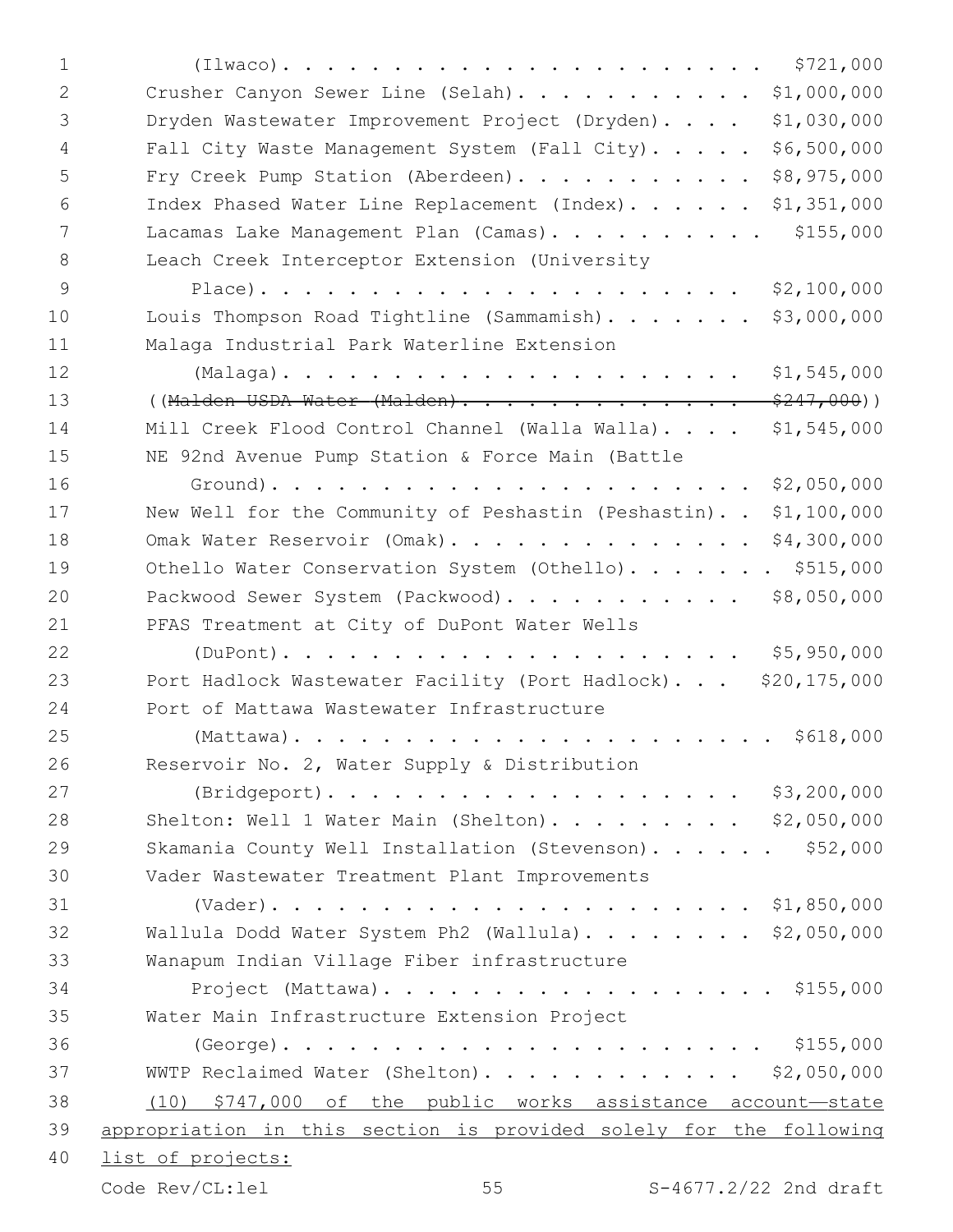1 Belfair Water Reclamation Facility (Belfair). . . . . . \$500,000 2 Malden USDA Water (Malden). . . . . . . . . . . . . . \$247,000 3 Appropriation: 4 State Building Construction Account—State. . . . . \$23,866,000 5 Public Works Assistance Account—State. . . . . . . . . \$747,000 Coronavirus State Fiscal Recovery6 7 Account—Federal. . . . . . . . . . . . . . ((\$112,997,000)) 8 \$88,384,000 9 Subtotal Appropriation. . . . . . . . . . . . \$112,997,000 10 Prior Biennia (Expenditures). . . . . . . . . . . . . . . . . \$0 11 Future Biennia (Projected Costs). . . . . . . . . . . . . . \$0 12 TOTAL. . . . . . . . . . . . . . . . . . . . . . \$112,997,000 13 **Sec. 1029.** 2021 c 332 s 1086 (uncodified) is amended to read as follows: 14 15 **FOR THE DEPARTMENT OF COMMERCE** 16 2021-23 Broadband Office (92000953) 17 The appropriations in this section are subject to the following 18 conditions and limitations: 19 (1)(a) The appropriations in this section are provided solely to 20 the statewide broadband office for qualifying broadband 21 infrastructure projects. 22 (b) Unless otherwise stated, eligible applicants for grants 23 awarded under subsections (2) and (3) of this section are: 24 (i) Local governments, including ports and public utility 25 districts: 26 (ii) Federally recognized tribes; 27 (iii) Nonprofit organizations; 28 (iv) Nonprofit cooperative organizations; and 29 (v) Multiparty entities comprised of a combination of public 30 entity members or private entity members. A multiparty entity cannot 31 be solely comprised of private entities. 32 (c) Projects receiving grants under this section must: 33 (i) Demonstrate that the project site is under the applicant's 34 control for a minimum of 25 years, either through ownership or a 35 long-term lease; and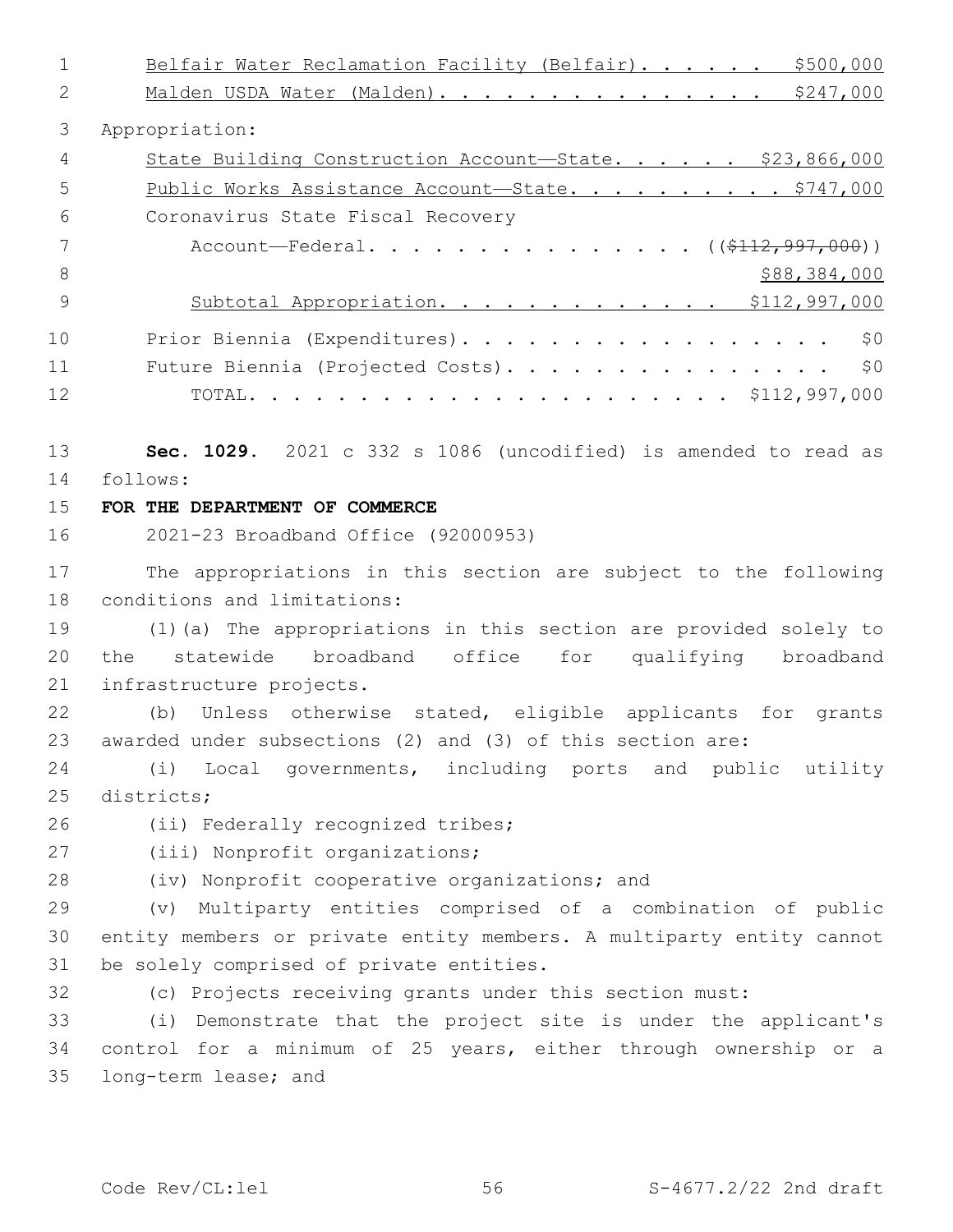(ii) Commit to using the infrastructure funded by the grant for the purposes of providing broadband connectivity for a minimum of 25 3 years.

(d) Unless otherwise stated, priority must be given to projects:

 (i) Located in unserved areas of the state, which for the purposes of this section means areas of Washington in which households and businesses lack access to broadband service of speeds at a minimum of 100 megabits per second download and at a minimum 20 9 megabits per second upload;

 (ii) Located in geographic areas of greatest priority for the deployment of broadband infrastructure to achieve the state's broadband goals, as provided in RCW 43.330.536, identified with 13 department and board mapping tools; or

 (iii) That construct last mile infrastructure, as defined in RCW 15 43.330.530.

 (e) Unless otherwise stated, appropriations may not be used for projects where a broadband provider currently provides, or has begun construction to provide, broadband service to end users in the proposed project area at speeds equal to or greater than the state 20 speed goals provided in RCW 43.330.536.

 (f) The appropriations must be used for projects that use a technology-neutral approach in order to expand access at the lowest cost to the most unserved or underserved residents.

 (g)(i) The statewide broadband office must act as fiscal agent for the grants authorized in subsections (2) and (3) of this section.

 (ii) No more than 1.5 percent of the funds appropriated for the program may be expended by the statewide broadband office for 28 administration purposes.

 (2)(a) \$50,000,000 of the state building construction account— state appropriation is provided solely to the statewide broadband office to award as grants to eligible applicants as match funds to leverage federal broadband infrastructure program funding.

 (b)(i) For the purposes of this subsection (2), "state broadband infrastructure funders" are the state broadband office, the public works board, and the community economic revitalization board.

 (ii) The statewide broadband office must develop a project evaluation process to assist in coordination among state broadband infrastructure funders to maximize opportunities to leverage federal funding and ensure efficient state investment. The project evaluation process must help determine whether a project is a strong candidate Code  $\text{Rev}(\text{CL:lel})$  57  $\text{S-4677.2/22}$  2nd draft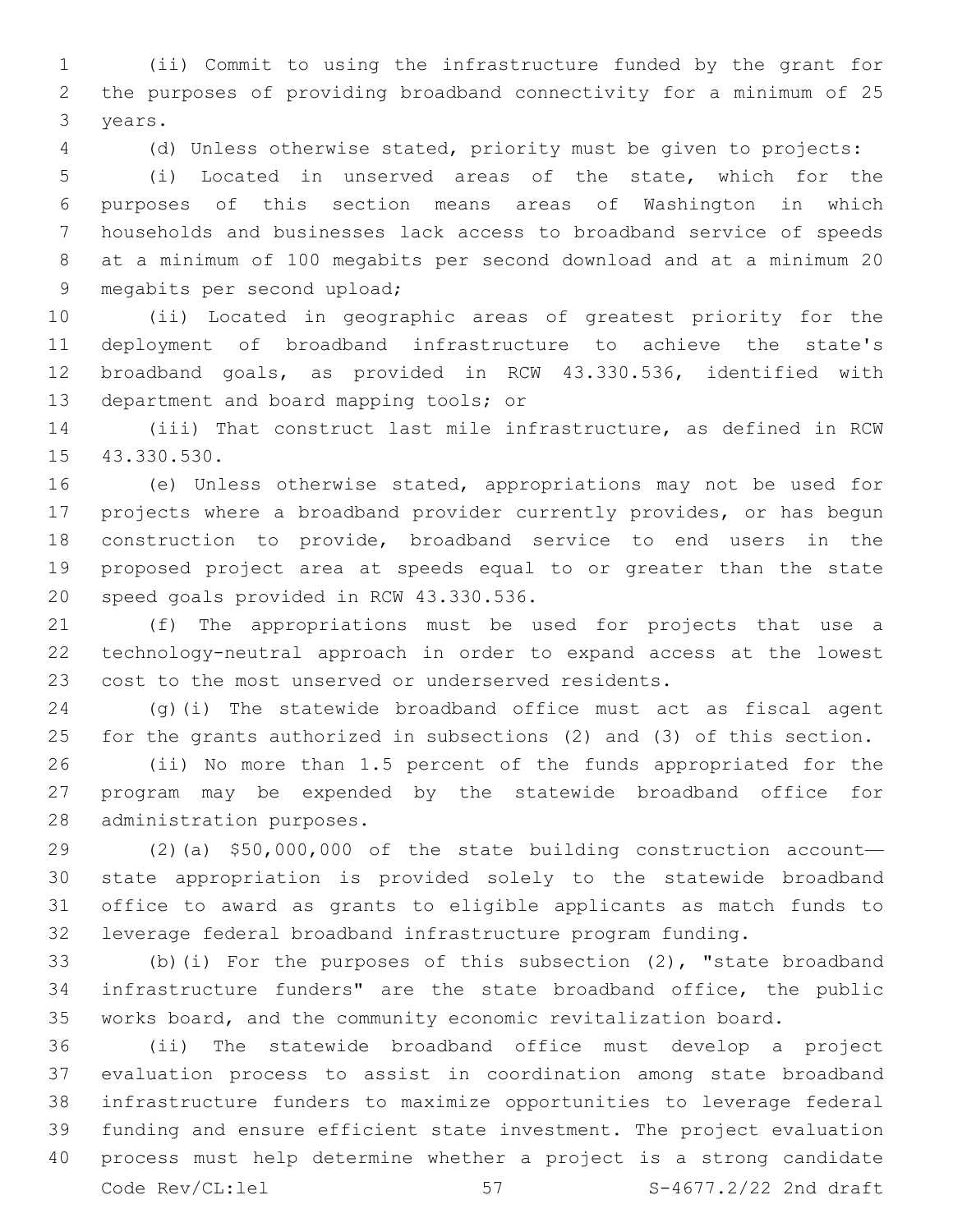for a known federal funding opportunity and if a project can be packaged as part of a regional or other coordinated federal grant proposal. The state broadband infrastructure funders are encouraged to enter into a memorandum of understanding outlining how coordination will take place so that the process can help with a coordinated funding strategy across these entities.

7 (3)(a) ((\$260,003,000)) \$157,385,000 of the coronavirus state 8 fiscal recovery fund—federal appropriation ((and \$16,000,000)), \$118,360,000 of the coronavirus capital projects account—federal appropriation, and \$50,000,000 of the state building construction account—state appropriation are provided solely for grants to eligible applicants for qualifying broadband infrastructure projects.

 (b)(i) Projects that receive grant funding under this subsection (3) must be eligible for funds under section 9901 of the American 15 rescue plan act.

 (ii) To ensure compliance with conditions of the federal 17 coronavirus state fiscal recovery fund and coronavirus capital projects account, all expenditures of amounts appropriated in this subsection (3) must be incurred by December 31, 2024.

 (c)(i) \$5,000,000 of the appropriation in this subsection is provided for broadband equity and affordability grants.

 (ii) Grants must be provided to eligible applicants located in 23 areas:

 (A) With existing broadband service with speeds at a minimum of 100 megabits per second download and at a minimum 20 megabits per 26 second upload; and

 (B) Where the state broadband office, in consultation with the department of equity, determine that access to existing broadband 29 service is not affordable or equitable.

 (iii) Eligible applicants for grants awarded under this 31 subsection (3)(c) are:

 (A) Local governments, including ports and public utility 33 districts;

34 (B) Federally recognized tribes;

35 (C) Public school districts;

36 (D) Nonprofit organizations; and

 (E) Multiparty entities comprised of public entity members to 38 fund broadband deployment.

 $\text{Code } \text{Rev} / \text{CL:} \text{1el}$   $\qquad \qquad 58$   $\qquad \qquad 58$   $\qquad \qquad 5-4677.2/22$  2nd draft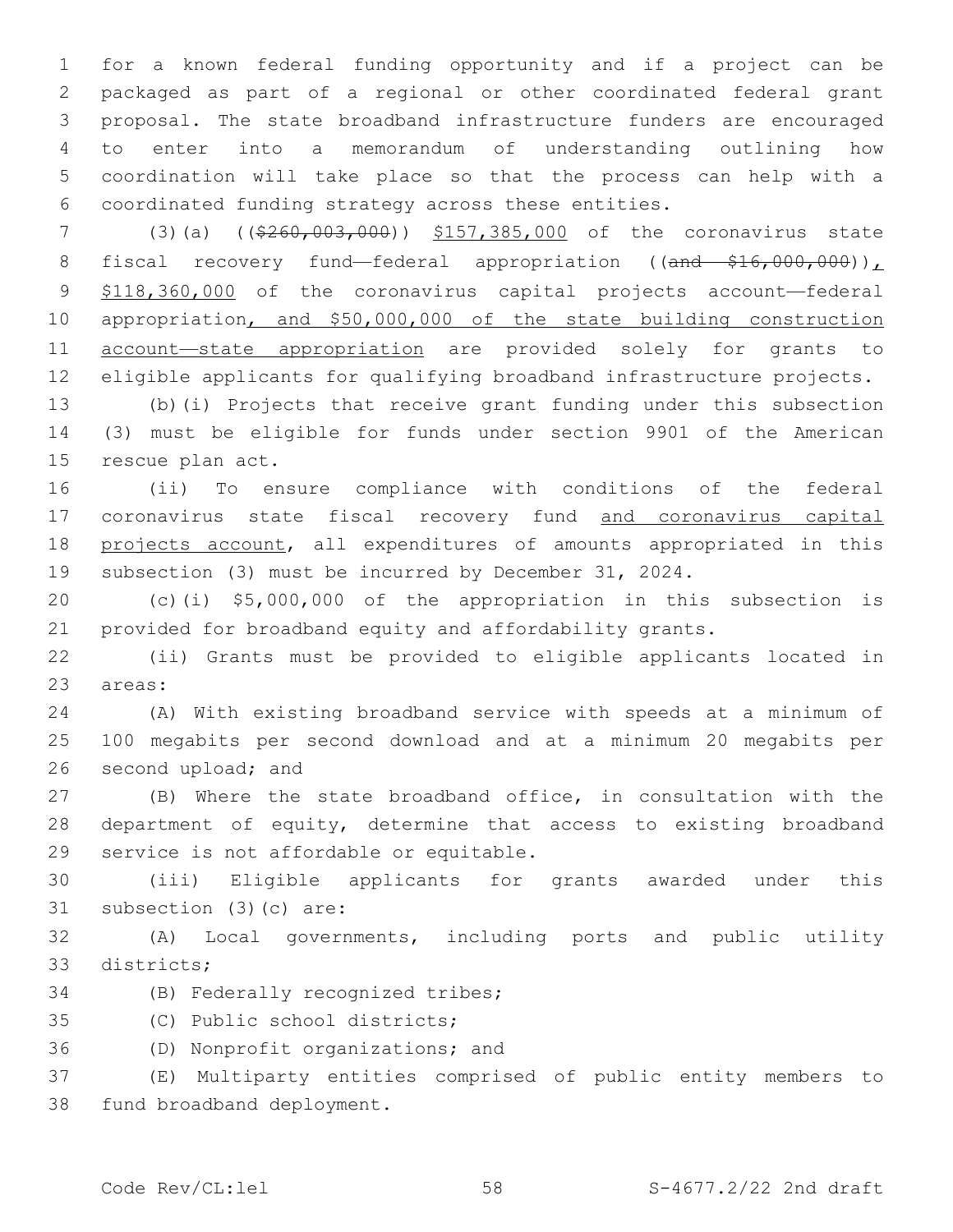1 (d) \$258,000 of the ((coronavirus capital projects account— 2 federal)) state building construction account—state appropriation in 3 this subsection is provided solely for the Precision Agriculture and 4 Broadband pilot project.

 (4) By January 30, 2022, and January 30, 2023, the statewide broadband office must develop and submit a report regarding the grants established in subsections (2) and (3) of this section to the office of financial management and appropriate fiscal committees of 9 the legislature. The report must include:

10 (a) The total number of applications and amount of funding 11 requested;

12 (b) A list and description of projects approved for grant funding 13 in the preceding fiscal year;

14 (c) The total amount of grant funding that was disbursed during 15 the preceding fiscal year;

16 (d) The total amount of funds obligated and timing of when the 17 funds were obligated in the preceding fiscal year; and

18 (e) For projects funded in the prior biennium, the outcomes 19 achieved by the approved projects.

20 (5) For eligible applicants providing service outside of their 21 jurisdictional boundary, no more than three percent of the award 22 amount may be expended for administration purposes.

23 Appropriation:

| 24 | State Building Construction Account-State. $($ $($ $\frac{550,000,000}{50,000,000})$ |
|----|--------------------------------------------------------------------------------------|
| 25 | \$50, 258, 000                                                                       |
| 26 | Coronavirus State Fiscal Recovery                                                    |
| 27 | Account—Federal. ( $(\frac{2260,003,000)}{200,000,000}$ )                            |
| 28 | \$157,385,000                                                                        |
| 29 | Coronavirus Capital Projects Account—Federal. $((\frac{246}{600}, 000)($             |
| 30 | \$118,360,000                                                                        |
| 31 | Subtotal Appropriation. \$326,003,000                                                |
| 32 | \$0<br>Prior Biennia (Expenditures).                                                 |
| 33 | \$0<br>Future Biennia (Projected Costs).                                             |
| 34 |                                                                                      |

35 **Sec. 1030.** 2021 c 332 s 1087 (uncodified) is amended to read as follows: 36

37 **FOR THE DEPARTMENT OF COMMERCE**

38 2021-23 Community Relief (92000957)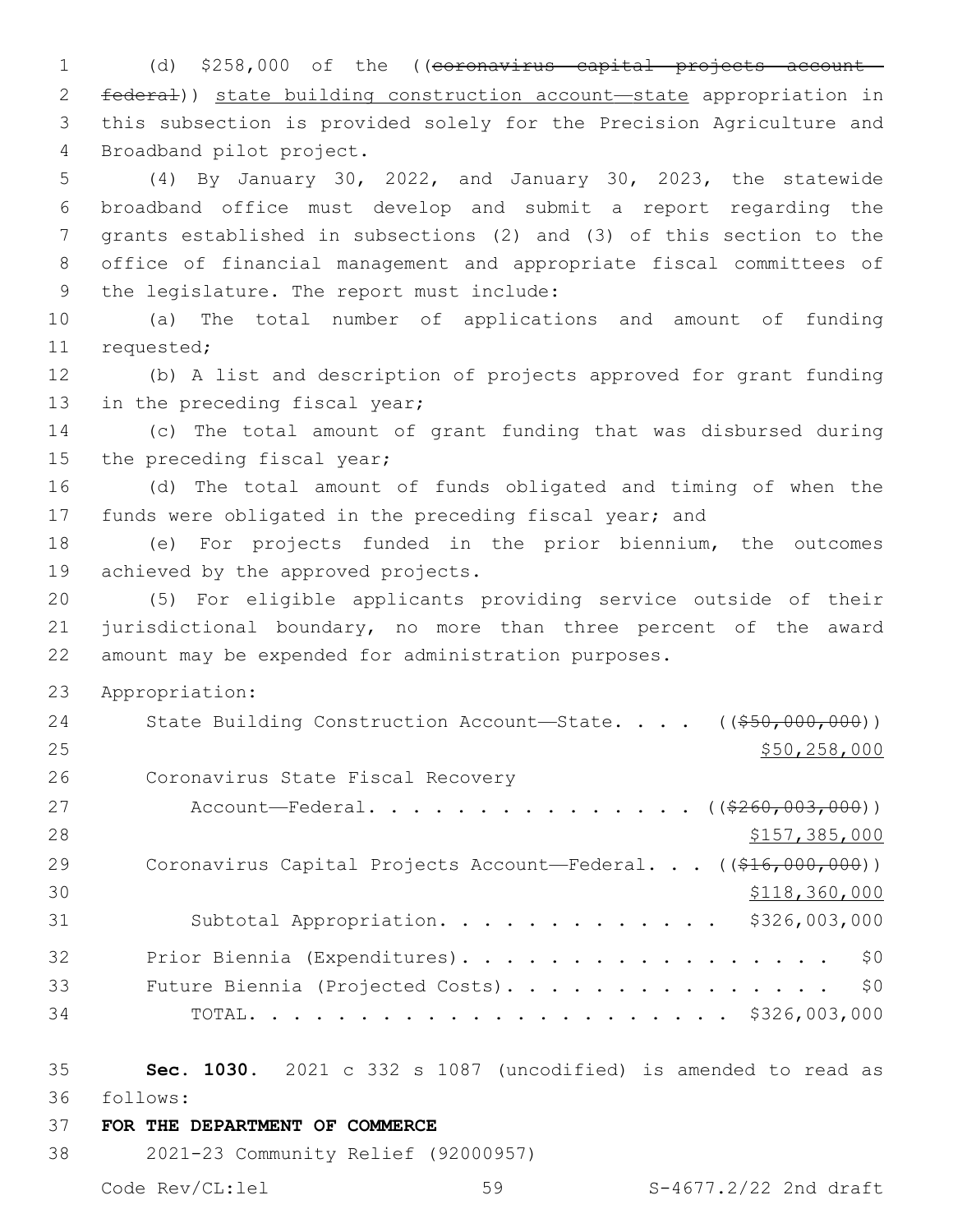1 The appropriations in this section ((is)) are subject to the following conditions and limitations:2

 (1) ((\$500,000)) \$300,000 of the state taxable building construction account—state appropriation is provided solely for the department to contract with the Communities of Concern Commission for development of a list of community-led capital projects that serve underserved communities. Eligible expenses include costs incurred by the Communities of Concern Commission in conducting outreach, developing an application process, providing technical assistance, assisting project proponents with project readiness, and assisting the department with identifying barriers faced in accessing capital grant programs. The department must present the list prepared by the Communities of Concern Commission to the fiscal committees of the legislature for consideration for funding in the 2022 supplemental 15 capital budget with the list of identified projects. ((\$2,500,000 of the appropriation in this subsection (1) shall remain in unallotted status for purposes of legislative review of the joint list prepared 18 by the Communities of Concern Commission and the department until the legislature appropriates funds for these projects in the budget 20 process. The legislature retains the right to review and consider all 21 such funding as it does with other requests for project funding.)) Following the development and submission of the list of community-led 23 capital projects, the Communities of Concern Commission, in 24 consultation with the department, may use up to \$250,000 of the appropriation in this section to fund predevelopment designs leading to the development of community-led capital projects that serve 27 underserved communities. The intent of the legislature is to only provide funding in the 2021-2023 fiscal biennium in order to inform the department's comprehensive equity review required in the operating budget and allow the opportunity for the department to implement the steps necessary to improve equitable delivery of all of their capital grant programs. The department must submit an interim report to the legislature by December 31, 2021, on the barriers identified and lessons learned through projects identified through this section and in section 1093 of this act and the connection to the equity review required in the operating budget.

37 (2)(a) ((The)) \$2,500,000 of the appropriations are provided solely for the following list of Communities of Concern Commission projects: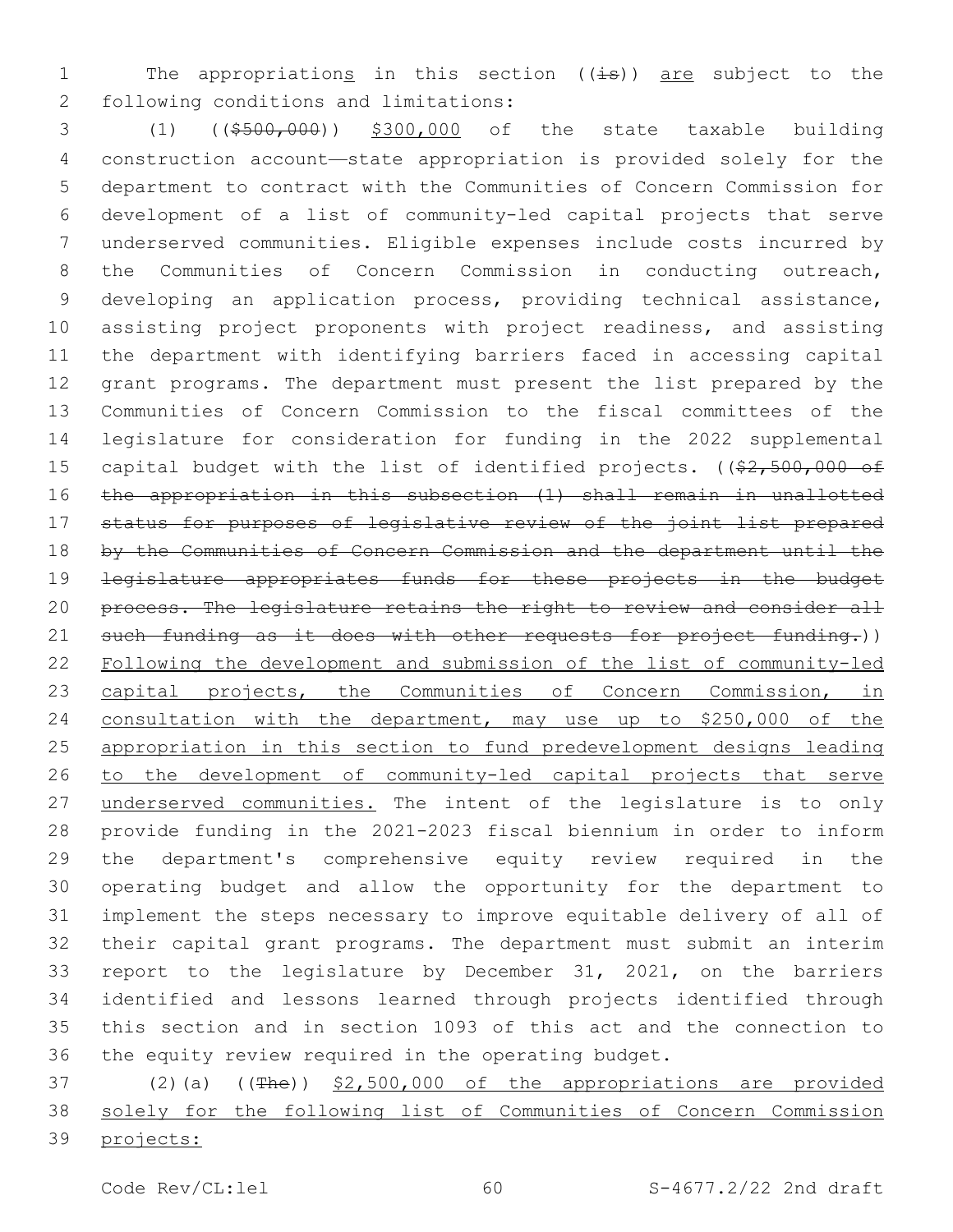| $\mathbf 1$<br>Community to Community, Ejidos Cooperative Farm                             |              |
|--------------------------------------------------------------------------------------------|--------------|
| $\overline{2}$                                                                             |              |
| 3<br>Foundation for Homeless & Poverty Management, Community                               |              |
| $\overline{4}$<br>Rejuvenation Center (Bremerton). \$1,200,000                             |              |
| 5<br>Northwest Native Canoe Center (Seattle). \$800,000                                    |              |
| 6<br>FAME/Equity Alliance Washington, FAME Plaza (Seattle) \$25,000                        |              |
| 7<br>Lummi Stepping Stones/Lhaq'temish Foundation, Eagle                                   |              |
| $\,8\,$<br>Haven Cottage Village (Bellingham). \$225,000                                   |              |
| $\mathcal{G}$<br>(b) $$11,950,000$ of the appropriations ( $(\pm s)$ ) are provided solely |              |
| 10<br>for the following list of projects:                                                  |              |
| 11<br>?al?al (means "Home" in Lushootseed) (Seattle).                                      | \$900,000    |
| 12<br>Asberry Historic Home Site Acquisition (Tacoma).                                     | \$919,000    |
| 13<br>Be'er Sheva Park Improvements and Shoreline Restoration                              |              |
| 14<br>$(Seattle)$                                                                          | \$500,000    |
| 15<br>Cham Community Center (CCC) (Seattle).                                               | \$515,000    |
| 16<br>((Communities of Concern Commission (Seattle) \$3,000,000))                          |              |
| 17<br>Elevate Youngstown Capital Project (Seattle).                                        | \$515,000    |
| 18<br>Feast Collective Capital Request (Spokane).                                          | \$103,000    |
| Feeding Change Campaign (Seattle). \$1,000,000<br>19                                       |              |
| 20<br>Khmer Community Center & Cultural Hub (Seattle).                                     | \$309,000    |
| 21<br>Martin Luther King Jr. Park Community Pool                                           |              |
| 22                                                                                         |              |
| 23<br>Neighborhood House Early Learning Facilities (Seattle) \$2,050,000                   |              |
| North Seattle Social Services Hub (Seattle). \$300,000<br>24                               |              |
| 25<br>Shiloh Baptist Housing Development Project (Tacoma). . \$2,100,000                   |              |
| 26<br>Skyway Resource Center Renovation Project (Seattle). \$400,000                       |              |
| 27<br>Wadajir Residences & Soug (Tukwila). \$1,339,000                                     |              |
| 28<br>(b) For the Asberry Historic Home Site Acquisition, the                              |              |
| 29<br>department must work with the department of archaeology and historic                 |              |
| 30<br>preservation and the grantee to develop a historic preservation                      |              |
| 31<br>easement. The easement must be held through the department of                        |              |
| 32<br>archaeology and historic preservation and must be placed on the title                |              |
| 33<br>in perpetuity.                                                                       |              |
| 34<br>Appropriation:                                                                       |              |
| 35<br>State Building Construction Account-State. $($ $($ $\frac{213}{150}$ , 000))         |              |
| 36                                                                                         | \$14,150,000 |
| 37<br>State Taxable Building Construction Account-                                         |              |
| 38                                                                                         |              |
| 39<br>Coronavirus State Fiscal Recovery Fund-Federal. \$300,000                            |              |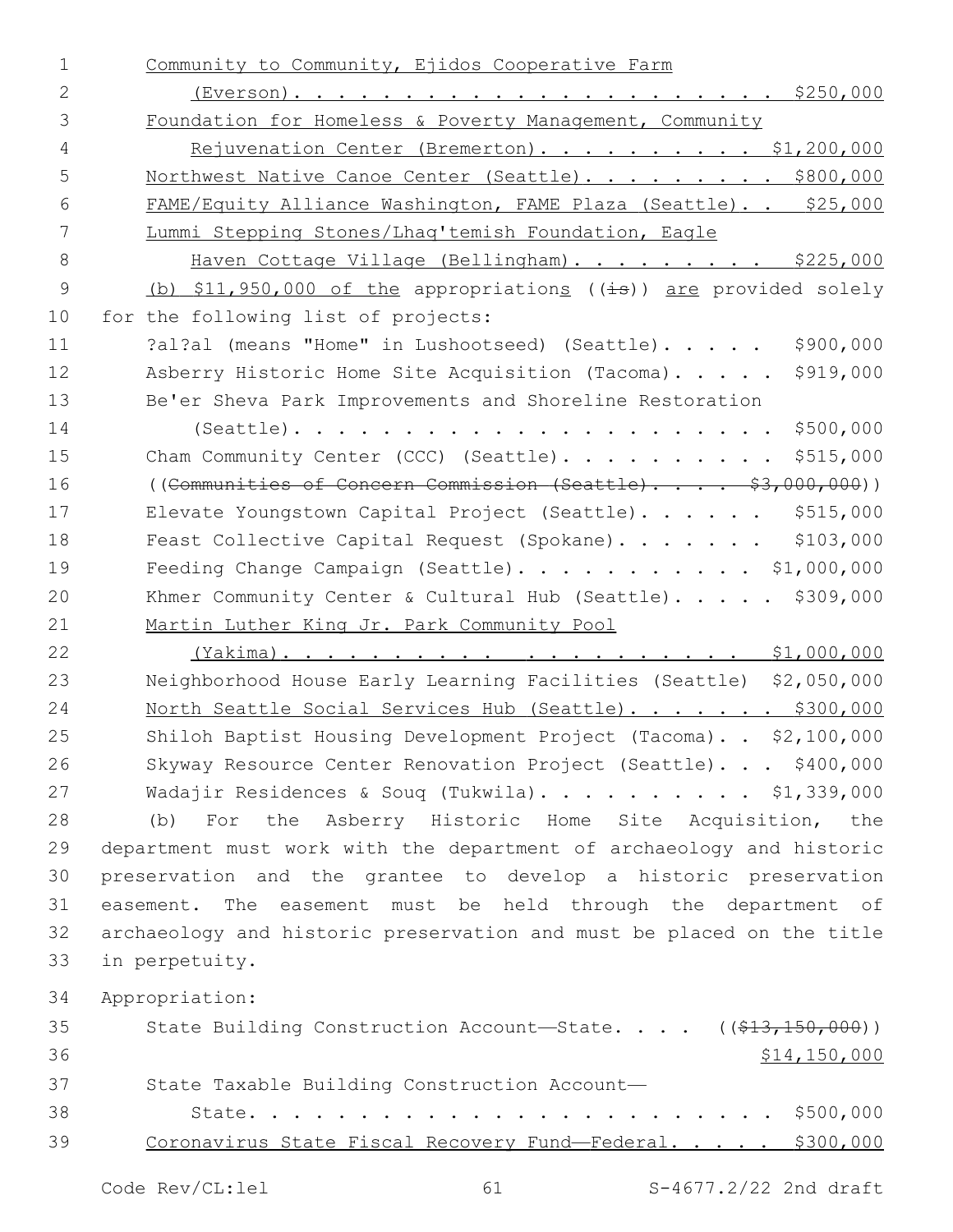|    | Subtotal Appropriation. ( $(\frac{213}{650}, \frac{650}{600})$ ) |
|----|------------------------------------------------------------------|
|    | \$14,950,000                                                     |
|    | Prior Biennia (Expenditures). \$0                                |
| 4  | Future Biennia (Projected Costs). \$0                            |
| .5 |                                                                  |
|    | \$14,950,000                                                     |

 **Sec. 1031.** 2021 c 332 s 1092 (uncodified) is amended to read as 8 follows:

# **FOR THE DEPARTMENT OF COMMERCE**

Work, Education, Health Monitoring Projects (91001686)

 The appropriation in this section is subject to the following 12 conditions and limitations:

 (1) The department may not expend the appropriation in this section unless and until the nonstate share of project costs have been either expended or firmly committed, or both, in an amount sufficient to complete the project or a distinct phase of the project that is useable to the public for the purpose intended by the legislature. This requirement does not apply to projects where a share of the appropriation is for design costs only.

 (2) Prior to receiving funds, project recipients must demonstrate 21 that the project site is under control for a minimum of 10 years, either through ownership or a long-term lease. This requirement does not apply to appropriations for preconstruction activities or appropriations in which the sole purpose is to purchase real property that does not include a construction or renovation component.

 (3) Projects funded in this section may be required to comply with Washington's high-performance building standards as required by 28 chapter 39.35D RCW.

 (4) Project funds are available on a reimbursement basis only, 30 and may not be advanced under any circumstances.

 (5) In contracts for grants authorized under this section, the department must include provisions that require that capital improvements be held by the grantee for a specified period of time appropriate to the amount of the grant and that facilities be used for the express purpose of the grant. If the grantee is found to be out of compliance with provisions of the contract, the grantee shall repay to the state general fund the principal amount of the grant plus interest calculated at the rate of interest on state of

Code Rev/CL:lel 62 62 S-4677.2/22 2nd draft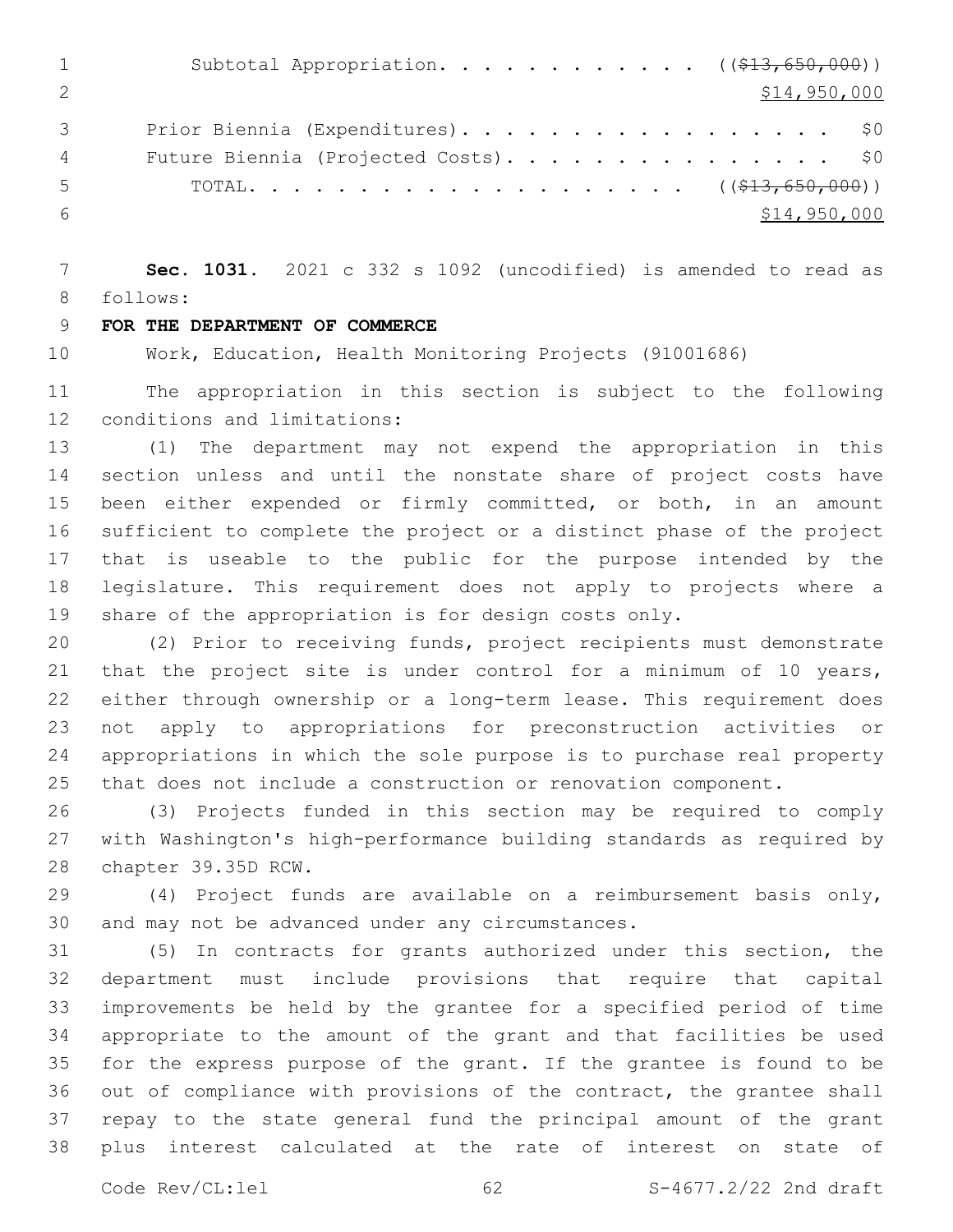Washington general obligation bonds issued most closely to the date 2 of authorization of the grant.

 (6) Projects funded in this section, including those that are owned and operated by nonprofit organizations, are generally required 5 to pay state prevailing wages.

 (7) The department must comply with the requirements set forth in executive order 21-02 and must consult with the department of archaeology and historic preservation and affected tribes on the potential effects of these projects on cultural resources and historic properties. Consultation with the department of archaeology and historic preservation and affected tribes must be initiated 12 before project funds are made available.

 (8) \$926,000 of the ((coronavirus capital projects account— federal)) state building construction account—state appropriation is provided solely for the following list of projects: 16 Camp Waskowitz Restrooms (North Bend). . . . . . . . . \$250,000

17 Mary's Place Burien Shelter COVID Updates (Seattle). . . . . . . . . . . . . . . . . . . . . . \$550,000 19 Nordic Heritage Museum HVAC Renovation (Seattle). . . . . \$26,000 20 Sherwood COVID Mitigation (Lake Stevens). . . . . . . \$100,000

Appropriation:

((Coronavirus Capital Projects Account—

| 23 |                                                      |  |
|----|------------------------------------------------------|--|
| 24 | State Building Construction Account-State. \$926,000 |  |
| 25 | Prior Biennia (Expenditures). \$0                    |  |
| 26 | Future Biennia (Projected Costs). \$0                |  |
| 27 |                                                      |  |

 **Sec. 1032.** 2021 c 332 s 1094 (uncodified) is amended to read as 29 follows:

### **FOR THE DEPARTMENT OF COMMERCE**

Early Learning COVID-19 Renovation Grants (91001681)

 The appropriation in this section is subject to the following 33 conditions and limitations:

34 (1) \$8,500,000 of the ((coronavirus capital projects account- federal)) coronavirus state fiscal recovery fund—federal appropriation is provided solely for the Washington early learning loan fund to provide grants to early learning facilities for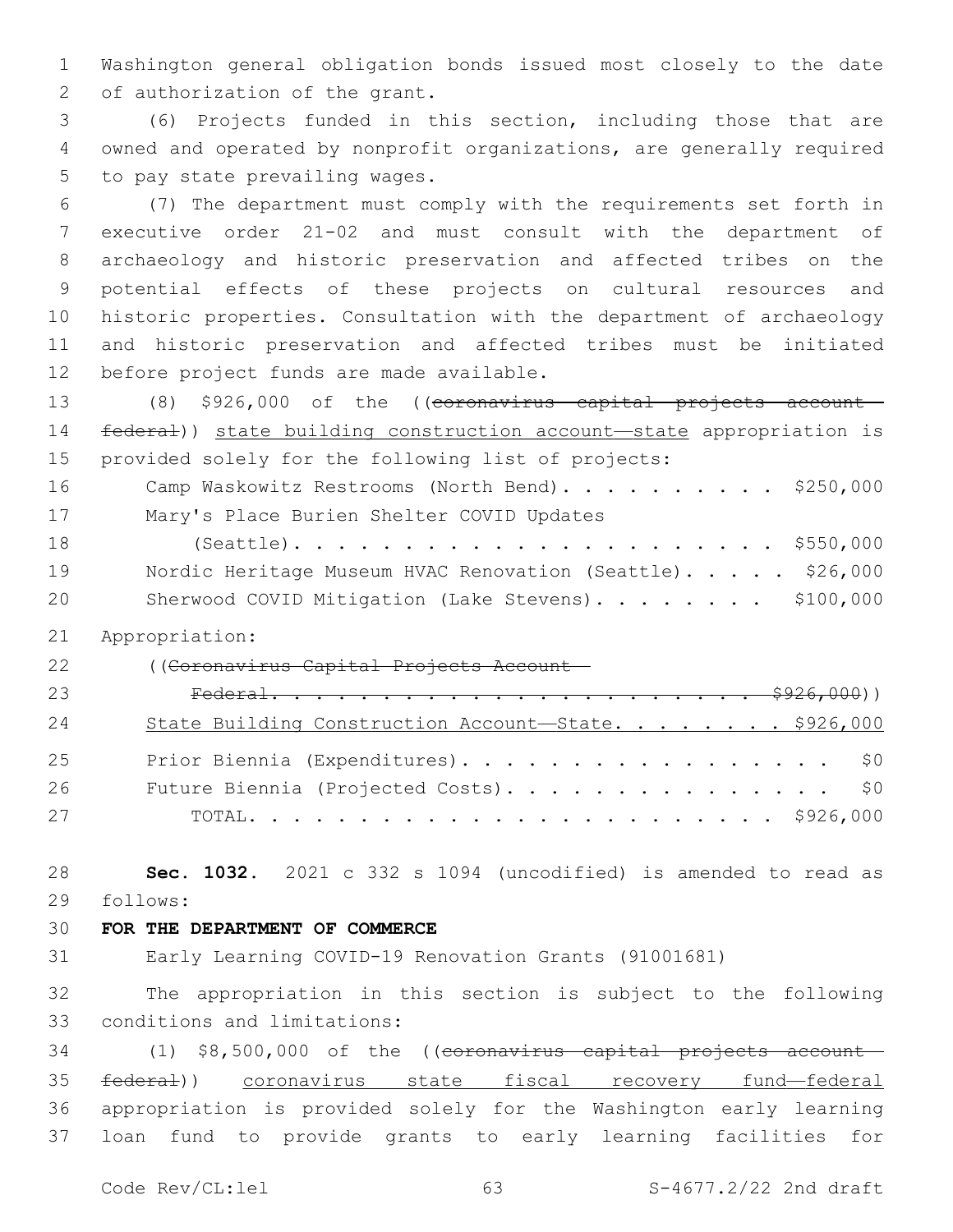emergency renovation and remodeling changes in response to the public health emergency with respect to the coronavirus disease.

 (2) The grants may not be used for operating expenditures, but 4 must be used for capital needs to:

- (a) Support increased social distancing requirements;
- (b) Support increased health and safety measures;
- (c) Provide increased outdoor space; or7

 (d) Increase or preserve early learning slots within a facility 9 or community.

(3) Grant recipients must meet the requirements in RCW 43.31.575.

 (4) Up to four percent of the funding in this appropriation may be used by the contractor to provide technical assistance to early learning providers interested in applying for the early learning 14 facility grant or loan program.

Appropriation:

((Coronavirus Capital Projects Account—

| 17 |                                                             |  |  |
|----|-------------------------------------------------------------|--|--|
| 18 | Coronavirus State Fiscal Recovery Fund-Federal. \$8,500,000 |  |  |
| 19 | Prior Biennia (Expenditures). \$0                           |  |  |
| 20 | Future Biennia (Projected Costs). \$0                       |  |  |
| 21 |                                                             |  |  |

 NEW SECTION. **Sec. 1033.** A new section is added to 2021 c 332 (uncodified) to read as follows: 23

**FOR THE DEPARTMENT OF COMMERCE**

2022 Behavioral Health Community Capacity Grants (92001277)

 The appropriations in this section are subject to the following 27 conditions and limitations:

 (1) \$10,000,000 of the state building construction account—state appropriation and \$6,000,000 of the coronavirus state fiscal recovery fund—federal appropriation are provided solely for the department to issue grants to community hospitals or other community providers to expand and establish new capacity for behavioral health services in communities. The department must consult an advisory group consisting 34 of representatives from the department of social and health services, the health care authority, one representative from a managed care organization, one representative from an accountable care organization, and one representative from the association of county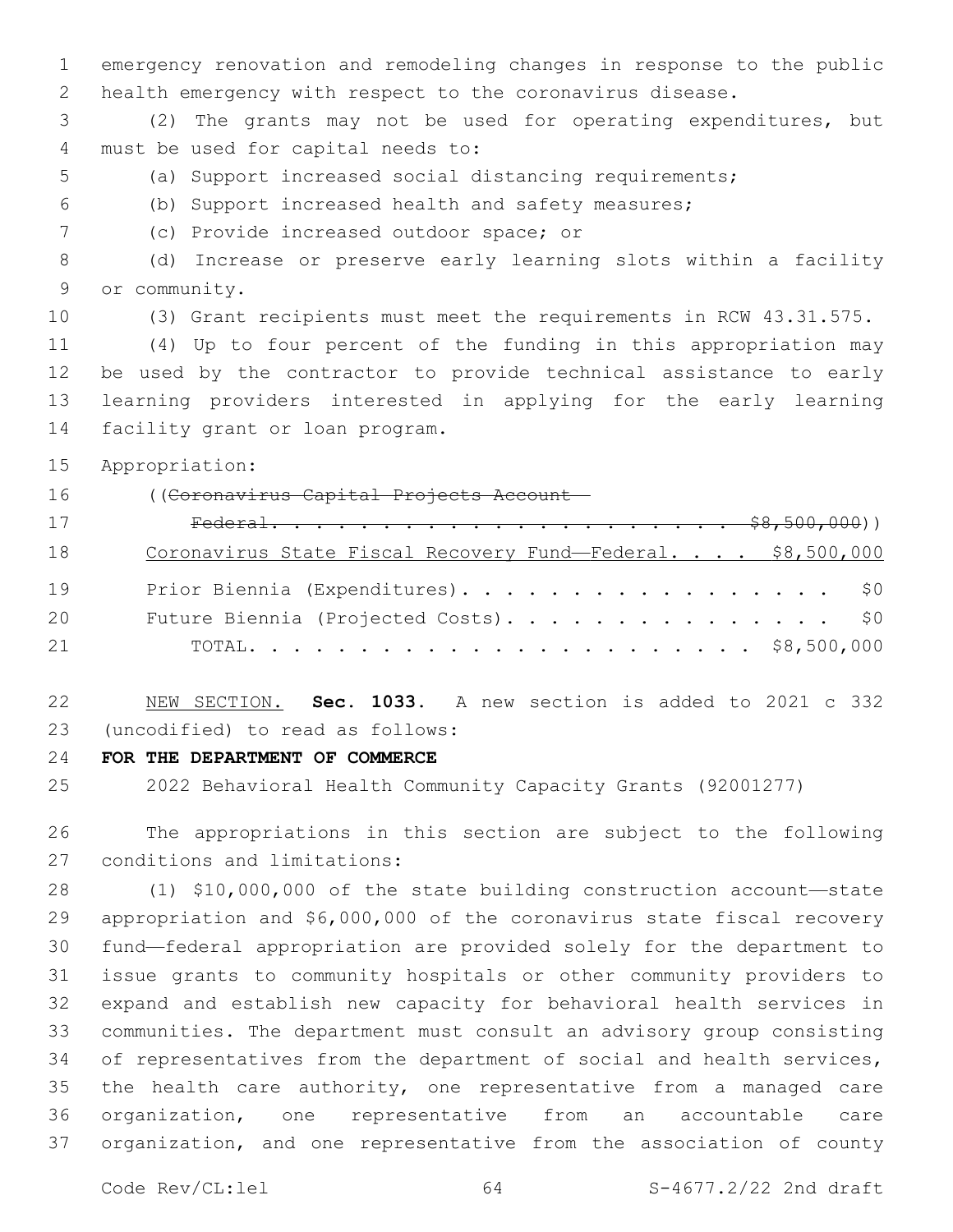human services. Amounts provided in this section may be used for construction and equipment costs associated with establishment of the facilities. The department may approve funding for the acquisition of a facility if the project will result in increased behavioral health capacity. Amounts provided in this section may not be used for operating costs associated with the treatment of patients using these 7 services.

 (2) The department must establish criteria for the issuance of 9 the grants, which must include:

 (a) Evidence that the application was developed in collaboration with one or more regional behavioral health entities that administer 12 the purchasing of services;

 (b) Evidence that the applicant has assessed and would meet gaps in geographical behavioral health services needs in their region;

 (c) Evidence that the applicant is able to meet applicable licensing and certification requirements in the facility that will be 17 used to provide services;

 (d) A commitment by applicants to serve persons who are publicly funded and persons detained under the involuntary treatment act under 20 chapter 71.05 RCW;

 (e) A commitment by the applicant to maintain and operate the beds or facility for a time period commensurate to the state 23 investment, but for at least a 15-year period;

 (f) The date upon which structural modifications or construction 25 would begin and the anticipated date of completion of the project;

 (g) A detailed estimate of the costs associated with opening the beds;27

 (h) A financial plan demonstrating the ability to maintain and 29 operate the facility; and

 (i) The applicant's commitment to work with local courts and prosecutors to ensure that prosecutors and courts in the area served by the hospital or facility will be available to conduct involuntary commitment hearings and proceedings under chapter 71.05 RCW.

 (3) In awarding funding for projects in subsection (5) of this section, the department, in consultation with the advisory group established in subsection (1) of this section, must strive for geographic distribution and allocate funding based on population and service needs of an area. The department must consider current services available, anticipated services available based on projects underway, and the service delivery needs of an area.

Code Rev/CL:lel 65 S-4677.2/22 2nd draft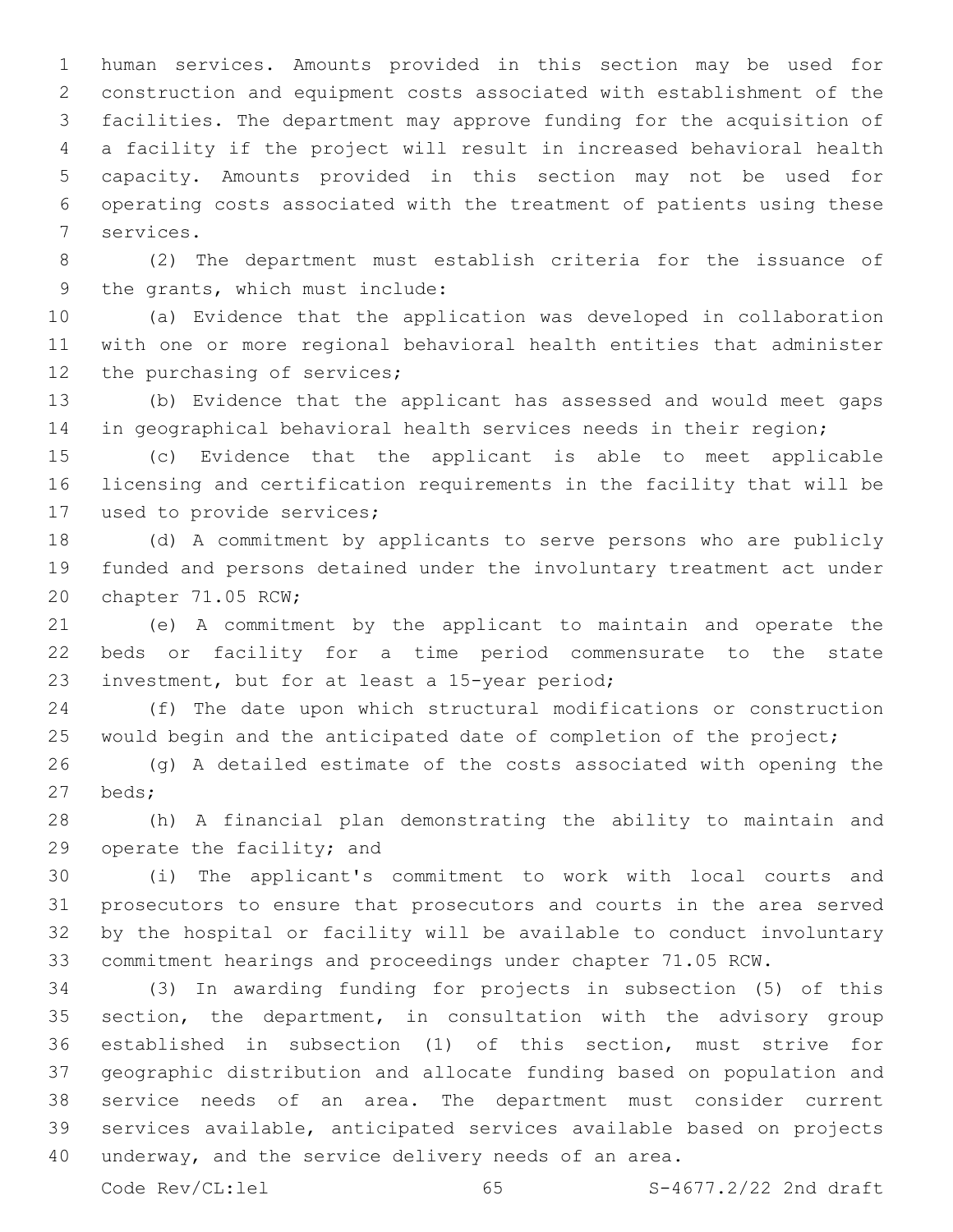(4) The department must prioritize projects that increase capacity in unserved and underserved areas of the state.

 (5) \$752,000 of the state building construction account—state appropriation in this section is provided solely for a competitive process to expand and establish new capacity for behavioral health community services.6

 (6) \$9,248,000 of the state building construction account—state appropriation in this section is provided solely for the following 9 list of projects:

10 Evergreen Health Monroe (Monroe). . . . . . . . . . \$4,275,000 11 Red Road Clean and Sobering House (Renton). . . . . . \$773,000 Evergreen Recovery Centers Residential Treatment

 (Everett). . . . . . . . . . . . . . . . . . . . . \$1,000,000 Seattle Clinic at Evergreen Treatment (Seattle). . . . \$1,000,000 Three Rivers Behavioral Health Center (Kennewick). . . \$1,500,000 16 NE Spokane Community Behavioral Health Center

 (Spokane). . . . . . . . . . . . . . . . . . . . . . \$700,000 (7) \$6,000,000 of the coronavirus state fiscal recovery fund— federal appropriation in this section is provided solely for Cascade 20 Hall (Seattle).

 (8) The department must notify all applicants that they may be required to have a construction review performed by the department of 23 health.

 (9) To accommodate the emergent need for behavioral health services, the department and the department of health, in collaboration with the health care authority and the department of social and health services, must establish a concurrent and expedited process to assist grant applicants in meeting any applicable regulatory requirements necessary to operate inpatient psychiatric beds, freestanding evaluation and treatment facilities, enhanced services facilities, triage facilities, crisis stabilization facilities, or secure detoxification/secure withdrawal management and 33 stabilization facilities.

 (10) The department must provide a progress report to the fiscal committees of the legislature by December 30, 2022. The report must include:36

 (a) The total number of applications and amount of funding 38 requested;

Code Rev/CL:lel 66 S-4677.2/22 2nd draft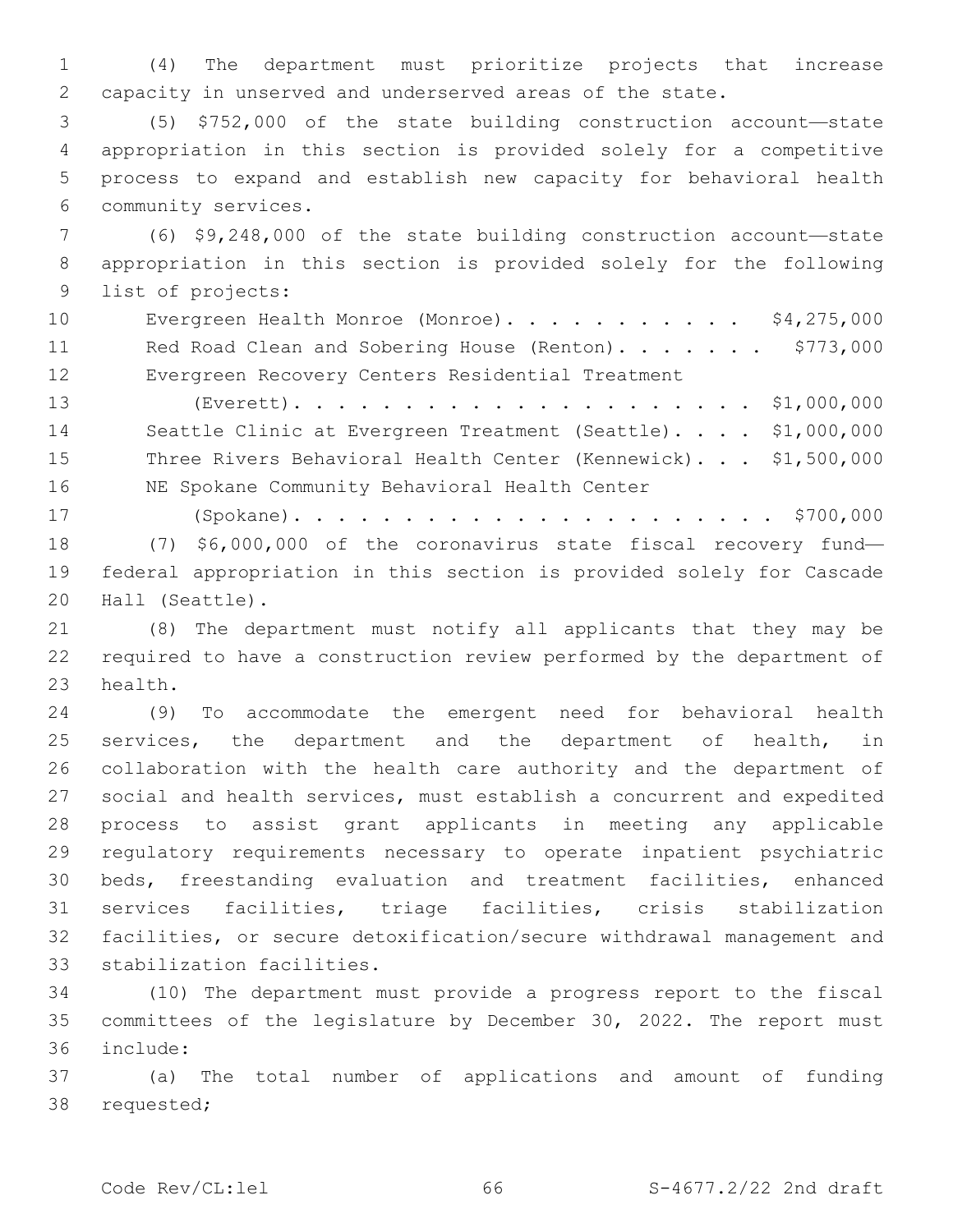(b) A list and description of the projects approved for funding including state funding, total project cost, services anticipated to be provided, bed capacity, and anticipated completion date; and

 (c) A status report of projects that received funding in prior funding rounds, including details about the project completion and 6 the date the facility began providing services.

Appropriation:

| 8 <sup>8</sup> | State Building Construction Account-State. \$10,000,000     |  |
|----------------|-------------------------------------------------------------|--|
| - 9            | Coronavirus State Fiscal Recovery Fund-Federal. \$6,000,000 |  |
| 10             | Subtotal Appropriation. \$16,000,000                        |  |
| 11             | Prior Biennia (Expenditures). \$0                           |  |
| 12             | Future Biennia (Projected Costs). \$0                       |  |
| 13             |                                                             |  |

 NEW SECTION. **Sec. 1034.** A new section is added to 2021 c 332 (uncodified) to read as follows: 15

**FOR THE DEPARTMENT OF COMMERCE**

2022 Dental Capacity Grants (92001175)

 The appropriations in this section are subject to the following 19 conditions and limitations:

 (1) Funding in this section is provided solely for the construction and equipment directly associated with dental facilities that provide capacity to address unmet patient need and increased efficiency in dental access. Projects funded in this section must maintain dental services for a period of at least 10 years.

 (2) \$4,963,000 of the coronavirus state fiscal recovery account— federal appropriation in this section is provided solely for the 27 following list of projects:

28 Community Health Care (Puyallup). . . . . . . . . . \$1,500,000 Family Health Center (Omak). . . . . . . . . . . . . . \$2,500,000 Peninsula Community Health Services (Bremerton). . . . . \$463,000 Yakima Valley Farmworkers Clinic (Kennewick). . . . . . \$500,000 (3) \$300,000 of the state building construction account—state appropriation in this section is provided solely for the NEW Health 34 CHC Dental Capital Expansion (Newport).

Appropriation:

36 State Building Construction Account-State. . . . . . . \$300,000 Coronavirus State Fiscal Recovery Fund—Federal. . . . \$4,963,000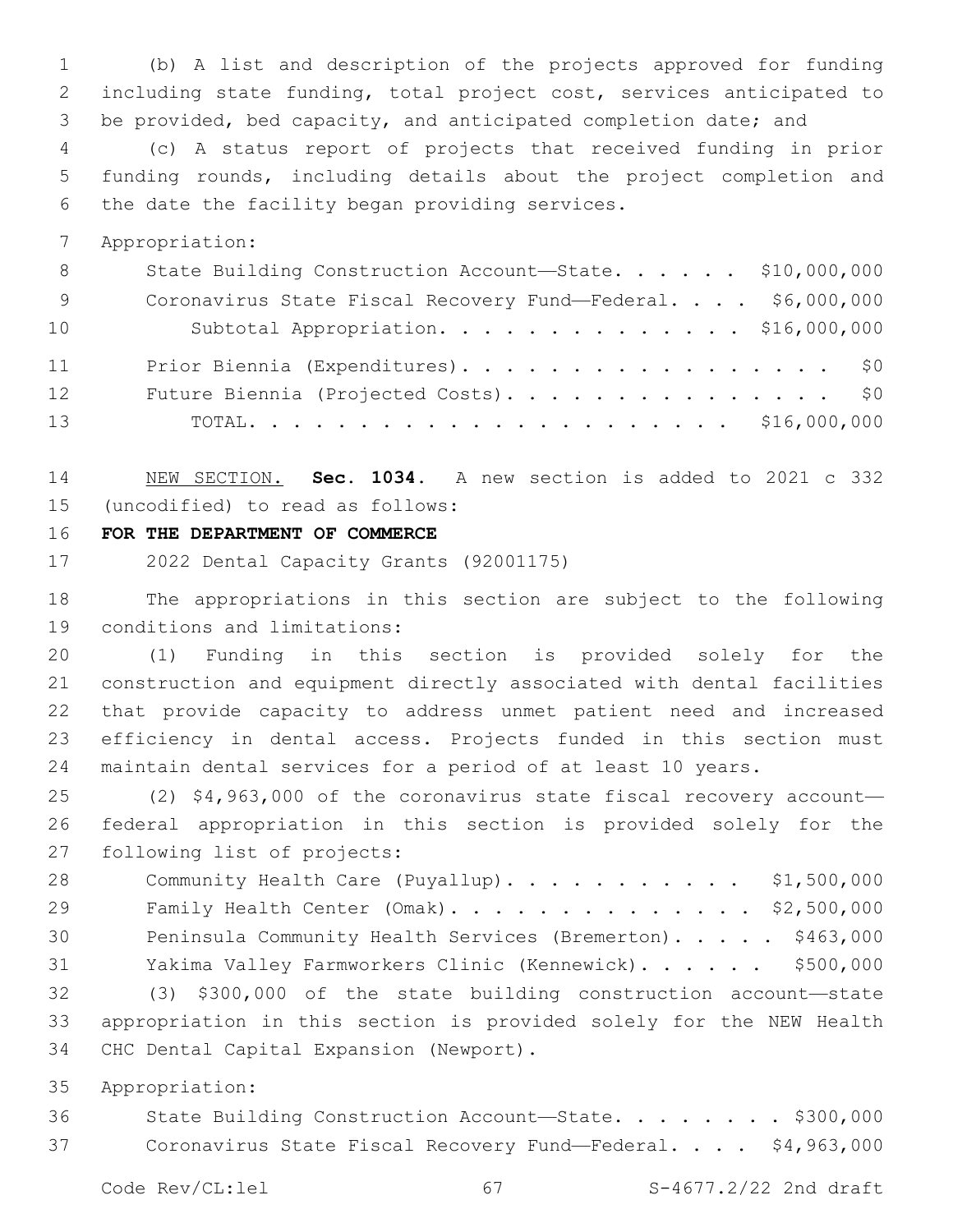| $\mathbf{1}$ and $\mathbf{1}$   | Subtotal Appropriation. \$5,263,000   |
|---------------------------------|---------------------------------------|
| $\overline{2}$                  | Prior Biennia (Expenditures). \$0     |
| $\mathcal{S}$ and $\mathcal{S}$ | Future Biennia (Projected Costs). \$0 |
|                                 | $4\,$                                 |

 NEW SECTION. **Sec. 1035.** A new section is added to 2021 c 332 (uncodified) to read as follows: 6

### **FOR THE DEPARTMENT OF COMMERCE**

2022 Early Learning Facilities (92001174)

 The appropriations in this section are subject to the following 10 conditions and limitations:

 (1) \$25,227,000 of the coronavirus state fiscal recovery fund— federal appropriation in this section is provided solely for early learning facility grants to provide state assistance for designing, constructing, purchasing, expanding, or modernizing public or private early learning education facilities for eligible organizations. Up to four percent of the funding in this subsection may be used by the department of children, youth, and families to provide technical assistance to early learning providers interested in applying for an 19 early learning facility grant.

 (2) \$1,773,000 of the coronavirus state fiscal recovery fund— federal appropriation in this section is provided solely for the following list of early learning facility projects in the following 23 amounts:

Early Learning Classrooms at Logan Elementary24

 (Spokane). . . . . . . . . . . . . . . . . . . . . \$1,000,000 26 Laurel Forest Childcare Center (Bellingham). . . . . . \$773,000 (3) \$4,000,000 of the state building construction account—state appropriation in this section is provided solely for Rainier Valley 29 Early Learning Center (Seattle).

 (4) The department shall, in consultation with the department of children, youth, and families, prepare a report to the office of financial management and the fiscal committees of the legislature regarding the geographical diversity of early learning facilities grants. The report must be submitted by December 1, 2022, and must 35 provide the following information:

 (a) Geographical disbursement of school district early learning grants, early learning grants to eligible organizations, and early learning grants provided by a nongovernmental private-public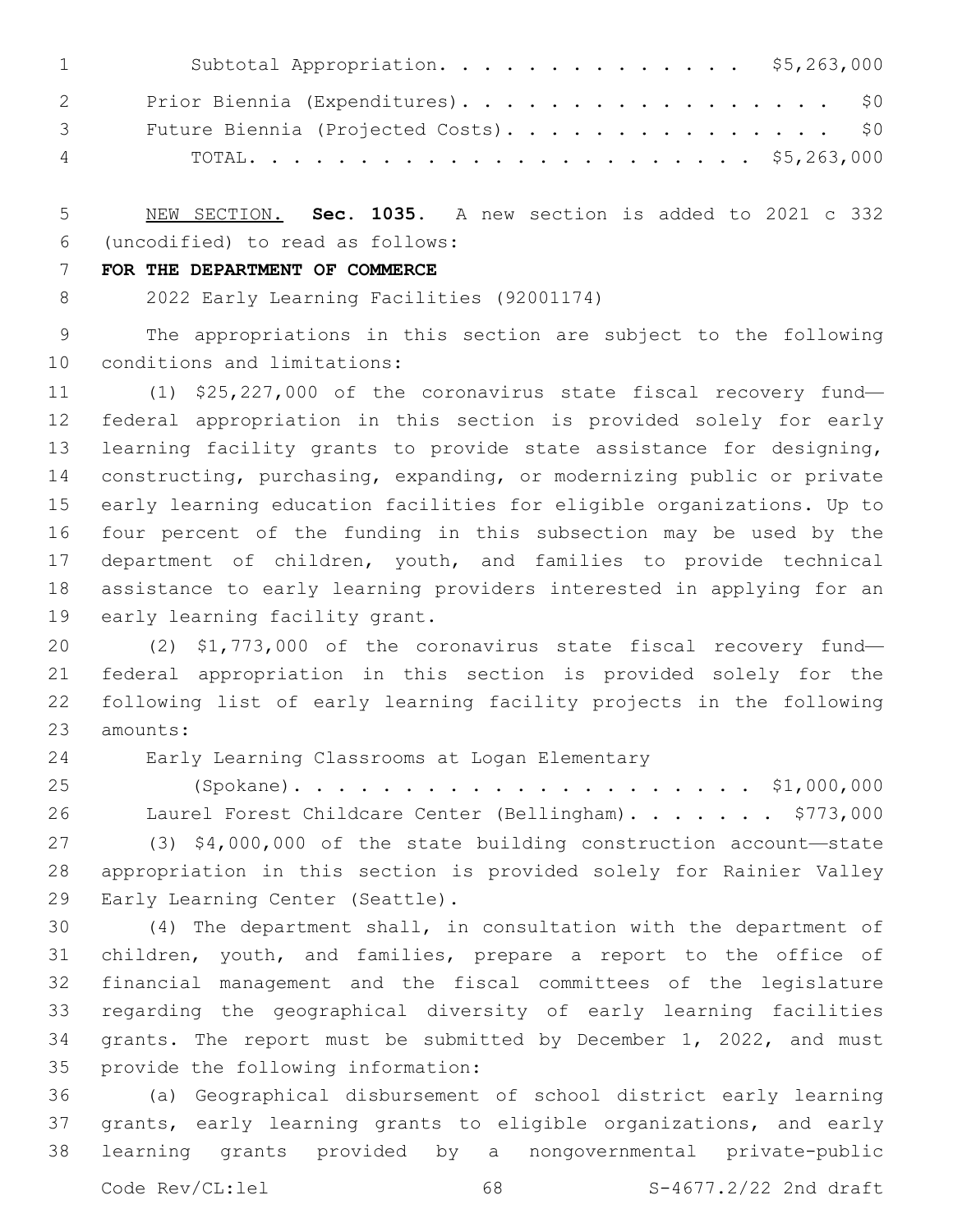partnership contracted by the department, including type of grant, size of award, number of early childhood education and assistance program or working connections childcare program slots added, and any other information that the department deems relevant;

 (b) Disbursement of early learning grants to providers in rural and nonrural counties, including type of grant, size of award, number of early childhood education and assistance program or working connections childcare program slots added, and any other information 9 that the department deems relevant; and

 (c) Disbursement of early learning grants to providers by type of provider, including school district, childcare center, licensed family home, or other, including type of grant, size of award, number of early childhood education and assistance program or working connections child care program slots added, and any other information 15 that the department deems relevant.

Appropriation:

| 17 | State Building Construction Account-State. \$4,000,000       |
|----|--------------------------------------------------------------|
| 18 | Coronavirus State Fiscal Recovery Fund-Federal. \$27,000,000 |
| 19 | Subtotal Appropriation. \$31,000,000                         |
| 20 | Prior Biennia (Expenditures). \$0                            |
| 21 | Future Biennia (Projected Costs). \$0                        |
| 22 |                                                              |

 NEW SECTION. **Sec. 1036.** A new section is added to 2021 c 332 (uncodified) to read as follows: 24

**FOR THE DEPARTMENT OF COMMERCE**

Inflation and Contingency (92001176)

 The appropriation in this section is subject to the following 28 conditions and limitations:

 (1) \$3,109,000 of the appropriation in this section is provided solely for inflationary cost increases of materials for the 2022 Local and Community Projects (40000230), 2021-23 Community Relief Projects (92000957), and the 2023 Local and Community Projects (40000266).33

 (2) \$1,891,000 of the appropriation in this section is provided 35 solely for the following list of projects:

 GenPride LGBTQ+ Senior Community Center (Seattle). . . . \$530,000 37 Kitsap Humane Society Veterinary Lifesaving

 Center (Silverdale) . . . . . . . . . . . . . . . . \$258,000 Code Rev/CL:lel 69 S-4677.2/22 2nd draft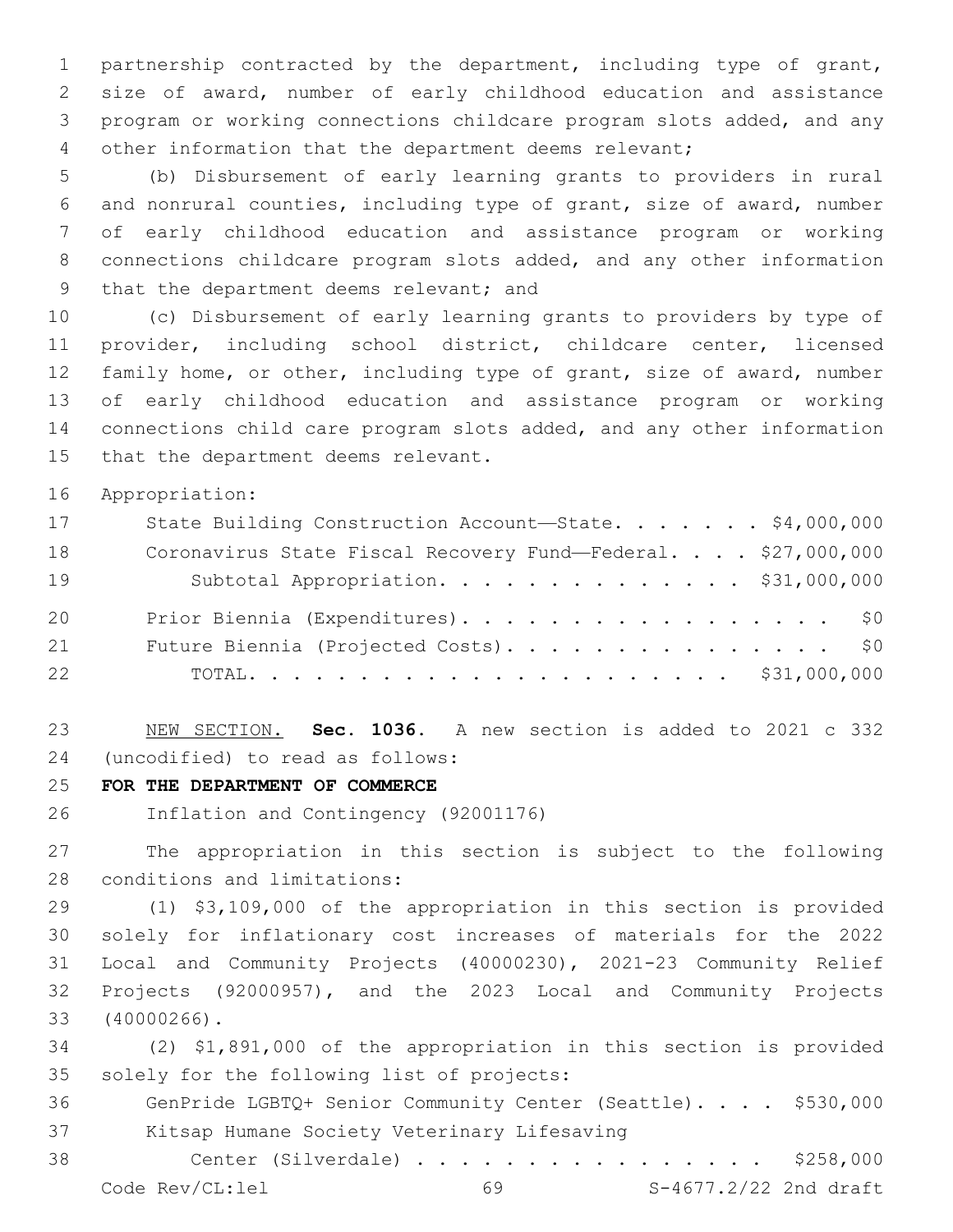1 Marina View Building Renovation (Olympia). . . . . . . \$103,000 Point Hudson Breakwater Project (Port Townsend). . . . \$1,000,000 Appropriation: State Building Construction Account—State. . . . . . . \$5,000,000 5 Prior Biennia (Expenditures). . . . . . . . . . . . . . . . \$0 Future Biennia (Projected Costs). . . . . . . . . . . . . . . \$0 TOTAL. . . . . . . . . . . . . . . . . . . . . . . \$5,000,000

 NEW SECTION. **Sec. 1037.** A new section is added to 2021 c 332 (uncodified) to read as follows: 9

## **FOR THE DEPARTMENT OF COMMERCE**

2022 Broadband Office (92001178)

 The appropriation in this section is subject to the following conditions and limitations: \$55,000,000 of the general fund—federal appropriation and \$15,000,000 of the state building construction account—state appropriation in this section are provided solely for grants awarded for the broadband equity, access, and deployment state grants program in section 60102 of P.L. 117-58 (infrastructure investment and jobs act) and the state share of the nonfederal match. If awards are not received by June 30, 2023, the expenditure 20 authority in this section shall lapse.

Appropriation:

| 22 | State Building Construction Account-State. \$15,000,000 |  |
|----|---------------------------------------------------------|--|
| 23 | General Fund-Federal. \$55,000,000                      |  |
| 24 | Subtotal Appropriation. \$70,000,000                    |  |
| 25 | Prior Biennia (Expenditures). \$0                       |  |
| 26 | Future Biennia (Projected Costs). \$0                   |  |
| 27 |                                                         |  |

 NEW SECTION. **Sec. 1038.** A new section is added to 2021 c 332 (uncodified) to read as follows: 29

# **FOR THE DEPARTMENT OF COMMERCE**

 Energy Efficiency Revolving Loan Fund Capitalization Program (92001179)

 The appropriation in this section is subject to the following conditions and limitations: \$1,869,000 of the energy efficiency revolving loan capital account—state appropriation in this section is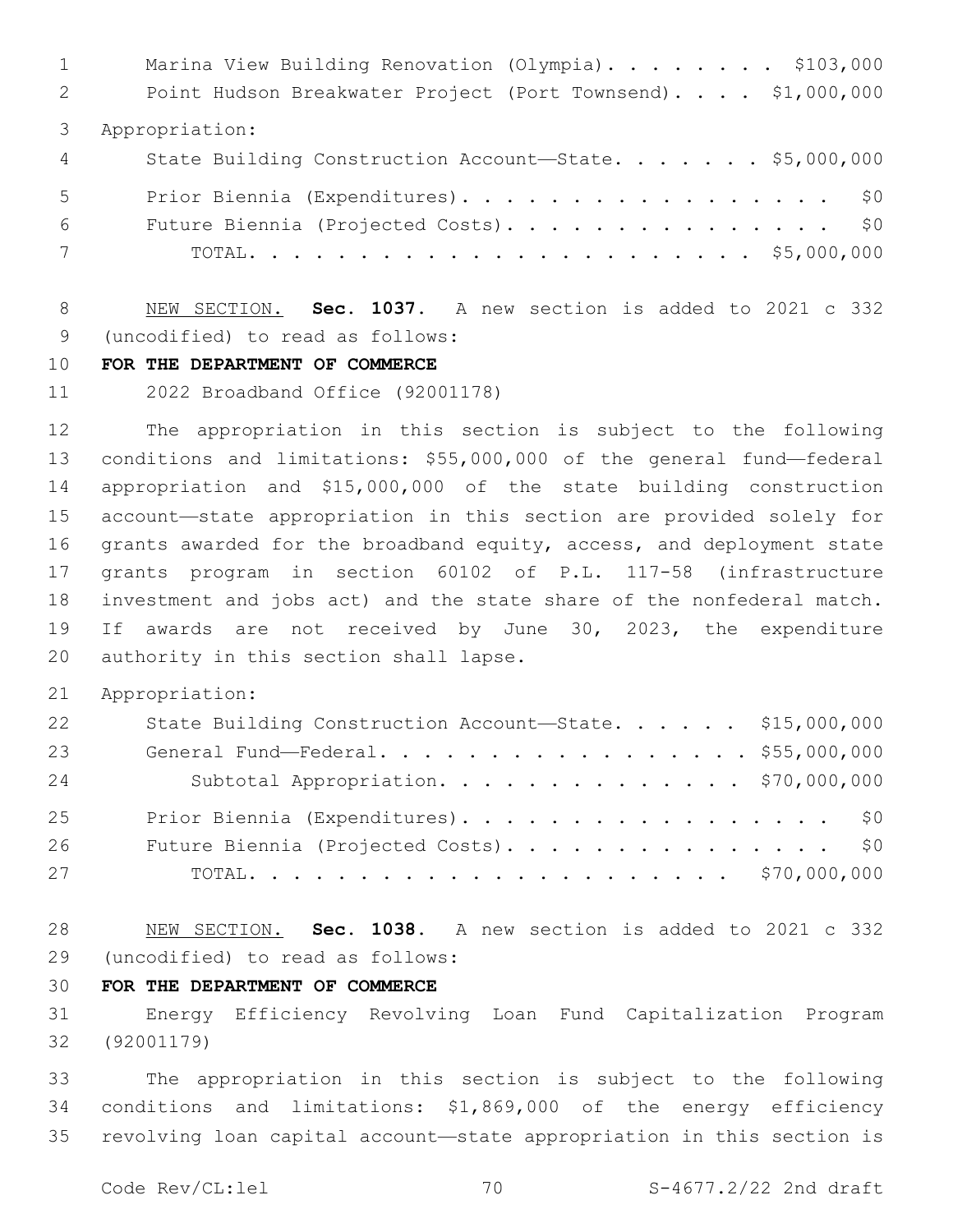provided solely for grants awarded for the energy efficiency revolving loan fund capitalization program in section 40502 of P.L. 117-58 (infrastructure investment and jobs act). If awards are not received by June 30, 2023, the expenditure authority in this section 5 shall lapse.

Appropriation:

|     | Energy Efficiency Revolving Loan Capital |
|-----|------------------------------------------|
| - 8 | Account—State. \$1,869,000               |
| 9   | Prior Biennia (Expenditures). \$0        |
| 10  | Future Biennia (Projected Costs). \$0    |
| 11  |                                          |

 NEW SECTION. **Sec. 1039.** A new section is added to 2021 c 332 13 (uncodified) to read as follows:

#### **FOR THE DEPARTMENT OF COMMERCE**

State Energy Program (92001180)

 The appropriation in this section is subject to the following conditions and limitations: \$9,343,000 of the general fund—federal appropriation in this section is provided solely for grants awarded for the state energy program grant in section 40109 of P.L. 117-58 (infrastructure investment and jobs act). If awards are not received by June 30, 2023, the expenditure authority in this section shall 22 lapse.

Appropriation:

| 24 | General Fund—Federal. \$9,343,000     |  |
|----|---------------------------------------|--|
| 25 | Prior Biennia (Expenditures). \$0     |  |
| 26 | Future Biennia (Projected Costs). \$0 |  |
| 27 |                                       |  |

 **Sec. 1040.** 2021 c 332 s 1089 (uncodified) is amended to read as follows: 29

# **FOR THE DEPARTMENT OF COMMERCE**

Child Care Minor Renovation Grants (92001109)

 The appropriation in this section is subject to the following 33 conditions and limitations:

 ((\$10,000,000)) \$28,522,000 of the appropriation is provided solely for the department to provide grants to childcare providers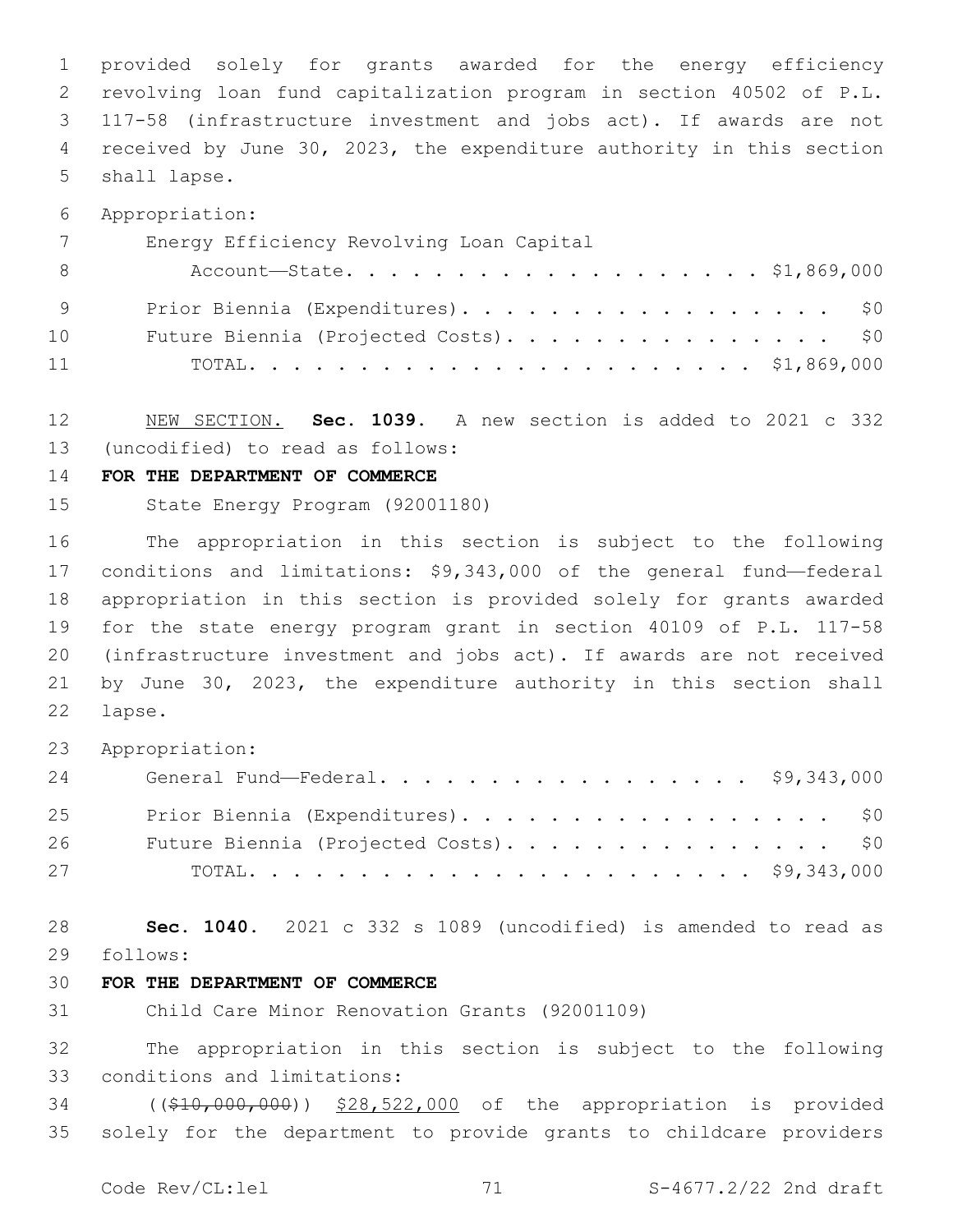for minor renovations and small capital purchases and projects. The grants are intended to support childcare providers so that they may maintain operations or expand operations during and after the COVID-19 public health emergency.4

 (1) The department shall collaborate with the department of children, youth, and families to conduct outreach to licensed family homes to ensure they are made aware of the grant opportunity.

 (2) The department shall give priority to projects that make minor renovations without adding capacity and are therefore ineligible for the early learning facilities program.

 (3) All grants provided in this section must be awarded by 12 September 30, ((2022)) 2023.

 (4) Of the amounts provided in this section, no more than four percent may be retained by the department for administrative 15 purposes.

Appropriation:

| 17 | General Fund—Federal. ( $(\frac{210}{100}, 000, 000)$ ) |
|----|---------------------------------------------------------|
| 18 | \$28,522,000                                            |
| 19 | Prior Biennia (Expenditures). \$0                       |
| 20 | Future Biennia (Projected Costs). \$0                   |
| 21 |                                                         |
| 22 | \$28,522,000                                            |

 **Sec. 1041.** 2021 c 332 s 1024 (uncodified) is amended to read as follows: 24

**FOR THE DEPARTMENT OF COMMERCE**

2018 Local and Community Projects (40000005)

 The reappropriation in this section is subject to the following conditions and limitations: The reappropriation is subject to the provisions of section 6002, chapter 356, Laws of 2020, except that no funding may be directed to the Sunnyside Community Hospital (Sunnyside) as this project is transitioning to Toppenish Hospital 32 (Toppenish) pursuant to section 1023 of this act.

Reappropriation:

| 34 | State Building Construction Account-State. $($ $($ $\frac{642}{62}$ , 896, 000)) |  |  |  |  |                       |
|----|----------------------------------------------------------------------------------|--|--|--|--|-----------------------|
| 35 |                                                                                  |  |  |  |  | \$40,896,000          |
| 36 | Prior Biennia (Expenditures). \$87,441,000                                       |  |  |  |  |                       |
| 37 | Future Biennia (Projected Costs). \$0                                            |  |  |  |  |                       |
|    | Code Rev/CL:lel                                                                  |  |  |  |  | S-4677.2/22 2nd draft |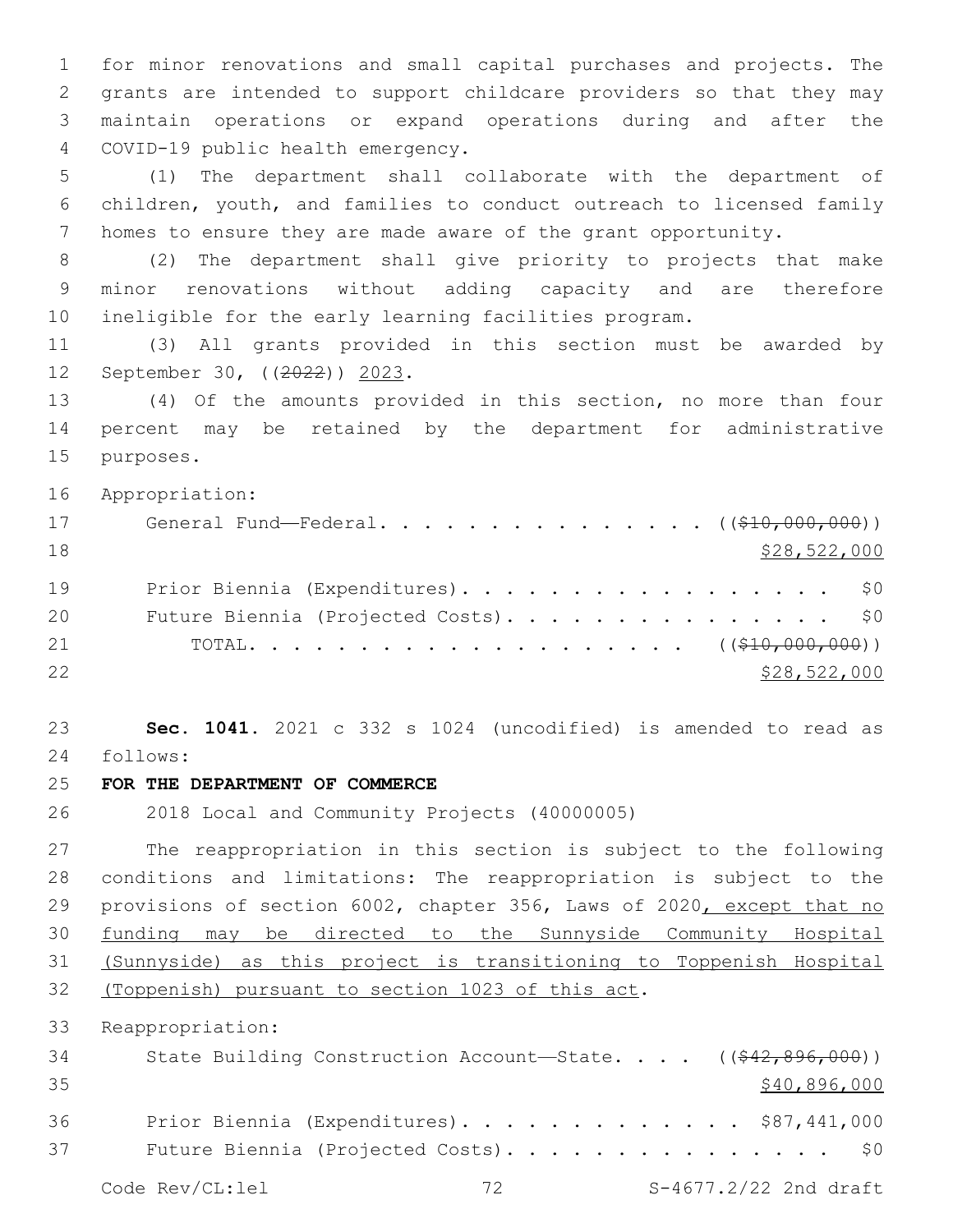1 TOTAL. . . . . . . . . . . . . . . . . . (  $(\frac{2130,337,000}{s})$ 2  $\frac{$128,337,000}{2}$ 

 **Sec. 1042.** 2021 c 332 s 1082 (uncodified) is amended to read as follows: 4

# **FOR THE DEPARTMENT OF COMMERCE**

Substance Use Disorder Recovery Housing (91001675)

 The appropriation in this section is subject to the following 8 conditions and limitations:

 (1) The appropriation in this section is provided solely for an agreement with Catholic Community Services/Catholic Housing Services to fund a master planning process for the development of a family- centered drug treatment and housing program in western Washington that supports families staying together while they recover from addiction and rebuild their lives. Housing developers, service providers, and other stakeholders must be included in this master 16 planning process.

 (2) The master planning process under this section must model the project to be developed after Rising Strong in Spokane and must include units for families that are experiencing substance use disorder and that are involved in the child welfare system. The site must include living quarters for families, space for services, play areas for children, and space for child care. The program services located at the site must include, but are not limited to, case management, counseling, substance use disorder treatment, and parenting skills classes. The site must be located in King County, or located near King county, to provide services to families in the 27 western area of the state.

 (3) Phase two of the planning process must: Further define the 29 community needs; work with the department, the health care authority, and the department of children, youth, and families in identifying a 31 sponsoring agency or organization and service partners; make preferred site recommendations; determine the project budget and establish the model and sources for funding the program located in 34 the facility, including the conditions for sustainable funding; and include additional components identified by Catholic Community Services/Catholic Housing Services or its consultants needed to prepare for a 2023-2025 biennium capital construction request. The master plan developed under this section must be submitted to the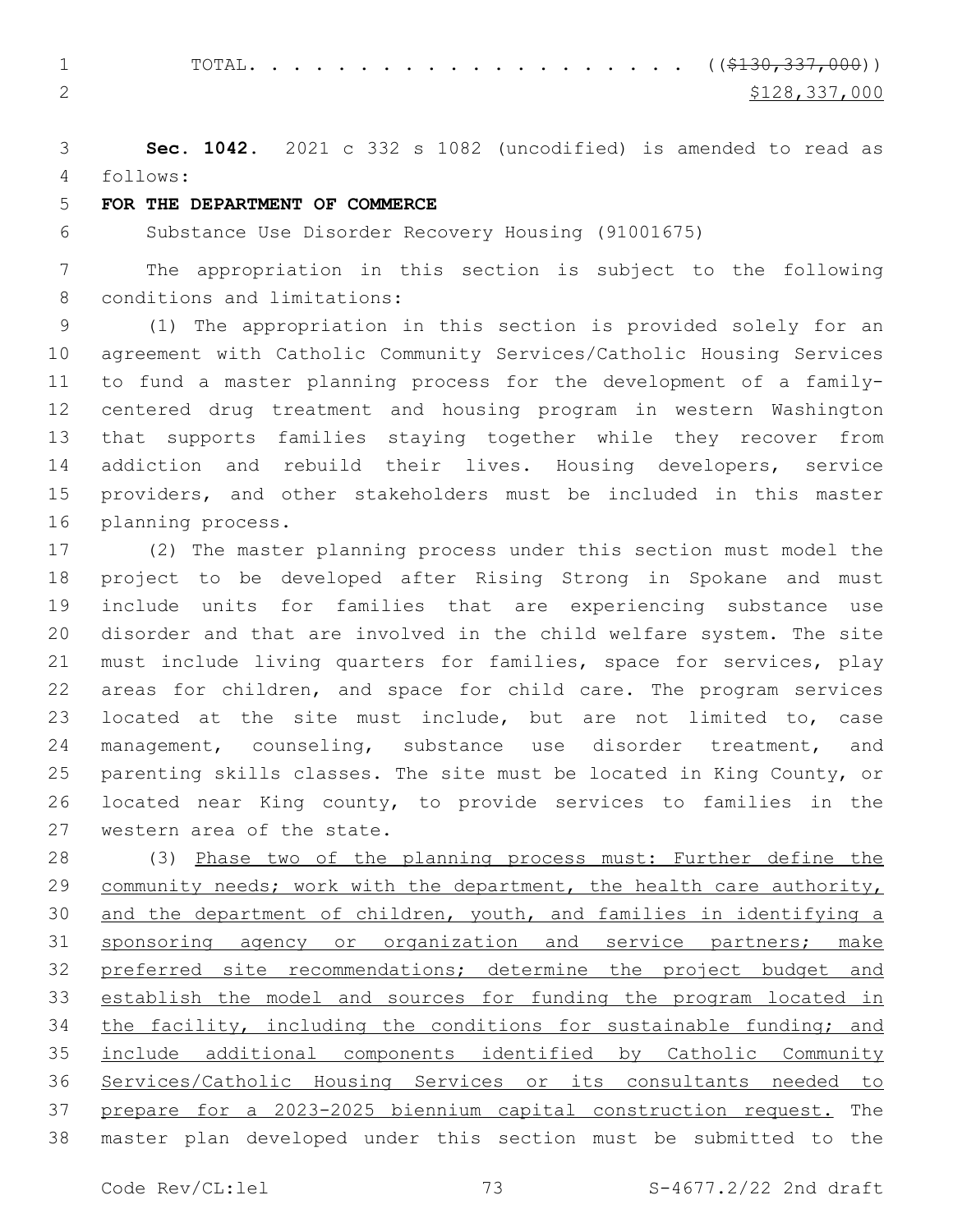appropriate committees of the legislature by December 31, ((2021)) 2022.

Appropriation:

| 4           | State Building Construction Account-State. \$150,000 |
|-------------|------------------------------------------------------|
| $5^{\circ}$ | Prior Biennia (Expenditures). \$0                    |
| 6 —         | Future Biennia (Projected Costs). \$0                |
| 7           |                                                      |

 **Sec. 1043.** 2021 c 332 s 1095 (uncodified) is amended to read as follows: 9

### **FOR THE OFFICE OF FINANCIAL MANAGEMENT**

Cowlitz River Dredging (20082856)

 The appropriations in this section are subject to the following conditions and limitations: The appropriation in this section is 14 provided solely for the office of financial management to contract with Cowlitz county to acquire land and rights of way along the Cowlitz river for the United States army corps of engineers to dredge. The land is necessary for dredged material deposit sites for 18 the Mt. St. Helen's flood protection project.

Reappropriation:

20 State Building Construction Account-State. . . . . . . \$800,000

Appropriation:

| 22 | State Building Construction Account-State. \$1,200,000 |
|----|--------------------------------------------------------|
| 23 | Prior Biennia (Expenditures). \$700,000                |
| 24 | Future Biennia (Projected Costs). \$0                  |
| 25 |                                                        |

 **Sec. 1044.** 2021 c 332 s 1096 (uncodified) is amended to read as follows: 27

# **FOR THE OFFICE OF FINANCIAL MANAGEMENT**

Oversight of State Facilities (30000039)

 The appropriation in this section is subject to the following conditions and limitations: The appropriation in this section is provided solely for the office of financial management to cover staffing and support costs of the facilities oversight team.

Appropriation:

Thurston County Capital Facilities—State. . . . . . . \$2,610,000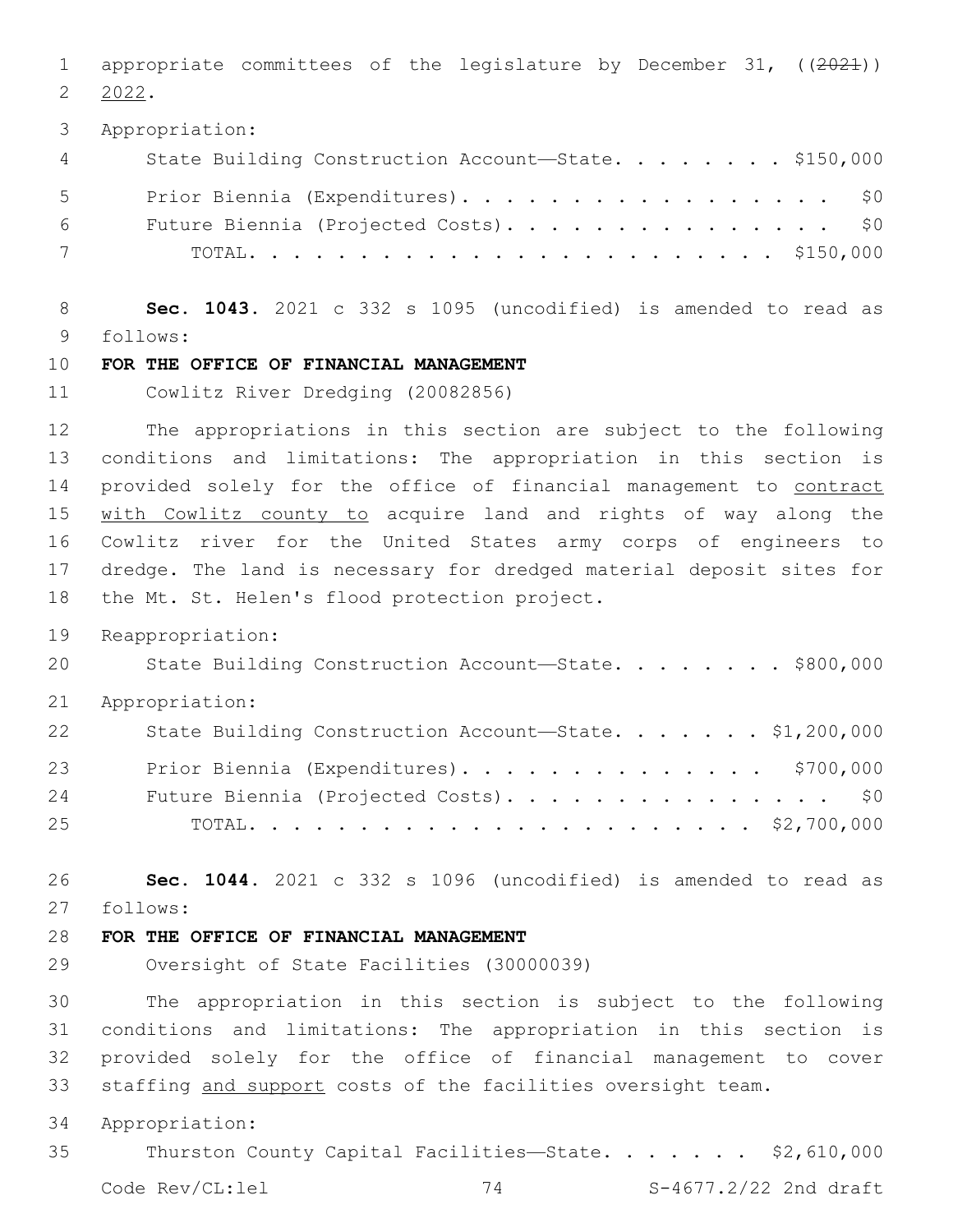| $1 \quad \blacksquare$ | Prior Biennia (Expenditures). \$4,769,000      |  |
|------------------------|------------------------------------------------|--|
| 2 —                    | Future Biennia (Projected Costs). \$10,440,000 |  |
| $3 \sim 3$             |                                                |  |

 **Sec. 1045.** 2021 c 332 s 1097 (uncodified) is amended to read as follows: 5

# **FOR THE OFFICE OF FINANCIAL MANAGEMENT**

OFM Capital Budget Staff (30000040)

 The appropriation in this section is subject to the following conditions and limitations: The appropriation in this section is provided solely for the office of financial management to cover 11 staffing and support costs of the capital budget team.

Appropriation:

| 13 | Thurston County Capital Facilities-State. \$1,315,000 |  |
|----|-------------------------------------------------------|--|
| 14 | Prior Biennia (Expenditures). \$2,469,000             |  |
| 15 | Future Biennia (Projected Costs). \$5,260,000         |  |
| 16 |                                                       |  |

 NEW SECTION. **Sec. 1046.** A new section is added to 2021 c 332 18 (uncodified) to read as follows:

## **FOR THE OFFICE OF FINANCIAL MANAGEMENT**

Inflation and Contingency Fund (92001124)

 The appropriations in this section are subject to the following 22 conditions and limitations:

 (1)(a) The appropriations in this section are provided solely for inflationary cost increases of materials for state agency projects funded in an omnibus capital appropriations act that are currently active in the construction phase. Projects in the design phase are not eligible and must submit a budget decision package for the 2023 legislative session. The office of financial management shall 29 allocate funds based on project necessity.

 (b) \$10,000,000 of the coronavirus state fiscal recovery fund— federal appropriation in this section is provided solely for the construction costs of the University of Washington behavioral health 33 hospital due to materials inflation and delay.

 (2) To be eligible for funds from this inflation and contingency fund, a request letter signed by the affected agency director must be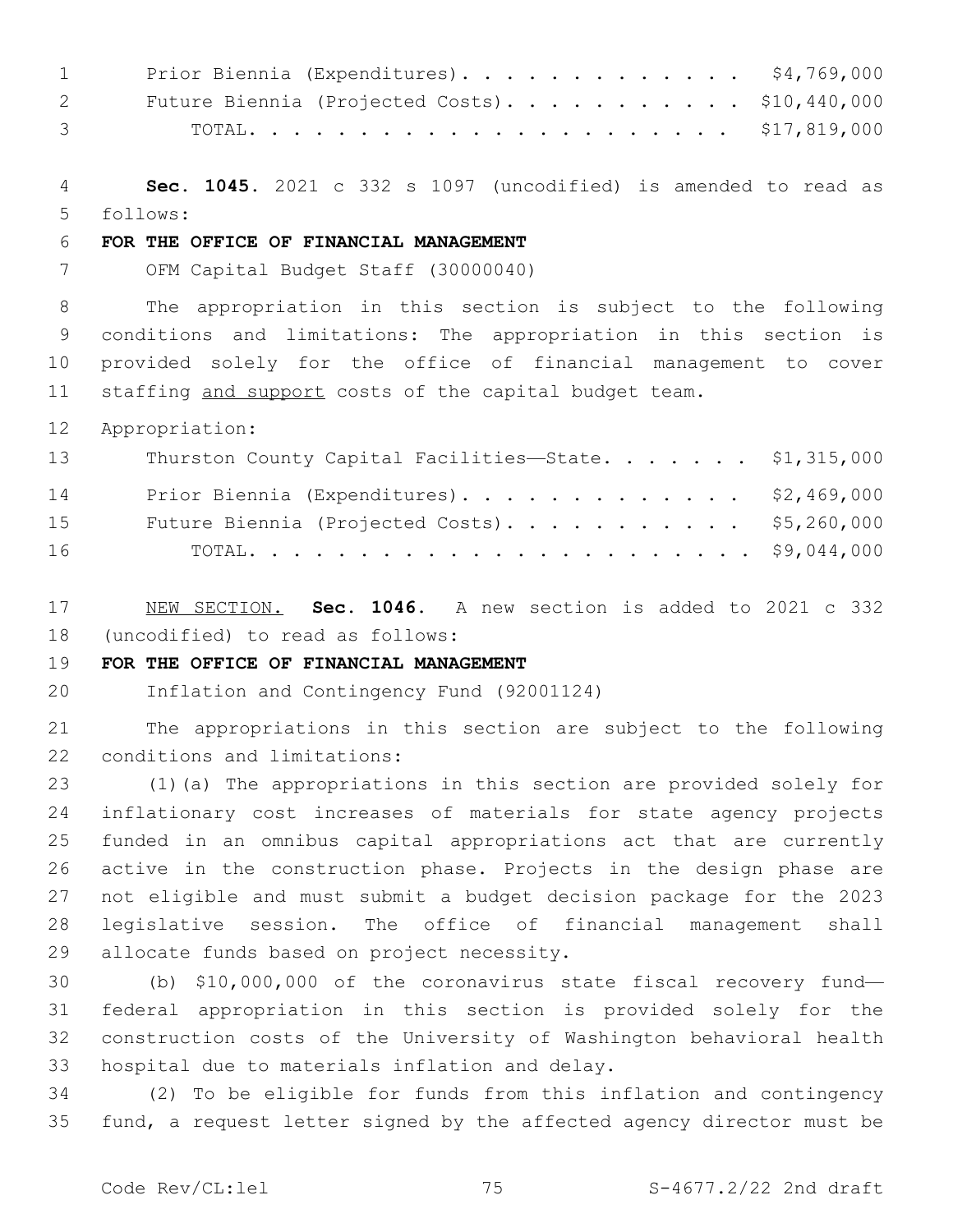submitted to the office of financial management and the appropriate legislative fiscal committees. The request must include:

(a) A statement describing the unexpected costs;

(b) The ways the agency has already mitigated project costs; and

 (c) The identification of other funding that may be applied to 6 the project.

 (3) For requests during a legislative session, an agency must notify the legislative fiscal committees before requesting these 9 funds from the office of financial management.

 (4) The office of financial management must notify the legislative evaluation and accountability program committee and the fiscal committees of the legislature as inflation and contingency funds are approved, including the approved funding level by fund type, and a copy of all the materials submitted in subsection (2) of 15 this section.

 (5) The office of financial management must report quarterly, beginning October 1, 2022, on the funding approved by agency, by project number, and type of funds authorized, to the fiscal 19 committees of the legislature.

Appropriation:

| 21 | State Building Construction Account-State. \$10,000,000      |  |
|----|--------------------------------------------------------------|--|
| 22 | Coronavirus State Fiscal Recovery Fund-Federal. \$29,513,000 |  |
| 23 | Subtotal Appropriation. \$39,513,000                         |  |
| 24 | Prior Biennia (Expenditures). \$0                            |  |
| 25 | Future Biennia (Projected Costs). \$0                        |  |
| 26 |                                                              |  |

 **Sec. 1047.** 2021 c 332 s 1104 (uncodified) is amended to read as follows: 28

#### **FOR THE DEPARTMENT OF ENTERPRISE SERVICES**

Statewide Minor Works - Preservation Projects (30000825)

Reappropriation:

| 32 | State Building Construction Account-State. \$170,000          |
|----|---------------------------------------------------------------|
| 33 | Prior Biennia (Expenditures). ( $(\frac{23}{16}, 416, 000)$ ) |
| 34 | \$2,983,000                                                   |
| 35 | Future Biennia (Projected Costs). \$0                         |
| 36 |                                                               |
| 37 | \$3,153,000                                                   |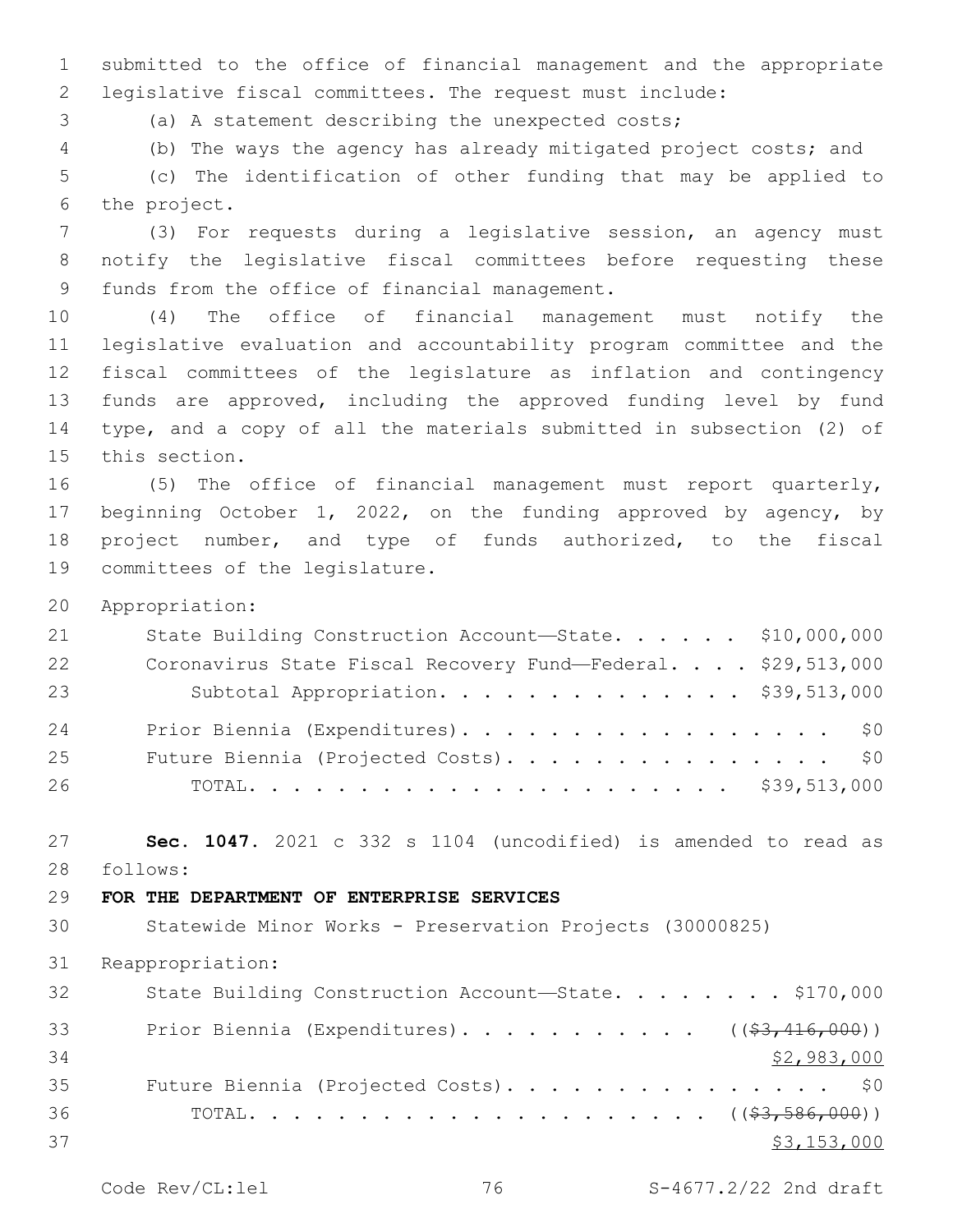**Sec. 1048.** 2021 c 332 s 1114 (uncodified) is amended to read as follows: 2 **FOR THE DEPARTMENT OF ENTERPRISE SERVICES** Temple of Justice HVAC, Lighting & Water Systems (92000040) 5 The appropriation( $(\theta)$ ) in this section ( $(\theta + \epsilon)$ ) is subject to the following conditions and limitations:6 (1)(a) To assist in funding this project, the department must work with the office of financial management to access federal 9 funding for the total project cost. (b) If the agency receives more than \$26,000,000 in federal funds, an amount of the state building construction account—state appropriation equal to the additional federal funds must be placed in 13 unallotted status. (c) For purposes of this subsection, "additional federal funds" means the difference between the total amount of federal funds

17 (2) The department must:

 (a) Submit the final predesign to the office of financial 19 management by June 1, 2021;

 (b) Submit the final energy services proposal to the senate ways and means committee and the house capital budget committee prior to 22 the department starting the design phase; and

23 (c) Start design by August 31, 2021.

received under (a) of this subsection and \$26,000,000.

- Appropriation:
- 25 State Building Construction Account—State. . . . . ((\$4,000,000)) 26 \$30,000,000 \$30,000,000 \$30,000 \$30,000 \$30,000 \$30,000 \$30,000 \$30,000 \$30,000 \$30,000 \$30,000 \$ ((Coronavirus Capital Projects Account—
- Federal. . . . . . . . . . . . . . . . . . . . . \$26,000,000 29 Subtotal Appropriation. . . . . . . . . . . . \$30,000,000)) Prior Biennia (Expenditures). . . . . . . . . . . . . . . . . \$0 Future Biennia (Projected Costs). . . . . . . . . . . . . . . \$0 TOTAL. . . . . . . . . . . . . . . . . . . . . . \$30,000,000
- NEW SECTION. **Sec. 1049.** A new section is added to 2021 c 332 (uncodified) to read as follows: 34
- **FOR THE MILITARY DEPARTMENT**

Thurston County Readiness Center (30000594)

Reappropriation: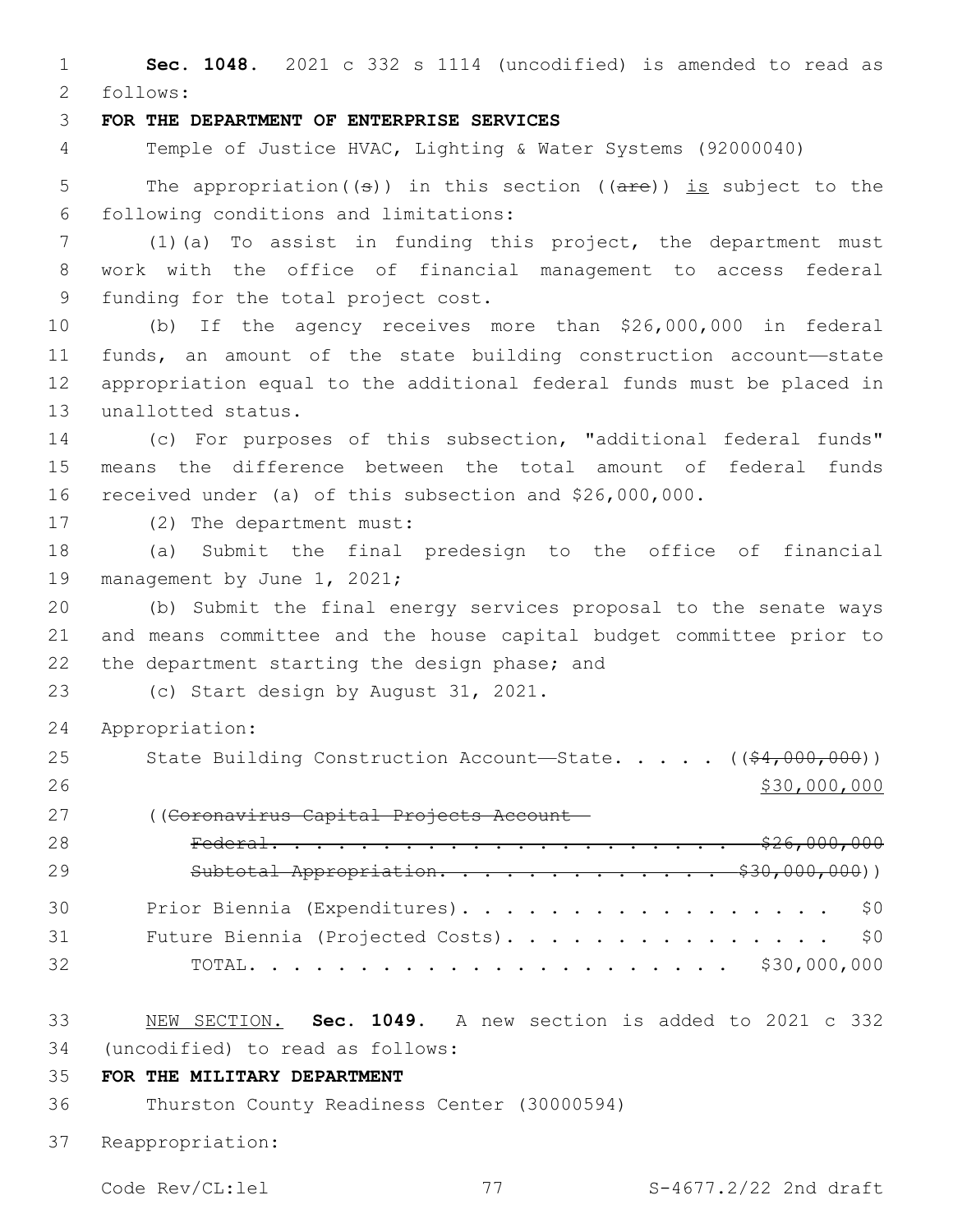| $\mathbf{1}$   | Military Department Capital Account-State. \$65,000                 |
|----------------|---------------------------------------------------------------------|
| $\overline{2}$ | Prior Biennia (Expenditures). \$47,887,000                          |
| 3              | Future Biennia (Projected Costs).<br>\$0                            |
| 4              |                                                                     |
| 5              | Sec. 1050. 2021 c 332 s 1120 (uncodified) is amended to read as     |
| 6              | follows:                                                            |
| 7              | FOR THE MILITARY DEPARTMENT                                         |
| 8              | Snohomish Readiness Center (30000930)                               |
| $\mathsf 9$    | Appropriation:                                                      |
| 10             | General Fund—Federal. ( $(\frac{23}{5000})$ )                       |
| 11             | \$4,349,000                                                         |
| 12             | State Building Construction Account-State. $($ $($ \$1,188,000) $)$ |
| 13             | \$1,566,000                                                         |
| 14             | Subtotal Appropriation. ( $(\frac{64,750,000}{2})$ )                |
| 15             | \$5,915,000                                                         |
| 16             | Prior Biennia (Expenditures).<br>\$0                                |
| 17             | Future Biennia (Projected Costs).<br>\$0                            |
| 18             |                                                                     |
| 19             | \$5,915,000                                                         |
| 20             | Sec. 1051. 2021 c 332 s 1121 (uncodified) is amended to read as     |
| 21             | follows:                                                            |
| 22             | FOR THE MILITARY DEPARTMENT                                         |
| 23             | Anacortes Readiness Center Major Renovation (40000004)              |
| 24             | Reappropriation:                                                    |
| 25             | Military Department Capital Account-State. \$75,000                 |
| 26             | Appropriation:                                                      |
| 27             | General Fund-Federal. \$3,551,000                                   |
| 28             | State Building Construction Account-State. \$3,551,000              |
| 29             | Subtotal Appropriation. \$7,102,000                                 |
| 30             | Prior Biennia (Expenditures). ( $(\frac{275,000}{7})$               |
| 31             | \$74,000                                                            |
| 32             | Future Biennia (Projected Costs). \$0                               |
| 33             |                                                                     |
| 34             | \$7,251,000                                                         |
|                |                                                                     |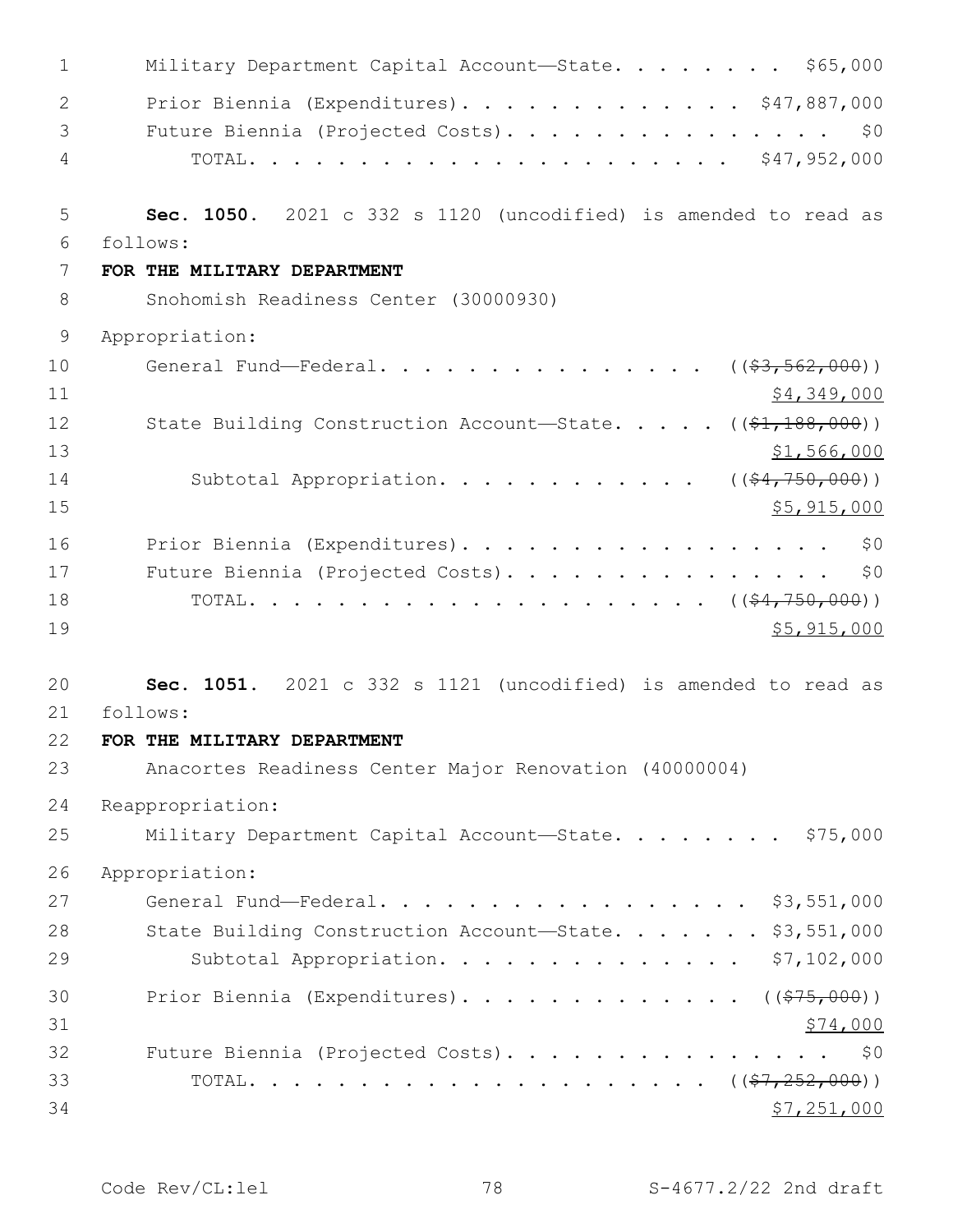| 1  | Sec. 1052. 2021 c 332 s 1123 (uncodified) is amended to read as    |
|----|--------------------------------------------------------------------|
| 2  | follows:                                                           |
| 3  | FOR THE MILITARY DEPARTMENT                                        |
| 4  | Minor Works Program 2019-21 Biennium (40000037)                    |
| 5  | Reappropriation:                                                   |
| 6  | General Fund-Federal. \$20,000,000                                 |
| 7  | State Building Construction Account-State. $($ $(*2, 200, 000))$   |
| 8  | \$2,243,000                                                        |
| 9  | Military Department Capital Account-State. \$109,000               |
| 10 | Subtotal Reappropriation. ( $(\frac{22}{7}\cdot\frac{309}{100})$ ) |
| 11 | \$22,352,000                                                       |
| 12 | Prior Biennia (Expenditures). ( $(\frac{\$691,000}{\$691,000})$    |
| 13 | \$648,000                                                          |
| 14 | Future Biennia (Projected Costs). \$0                              |
| 15 |                                                                    |

(End of part)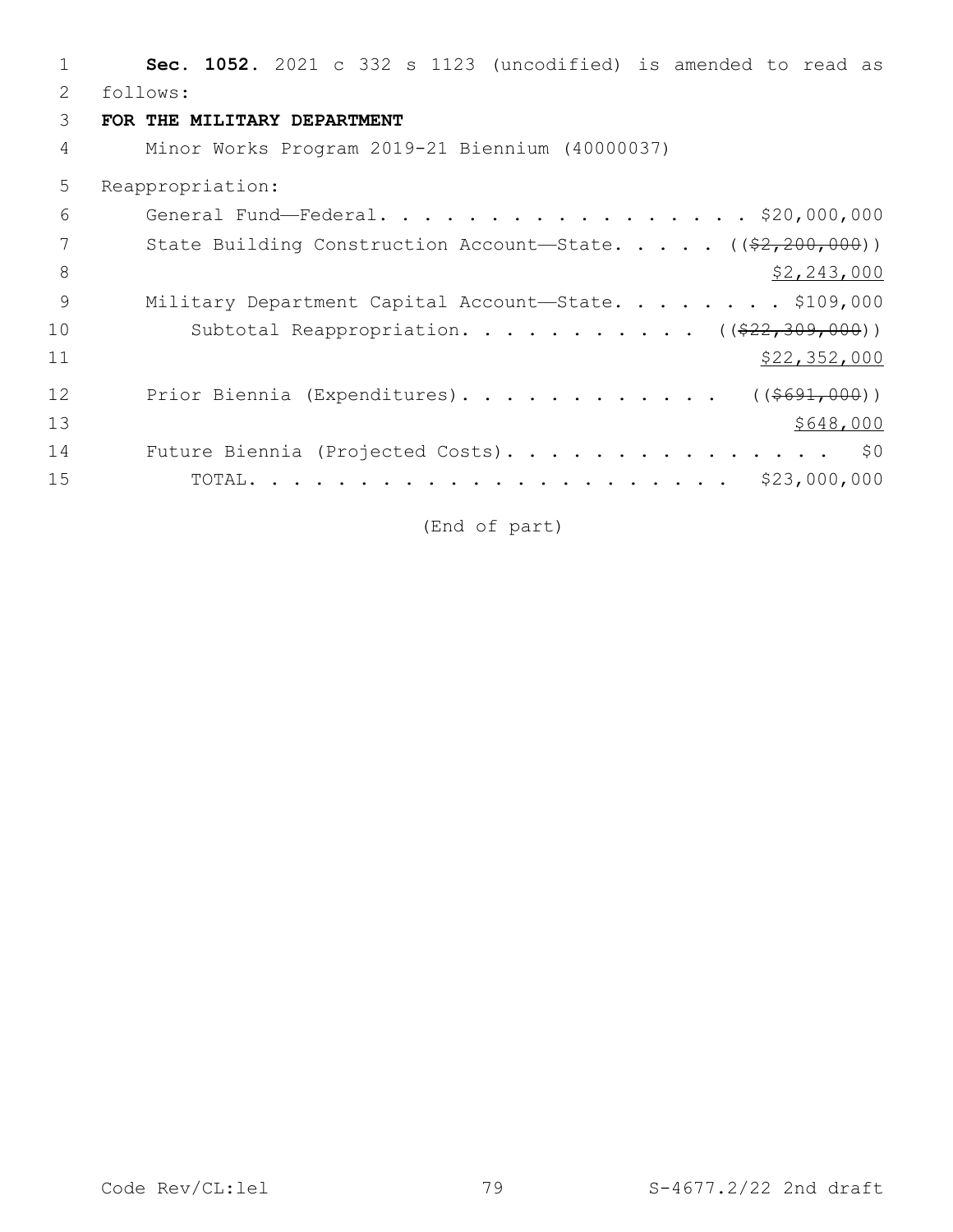| $\mathbf 1$ | PART <sub>2</sub>                                                 |
|-------------|-------------------------------------------------------------------|
| 2           | <b>HUMAN SERVICES</b>                                             |
| 3           | NEW SECTION. Sec. 2001. A new section is added to 2021 c 332      |
| 4           | (uncodified) to read as follows:                                  |
| 5           | FOR THE CRIMINAL JUSTICE TRAINING COMMISSION                      |
| 6           | Omnibus Minor Works (40000014)                                    |
| 7           | Appropriation:                                                    |
| 8           | State Building Construction Account-State. \$735,000              |
| 9           | Prior Biennia (Expenditures).<br>\$0                              |
| 10          | Future Biennia (Projected Costs).<br>\$0                          |
| 11          |                                                                   |
| 12          | Sec. 2002. 2021 c 332 s 2002 (uncodified) is amended to read as   |
| 13          | follows:                                                          |
| 14          | FOR THE DEPARTMENT OF LABOR AND INDUSTRIES                        |
| 15          | L&I HQ Elevators (30000018)                                       |
| 16          | Reappropriation:                                                  |
| 17          | Accident Account-State.<br>( ( \$425,000) )                       |
| 18          | \$612,000                                                         |
| 19          | Medical Aid Account-State. ( $(\frac{2425,000}{1})$               |
| 20          | \$612,000                                                         |
| 21          | Subtotal Reappropriation.<br>( ( \$850,000) )                     |
| 22          | \$1,224,000                                                       |
| 23          | Prior Biennia (Expenditures). ( $(\frac{27.084}{100})$ )          |
| 24          | \$2,710,000                                                       |
| 25          | Future Biennia (Projected Costs). \$0                             |
| 26          |                                                                   |
| 27          | Sec. 2003. 2021 c 332 s 2006 (uncodified) is amended to read as   |
| 28          | follows:                                                          |
| 29          | FOR THE DEPARTMENT OF SOCIAL AND HEALTH SERVICES                  |
| 30          | Western State Hospital New Kitchen and Commissary Building        |
| 31          | (20081319)                                                        |
| 32          | The reappropriation in this section is subject to the following   |
| 33          | conditions and limitations: The reappropriation is subject to the |
| 34          | provisions of section 2003, chapter 2, Laws of 2018.              |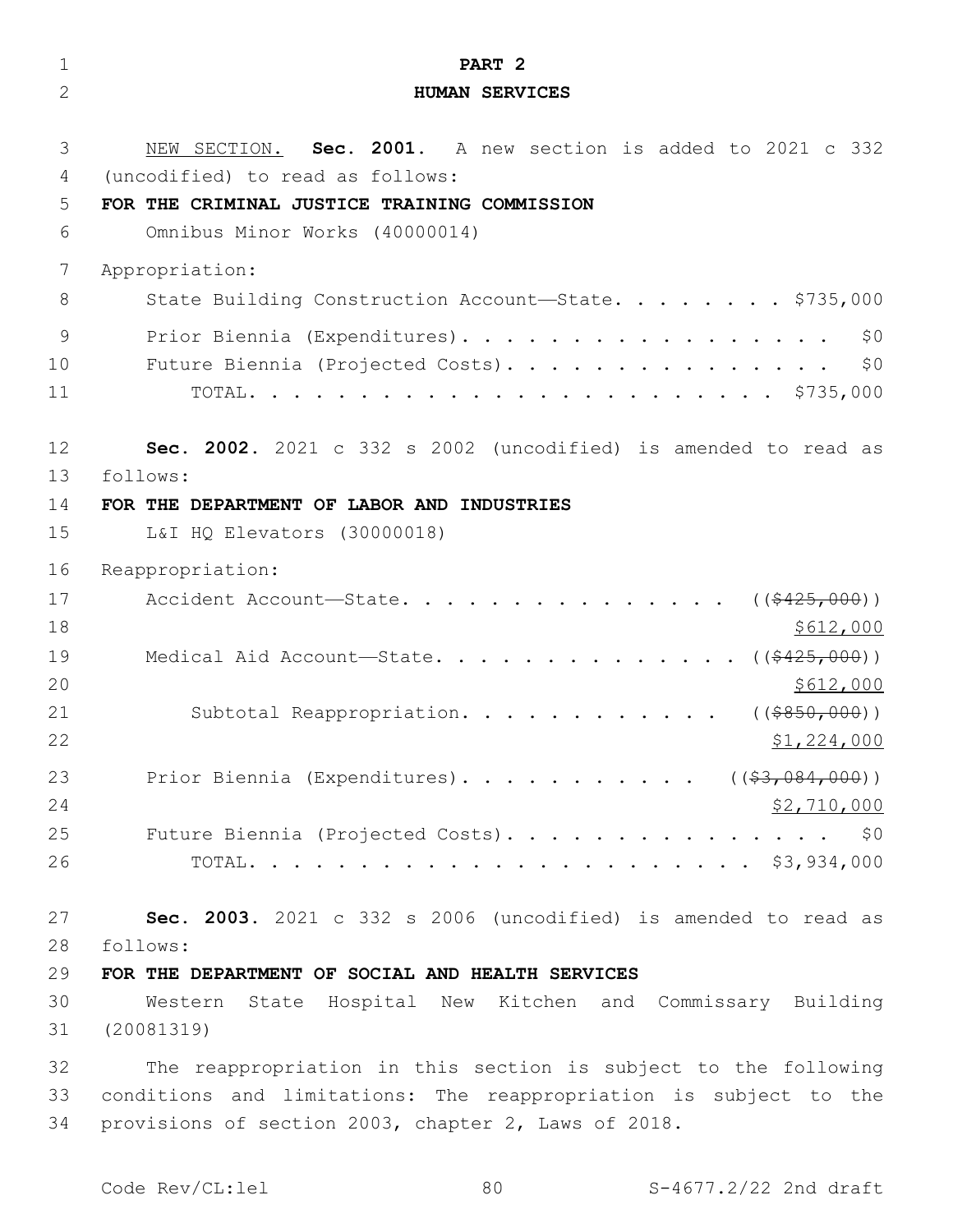|    | Reappropriation:                                                                   |
|----|------------------------------------------------------------------------------------|
|    | State Building Construction Account-State. $($ $($ $\frac{2}{2}, \frac{358}{200})$ |
|    | \$2,441,000                                                                        |
|    | Prior Biennia (Expenditures). ( $(\frac{27}{627}, \frac{832}{600})$ )              |
| .5 | \$27,749,000                                                                       |
| 6  | Future Biennia (Projected Costs). \$0                                              |
|    | TOTAL.                                                                             |

 **Sec. 2004.** 2021 c 332 s 2012 (uncodified) is amended to read as follows: 9

#### **FOR THE DEPARTMENT OF SOCIAL AND HEALTH SERVICES**

Fircrest School-Nursing Facilities: Replacement (30002755)

12 The appropriations in this section  $((\pm s))$  are subject to the 13 following conditions and limitations:

 (1) It is the intent of the legislature to further the recommendations of the December 2019 report from the William D. Ruckleshaus center to redesign the intermediate care facility of the Fircrest Residential Habilitation Center to function as short-term crisis stabilization and intervention. It is also the intent of the legislature to concentrate the footprint of the Fircrest Residential Habilitation Center on the northern portion of the property. As a result, \$7,750,000 of the appropriation in this section is provided 22 solely for design of a 120-bed nursing facility.

 (2) \$2,243,000 of the appropriation is provided solely to relocate the adult training program to a different location on the Fircrest Rehabilitation Center campus. The department must consider the proposal to redesign the facility as a short-term crisis stabilization and intervention when devising options for relocation of the adult training program and submit a report of these options to 29 the legislature no later than December 1, 2022.

 (3) The department must seek input from individuals with intellectual and developmental disabilities, including the residents at Fircrest and their families or guardians, in design of a nursing 33 facility.

Reappropriation:

State Building Construction Account—State. . . . . . . . \$58,000

Appropriation:

State Building Construction Account—State. . . . . . . \$9,993,000

Code Rev/CL:lel 81 81 S-4677.2/22 2nd draft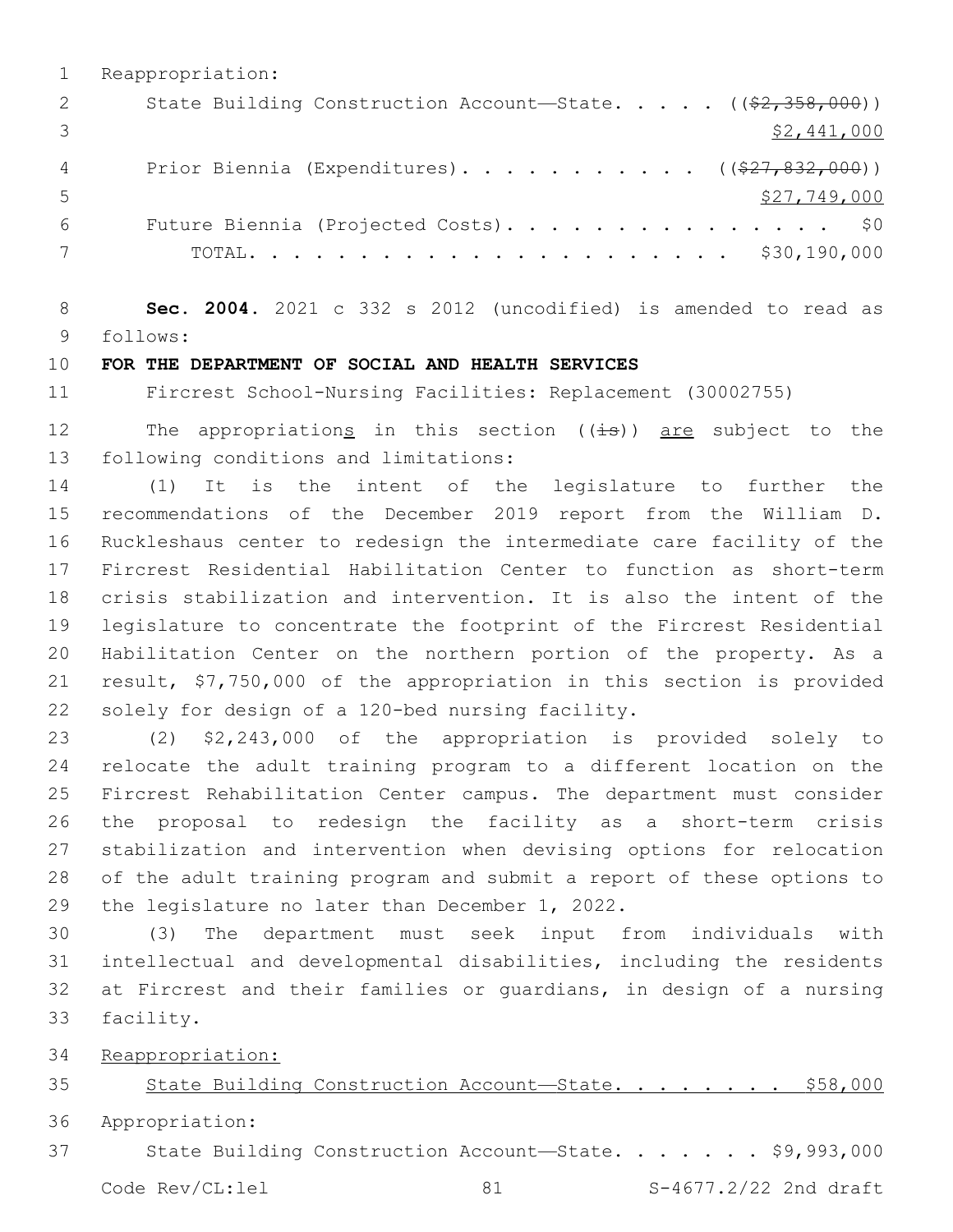| $\mathbf{1}$   | Prior Biennia (Expenditures). ( $(\frac{2242,000}{s})$                       |
|----------------|------------------------------------------------------------------------------|
| $\mathbf{2}$   | \$184,000                                                                    |
| 3              | Future Biennia (Projected Costs).<br>\$0                                     |
| 4              |                                                                              |
| 5              | Sec. 2005. 2021 c 332 s 2014 (uncodified) is amended to read as              |
| 6              | follows:                                                                     |
| 7<br>8         | FOR THE DEPARTMENT OF SOCIAL AND HEALTH SERVICES                             |
|                | Eastern State Hospital-Westlake: New HVAC DDC Controls (30002759)            |
| $\overline{9}$ | Reappropriation:                                                             |
| 10             | State Building Construction Account-State. \$1,227,000                       |
| 11             | Appropriation:                                                               |
| 12             | ((Coronavirus Capital Projects Account-                                      |
| 13             |                                                                              |
| 14             | State Building Construction Account-State. \$1,450,000                       |
| 15             | Prior Biennia (Expenditures). \$1,173,000                                    |
| 16             | Future Biennia (Projected Costs). \$0                                        |
| 17             |                                                                              |
| 18             | Sec. 2006. 2021 c 332 s 2016 (uncodified) is amended to read as              |
| 19             | follows:                                                                     |
| 20             | FOR THE DEPARTMENT OF SOCIAL AND HEALTH SERVICES                             |
| 21             | DOC/DSHS<br>McNeil Island-Infrastructure:<br>Repairs<br>Upgrades<br>$\delta$ |
| 22             | (30003211)                                                                   |
| 23             | Reappropriation:                                                             |
| 24             | State Building Construction Account-State. \$1,234,000                       |
| 25             | Appropriation:                                                               |
| 26             | State Building Construction Account-State. \$685,000                         |
| 27             | Prior Biennia (Expenditures). \$36,000                                       |
| 28             | Future Biennia (Projected Costs). \$0                                        |
| 29             |                                                                              |
| 30             | \$1,955,000                                                                  |
| 31             | NEW SECTION. Sec. 2007. A new section is added to 2021 c 332                 |
| 32             | (uncodified) to read as follows:                                             |
| 33             | FOR THE DEPARTMENT OF SOCIAL AND HEALTH SERVICES                             |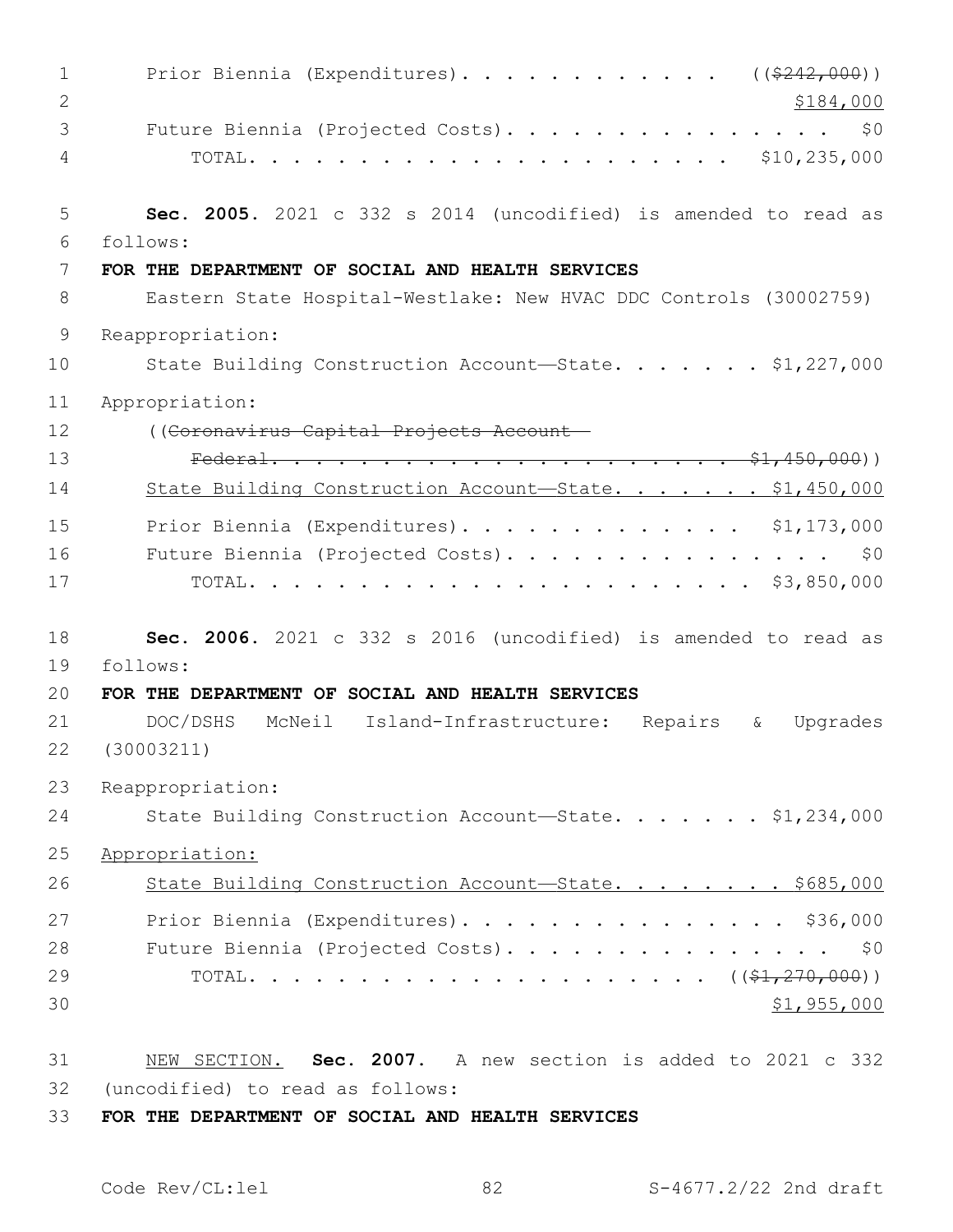Special Commitment Center-Campus: HVAC Units Replacement (30003586) Appropriation: 4 State Building Construction Account—State. . . . . . \$2,050,000 5 Prior Biennia (Expenditures). . . . . . . . . . . . . . . . \$0 Future Biennia (Projected Costs). . . . . . . . . . . . . . . \$0 TOTAL. . . . . . . . . . . . . . . . . . . . . . . \$2,050,000 **Sec. 2008.** 2021 c 332 s 2046 (uncodified) is amended to read as follows: 9 **FOR THE DEPARTMENT OF SOCIAL AND HEALTH SERVICES** Minor Works Program Projects: Statewide 2021-23 (40000569) The appropriation in this section is subject to the following conditions and limitations: \$250,000 of the appropriation in this section is provided solely for the department to complete a comprehensive review and plan of the water system on the Fircrest 16 campus. Appropriation: 18 State Building Construction Account—State. . . . ((\$2,755,000)) \$3,180,000 20 Prior Biennia (Expenditures). . . . . . . . . . . . . . . . \$0 21 Future Biennia (Projected Costs). . . . . . . . . . \$13,750,000 22 TOTAL. . . . . . . . . . . . . . . . . . ((<del>\$16,505,000</del>)) \$16,930,000 **Sec. 2009.** 2021 c 332 s 2047 (uncodified) is amended to read as follows: 25 **FOR THE DEPARTMENT OF SOCIAL AND HEALTH SERVICES** Minor Works Preservation Projects: Statewide 2021-23 (40000571) Appropriation: 29 State Building Construction Account—State. . . . . ((<del>\$6,950,000</del>))  $30 \div 9,480,000$  Charitable, Educational, Penal, and Reformatory Institutions Account—State. . . . . . . . . . . . \$1,845,000 33 Subtotal Appropriation. . . . . . . . . . . ((\$8,795,000)) \$11,325,000 Prior Biennia (Expenditures). . . . . . . . . . . . . . . . . \$0

Code Rev/CL:lel 83 83 S-4677.2/22 2nd draft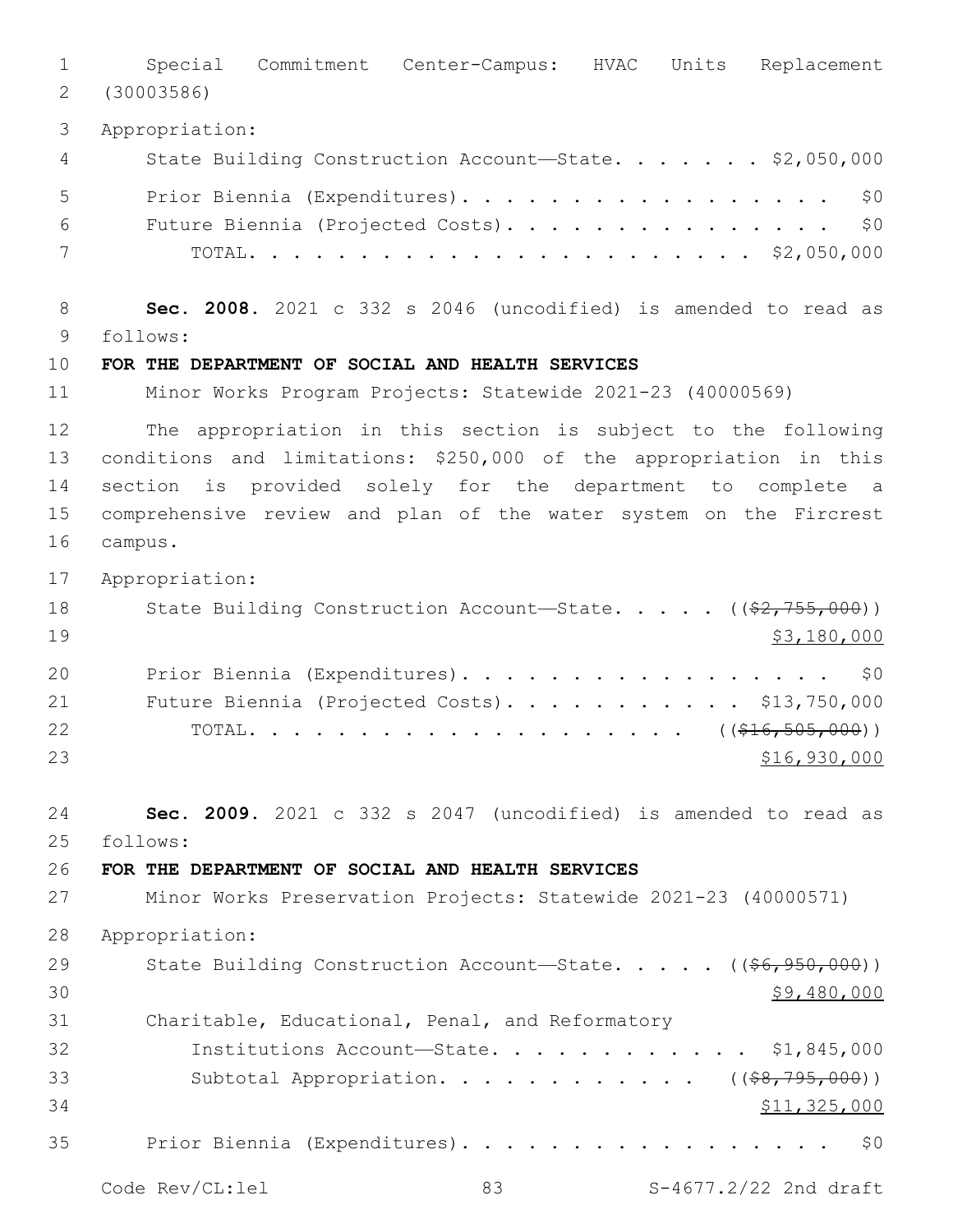1 Future Biennia (Projected Costs). . . . . . . . . . \$21,000,000 2 TOTAL. . . . . . . . . . . . . . . . . . ((<del>\$29,795,000</del>)) \$32,325,000 **Sec. 2010.** 2021 c 332 s 2048 (uncodified) is amended to read as follows: 5 **FOR THE DEPARTMENT OF SOCIAL AND HEALTH SERVICES** Transitional Care Center-Main Building: Patient Rooms Cooling (40000574) Appropriation: ((Coronavirus Capital Projects Account— Federal. . . . . . . . . . . . . . . . . . . . . \$2,335,000)) 12 Coronavirus State Fiscal Recovery Fund-Federal. . . . \$2,335,000 13 Prior Biennia (Expenditures). . . . . . . . . . . . . . . . \$0 Future Biennia (Projected Costs). . . . . . . . . . . . . . . \$0 TOTAL. . . . . . . . . . . . . . . . . . . . . . . \$2,335,000 NEW SECTION. **Sec. 2011.** A new section is added to 2021 c 332 17 (uncodified) to read as follows: **FOR THE DEPARTMENT OF SOCIAL AND HEALTH SERVICES** Fircrest School-ICF Cottages: HVAC and Water Heater Improvements (40000946) Appropriation: 22 State Building Construction Account-State. . . . . . \$5,780,000 23 Prior Biennia (Expenditures). . . . . . . . . . . . . . . . \$0 24 Future Biennia (Projected Costs). . . . . . . . . . . . . . \$0 TOTAL. . . . . . . . . . . . . . . . . . . . . . . \$5,780,000 NEW SECTION. **Sec. 2012.** A new section is added to 2021 c 332 27 (uncodified) to read as follows: **FOR THE DEPARTMENT OF SOCIAL AND HEALTH SERVICES** Western State Hospital-Building 29: CMS Certification (40000948) Appropriation: 31 State Building Construction Account—State. . . . . . . \$440,000 32 Prior Biennia (Expenditures). . . . . . . . . . . . . . . . \$0 33 Future Biennia (Projected Costs). . . . . . . . . . . . . . \$0 TOTAL. . . . . . . . . . . . . . . . . . . . . . . . \$440,000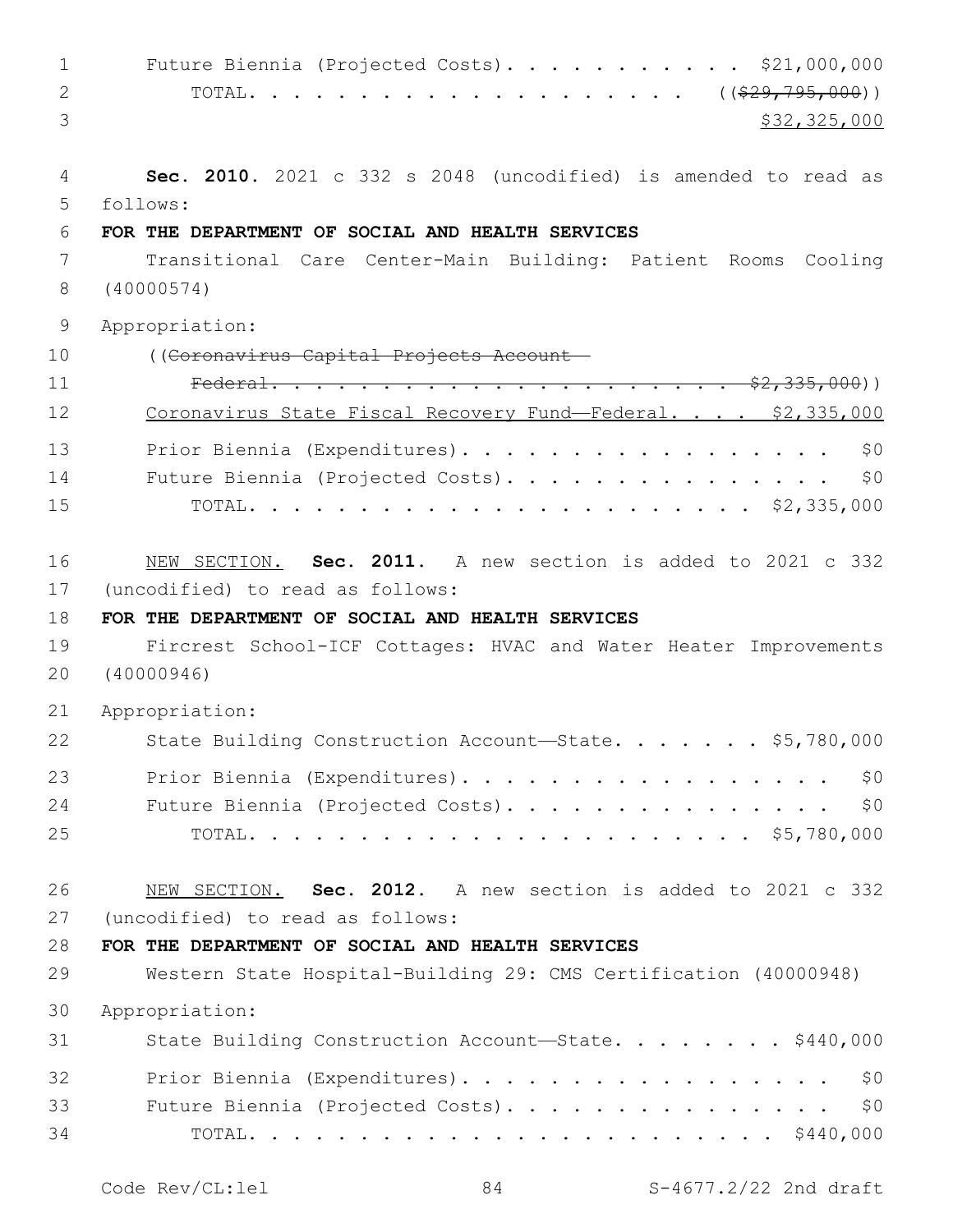**Sec. 2013.** 2021 c 332 s 2050 (uncodified) is amended to read as follows: 2 **FOR THE DEPARTMENT OF SOCIAL AND HEALTH SERVICES** Western State Hospital-Building 29: Roofing Replacement (40000589) Appropriation: 7 State Building Construction Account—State. . . . . ((\$2,285,000))  $\frac{1}{5}$ ,035,000 9 Prior Biennia (Expenditures). . . . . . . . . . . . . . . . \$0 10 Future Biennia (Projected Costs). . . . . . . . . . . . . . \$0 TOTAL. . . . . . . . . . . . . . . . . . . . . ((\$2,285,000)) \$5,035,000 **Sec. 2014.** 2021 c 332 s 2062 (uncodified) is amended to read as follows: 14 **FOR THE DEPARTMENT OF HEALTH** Drinking Water Preconstruction Loans (30000334) Reappropriation: 18 Drinking Water Assistance Account—State. . . . . ((\$5,115,000)) \$5,415,000 20 Prior Biennia (Expenditures). . . . . . . . . . . . . \$585,000 21 Future Biennia (Projected Costs). . . . . . . . . . . . . . \$0 TOTAL. . . . . . . . . . . . . . . . . . . . . ((\$5,700,000)) \$6,000,000 **Sec. 2015.** 2021 c 332 s 2063 (uncodified) is amended to read as follows: 25 **FOR THE DEPARTMENT OF HEALTH** Public Health Lab South Laboratory Addition (30000379) Appropriation: ((Coronavirus Capital Projects Account— Federal. . . . . . . . . . . . . . . . . . . . . \$4,933,000)) 31 State Building Construction Account—State. . . . . . \$4,933,000 Prior Biennia (Expenditures). . . . . . . . . . . . . . \$196,000 33 Future Biennia (Projected Costs). . . . . . . . . . \$66,519,000 TOTAL. . . . . . . . . . . . . . . . . . . . . . \$71,648,000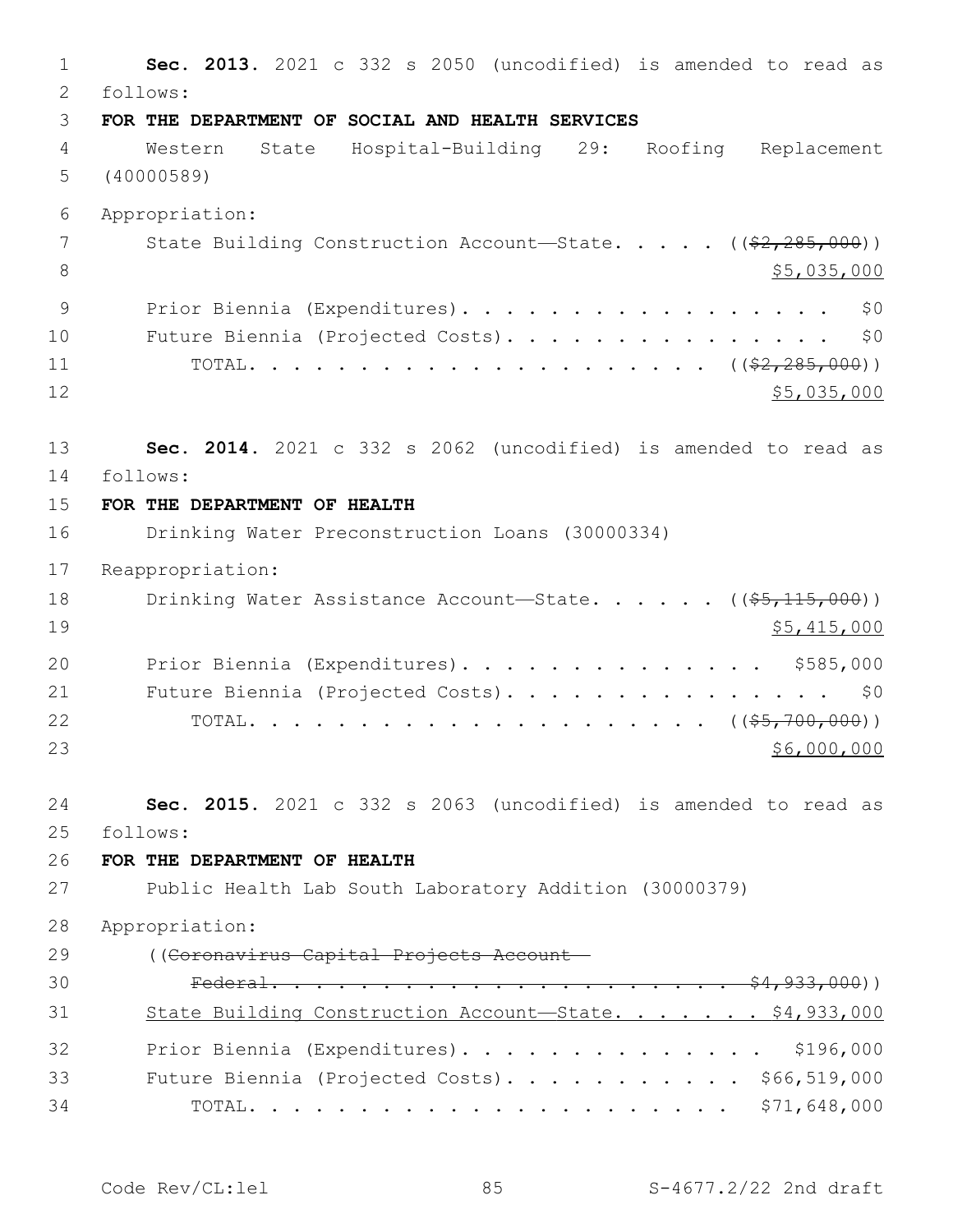**Sec. 2016.** 2021 c 332 s 2065 (uncodified) is amended to read as follows: 2 **FOR THE DEPARTMENT OF HEALTH** Drinking Water Construction Loans (30000409) The reappropriation in this section is subject to the following conditions and limitations: The reappropriation is subject to the provisions of section 2034, chapter 2, Laws of 2018. Reappropriation: 9 Drinking Water Assistance Account—State. . . . . ((\$38,529,000))  $\frac{10}{248,390,000}$ 11 Prior Biennia (Expenditures)........... ((\$69,609,000)) 12 \$69,610,000 13 Future Biennia (Projected Costs). . . . . . . . . . . . . . \$0 14 TOTAL. . . . . . . . . . . . . . . . . . ((<del>\$108,138,000</del>))  $$118,000,000$  **Sec. 2017.** 2021 c 332 s 2066 (uncodified) is amended to read as follows: 17 **FOR THE DEPARTMENT OF HEALTH** Drinking Water System Repairs and Consolidation (40000006) The reappropriation in this section is subject to the following conditions and limitations: The reappropriation is subject to the provisions of section 2035, chapter 2, Laws of 2018. Reappropriation: 24 State Building Construction Account—State. . . . . ((\$1,000,000)) \$1,462,000 26 Prior Biennia (Expenditures). . . . . . . . . . ((\$2,858,000)) 27 \$3,538,000 28 Future Biennia (Projected Costs). . . . . . . . . . . . . . \$0 TOTAL. . . . . . . . . . . . . . . . . . . . . ((\$3,858,000)) \$5,000,000 **Sec. 2018.** 2021 c 332 s 2068 (uncodified) is amended to read as follows: 32 **FOR THE DEPARTMENT OF HEALTH** 2019-21 Drinking Water Assistance Program (40000025) Reappropriation: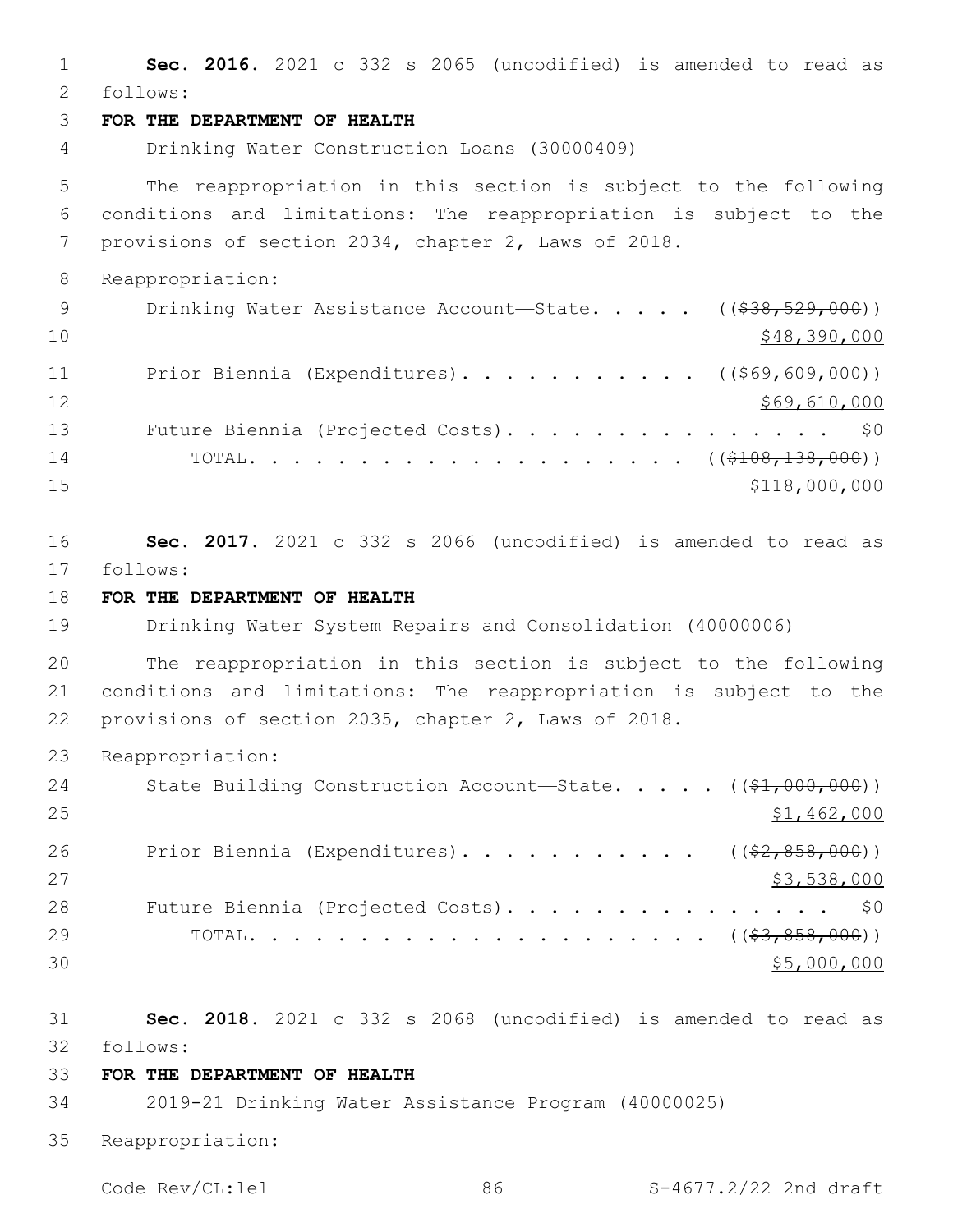1 Drinking Water Assistance Account—Federal. . . . ((\$31,000,000)) 2 \$33,697,000 3 Prior Biennia (Expenditures). . . . . . . . . . . ((\$4,000,000))  $\frac{4}{71,303,000}$  Future Biennia (Projected Costs). . . . . . . . . . . . . . . \$0 TOTAL. . . . . . . . . . . . . . . . . . . . . . \$35,000,000 **Sec. 2019.** 2021 c 332 s 2069 (uncodified) is amended to read as follows: 8 **FOR THE DEPARTMENT OF HEALTH** 2019-21 Drinking Water System Repairs and Consolidation (40000027) The reappropriation in this section is subject to the following conditions and limitations: The reappropriation is subject to the provisions of section 2068, chapter 413, Laws of 2019. Reappropriation: 16 State Building Construction Account—State. . . . . . ((\$750,000)) \$1,380,000 18 Prior Biennia (Expenditures). . . . . . . . . . . . ((\$21,000)) 19 \$120,000 20 Future Biennia (Projected Costs). . . . . . . . . . . . . . \$0 TOTAL. . . . . . . . . . . . . . . . . . . . . . ((\$771,000))  $$1,500,000$  **Sec. 2020.** 2021 c 332 s 2071 (uncodified) is amended to read as follows: 24 **FOR THE DEPARTMENT OF HEALTH** E-wing Remodel to a Molecular Laboratory (40000032) Appropriation: ((Coronavirus Capital Projects Account— Federal. . . . . . . . . . . . . . . . . . . . . . \$216,000)) State Building Construction Account—State. . . . . . . . \$216,000 Prior Biennia (Expenditures). . . . . . . . . . . . . . . . . \$0 32 Future Biennia (Projected Costs). . . . . . . . . . \$14,179,000 TOTAL. . . . . . . . . . . . . . . . . . . . . . \$14,395,000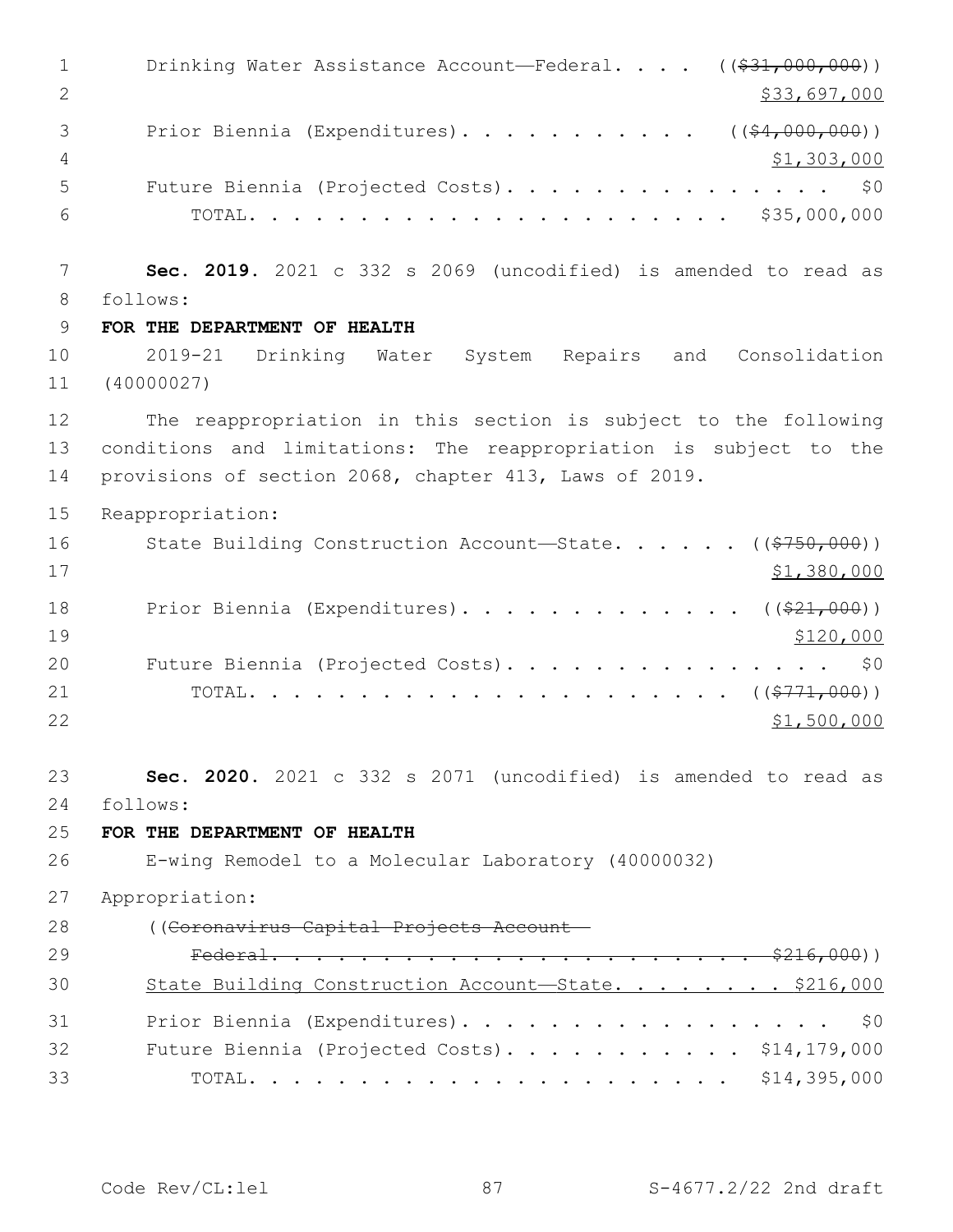**Sec. 2021.** 2021 c 332 s 2072 (uncodified) is amended to read as follows: 2

## **FOR THE DEPARTMENT OF HEALTH**

Replace Air Handling Unit (AHU) in A/Q-wings (40000034)

Appropriation:

| 6  | ((Coronavirus Capital Projects Account-                     |
|----|-------------------------------------------------------------|
|    |                                                             |
| -8 | Coronavirus State Fiscal Recovery Fund-Federal. \$1,894,000 |
|    | Prior Biennia (Expenditures). \$0                           |
| 10 | Future Biennia (Projected Costs). \$0                       |
| 11 |                                                             |

 **Sec. 2022.** 2021 c 332 s 2075 (uncodified) is amended to read as follows: 13

#### **FOR THE DEPARTMENT OF HEALTH**

2021-23 Drinking Water Assistance Program (40000049)

 The appropriation in this section is subject to the following 17 conditions and limitations:

 (1) For projects involving repair, replacement, or improvement of a clean water infrastructure facility or other public works facility for which an investment grade efficiency audit is reasonably obtainable, the department must require as a contract condition that the project sponsor undertake an investment grade efficiency audit. The project sponsor may finance the costs of the audit as part of its 24 drinking water state revolving fund program loan.

 (2) The department must encourage local government use of federally funded drinking water infrastructure programs operated by the United States department of agriculture rural development.

Appropriation:

| 29 | Drinking Water Assistance Account—Federal. $($ $($ $\frac{24}{634}$ , 000, 000)) |
|----|----------------------------------------------------------------------------------|
| 30 | \$97,000,000                                                                     |
| 31 | Prior Biennia (Expenditures). \$0                                                |
| 32 | Future Biennia (Projected Costs). \$0                                            |
| 33 |                                                                                  |
| 34 | \$97,000,000                                                                     |

 **Sec. 2023.** 2021 c 332 s 2076 (uncodified) is amended to read as follows: 36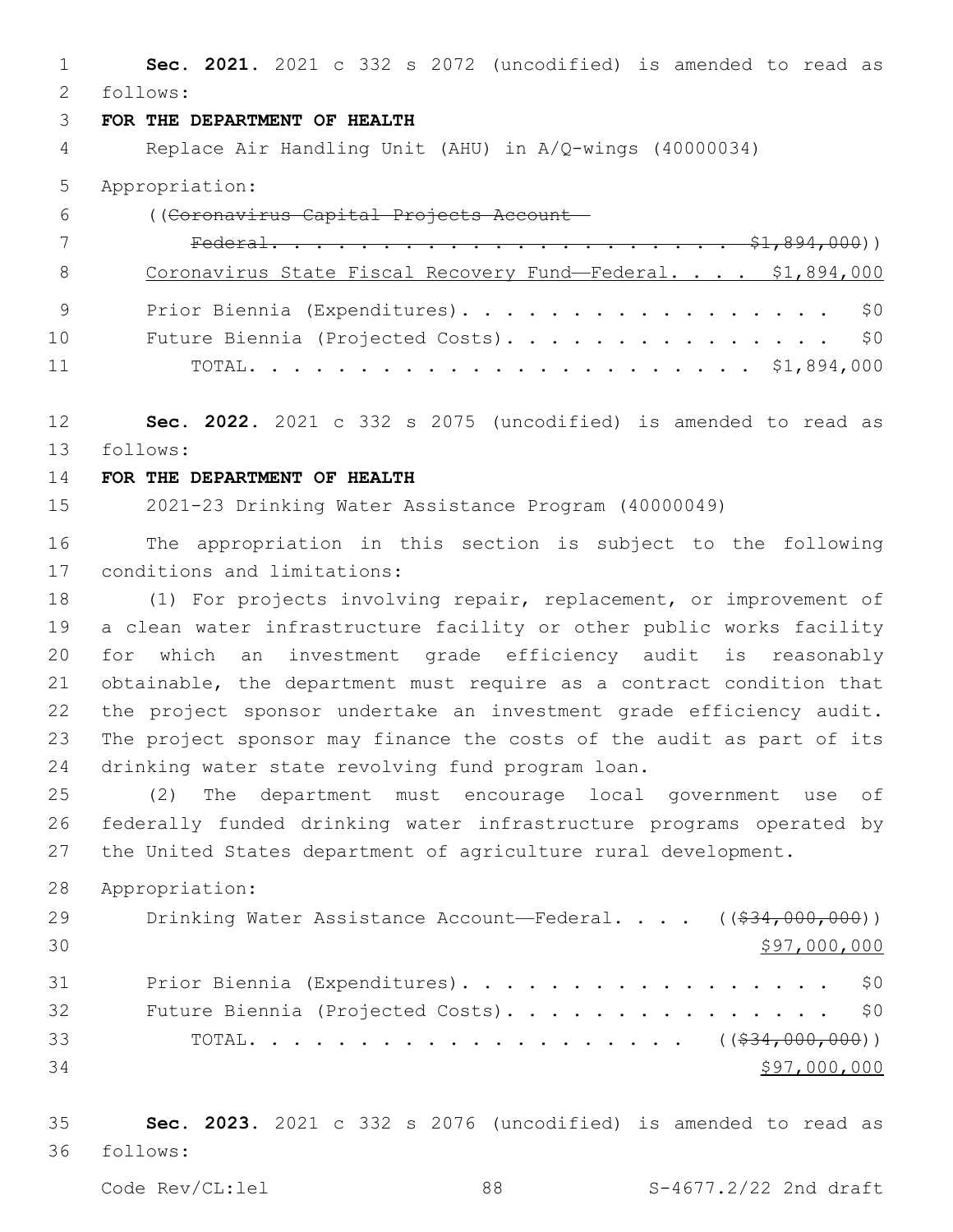**FOR THE DEPARTMENT OF HEALTH**

 2021-23 Drinking Water Construction Loans - State Match (40000051)

 The appropriation in this section is subject to the following 5 conditions and limitations:

 (1) For projects involving repair, replacement, or improvement of a clean water infrastructure facility or other public works facility for which an investment grade efficiency audit is reasonably obtainable, the department of health must require as a contract condition that the project sponsor undertake an investment grade efficiency audit. The project sponsor may finance the costs of the audit as part of its drinking water state revolving fund program 13 loan.

 (2) The department must encourage local government use of federally funded drinking water infrastructure programs operated by the United States department of agriculture rural development.

Appropriation:

| 18 | Drinking Water Assistance Account-State. $($ $($ \$11,000,000)) |  |
|----|-----------------------------------------------------------------|--|
| 19 | \$14,500,000                                                    |  |
| 20 | Prior Biennia (Expenditures). \$0                               |  |
| 21 | Future Biennia (Projected Costs). \$0                           |  |
| 22 |                                                                 |  |
| 23 | \$14,500,000                                                    |  |

 NEW SECTION. **Sec. 2024.** A new section is added to 2021 c 332 (uncodified) to read as follows: 25

**FOR THE DEPARTMENT OF HEALTH**

2022 Small and Disadvantaged Communities DW (92000031)

Appropriation:

| 29 | General Fund—Federal. \$800,000       |
|----|---------------------------------------|
| 30 | Prior Biennia (Expenditures). \$0     |
| 31 | Future Biennia (Projected Costs). \$0 |
| 32 |                                       |

- NEW SECTION. **Sec. 2025.** A new section is added to 2021 c 332 (uncodified) to read as follows: 34
- **FOR THE DEPARTMENT OF HEALTH**
- Generator for New Central Boiler Plant (40000053)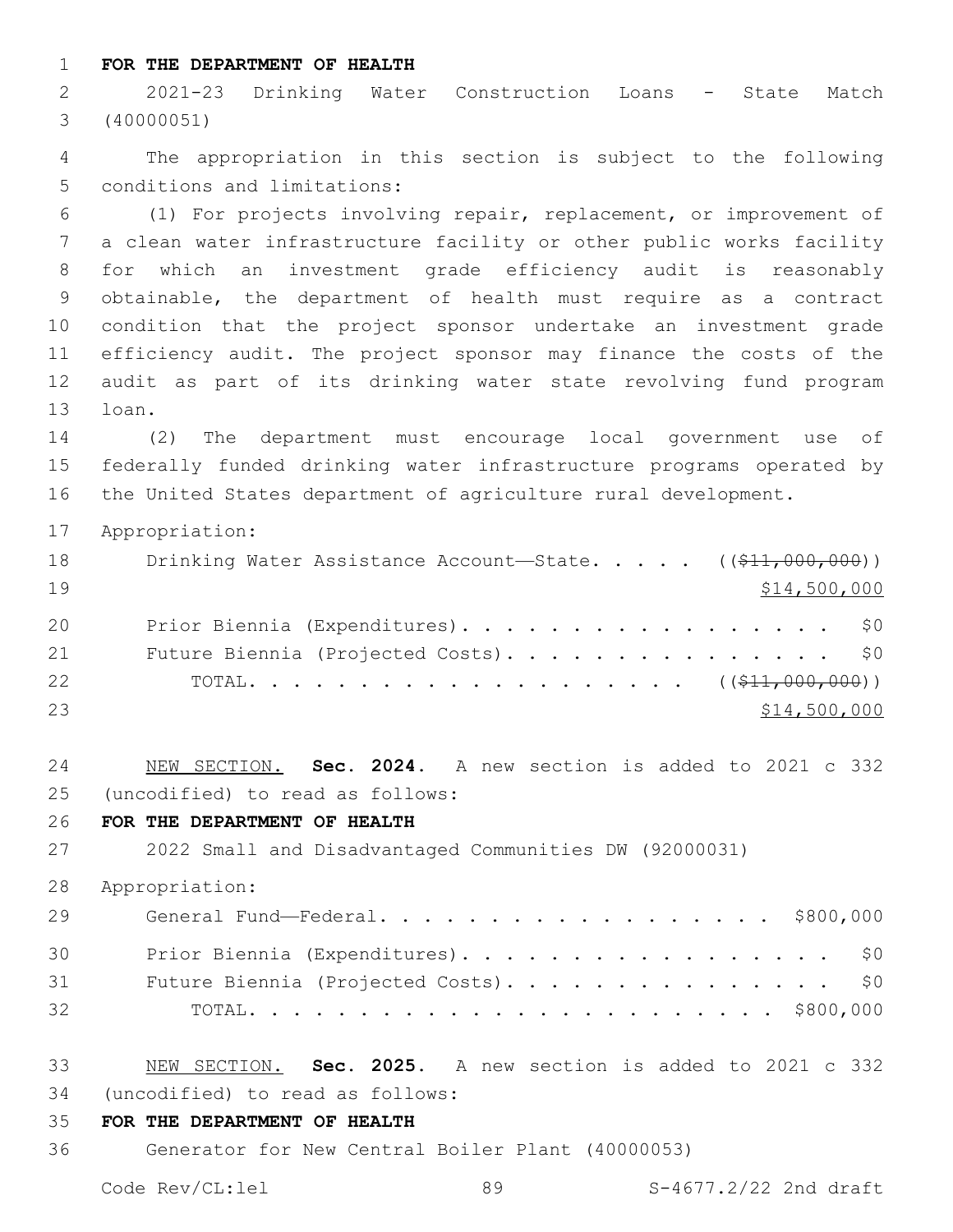| $\mathbf 1$ | Appropriation:                                                        |
|-------------|-----------------------------------------------------------------------|
| 2           | State Building Construction Account-State. \$1,837,000                |
| 3           | Prior Biennia (Expenditures).<br>\$0                                  |
| 4           | Future Biennia (Projected Costs).<br>\$0                              |
| 5           |                                                                       |
| 6           | NEW SECTION. Sec. 2026. A new section is added to 2021 c 332          |
| 7           | (uncodified) to read as follows:                                      |
| 8           | FOR THE DEPARTMENT OF HEALTH                                          |
| 9           | Improve Critical Water Infrastructure (40000058)                      |
| 10          | Appropriation:                                                        |
| 11          | Drinking Water Assistance Account-State. \$20,000,000                 |
| 12          | Prior Biennia (Expenditures).<br>\$0                                  |
| 13          | Future Biennia (Projected Costs). \$70,000,000                        |
| 14          | \$90,000,000                                                          |
|             |                                                                       |
| 15          | NEW SECTION. Sec. 2027. A new section is added to 2021 c 332          |
| 16          | (uncodified) to read as follows:                                      |
| 17          | FOR THE DEPARTMENT OF HEALTH                                          |
| 18          | 2023 DWSRF Preconstruction Loans (40000059)                           |
| 19          | Appropriation:                                                        |
| 20          | Drinking Water Assistance Account-State. \$400,000                    |
| 21          | Prior Biennia (Expenditures).<br>\$0                                  |
| 22          | Future Biennia (Projected Costs). \$5,600,000                         |
| 23          |                                                                       |
| 24          | Sec. 2028. 2021 c 332 s 2080 (uncodified) is amended to read as       |
| 25          | follows:                                                              |
| 26          | FOR THE DEPARTMENT OF VETERANS AFFAIRS                                |
| 27          | WVH HVAC Retrofit (40000006)                                          |
| 28          | Reappropriation:                                                      |
| 29          | State Building Construction Account-State. $($ $($ $\frac{259}{100})$ |
| 30          | \$441,000                                                             |
| 31          | Prior Biennia (Expenditures). ( $(\frac{\$162,000}{\$162,000})$ )     |
| 32          | \$309,000                                                             |
| 33          | Future Biennia (Projected Costs). \$0                                 |
| 34          |                                                                       |
|             | Code Rev/CL:lel<br>90<br>S-4677.2/22 2nd draft                        |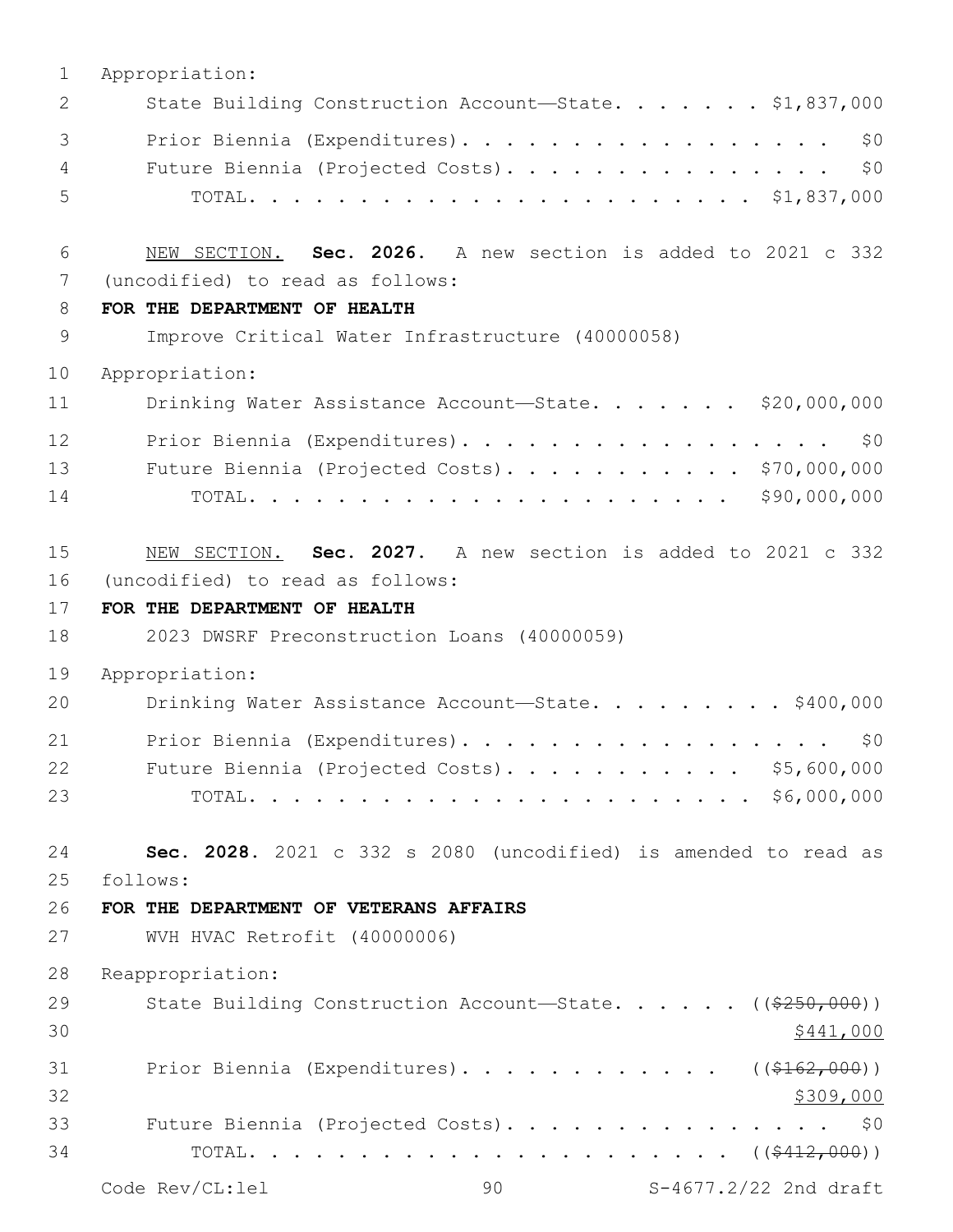1 \$750,000

 NEW SECTION. **Sec. 2029.** A new section is added to 2021 c 332 3 (uncodified) to read as follows: **FOR THE DEPARTMENT OF VETERANS AFFAIRS** Transitional Housing Capital Improvements (40000066) Appropriation: General Fund—Federal. . . . . . . . . . . . . . . . . \$2,400,000 8 Prior Biennia (Expenditures). . . . . . . . . . . . . . . . \$0 9 Future Biennia (Projected Costs). . . . . . . . . . . . . . \$0 TOTAL. . . . . . . . . . . . . . . . . . . . . . . \$2,400,000 **Sec. 2030.** 2021 c 332 s 2082 (uncodified) is amended to read as follows: 12 **FOR THE DEPARTMENT OF VETERANS AFFAIRS** DVA ARPA Federal Funds & State Match (91000013) The appropriations in this section are subject to the following 16 conditions and limitations: (1) The department is granted federal expenditure authority in anticipation of the receipt of federal competitive grant funding for which it is eligible to apply under section 8004 of the American 20 rescue plan act of 2021, P.L. 117-2. (2) Funding appropriated in this section must be used for 22 projects in the following priority order: (a) The WVH HVAC Retrofit project (40000006); and (b) Minor works projects that meet the requirements set forth in section 8004 of the American rescue plan act of 2021, P.L. 117-2. (3) The state building construction account—state appropriation in this section must be used as state match funds to leverage the federal funding described in subsection (1) of this section. Any amount that exceeds the level of state match funds required to maximize the federal funding opportunity must be placed in unallotted status.31 Appropriation: General Fund—Federal. . . . . . . . . . . . . . . . . \$24,515,000 34 State Building Construction Account—State. . . . . ((<del>\$8,584,000</del>)) \$10,884,000 Subtotal Appropriation. . . . . . . . . . . . ((\$33,099,000))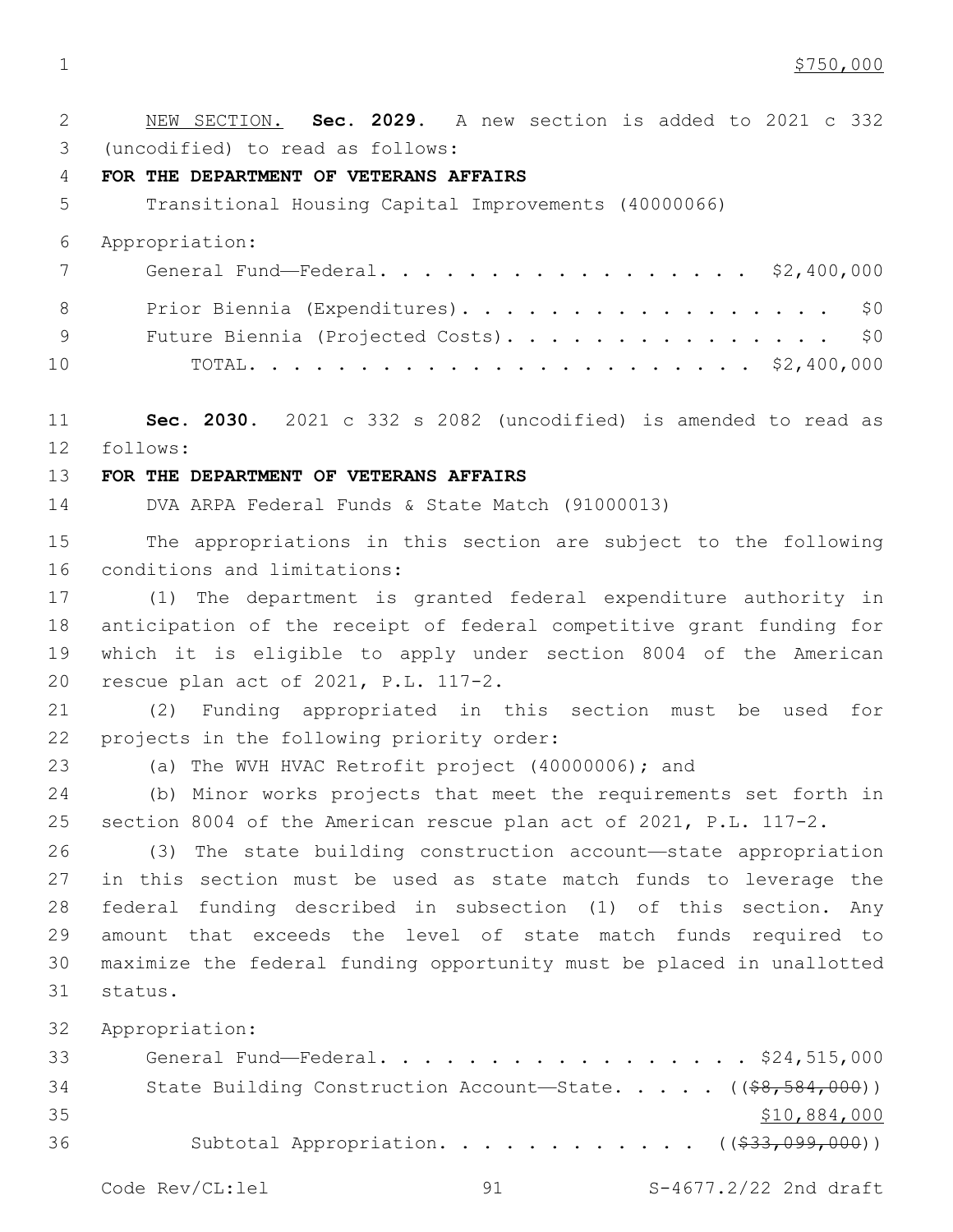1 \$35,399,000

| 2  | \$0<br>Prior Biennia (Expenditures).                               |
|----|--------------------------------------------------------------------|
|    |                                                                    |
| 3  | \$0<br>Future Biennia (Projected Costs).                           |
| 4  |                                                                    |
| 5  | \$35,399,000                                                       |
| 6  | Sec. 2031. 2021 c 332 s 2084 (uncodified) is amended to read as    |
| 7  | follows:                                                           |
| 8  | FOR THE DEPARTMENT OF CHILDREN, YOUTH, AND FAMILIES                |
| 9  | Echo Glen-Housing Unit: Acute Mental Health Unit (30002736)        |
| 10 | Reappropriation:                                                   |
| 11 | State Building Construction Account-State. $($ $(*7, 000, 000) )$  |
| 12 | \$9,174,000                                                        |
| 13 | Prior Biennia (Expenditures). ( $(\frac{2}{62}, 600, 000)$ )       |
| 14 | \$426,000                                                          |
| 15 | Future Biennia (Projected Costs).<br>\$0                           |
| 16 |                                                                    |
|    |                                                                    |
| 17 | Sec. 2032. 2021 c 332 s 2085 (uncodified) is amended to read as    |
| 18 | follows:                                                           |
|    |                                                                    |
| 19 | FOR THE DEPARTMENT OF CHILDREN, YOUTH, AND FAMILIES                |
| 20 | Green Hill School-Recreation Building: Replacement (30003237)      |
| 21 | Reappropriation:                                                   |
| 22 | State Building Construction Account-State. \$181,000               |
| 23 | Appropriation:                                                     |
| 24 | State Building Construction Account-State. \$29,962,000            |
| 25 | Prior Biennia (Expenditures). ( $(\frac{1}{2}, \frac{200}{100})$ ) |
| 26 | \$1,619,000                                                        |
| 27 | Future Biennia (Projected Costs). \$0                              |
| 28 |                                                                    |
|    |                                                                    |
| 29 | Sec. 2033. 2021 c 332 s 2086 (uncodified) is amended to read as    |
| 30 | follows:                                                           |
| 31 | FOR THE DEPARTMENT OF CHILDREN, YOUTH, AND FAMILIES                |
| 32 | Minor Works Preservation Projects: Statewide 2019-21 (40000400)    |
| 33 | Reappropriation:                                                   |
| 34 | State Building Construction Account-State. \$750,000               |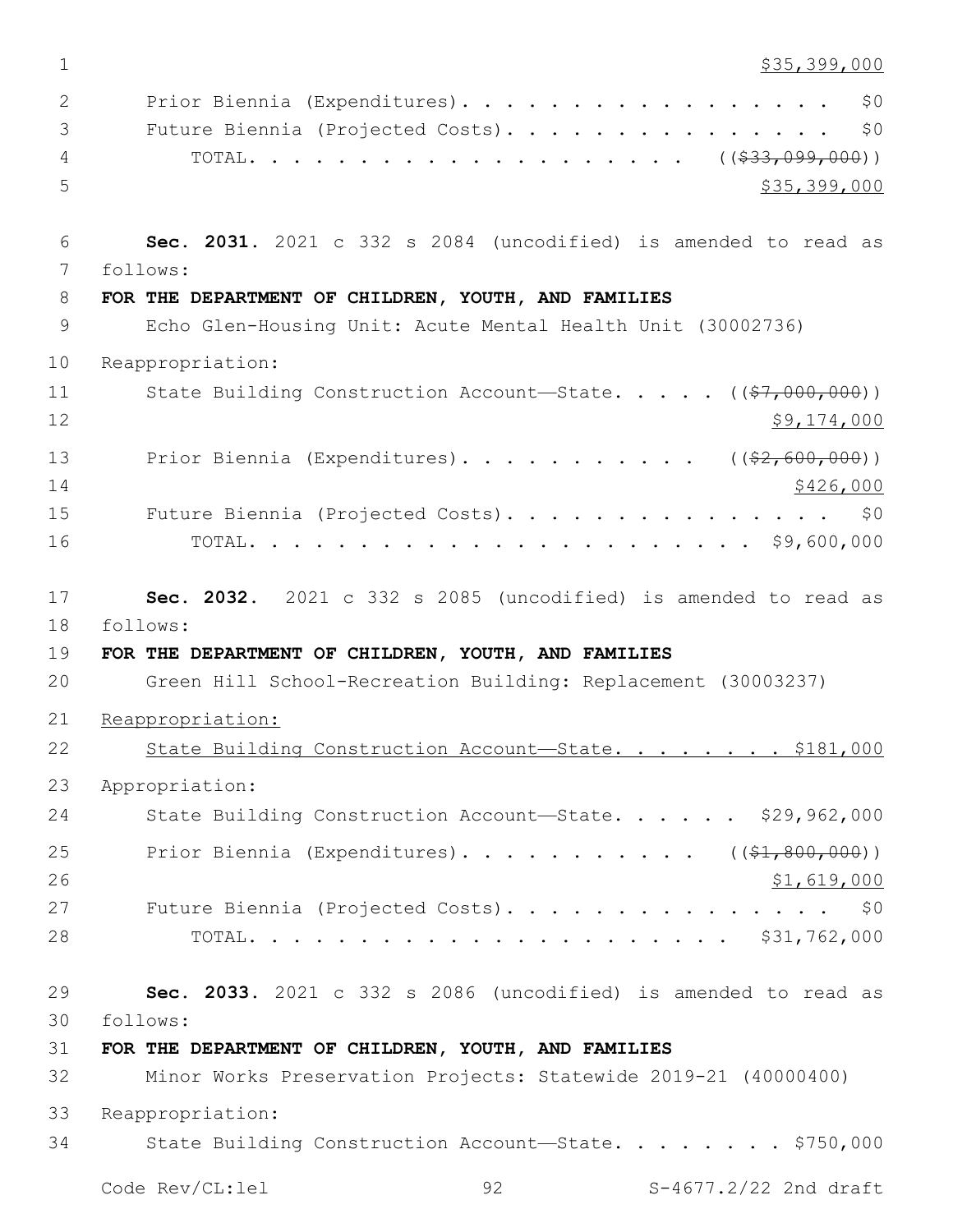| $\mathbf 1$<br>$\overline{2}$ | Prior Biennia (Expenditures). ( $(\frac{2}{2}, 250, 000)$ )<br>\$1,690,000                       |
|-------------------------------|--------------------------------------------------------------------------------------------------|
| 3<br>4<br>5                   | Future Biennia (Projected Costs).<br>\$0<br>\$2,440,000                                          |
| 6<br>7                        | NEW SECTION. Sec. 2034. A new section is added to 2021 c 332<br>(uncodified) to read as follows: |
| 8                             | FOR THE DEPARTMENT OF CORRECTIONS                                                                |
| 9                             | WCC: Interim Mental Health Building (40000260)                                                   |
| 10                            | Appropriation:                                                                                   |
| 11                            | State Building Construction Account-State. \$1,275,000                                           |
| 12                            | Prior Biennia (Expenditures).<br>\$0                                                             |
| 13                            | \$0<br>Future Biennia (Projected Costs).                                                         |
| 14                            |                                                                                                  |
| 15                            | Sec. 2035. 2021 c 332 s 2095 (uncodified) is amended to read as                                  |
| 16                            | follows:                                                                                         |
| 17                            | FOR THE DEPARTMENT OF CORRECTIONS                                                                |
| 18                            | MCC: TRU Support Building HVAC Replacement (40000379)                                            |
| 19                            | Appropriation:                                                                                   |
| 20                            | ((Coronavirus Capital Projects Account-                                                          |
| 21                            |                                                                                                  |
| 22                            | Coronavirus State Fiscal Recovery Fund-Federal.<br>\$4,646,000                                   |
| 23                            | Prior Biennia (Expenditures).<br>\$0                                                             |
| 24                            | Future Biennia (Projected Costs).<br>\$0                                                         |
| 25                            |                                                                                                  |
| 26                            | Sec. 2036. 2021 c 332 s 2104 (uncodified) is amended to read as                                  |
| 27                            | follows:                                                                                         |
| 28                            | FOR THE DEPARTMENT OF CORRECTIONS                                                                |
| 29                            | MCC: Sewer System HABU (Highest and Best Use) (40000185)                                         |
| 30                            | The reappropriation in this section is subject to the following                                  |
| 31                            | conditions and limitations: The reappropriation is subject to the                                |
| 32                            | provisions of section 2103, chapter 413, Laws of 2019.                                           |
| 33                            | Reappropriation:                                                                                 |
| 34                            | State Building Construction Account-State. $($ $($ \$500,000) $)$                                |
|                               | Code Rev/CL:lel<br>93<br>S-4677.2/22 2nd draft                                                   |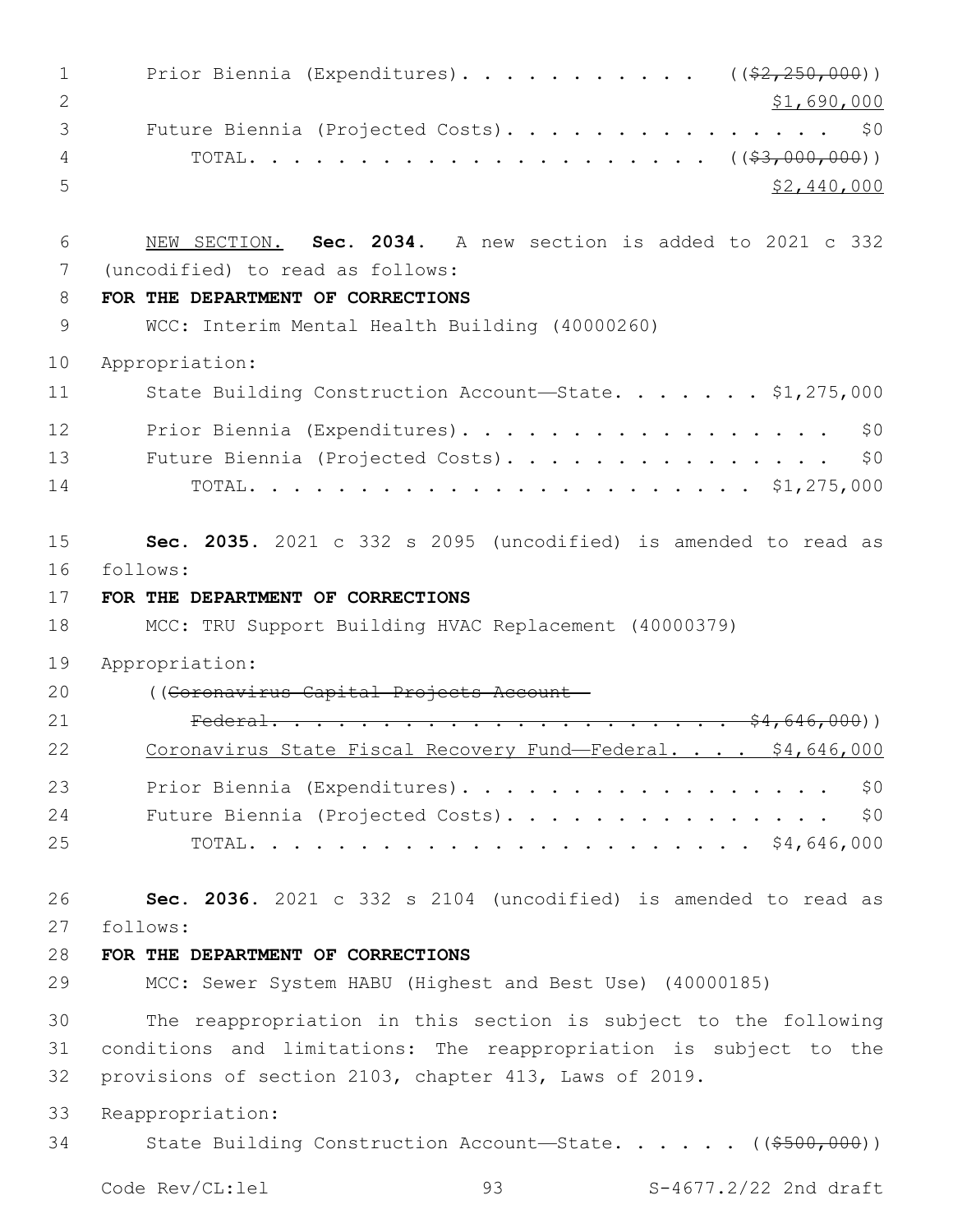| $\mathbf 1$    | \$720,000                                                    |
|----------------|--------------------------------------------------------------|
| 2<br>3         | Prior Biennia (Expenditures). ((\$300,000))<br>\$80,000      |
| $\overline{4}$ | Future Biennia (Projected Costs). \$0                        |
| 5              |                                                              |
| 6              | NEW SECTION. Sec. 2037. A new section is added to 2021 c 332 |
| 7              | (uncodified) to read as follows:                             |
| 8              | FOR THE DEPARTMENT OF CORRECTIONS                            |
| $\mathsf 9$    | Inpatient Psychiatric Unit (40000413)                        |
| 10             | Appropriation:                                               |
| 11             | State Building Construction Account-State. \$350,000         |
| 12             | Prior Biennia (Expenditures).<br>\$0                         |
| 13             | Future Biennia (Projected Costs).<br>\$0                     |
| 14             |                                                              |
| 15             | NEW SECTION. Sec. 2038. A new section is added to 2021 c 332 |
| 16             | (uncodified) to read as follows:                             |
| 17             | FOR THE DEPARTMENT OF CORRECTIONS                            |
| 18             | AHCC: Modular Building for Health Service Staff (40000415)   |
| 19             | Appropriation:                                               |
| 20             | State Building Construction Account-State. \$791,000         |
| 21             | Prior Biennia (Expenditures).<br>\$0                         |
| 22             | Future Biennia (Projected Costs).<br>\$0\$                   |
| 23             |                                                              |
| 24             | NEW SECTION. Sec. 2039. A new section is added to 2021 c 332 |
| 25             | (uncodified) to read as follows:                             |
| 26             | FOR THE DEPARTMENT OF CORRECTIONS                            |
| 27             | CRCC: Modular Building for Health Service Staff (40000416)   |
| 28             | Appropriation:                                               |
| 29             | State Building Construction Account-State. \$777,000         |
| 30             | Prior Biennia (Expenditures).<br>\$0                         |
| 31             | \$0<br>Future Biennia (Projected Costs).                     |
| 32             |                                                              |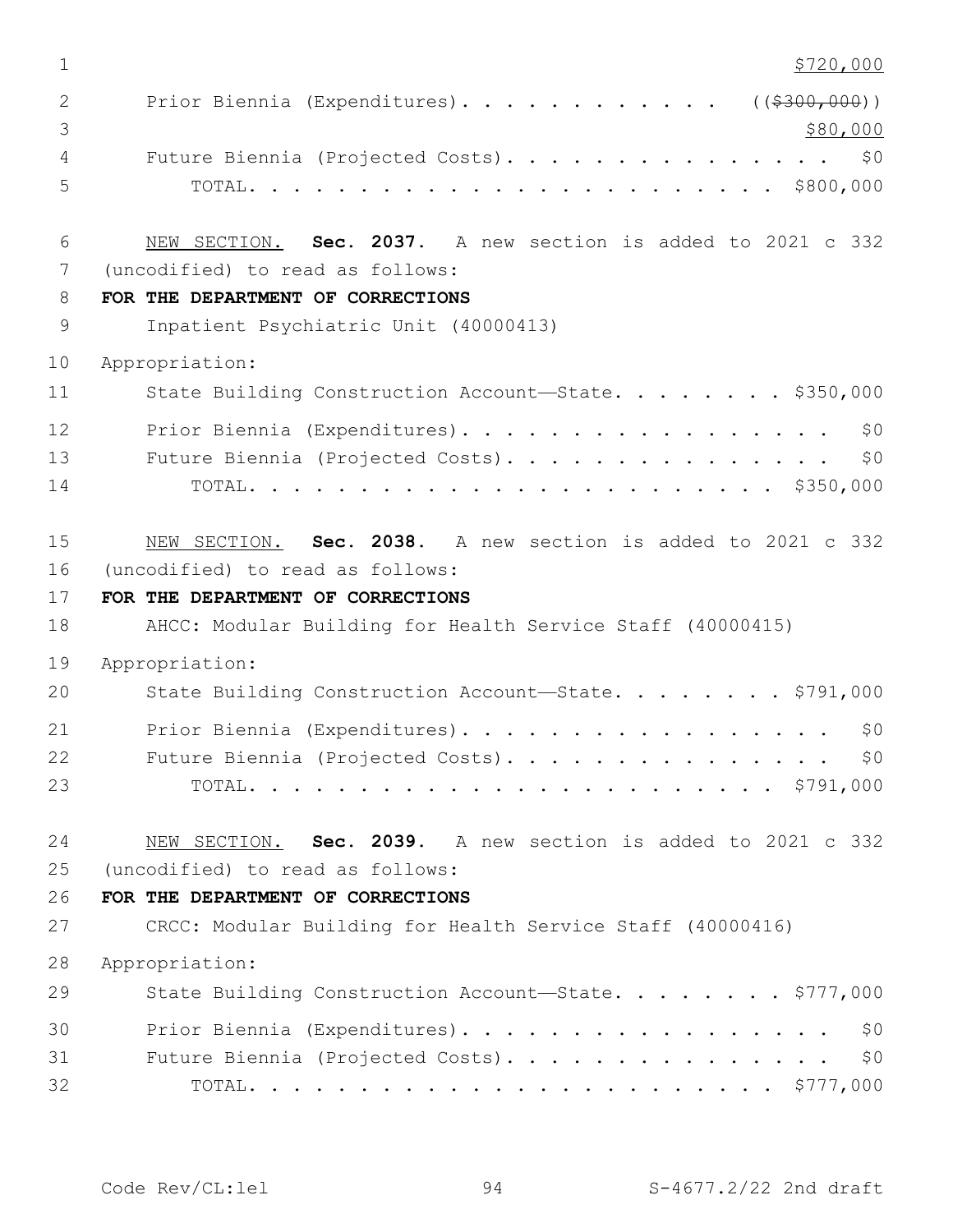NEW SECTION. **Sec. 2040.** A new section is added to 2021 c 332 2 (uncodified) to read as follows: **FOR THE DEPARTMENT OF CORRECTIONS** McNeil Island Passenger Ferry Replacement (40000418) Appropriation: State Building Construction Account—State. . . . . . . . \$611,000 7 Prior Biennia (Expenditures). . . . . . . . . . . . . . . . \$0 8 Future Biennia (Projected Costs). . . . . . . . . . . . . . \$0 TOTAL. . . . . . . . . . . . . . . . . . . . . . . . \$611,000 NEW SECTION. **Sec. 2041.** A new section is added to 2021 c 332 (uncodified) to read as follows: 11 **FOR THE DEPARTMENT OF CORRECTIONS** McNeil Island Transport Barge Replacement (40000419) Appropriation: 15 State Building Construction Account-State. . . . . . . \$250,000 16 Prior Biennia (Expenditures). . . . . . . . . . . . . . . . \$0 Future Biennia (Projected Costs). . . . . . . . . . . . . . . \$0 TOTAL. . . . . . . . . . . . . . . . . . . . . . . . \$250,000 **Sec. 2042.** 2021 c 332 s 2106 (uncodified) is amended to read as follows: 20 **FOR THE DEPARTMENT OF CORRECTIONS** WSP: Unit Six Roof Replacement (92000037) Reappropriation: 24 State Building Construction Account—State. . . . . ((\$650,000)) 26 Prior Biennia (Expenditures). . . . . . . . . . . ((\$277,000))  $\frac{$141,000}{}$ 28 Future Biennia (Projected Costs). . . . . . . . . . . . . . \$0 TOTAL. . . . . . . . . . . . . . . . . . . . . . . . \$927,000 **Sec. 2043.** 2021 c 332 s 2107 (uncodified) is amended to read as follows: 31 **FOR THE DEPARTMENT OF CORRECTIONS** WCCW: AC for MSU (92000039) Reappropriation: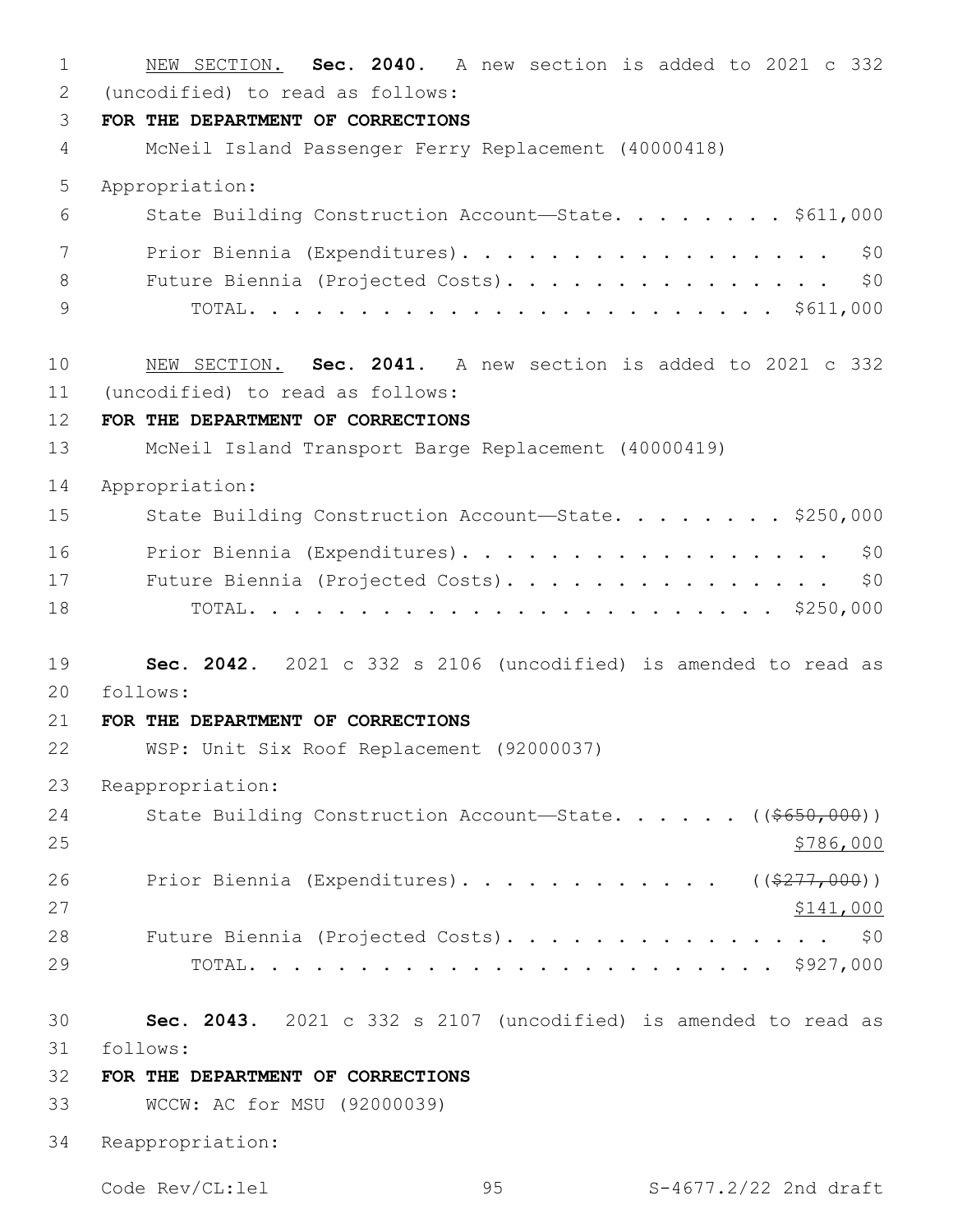| 1  | State Building Construction Account-State. \$1,250,000                  |
|----|-------------------------------------------------------------------------|
| 2  | Appropriation:                                                          |
| 3  | State Building Construction Account-State. \$160,000                    |
| 4  | Prior Biennia (Expenditures). ( $(\frac{646,000}{10})$                  |
| 5  | \$99,000                                                                |
| 6  | Future Biennia (Projected Costs). \$0                                   |
| 7  |                                                                         |
| 8  | \$1,509,000                                                             |
| 9  | NEW SECTION. Sec. 2044. A new section is added to 2021 c 332            |
| 10 | (uncodified) to read as follows:                                        |
| 11 | FOR THE DEPARTMENT OF CORRECTIONS                                       |
| 12 | CBCC: Utilidor Mechanical and Electrical System Repair (91000432)       |
| 13 | Appropriation:                                                          |
| 14 | State Building Construction Account-State. \$2,977,000                  |
| 15 | Prior Biennia (Expenditures).<br>\$0                                    |
| 16 | Future Biennia (Projected Costs). \$0                                   |
| 17 |                                                                         |
| 18 | Sec. 2045. 2021 c 332 s 2102 (uncodified) is amended to read as         |
| 19 | follows:                                                                |
| 20 | FOR THE DEPARTMENT OF CORRECTIONS                                       |
| 21 | Minor Works - Preservation Projects (40000254)                          |
| 22 | Appropriation:                                                          |
| 23 | State Building Construction Account-State. $($ $($ $$11, 800, 000)$ $)$ |
| 24 | \$10,323,000                                                            |
| 25 | Prior Biennia (Expenditures).<br>\$0                                    |
| 26 | Future Biennia (Projected Costs). \$60,833,000                          |
| 27 |                                                                         |
| 28 | <u>\$71,156,000</u>                                                     |
| 29 | NEW SECTION. Sec. 2046. 2021 c 332 s 2093 (uncodified) is               |
| 30 | repealed.                                                               |

(End of part)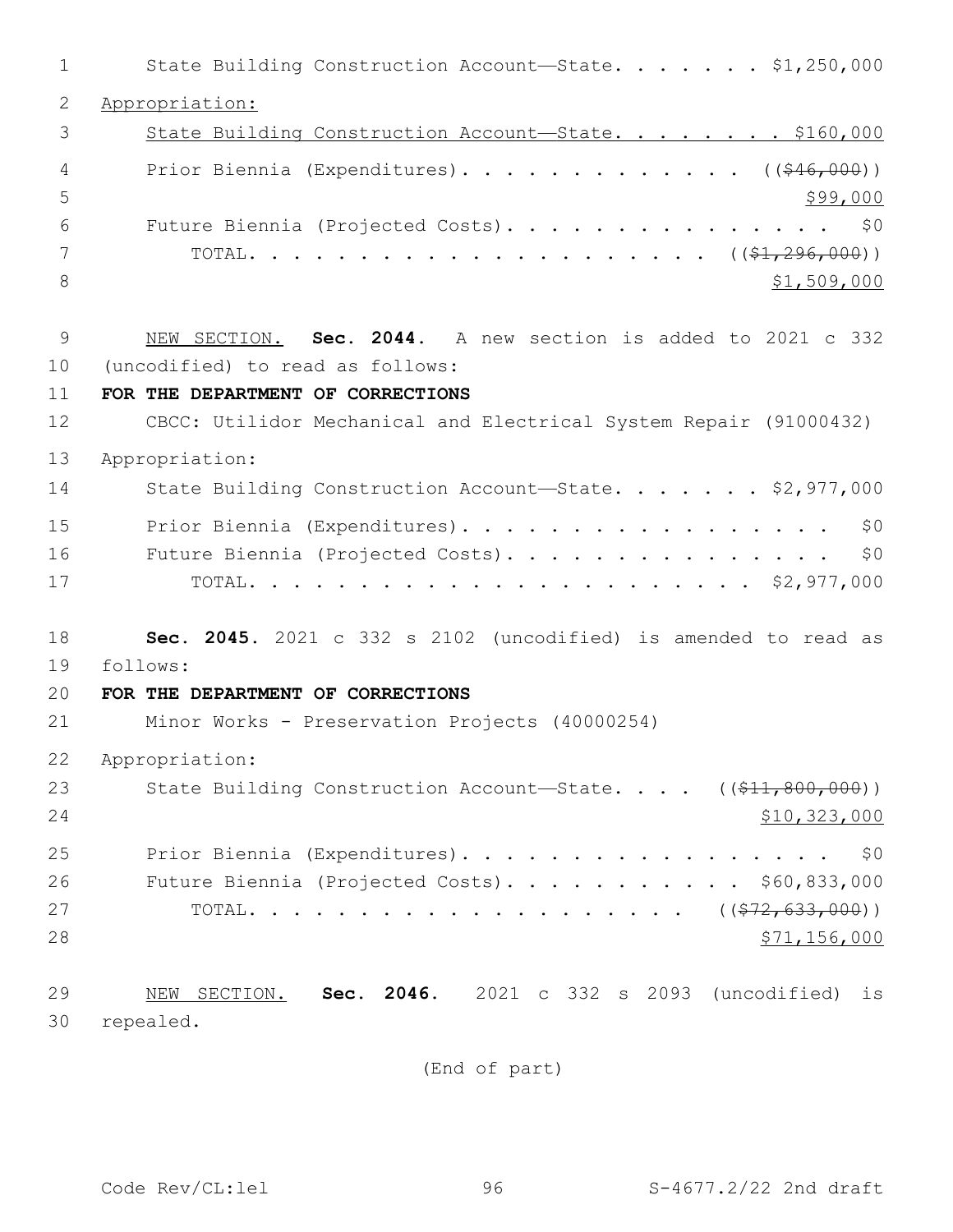| $\mathbf 1$    | PART 3                                                                               |
|----------------|--------------------------------------------------------------------------------------|
| $\overline{2}$ | NATURAL RESOURCES                                                                    |
|                |                                                                                      |
| 3              | Sec. 3001. 2021 c 332 s 3071 (uncodified) is amended to read as                      |
| 4              | follows:                                                                             |
| 5              | FOR THE DEPARTMENT OF ECOLOGY                                                        |
| 6              | 2019-21 Streamflow Restoration Program (40000177)                                    |
| 7              | Reappropriation:                                                                     |
| 8              | Watershed Restoration and Enhancement Bond                                           |
| 9              | Account—State. ( $(\frac{231}{504}, \frac{504}{600})$ )                              |
| 10             | \$31,542,000                                                                         |
| 11             | Prior Biennia (Expenditures). ( $(\frac{1}{68}, \frac{496}{100})$ )                  |
| 12             | \$8,458,000                                                                          |
| 13             | Future Biennia (Projected Costs).<br>\$0                                             |
| 14             |                                                                                      |
|                |                                                                                      |
| 15             | Sec. 3002. 2021 c 332 s 3084 (uncodified) is amended to read as                      |
| 16             | follows:                                                                             |
| 17             | FOR THE DEPARTMENT OF ECOLOGY                                                        |
| 18             | 2021-23 Water Pollution Control Revolving Program (40000337)                         |
| 19             | Appropriation:                                                                       |
| 20             | Water Pollution Control Revolving Fund-State. \$225,000,000                          |
| 21             | Water Pollution Control Revolving Fund-Federal. . $((\frac{275,000,000)}{200,000}))$ |
| 22             | \$108,000,000                                                                        |
| 23             | Subtotal Appropriation. ( $(\frac{2300,000,000)}{100,000}$ )                         |
| 24             | \$333,000,000                                                                        |
| 25             | Prior Biennia (Expenditures).<br>\$0                                                 |
| 26             | Future Biennia (Projected Costs). \$1,200,000,000                                    |
| 27             |                                                                                      |
| 28             | \$1,533,000,000                                                                      |
|                |                                                                                      |
| 29             | Sec. 3003. 2021 c 332 s 3086 (uncodified) is amended to read as                      |
| 30             | follows:                                                                             |
| 31             | FOR THE DEPARTMENT OF ECOLOGY                                                        |
| 32             | 2021-23 State Match - Water Pollution Control Revolving Program                      |
| 33             | (40000339)                                                                           |
| 34             | Appropriation:                                                                       |
| 35             | Water Pollution Control Revolving Fund-State. $($ $($ \$15,000,000) $)$              |
|                | Code Rev/CL:lel<br>97<br>S-4677.2/22 2nd draft                                       |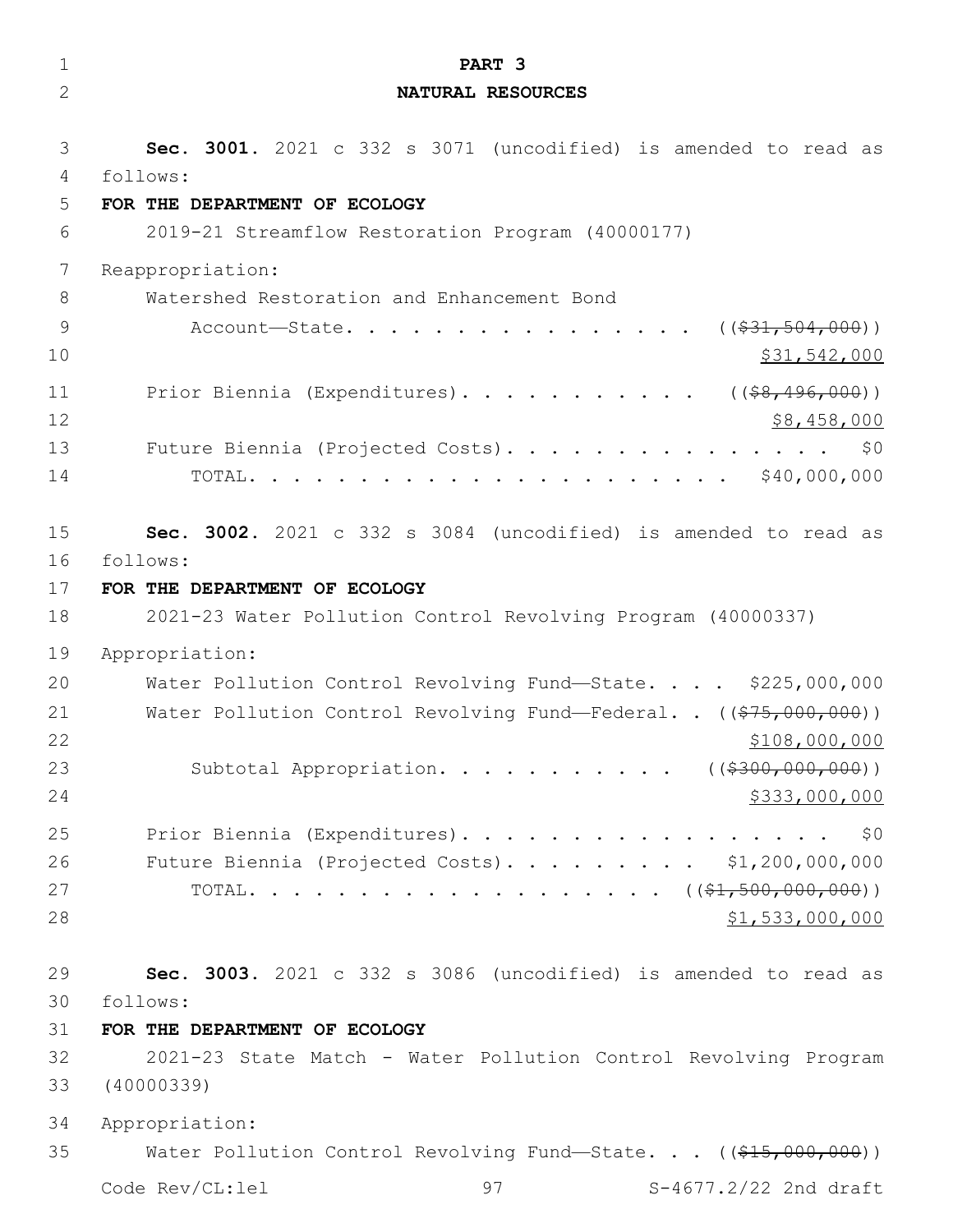\$18,000,000  $\,$ 

| 2                               | Prior Biennia (Expenditures). \$0              |
|---------------------------------|------------------------------------------------|
| $\mathcal{S}$ and $\mathcal{S}$ | Future Biennia (Projected Costs). \$60,000,000 |
| $\overline{4}$                  |                                                |
| - 5                             | \$78,000,000                                   |

 NEW SECTION. **Sec. 3004.** A new section is added to 2021 c 332 (uncodified) to read as follows: 7

## **FOR THE DEPARTMENT OF ECOLOGY**

 Pacific Wood Treating Site Cleanup – Cleanup Settlement Account (40000464)

Appropriation:

| 12 | Cleanup Settlement Account-State. \$2,326,000 |
|----|-----------------------------------------------|
| 13 | Prior Biennia (Expenditures). \$0             |
| 14 | Future Biennia (Projected Costs). \$0         |
| 15 |                                               |

 NEW SECTION. **Sec. 3005.** A new section is added to 2021 c 332 17 (uncodified) to read as follows:

# **FOR THE DEPARTMENT OF ECOLOGY**

2022 Clean Up Toxic Sites – Puget Sound (40000465)

Appropriation:

| 21 | Model Toxics Control Capital Account-State. \$4,000,000 |  |
|----|---------------------------------------------------------|--|
| 22 | Prior Biennia (Expenditures). \$0                       |  |
| 23 | Future Biennia (Projected Costs). \$0                   |  |
| 24 |                                                         |  |

 NEW SECTION. **Sec. 3006.** A new section is added to 2021 c 332 (uncodified) to read as follows: 26

### **FOR THE DEPARTMENT OF ECOLOGY**

Failing Main Electrical Service Panel (40000467)

Appropriation:

| 30 | State Building Construction Account-State. \$663,000 |
|----|------------------------------------------------------|
| 31 | Prior Biennia (Expenditures). \$0                    |
| 32 | Future Biennia (Projected Costs). \$0                |
| 33 |                                                      |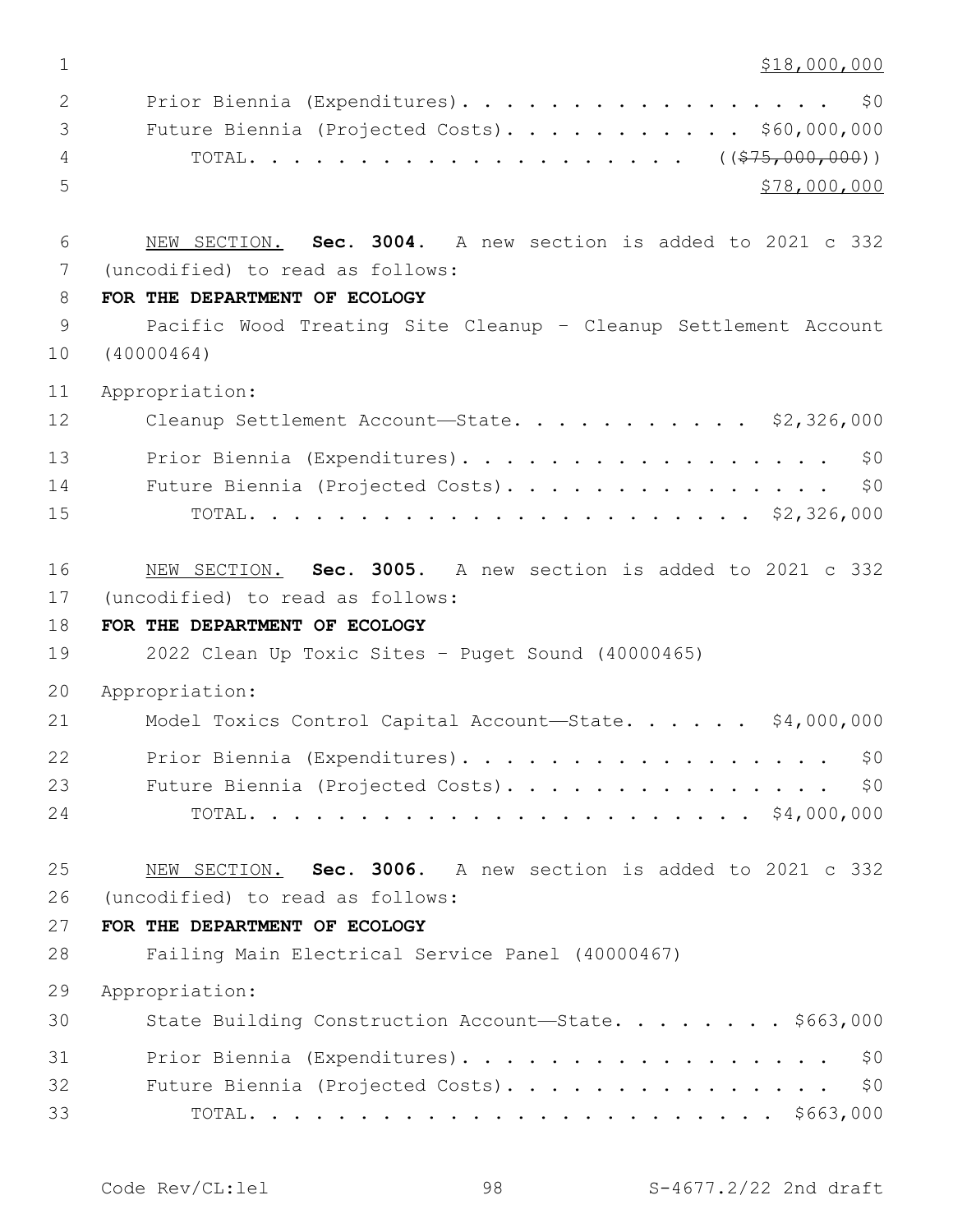NEW SECTION. **Sec. 3007.** A new section is added to 2021 c 332 (uncodified) to read as follows: 2

#### **FOR THE DEPARTMENT OF ECOLOGY**

 2022 Community-Based Public-Private Stormwater Partnership (40000470)

 The appropriation in this section is subject to the following conditions and limitations: The appropriation in this section is provided solely for the department to establish a community-based public-private partnership stormwater pilot program, using the Washington state stormwater community-based public-private partnership feasibility assessment as a guide. The department must work with partner agencies to develop local capacity and attract 13 private investment.

Appropriation:

| 15 | Model Toxics Control Stormwater Account-State. \$500,000 |  |
|----|----------------------------------------------------------|--|
| 16 | Prior Biennia (Expenditures). \$0                        |  |
| 17 | Future Biennia (Projected Costs). \$28,000,000           |  |
| 18 |                                                          |  |

 NEW SECTION. **Sec. 3008.** A new section is added to 2021 c 332 (uncodified) to read as follows: 20

## **FOR THE DEPARTMENT OF ECOLOGY**

2022 Water Pollution Control Revolving Program (40000473)

Appropriation:

| 24 | Water Pollution Control Revolving Fund-State. \$200,000,000 |  |
|----|-------------------------------------------------------------|--|
| 25 | Prior Biennia (Expenditures). \$0                           |  |
| 26 | Future Biennia (Projected Costs). \$0                       |  |
| 27 |                                                             |  |

 **Sec. 3009.** 2021 c 332 s 3112 (uncodified) is amended to read as follows: 29

## **FOR THE DEPARTMENT OF ECOLOGY**

2021-23 Water Banking (91000373)

32 The appropriations in this section  $((\frac{1}{18}))$  are subject to the 33 following conditions and limitations:

 (1)(a) The appropriations in this section are provided solely for the department to administer a pilot grant program for water banking 36 strategies to meet local water needs.

Code Rev/CL:lel 99 S-4677.2/22 2nd draft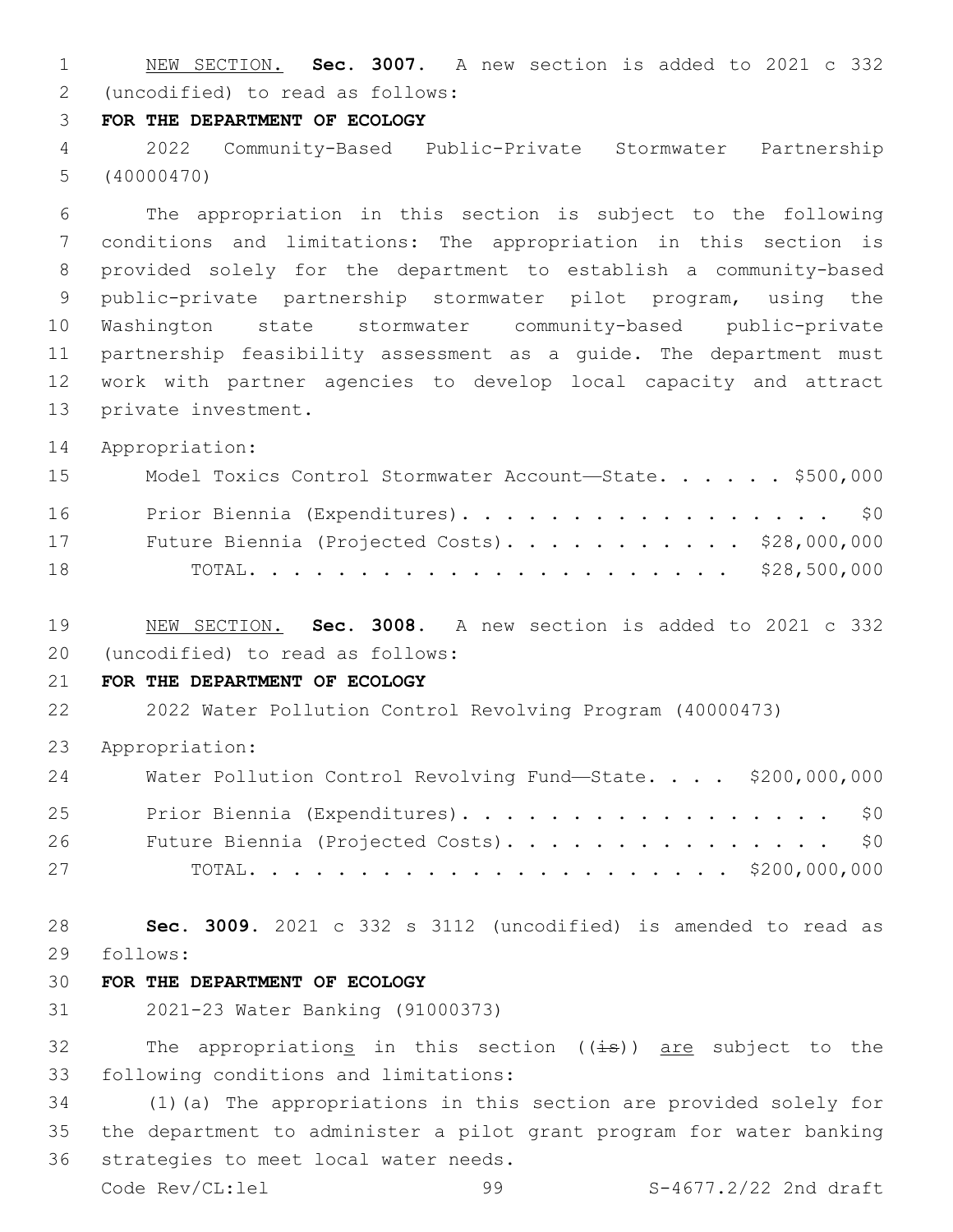(b) \$2,000,000 is provided solely for qualified applicants located within the Methow River Basin.2

(2)(a) Grant awards may only be used for:3

 (i) Development of water banks in rural counties as defined in 5 RCW  $82.14.370(5)$ ;

 (ii) Acquisition of water rights appropriate for use in a water bank including all costs necessary to evaluate the water right for 8 eligibility for its intended use; and

 (iii) Activities necessary to facilitate the creation of a water 10 bank.

 (b) For applicants located outside of the Methow River Basin, grant awards may only be used for the development of water banks in rural counties that have the headwaters of a major watershed within their borders and only for water banking strategies within the county of origin. For purposes of this section, "major watershed" has the same meaning as shoreline of statewide significance in RCW 17 90.58.030(2)(f)(v) (A) and (B).

(3) Grant awards may not exceed \$2,000,000 per applicant.

 (4) For the purposes of a grant pursuant to this section, a water bank must meet water needs, which include, but are not limited to, agricultural use and instream flow for fish and wildlife. The water bank must preserve water rights for use in the county of origin and for permanent instream flows for fish and wildlife through the 24 primary and secondary reaches of the water right.

 (5) To be eligible to receive a grant under this section, an 26 applicant must:

 (a) Be a public entity or a participant in a public-private 28 partnership with a public entity;

 (b) Exhibit sufficient expertise and capacity to develop and maintain a water bank consistent with the purposes of this 31 appropriation;

(c) Secure a valid interest to purchase a water right;

 (d) Show that the water rights appear to be adequate for the 34 intended use; and

 (e) Agree to have one-third of any water right purchased with the funds appropriated under this section to have its purpose of use changed permanently to instream flow benefiting fish and wildlife.

Appropriation:

39 State Building Construction Account-State. . . . . . \$5,000,000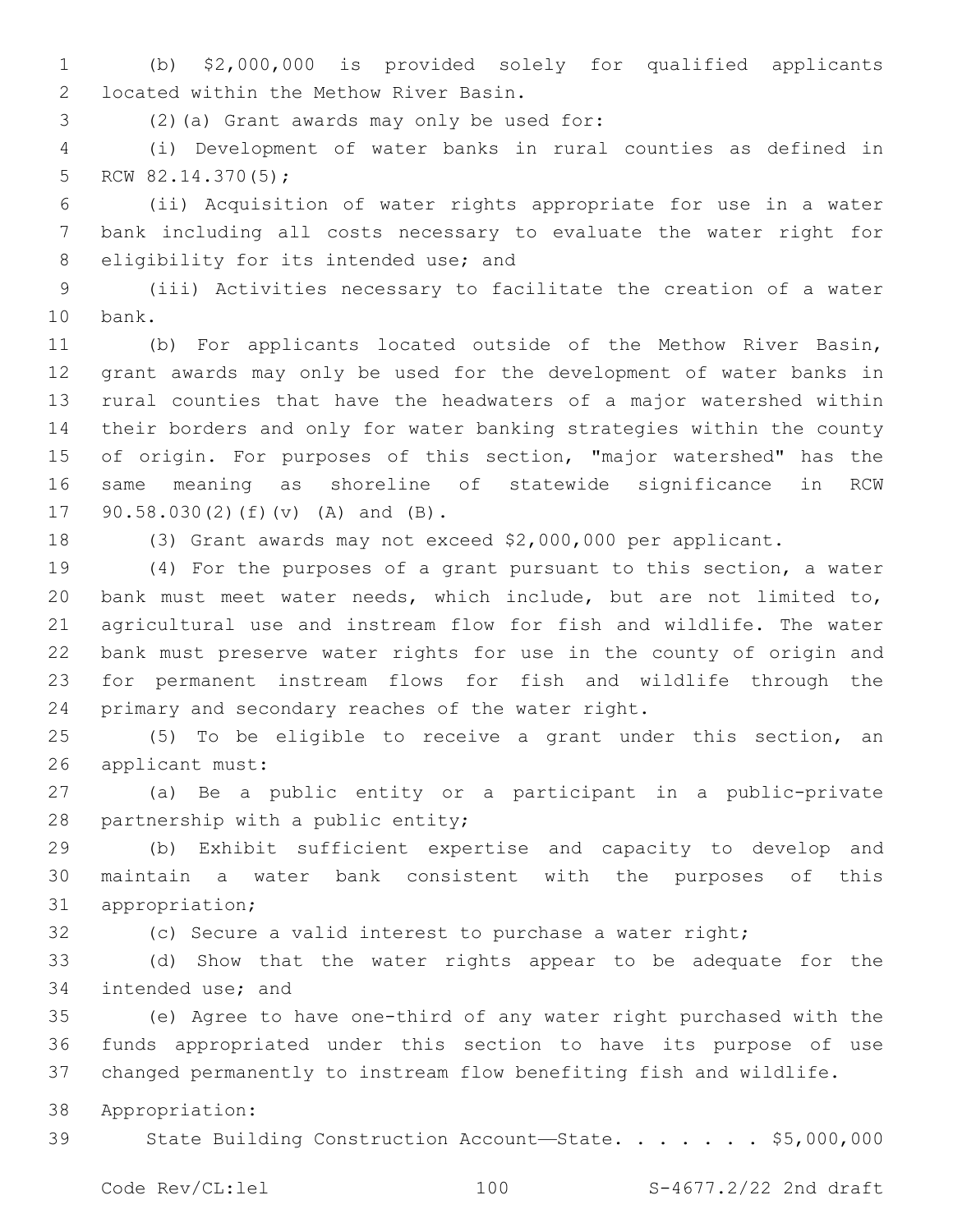| $\mathbf 1$  | State Drought Preparedness and Response Account-                |
|--------------|-----------------------------------------------------------------|
| $\mathbf{2}$ |                                                                 |
| 3            | Subtotal Appropriation. \$14,000,000                            |
| 4            | \$0<br>Prior Biennia (Expenditures).                            |
| 5            | \$0<br>Future Biennia (Projected Costs).                        |
| 6            |                                                                 |
| 7            | \$14,000,000                                                    |
| 8            | NEW SECTION. Sec. 3010. A new section is added to 2021 c 332    |
| 9            | (uncodified) to read as follows:                                |
| 10           | FOR THE DEPARTMENT OF ECOLOGY                                   |
| 11           | 2022 Stormwater Projects (92000195)                             |
| 12           | The appropriation in this section is subject to the following   |
| 13           | conditions and limitations: The appropriation in the section is |
| 14           | provided solely for the following list of projects:             |
| 15           | 6PPD Tire-Wear Particle Stormwater Project                      |
| 16           | Partnership (Seattle). \$4,000,000                              |
| 17           | Port of Port Angeles Stormwater Project                         |
| 18           |                                                                 |
| 19           | Appropriation:                                                  |
| 20           | Model Toxics Control Stormwater Account-State. \$4,855,000      |
| 21           | Prior Biennia (Expenditures).<br>\$0                            |
| 22           | Future Biennia (Projected Costs).<br>\$0                        |
| 23           | \$4,855,000<br>TOTAL.                                           |
| 24           | Sec. 3011. 2021 c 332 s 3129 (uncodified) is amended to read as |
| 25           | follows:                                                        |
| 26           | FOR THE STATE PARKS AND RECREATION COMMISSION                   |
| 27           | Steamboat Rock Build Dunes Campground (30000729)                |
| 28           | Reappropriation:                                                |
| 29           | State Building Construction Account-State. \$200,000            |
| 30           | Prior Biennia (Expenditures). ( $(\frac{24}{137}, 000)$ )       |
| 31           | \$4,026,000                                                     |
| 32           | Future Biennia (Projected Costs). \$0                           |
| 33           |                                                                 |
| 34           | \$4,226,000                                                     |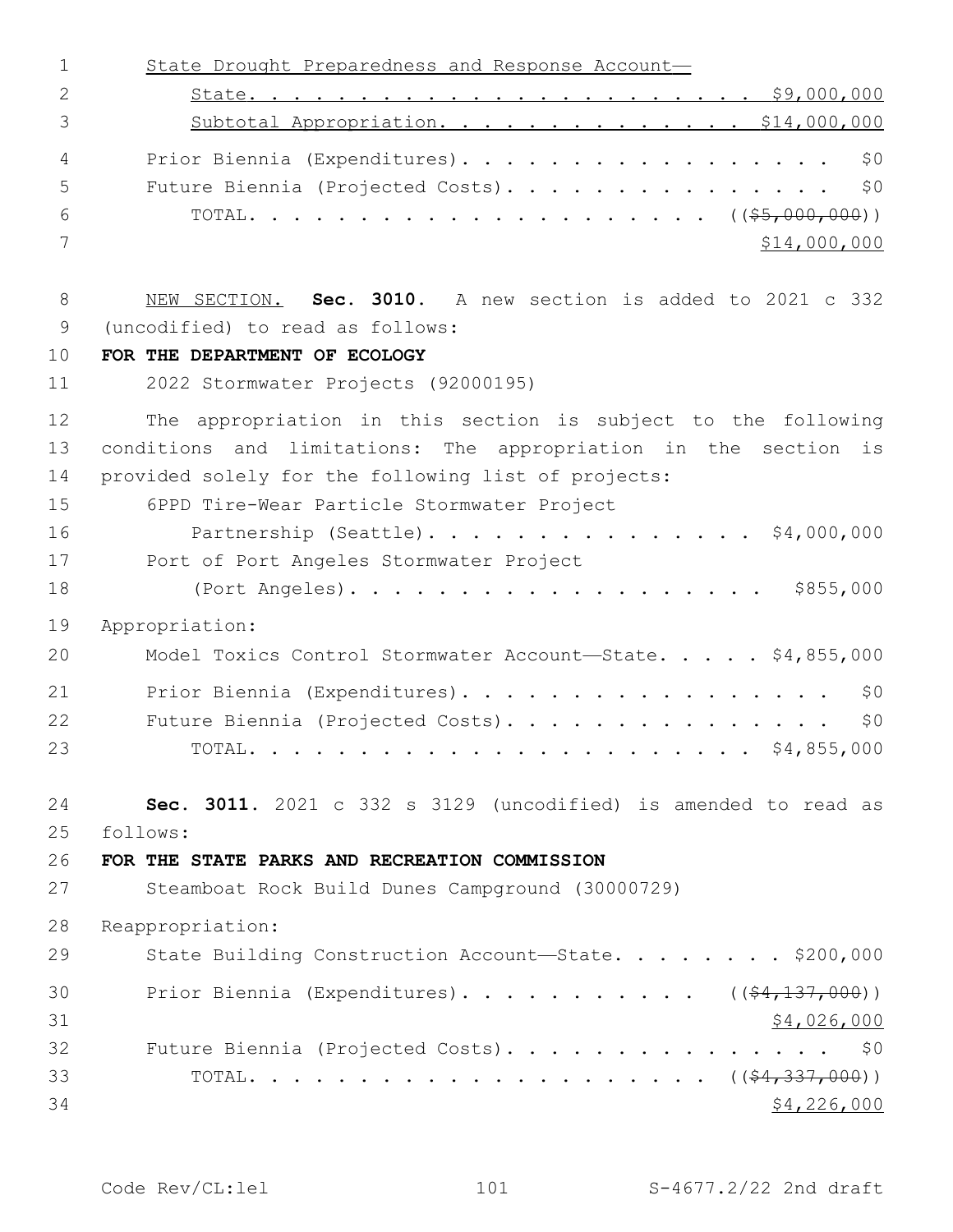| 1  | Sec. 3012. 2021 c 332 s 3130 (uncodified) is amended to read as |
|----|-----------------------------------------------------------------|
| 2  | follows:                                                        |
| 3  | FOR THE STATE PARKS AND RECREATION COMMISSION                   |
| 4  | Kopachuck Day Use Development (30000820)                        |
| 5  | Reappropriation:                                                |
| 6  | State Building Construction Account-State. \$4,914,000          |
| 7  | Appropriation:                                                  |
| 8  | State Building Construction Account-State. \$2,070,000          |
| 9  | Prior Biennia (Expenditures). \$1,024,000                       |
| 10 | Future Biennia (Projected Costs).<br>\$0                        |
| 11 |                                                                 |
| 12 | \$8,008,000                                                     |
| 13 | Sec. 3013. 2021 c 332 s 3133 (uncodified) is amended to read as |
| 14 | follows:                                                        |
| 15 | FOR THE STATE PARKS AND RECREATION COMMISSION                   |
| 16 | Lake Sammamish Dock Grant Match (30000872)                      |
| 17 | Reappropriation:                                                |
| 18 | State Building Construction Account-State. \$938,000            |
| 19 | Prior Biennia (Expenditures). ( $(\frac{2142,000}{121})$        |
| 20 | \$128,000                                                       |
| 21 | Future Biennia (Projected Costs).<br>\$0                        |
| 22 |                                                                 |
| 23 | \$1,066,000                                                     |
| 24 | Sec. 3014. 2021 c 332 s 3134 (uncodified) is amended to read as |
| 25 | follows:                                                        |
| 26 | FOR THE STATE PARKS AND RECREATION COMMISSION                   |
| 27 | Birch Bay - Repair Failing Bridge (30000876)                    |
| 28 | Reappropriation:                                                |
| 29 | State Building Construction Account-State. \$55,000             |
| 30 | Prior Biennia (Expenditures). ( $(\frac{2193}{100})$ )          |
| 31 | \$191,000                                                       |
| 32 | Future Biennia (Projected Costs). \$0                           |
| 33 |                                                                 |
| 34 | \$246,000                                                       |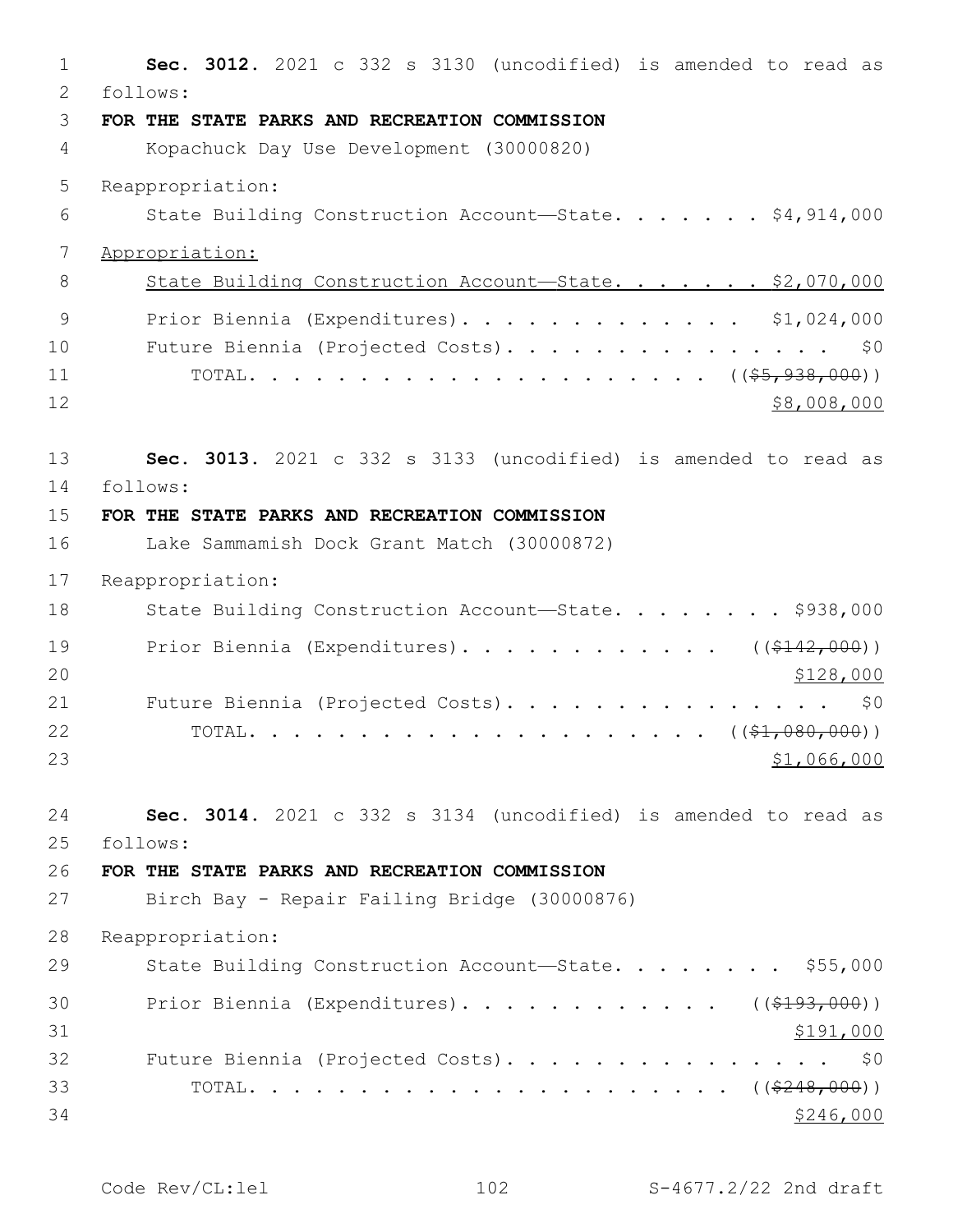**Sec. 3015.** 2021 c 332 s 3136 (uncodified) is amended to read as follows: 2 **FOR THE STATE PARKS AND RECREATION COMMISSION** Field Spring Replace Failed Sewage Syst & Non-ADA Comfort Station (30000951) Reappropriation: 7 State Building Construction Account—State. . . . . . \$1,023,000 Appropriation: 9 State Building Construction Account-State. . . . . . . \$480,000 Prior Biennia (Expenditures). . . . . . . . . . . . . . \$245,000 Future Biennia (Projected Costs). . . . . . . . . . . . . . . \$0 TOTAL. . . . . . . . . . . . . . . . . . . . . ((\$1,268,000)) \$1,748,000 **Sec. 3016.** 2021 c 332 s 3138 (uncodified) is amended to read as follows: 15 **FOR THE STATE PARKS AND RECREATION COMMISSION** Parkland Acquisition (30000976) Appropriation: 19 Parkland Acquisition Account—State. . . . . . . ((\$2,000,000)) \$2,500,000 21 Prior Biennia (Expenditures). . . . . . . . . . . . \$2,245,000 22 Future Biennia (Projected Costs). . . . . . . . . . \$8,000,000 23 TOTAL. . . . . . . . . . . . . . . . . . ((<del>\$12,245,000</del>)) \$12,745,000 **Sec. 3017.** 2021 c 332 s 3143 (uncodified) is amended to read as follows: 26 **FOR THE STATE PARKS AND RECREATION COMMISSION** Statewide Water System Renovation (30001016) Reappropriation: 30 State Building Construction Account-State. . . . . . . \$103,000 31 Prior Biennia (Expenditures). . . . . . . . . . . ((\$397,000))  $\frac{$392,000}{9}$  Future Biennia (Projected Costs). . . . . . . . . . . . . . . \$0 TOTAL. . . . . . . . . . . . . . . . . . . . . . ((\$500,000)) \$495,000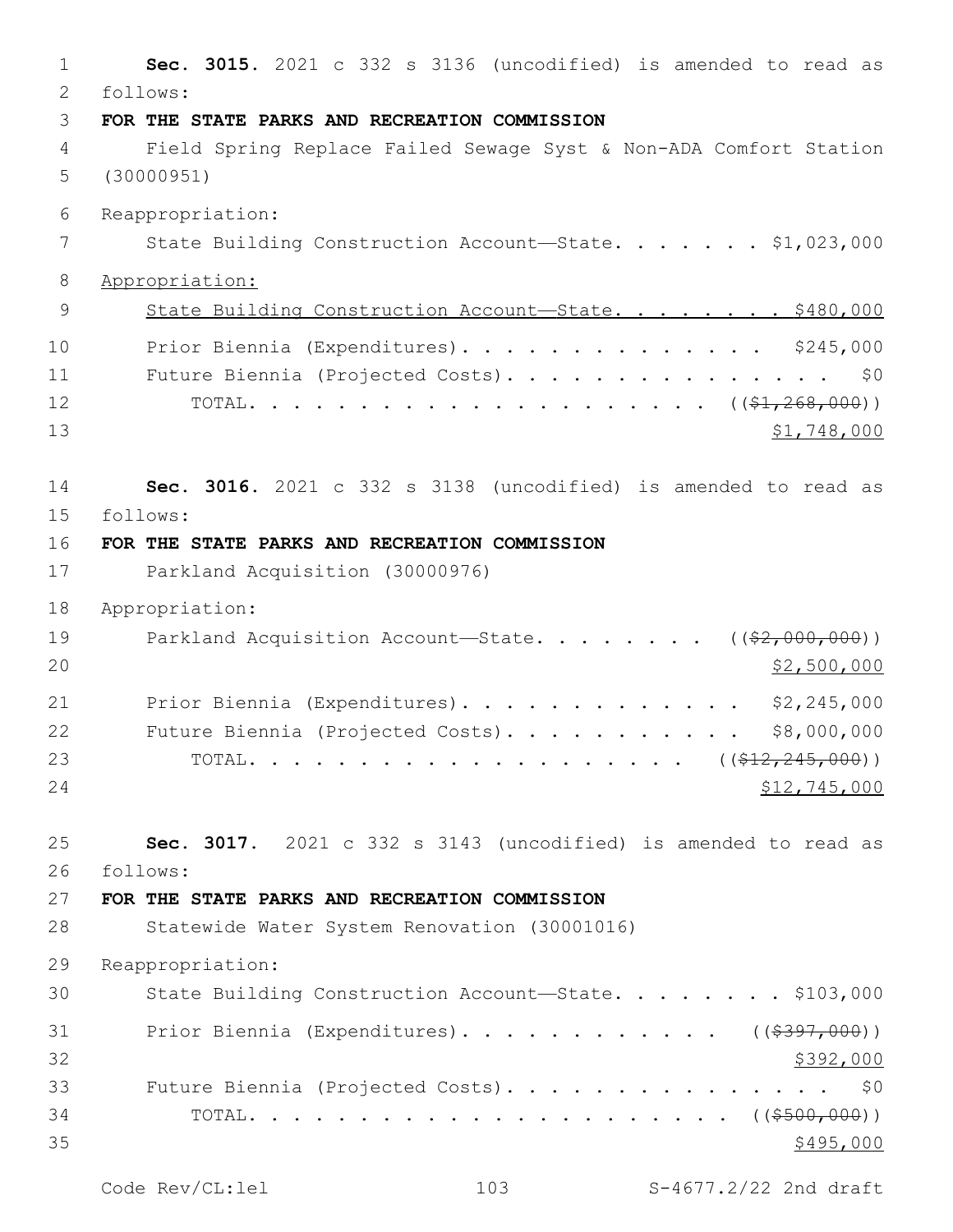1 **Sec. 3018.** 2021 c 332 s 3147 (uncodified) is amended to read as follows: 2 3 **FOR THE STATE PARKS AND RECREATION COMMISSION** 4 Statewide Fish Barrier Removal (40000010) 5 Reappropriation: 6 State Building Construction Account—State. . . . . ((\$1,605,000))  $7$   $\frac{1}{2}$ , 718,000 8 Prior Biennia (Expenditures). . . . . . . . . . . ((\$300,000)) 9 \$187,000 10 Future Biennia (Projected Costs). . . . . . . . . . . . . . \$0 11 TOTAL. . . . . . . . . . . . . . . . . . . . . . . \$1,905,000 12 **Sec. 3019.** 2021 c 332 s 3149 (uncodified) is amended to read as follows: 13 14 **FOR THE STATE PARKS AND RECREATION COMMISSION** 15 Preservation Minor Works 2019-21 (40000151) 16 Reappropriation: 17 State Building Construction Account—State. . . . . ((\$1,139,000)) 18 \$1,196,000 19 Prior Biennia (Expenditures). . . . . . . . . . ((\$3,308,000)) 20 \$3,251,000 21 Future Biennia (Projected Costs). . . . . . . . . . . . . . \$0 22 TOTAL. . . . . . . . . . . . . . . . . . . . . . . \$4,447,000 23 **Sec. 3020.** 2021 c 332 s 3151 (uncodified) is amended to read as follows: 24 25 **FOR THE STATE PARKS AND RECREATION COMMISSION** 26 Palouse to Cascade Trail - Crab Creek Trestle Replacement 27 (40000162) 28 Reappropriation: 29 State Building Construction Account—State. . . . . . . . \$79,000 30 Appropriation: 31 State Building Construction Account-State. . . . . . \$2,031,000 32 Prior Biennia (Expenditures). . . . . . . . . . . . . \$171,000 33 Future Biennia (Projected Costs). . . . . . . . . . . . . . . \$0 34 TOTAL. . . . . . . . . . . . . . . . . . . . . . ((\$250,000))  $\frac{1}{2}$   $\frac{281,000}{2}$ 

Code Rev/CL:lel 104 S-4677.2/22 2nd draft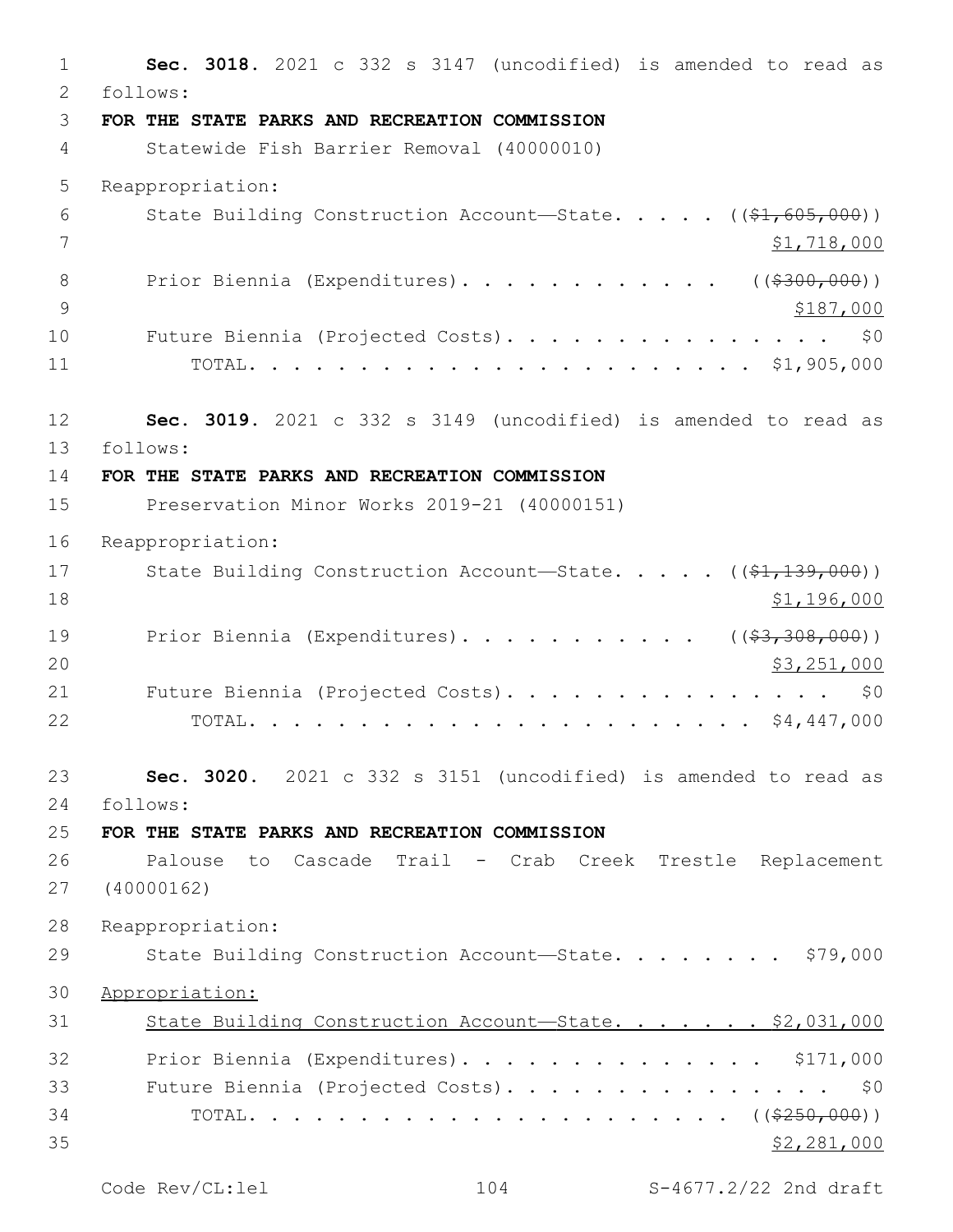**Sec. 3021.** 2021 c 332 s 3154 (uncodified) is amended to read as follows: 2 **FOR THE STATE PARKS AND RECREATION COMMISSION** Saint Edward Maintenance Facility (40000218) Appropriation: 6 State Building Construction Account—State. . . . . ((\$2,199,000)) \$2,524,000 8 Prior Biennia (Expenditures). . . . . . . . . . . . . . . . \$0 9 Future Biennia (Projected Costs). . . . . . . . . . . . . . \$0 TOTAL. . . . . . . . . . . . . . . . . . . . . ((\$2,199,000)) \$2,524,000 **Sec. 3022.** 2021 c 332 s 3164 (uncodified) is amended to read as follows: 13 **FOR THE RECREATION AND CONSERVATION OFFICE** Washington Wildlife Recreation Grants (30000139) The reappropriation in this section is subject to the following conditions and limitations: The reappropriation is provided solely for the list of projects in LEAP capital document No. 2011-3A, 19 developed May 24, 2011. Reappropriation: 21 Outdoor Recreation Account—State. . . . . . . . . ((\$637,000)) 23 Prior Biennia (Expenditures). . . . . . . . . . ((\$41,363,000)) 24 \$41,215,000 25 Future Biennia (Projected Costs). . . . . . . . . . . . . . \$0 TOTAL. . . . . . . . . . . . . . . . . . . . . . \$42,000,000 **Sec. 3023.** 2021 c 332 s 3165 (uncodified) is amended to read as follows: 28 **FOR THE RECREATION AND CONSERVATION OFFICE** Washington Wildlife Recreation Grants (30000205) The reappropriations in this section are subject to the following conditions and limitations: The reappropriations are subject to the provisions of section 3161, chapter 19, Laws of 2013 2nd sp. sess. Reappropriation: 35 Farm and Forest Account—State.  $\cdots$  . . . . . . . . ( $(\frac{2616,000}{2})$ Code Rev/CL:lel 105 S-4677.2/22 2nd draft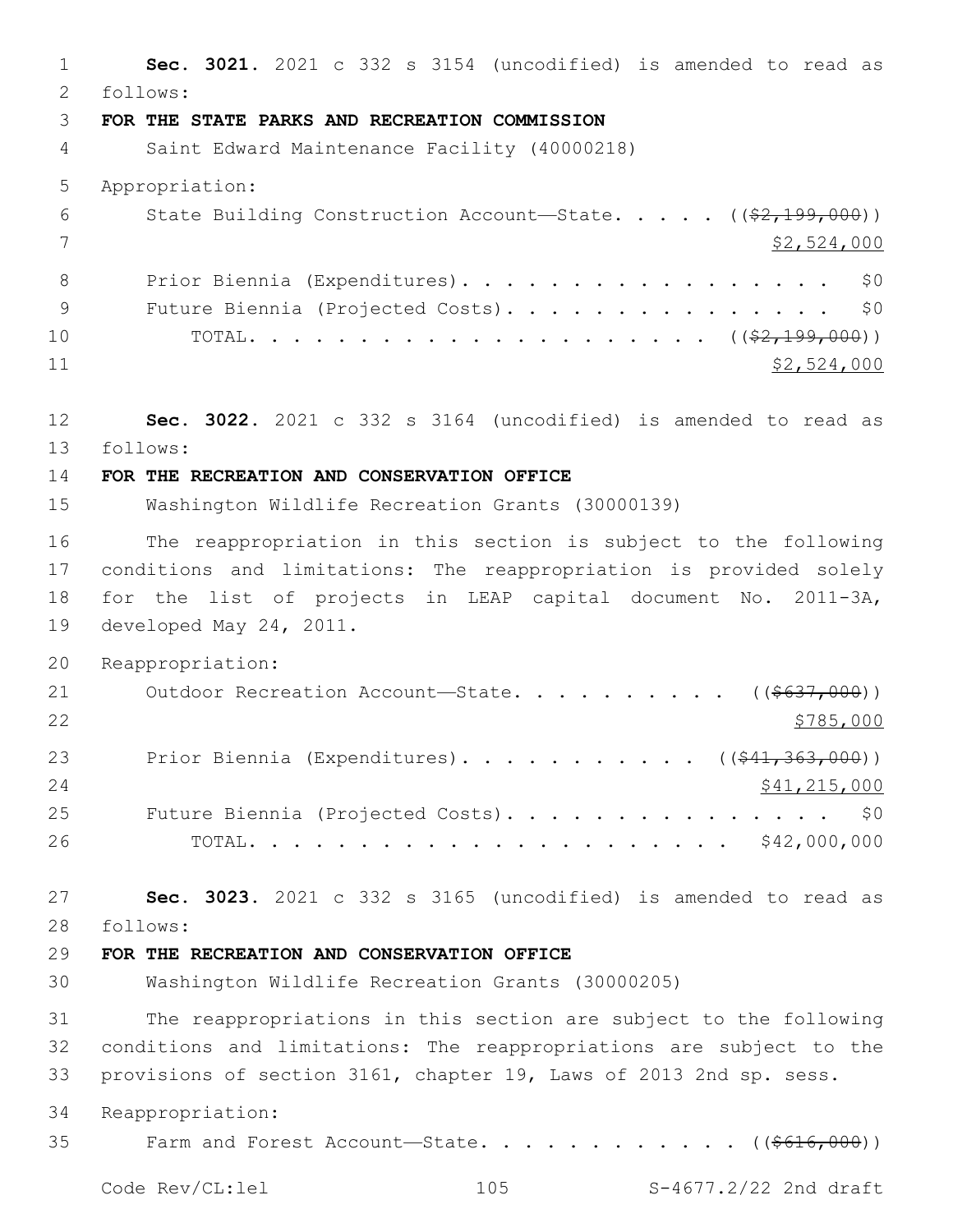| 1              | \$843,000                                                             |
|----------------|-----------------------------------------------------------------------|
| $\overline{2}$ | ( ( \$132, 000) )<br>Habitat Conservation Account-State.              |
| 3              | \$464,000                                                             |
| 4              | $($ $(*2, 189, 000)$ )<br>Outdoor Recreation Account-State.           |
| 5              | <u>\$2,647,000</u>                                                    |
| 6              | Riparian Protection Account-State.<br>( ( \$470,000) )                |
| 7              | \$494,000                                                             |
| 8              | Subtotal Reappropriation.<br>$($ $($ $$3, 407, 000)$ $)$              |
| 9              | \$4,448,000                                                           |
| 10             | Prior Biennia (Expenditures). ( $(\frac{1661}{1593}, 000)$ )          |
| 11             | \$60,552,000                                                          |
| 12             | Future Biennia (Projected Costs).<br>\$0                              |
| 13             |                                                                       |
| 14             | Sec. 3024. 2021 c 332 s 3168 (uncodified) is amended to read as       |
| 15             | follows:                                                              |
| 16             | FOR THE RECREATION AND CONSERVATION OFFICE                            |
| 17             | Puget Sound Acquisition and Restoration (30000211)                    |
| 18             | Reappropriation:                                                      |
| 19             | State Building Construction Account-State. ((\$903,000))              |
| 20             | \$3,657,000                                                           |
| 21             | Prior Biennia (Expenditures). ( $(\frac{1669,097,000}{1})$            |
| 22             | \$66,343,000                                                          |
| 23             | Future Biennia (Projected Costs).<br>\$0                              |
| 24             | \$70,000,000                                                          |
| 25             | Sec. 3025. 2021 c 332 s 3171 (uncodified) is amended to read as       |
| 26             | follows:                                                              |
| 27             | FOR THE RECREATION AND CONSERVATION OFFICE                            |
| 28             | Washington Wildlife Recreation Grants (30000220)                      |
| 29             | The reappropriations in this section are subject to the following     |
| 30             | conditions and limitations: The reappropriations in this section are  |
| 31             | provided solely for the list of projects in LEAP capital document No. |
| 32             | 2015-1, developed June 30, 2015.                                      |
| 33             | Reappropriation:                                                      |
| 34             | Farm and Forest Account-State. $($ $($ \$1,181,000) $)$               |
| 35             | \$1,563,000                                                           |
| 36             | Habitat Conservation Account-State. ( $(\frac{2}{7}, 910, 000)$ )     |
|                | Code Rev/CL:lel<br>106<br>S-4677.2/22 2nd draft                       |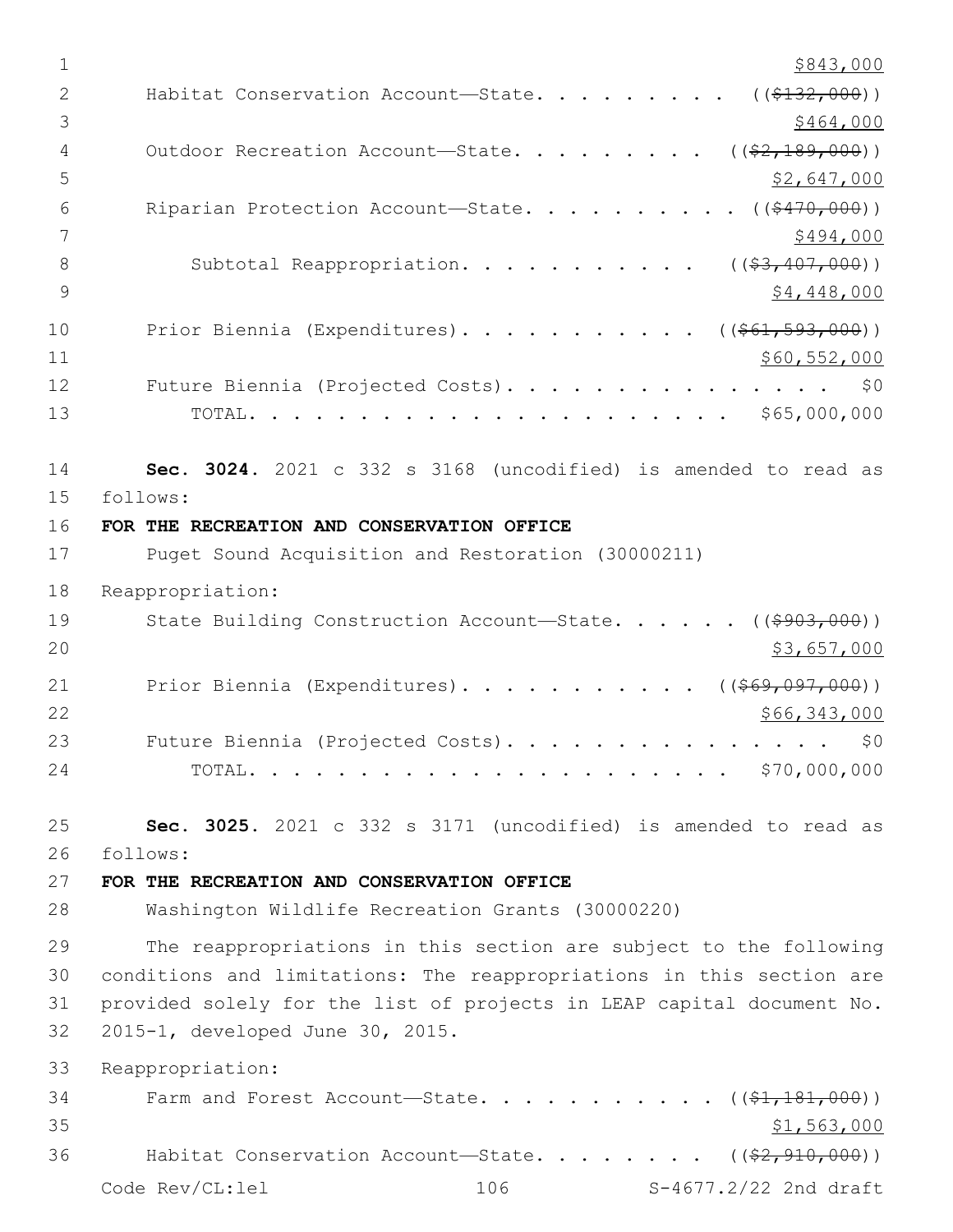$1$  \$2,814,000 2 Outdoor Recreation Account—State. . . . . . . . ((\$3,268,000))  $\frac{1}{3}$ ,085,000 4 Riparian Protection Account—State. . . . . . . . ((\$1,345,000))  $5 - 5$ 6 Subtotal Reappropriation. . . . . . . . . . ((\$8,704,000))  $7 \frac{\text{S}}{7}$ ,579,000 8 Prior Biennia (Expenditures). . . . . . . . . . ((\$46,619,000))  $9 \hspace{3.5cm}$  \$47,744,000 10 Future Biennia (Projected Costs). . . . . . . . . . . . . . \$0 11 TOTAL. . . . . . . . . . . . . . . . . . . . . . \$55,323,000 12 **Sec. 3026.** 2021 c 332 s 3173 (uncodified) is amended to read as follows: 13 14 **FOR THE RECREATION AND CONSERVATION OFFICE** 15 Boating Facilities Program (30000222) 16 The reappropriation in this section is subject to the following 17 conditions and limitations: The reappropriation is subject to the 18 provisions of section 3024, chapter 35, Laws of 2016 sp. sess. 19 Reappropriation: 20 Recreation Resources Account—State. . . . . . . . . ((<del>\$49,000</del>))  $21$   $\frac{$137,000}{}$ 22 Prior Biennia (Expenditures). . . . . . . . . . . ((\$14,161,000))  $23$   $$14,073,000$ 24 Future Biennia (Projected Costs). . . . . . . . . . . . . . \$0 25 TOTAL. . . . . . . . . . . . . . . . . . . . . . \$14,210,000 26 **Sec. 3027.** 2021 c 332 s 3178 (uncodified) is amended to read as follows: 27 28 **FOR THE RECREATION AND CONSERVATION OFFICE** 29 Puget Sound Estuary and Salmon Restoration Program (30000227) 30 Reappropriation: 31 State Building Construction Account—State. . . . . ((\$82,000))  $32 \div 5670,000$ 33 Prior Biennia (Expenditures). . . . . . . . . . ((\$7,918,000))  $34$   $$7,330,000$ 35 Future Biennia (Projected Costs). . . . . . . . . . . . . . . \$0

Code Rev/CL:lel 107 S-4677.2/22 2nd draft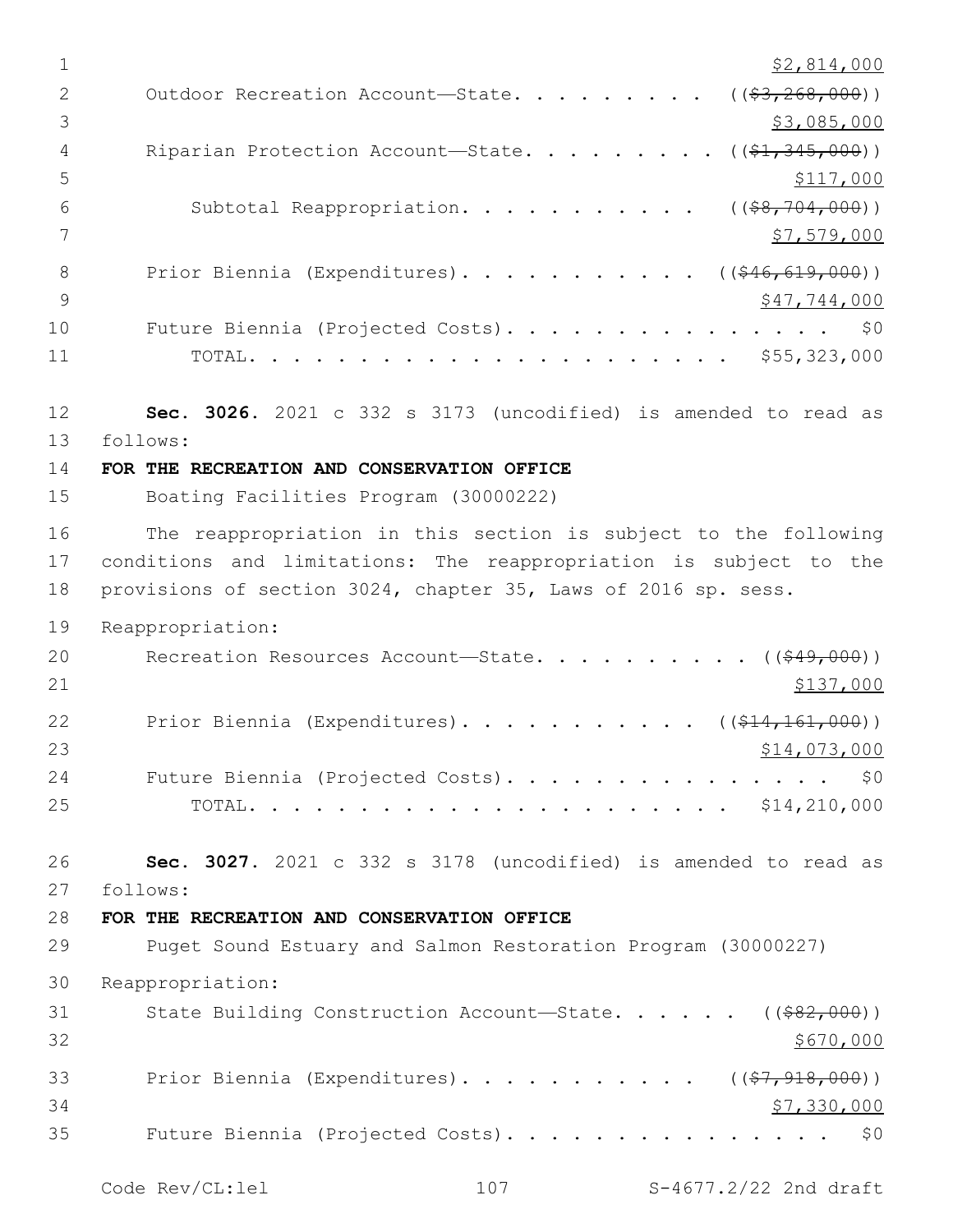1 TOTAL. . . . . . . . . . . . . . . . . . . . . . . \$8,000,000

2 **Sec. 3028.** 2021 c 332 s 3183 (uncodified) is amended to read as follows: 3 4 **FOR THE RECREATION AND CONSERVATION OFFICE** 5 Family Forest Fish Passage Program (30000233) 6 Reappropriation: 7 State Building Construction Account—State. . . . . . ((\$160,000)) 8 \$204,000 9 Prior Biennia (Expenditures). . . . . . . . . . ((\$4,840,000)) 10 \$4,796,000 11 Future Biennia (Projected Costs). . . . . . . . . . . . . . \$0 12 TOTAL. . . . . . . . . . . . . . . . . . . . . . . \$5,000,000 13 **Sec. 3029.** 2021 c 332 s 3184 (uncodified) is amended to read as 14 follows: 15 **FOR THE RECREATION AND CONSERVATION OFFICE** 16 Salmon Recovery Funding Board Programs (30000408) 17 The reappropriations in this section are subject to the following 18 conditions and limitations: The reappropriations are subject to the 19 provisions of section 3070, chapter 2, Laws of 2018. 20 Reappropriation: 21 General Fund—Federal. . . . . . . . . . . . . . . . . \$32,369,000 22 State Building Construction Account—State. . . . . ((\$1,642,000))  $23$  \$6,231,000 24 Subtotal Reappropriation. . . . . . . . . . ((\$34,011,000))  $25$  \$38,600,000 \$38,600,000 \$38,600,000 \$38,600,000 \$38,600,000 \$38,600,000 \$38,600,000 \$58,600 \$58,600 \$58,600 \$59,600 \$59,600 \$59,600 \$59,600 \$59,600 \$50,500 \$50,500 \$50,500 \$50,500 \$50,500 \$50,500 \$50,500 \$50,500 \$50, 26 Prior Biennia (Expenditures). . . . . . . . . . ((\$32,202,000)) 27,613,000 28 Future Biennia (Projected Costs). . . . . . . . . . . . . . \$0 29 TOTAL. . . . . . . . . . . . . . . . . . . . . . \$66,213,000 30 **Sec. 3030.** 2021 c 332 s 3185 (uncodified) is amended to read as follows: 31

### 32 **FOR THE RECREATION AND CONSERVATION OFFICE**

33 2017-19 Washington Wildlife Recreation Grants (30000409)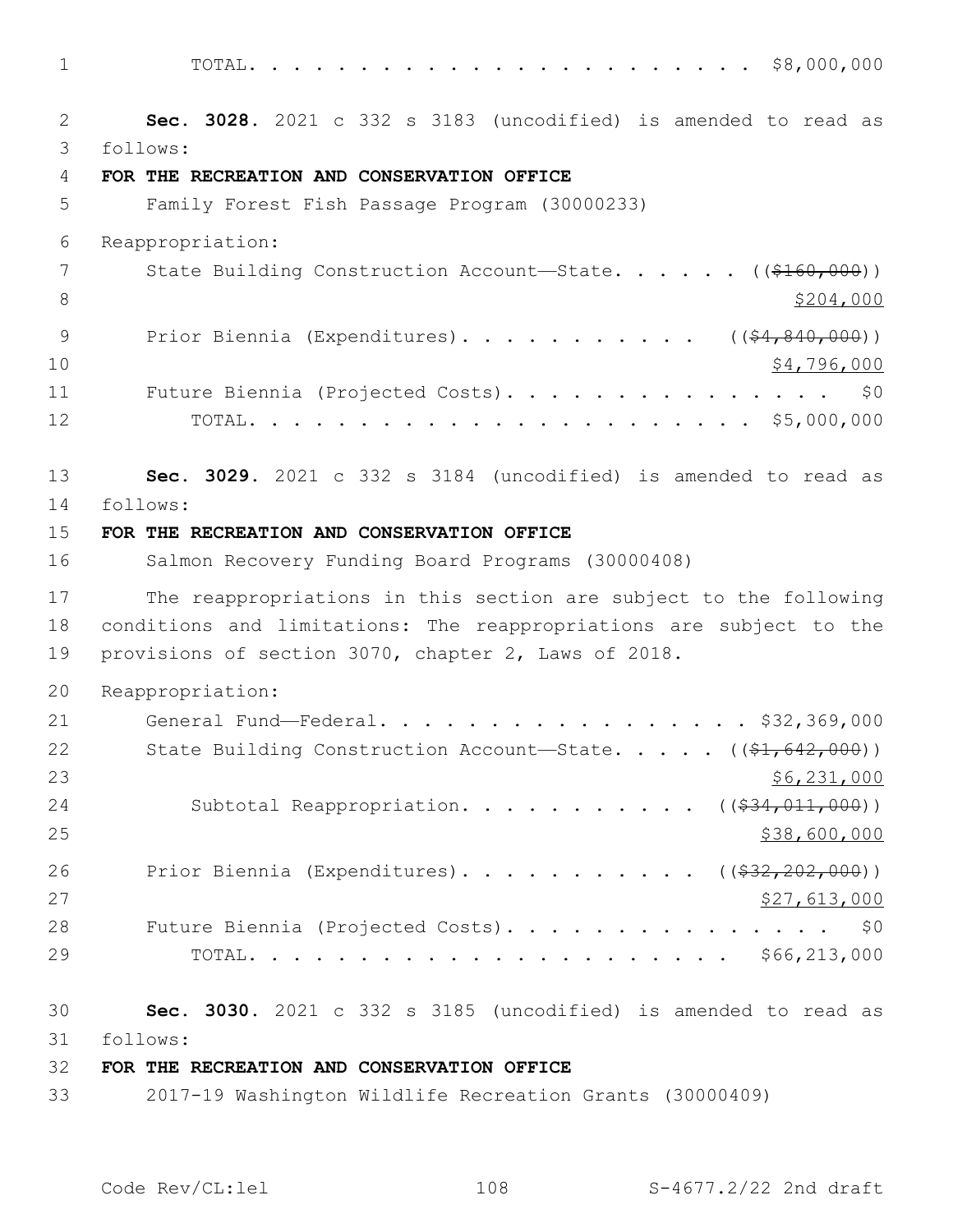The reappropriations in this section are subject to the following conditions and limitations: The reappropriations in this section are provided solely for the list of projects in LEAP capital document No. 2017-42, developed July 20, 2017, and LEAP capital document No. 5 2018-6H, developed January 3, 2018.

Reappropriation:

|    | Farm and Forest Account-State. ( $(\frac{55}{600}, 000)$ )                   |
|----|------------------------------------------------------------------------------|
| 8  | \$5,002,000                                                                  |
| 9  | Habitat Conservation Account-State. ( $(\frac{212}{592}, \frac{592}{600})$ ) |
| 10 | \$12,878,000                                                                 |
| 11 | Outdoor Recreation Account-State. ( $(\frac{\xi+2}{7474},000)$ )             |
| 12 | \$14,248,000                                                                 |
| 13 | Subtotal Reappropriation. ( $(\frac{230}{200}, \frac{926}{000})$ )           |
| 14 | \$32,128,000                                                                 |
| 15 | Prior Biennia (Expenditures). ( $(\frac{249}{1000})$ )                       |
| 16 | \$47,872,000                                                                 |
| 17 | Future Biennia (Projected Costs). \$0                                        |
| 18 |                                                                              |

 **Sec. 3031.** 2021 c 332 s 3187 (uncodified) is amended to read as follows: 20

# **FOR THE RECREATION AND CONSERVATION OFFICE**

Nonhighway Off-Road Vehicle Activities (30000411)

Reappropriation:

| 24 | NOVA Program Account—State. $($ $($ $\frac{2995}{100})$   |
|----|-----------------------------------------------------------|
| 25 | \$2,991,000                                               |
| 26 | Prior Biennia (Expenditures). ( $(\frac{212}{300},000)$ ) |
| 27 | \$10, 204, 000                                            |
| 28 | Future Biennia (Projected Costs). \$0                     |
| 29 |                                                           |

 **Sec. 3032.** 2021 c 332 s 3188 (uncodified) is amended to read as follows: 31

**FOR THE RECREATION AND CONSERVATION OFFICE**

Youth Athletic Facilities (30000412)

Reappropriation:

35 State Building Construction Account—State. . . . . ((\$1,302,000))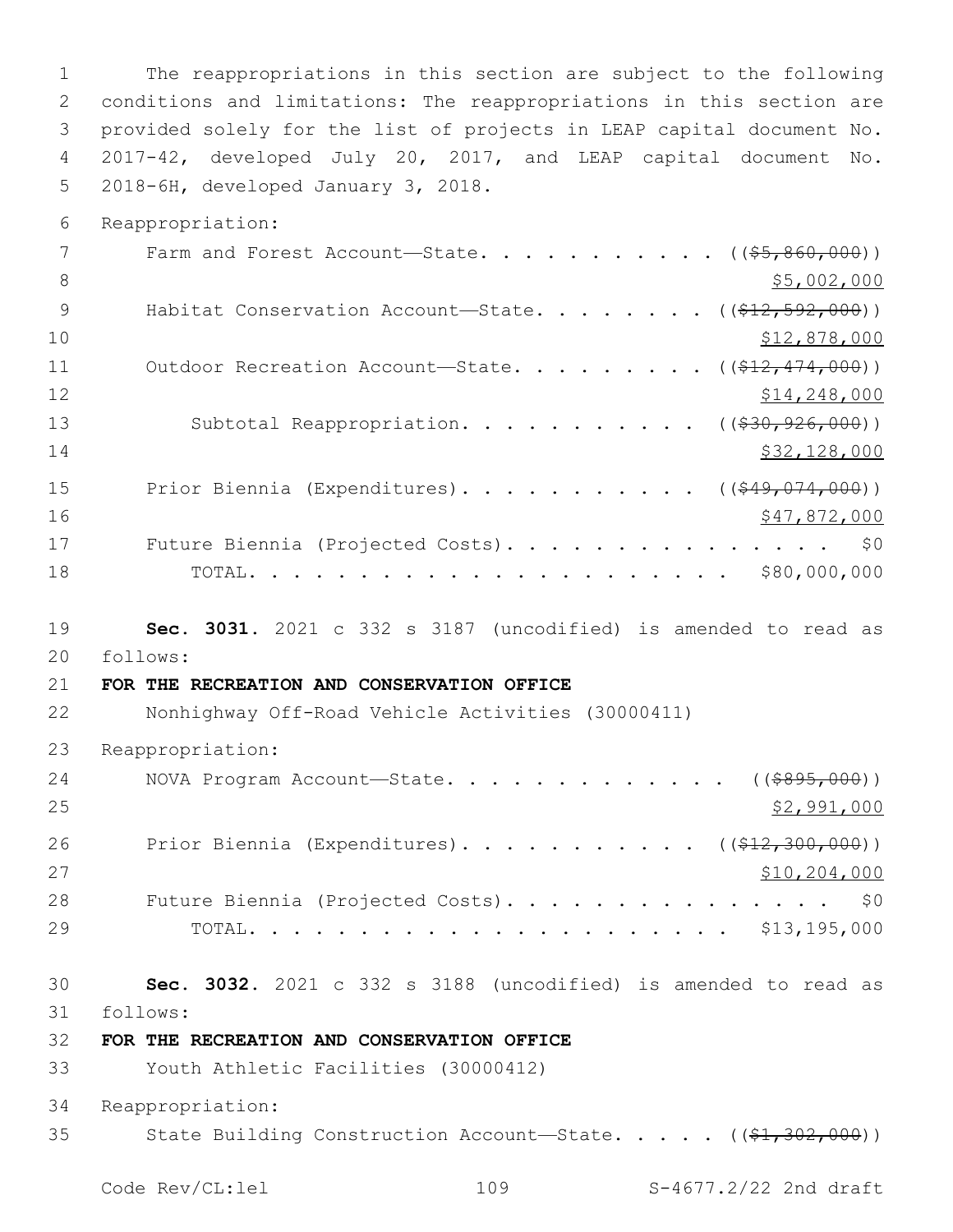| 1  | \$1,522,000                                                                  |
|----|------------------------------------------------------------------------------|
| 2  | Prior Biennia (Expenditures). ( $(\frac{2}{775,000})$ )                      |
| 3  | \$2,555,000                                                                  |
| 4  | \$0<br>Future Biennia (Projected Costs).                                     |
| 5  |                                                                              |
| 6  | Sec. 3033. 2021 c 332 s 3189 (uncodified) is amended to read as              |
| 7  | follows:                                                                     |
| 8  | FOR THE RECREATION AND CONSERVATION OFFICE                                   |
| 9  | Aquatic Lands Enhancement Account (30000413)                                 |
| 10 | The reappropriations in this section are subject to the following            |
| 11 | conditions and limitations: The reappropriations in this section are         |
| 12 | provided solely for the list of projects in LEAP capital document No.        |
| 13 | 2018-9H, developed March 5, 2018.                                            |
| 14 | Reappropriation:                                                             |
| 15 | Aquatic Lands Enhancement Account-State. \$884,000                           |
| 16 | State Building Construction Account-State. $($ $(*2, 732, 000) )$            |
| 17 | \$4,013,000                                                                  |
| 18 | Subtotal Reappropriation.<br>(( <del>\$3,616,000</del> ))                    |
| 19 | \$4,897,000                                                                  |
| 20 | ( ( \$8, 669, 000) )<br>Prior Biennia (Expenditures).                        |
| 21 | \$7,388,000                                                                  |
| 22 | Future Biennia (Projected Costs).<br>\$0                                     |
| 23 |                                                                              |
| 24 | Sec. 3034. 2021 c 332 s 3190 (uncodified) is amended to read as              |
| 25 | follows:                                                                     |
| 26 | FOR THE RECREATION AND CONSERVATION OFFICE                                   |
| 27 | Puget Sound Acquisition and Restoration (30000414)                           |
| 28 | Reappropriation:                                                             |
| 29 | State Building Construction Account-State. $($ $($ $\frac{216}{640}$ , 000)) |
| 30 | \$20,763,000                                                                 |
| 31 | Prior Biennia (Expenditures). ( $(\frac{23}{7}360,000)$ )                    |
| 32 | <u>\$19,237,000</u>                                                          |
| 33 | Future Biennia (Projected Costs).<br>\$0                                     |
| 34 |                                                                              |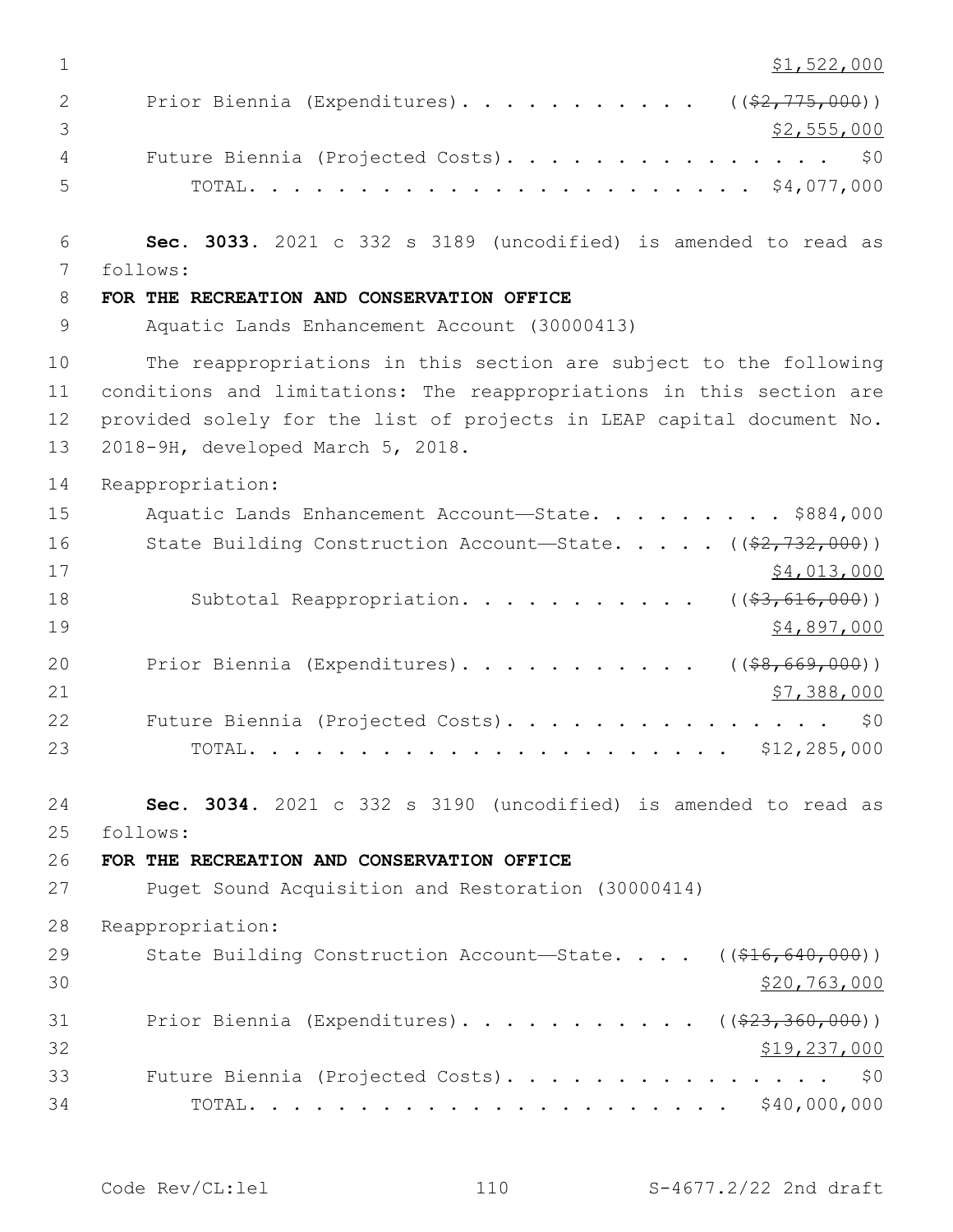1 **Sec. 3035.** 2021 c 332 s 3195 (uncodified) is amended to read as follows: 2 3 **FOR THE RECREATION AND CONSERVATION OFFICE** 4 Washington Coastal Restoration Initiative (30000420) 5 The reappropriation in this section is subject to the following 6 conditions and limitations: The reappropriation is subject to the 7 provisions of section 3082, chapter 2, Laws of 2018. 8 Reappropriation: 9 State Building Construction Account—State. . . . . ((\$5,769,000))  $10 \hspace{2.5cm}$ \$5,790,000 11 Prior Biennia (Expenditures). . . . . . . . . . ((\$6,731,000)) 12 \$6,710,000 13 Future Biennia (Projected Costs). . . . . . . . . . . . . . \$0 14 TOTAL. . . . . . . . . . . . . . . . . . . . . . \$12,500,000 15 **Sec. 3036.** 2021 c 332 s 3197 (uncodified) is amended to read as follows: 16 17 **FOR THE RECREATION AND CONSERVATION OFFICE** 18 2019-21 - Washington Wildlife Recreation Grants (40000002) 19 The reappropriations in this section are subject to the following 20 conditions and limitations: The reappropriations are subject to the 21 provisions of section 3200, chapter 413, Laws of 2019. 22 Reappropriation: 23 Farm and Forest Account—State. . . . . . . . . . ((\$6,880,000)) 24 \$6,687,000 \$6,687,000 25 Habitat Conservation Account—State. . . . . . . ((\$20,349,000))  $26$   $$25,791,000$ 27 Outdoor Recreation Account—State. . . . . . . . ((\$28,025,000)) 28 \$24,390,000 \$24,390,000 \$29,390,000 \$29,390,000 \$29,390,000 \$29,500 \$29,500 \$29,500 \$29,500 \$20,500 \$29,500 29 Subtotal Reappropriation. . . . . . . . . . ((\$55,254,000))  $30 \frac{\text{556,868,000}}{9000}$ 31 Prior Biennia (Expenditures). . . . . . . . . . ((\$29,746,000))  $32$  \$28,132,000 33 Future Biennia (Projected Costs). . . . . . . . . . . . . . . \$0 34 TOTAL. . . . . . . . . . . . . . . . . . . . . . \$85,000,000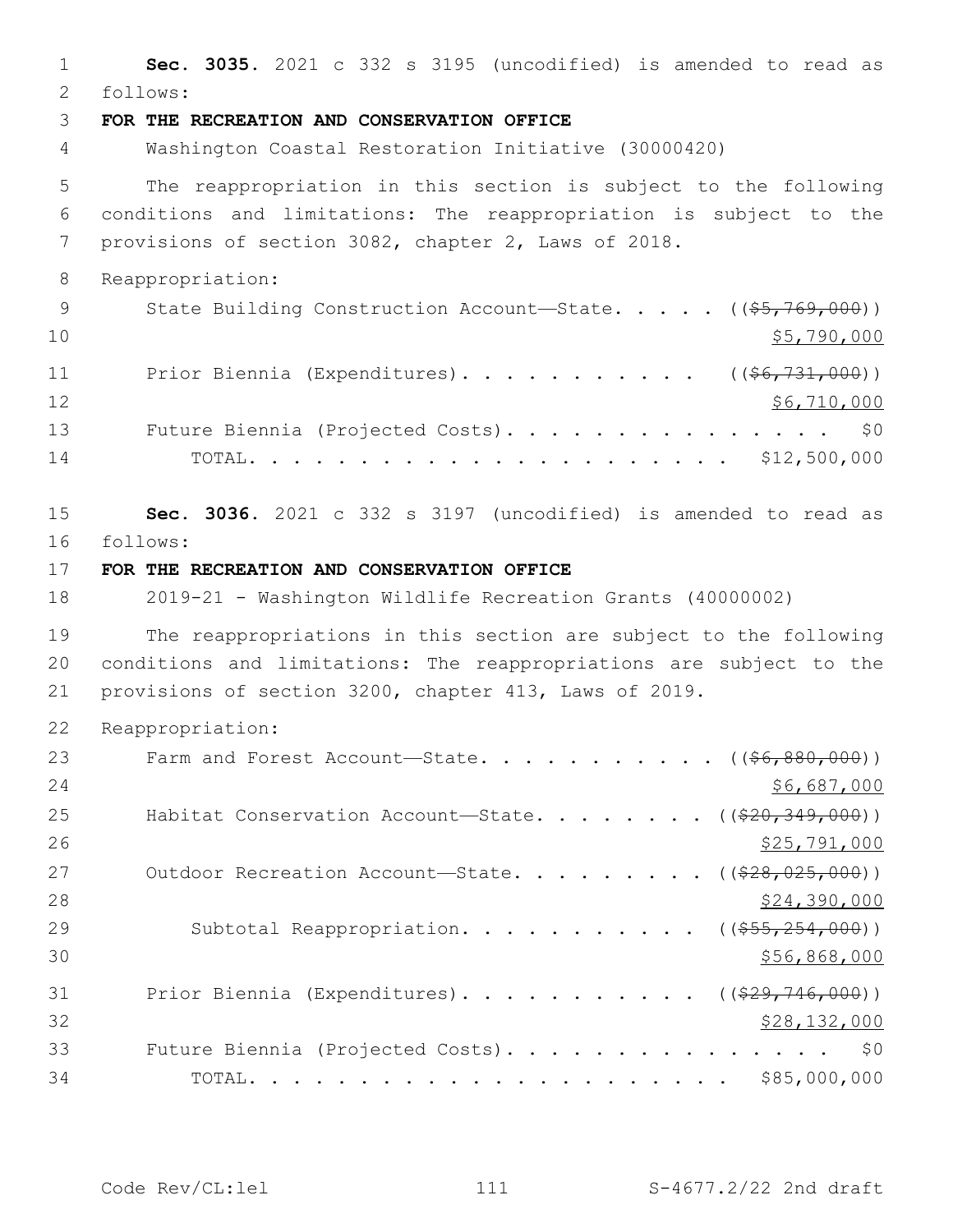**Sec. 3037.** 2021 c 332 s 3201 (uncodified) is amended to read as follows: 2 **FOR THE RECREATION AND CONSERVATION OFFICE** 2019-21 - Youth Athletic Facilities (40000007) The reappropriation in this section is subject to the following conditions and limitations: The amounts reappropriated in this section may be awarded only to projects approved by the legislature, as identified in LEAP capital documents No. 2020-467-HSBA, developed February 25, 2020, and No. 2020-467-HB, developed February 14, 2020. Reappropriation: 11 State Building Construction Account—State. . . . ((\$7,597,000)) \$7,833,000 13 Prior Biennia (Expenditures). . . . . . . . . . ((\$4,403,000)) 14 \$4,167,000 15 Future Biennia (Projected Costs). . . . . . . . . . . . . . \$0 TOTAL. . . . . . . . . . . . . . . . . . . . . . \$12,000,000 **Sec. 3038.** 2021 c 332 s 3221 (uncodified) is amended to read as 18 follows: **FOR THE RECREATION AND CONSERVATION OFFICE** 2021-23 - Brian Abbott Fish Barrier Removal Board (40000035)

 The appropriation in this section is subject to the following 22 conditions and limitations:

 (1) The appropriation in this section is provided solely for 24 projects approved by the legislature, as identified in ((LEAP capital document No. RCO-5-HB-2021)) OFM capital document 2022-1, developed 26 ((April 15, 2021)) December 16, 2021.

 (2) The recreation and conservation funding board may retain a portion of the funds appropriated in this section for the administration of the grants. The portion of the funds retained for administration may not exceed three percent of the appropriation.

 (3) The department of fish and wildlife may retain a portion of the funds appropriated in this section for the Brian Abbott fish barrier removal board for technical assistance in developing projects for consideration. The portion of the funds retained for technical assistance may not exceed 4.12 percent of the appropriation.

Appropriation:

State Building Construction Account—State. . . . . . \$26,795,000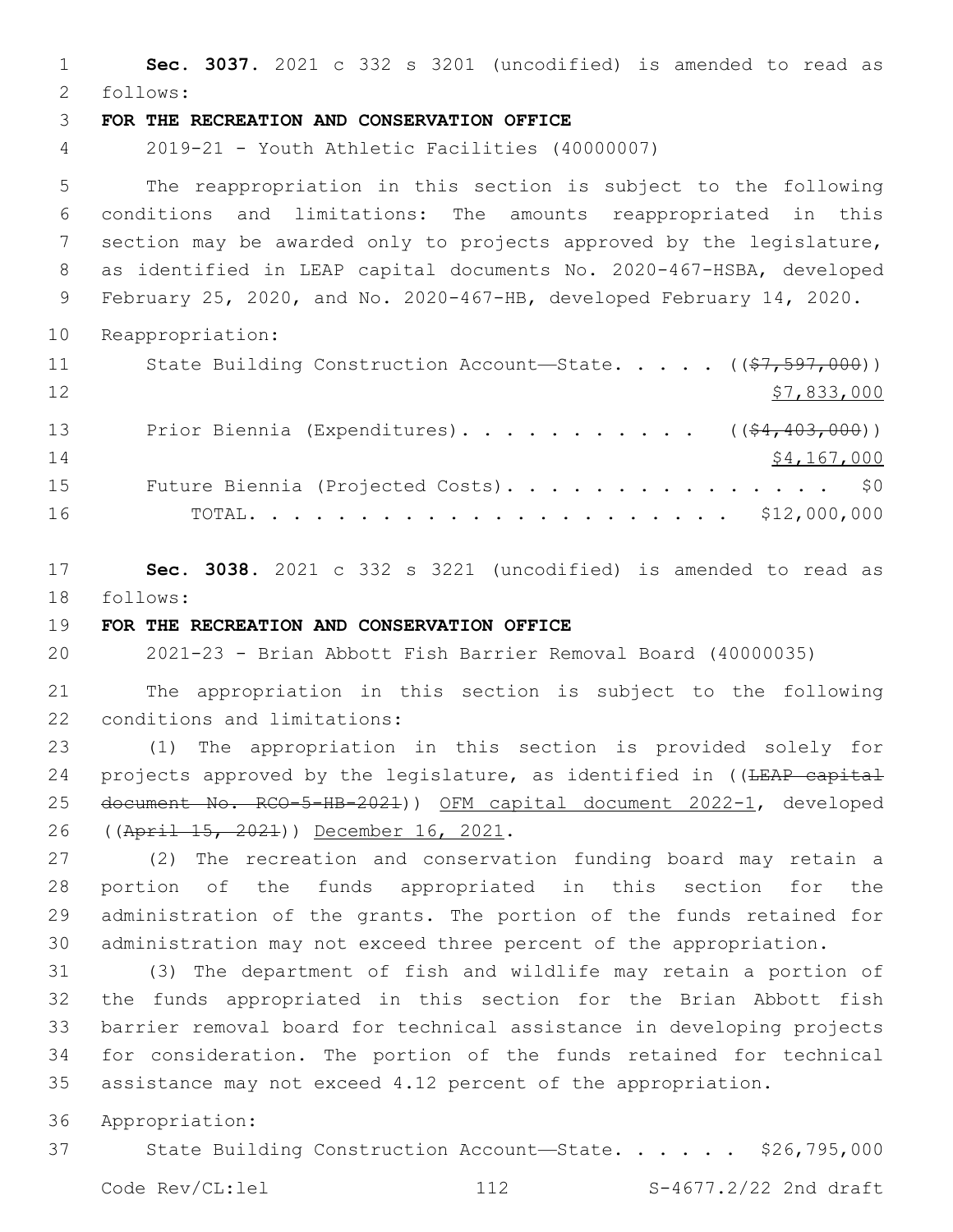1 Prior Biennia (Expenditures). . . . . . . . . . . . . . . . \$0 Future Biennia (Projected Costs). . . . . . . . . . \$107,180,000 TOTAL. . . . . . . . . . . . . . . . . . . . . . \$133,975,000 **Sec. 3039.** 2021 c 332 s 3229 (uncodified) is amended to read as follows: 5 **FOR THE RECREATION AND CONSERVATION OFFICE** Coastal Restoration Grants (91000448) The reappropriation in this section is subject to the following conditions and limitations: The reappropriation is subject to the provisions of section 3177, chapter 3, Laws of 2015 3rd sp. sess. Reappropriation: 12 State Building Construction Account—State. . . . . ((\$152,000))  $13 \frac{\$622,000}{}$ 14 Prior Biennia (Expenditures)........... ((\$11,033,000)) \$10,563,000 16 Future Biennia (Projected Costs). . . . . . . . . . . . . . \$0 TOTAL. . . . . . . . . . . . . . . . . . . . . . \$11,185,000 **Sec. 3040.** 2021 c 332 s 3230 (uncodified) is amended to read as follows: 19 **FOR THE RECREATION AND CONSERVATION OFFICE** Upper Quinault River Restoration Project (91000958) Reappropriation: 23 State Building Construction Account—State. . . . . . \$1,359,000 Appropriation: 25 State Building Construction Account—State. . . . . ((\$1,000,000)) \$2,000,000 27 Prior Biennia (Expenditures). . . . . . . . . . . . . \$641,000 28 Future Biennia (Projected Costs). . . . . . . . . . . . . . \$0 TOTAL. . . . . . . . . . . . . . . . . . . . . ((\$3,000,000))  $30 \times 4,000,000$  **Sec. 3041.** 2021 c 332 s 3232 (uncodified) is amended to read as follows: 32 **FOR THE RECREATION AND CONSERVATION OFFICE** Recreation & Conservation Office Recreation Grants (92000131)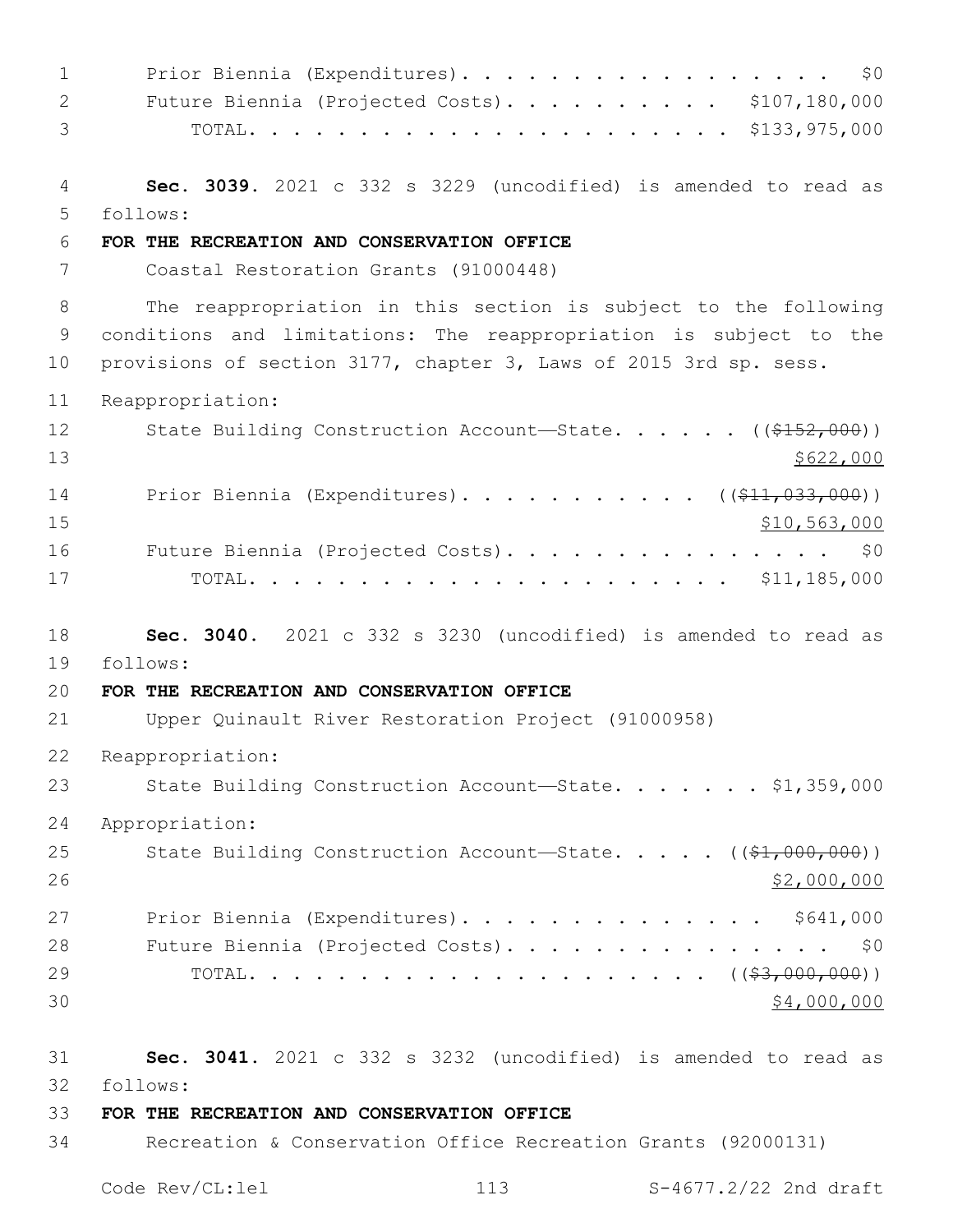1 The reappropriations in this section are subject to the following 2 conditions and limitations: The reappropriations are subject to the 3 provisions of section 3049, chapter 356, Laws of 2020.

4 Reappropriation:

| 5  | Outdoor Recreation Account-State. ( $(\frac{2132}{132}, 000)$ )                      |
|----|--------------------------------------------------------------------------------------|
| 6  | \$497,000                                                                            |
| 7  | State Building Construction Account-State. $($ $($ $\frac{65}{67}, \frac{859}{600})$ |
| 8  | \$8,050,000                                                                          |
| 9  | Subtotal Reappropriation. ( $(\frac{25}{7}, \frac{991}{100})$ )                      |
| 10 | \$8,547,000                                                                          |
| 11 | Prior Biennia (Expenditures). ( $(\frac{228}{790}, 000)$ )                           |
| 12 | \$26,234,000                                                                         |
| 13 | Future Biennia (Projected Costs). \$0                                                |
| 14 |                                                                                      |

15 **Sec. 3042.** 2021 c 332 s 3218 (uncodified) is amended to read as follows: 16

17 **FOR THE RECREATION AND CONSERVATION OFFICE**

18 2021-23 - Aquatic Lands Enhancement Account (40000029)

19 The appropriations in this section  $((\frac{1}{18}))$  are subject to the 20 following conditions and limitations:

 (1) The state building construction account—state appropriation in this section is provided solely for projects approved by the legislature, as identified in LEAP capital document No. RCO-3.1- 24 HB-2021, developed April 15, 2021.

25 (2) The aquatic lands enhancement account—state appropriation in 26 this section is provided solely for the following project:

27 Dash Point Park and Pier (Tacoma). . . . . . . . . . . \$418,000 28 Appropriation: 29 Aquatic Lands Enhancement Account—State. . . . . . . . \$418,000 30 State Building Construction Account—State. . . . . . . \$9,100,000 31 Subtotal Appropriation. . . . . . . . . . . . . \$9,518,000 32 Prior Biennia (Expenditures). . . . . . . . . . . . . . . . \$0 33 Future Biennia (Projected Costs). . . . . . . . . . . \$36,400,000 34 TOTAL. . . . . . . . . . . . . . . . . . (  $(\frac{645 - 500}{600})$  )  $35$  \$45,918,000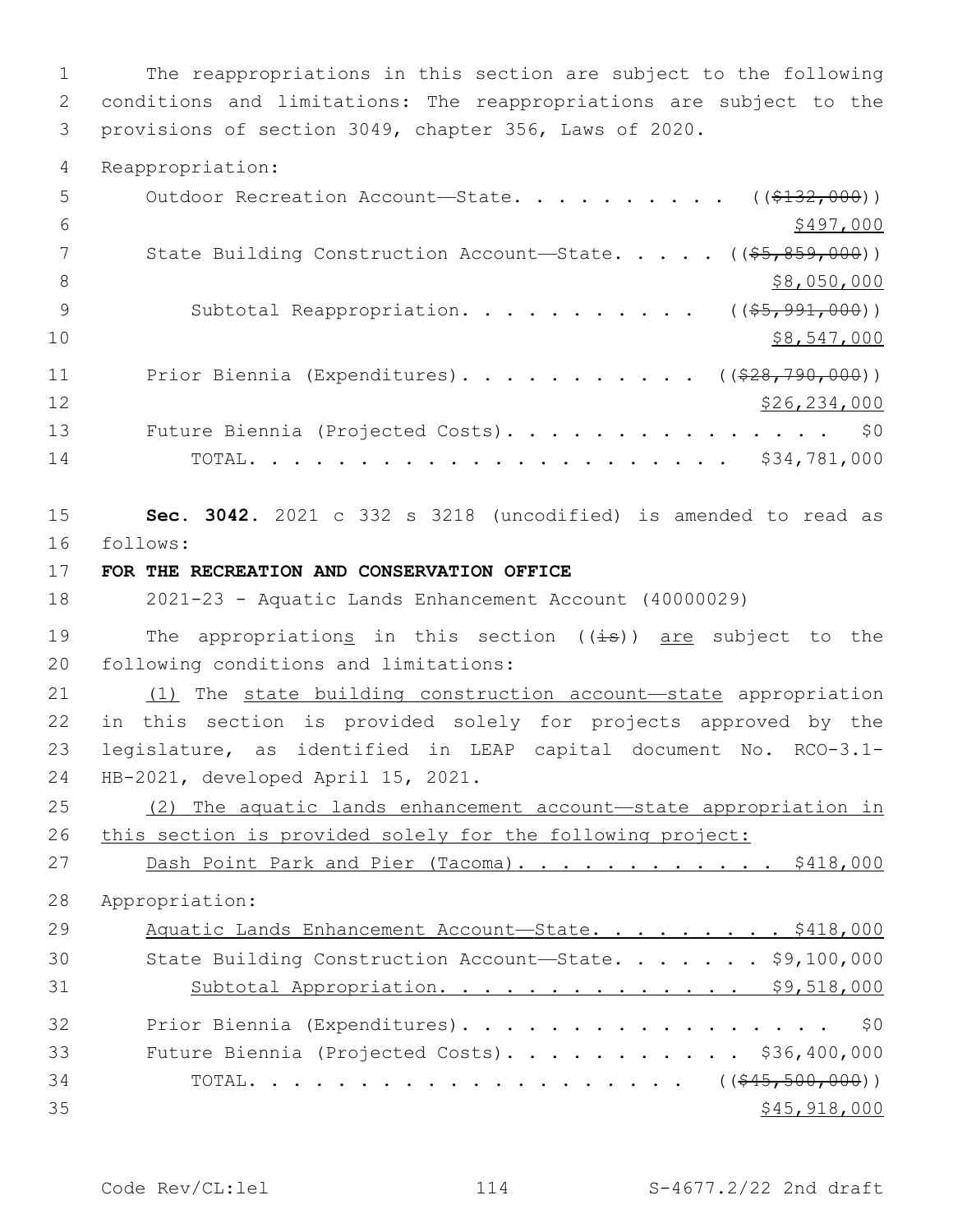| $\mathbf{1}$<br>$\overline{2}$ | Sec. 3043. 2021 c 332 s 3253 (uncodified) is amended to read as<br>follows: |
|--------------------------------|-----------------------------------------------------------------------------|
| 3                              | FOR THE STATE CONSERVATION COMMISSION                                       |
| $\overline{4}$                 | CREP PIP Loan Program 2017-19 (92000014)                                    |
| 5                              | The reappropriation in this section is subject to the following             |
| 6                              | conditions and limitations: The reappropriation is subject to the           |
| 7                              | provisions of section 6019, chapter 413, Laws of 2019.                      |
| 8                              | Reappropriation:                                                            |
| $\mathcal{G}$<br>10            | Conservation Assistance Revolving Account-State. ((\$350,000))<br>\$270,000 |
| 11                             | Prior Biennia (Expenditures). \$50,000                                      |
| 12                             | Future Biennia (Projected Costs). \$0                                       |
| 13                             |                                                                             |
| 14                             | \$320,000                                                                   |
| 15                             | NEW SECTION. Sec. 3044. A new section is added to 2021 c 332                |
| 16                             | (uncodified) to read as follows:                                            |
| 17                             | FOR THE STATE CONSERVATION COMMISSION                                       |
| 18                             | Farmland Protection and Land Access (92000015)                              |
| 19                             | Appropriation:                                                              |
| 20                             | State Building Construction Account-State. \$2,000,000                      |
| 21                             | Prior Biennia (Expenditures).<br>\$0                                        |
| 22                             | Future Biennia (Projected Costs).<br>\$0                                    |
| 23                             | $\cdots$ \$2,000,000<br>TOTAL.                                              |
| 24                             | Sec. 3045. A new section is added to 2021 c 332<br>NEW SECTION.             |
| 25                             | (uncodified) to read as follows:                                            |
| 26                             | FOR THE STATE CONSERVATION COMMISSION                                       |
| 27                             | Voluntary Stewardship Program (92000016)                                    |
| 28                             | Appropriation:                                                              |
| 29                             | State Building Construction Account-State. \$3,000,000                      |
| 30                             | Prior Biennia (Expenditures).<br>\$0                                        |
| 31                             | Future Biennia (Projected Costs). \$0                                       |
| 32                             |                                                                             |
| 33                             | Sec. 3046. 2021 c 332 s 3254 (uncodified) is amended to read as             |
| 34                             | follows:                                                                    |
|                                |                                                                             |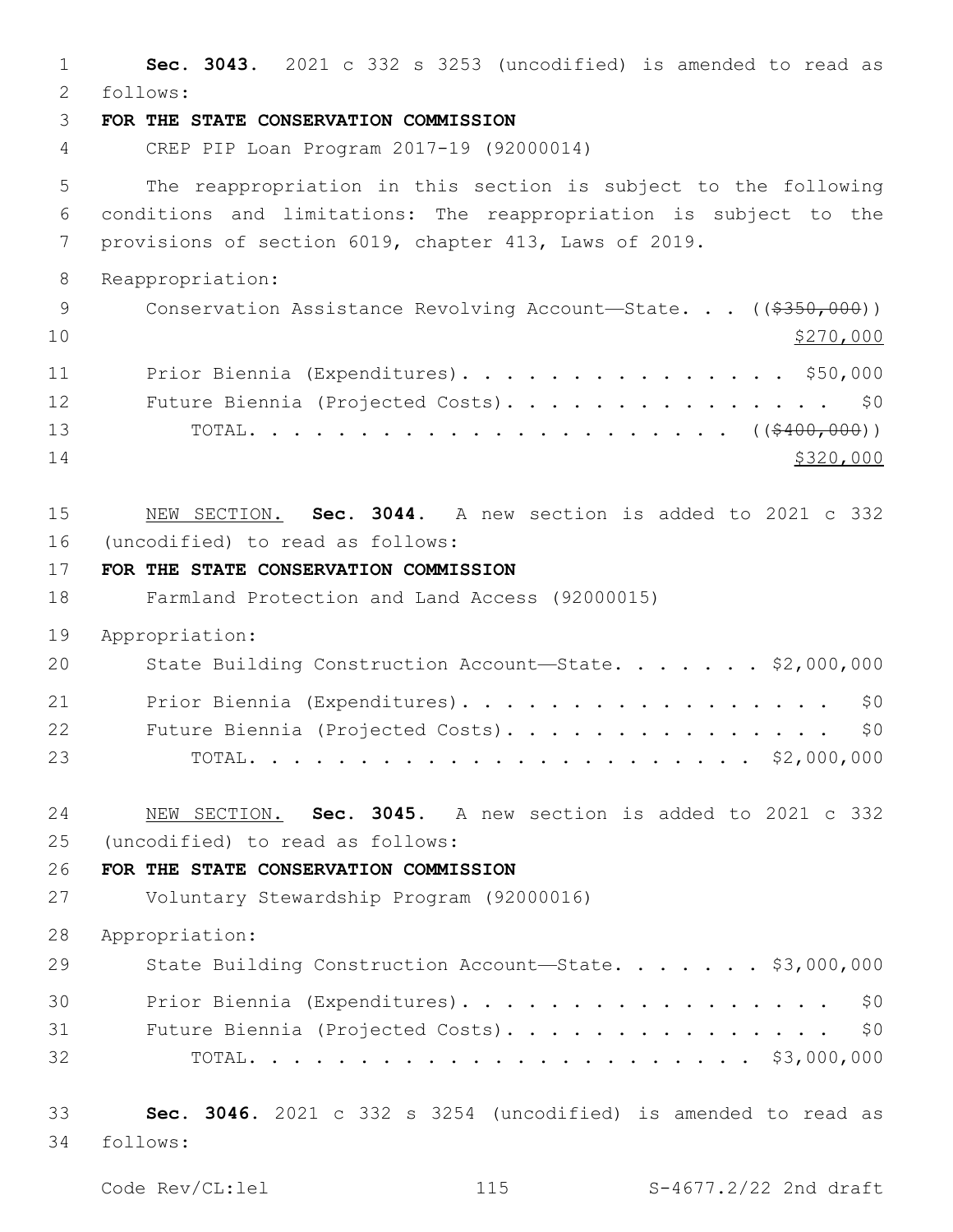| $\mathbf 1$    | FOR THE DEPARTMENT OF FISH AND WILDLIFE                                                                                                                                                                                                                                                                                                                |
|----------------|--------------------------------------------------------------------------------------------------------------------------------------------------------------------------------------------------------------------------------------------------------------------------------------------------------------------------------------------------------|
| 2              | Deschutes Watershed Center (20062008)                                                                                                                                                                                                                                                                                                                  |
| 3              | The ((reappropriation)) appropriations in this section ((is)) are                                                                                                                                                                                                                                                                                      |
| $\overline{4}$ | subject to the following conditions and<br>limitations:<br>The                                                                                                                                                                                                                                                                                         |
| 5              | reappropriation is subject to the provisions of section 3063, chapter                                                                                                                                                                                                                                                                                  |
| 6              | 356, Laws of 2020.                                                                                                                                                                                                                                                                                                                                     |
| 7              | Reappropriation:                                                                                                                                                                                                                                                                                                                                       |
| 8              | State Building Construction Account-State. \$2,387,000                                                                                                                                                                                                                                                                                                 |
| $\mathsf 9$    | Appropriation:                                                                                                                                                                                                                                                                                                                                         |
| 10             | State Building Construction Account-State. \$2,200,000                                                                                                                                                                                                                                                                                                 |
| 11             | Prior Biennia (Expenditures). ( $(\frac{13}{13}, \frac{108}{100})$ )                                                                                                                                                                                                                                                                                   |
| 12             | \$13,191,000                                                                                                                                                                                                                                                                                                                                           |
| 13             | Future Biennia (Projected Costs). ( $(\frac{236}{100}, 000, 000)$ )                                                                                                                                                                                                                                                                                    |
| 14             | \$48,616,000                                                                                                                                                                                                                                                                                                                                           |
| 15             | $\cdots$ $\cdots$ $\cdots$ $\cdots$ $\cdots$ $\cdots$ $\cdots$ $\cdots$ $\cdots$ $\cdots$ $\cdots$ $\cdots$ $\cdots$ $\cdots$ $\cdots$ $\cdots$ $\cdots$ $\cdots$ $\cdots$ $\cdots$ $\cdots$ $\cdots$ $\cdots$ $\cdots$ $\cdots$ $\cdots$ $\cdots$ $\cdots$ $\cdots$ $\cdots$ $\cdots$ $\cdots$ $\cdots$ $\cdots$ $\cdots$ $\cdots$ $\cdots$<br>TOTAL. |
| 16             | \$66,394,000                                                                                                                                                                                                                                                                                                                                           |
| 17             | Sec. 3047. 2021 c 332 s 3255 (uncodified) is amended to read as                                                                                                                                                                                                                                                                                        |
| 18             | follows:                                                                                                                                                                                                                                                                                                                                               |
| 19             | FOR THE DEPARTMENT OF FISH AND WILDLIFE                                                                                                                                                                                                                                                                                                                |
| 20             | Migratory Waterfowl Habitat (20082045)                                                                                                                                                                                                                                                                                                                 |
| 21             | ((Reappropriation:                                                                                                                                                                                                                                                                                                                                     |
| 22             | Limited Fish and Wildlife Account State. \$350,000))                                                                                                                                                                                                                                                                                                   |
| 23             | Appropriation:                                                                                                                                                                                                                                                                                                                                         |
| 24             | Limited Fish and Wildlife Account-State. ( $(\frac{\$600,000}{\$})$ )                                                                                                                                                                                                                                                                                  |
| 25             | \$752,000                                                                                                                                                                                                                                                                                                                                              |
| 26             | Prior Biennia (Expenditures). ( $(\frac{1}{2}, 923, 000)$ )                                                                                                                                                                                                                                                                                            |
| 27             | \$2,336,000                                                                                                                                                                                                                                                                                                                                            |
| 28             | \$1,800,000<br>Future Biennia (Projected Costs).                                                                                                                                                                                                                                                                                                       |
| 29             |                                                                                                                                                                                                                                                                                                                                                        |
| 30             | \$4,888,000                                                                                                                                                                                                                                                                                                                                            |
| 31             | Sec. 3048. 2021 c 332 s 3273 (uncodified) is amended to read as                                                                                                                                                                                                                                                                                        |
| 32             | follows:                                                                                                                                                                                                                                                                                                                                               |
| 33             | FOR THE DEPARTMENT OF FISH AND WILDLIFE                                                                                                                                                                                                                                                                                                                |
| 34             | Hurd Creek - Relocate Facilities out of Floodplain (30000830)                                                                                                                                                                                                                                                                                          |
| 35             | Reappropriation:                                                                                                                                                                                                                                                                                                                                       |
|                | Code Rev/CL:lel<br>116<br>S-4677.2/22 2nd draft                                                                                                                                                                                                                                                                                                        |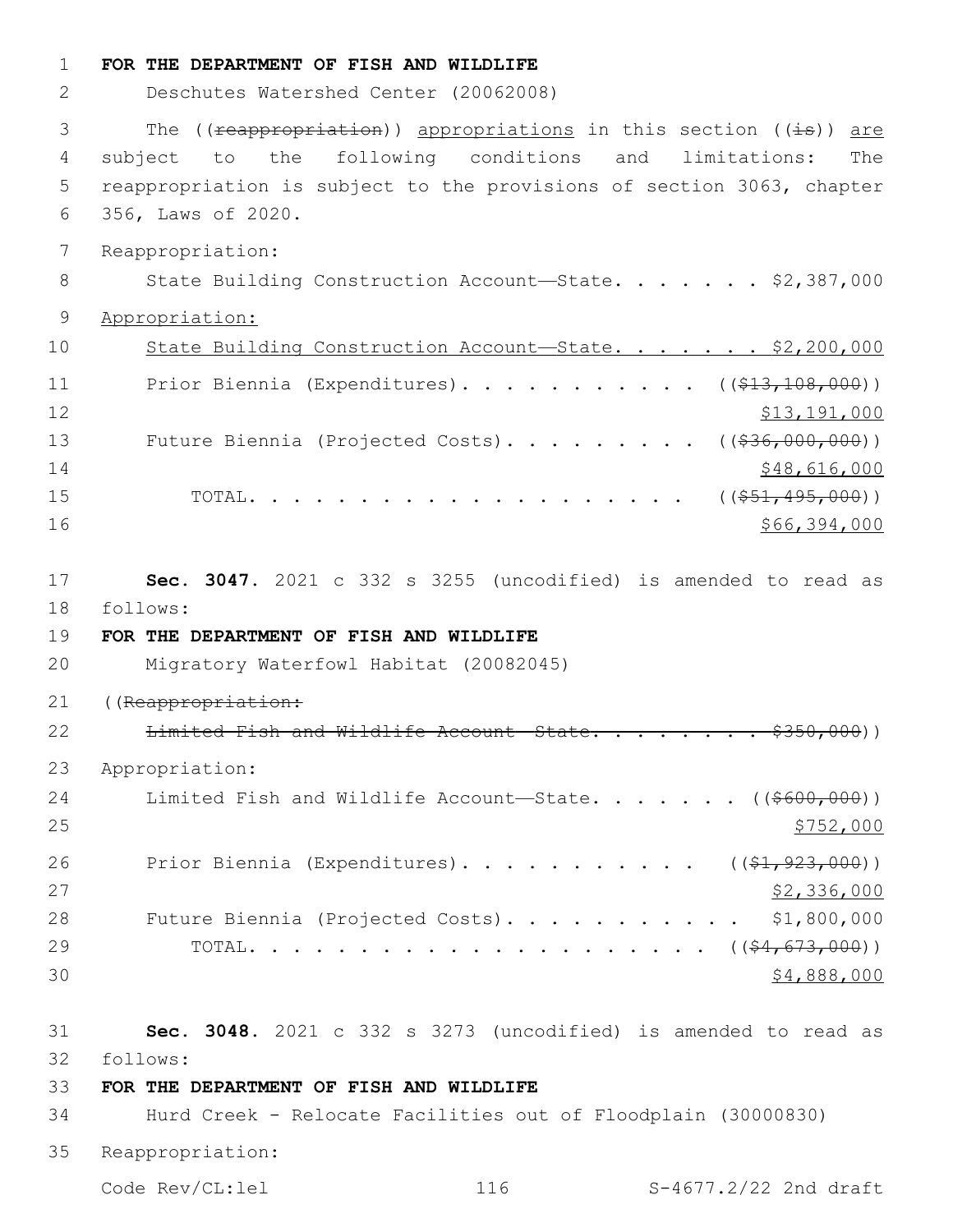1 State Building Construction Account—State. . . . . . . \$200,000 Appropriation: 3 State Building Construction Account—State. . . . . \$11,894,000 4 Prior Biennia (Expenditures). . . . . . . . . . . ((\$577,000))  $5 - 5$  Future Biennia (Projected Costs). . . . . . . . . . . . . . . \$0 TOTAL. . . . . . . . . . . . . . . . . . . . ((\$12,671,000))  $$12,598,000$  **Sec. 3049.** 2021 c 332 s 3274 (uncodified) is amended to read as follows: 10 **FOR THE DEPARTMENT OF FISH AND WILDLIFE** Dungeness Hatchery - Replace Main Intake (30000844) Reappropriation: 14 State Building Construction Account—State. . . . . ((\$300,000))  $\frac{$252,000}{}$ 16 Prior Biennia (Expenditures). . . . . . . . . . ((\$3,606,000)) \$3,102,000 18 Future Biennia (Projected Costs). . . . . . . . . . . . . . \$0 TOTAL. . . . . . . . . . . . . . . . . . . . . ((\$3,906,000))  $20 \hspace{1.5cm}$  \$3,354,000 **Sec. 3050.** 2021 c 332 s 3281 (uncodified) is amended to read as follows: 22 **FOR THE DEPARTMENT OF FISH AND WILDLIFE** Toutle River Fish Collection Facility - Match (40000021) The appropriations in this section are subject to the following 26 conditions and limitations: (1) The reappropriation in this section is provided solely for 28 the department to purchase fee-title and/or easements as  $((part of))$  necessary for sediment abatement, fish release and collection sites, and for project obligations related to the state's participation in design review and design cost share of the fish collection facility. (2) The appropriation in this section is provided solely for project obligations related to modular housing replacement. Reappropriation: State Building Construction Account—State. . . . . . . \$6,371,000

Code Rev/CL:lel 117 S-4677.2/22 2nd draft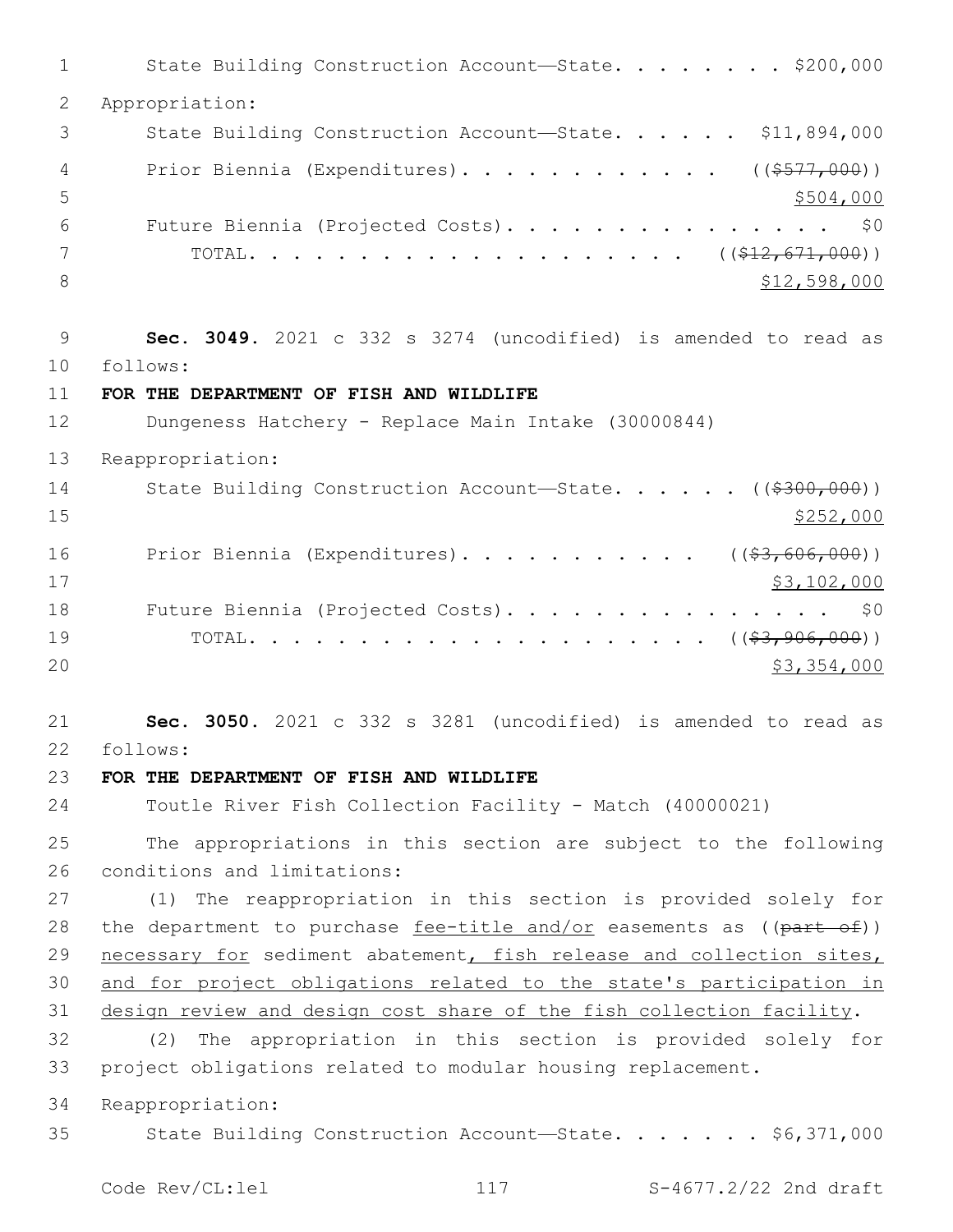| $\mathbf 1$    | Appropriation:                                                  |
|----------------|-----------------------------------------------------------------|
| 2              | State Building Construction Account-State. \$239,000            |
| 3              | Prior Biennia (Expenditures). \$404,000                         |
| $\overline{4}$ | Future Biennia (Projected Costs). \$4,312,000                   |
| 5              |                                                                 |
|                |                                                                 |
| 6              | NEW SECTION. Sec. 3051. A new section is added to 2021 c 332    |
| 7              | (uncodified) to read as follows:                                |
| 8              | FOR THE DEPARTMENT OF FISH AND WILDLIFE                         |
| 9              | Klickitat WLA - Simcoe Fencing (40000161)                       |
| 10             | Appropriation:                                                  |
| 11             | State Building Construction Account-State. \$450,000            |
| 12             | Prior Biennia (Expenditures).<br>\$0                            |
| 13             | Future Biennia (Projected Costs). \$0                           |
| 14             |                                                                 |
|                |                                                                 |
| 15             | Sec. 3052. 2021 c 332 s 3292 (uncodified) is amended to read as |
| 16             | follows:                                                        |
| 17             | FOR THE DEPARTMENT OF FISH AND WILDLIFE                         |
| 18             | Leque Island Highway 532 Road Protection (92000019)             |
| 19             | Reappropriation:                                                |
| 20             | State Building Construction Account-State. \$160,000            |
| 21             | Prior Biennia (Expenditures). ( $(\frac{\$520,000}{\$520,000})$ |
| 22             | \$519,000                                                       |
| 23             | Future Biennia (Projected Costs).<br>\$0                        |
| 24             |                                                                 |
| 25             | \$679,000                                                       |
|                |                                                                 |
| 26             | NEW SECTION. Sec. 3053. A new section is added to 2021 c 332    |
| 27             | (uncodified) to read as follows:                                |
| 28             | FOR THE DEPARTMENT OF FISH AND WILDLIFE                         |

29 Recreational Fishing Access on the Grande Ronde River (92000051)

 The appropriation in this section is subject to the following conditions and limitations: The appropriation in this section is provided solely for the department to develop or establish an alternative recreational access point for anglers along the Grande Ronde river with the express purpose of alleviating tensions between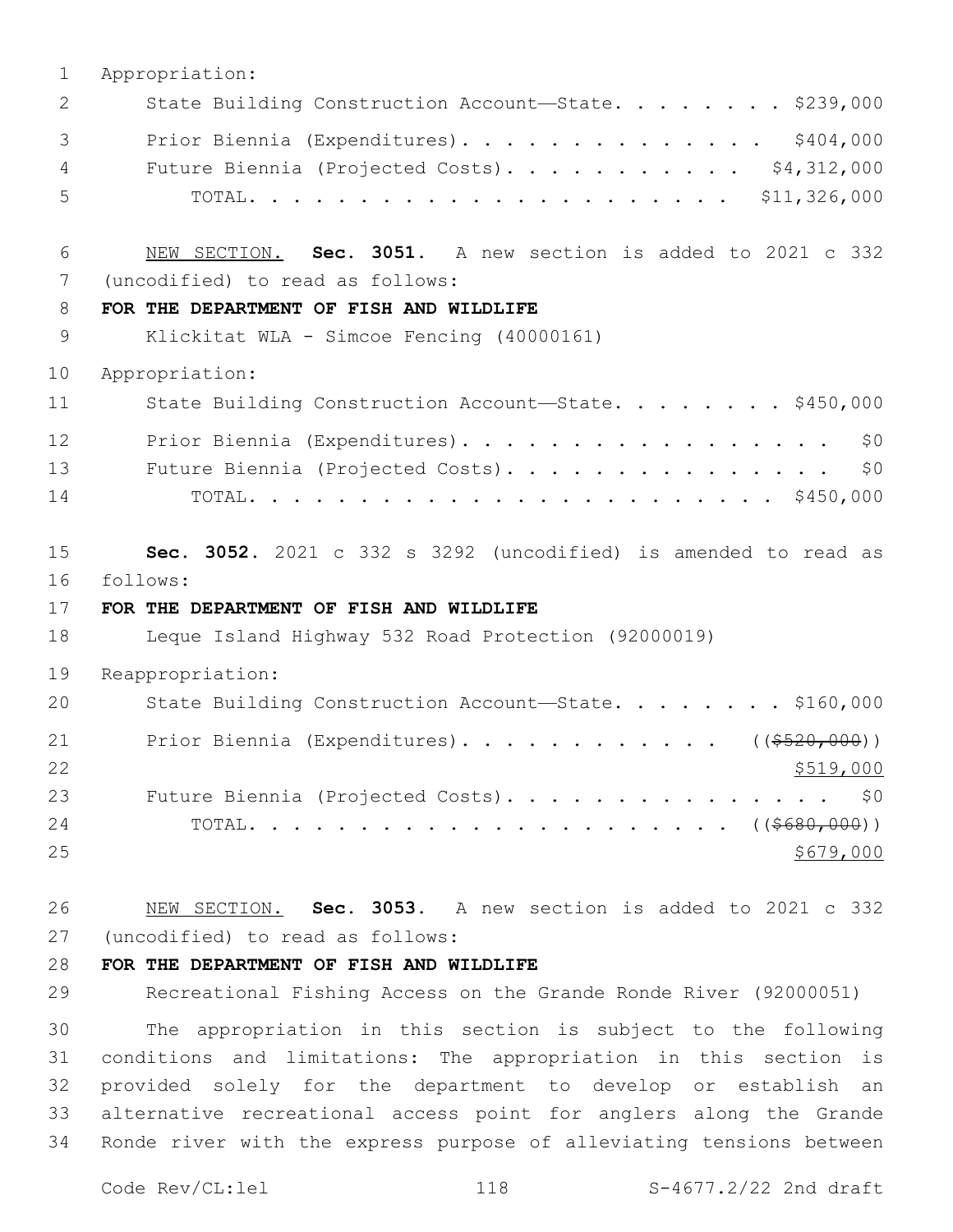property owners who own river frontage and the general public who may interfere with the owners' private enjoyment of their property. The department may not develop access requiring expenditure of state moneys that interferes with an owner's private property rights and may not develop access to easement 106165 or easement 113860 in Anatone, Washington, commonly referred to as the Dreamz Road 7 easements.

Appropriation:

| 9  | State Building Construction Account-State. \$500,000 |
|----|------------------------------------------------------|
| 10 | Prior Biennia (Expenditures). \$0                    |
| 11 | Future Biennia (Projected Costs). \$0                |
| 12 |                                                      |

 NEW SECTION. **Sec. 3054.** A new section is added to 2021 c 332 (uncodified) to read as follows: 14

#### **FOR THE DEPARTMENT OF FISH AND WILDLIFE**

Upper Indian Creek Fish Screen Removal (92001248)

Appropriation:

| 18 | State Building Construction Account-State. \$65,000 |
|----|-----------------------------------------------------|
| 19 | Prior Biennia (Expenditures). \$0                   |
| 20 | Future Biennia (Projected Costs). \$0               |
| 21 |                                                     |

 **Sec. 3055.** 2021 c 332 s 3298 (uncodified) is amended to read as follows: 23

### **FOR THE DEPARTMENT OF NATURAL RESOURCES**

2021-23 Structurally Deficient Bridges (40000086)

26 The appropriations in this section  $((\frac{1}{18}))$  are subject to the 27 following conditions and limitations:

28 The appropriations in this section  $((\frac{1}{18}))$  are provided solely for the following projects: (a) The Naked Falls/Stebbins Creek bridge replacement in Skamania county; (b) the Shale Creek timber bridge 31 repair in Jefferson county; ((and)) (c) the Coal Creek bridge replacement in Clallam county; (d) the Shale Creek concrete bridge repair in Jefferson county; (e) the 5970 #1 bridge replacement in Pacific county; (f) the Rock Creek bridge replacement in Skamania county; (g) the EF Dickey River bridge design in Clallam county; (h) the Steep Creek bridge replacement in Skamania county; (i) the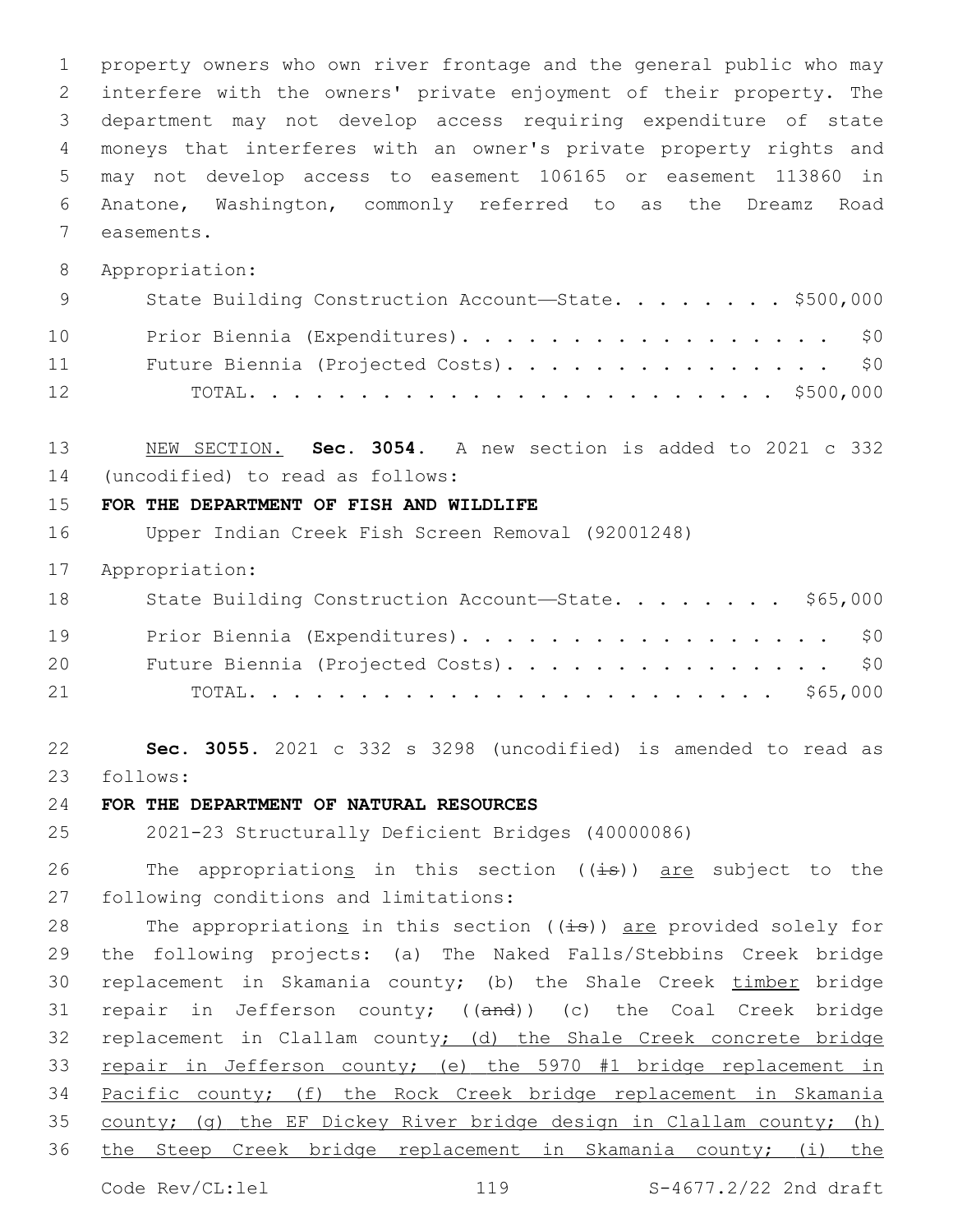Sollecks High bridge repair in Jefferson county; (j) the 5973 bridge 2 replacement in Pacific county; (k) the Cedar Creek bridge repair in Grays Harbor county; (l) the Arvid Creek bridge replacement in Jefferson county; (m) the Susie Creek bridge repair in Jefferson county; (n) the YR-Jones bridge replacement in Yakima county; (o) the Middle Creek railcar bridge replacement in Pend Oreille county; and (p) the Butler Mill bridge replacement in Grays Harbor county. Appropriation: 9 State Building Construction Account-State. . . . . . \$1,050,000 10 Access Road Revolving Account—State. . . . . . . . . \$2,250,000 Subtotal Appropriation. . . . . . . . . . . . . . \$3,300,000 12 Prior Biennia (Expenditures). . . . . . . . . . . . . . . . \$0 Future Biennia (Projected Costs). . . . . . . . . . . \$10,000,000 TOTAL. . . . . . . . . . . . . . . . . . . . ((\$11,050,000)) \$13,300,000 **Sec. 3056.** 2021 c 332 s 3305 (uncodified) is amended to read as follows: 17 **FOR THE DEPARTMENT OF NATURAL RESOURCES** Omak Consolidation, Expansion and Relocation (40000033) Reappropriation: 21 State Building Construction Account—State. . . . . ((\$107,000))  $22 \frac{\$108,000}{}$ 23 Prior Biennia (Expenditures). . . . . . . . . . . . ((\$1,000)) 25 Future Biennia (Projected Costs). . . . . . . . . . . . . . \$0 TOTAL. . . . . . . . . . . . . . . . . . . . . . . . \$108,000 **Sec. 3057.** 2021 c 332 s 3306 (uncodified) is amended to read as follows: 28 **FOR THE DEPARTMENT OF NATURAL RESOURCES** Trust Land Transfer Program (40000034) The reappropriation in this section is subject to the following conditions and limitations: The reappropriation is subject to the provisions of section 3281, chapter 413, Laws of 2019. Reappropriation: 35 State Building Construction Account—State. . . . . ((\$1,675,000))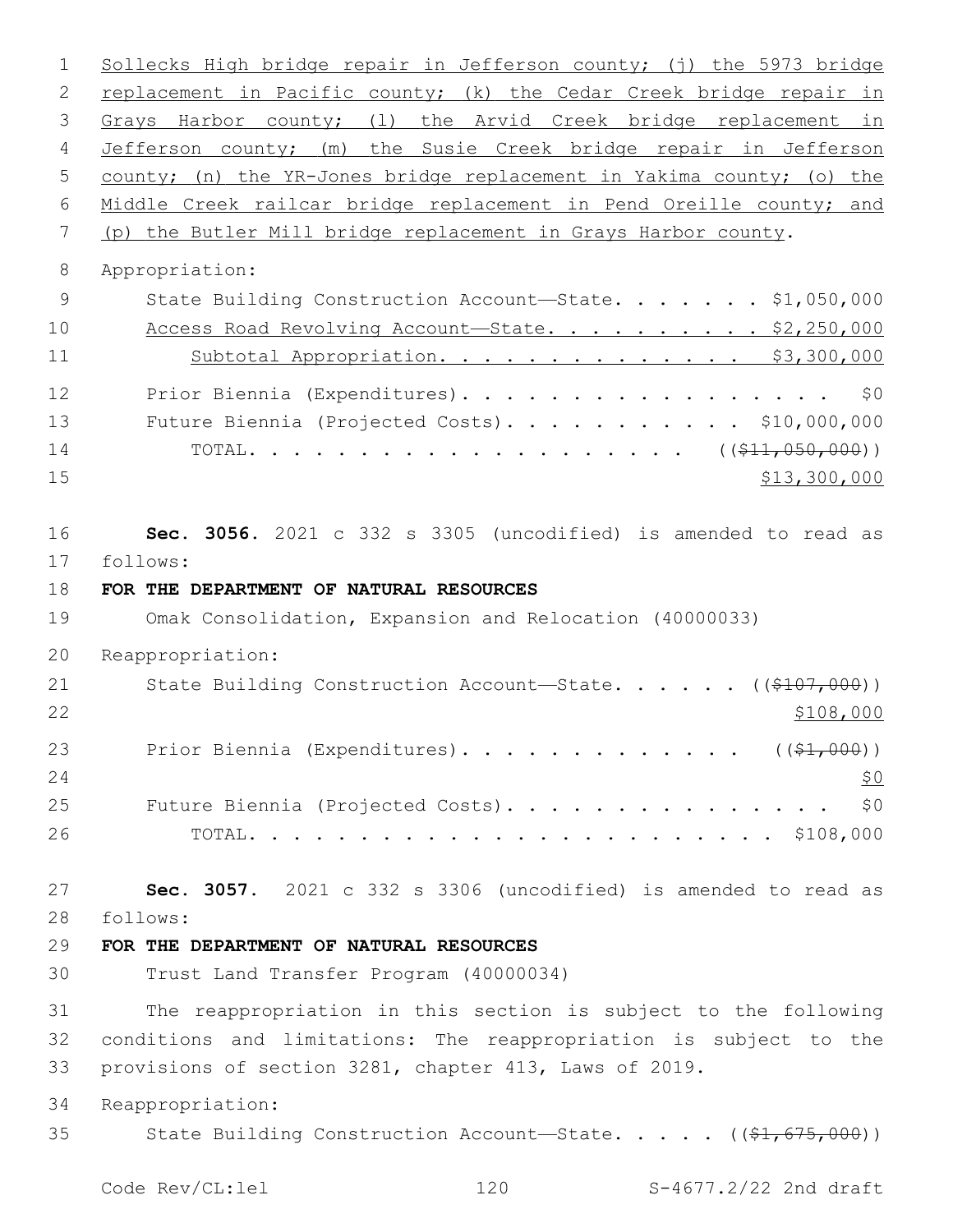$1 \quad$  \$1,696,000 2 Prior Biennia (Expenditures). . . . . . . . . . ((\$4,725,000))  $3 \times 4,704,000$  Future Biennia (Projected Costs). . . . . . . . . . . . . . . \$0 TOTAL. . . . . . . . . . . . . . . . . . . . . . . \$6,400,000 **Sec. 3058.** 2021 c 332 s 3308 (uncodified) is amended to read as follows: 7 **FOR THE DEPARTMENT OF NATURAL RESOURCES** Teanaway (40000038) Reappropriation: 11 State Building Construction Account—State. . . . ((\$1,220,000)) \$1,305,000 13 Prior Biennia (Expenditures). . . . . . . . . . . ((\$636,000))  $$551,000$  Future Biennia (Projected Costs). . . . . . . . . . . . . . . \$0 TOTAL. . . . . . . . . . . . . . . . . . . . . . . \$1,856,000 **Sec. 3059.** 2021 c 332 s 3313 (uncodified) is amended to read as 18 follows: **FOR THE DEPARTMENT OF NATURAL RESOURCES** Natural Areas Facilities 2019-21 (40000046) Reappropriation: 22 State Building Construction Account—State. . . . . ((\$295,000))  $\frac{$527,000}{2}$ 24 Prior Biennia (Expenditures). . . . . . . . . . ((\$1,705,000)) \$1,473,000 26 Future Biennia (Projected Costs). . . . . . . . . . . . . . \$0 TOTAL. . . . . . . . . . . . . . . . . . . . . . . \$2,000,000 **Sec. 3060.** 2021 c 332 s 3317 (uncodified) is amended to read as follows: 29 **FOR THE DEPARTMENT OF NATURAL RESOURCES** Grouse Ridge Fish Barriers & RMAP Compliance (40000056) Reappropriation: 33 State Building Construction Account—State. . . . . ((\$3,210,000)) \$3,217,000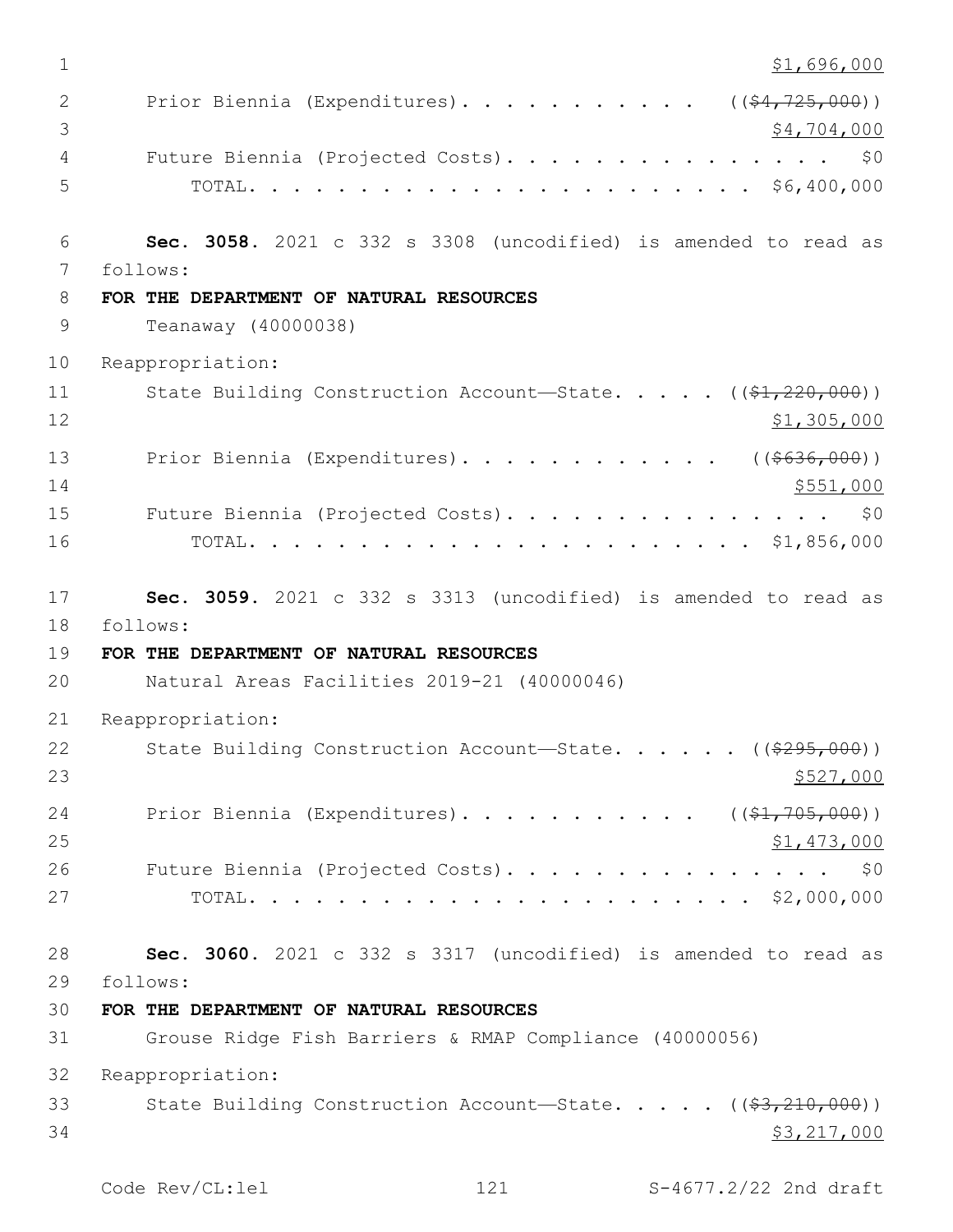1 Appropriation: 2 State Building Construction Account-State. . . . . . \$1,730,000 3 Prior Biennia (Expenditures). . . . . . . . . . . . ((<del>\$35,000</del>)) 4 \$28,000 5 Future Biennia (Projected Costs). . . . . . . . . . . . . . \$0 6 TOTAL. . . . . . . . . . . . . . . . . . . . . . . \$4,975,000 7 **Sec. 3061.** 2021 c 332 s 3319 (uncodified) is amended to read as follows: 8 9 **FOR THE DEPARTMENT OF NATURAL RESOURCES** 10 2021-23 Minor Works Preservation (40000070) 11 The appropriation in this section is subject to the following 12 conditions and limitations: \$205,000 of the appropriation in this 13 section is provided solely for communication site preservation and 14 repairs. 15 Appropriation: 16 State Building Construction Account—State. . . . . ((\$2,183,000))  $17$  \$3,122,000 18 Prior Biennia (Expenditures). . . . . . . . . . . . . . . . \$0 19 Future Biennia (Projected Costs). . . . . . . . . . . . . . \$0 20 TOTAL. . . . . . . . . . . . . . . . . . . . . ((\$2,183,000)) 21 \$3,122,000 22 **Sec. 3062.** 2021 c 332 s 3328 (uncodified) is amended to read as follows: 23 24 **FOR THE DEPARTMENT OF NATURAL RESOURCES** 25 Rural Broadband Investment (40000082) 26 The appropriation in this section is subject to the following 27 conditions and limitations: 28 (1) \$600,000 of the appropriation in this section is provided 29 solely for installation of new communication towers at Ellis Peak, 30 Striped Peak, and Paradise Peak. 31 (2) \$400,000 of the appropriation in this section is provided 32 solely for communication tower upgrades at Blyn Mountain and Capitol 33 Peak. 34 (3) \$20,000 of the appropriation in this section is provided 35 solely for a new generator in Okanogan county.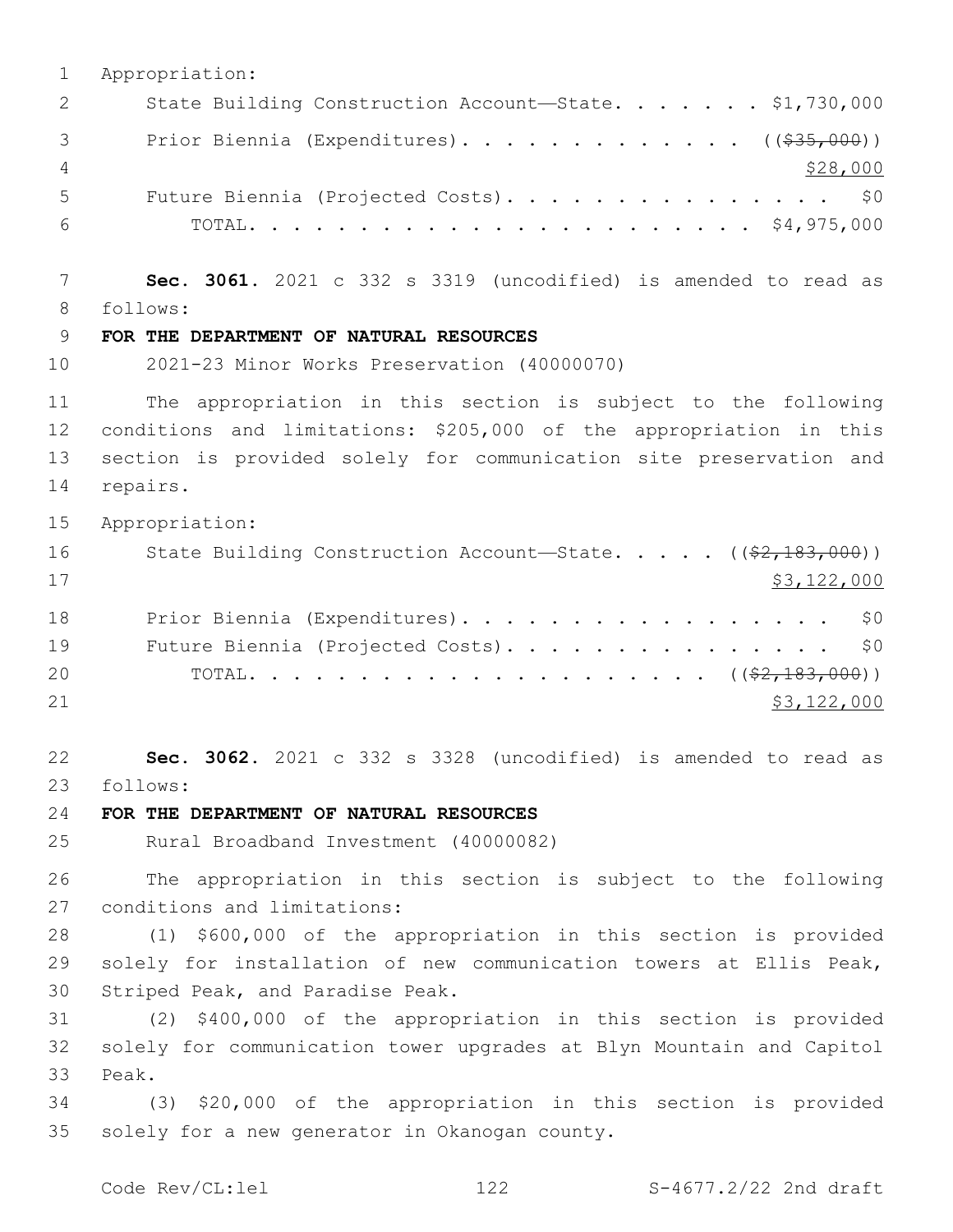(4) \$5,000 of the appropriation in this section is provided solely for a utility connection project in Clallam county.

Appropriation:

((Coronavirus Capital Projects Account—

| -5  |                                                        |
|-----|--------------------------------------------------------|
| - 6 | State Building Construction Account-State. \$2,000,000 |
|     | Prior Biennia (Expenditures). \$0                      |
| - 8 | Future Biennia (Projected Costs). \$0                  |
|     |                                                        |

 NEW SECTION. **Sec. 3063.** A new section is added to 2021 c 332 (uncodified) to read as follows: 11

# **FOR THE DEPARTMENT OF NATURAL RESOURCES**

Whiteman Cove Barrier Removal (92000039)

 The appropriation in this section is subject to the following 15 conditions and limitations:

 (1) \$70,000 of the appropriation in this section is provided solely for the department to complete the final design and permitting of the fish barrier removal project at Whiteman Cove.

 (2) \$1,400,000 of the appropriation in this section is provided solely for the YMCA Camp Coleman cabin preservation and system 21 upgrades at Whiteman Cove.

Appropriation:

| 23 | State Building Construction Account-State. \$1,470,000 |
|----|--------------------------------------------------------|
| 24 | Prior Biennia (Expenditures). \$0                      |
| 25 | Future Biennia (Projected Costs). \$0                  |
| 26 |                                                        |

(End of part)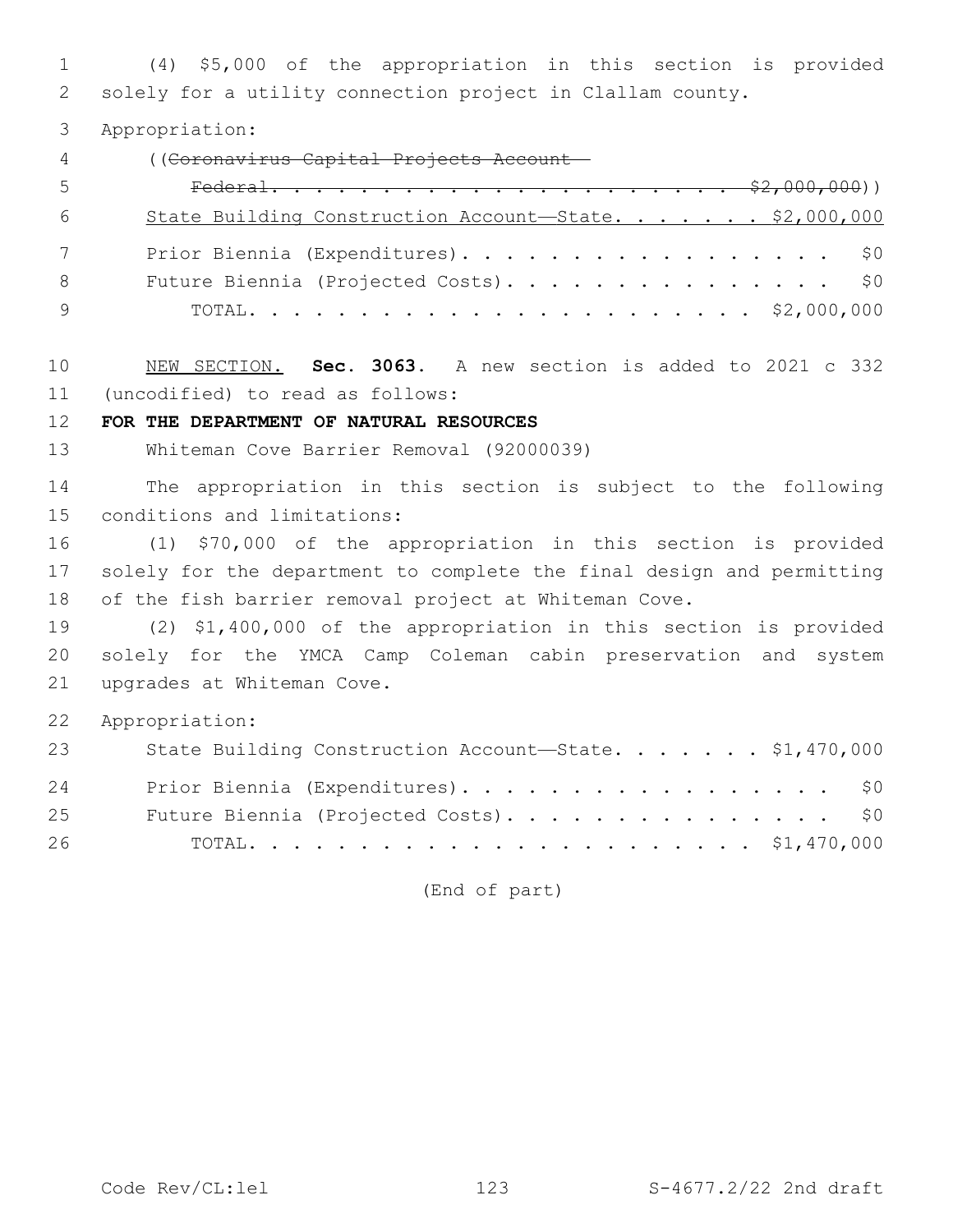| $\mathbf 1$    | PART 4                                                                |
|----------------|-----------------------------------------------------------------------|
| $\overline{2}$ | <b>TRANSPORTATION</b>                                                 |
|                |                                                                       |
| 3              | NEW SECTION. Sec. 4001. A new section is added to 2021 c 332          |
| 4              | (uncodified) to read as follows:                                      |
| 5              | FOR THE WASHINGTON STATE PATROL                                       |
| 6              | Crime Laboratory I-5 Corridor Consolidated Facility (30000290)        |
| 7              | The appropriation in this section is subject to the following         |
| 8              | conditions and limitations:                                           |
| 9              | (1) The appropriation is provided solely for a predesign.             |
| 10             | (2) The predesign must include:                                       |
| 11             | An assessment of current forensic services operations,<br>(a)         |
| 12             | including volumes processed by sample type (e.g., DNA, material       |
| 13             | analysis, firearms, latent prints), locations from which evidentiary  |
| 14             | samples and materials were sent to the lab, how<br>samples are        |
| 15             | processed, how results are delivered, and other duties conducted by   |
| 16             | forensic services staff as part of their operations that impact       |
| 17             | availability for forensic analysis including, but not limited to,     |
| 18             | evidence collection and testimony;                                    |
| 19             | An evaluation of a consolidated lab model compared to<br>(b)          |
| 20             | distributed lab models, including an examination of advantages and    |
| 21             | disadvantages associated with each model, which model is preferred,   |
| 22             | and why. The evaluation should include an analysis on the impacts of  |
| 23             | the factors listed in subsection (2) (a) of this section, including   |
| 24             | the impacts on the delivery of samples and materials to the lab and   |
| 25             | staffing impacts, including for responsibilities such as testimony    |
| 26             | and evidence collection;                                              |
| 27             | (c) An evaluation of state-owned compared to leased lab approach,     |
| 28             | including costs associated with each approach, the anticipated source |
| 29             | of funds for each option, which approach is preferred, and why; and   |
| 30             | (d) A projected volume of evidentiary samples able to<br>be           |
| 31             | processed in the preferred alternative and a comparison to the        |
| 32             | current processing model.                                             |
| 33             | (3) The predesign must align with the most recent master plan.        |
| 34             | Appropriation:                                                        |
| 35             | State Building Construction Account-State. \$333,000                  |
|                |                                                                       |

36 Prior Biennia (Expenditures). . . . . . . . . . . . . . . . \$0 37 Future Biennia (Projected Costs). . . . . . . . . . . . . . \$0 TOTAL. . . . . . . . . . . . . . . . . . . . . . . . \$333,000 Code Rev/CL:lel 124 S-4677.2/22 2nd draft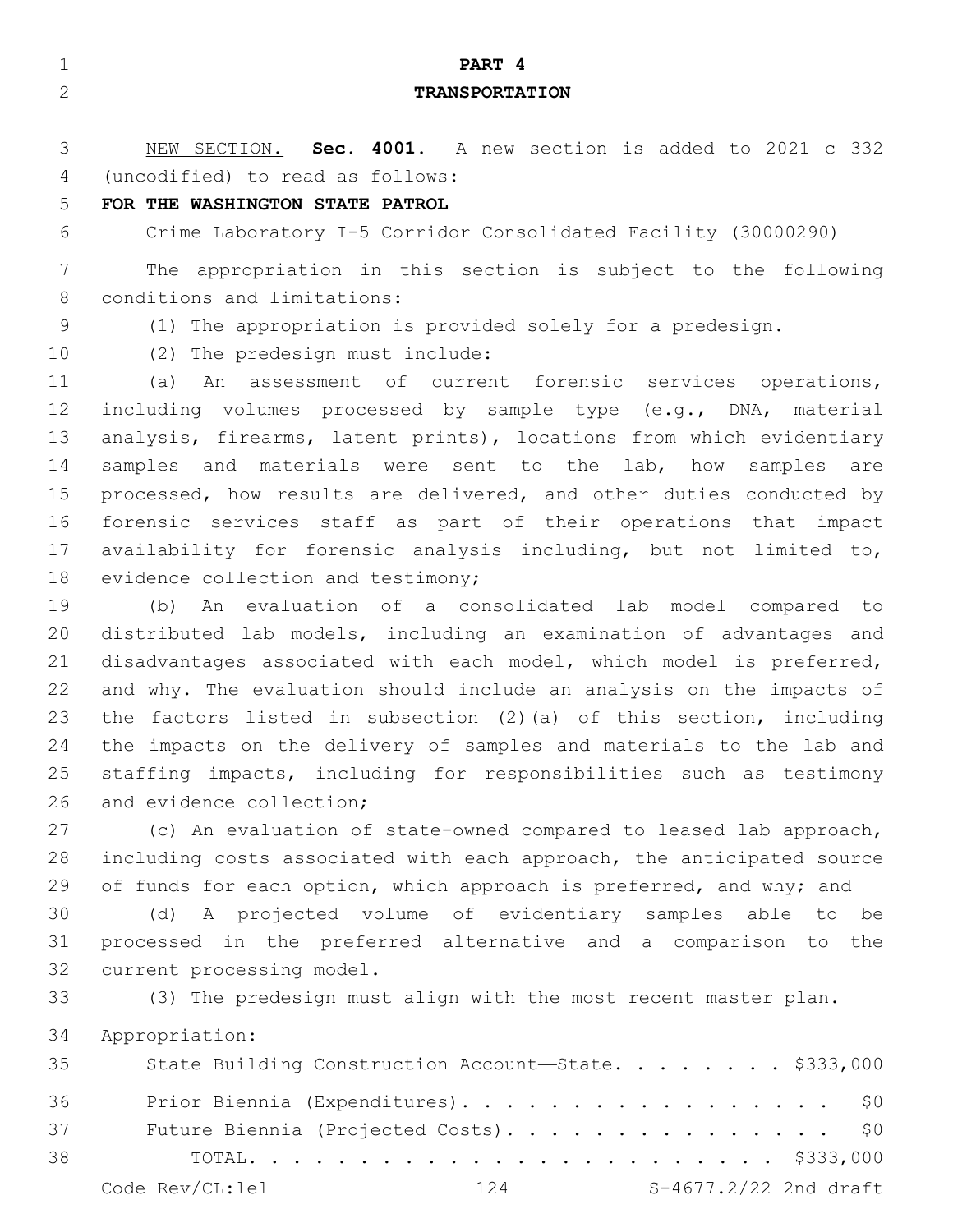(End of part)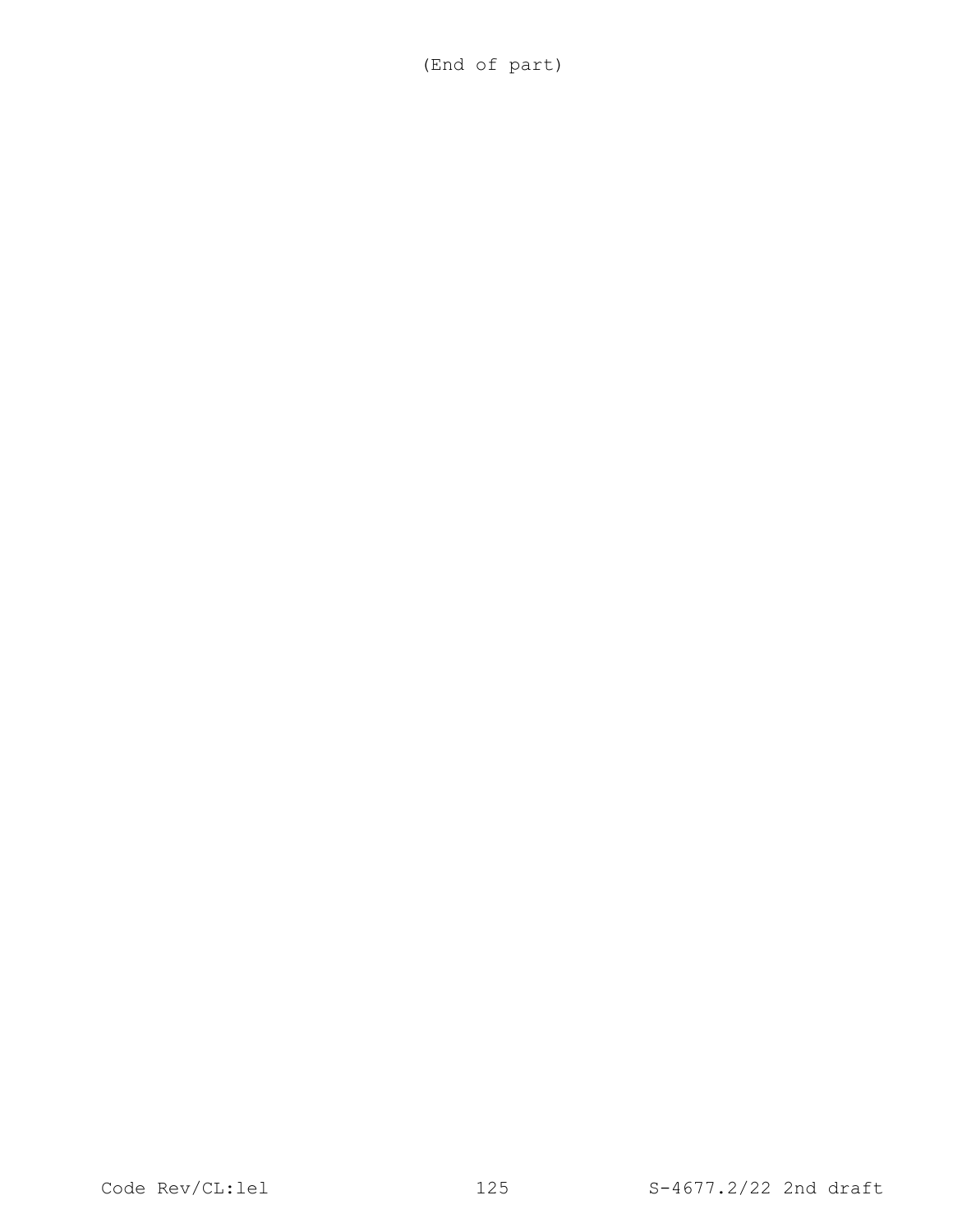| $\mathbf 1$    | PART <sub>5</sub>                                                   |
|----------------|---------------------------------------------------------------------|
| $\overline{2}$ | <b>EDUCATION</b>                                                    |
|                |                                                                     |
| 3              | Sec. 5001. 2021 c 332 s 5002 (uncodified) is amended to read as     |
| 4              | follows:                                                            |
| 5              | FOR THE SUPERINTENDENT OF PUBLIC INSTRUCTION                        |
| 6              | $2013 - 15$<br>School Construction Assistance Program - Maintenance |
| 7              | (30000145)                                                          |
| 8              | Reappropriation:                                                    |
| 9              | State Building Construction Account-State. \$1,529,000              |
| 10             | Prior Biennia (Expenditures). ( $(\frac{\$385, 701, 000}{\$})$      |
| 11             | \$385,645,000                                                       |
| 12             | Future Biennia (Projected Costs).<br>\$0                            |
| 13             |                                                                     |
| 14             | \$387,174,000                                                       |
| 15             | Sec. 5002. 2021 c 332 s 5005 (uncodified) is amended to read as     |
| 16             | follows:                                                            |
| 17             | FOR THE SUPERINTENDENT OF PUBLIC INSTRUCTION                        |
| 18             | Skill Centers - Minor Works (30000187)                              |
| 19             |                                                                     |
| 20             | Reappropriation:<br>School Construction and Skill Centers Building  |
| 21             | Account-Bonds-State.<br>$((\$521,000))$                             |
| 22             | \$512,000                                                           |
| 23             | Prior Biennia (Expenditures). \$2,479,000                           |
| 24             | Future Biennia (Projected Costs). \$0                               |
| 25             |                                                                     |
| 26             | \$2,991,000                                                         |
| 27             | Sec. 5003. 2021 c 332 s 5010 (uncodified) is amended to read as     |
| 28             | follows:                                                            |
| 29             | FOR THE SUPERINTENDENT OF PUBLIC INSTRUCTION                        |
| 30             | West Sound Technical Skills Center Modernization (40000015)         |
| 31             | The ((reappropriation)) appropriations in this section ((is)) are   |
| 32             | subject to the following conditions and limitations: ((The          |
| 33             | reappropriation is subject to provisions of section 5002, chapter   |
| 34             | $356,$ Laws of $2020.$ ))                                           |
|                |                                                                     |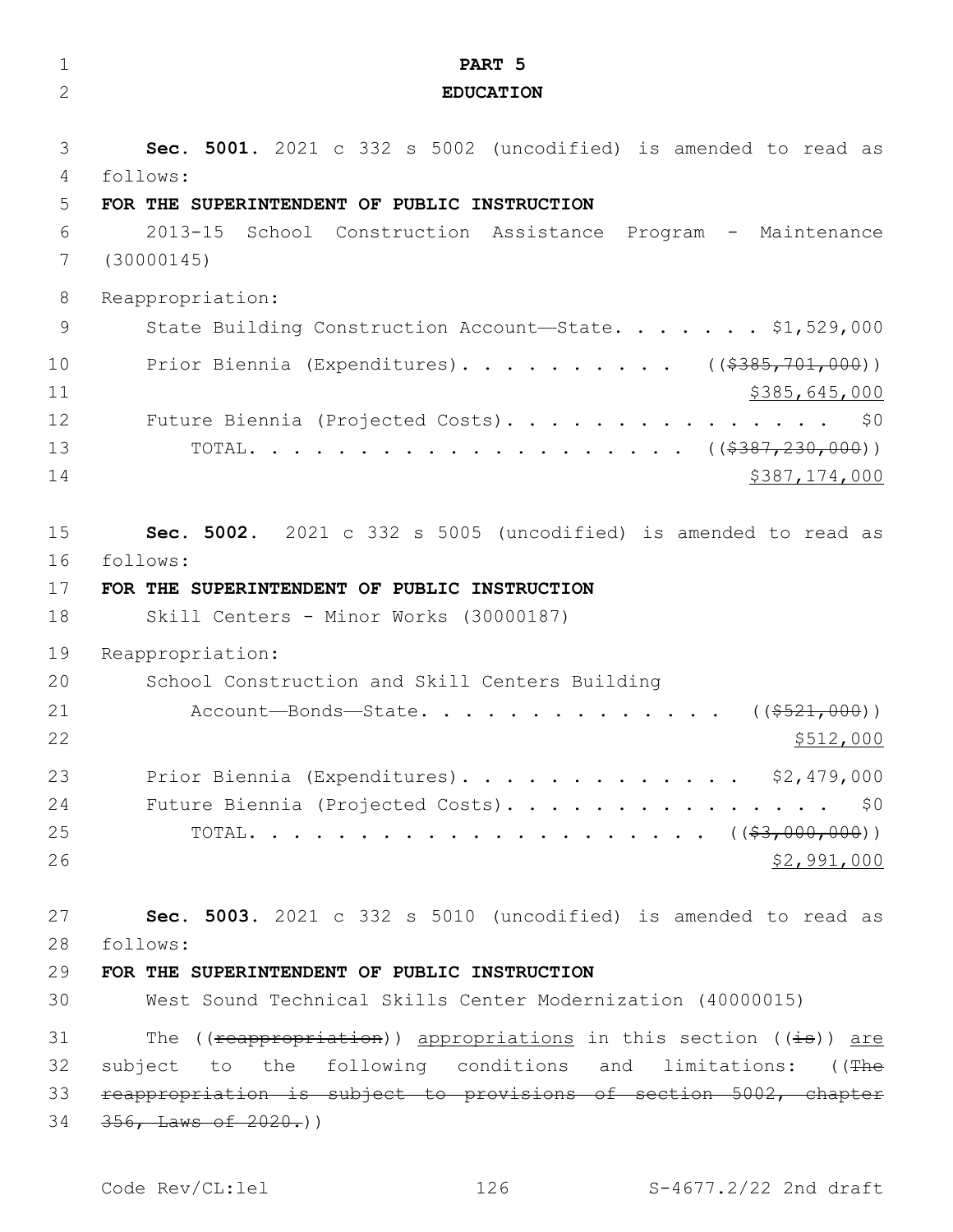(1) The appropriations in this section are provided solely for grant funding to the Bremerton school district to complete design and 3 begin construction of a new career and technical education facility at the West Sound technical skills center in Bremerton.

 (2) In coordination with the office of the superintendent of public instruction, the Bremerton school district's West Sound technical skills center must: (a) Ensure the career and technical programs planned for in the design and renovation of the skills center support high-demand and high-wage sector program needs; (b) ensure that space needs are reasonable and appropriate for the programs planned and enrollment projections; (c) evaluate the proposed project budget using value engineering and life-cycle cost 13 analysis techniques; and (d) use this information to inform the proposed design.

 (3) The office of the superintendent of public instruction must 16 approve the skill center programs, design, and budget before 17 requesting allotment of construction phase funding.

Reappropriation:

19 State Building Construction Account—State. . . . . . . \$274,000

Appropriation:

| 21 | State Building Construction Account-State.                  |              |
|----|-------------------------------------------------------------|--------------|
| 22 |                                                             | \$30,000,000 |
| 23 | Prior Biennia (Expenditures). \$226,000                     |              |
| 24 | Future Biennia (Projected Costs). ( $(\frac{1}{2}\theta)$ ) |              |
| 25 |                                                             | \$20,343,000 |
| 26 |                                                             |              |
| 27 |                                                             | \$50,843,000 |

 **Sec. 5004.** 2021 c 332 s 5015 (uncodified) is amended to read as follows: 29

**FOR THE SUPERINTENDENT OF PUBLIC INSTRUCTION**

2021-23 School Construction Assistance Program (40000034)

 The appropriations in this section are subject to the following 33 conditions and limitations:

 (1) ((\$727,780,000)) \$537,824,000 of the appropriations in this section is provided solely for school construction assistance grants for qualifying public school construction projects.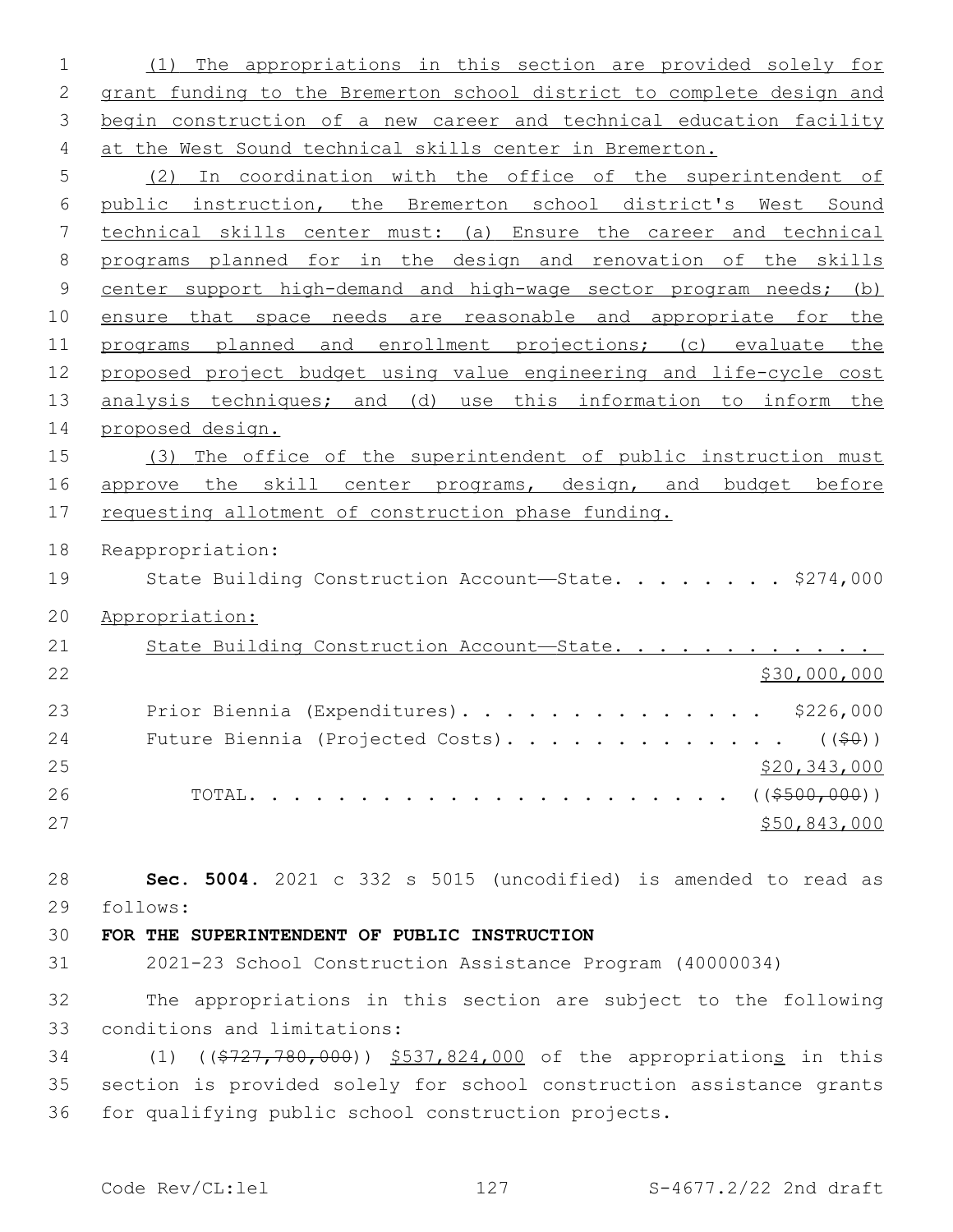(2) \$2,836,000 of the appropriations in this section is provided solely for study and survey grants and for completing inventory and building condition assessments for public school districts every six 4 years. (3) \$20,000 of the appropriations in this section is provided solely for the Sunnyside School District for the transfer of the Yakima Valley Technical Skills Center Sunnyside Satellite Campus and 8 its related property and equipment. Appropriation: 10 State Building Construction Account—State. . . . ((\$702,657,000)) \$505,306,000 12 Common School Construction Account—State. . . . . ((\$24,959,000)) \$29,374,000 14 Common School Construction Account—Federal. . . . ((\$3,000,000)) \$6,000,000 \$6,000,000 \$6,000,000 \$6,000,000 \$6,000,000 \$6,000 \$6,000 \$6,000 \$6,000 \$6,000 \$6,000 \$6,000 \$6,000 \$6,000 \$6,000 \$6,000 \$6,000 \$6,000 \$6,000 \$6,000 \$6,000 \$6,000 \$6,000 \$6,000 \$6,000 \$6,000 \$6,000 \$6,000 16 Subtotal Appropriation. . . . . . . . . . ((\$730,616,000)) \$540,680,000 18 Prior Biennia (Expenditures). . . . . . . . . . . . . . . . \$0 Future Biennia (Projected Costs). . . . . . . . . \$3,899,490,000 20 TOTAL. . . . . . . . . . . . . . . . . ((<del>\$4,630,106,000</del>))  $54,440,170,000$  **Sec. 5005.** 2021 c 332 s 5018 (uncodified) is amended to read as follows: 23 **FOR THE SUPERINTENDENT OF PUBLIC INSTRUCTION** 2021-23 Small District and Tribal Compact Schools Modernization (40000039) 27 The appropriation( $(\theta)$ ) in this section ( $(\theta + \epsilon)$ ) is subject to the 28 following conditions and limitations:

 (1) \$3,000,000 of the state building construction account—state appropriation in this section is provided solely for a modernization grant to the Mount Adams school district to complete the replacement 32 of Harrah Elementary School.

33 (2)(a) ((\$21,795,000)) \$33,795,000 of the state building 34 construction account—state appropriation ((and \$12,000,000 of the 35 coronavirus capital projects account—federal appropriation in this 36 section are)) is provided solely for modernization grants for small 37 school districts with total enrollments of 1,000 students or less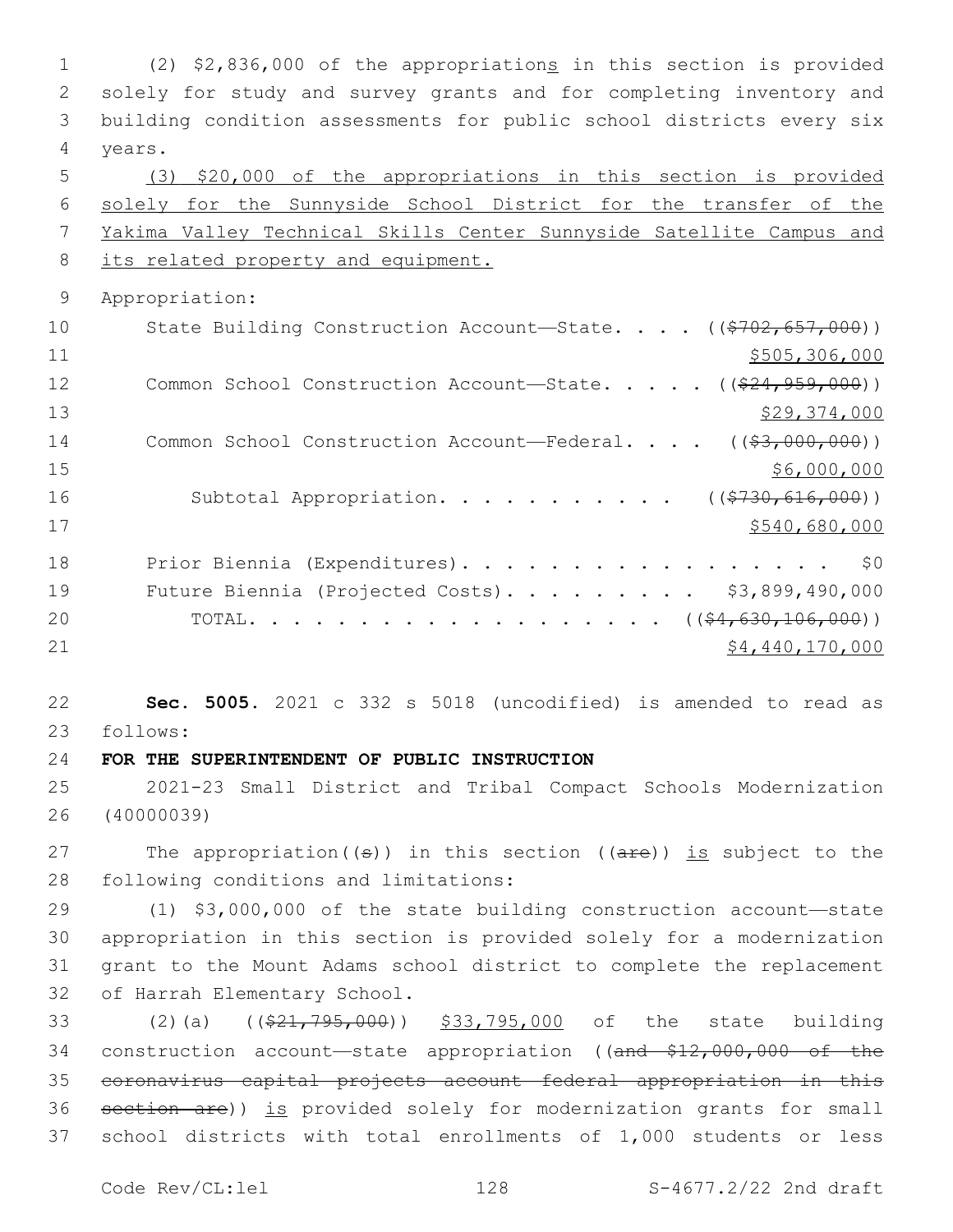with significant building system deficiencies and limited financial capacity as approved by the superintendent of public instruction's small district modernization grant advisory committee.

 (b) The superintendent of public instruction must submit a list of small school district modernization projects, as prioritized by the advisory committee, to the legislature by January 15, 2023. The list must include: (i) A description of the project; (ii) the proposed state funding level, not to exceed \$5,000,000; (iii) estimated total project costs; and (iv) local funding resources.

 (3) \$1,100,000 of the state building construction account—state appropriation in this section is provided solely for planning grants for small school districts with enrollments of 1,000 students or less interested in seeking modernization grants. The superintendent of public instruction may prioritize planning grants for school districts with the most serious building deficiencies and the most limited financial capacity. Planning grants may not exceed \$50,000 per district. Planning grants may only be awarded to school districts with an estimated total project cost of \$5,000,000 or less.

 (4)(a) \$4,218,000 of the state building construction account— state appropriation in this section is provided solely for planning grants and modernization grants to state tribal compact schools. The superintendent may prioritize planning grants for state tribal compact schools with the most serious building deficiencies and the 24 most limited financial capacity.

 (b) The superintendent of public instruction must submit a prioritized list of state-tribal compact school modernization projects to the legislature by January 15, 2023. The list must include: (i) A description of the project; (ii) the planning grant 29 amount; and (iii) estimated total project costs.

 (5) The appropriated funds in this section may be awarded only to projects approved by the legislature, as identified in LEAP capital document No. OSPI-1.1-CD-2021, developed April 15, 2021.

Appropriation:

34 State Building Construction Account—State. . . . ((\$30,113,000)) \$42,113,000 ((Coronavirus Capital Projects Account— Federal. . . . . . . . . . . . . . . . . . . . . \$12,000,000 Subtotal Appropriation. . . . . . . . . . . . . \$42,113,000)) 39 Prior Biennia (Expenditures). . . . . . . . . . . . . . . . \$0

Code Rev/CL:lel 129 S-4677.2/22 2nd draft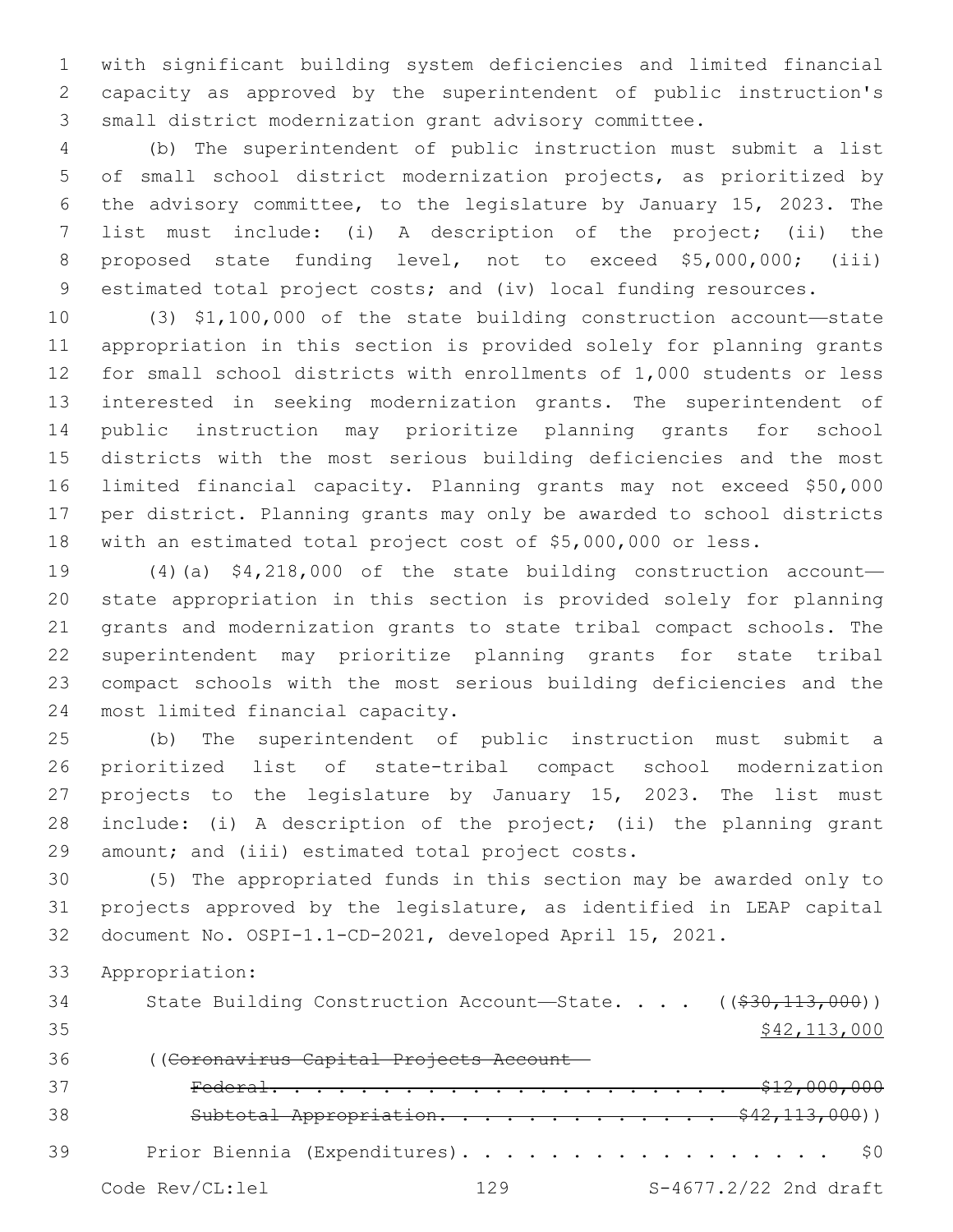| $\mathbf 1$  | \$290,592,000<br>Future Biennia (Projected Costs).                                   |
|--------------|--------------------------------------------------------------------------------------|
| $\mathbf{2}$ | \$332,705,000                                                                        |
|              |                                                                                      |
| 3            | Sec. 5006. 2021 c 332 s 5019 (uncodified) is amended to read as                      |
| 4            | follows:                                                                             |
| 5            | FOR THE SUPERINTENDENT OF PUBLIC INSTRUCTION                                         |
| 6            | 2021-23 Skills Centers Minor Works (40000040)                                        |
| 7            | The appropriation( $(\theta)$ ) in this section ( $(\text{are})$ ) is subject to the |
| 8            | following conditions and limitations: In addition to the conditions                  |
| $\mathsf 9$  | and limitations specified in section 7019 of this act, no skill                      |
| 10           | center shall receive funding for more than two minor works projects                  |
| 11           | within the 2021-2023 fiscal biennium.                                                |
| 12           |                                                                                      |
| 13           | Appropriation:                                                                       |
| 14           | State Building Construction Account-State. $($ $(*1, 556, 000))$                     |
|              | \$3,388,000                                                                          |
| 15           | ((Coronavirus Capital Projects Account-                                              |
| 16           |                                                                                      |
| 17           | Subtotal Appropriation. \$3,388,000))                                                |
| 18           | Prior Biennia (Expenditures).<br>\$0                                                 |
| 19           | \$0<br>Future Biennia (Projected Costs).                                             |
| 20           |                                                                                      |
|              |                                                                                      |
| 21           | Sec. 5007. 2021 c 332 s 5023 (uncodified) is amended to read as                      |
| 22           | follows:                                                                             |
| 23           | FOR THE SUPERINTENDENT OF PUBLIC INSTRUCTION                                         |
| 24           | 2021-23 School District Health and Safety (40000052)                                 |
| 25           | The appropriations in this section are subject to the following                      |
| 26           | conditions and limitations:                                                          |
| 27           | (1) \$643,000 of the common school construction account-state                        |
| 28           | appropriation and $($ $(*1, 357, 000)$ $*3,057,000$ of the state building            |
| 29           | construction account-state appropriation in this section are provided                |
| 30           | solely for emergency repair grants to address unexpected and imminent                |
| 31           | health and safety hazards at K-12 public schools, including skill                    |
| 32           | centers, that will impact the day-to-day operations of the school                    |
| 33           | facility, and this is the maximum amount that may be spent for this                  |
| 34           | purpose. For emergency repair grants only, an emergency declaration                  |
| 35           | must be signed by the school district board of directors<br>and                      |
| 36           | submitted to the superintendent of public instruction<br>for                         |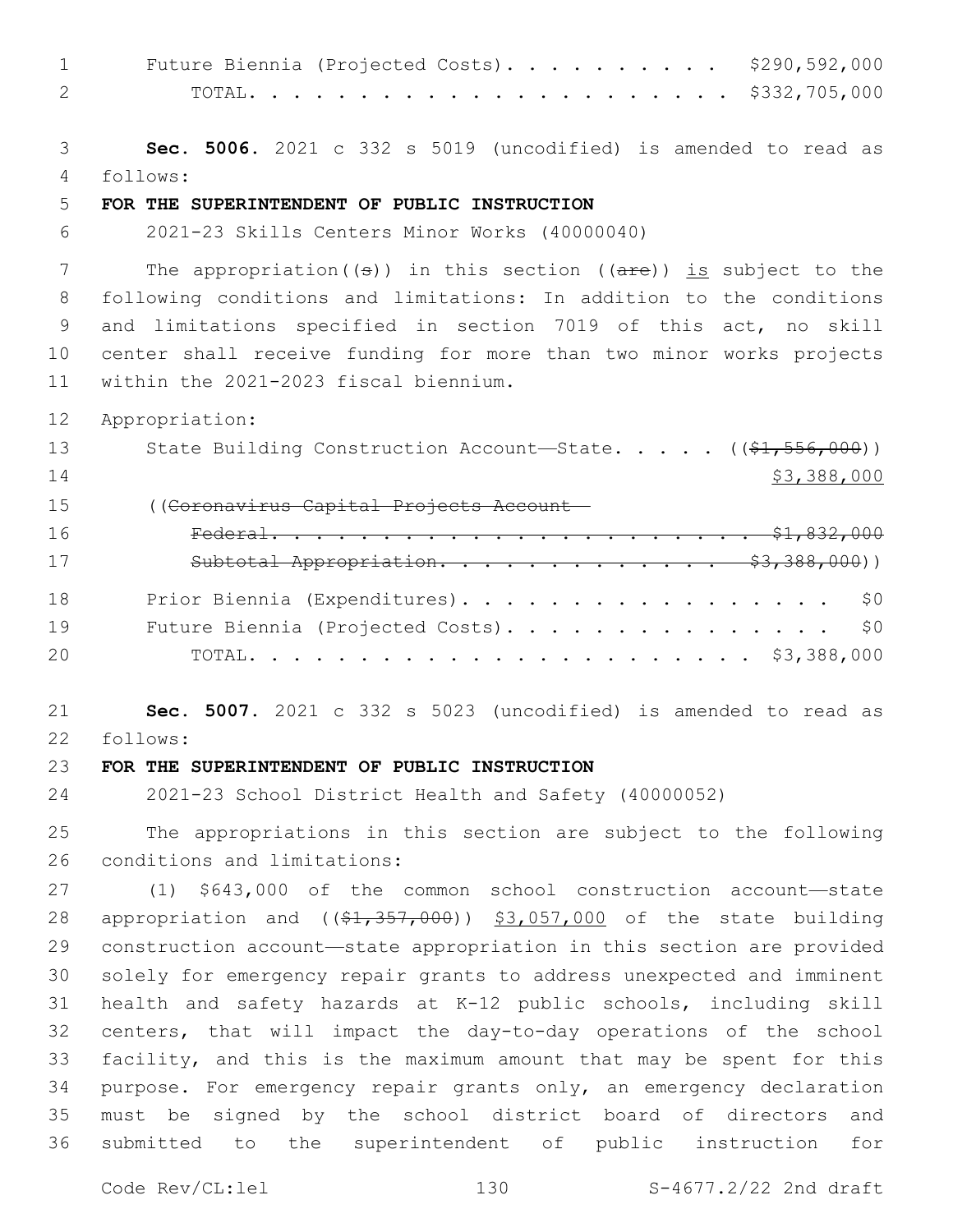consideration. The emergency declaration must include a description of the imminent health and safety hazard, the possible cause, the proposed scope of emergency repair work and related cost estimate, and identification of local funding to be applied to the project. Grants of emergency repair moneys must be conditioned upon the written commitment and plan of the school district board of directors to repay the grant with any insurance payments or other judgments 8 that may be awarded, if applicable.

 (2) \$965,000 of the common school construction account—state 10 appropriation( $\left(\frac{2}{5}, \frac{35}{100}\right)$ ) and \$3,228,000 of the state building 11 construction account—state appropriation((, and \$1,193,000 of the coronavirus capital projects account—federal appropriation)) in this section are provided solely for urgent repair grants to address nonreccurring urgent small repair projects at K-12 public schools, excluding skill centers, that could impact the health and safety of students and staff if not completed, and this is the maximum amount that may be spent for this purpose. The office of the superintendent of public instruction, after consulting with maintenance and operations administrators of school districts, shall develop criteria and assurances for providing funding for specific projects through a competitive grant program. The criteria and assurances must include, but are not limited to, the following: (a) Limiting school districts to one grant, not to exceed \$200,000, per three-year period; (b) prioritizing applications based on limited school district financial resources for the project; and (c) requiring any district receiving funding provided in this section to demonstrate a consistent commitment to addressing school facility needs. The grant applications must include a comprehensive description of the health and safety issues to be addressed, a detailed description of the remedy, including a detailed cost estimate of the repair or replacement work to be performed, and identification of local funding, if any, which will be applied to the project. Grants may be used for, but are not limited to: Repair or replacement of failing building systems, abatement of potentially hazardous materials, and 35 safety-related structural improvements.

 (3) \$322,000 of the common school construction account—state appropriation and \$678,000 of the state building construction account —state appropriation in this section are provided solely for equal access grants for facility repairs and alterations at K-12 public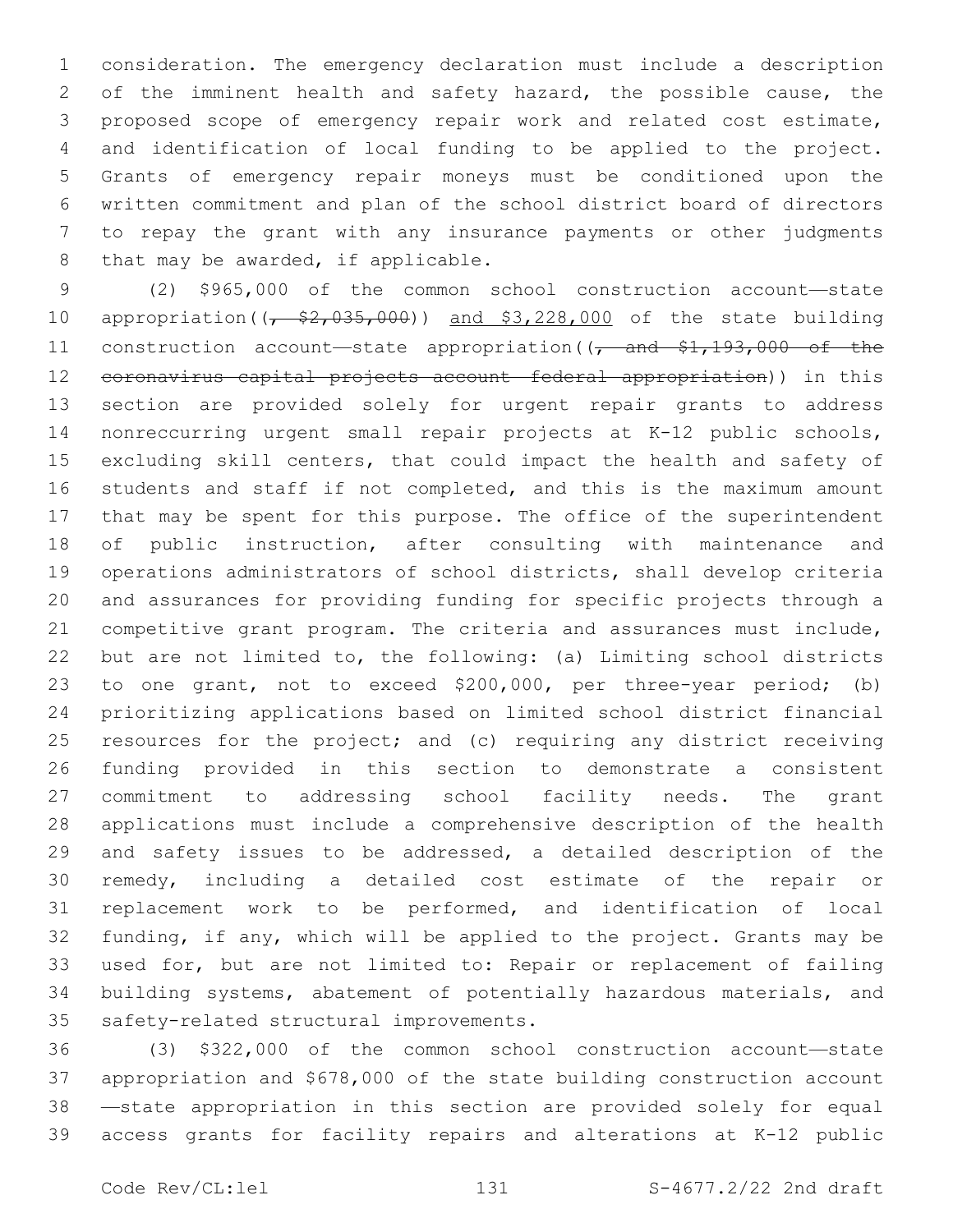schools, including skills centers, to improve compliance with the Americans with disabilities act and individuals with disabilities education act, and this is the maximum amount that may be spent for this purpose. The office of the superintendent of public instruction shall develop criteria and assurances for providing funding for specific projects through a competitive grant program. The criteria and assurances must include, but are not limited to, the following: (a) Limiting districts to one grant, not to exceed \$100,000, per three-year period; (b) prioritizing applications based on limited school district financial resources for the project; and (c) requiring recipient districts to demonstrate a consistent commitment to addressing school facility needs. The grant applications must include a description of the Americans with disabilities act or individuals with disabilities education act compliance deficiency, a comprehensive description of the facility accessibility issues to be addressed, a detailed description of the remedy including a detailed 17 cost estimate of the repair or replacement work to be performed, and identification of local funding, if any, which will be applied to the project. Priority for grant funding must be given to school districts that demonstrate a lack of capital resources to address the compliance deficiencies outlined in the grant application.

 (4) The superintendent of public instruction must notify the office of financial management, the legislative evaluation and accountability program committee, the house capital budget committee, and the senate ways and means committee as projects described in subsection (1) of this section are approved for funding.

Appropriation:

((Coronavirus Capital Projects Account—

| 29 |                                                                                      |
|----|--------------------------------------------------------------------------------------|
| 30 | Common School Construction Account-State. \$1,930,000                                |
| 31 | State Building Construction Account-State. $($ $($ $\frac{64}{707}, \frac{000}{00})$ |
| 32 | \$6,963,000                                                                          |
| 33 | Subtotal Appropriation. ( $(\frac{27}{193}, 000)$ )                                  |
| 34 | \$8,893,000                                                                          |
| 35 | Prior Biennia (Expenditures). \$0                                                    |
| 36 | Future Biennia (Projected Costs). \$52,000,000                                       |
| 37 |                                                                                      |
| 38 | \$60,893,000                                                                         |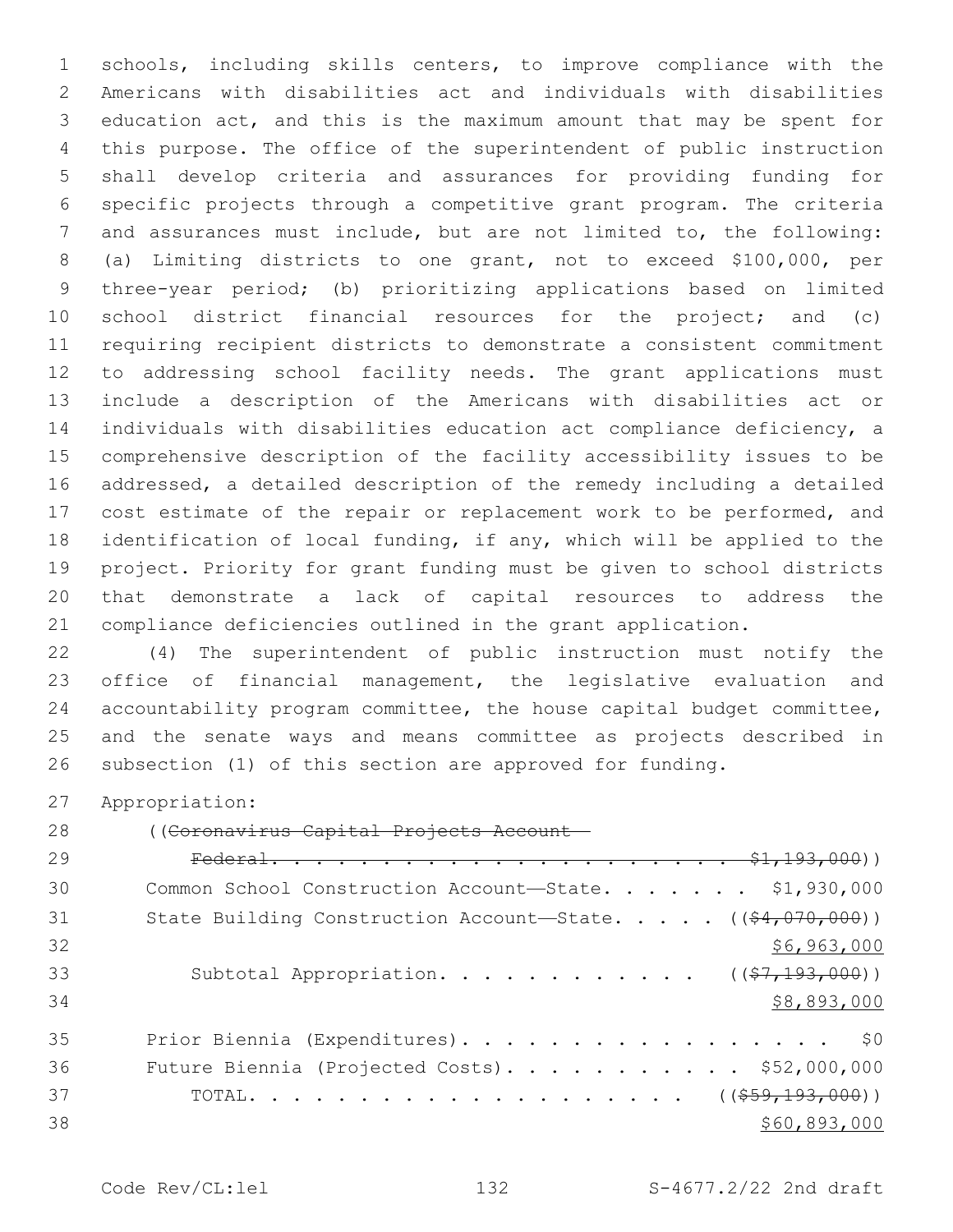**Sec. 5008.** 2021 c 332 s 5038 (uncodified) is amended to read as follows: 2 **FOR THE SUPERINTENDENT OF PUBLIC INSTRUCTION** 2021-23 Distressed Schools (92000917) The appropriation in this section is subject to the following conditions and limitations:6 (1) \$7,000,000 of the appropriation in this section is provided solely for a 12-classroom addition at Green Lake Elementary School in 9 Seattle public schools. (2) \$940,000 of the appropriation in this section is provided solely for the Healthy Schools pilot to reduce exposure to air 12 pollution and improve air quality in schools. (3) \$772,000 of the appropriation in this section is provided solely for a school-based health center at Spanaway Middle School. (4) \$13,000,000 of the appropriation in this section is provided solely for the Almira school district to replace the Almira 17 elementary school destroyed by fire. The office of the superintendent of public instruction must expedite allocation and distribution of any eligible funds for this use. (5) \$2,600,000 of the appropriation in this section is provided solely for the completion of a two-classroom early learning addition at the John Muir Elementary School in Seattle public schools. Appropriation: 24 State Building Construction Account—State. . . . . ((\$8,712,000)) \$24,312,000 26 Prior Biennia (Expenditures). . . . . . . . . . . . . . . . \$0 27 Future Biennia (Projected Costs). . . . . . . . . . . . . . \$0 TOTAL. . . . . . . . . . . . . . . . . . . . . ((\$8,712,000)) \$24,312,000 **Sec. 5009.** 2021 c 332 s 5039 (uncodified) is amended to read as follows: 31 **FOR THE SUPERINTENDENT OF PUBLIC INSTRUCTION** 2019-21 School Seismic Safety Retrofit Program (92000148) 34 The (( $r$ eappropriation)) appropriations in this section ( $(i\texttt{s})$ ) are subject to the following conditions and limitations: 36 (1) The ((reappropriation is)) appropriations are subject to the provisions of section 5006, chapter 356, Laws of 2020.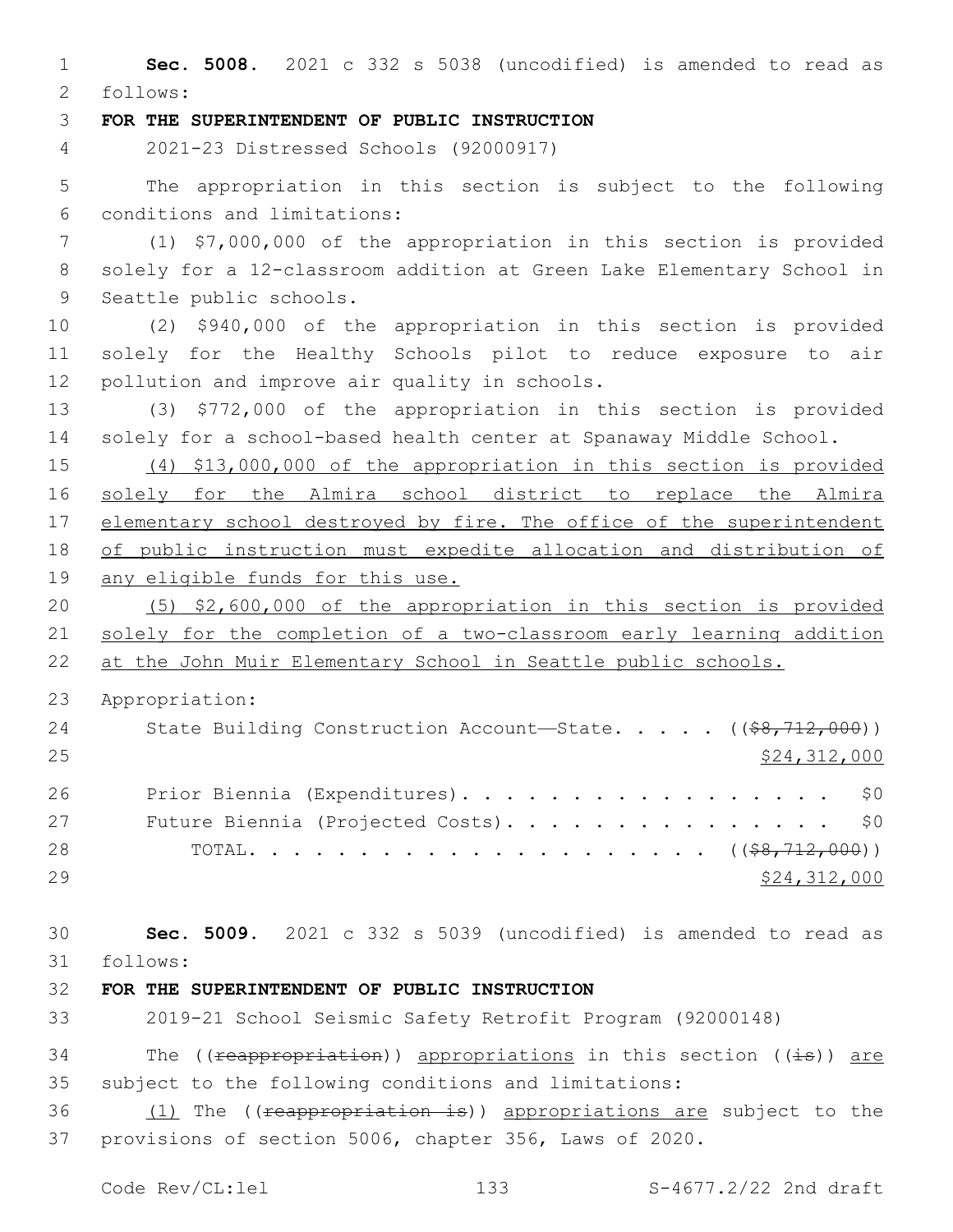| 1              | $(2)$ (a) \$6,000,000 of the appropriation is provided solely for the  |
|----------------|------------------------------------------------------------------------|
| $\mathbf{2}$   | North Beach school district to complete needed seismic safety          |
| 3              | retrofits to the Pacific Beach elementary school gymnasium project as  |
| $\overline{4}$ | approved by the office of the superintendent of public instruction's   |
| 5              | school seismic safety retrofit committee. With approval of the         |
| $6\,$          | committee, the office of the superintendent of public instruction may  |
| 7              | allow funding to be used by the North Beach school district to         |
| 8              | replace and relocate the Pacific Beach elementary school campus and    |
| 9              | its facilities.                                                        |
| 10             | (b) Nothing in (a) of this subsection prohibits the North Beach        |
| 11             | school district from being eligible for the school seismic safety      |
| 12             | grant program in Substitute Senate Bill No. 5933 (seismic safety).     |
| 13             | Reappropriation:                                                       |
| 14             | State Building Construction Account-State. \$13,190,000                |
| 15             | Appropriation:                                                         |
| 16             | State Building Construction Account-State. \$8,561,000                 |
|                |                                                                        |
| 17             | Prior Biennia (Expenditures). \$50,000                                 |
| 18             | Future Biennia (Projected Costs).<br>\$0                               |
| 19             |                                                                        |
| 20             | \$21,801,000                                                           |
| 21             | NEW SECTION. Sec. 5010. A new section is added to 2021 c 332           |
| 22             | (uncodified) to read as follows:                                       |
| 23             | FOR THE SUPERINTENDENT OF PUBLIC INSTRUCTION                           |
| 24             | 2021-23 School Seismic Safety Grant Program 5933 (92000923)            |
|                |                                                                        |
| 25             | The appropriation in this section is subject to the following          |
| 26             | conditions and limitations: \$115,000,000 of the appropriation in this |
| 27             | section is provided solely for the implementation of Substitute        |
| 28             | Senate Bill No. 5933 (school seismic safety grant program). If the     |
| 29             | bill is not enacted by June 30, 2022, the amounts provided in this     |
| 30             | section shall lapse.                                                   |
| 31             | Appropriation:                                                         |
| 32             | State Building Construction Account-State. \$115,000,000               |
| 33             | Prior Biennia (Expenditures). \$0                                      |
| 34             |                                                                        |
|                |                                                                        |
| 35             | Future Biennia (Projected Costs). \$400,000,000                        |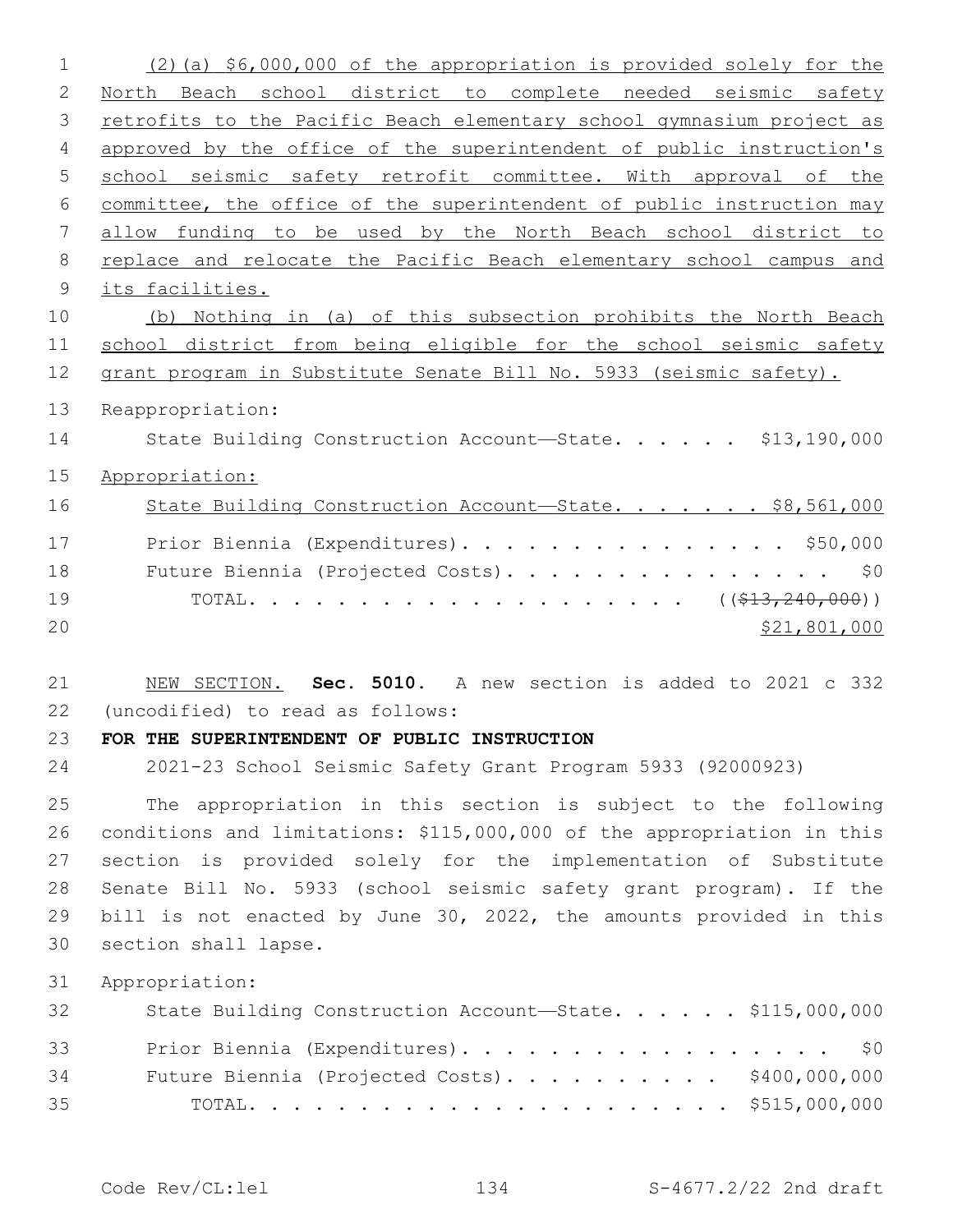NEW SECTION. **Sec. 5011.** A new section is added to 2021 c 332 (uncodified) to read as follows: 2 **FOR THE SUPERINTENDENT OF PUBLIC INSTRUCTION** 2022 Small District and Tribal Compact Schools Modernization (92000925) The appropriation in this section is subject to the following conditions and limitations: \$2,594,000 of the appropriation in this section is provided solely for the following list of projects: 9 SD Brewster School District. . . . . . . . . . . . . \$933,000 SD Oroville School District. . . . . . . . . . . . . . \$1,661,000 Appropriation: 12 State Building Construction Account-State. . . . . . \$2,594,000 13 Prior Biennia (Expenditures). . . . . . . . . . . . . . . . \$0 14 Future Biennia (Projected Costs). . . . . . . . . . . . . . \$0 TOTAL. . . . . . . . . . . . . . . . . . . . . . . \$2,594,000 **Sec. 5012.** 2021 c 332 s 5044 (uncodified) is amended to read as 17 follows: **FOR THE UNIVERSITY OF WASHINGTON** UW Major Infrastructure (30000808) Reappropriation: 21 University of Washington Building Account-State. . . . \$7,000,000 Appropriation: University of Washington Building Account—State. . . . \$8,000,000 24 State Building Construction Account-State. . . . . . \$2,000,000 25 Subtotal Appropriation. . . . . . . . . . . . . \$10,000,000 Prior Biennia (Expenditures). . . . . . . . . . . . . \$25,500,000 27 Future Biennia (Projected Costs). . . . . . . . ((\$34,300,000)) \$32,300,000 TOTAL. . . . . . . . . . . . . . . . . . . . . . \$74,800,000 NEW SECTION. **Sec. 5013.** A new section is added to 2021 c 332 (uncodified) to read as follows: 31 **FOR THE UNIVERSITY OF WASHINGTON** UW Clean Energy Testbeds (40000098)

 The appropriation in this section is subject to the following conditions and limitations: \$7,500,000 of the general fund—federal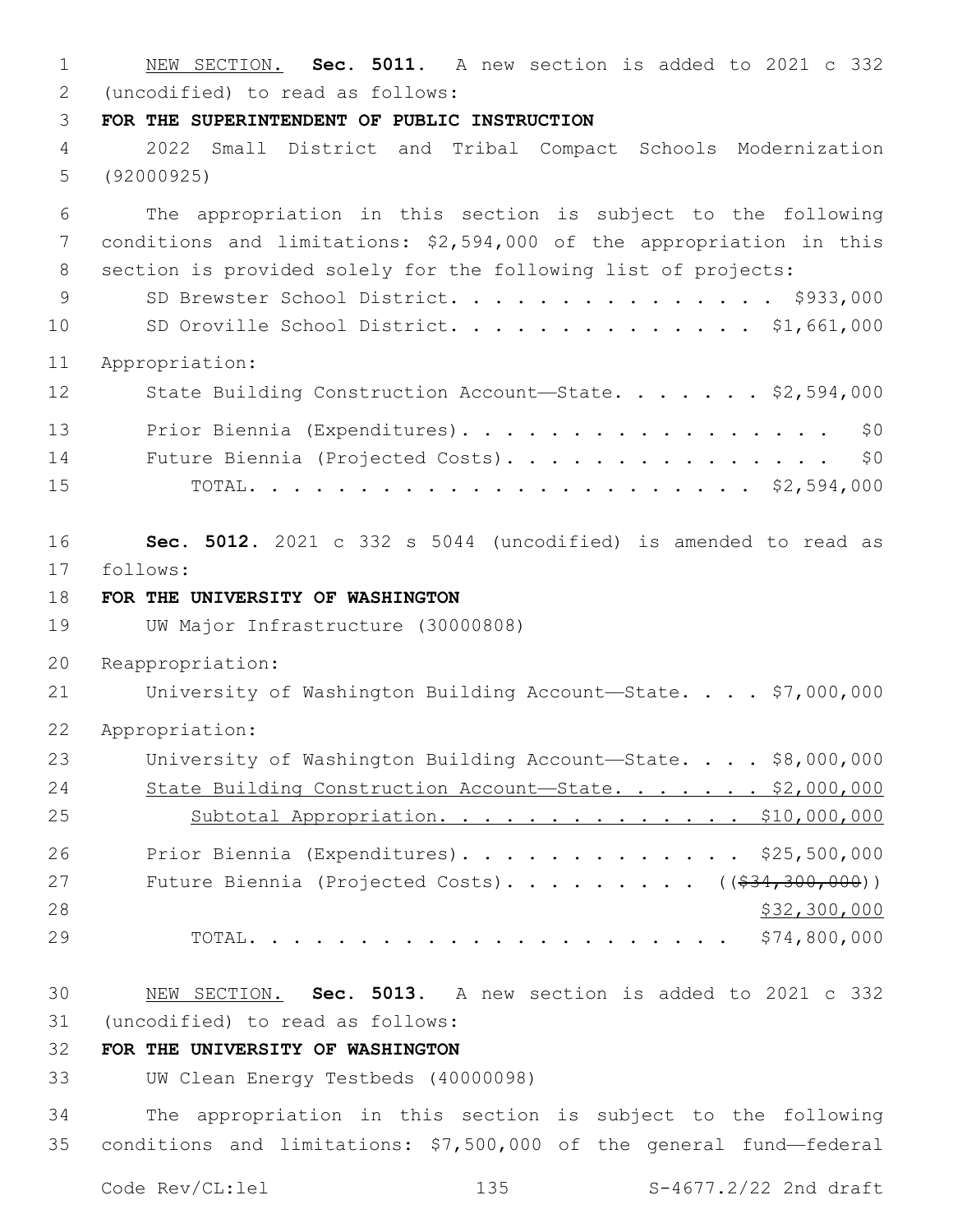appropriation in this section is provided solely for grants awarded for battery and energy research, development, and demonstration projects under P.L. 117-58 (infrastructure investment and jobs act). If awards are not received by June 30, 2023, the expenditure 5 authority in this section shall lapse. Appropriation: General Fund—Federal. . . . . . . . . . . . . . . . . \$7,500,000 8 Prior Biennia (Expenditures). . . . . . . . . . . . . . . . \$0 9 Future Biennia (Projected Costs). . . . . . . . . . . . . . \$0 TOTAL. . . . . . . . . . . . . . . . . . . . . . . \$7,500,000 **Sec. 5014.** 2021 c 332 s 5051 (uncodified) is amended to read as 12 follows: **FOR THE UNIVERSITY OF WASHINGTON** Ctr for Advanced Materials and Clean Energy Research Test Beds (91000016) Reappropriation: 17 State Building Construction Account—State. . . . ((\$15,000,000))  $\frac{15,076,000}{ }$ 19 Prior Biennia (Expenditures). . . . . . . . . . ( (\$13,988,000)) 20 \$13,912,000 21 Future Biennia (Projected Costs). . . . . . . . . . . . . . \$0 TOTAL. . . . . . . . . . . . . . . . . . . . . . \$28,988,000 **Sec. 5015.** 2021 c 332 s 5054 (uncodified) is amended to read as follows: 24 **FOR THE UNIVERSITY OF WASHINGTON** UW Tacoma Campus Soil Remediation (92000002) Reappropriation: 28 Model Toxics Control Capital Account—State. . . . ((\$600,000)) \$1,142,000 Appropriation: Model Toxics Control Capital Account—State. . . . . . \$2,000,000 32 Prior Biennia (Expenditures)............. ((\$7,658,000))  $\frac{1}{57}$ , 116,000 Future Biennia (Projected Costs). . . . . . . . . . . \$8,000,000 TOTAL. . . . . . . . . . . . . . . . . . . . . . \$18,258,000

Code Rev/CL:lel 136 S-4677.2/22 2nd draft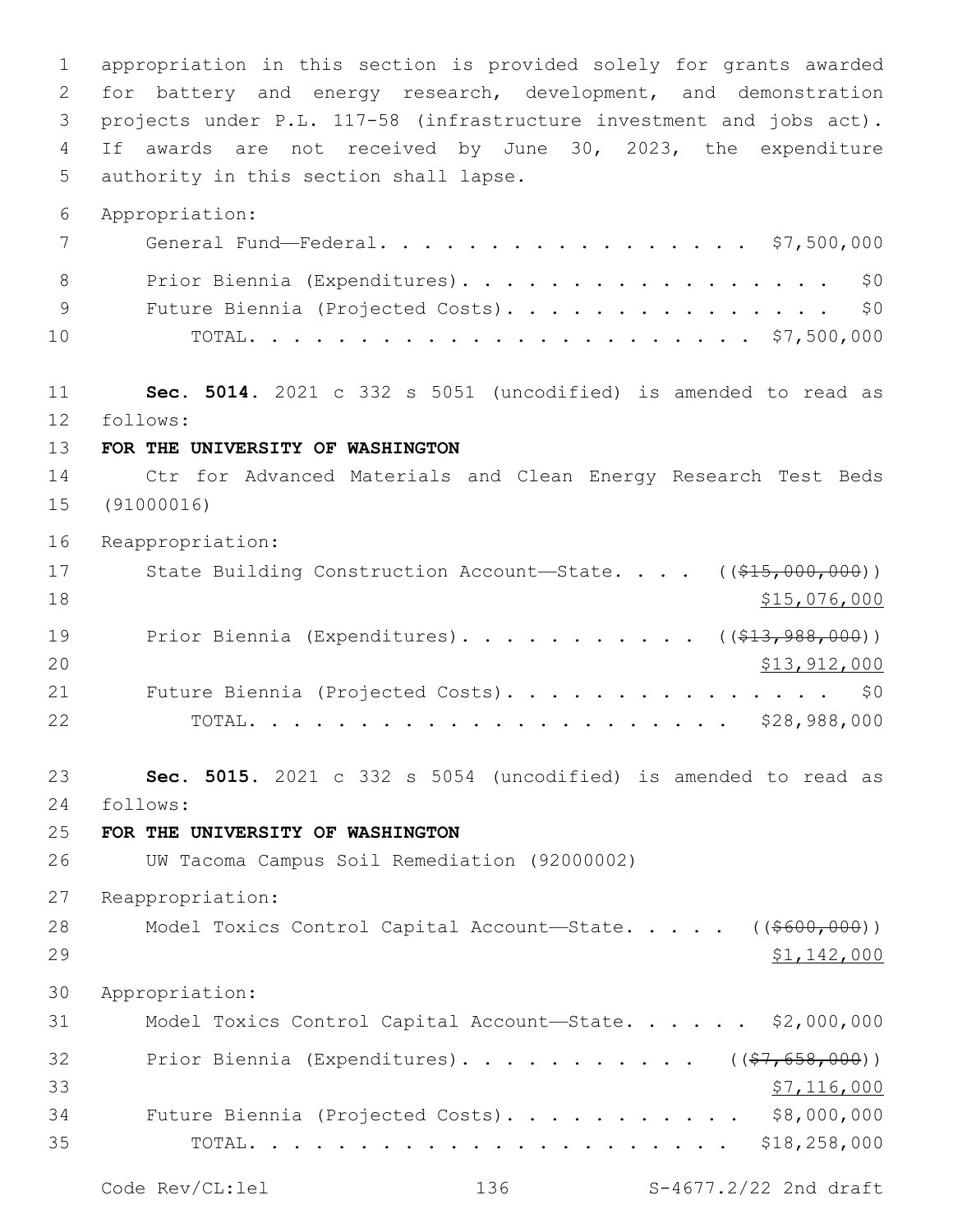NEW SECTION. **Sec. 5016.** A new section is added to 2021 c 332 2 (uncodified) to read as follows: **FOR WASHINGTON STATE UNIVERSITY** Pullman Student Success Center Phase 1 (40000339) Appropriation: State Building Construction Account—State. . . . . . . \$2,000,000 7 Prior Biennia (Expenditures). . . . . . . . . . . . . . . . \$0 8 Future Biennia (Projected Costs). . . . . . . . . . . . . . \$0 TOTAL. . . . . . . . . . . . . . . . . . . . . . . \$2,000,000 **Sec. 5017.** 2021 c 332 s 5070 (uncodified) is amended to read as follows: 11 **FOR EASTERN WASHINGTON UNIVERSITY** Interdisciplinary Science Center (30000001) Reappropriation: 15 State Building Construction Account—State. . . . . . \$3,000,000 16 Prior Biennia (Expenditures). . . . . . . . . . ((\$69,200,000)) \$66,690,000 18 Future Biennia (Projected Costs). . . . . . . . . . . . . . \$0 19 TOTAL. . . . . . . . . . . . . . . . . . ((<del>\$72,200,000</del>)) \$69,690,000 **Sec. 5018.** 2021 c 332 s 5083 (uncodified) is amended to read as follows: 22 **FOR CENTRAL WASHINGTON UNIVERSITY** Health Education (40000009) Reappropriation: 26 State Building Construction Account-State. . . . . . \$1,800,000 Appropriation: 28 State Building Construction Account—State. . . . ((\$55,505,000)) 29 \$57,205,000 Prior Biennia (Expenditures). . . . . . . . . . . . . \$3,200,000 Future Biennia (Projected Costs). . . . . . . . . . . . . . . \$0 TOTAL. . . . . . . . . . . . . . . . . . . . ((\$60,505,000)) \$62,205,000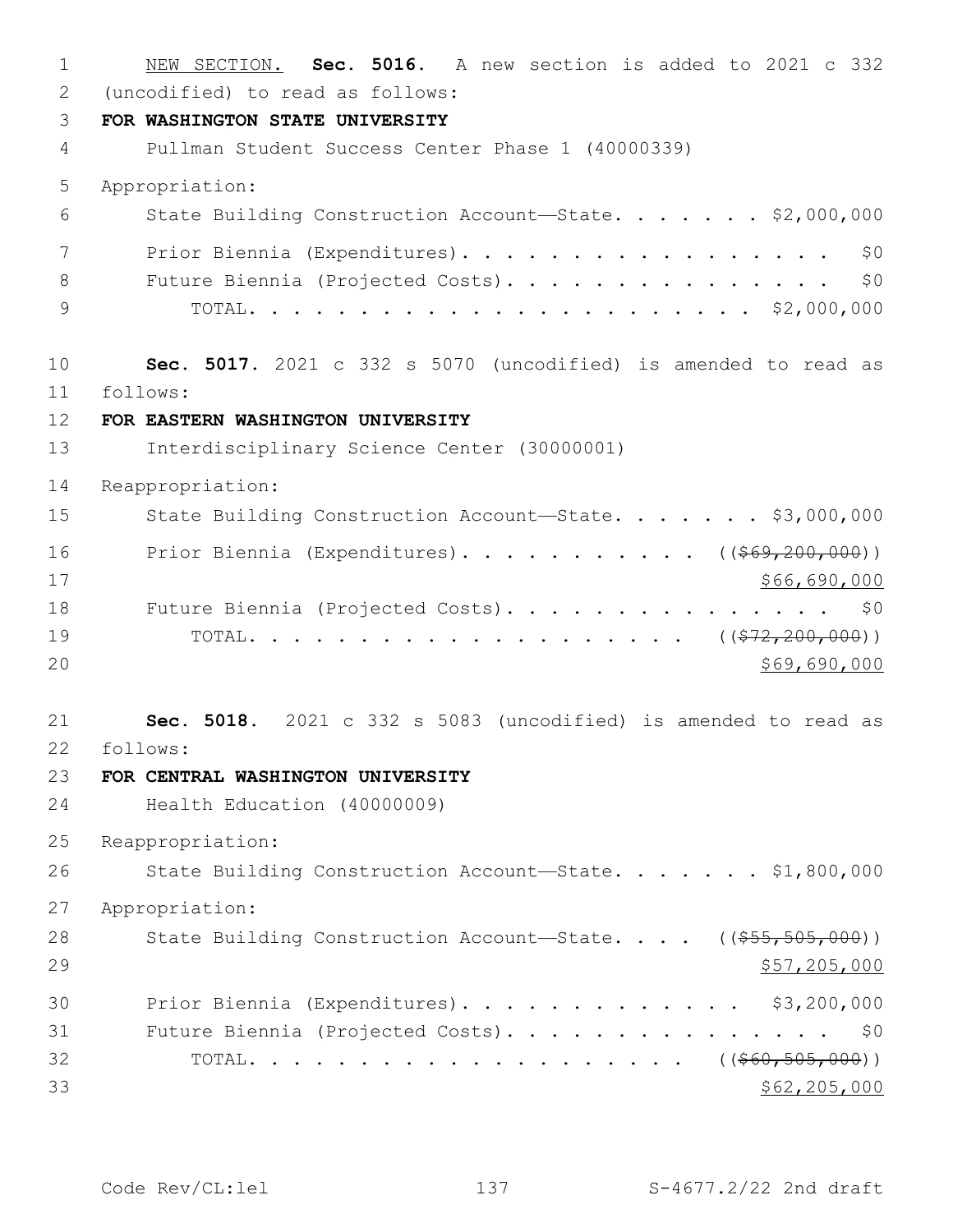NEW SECTION. **Sec. 5019.** A new section is added to 2021 c 332 (uncodified) to read as follows: 2 **FOR CENTRAL WASHINGTON UNIVERSITY** Electrical Grid Security (40000121) Appropriation: State Building Construction Account—State. . . . . . . . \$754,000 7 Central Washington University Capital Projects 8 Account-State. . . . . . . . . . . . . . . . . . \$754,000 Subtotal Appropriation. . . . . . . . . . . . . . \$1,508,000 10 Prior Biennia (Expenditures). . . . . . . . . . . . . . . . \$0 Future Biennia (Projected Costs). . . . . . . . . . . . . . . \$0 TOTAL. . . . . . . . . . . . . . . . . . . . . . . \$1,508,000 NEW SECTION. **Sec. 5020.** A new section is added to 2021 c 332 (uncodified) to read as follows: 14 **FOR THE EVERGREEN STATE COLLEGE** Health and Counseling Center (30000614) Reappropriation: 18 State Building Construction Account—State. . . . . . . \$380,000 Prior Biennia (Expenditures). . . . . . . . . . . . . \$5,362,000 20 Future Biennia (Projected Costs). . . . . . . . . . . . . . \$0 TOTAL. . . . . . . . . . . . . . . . . . . . . . . \$5,742,000 **Sec. 5021.** 2021 c 332 s 5093 (uncodified) is amended to read as follows: 23 **FOR THE EVERGREEN STATE COLLEGE** Minor Works Preservation (40000034) Appropriation: 27 The Evergreen State College Capital Projects 28 Account—State. . . . . . . . . . . . . . . (  $(\frac{2}{7}, \frac{580}{100})$  )  $\frac{$2,580,000}{2}$ 30 State Building Construction Account—State. . . . . ((\$1,945,000)) \$2,945,000 Subtotal Appropriation. . . . . . . . . . . . . . \$5,525,000 Prior Biennia (Expenditures). . . . . . . . . . . . . . . . . \$0 Future Biennia (Projected Costs). . . . . . . . . . . \$77,500,000 TOTAL. . . . . . . . . . . . . . . . . . . . . . \$83,025,000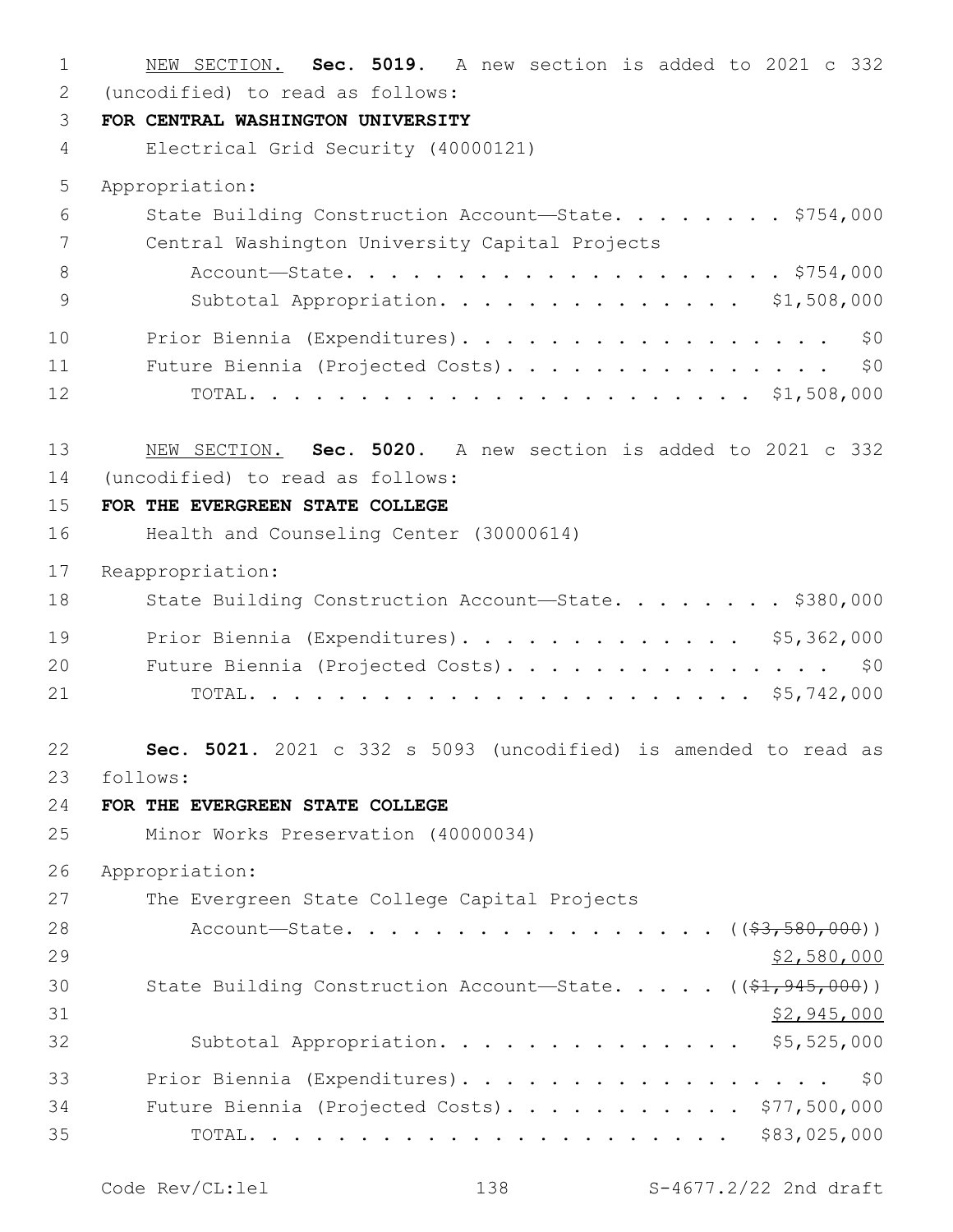| $\mathbf{1}$ | Sec. 5022. 2021 c 332 s 5094 (uncodified) is amended to read as     |
|--------------|---------------------------------------------------------------------|
| 2<br>3       | follows:                                                            |
| 4            | FOR THE EVERGREEN STATE COLLEGE<br>Lab II HVAC Upgrades (40000047)  |
|              |                                                                     |
| 5            | Appropriation:                                                      |
| 6            | ((Coronavirus Capital Projects Account-                             |
| 7            |                                                                     |
| 8            | Coronavirus State Fiscal Recovery Fund-Federal. \$4,000,000         |
| 9            | Prior Biennia (Expenditures).<br>\$0                                |
| 10           | Future Biennia (Projected Costs).<br>\$0                            |
| 11           |                                                                     |
|              |                                                                     |
| 12           | NEW SECTION. Sec. 5023. A new section is added to 2021 c 332        |
| 13<br>14     | (uncodified) to read as follows:<br>FOR THE EVERGREEN STATE COLLEGE |
| 15           | Recreation and Athletic Center Critical Repairs (40000082)          |
|              |                                                                     |
| 16           | Appropriation:                                                      |
| 17           | State Building Construction Account-State. \$1,000,000              |
| 18           | Prior Biennia (Expenditures).<br>\$0                                |
| 19           | Future Biennia (Projected Costs).<br>\$0                            |
| 20           |                                                                     |
| 21           | NEW SECTION. Sec. 5024. A new section is added to 2021 c 332        |
| 22           | (uncodified) to read as follows:                                    |
| 23           | FOR THE EVERGREEN STATE COLLEGE                                     |
| 24           | Emergency Dispatch & Communication System Replacement (40000084)    |
| 25           | Appropriation:                                                      |
| 26           | The Evergreen State College Capital Projects                        |
| 27           | Account—State. \$1,000,000                                          |
| 28           | Prior Biennia (Expenditures).<br>\$0                                |
| 29           | Future Biennia (Projected Costs). \$0                               |
| 30           |                                                                     |
| 31           | Sec. 5025. 2021 c 332 s 5096 (uncodified) is amended to read as     |
| 32           | follows:                                                            |
| 33           | FOR THE EVERGREEN STATE COLLEGE                                     |
| 34           | Minor Works - Preservation: 2019-21 (91000031)                      |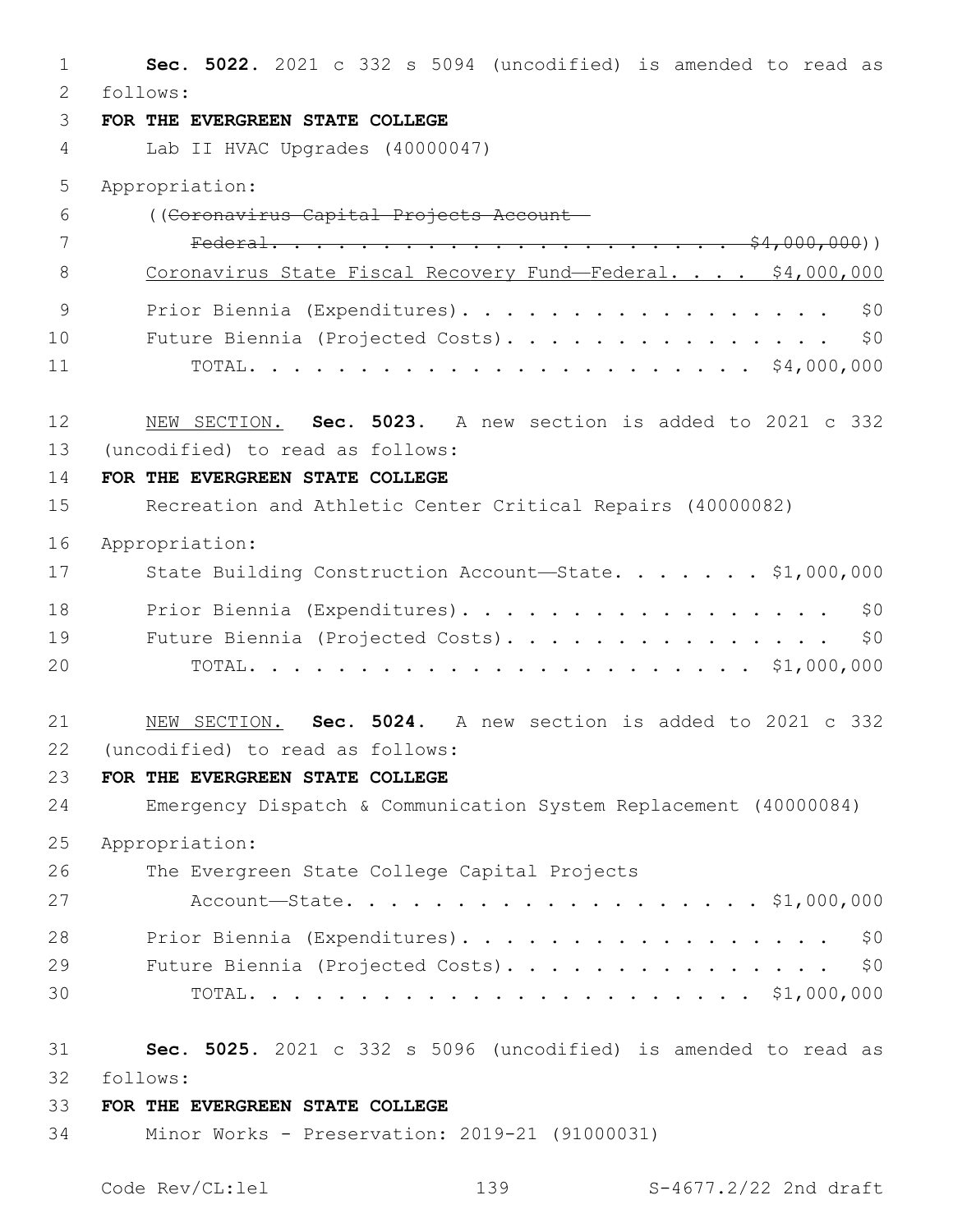1 Reappropriation: 2 The Evergreen State College Capital Projects 3 Account—State. . . . . . . . . . . . . . . . . . . . \$900,000 4 State Building Construction Account-State. . . . . . . \$107,000 5 Subtotal Reappropriation. . . . . . . . . . . . . \$1,007,000 6 Prior Biennia (Expenditures)............ ((\$4,966,000)) 7 \$4,859,000 8 Future Biennia (Projected Costs). . . . . . . . . . . . . . \$0 9 TOTAL. . . . . . . . . . . . . . . . . . . . . . . \$5,866,000 10 **Sec. 5026.** 2021 c 332 s 5101 (uncodified) is amended to read as follows: 11 12 **FOR WESTERN WASHINGTON UNIVERSITY** 13 Electrical Engineering/Computer Science Building (30000872) 14 The appropriations in this section are subject to the following 15 conditions and limitations: 16 (1) The reappropriation is subject to the provisions of section 17 5089, chapter 413, Laws of 2019. 18 (2) The University may pursue the living building challenge petal 19 certification for this project instead of the LEED silver 20 certification required by RCW 39.35D.030. 21 Reappropriation: 22 State Building Construction Account-State. . . . . . . \$500,000 23 Appropriation: 24 State Building Construction Account-State. . . . . \$51,000,000 25 Western Washington University Capital Projects 26 Account-State. . . . . . . . . . . . . . . . . \$1,500,000 27 Subtotal Appropriation. . . . . . . . . . . . . \$52,500,000 28 Prior Biennia (Expenditures). . . . . . . . . . . . . \$1,500,000 29 Future Biennia (Projected Costs). . . . . . . . . . . . . . \$0 30 TOTAL. . . . . . . . . . . . . . . . . . ( $(\frac{553,000,000}{5})$ )  $31$  \$54,500,000 32 **Sec. 5027.** 2021 c 332 s 5104 (uncodified) is amended to read as

follows: 33

### 34 **FOR WESTERN WASHINGTON UNIVERSITY**

35 2021-23 Classroom & Lab Upgrades (30000911)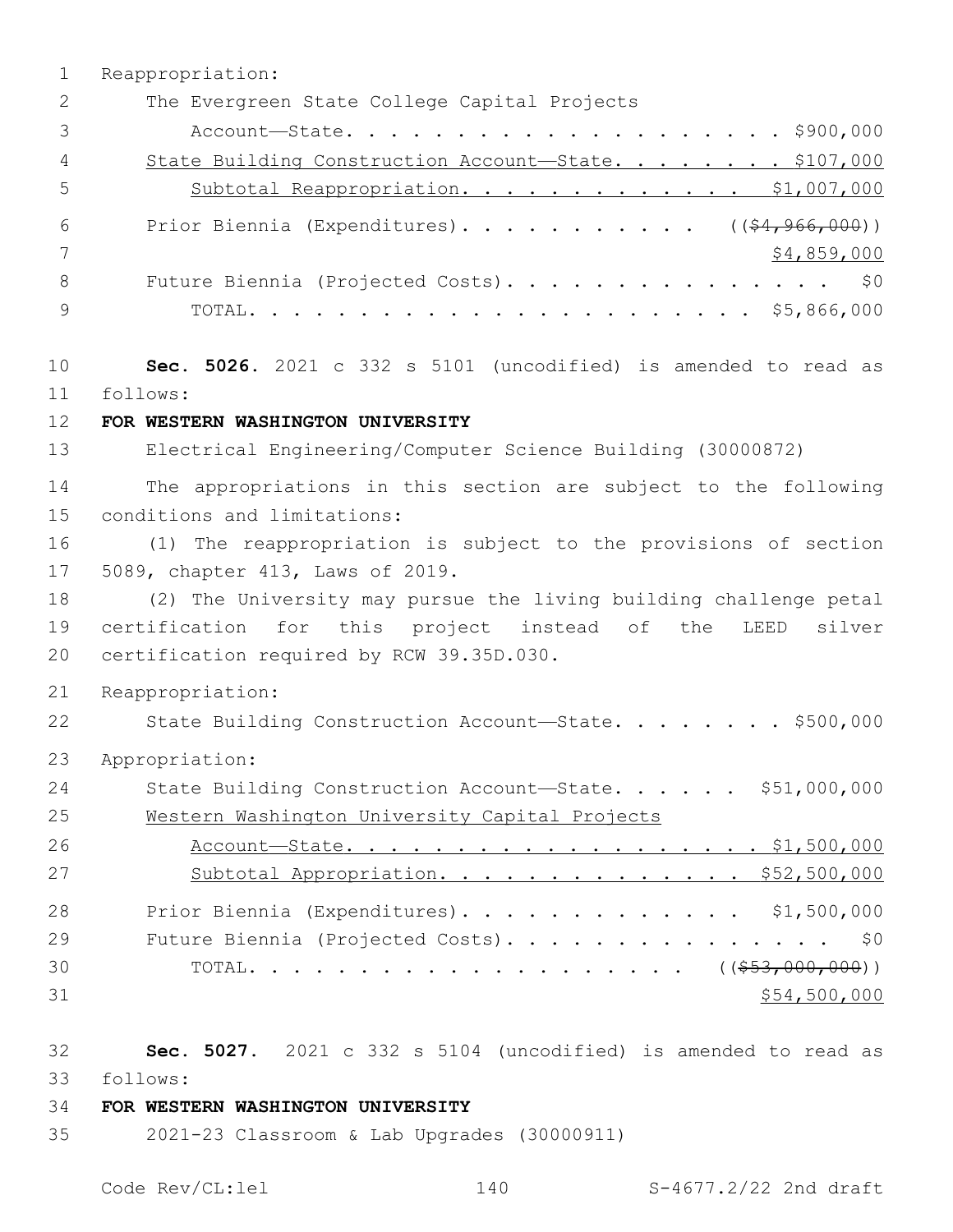| $\mathbf 1$    | Appropriation:                                                                |
|----------------|-------------------------------------------------------------------------------|
| 2              | State Building Construction Account-State. $($ $($ $\frac{2}{52},$ 500, 000)) |
| 3              | \$4,000,000                                                                   |
| $\overline{4}$ | Prior Biennia (Expenditures).<br>\$0                                          |
| 5              | Future Biennia (Projected Costs). \$10,500,000                                |
| 6              |                                                                               |
| 7              | \$14,500,000                                                                  |
|                |                                                                               |
| 8              | Sec. 5028. 2021 c 332 s 5107 (uncodified) is amended to read as               |
| 9              | follows:                                                                      |
| 10             | FOR WESTERN WASHINGTON UNIVERSITY                                             |
| 11             | Minor Works - Program 2021-2023 (30000918)                                    |
| 12             | Appropriation:                                                                |
| 13             | Western Washington University Capital Projects                                |
| 14             | Account-State. \$1,000,000                                                    |
| 15             | State Building Construction Account-State. \$500,000                          |
| 16             | Subtotal Appropriation. \$1,500,000                                           |
| 17             | Prior Biennia (Expenditures).<br>\$0                                          |
| 18             | Future Biennia (Projected Costs). \$7,000,000                                 |
| 19             |                                                                               |
| 20             | \$8,500,000                                                                   |
| 21             | Sec. 5029. 2021 c 332 s 5111 (uncodified) is amended to read as               |
| 22             | follows:                                                                      |
| 23             | FOR THE WASHINGTON STATE HISTORICAL SOCIETY                                   |
| 24             | Heritage Capital Grants Projects (30000297)                                   |
| 25             | The reappropriation in this section is subject to the following               |
| 26             | conditions and limitations: The reappropriation is subject to the             |
| 27             | provisions of section 5054, chapter 2, Laws of 2018.                          |
| 28             | Reappropriation:                                                              |
| 29             | State Building Construction Account-State. \$1,800,000                        |
| 30             | Prior Biennia (Expenditures). ( $(\frac{27}{186},000)$ )                      |
| 31             | \$6,579,000                                                                   |
| 32             | Future Biennia (Projected Costs). \$0                                         |
| 33             |                                                                               |
| 34             | \$8,379,000                                                                   |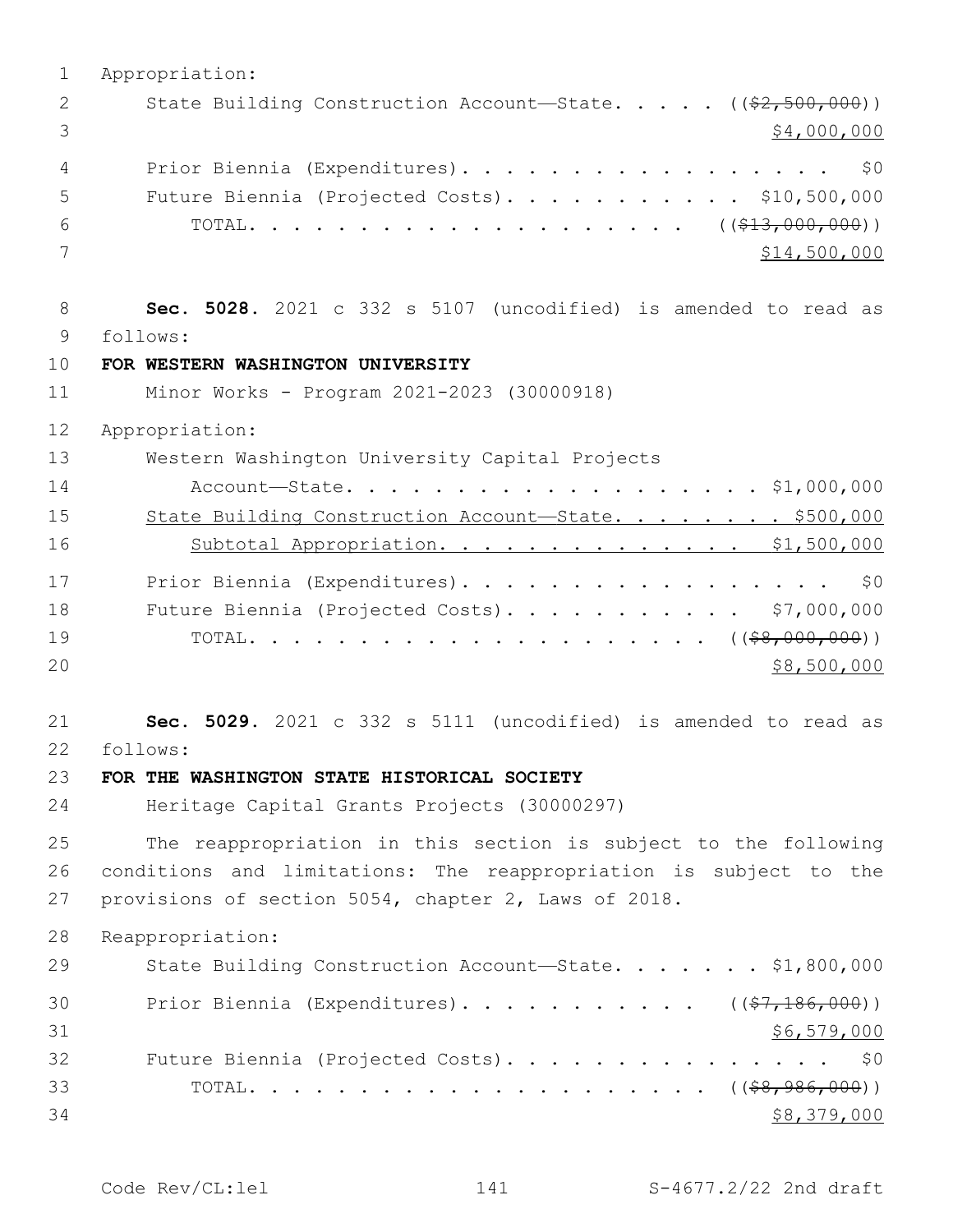**Sec. 5030.** 2021 c 332 s 5112 (uncodified) is amended to read as follows: 2 **FOR THE WASHINGTON STATE HISTORICAL SOCIETY** Heritage Capital Grant Projects: 2019-21 (40000014) The reappropriation in this section is subject to the following conditions and limitations: The reappropriation is subject to the provisions of section 5020, chapter 356, Laws of 2020. Reappropriation: 9 State Building Construction Account-State. . . . . . \$4,400,000 10 Prior Biennia (Expenditures). . . . . . . . . . ((\$4,777,000))  $\frac{11}{24}$ ,731,000 12 Future Biennia (Projected Costs). . . . . . . . . . . . . . \$0 TOTAL. . . . . . . . . . . . . . . . . . . . . ((\$9,177,000)) \$9,131,000 **Sec. 5031.** 2021 c 332 s 5115 (uncodified) is amended to read as follows: 16 **FOR THE WASHINGTON STATE HISTORICAL SOCIETY** Preservation - Minor Works 2021-23 (40000136) Appropriation: 20 State Building Construction Account—State. . . . . ((\$2,500,000)) \$4,697,000 22 Prior Biennia (Expenditures). . . . . . . . . . . . . . . . \$0 23 Future Biennia (Projected Costs). . . . . . . . . . \$8,298,000 24 TOTAL......................((<del>\$10,798,000</del>)) \$12,995,000 NEW SECTION. **Sec. 5032.** A new section is added to 2021 c 332 27 (uncodified) to read as follows: **FOR THE EASTERN WASHINGTON STATE HISTORICAL SOCIETY** Complete HVAC Controls Replacement (40000052) Appropriation: 31 State Building Construction Account-State. . . . . . . \$290,000 32 Prior Biennia (Expenditures). . . . . . . . . . . . . . . . \$0 Future Biennia (Projected Costs). . . . . . . . . . . . . . . \$0 TOTAL. . . . . . . . . . . . . . . . . . . . . . . . \$290,000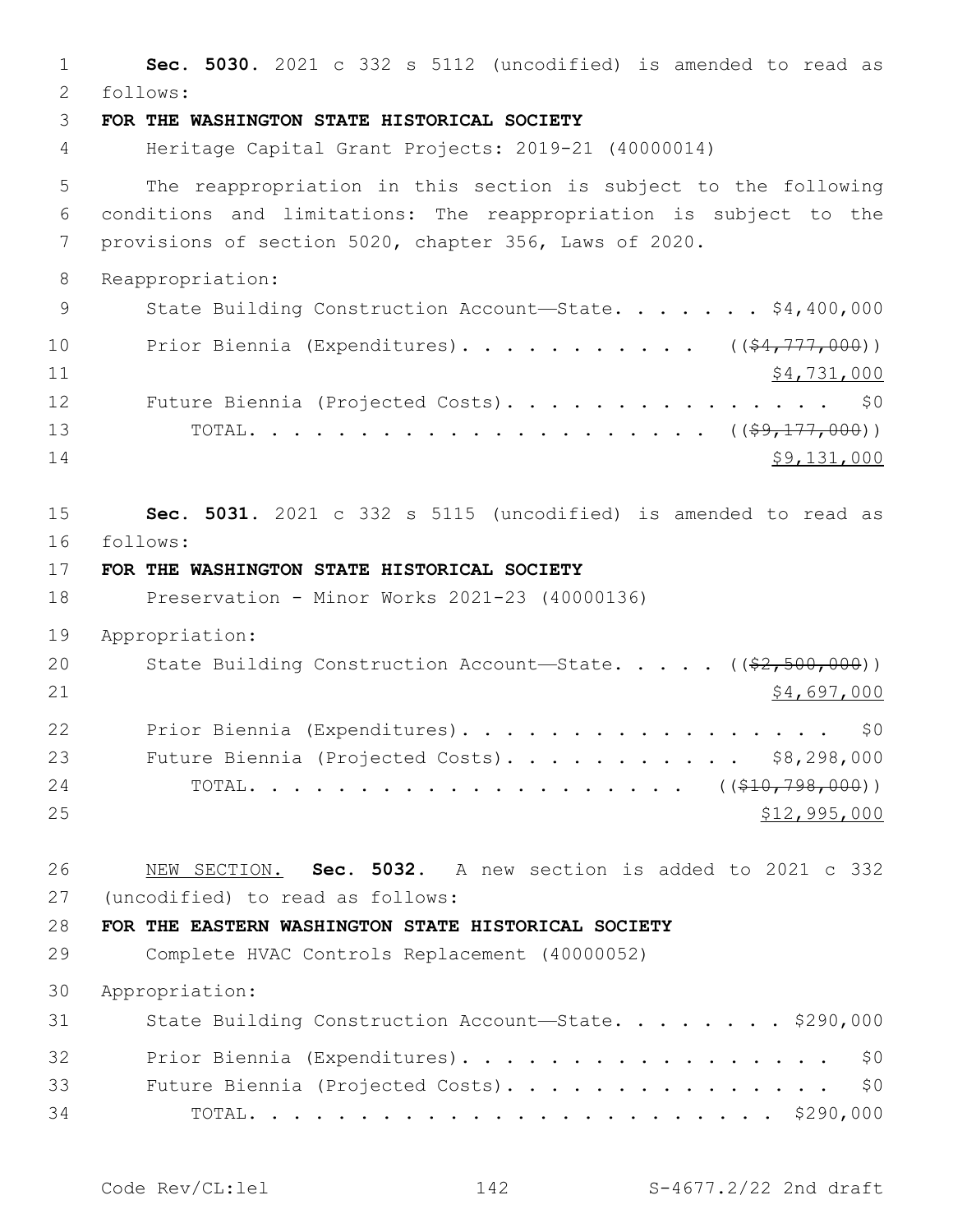NEW SECTION. **Sec. 5033.** A new section is added to 2021 c 332 (uncodified) to read as follows:2 **FOR THE EASTERN WASHINGTON STATE HISTORICAL SOCIETY** Garage and Emergency Exit Spalling Concrete Remediation (40000053) Appropriation: 7 State Building Construction Account—State. . . . . . . \$901,000 8 Prior Biennia (Expenditures). . . . . . . . . . . . . . . . \$0 9 Future Biennia (Projected Costs). . . . . . . . . . . . . . \$0 TOTAL. . . . . . . . . . . . . . . . . . . . . . . . \$901,000 **Sec. 5034.** 2021 c 332 s 5153 (uncodified) is amended to read as follows: 12 **FOR THE COMMUNITY AND TECHNICAL COLLEGE SYSTEM** Facility Repairs (40000169) Reappropriation: Community and Technical College Capital Projects Account—State. . . . . . . . . . . . . . . . . . . \$2,826,000 18 State Building Construction Account-State. . . . . . \$2,627,000 19 Subtotal Reappropriation. . . . . . . . . . . . \$5,453,000 20 Prior Biennia (Expenditures). . . . . . . . . . ((\$33,074,000)) 21 \$32,587,000 22 Future Biennia (Projected Costs). . . . . . . . . . . . . . \$0 TOTAL. . . . . . . . . . . . . . . . . . . . ((\$38,527,000)) 24 \$38,040,000 \$38,040,000 \$38,040,000 \$38,040,000 \$38,040,000 \$38,040,000 \$38,040,000 \$ NEW SECTION. **Sec. 5035.** A new section is added to 2021 c 332 (uncodified) to read as follows:26 **FOR THE COMMUNITY AND TECHNICAL COLLEGE SYSTEM** Minor Works - Infrastructure (40000431) Appropriation: State Building Construction Account—State. . . . . . . \$4,903,000 31 Prior Biennia (Expenditures). . . . . . . . . . . . . . . . \$0 Future Biennia (Projected Costs). . . . . . . . . . . . . . . \$0 TOTAL. . . . . . . . . . . . . . . . . . . . . . . \$4,903,000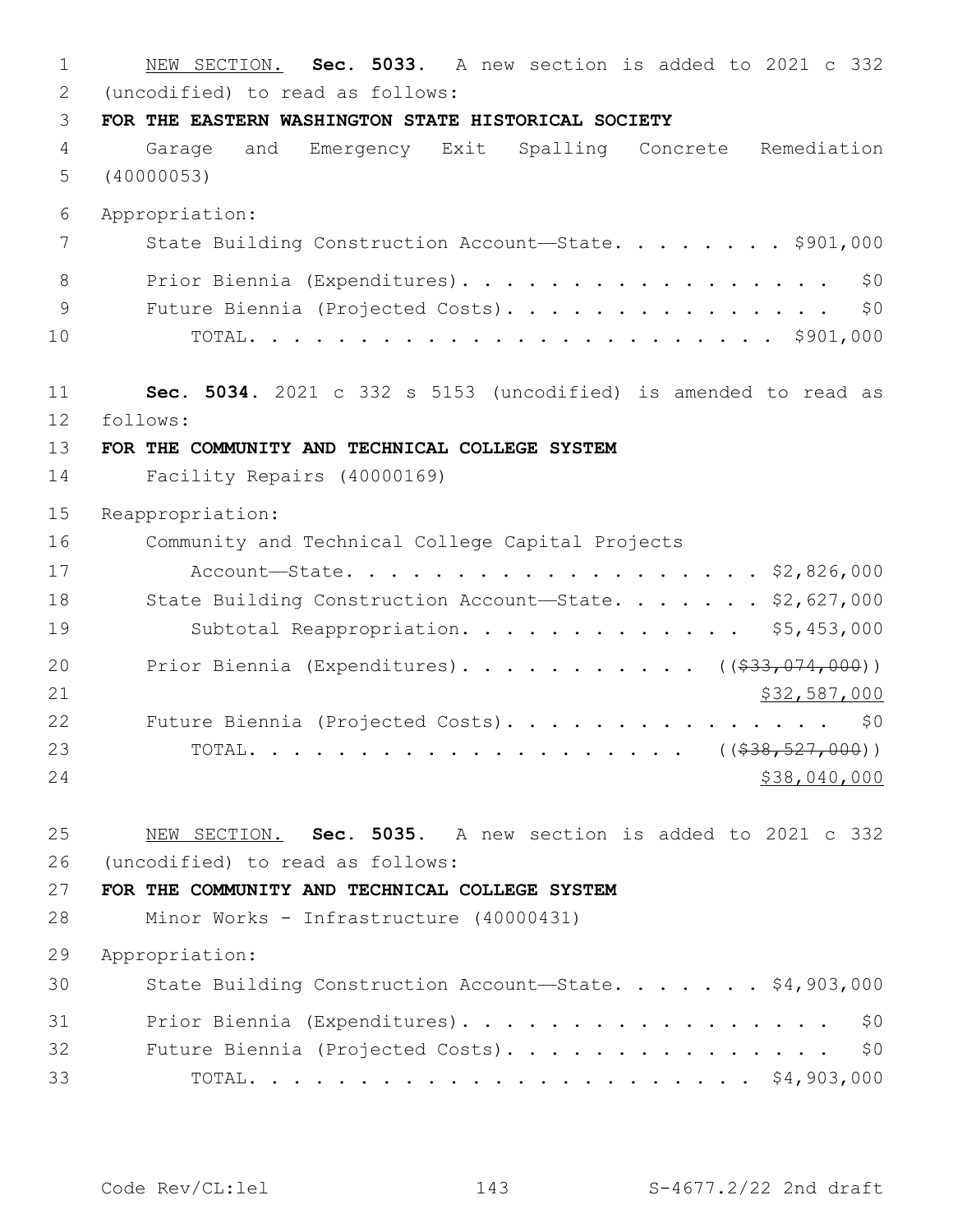1 NEW SECTION. **Sec. 5036.** A new section is added to 2021 c 332 (uncodified) to read as follows: 2 3 **FOR THE COMMUNITY AND TECHNICAL COLLEGE SYSTEM** 4 Pierce College Olympic South Asbestos Abatement and Restoration 5 (40000516) 6 Appropriation: 7 State Building Construction Account—State. . . . . . \$6,579,000 8 Model Toxics Control Capital Account—State. . . . . . \$6,580,000 9 Subtotal Appropriation. . . . . . . . . . . . . \$13,159,000 10 Prior Biennia (Expenditures). . . . . . . . . . . . . . . . \$0 11 Future Biennia (Projected Costs). . . . . . . . . . . . . . . \$0 12 TOTAL. . . . . . . . . . . . . . . . . . . . . . \$13,159,000 13 NEW SECTION. **Sec. 5037.** A new section is added to 2021 c 332 14 (uncodified) to read as follows: 15 **FOR THE COMMUNITY AND TECHNICAL COLLEGE SYSTEM** 16 Pierce College at New Bethel High School (92000036) 17 Appropriation: 18 State Building Construction Account-State. . . . . . \$1,600,000 19 Prior Biennia (Expenditures). . . . . . . . . . . . . . . . \$0 20 Future Biennia (Projected Costs). . . . . . . . . . \$1,600,000 21 TOTAL. . . . . . . . . . . . . . . . . . . . . . . \$3,200,000 22 **Sec. 5038.** 2021 c 332 s 5170 (uncodified) is amended to read as follows: 23 24 **FOR THE WASHINGTON STATE ARTS COMMISSION** 25 Yakima Sun Dome Reflectors (92000002) 26 Reappropriation: 27 State Building Construction Account-State. . . . . . . \$14,000 28 Appropriation: 29 State Building Construction Account-State. . . . . . . \$508,000 30 Prior Biennia (Expenditures). . . . . . . . . . . . ((\$80,000))  $31$  \$66,000 32 Future Biennia (Projected Costs). . . . . . . . . . . . . . \$0 33 TOTAL. . . . . . . . . . . . . . . . . . . . . . . . \$588,000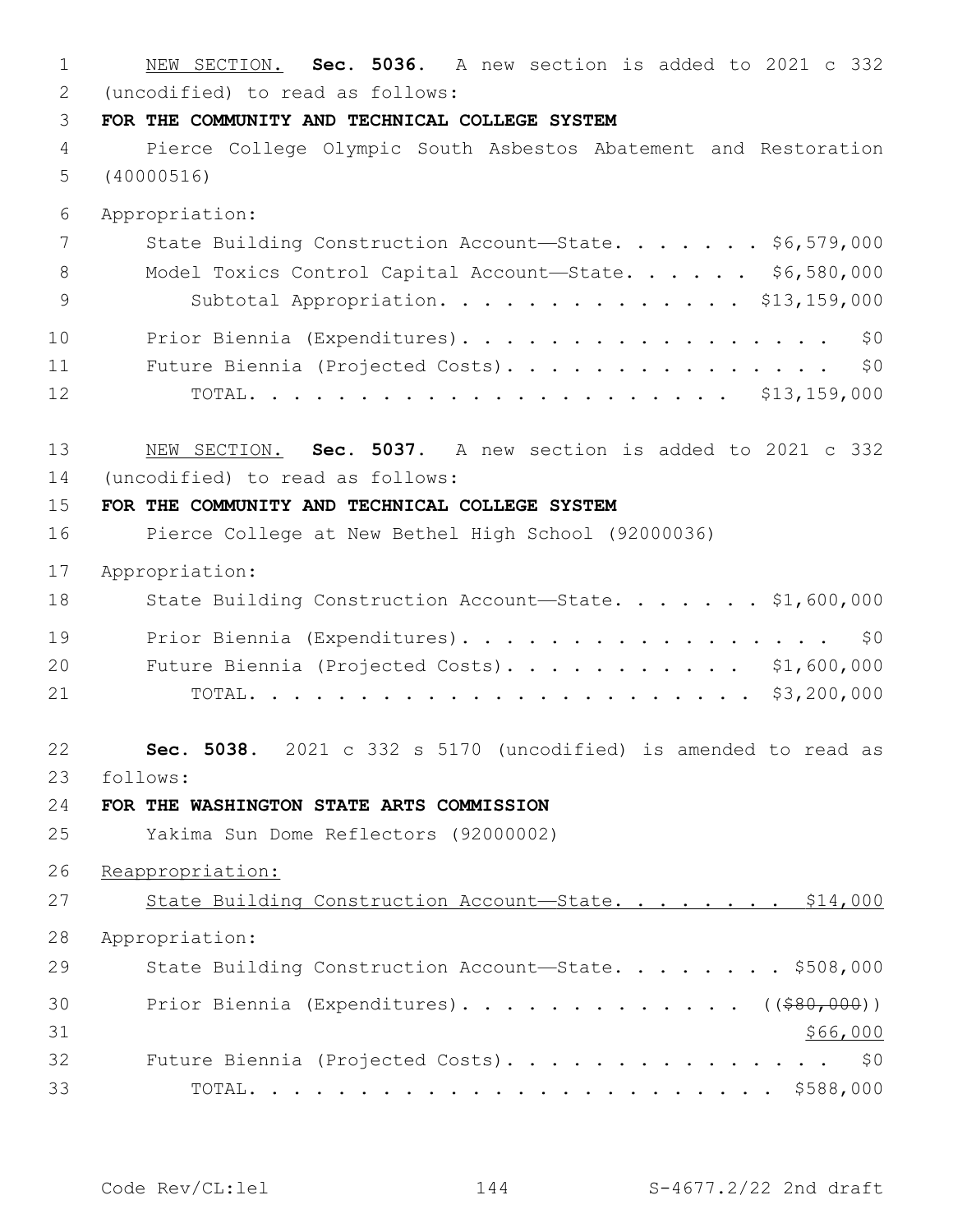1 NEW SECTION. **Sec. 5039.** 2021 c 332 s 5024 (uncodified) is

2 repealed.

(End of part)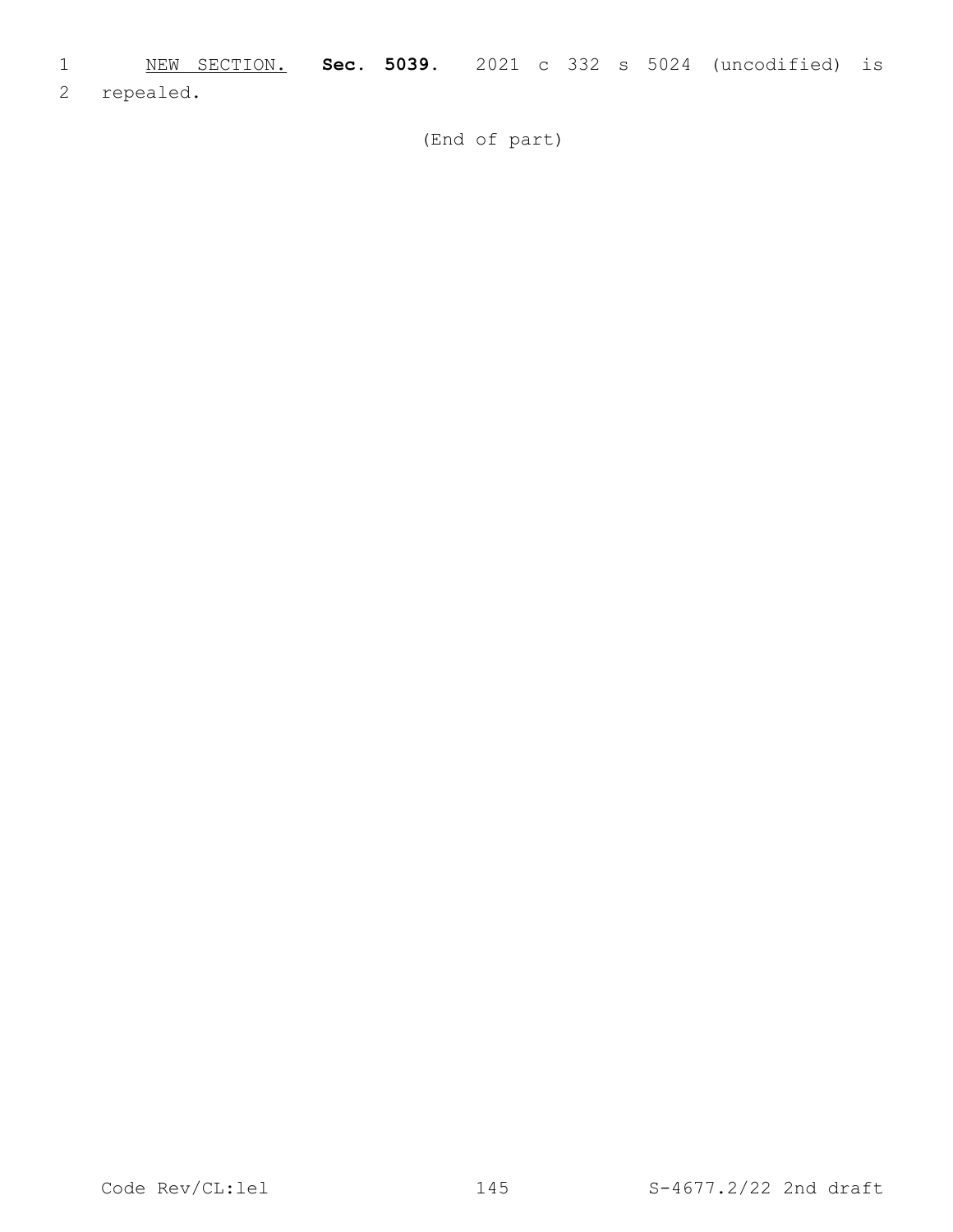## 1 **PART 6**

## 2 **RESERVED**

(End of part)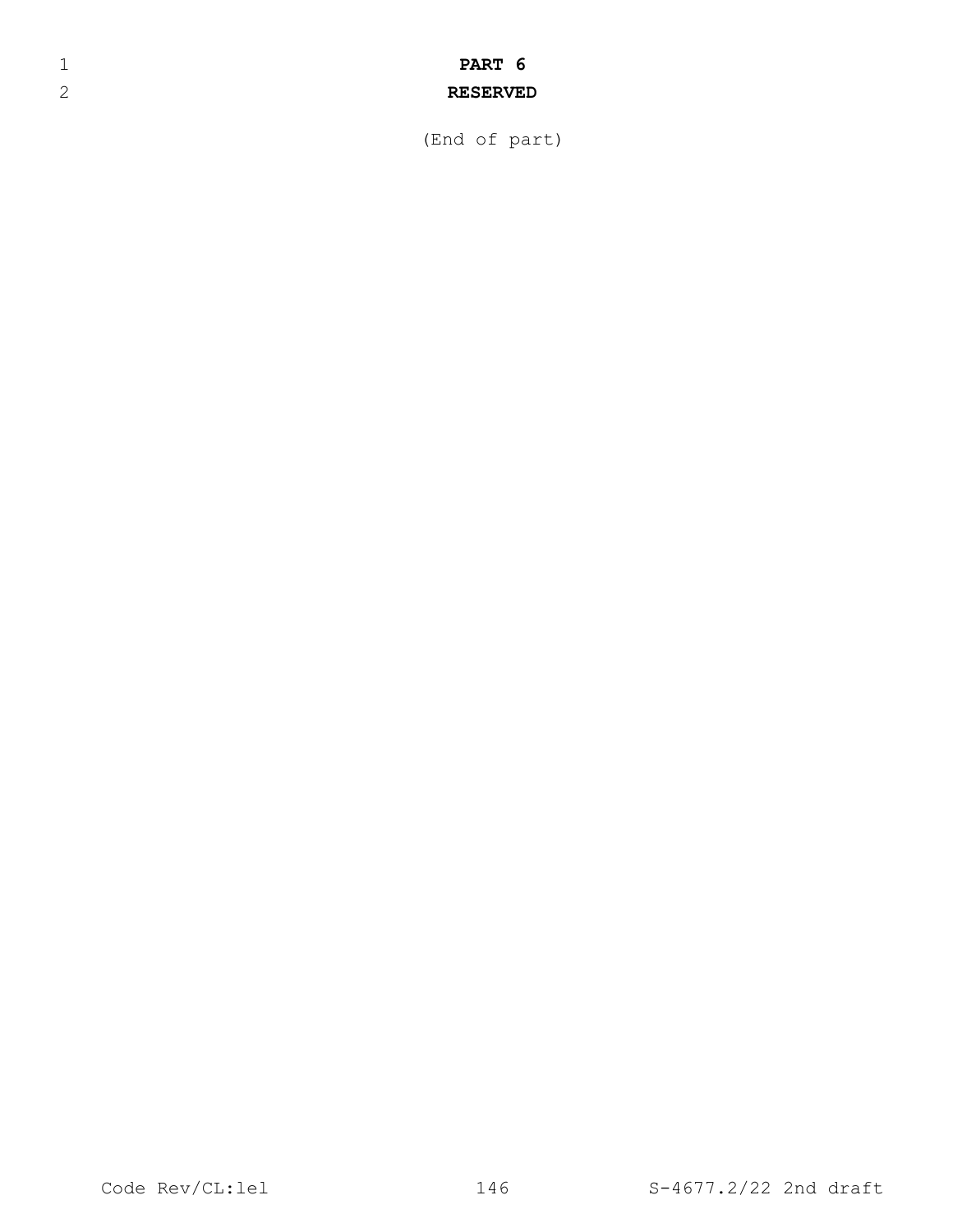|  | PART 7                                                                 |  |
|--|------------------------------------------------------------------------|--|
|  | MISCELLANEOUS PROVISIONS                                               |  |
|  | <b>Sec. 7001.</b> 2021 c 332 s 7001 (uncodified) is amended to read as |  |

follows:4 RCW 43.88.031 requires the disclosure of the estimated debt service costs associated with new capital bond appropriations. The

 estimated debt service costs for the appropriations contained in this 8 act are ((\$46,768,901)) \$46,810,631 for the 2021-2023 biennium, 9 ((\$314,662,796)) \$324,599,260 for the 2023-2025 biennium, and 10 ((\$447,088,148)) 466,702,535 for the 2025-2027 biennium.

 **Sec. 7002.** 2021 c 332 s 7002 (uncodified) is amended to read as 12 follows:

 ACQUISITION OF PROPERTIES AND FACILITIES THROUGH FINANCIAL CONTRACTS. (1) The following agencies may enter into financial contracts, paid from any funds of an agency, appropriated or nonappropriated, for the purposes indicated and in not more than the principal amounts indicated, plus financing expenses and required reserves pursuant to chapter 39.94 RCW. When securing properties under this section, agencies shall use the most economical financial contract option available, including long-term leases, lease-purchase agreements, lease-development with option to purchase agreements or financial contracts using certificates of participation. Expenditures made by an agency for one of the indicated purposes before the issue date of the authorized financial contract and any certificates of participation therein are intended to be reimbursed from proceeds of the financial contract and any certificates of participation therein to the extent provided in the agency's financing plan approved by the 28 state finance committee.

 (2) Those noninstructional facilities of higher education institutions authorized in this section to enter into financial contracts are not eligible for state funded maintenance and operations. Instructional space that is available for regularly scheduled classes for academic transfer, basic skills, and workforce training programs may be eligible for state funded maintenance and 35 operations.

 (3) Secretary of state: Enter into a financing contract for up to \$119,000,000 plus financing expenses and required reserves pursuant to chapter 39.94 RCW to construct a new library-archives building.

Code Rev/CL:lel 147 S-4677.2/22 2nd draft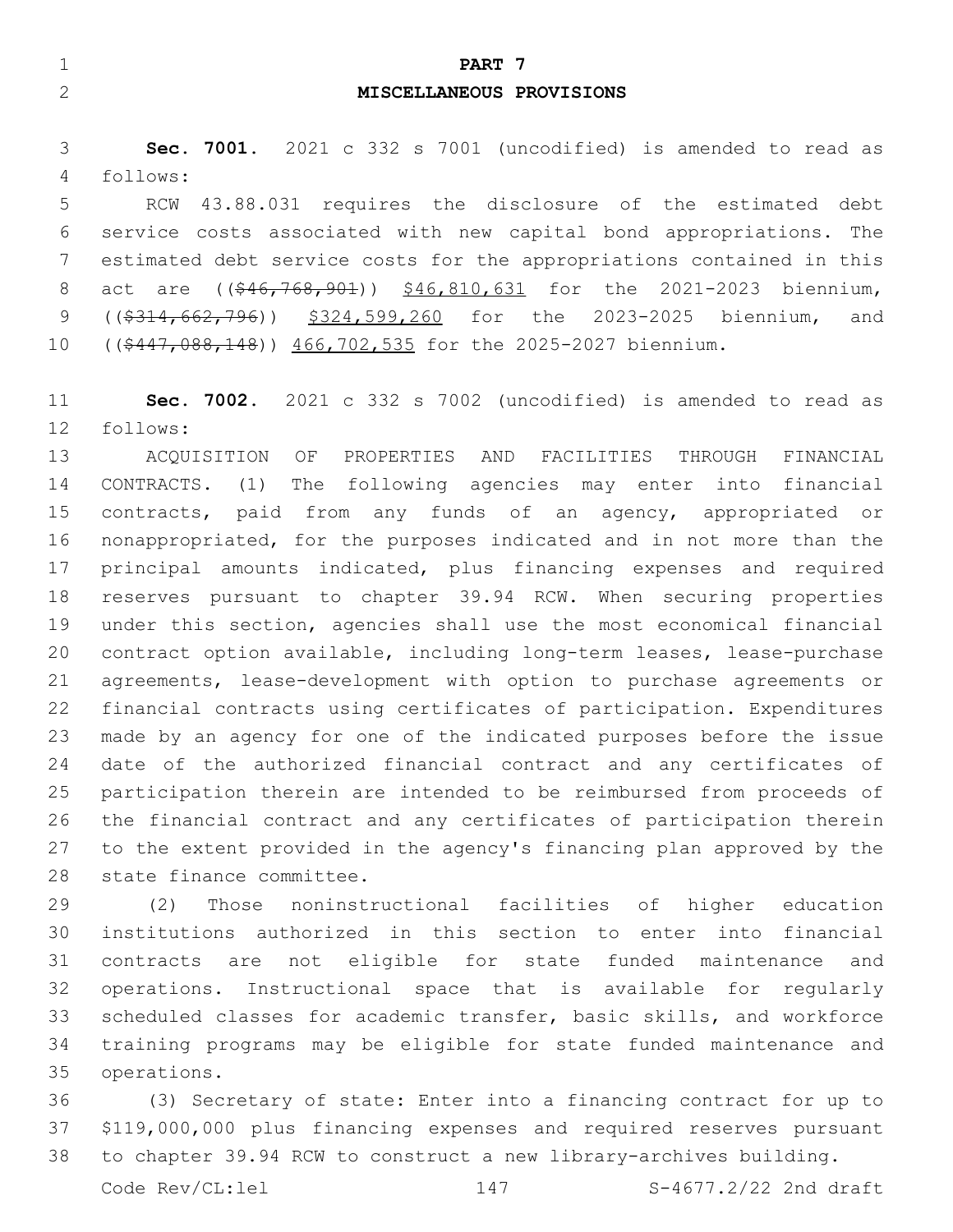(4) Washington state patrol: Enter into a financing contract for up to \$7,706,000 plus financing expenses and required reserves pursuant to chapter 39.94 RCW to construct a burn building for live 4 fire training.

 (5) Department of social and health services: Enter into a financing contract for up to \$115,700,000 plus costs and financing expenses and required reserves pursuant to chapter 39.94 RCW to construct a nursing facility on the fircrest residential habilitation center campus. The department may contract to lease develop or lease 10 purchase the facility. Before entering into a contract, the department must consult with the office of financial management and the office of the state treasurer. Should the department of social and health services choose to use a financing contract that does not provide for the issuance of certificates of participation, the financing contract shall be subject to approval by the state finance committee as required by RCW 39.94.010. In approving a financing contract not providing for the use of certificates of participation, the state finance committee should be reasonably certain that the contract is excluded from the computation of indebtedness, particularly that the contract is not backed by the full faith and credit of the state and the legislature is expressly not obligated to appropriate funds to make payments. For purposes of this subsection, "financing contract" includes but is not limited to a certificate of participation and tax exempt financing similar to that authorized in 25 RCW 47.79.140.

(6) Community and technical colleges:26

 (a) Enter into a financing contract on behalf of Grays Harbor College for up to \$3,200,000 plus financing expenses and required reserves pursuant to chapter 39.94 RCW to construct a student 30 services and instructional building.

 (b) Enter into a financing contract on behalf of Shoreline Community College for up to \$3,128,000 plus financing expenses and required reserves pursuant to chapter 39.94 RCW to construct an allied health, science, and manufacturing replacement building.

 (c) Enter into a financing contract on behalf of South Puget Sound Community College for up to \$5,000,000 plus financing expenses and required reserves pursuant to chapter 39.94 RCW to renovate a 38 health education building.

 (d) Enter into a financing contract on behalf of Bates Technical College for up to \$1,350,000 plus financing expenses and required Code Rev/CL:lel 148 S-4677.2/22 2nd draft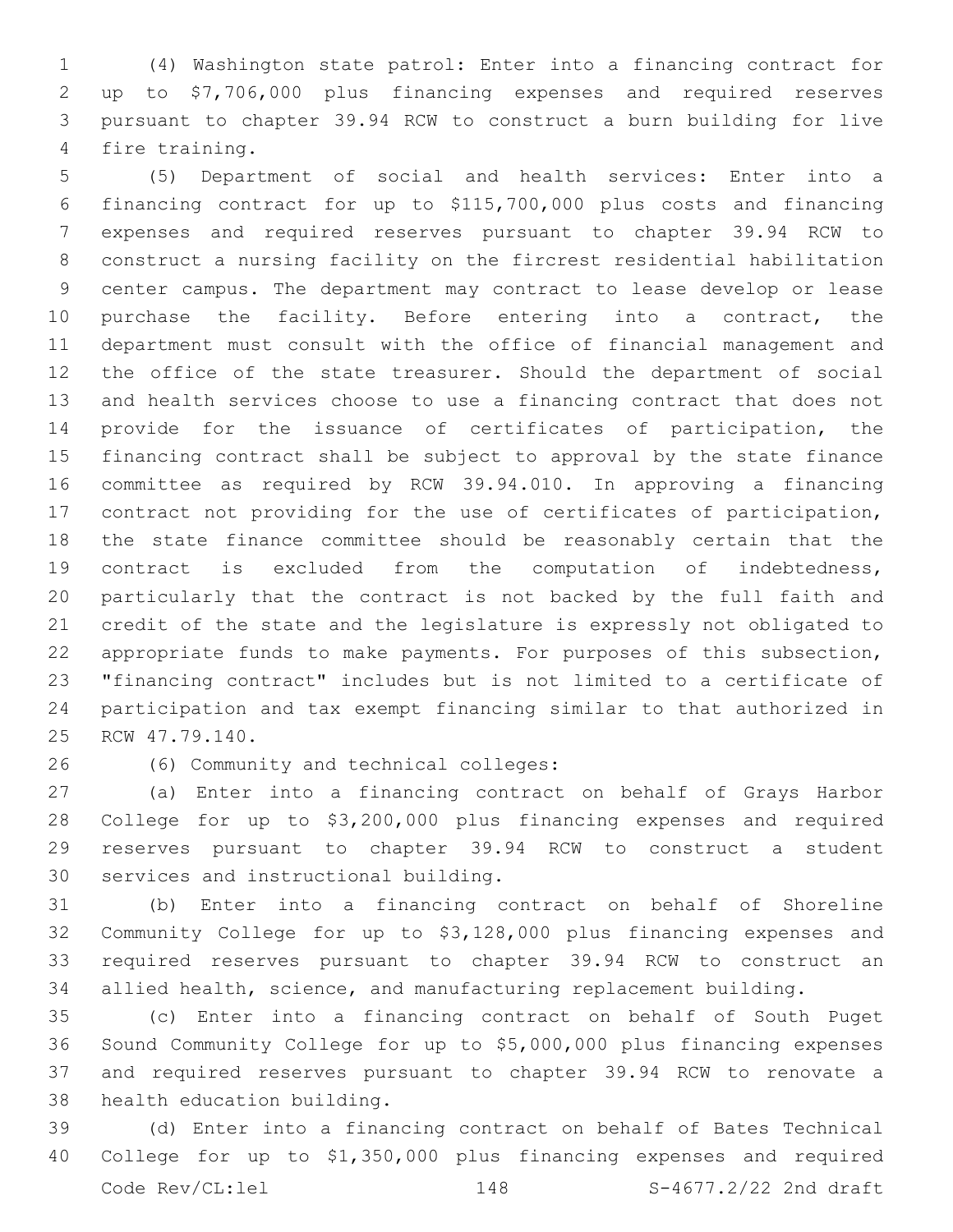reserves pursuant to chapter 39.94 RCW to purchase land and 2 facilities.

 (7) The department of ecology: ((Submit a financing contract proposal to fully fund the Lacey headquarters parking garage preservation project, including financing expenses and required reserves pursuant to chapter 39.94 RCW, in the department's 2022 supplemental capital budget request)) Enter into a financing contract for up to \$3,797,000 plus financing expenses and required reserves pursuant to chapter 39.94 RCW for the Lacey headquarters parking 10 garage preservation project.

 **Sec. 7003.** 2021 c 332 s 7012 (uncodified) is amended to read as 12 follows:

 Executive Order No. 21-02, archaeological and cultural resources, 14 was issued effective ((November 10, 2005)) April 7, 2021. Agencies shall comply with the requirements set forth in this executive order and must consult with the department of archaeology and historic preservation and affected tribes on the potential effects of projects on cultural resources and historic properties proposed in state- funded construction or acquisition projects, including grant or pass- through funding that culminates in construction or land acquisitions. Consultation with the department of archaeology and historic preservation and affected tribes must be initiated early in the project planning process, prior to construction or taking title.

 **Sec. 7004.** 2021 c 332 s 7020 (uncodified) is amended to read as 25 follows:

**FOR THE STATE TREASURER—TRANSFERS**

 (1) Public Works Assistance Account: For transfer 28 to the drinking water assistance account, up to ((\$5,500,000)) \$9,000,000 for fiscal year 2022 and up to \$5,500,000 30 for fiscal year 2023 . . . . . . . . . . . . . . . ((\$11,000,000)) \$14,500,000 (2) Public Works Assistance Account: For32 33 transfer to the water pollution control revolving account, up to \$7,500,000 for fiscal year 2022 and 35 up to ((\$7,500,000)) \$10,500,000 for fiscal year 2023. . . . . . . . . . . . . . . . . . . . . . . . . ((\$15,000,000)) 37 \$18,000,000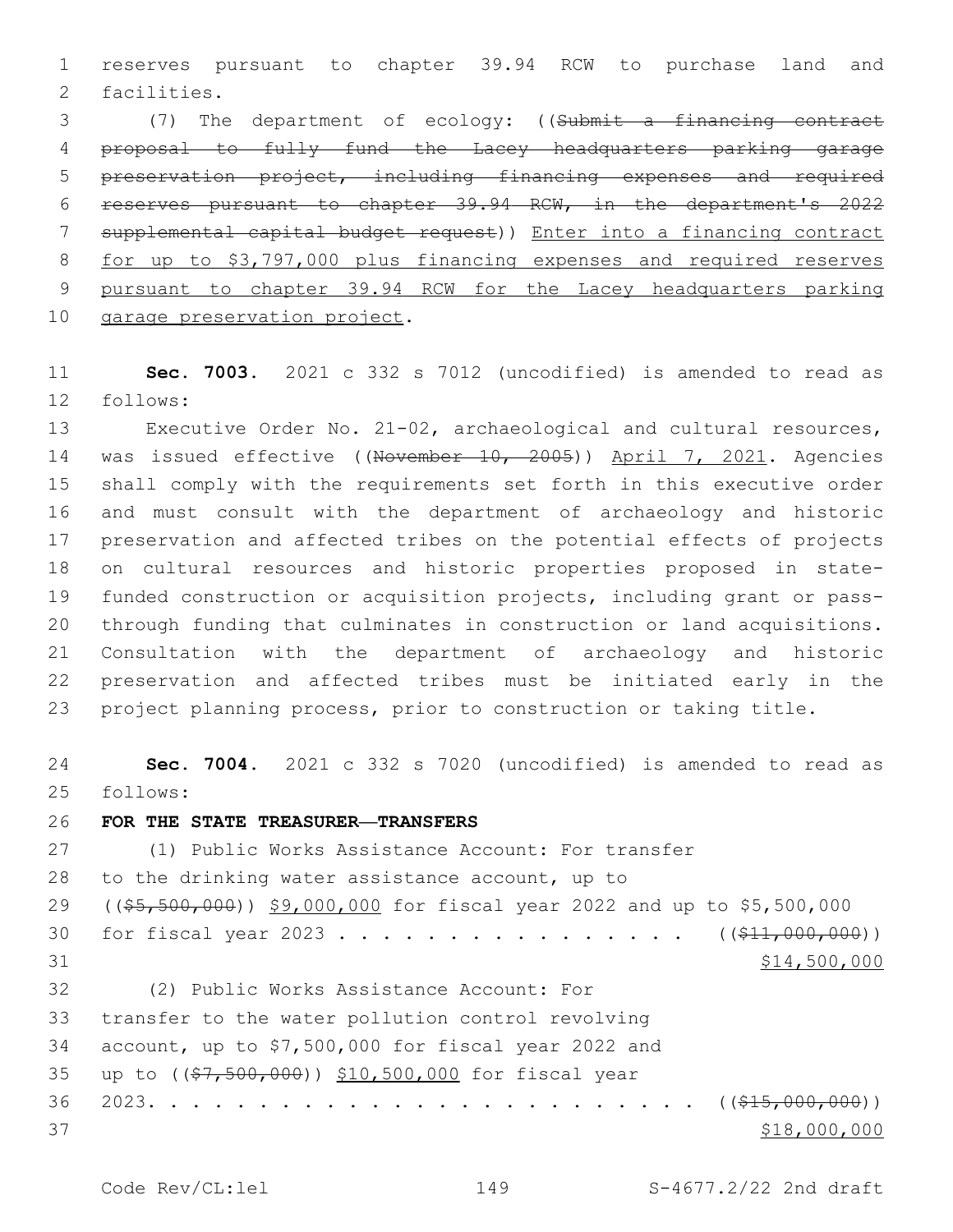(3) Public Works Assistance Account: For transfer to the statewide broadband account, up to \$7,000,000 for fiscal year 2022 3 and up to \$7,000,000 for fiscal year 2023. . . . . . . . \$14,000,000

 **Sec. 7005.** 2021 c 332 s 7041 (uncodified) is amended to read as follows:5

 (1) The department of enterprise services shall convene a construction industry work group to recommend how to apply successful carbon reduction strategies, incorporate necessary parameters of design and construction considerations, and allow for efficient and cost effective state construction projects. The work group must be comprised of construction industry professionals as recommended by a leading association on Washington business in design, specification, construction, and material supply and construction professionals that have successfully realized real and measurable results. The work group must also include a representative from the department of enterprise services, representatives from environmental groups, and someone of applicable expertise from the Washington academy of 18 sciences.

 (2) The work group shall identify and recommend carbon reduction strategies and environmental product declaration principles to successfully apply in state construction projects and:

 (a) Clarify the definition of environmental product declaration to ensure that environmental product declarations (EPD) are applied 24 properly, consistently, and as intended and provide a baseline of understanding based on accepted metrics to obtain measurable results 26 for state construction projects;

 (b) Suggest a pilot project or project review to apply construction industry recommendations and create an education and standards brief that accompanies the report required under subsection 30 (3) of this section;

 (c) Outline the environmental project review data collection process in functional detail and use existing data gathering 33 resources such as EC3; and

 (d) Identify measurable outcome criteria to establish a project baseline summary for use during design from estimated project material quantities using industry average environmental product declarations.37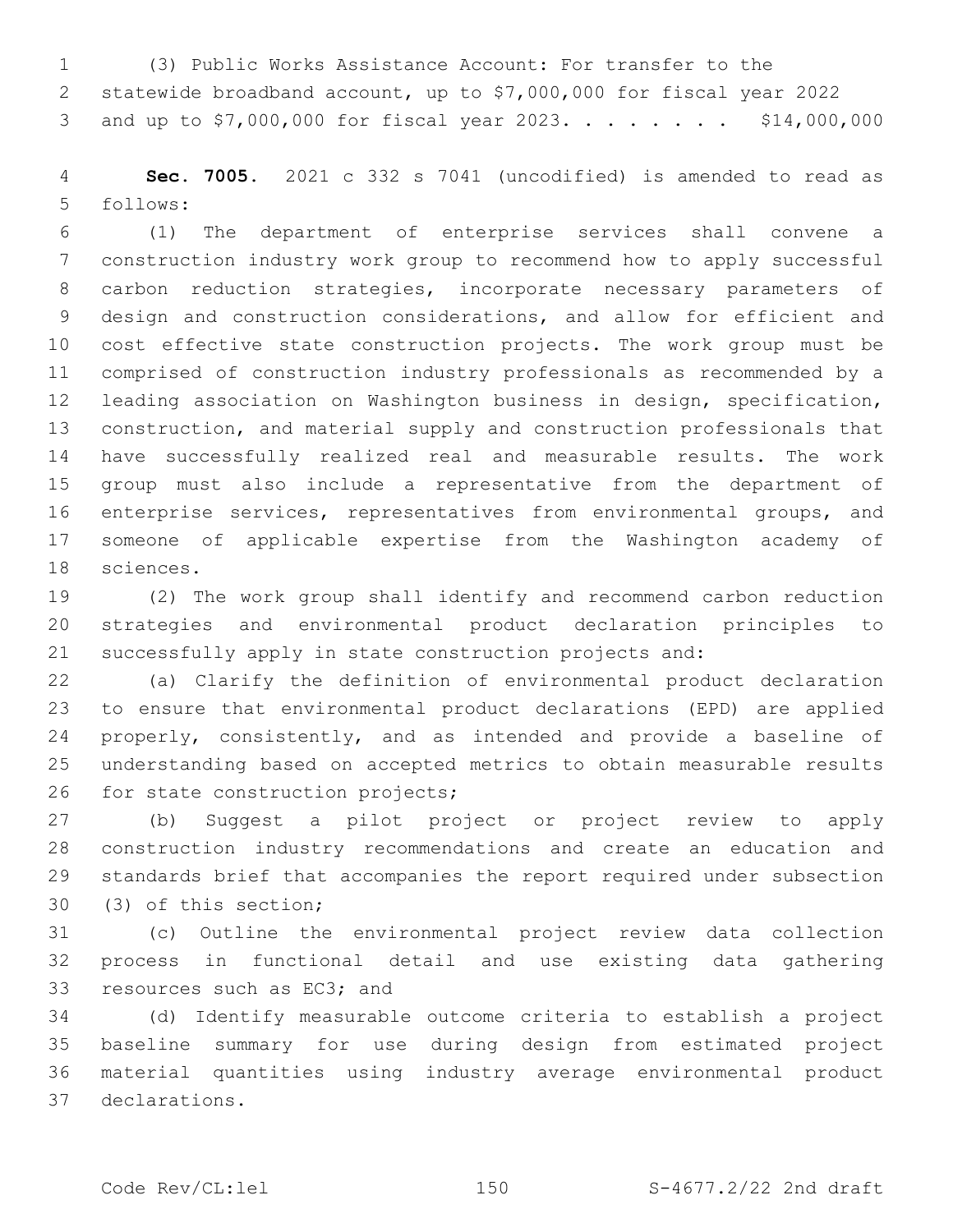(3) The work group shall provide their recommendations in a 2 report to the fiscal committees of the legislature by ( $\sqrt{4}$ anuary 1, 3 ) June 30, 2022.

 (d) Identify measurable outcome criteria to establish a project baseline summary for use during design from estimated project material quantities using industry average environmental product 7 declarations; and

 (e) Identify sustainable and low-carbon emitting building materials, including but not limited to, aggregate and recycled concrete materials, as described in subsection (4) of this section.

 (3) The work group shall provide their recommendations in a report to the fiscal committees of the legislature by January 1, 13 2022.

 (4)(a) The legislature continues to prioritize Washington state's sustainability goals and reaffirms its determination that recyclable construction aggregate and recycled concrete materials are too valuable to be wasted and landfilled. The legislature further finds that the reuse of construction aggregate and recycled concrete 19 materials into construction projects is known to:

 (i) Reduce the need for consumption of new construction aggregate 21 materials and conserves existing aggregate resources;

 (ii) Encourages reuse and recycling, reduces waste, and discourages landfilling of readily available natural resources;

 (iii) Reduces truck trips and related transportation emissions; 25 and

 (iv) Reduces greenhouse gases related to the construction of state funded construction projects, reduce embodied energy, and improve and advance the sustainable principles and practices of 29 Washington state.

 (b) These recyclable materials have well established markets, are substantially a primary or secondary product of necessary construction processes and production, as a commodity substantially meets widely recognized international, national, and local standards and specifications, and are managed as an item of commercial value.

 **Sec. 7006.** RCW 43.83B.430 and 2020 c 168 s 6 are each amended to read as follows:36

 The state drought preparedness and response account is created in the state treasury. All receipts from appropriated funds designated for the account and all cost recovery revenues collected under RCW Code  $\text{Rev}(\text{CL:lel})$   $151$   $\text{S-4677.2/22}$  2nd draft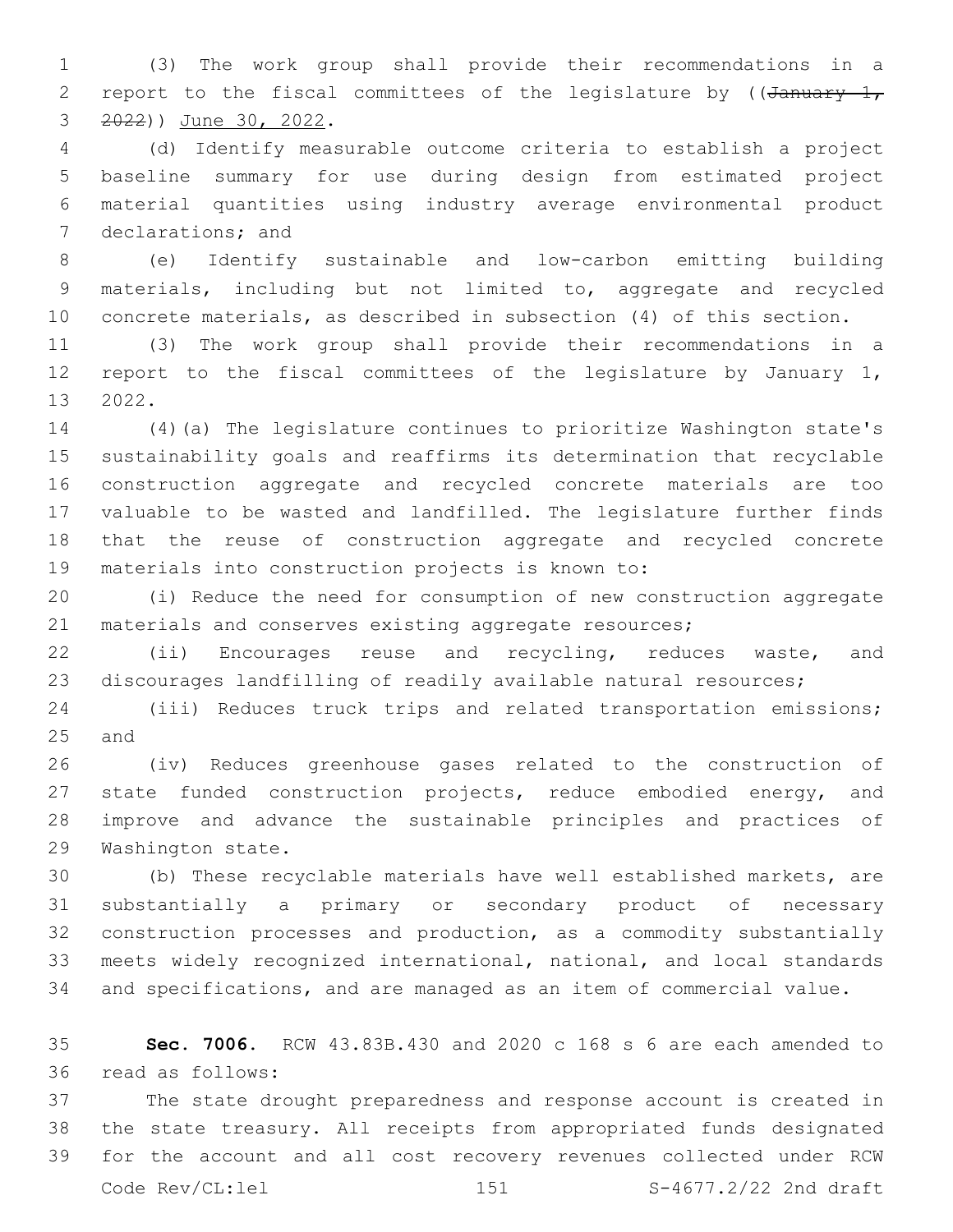43.83B.410(5) must be deposited into the account. Expenditures from the account may be used for drought preparedness and response activities under this chapter, including grants issued under RCW 43.83B.415. Moneys in the account may be spent only after appropriation. During the 2021-2023 fiscal biennium, the legislature may appropriate moneys from the state drought preparedness and response account created in RCW 43.83B.430 for activities related to water banking.

 **Sec. 7007.** RCW 43.155.050 and 2021 c 334 s 979 and 2021 c 332 s 7031 are each reenacted and amended to read as follows:

 The public works assistance account is hereby established in the state treasury. Money may be placed in the public works assistance account from the proceeds of bonds when authorized by the legislature or from any other lawful source. Money in the public works assistance account shall be used to make loans and grants and to give financial guarantees to local governments for public works projects. Moneys in the account may also be appropriated or transferred to the water pollution control revolving fund and the drinking water assistance account to provide for state match requirements under federal law. Not more than twenty percent of the biennial capital budget appropriation to the public works board from this account may be expended or obligated for preconstruction loans and grants, emergency loans and grants, or loans and grants for capital facility planning under this chapter. Not more than ten percent of the biennial capital budget appropriation to the public works board from this account may be expended or obligated as grants for preconstruction, emergency, capital facility planning, and construction projects. During the 2017-2019 and 2019-2021 fiscal biennia, the legislature may appropriate moneys from the account for activities related to rural economic development, the growth management act, the aviation revitalization loan program, the community economic revitalization board broadband program, and the voluntary stewardship program. During the 2021-2023 biennium, the legislature may appropriate moneys from the account for activities related to the aviation revitalization board. During the 2019-2021 fiscal biennia, the legislature may direct the state treasurer to make transfers of moneys in the public works assistance account to the education legacy trust account. During the 2019-2021 and 2021-2023 fiscal biennia, the legislature may direct the state treasurer to make transfers of Code Rev/CL:lel 152 S-4677.2/22 2nd draft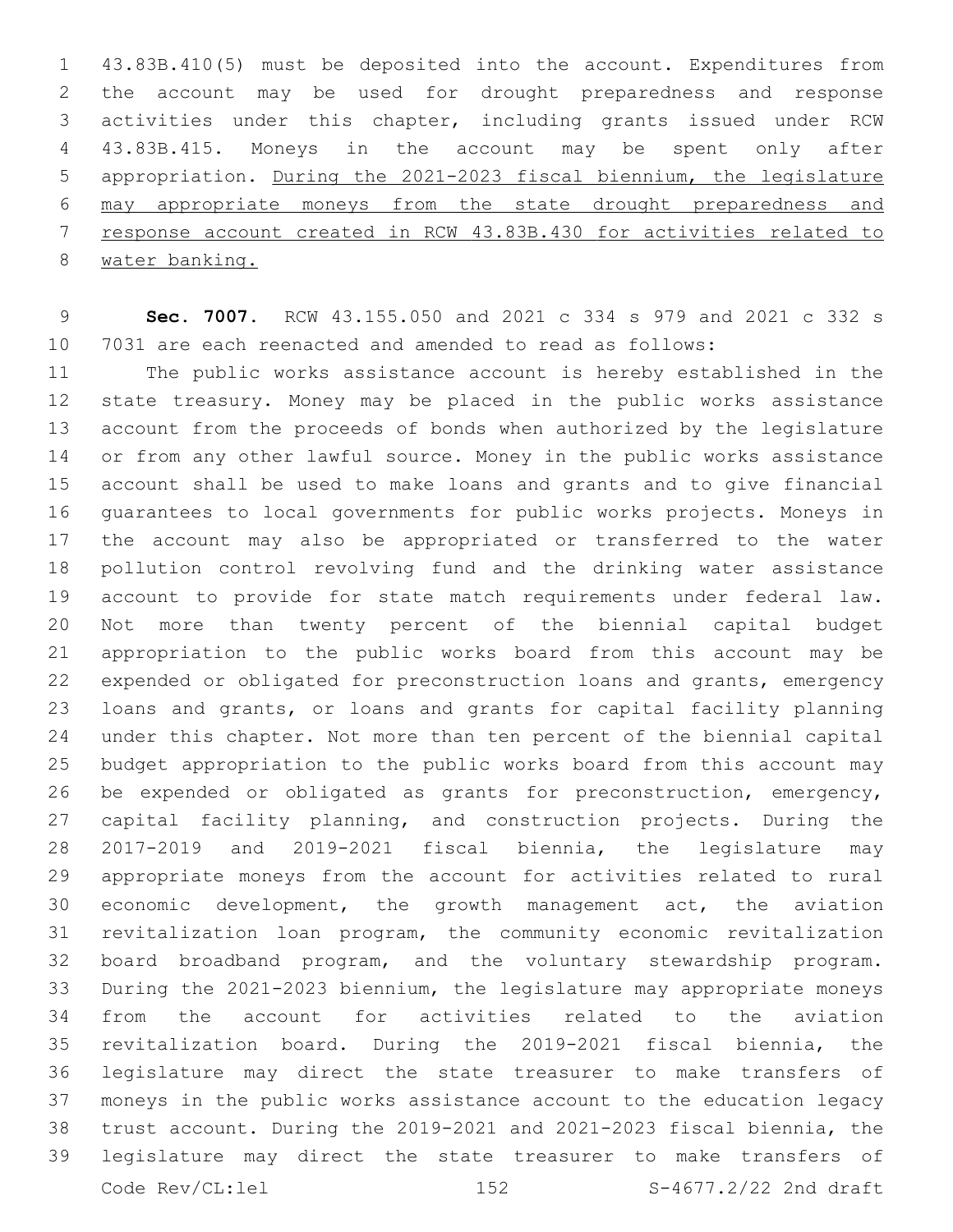moneys in the public works assistance account to the statewide broadband account. During the 2021-2023 fiscal biennium, the legislature may appropriate moneys from the public works assistance account for activities related to the voluntary stewardship program, rural economic development, and the growth management act. During the 2021-2023 biennium, the legislature may appropriate moneys from the account for projects identified in section 1028 of this act.

 NEW SECTION. **Sec. 7008.** The state board for community and technical colleges was tasked by the legislature in section 7038, chapter 332, Laws of 2021 to report on alternative methods of prioritizing and presenting the list of requested capital projects for community and technical colleges in the 2023-2025 fiscal biennium. The state board for community and technical colleges shall implement for the 2023-2025 fiscal biennium the report's option of a single prioritized request with minor projects above major projects and with all of the funding needed for design and construction included in a single biennium. However, in recognition of the transition to this new prioritized request method, projects that received funding for design only in the 2019-2021 or 2021-2023 fiscal biennia must receive priority over new major project request in the 2023-2025 fiscal biennium request.

 NEW SECTION. **Sec. 7009.** The energy efficiency revolving loan capitalization account is created in the state treasury. All moneys received by the state from the energy efficiency revolving loan fund capitalization grant program created in section 40502 of P.L. 117-58 (infrastructure investment and jobs act) must be deposited into the account. The account may also receive legislative transfers and appropriations and all other revenues directed for deposit into the account. Moneys in the account may be spent only after appropriation. Expenditures from the account may be used to make grants or loans, and to provide technical assistance, to conduct energy audits and to implement audit strategies to increase the energy efficiency of residential and commercial buildings and facilities.

 NEW SECTION. **Sec. 7010.** If any provision of this act or its application to any person or circumstance is held invalid, the remainder of the act or the application of the provision to other persons or circumstances is not affected.

Code Rev/CL:lel 153 S-4677.2/22 2nd draft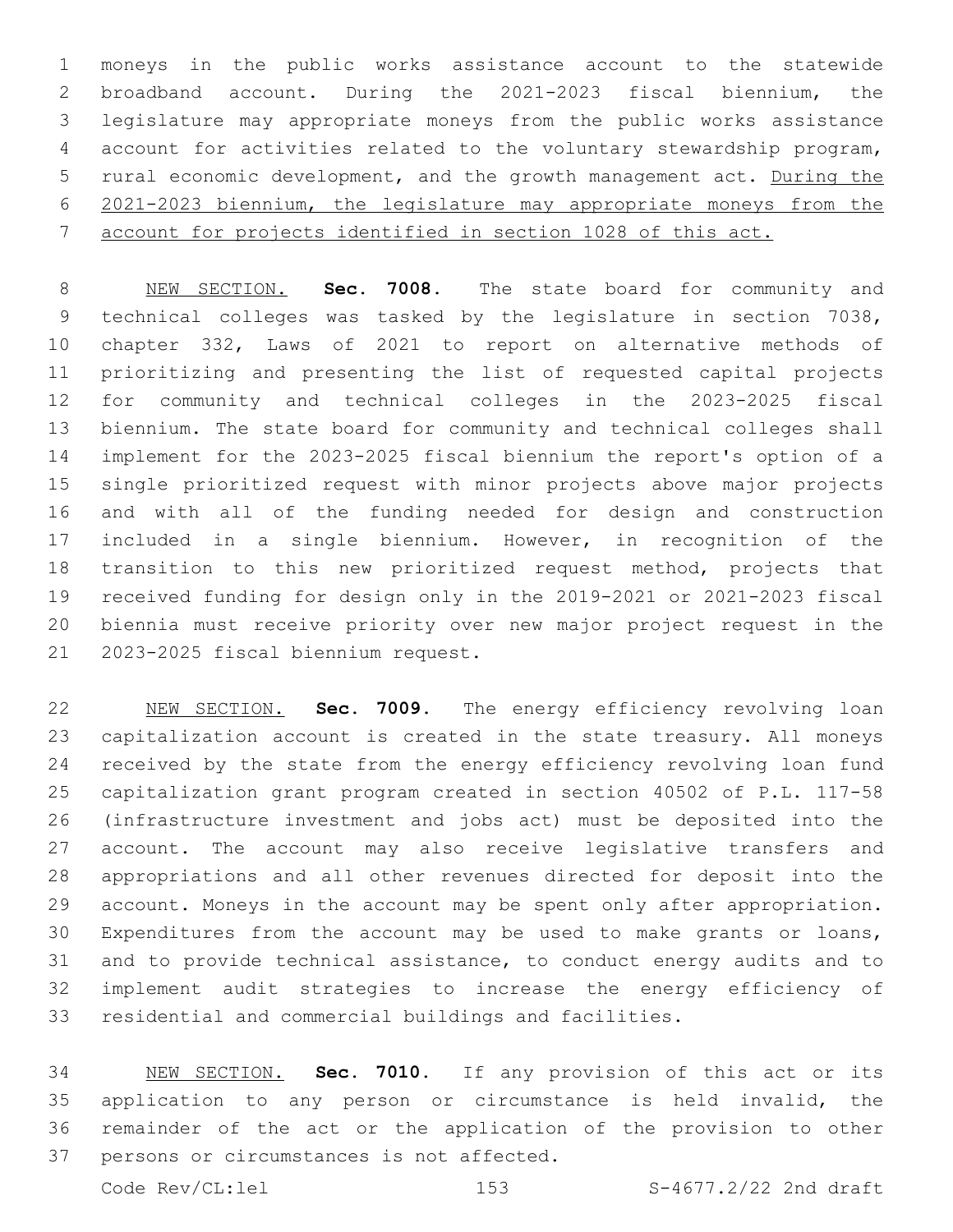NEW SECTION. **Sec. 7011.** This act is necessary for the immediate preservation of the public peace, health, or safety, or support of the state government and its existing public institutions, and takes effect immediately.

(End of part)